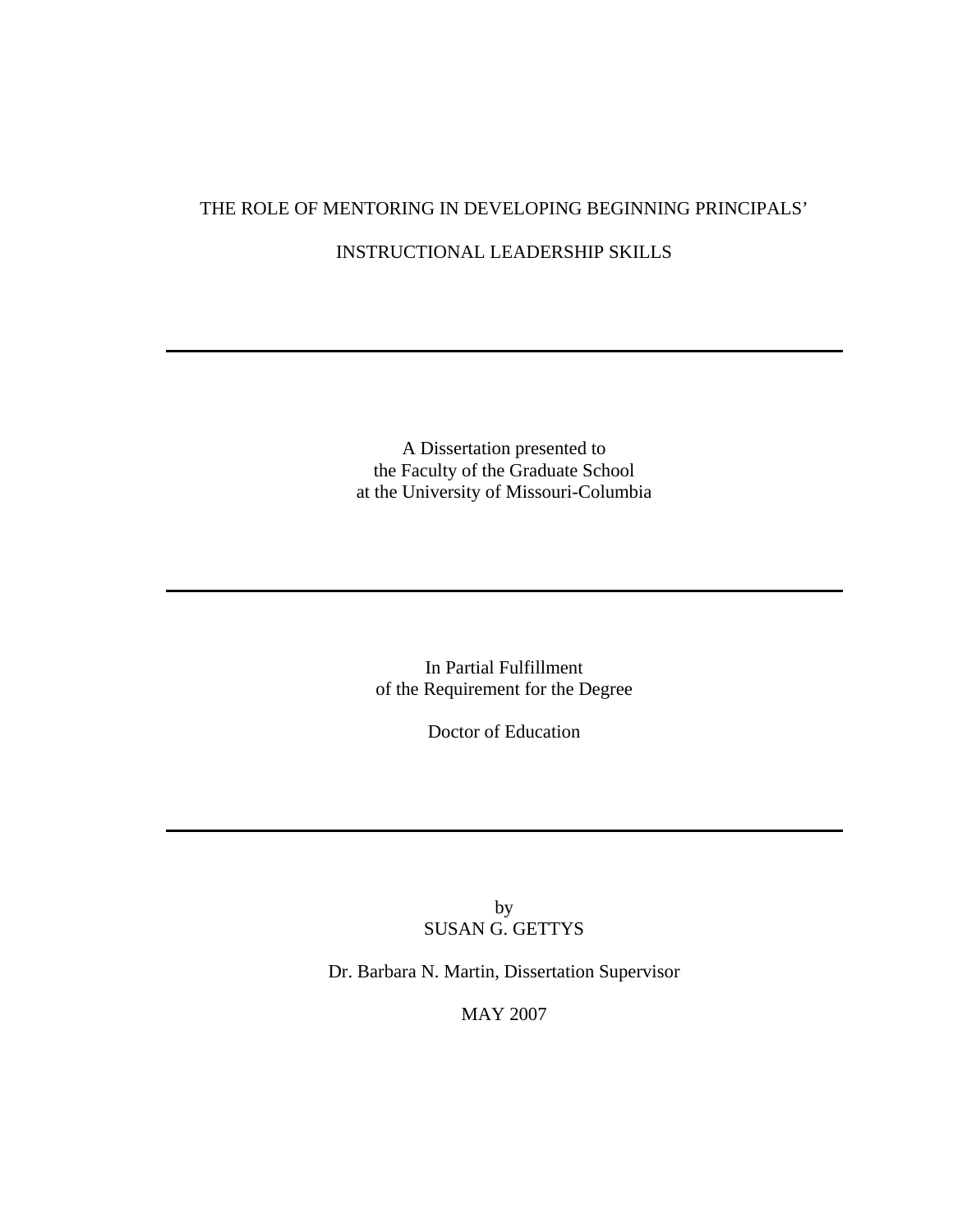© Copyright by Susan G. Gettys 2007

All Rights Reserved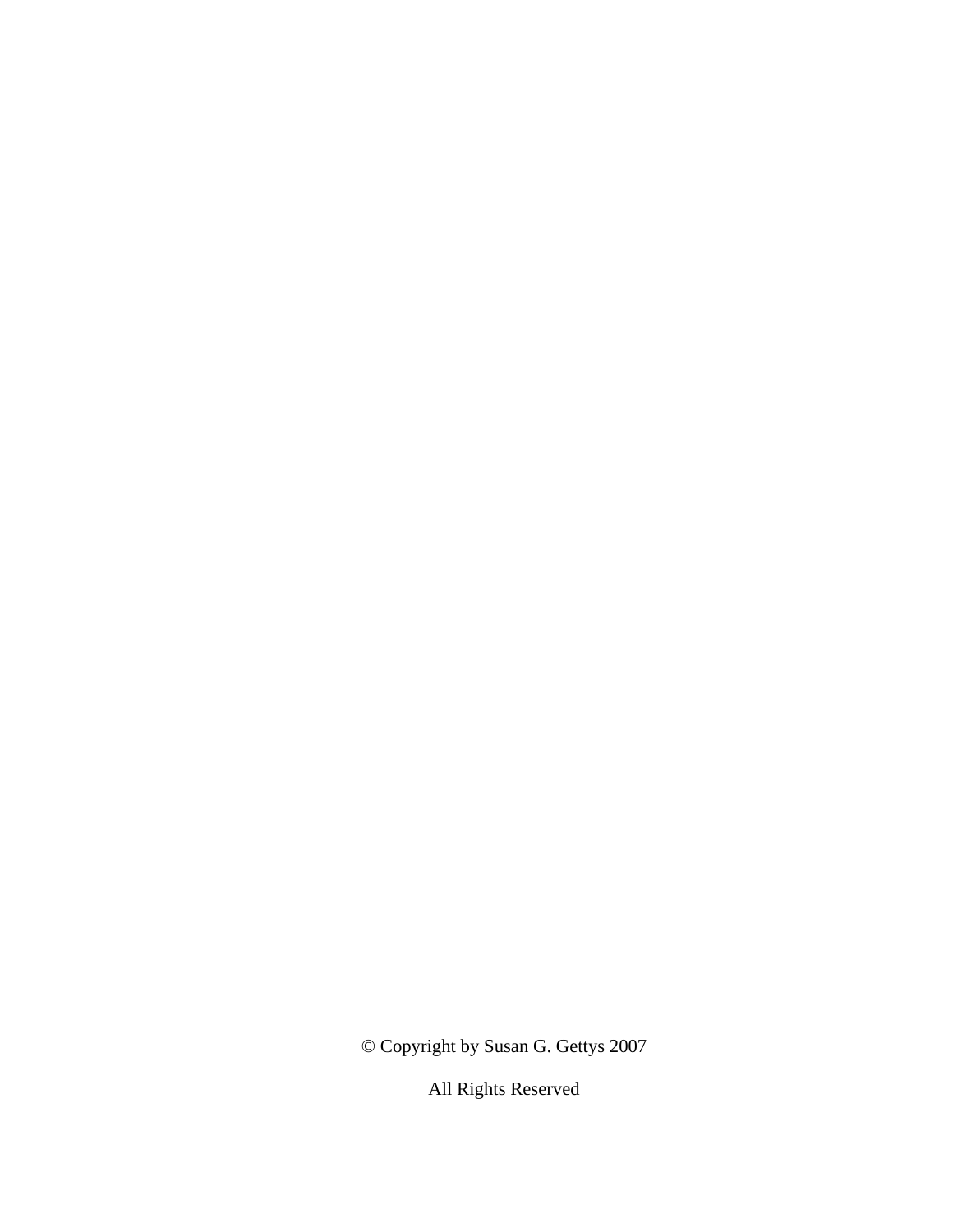The undersigned, appointed by the Dean of the Graduate School, have examined the dissertation entitled

# THE ROLE OF MENTORING IN DEVELOPING BEGINNING PRINCIPALS'

## INSTRUCTIONAL LEADERSHIP SKILLS

presented by Susan G. Gettys, a candidate for the degree of Doctor of Education, and

hereby certify that, in their opinion, it is worthy of acceptance.

\_\_\_\_\_\_\_\_\_\_\_\_\_\_\_\_\_\_\_\_\_\_\_\_\_\_\_\_\_\_\_\_\_\_\_\_\_\_\_\_\_\_\_\_

\_\_\_\_\_\_\_\_\_\_\_\_\_\_\_\_\_\_\_\_\_\_\_\_\_\_\_\_\_\_\_\_\_\_\_\_\_\_\_\_\_\_\_\_

\_\_\_\_\_\_\_\_\_\_\_\_\_\_\_\_\_\_\_\_\_\_\_\_\_\_\_\_\_\_\_\_\_\_\_\_\_\_\_\_\_\_\_\_

\_\_\_\_\_\_\_\_\_\_\_\_\_\_\_\_\_\_\_\_\_\_\_\_\_\_\_\_\_\_\_\_\_\_\_\_\_\_\_\_\_\_\_\_

\_\_\_\_\_\_\_\_\_\_\_\_\_\_\_\_\_\_\_\_\_\_\_\_\_\_\_\_\_\_\_\_\_\_\_\_\_\_\_\_\_\_\_\_

Dr. Barbara Martin, Major Advisor Educational Administration

Dr. Cynthia MacGregor Educational Administration

Dr. Don Keck Educational Administration

Dr. Diana Garland Educational Administration

Dr. Beth Hurst School of Teacher Education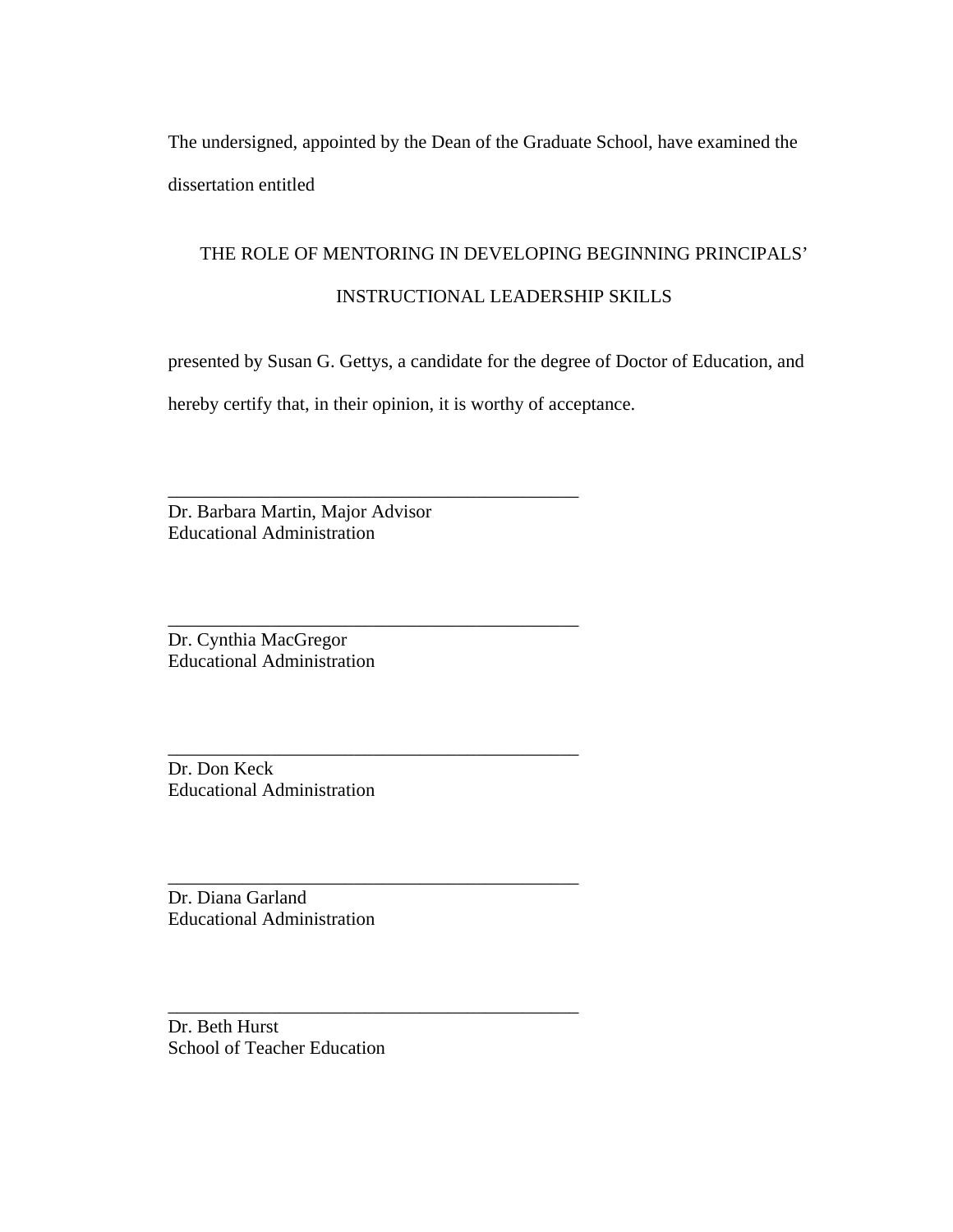## DEDICATION

*In honor of my mother, whose pride in me inspired the pursuit of a dream:* 

*Barbara Jean Gettys* 

*August 27, 1927 – January 10, 2001* 

*"The only lifelong reliable motivations are those that come from within, and one of the strongest of those is the joy and pride that grow from knowing that you've just done something as well as you can do it."—Lloyd Dobens*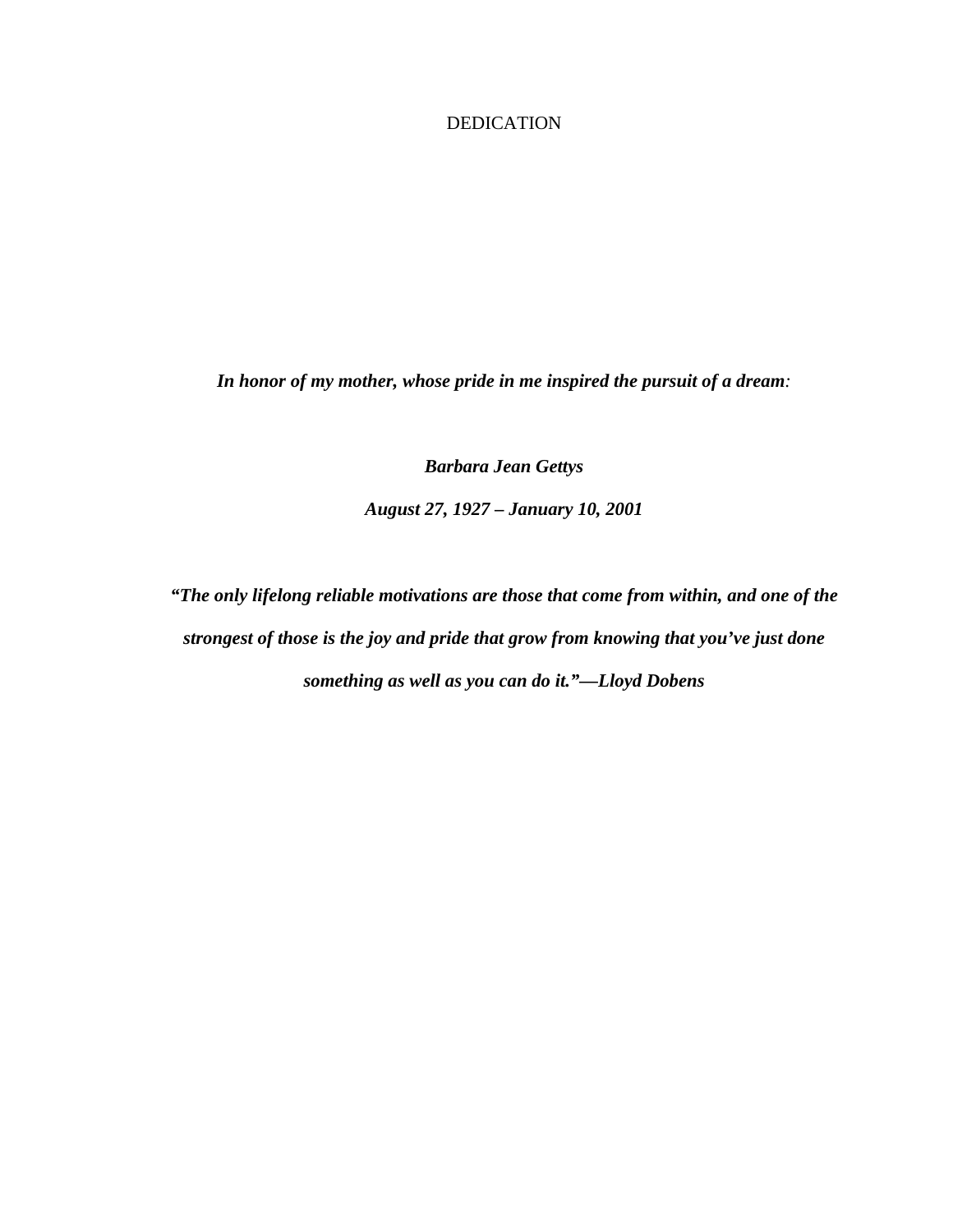#### ACKNOWLEDGEMENTS

To Dr. Barbara Martin, I am truly thankful for the encouragement and guidance that you have provided during this journey. The dedication and assistance you share with all of your students is evident in the many trips you have made to support and sustain us in our efforts to pursue a dream. I truly appreciate the time and patience and belief in me that has kept me going to reach the finish line. I would also like to extend thanks to the members of my committee, Dr. Cindy MacGregor, Dr. Don Keck, Dr. Diana Garland, and Dr. Beth Hurst. I am grateful to each of you for the assistance and time spent in reviewing my dissertation and providing encouraging feedback.

I appreciate the support from my fellow cohort members as we traveled this path together. I have truly enjoyed the friendship and support we have all shared throughout these past four years. I have grown through knowing each of you and hearing various perspectives throughout our studies. Thanks for being there for me and sharing your support and wisdom.

 A special thank you to my best friend, Sue, for your persistent encouragement and belief in me. I could not have finished this endeavor without your enduring patience and support. You never let me give it up! Thanks also go to Paul and Fern, for your support in the absence of my parents. I know my mom and dad would be thankful that I had someone else watching over me. In addition, I want to thank the friends that I consider my extended family for understanding at times when I couldn't be there with them, knowing that I was there in spirit. Without the encouragement from everyone involved, this journey would not have been possible.

ii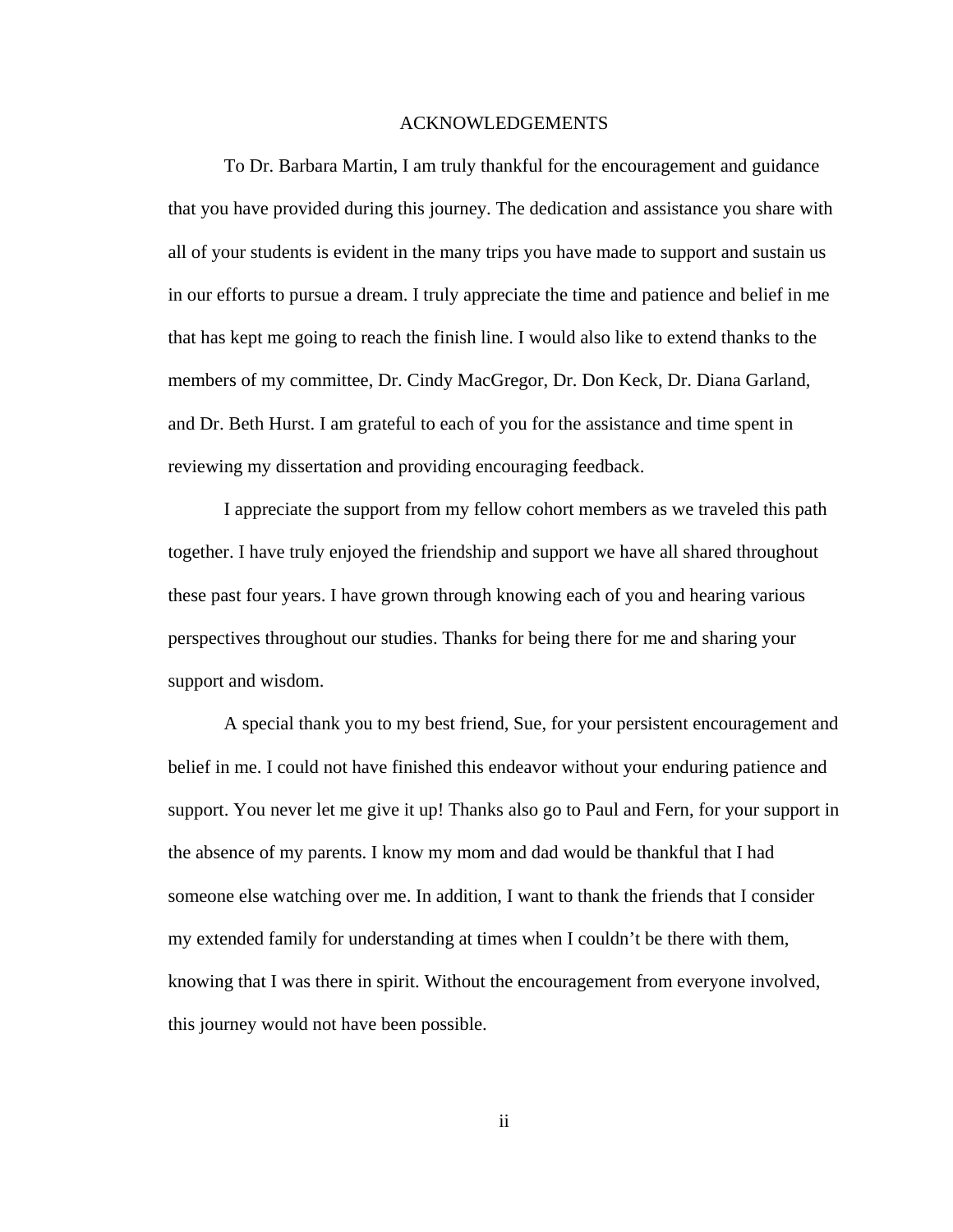| Chapter |  |
|---------|--|
|         |  |
|         |  |
|         |  |
|         |  |
|         |  |
|         |  |
|         |  |
|         |  |
|         |  |
|         |  |
|         |  |
|         |  |
|         |  |
|         |  |
| Chapter |  |
|         |  |
|         |  |
|         |  |

## TABLE OF CONTENTS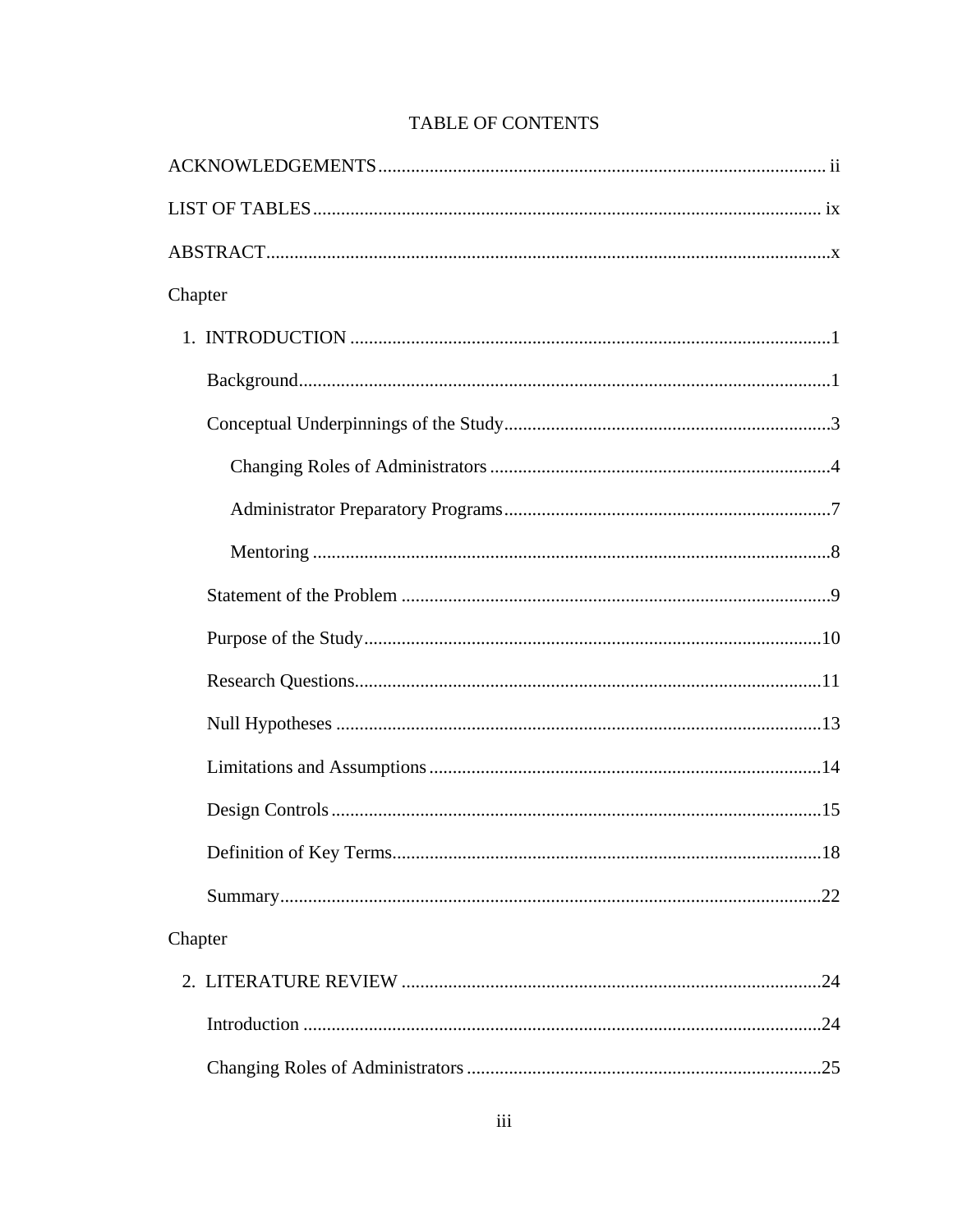| Chapter |  |
|---------|--|
|         |  |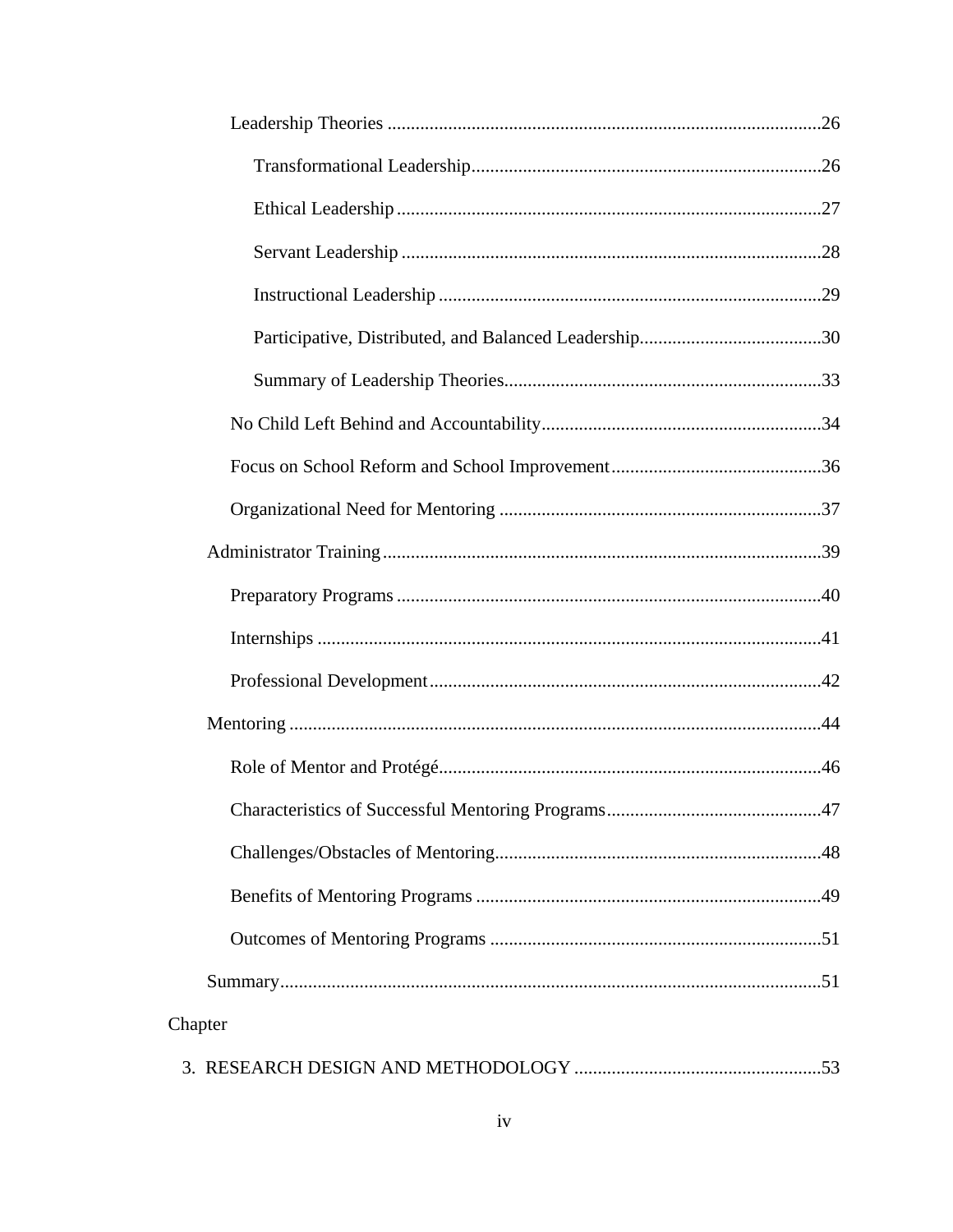| Chapter |  |
|---------|--|
|         |  |
|         |  |
|         |  |
|         |  |
|         |  |
|         |  |
|         |  |
|         |  |
|         |  |
|         |  |
|         |  |
|         |  |
|         |  |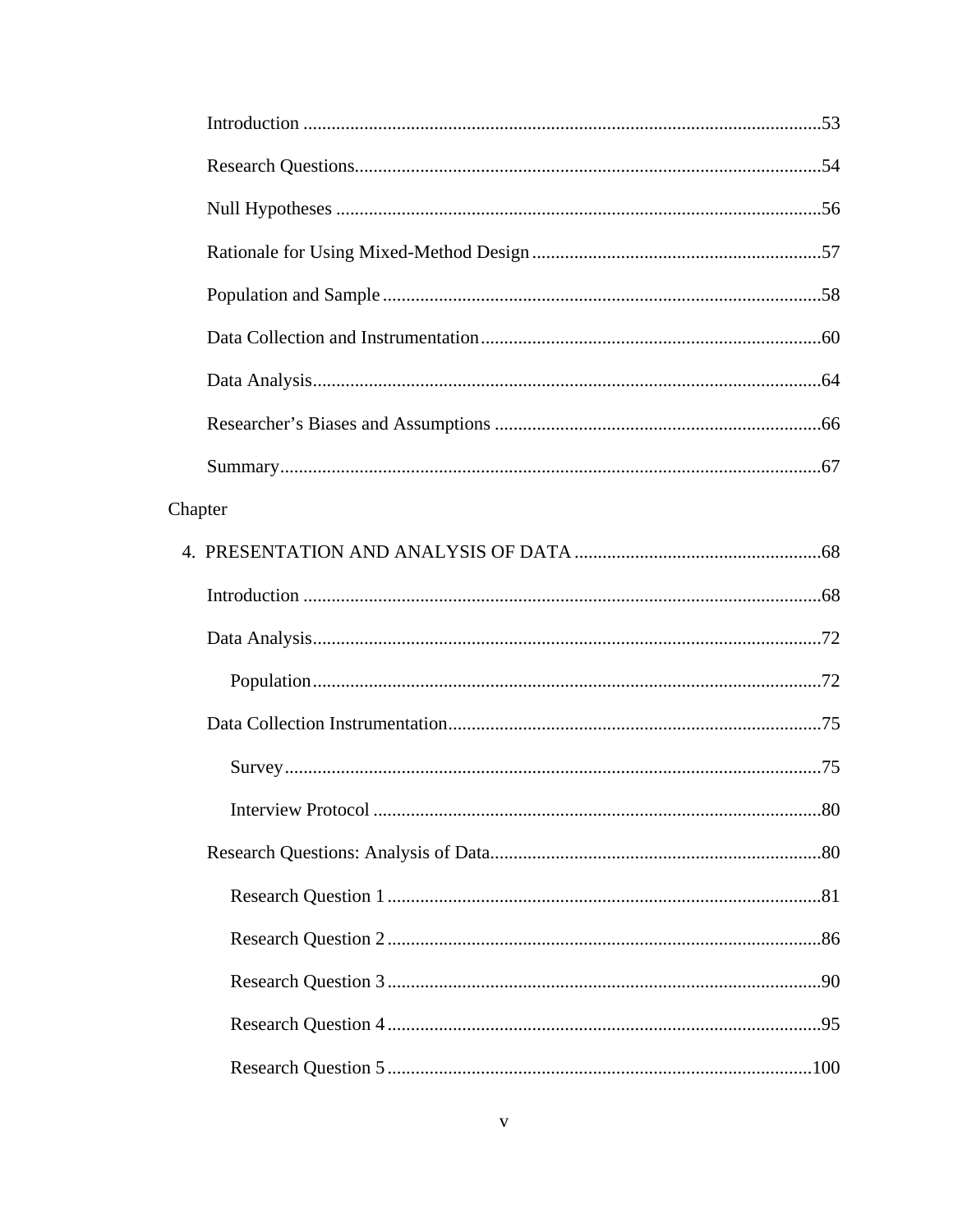| Chapter |  |
|---------|--|
|         |  |
|         |  |
|         |  |
|         |  |
|         |  |
|         |  |
|         |  |
|         |  |
|         |  |
|         |  |
|         |  |
|         |  |
|         |  |
|         |  |
|         |  |
|         |  |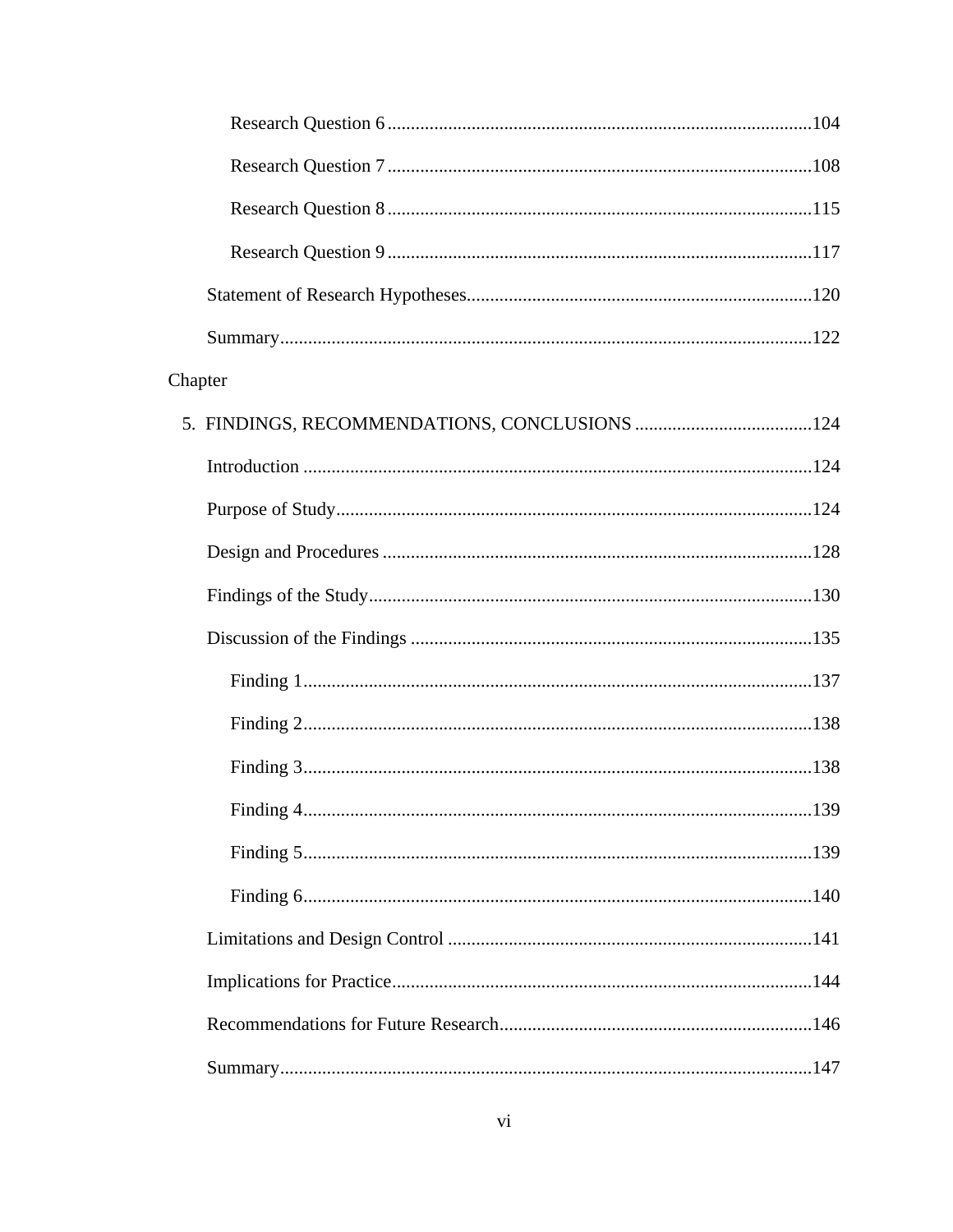| <b>APPENDICES</b>                                                        |  |
|--------------------------------------------------------------------------|--|
|                                                                          |  |
| Superintendent Permission for Administrator Participation Form157        |  |
|                                                                          |  |
|                                                                          |  |
|                                                                          |  |
|                                                                          |  |
| Support of Mentors in Developing Instructional Leadership Skills Initial |  |
| Support of Mentors in Developing Instructional Leadership Skills Revised |  |
|                                                                          |  |
| Advance Notice Email of Introduction and Explanation - Survey179         |  |
|                                                                          |  |
|                                                                          |  |
|                                                                          |  |
|                                                                          |  |
|                                                                          |  |
|                                                                          |  |
|                                                                          |  |
| Ε.                                                                       |  |
|                                                                          |  |
|                                                                          |  |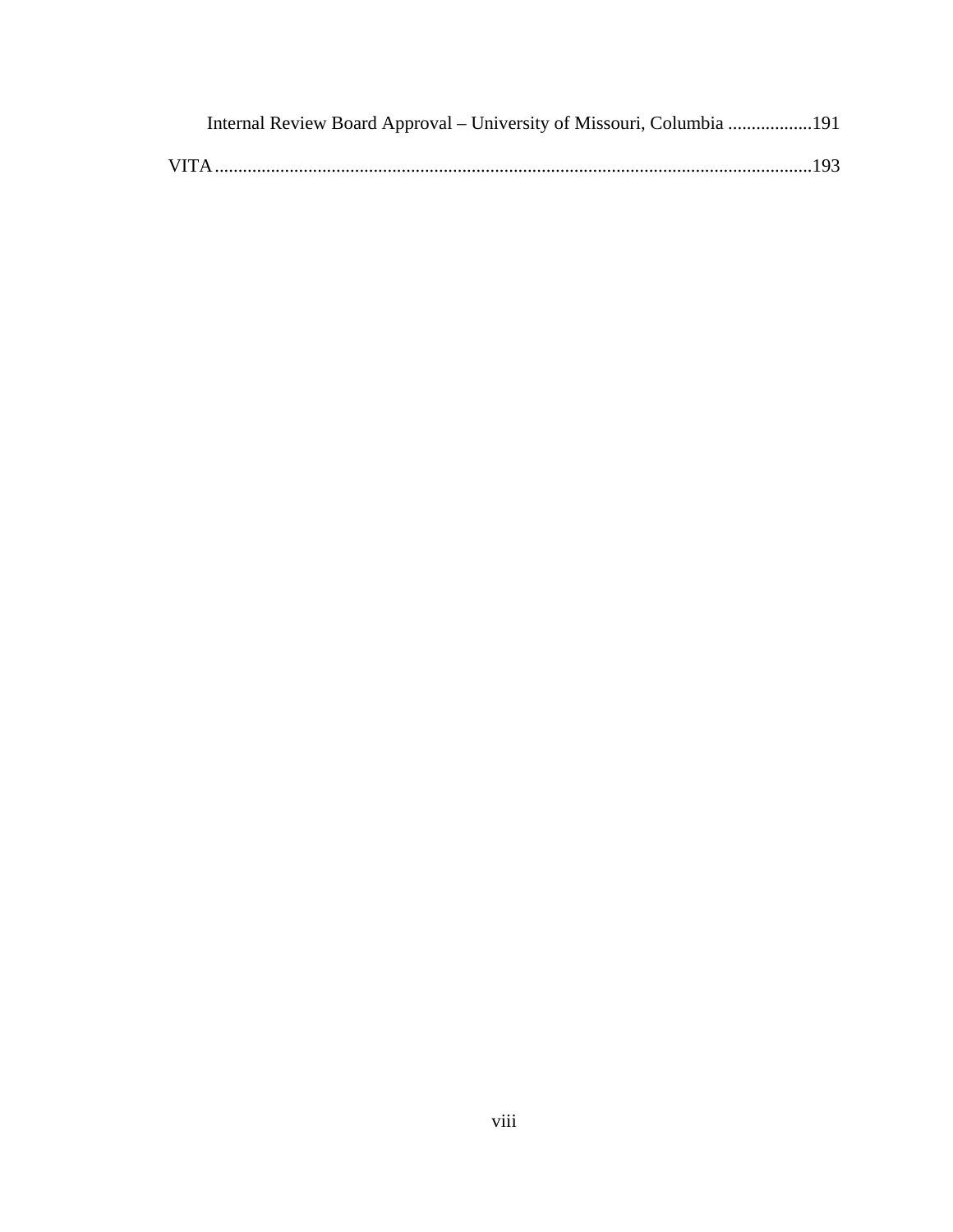## LIST OF TABLES

| Table<br>Page                                                                     |
|-----------------------------------------------------------------------------------|
|                                                                                   |
|                                                                                   |
|                                                                                   |
|                                                                                   |
|                                                                                   |
| 6. Comparisons of Statewide AMP and District-Created Mentoring Programs by        |
| 7. Mean Scores for Six Instructional Leadership Standards and Total Survey  83    |
| 8. Mean Scores for Questions in Emphasis on Student and Adult Learning Standard84 |
| 9. Mean Scores for Questions in High Expectations and Standards Standard88        |
| 10. Mean Scores for Questions in Demanding Content and Instruction Standard 92    |
| 11. Mean Scores for Questions in Culture of Adult Learning Standard97             |
| 12. Mean Scores for Questions in Data as Diagnostic Tool Standard102              |
| 13. Mean Scores for Questions in Engagement of Community Standard 106             |
|                                                                                   |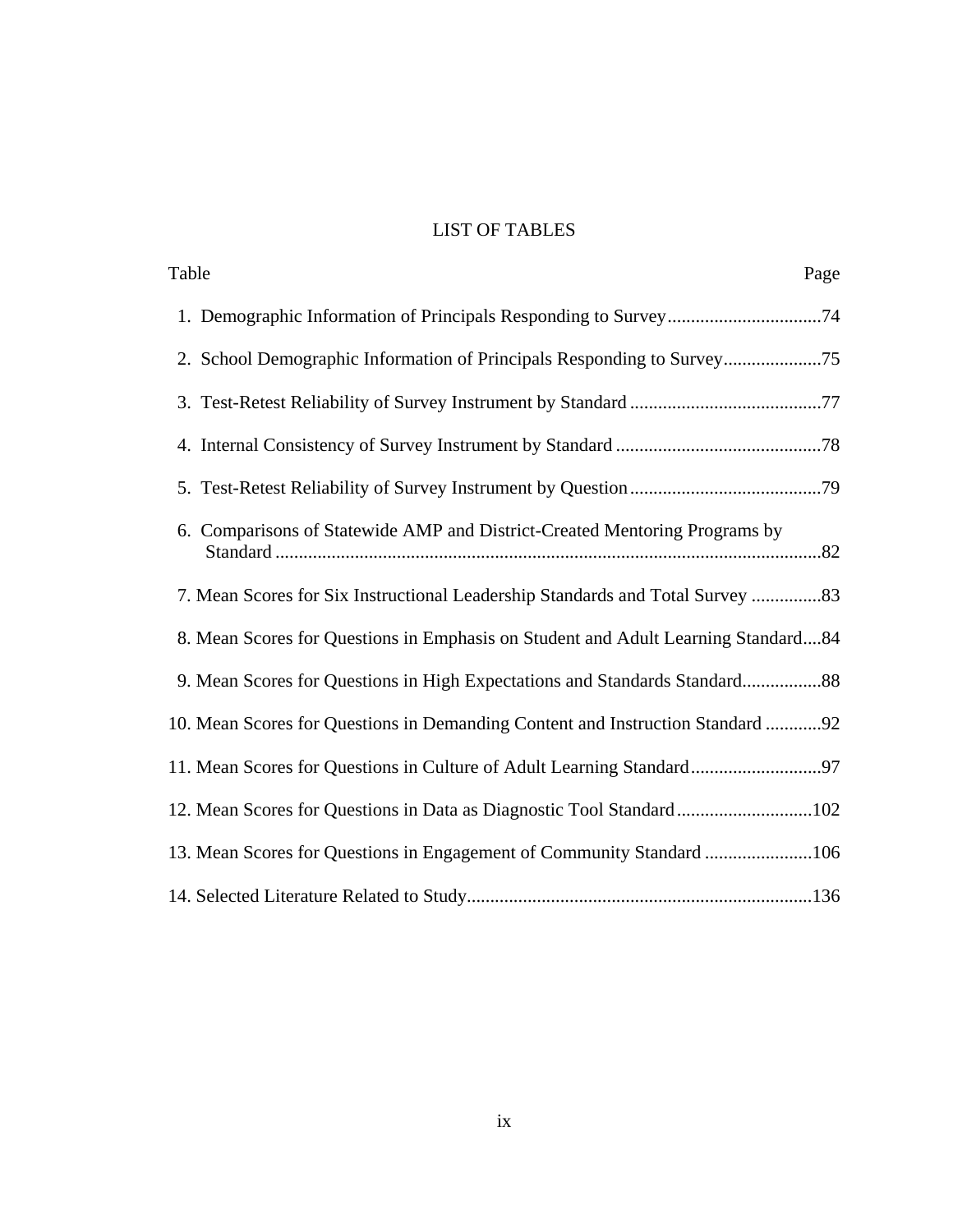## THE ROLE OF MENTORING IN DEVELOPING BEGINNING PRINCIPALS' INSTRUCTIONAL LEADERSHIP SKILLS

Susan G. Gettys

Dr. Barbara N. Martin, Dissertation Supervisor

## *ABSTRACT*

The purpose of this study was to investigate the type of support provided by mentors in helping new principals develop instructional leadership skills. Perceptions were investigated to determine if principals believed participation in mentoring programs (both statewide and district-created) was effective in providing the necessary support during their initial years as administrators to help develop skills needed to address the accountability measures in place for today's schools and to help principals become successful instructional leaders. Quantitative data were obtained through a researchercreated survey completed by forty-five beginning principals. Follow-up, semi-structured interviews with six principals provided qualitative data, along with optional comments from the survey.

The study findings revealed no significant differences between the two types of mentoring programs in the support provided to beginning principals to assist in developing instructional leadership skills. In addition, data indicated both programs were weak in providing the targeted support. Additional methods of developing these skills were also investigated.

Implications for practice were identified to assist in making improvements to both statewide and district-created mentoring programs. In addition, improvements to university preparatory programs and internship opportunities were suggested.

x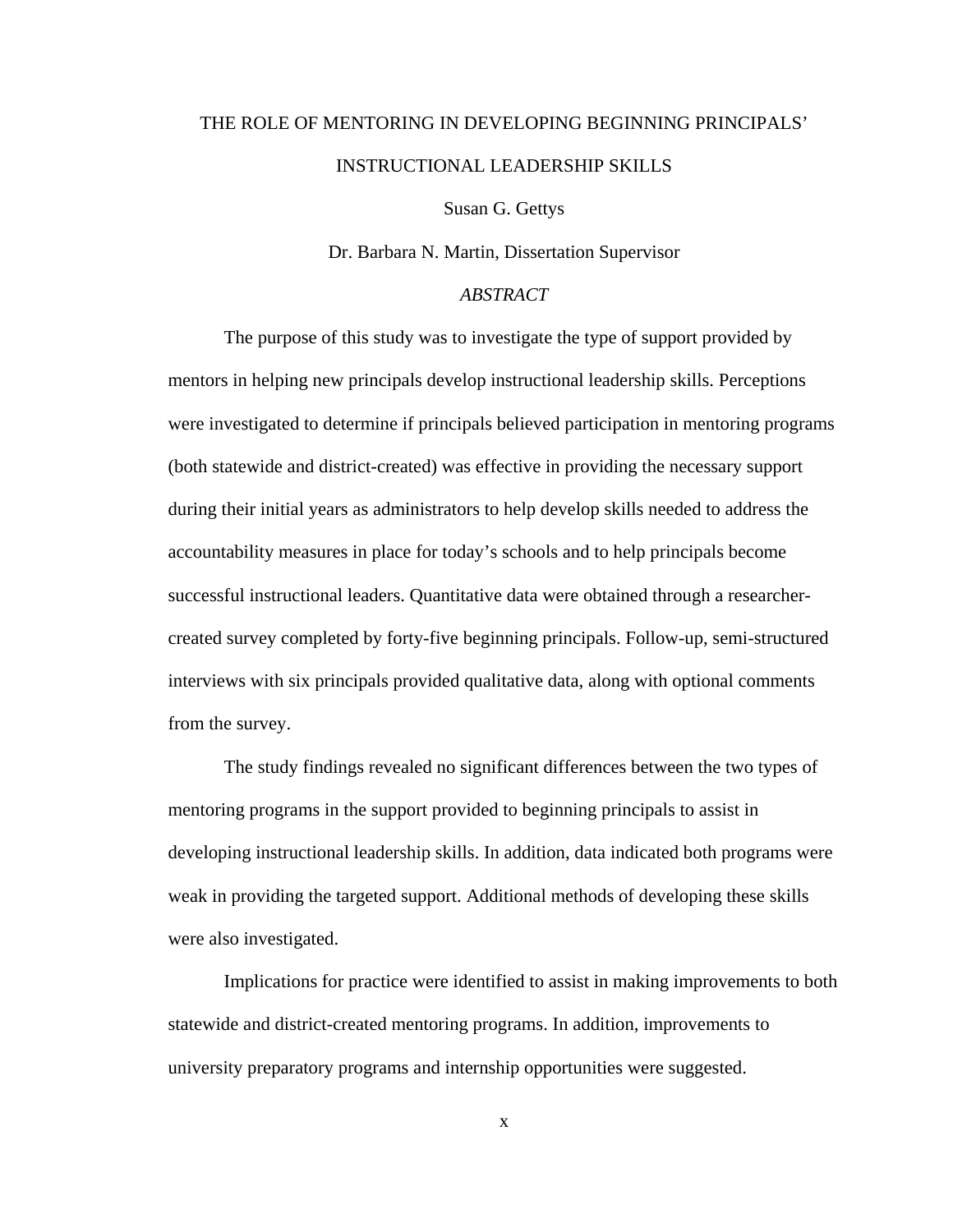#### CHAPTER ONE

#### INTRODUCTION TO THE STUDY

#### *Background*

Bottoms and O'Neill (2001) recognized the need for changing the way new

school leaders are trained to prepare them for meeting today's high-stakes accountability

standards which have changed the focus of school leaders to center their efforts on

student achievement. Bottoms and O'Neill declared,

 Increasingly, state accountability systems are placing the burden of school success—and individual student achievement—squarely on the principal's shoulders. The principal's job description has expanded to a point that today's school leader is expected to perform in the role of "chief learning officer," with ultimate responsibility for the success or failure of the enterprise.

 Today's principal must be prepared to focus time, attention and effort on changing what students are taught, how they are taught, and what they are learning. This formidable challenge demands a new breed of school leaders, with skills and knowledge far greater than those expected of "school managers" in the past. (pp. 5-6)

How do beginning principals develop the skills necessary to become a member of

this new breed of school leaders? What programs are available to provide support to

beginning principals during their first years as school leaders to help them develop

necessary skills? These key questions address an important issue in the field of school

leadership.

Effective leadership is the key to developing schools that are successful in the efforts to educate all students. When personnel in leadership positions build and maintain a climate that sets high expectations for everyone within the organization, the organization will grow in its effectiveness (Edmonds, 1979; Hallinger & Heck, 1999; Leithwood, Jantzi, & Steinbach, 2000). Leaders need continual training to develop the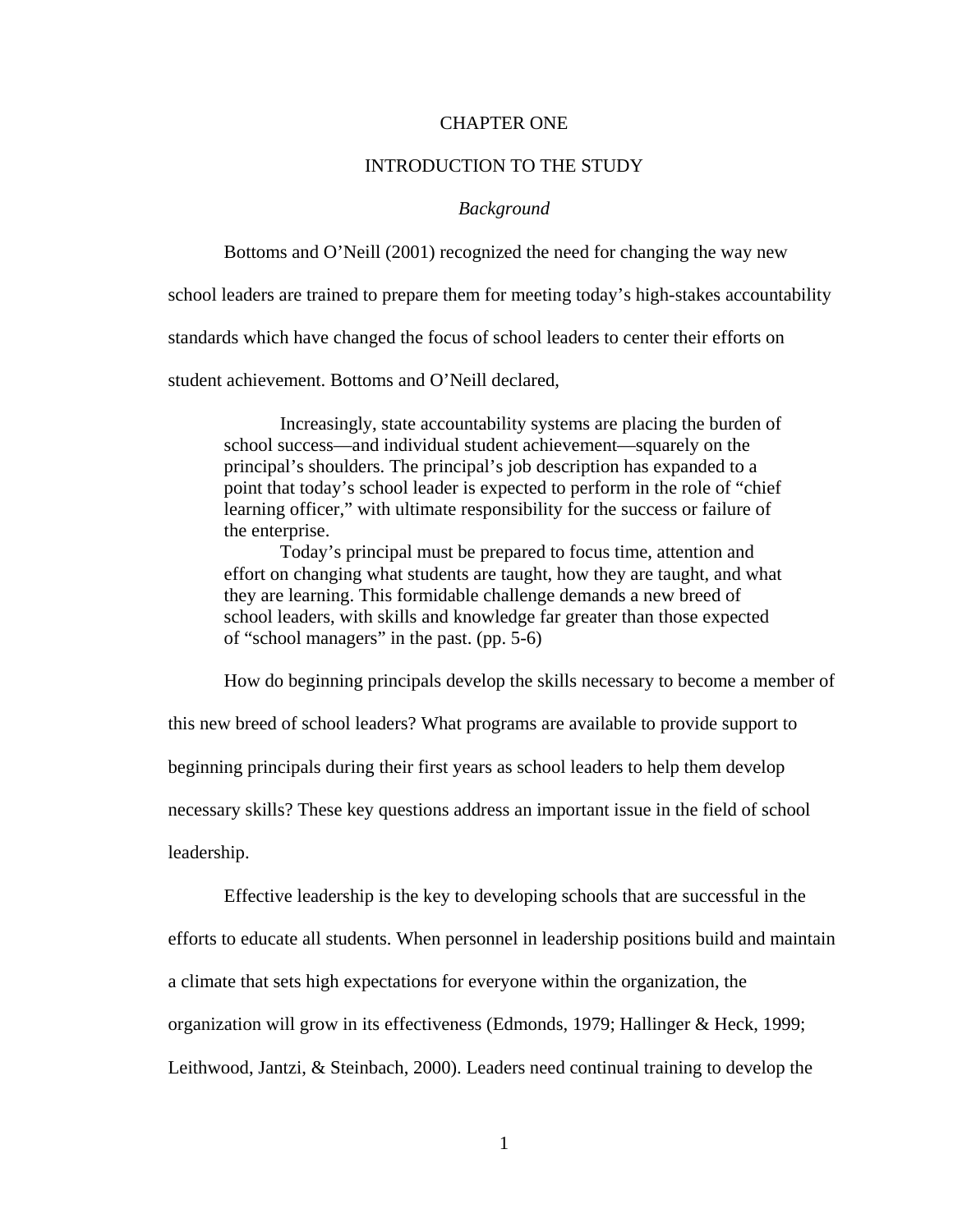skills and competencies necessary to adapt to the changing environments within schools in order to build appropriate culture that encourages teachers and other staff members to move and grow in the direction needed to effectively deal with the changes and reform currently taking place (Yukl, 2006). Senge (1996) stated, "We are coming to believe that leaders are those people who 'walk ahead,' people who are genuinely committed to deep change in themselves and in their organizations. They lead through developing new skills, capabilities, and understandings" (¶ 8).

 Three key skills have been identified for school leaders to be able to lead schools toward higher student achievement. These skills are to understand instructional practices that contribute to student achievement, be able to work with personnel to foster continuous student improvement, and provide the necessary support as teachers utilize appropriate curriculum and instructional practices (Bottoms & O'Neill, 2001). How are principals to learn these skills? Typical principal preparatory programs emphasize development of managerial skills relating to finance and supervision with little emphasis on developing a culture that promotes student learning (Daresh, 2004; Grogan & Andrews, 2002; Institute for Educational Leadership (IEL), 2000; Mazzeo, 2003). Some programs include internships where aspiring principals work within a school setting to gain experiences in leadership roles. However, few of these programs actually place interns in situations where they are able to gain valuable experience by leading school improvement activities (Fry, Bottoms, & O'Neill, 2005). If principal preparatory programs are falling short of training future leaders in developing instructional leadership skills, how are these new leaders going to gain appropriate experiences to emphasize student learning within the school environment?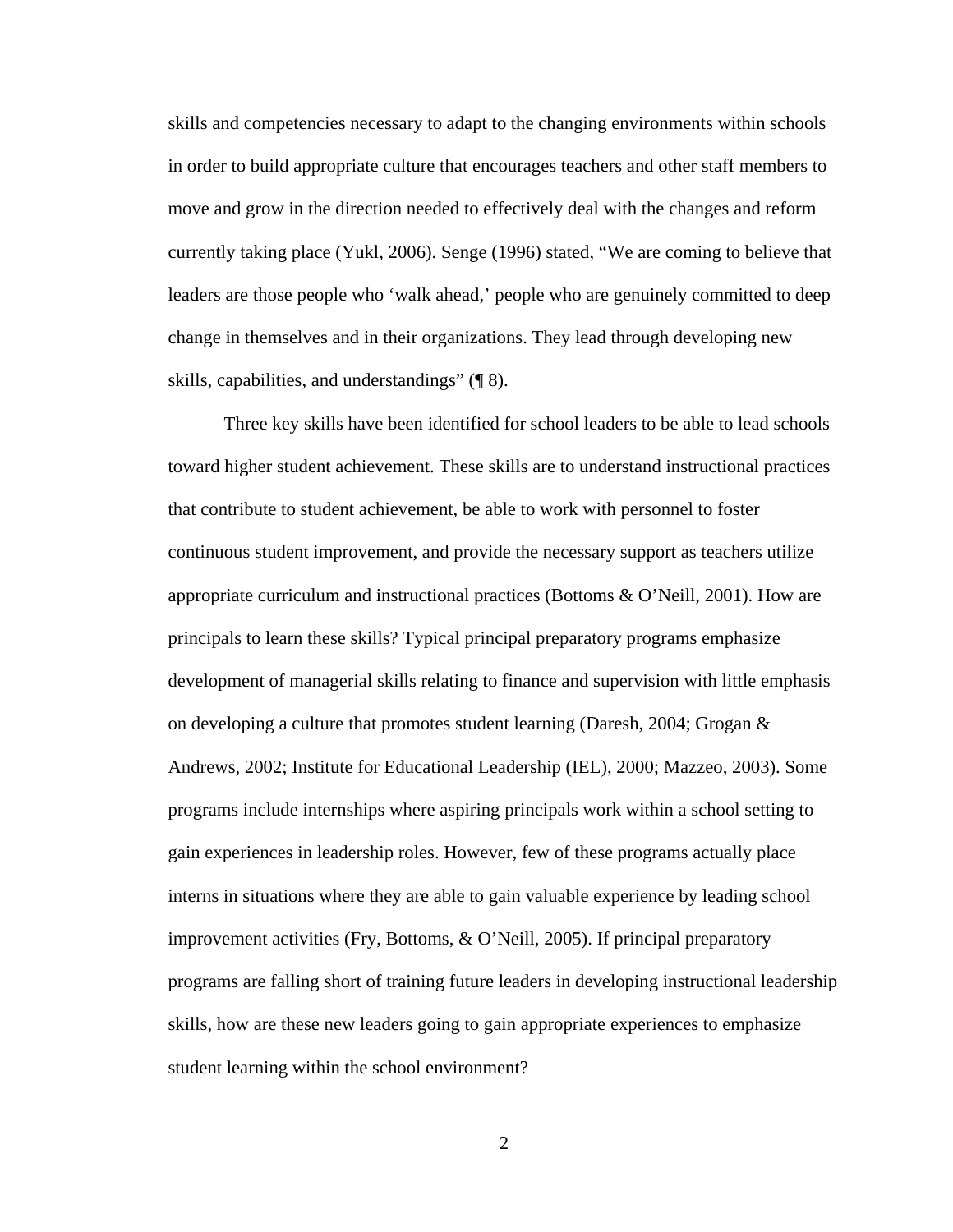Beginning principals need assistance to provide guidance in developing these skills to become effective leaders in today's world of accountability (Education Alliance & National Association of Elementary Principals (NAESP), 2003). Professional development opportunities are available through many organizations covering a multitude of topics that often provide helpful information to administrators in the areas of curriculum, instruction, and assessment practices. However, little research has been documented to provide evidence that principals are developing appropriate skills through participation in these experiences (Hedgpeth, 2000).

Participation in effective mentoring programs is another avenue utilized to provide the support necessary for aspiring and developing leaders. Mentoring programs provide encouragement and assistance as experienced principals work with beginning principals throughout the first year or two in these new positions. Mentors provide guidance and feedback as new principals develop capacity to fulfill the new roles and responsibilities (Allen & Poteet, 1999; Daresh, 2004; Educational Alliance & NAESP, 2003; Hopkins-Thompson, 2000; Reyes, 2003; United States Department of Education (USDE), 2004). While research validated the effectiveness of administrator mentoring programs, little research connected development of specific instructional leadership skills with participation in mentoring programs. This study examined the development of instructional leadership skills as supported through the mentoring process.

#### *Conceptual Underpinnings of the Study*

 Three constructs emerged from the review of the literature to demonstrate the need for effective mentoring programs for beginning principals in developing instructional leadership skills. First, changing roles of administrators were examined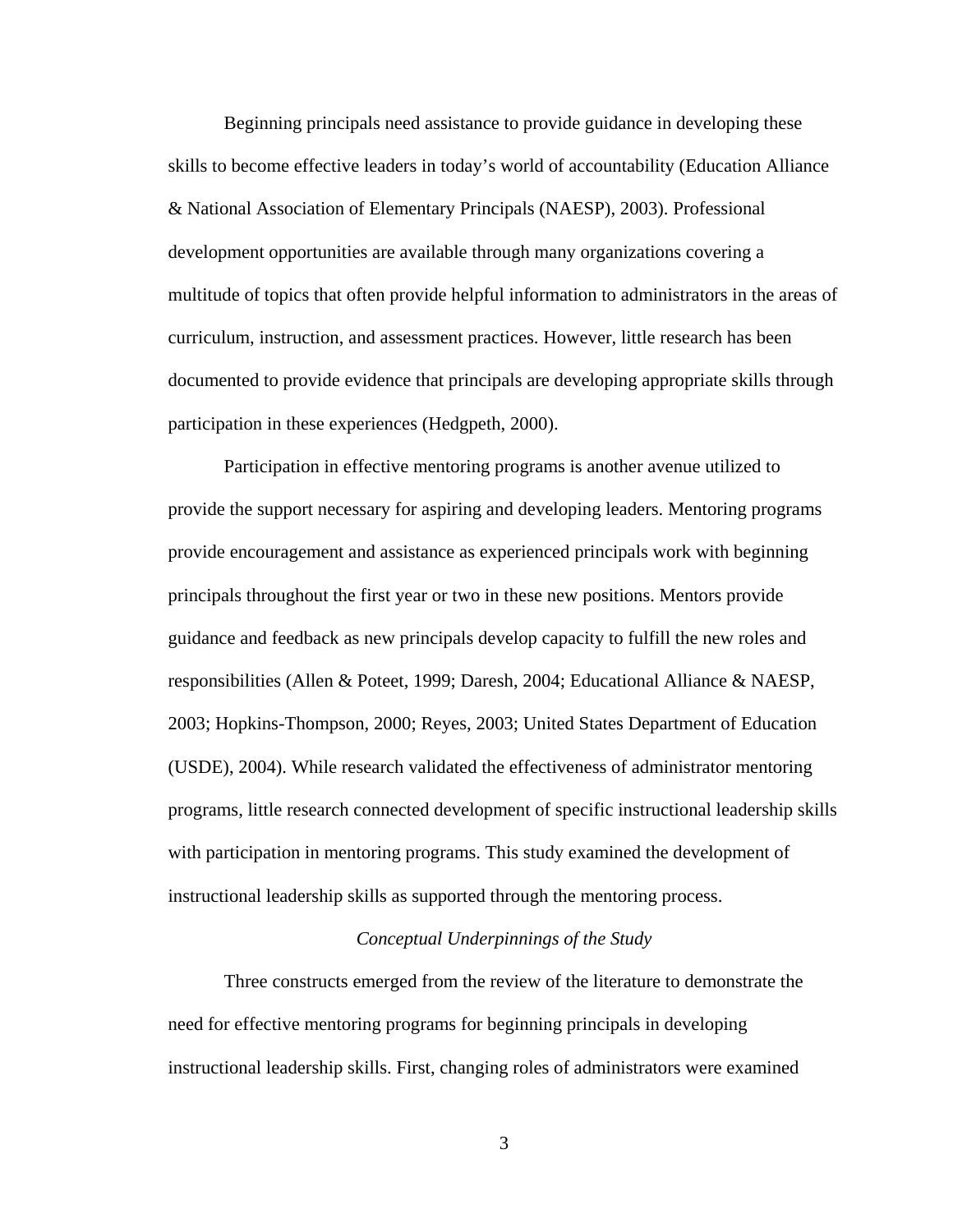through the context of various leadership theories. In addition, accountability measures and school improvement efforts were discussed, along with establishing the organizational need for mentoring. Second, administrator training through preparatory programs, internships, and professional development were investigated. Finally, successful mentoring programs, challenges and obstacles of mentoring, and benefits and outcomes of mentoring were explored. Each construct was also examined through the lens of change. These constructs demonstrated the need for additional research regarding the effectiveness of mentoring programs in aiding new principals in developing instructional leadership skills to guide teachers toward a focus on improved student learning.

#### *Changing Roles of Administrators*

 Various theories of leadership were found throughout the literature. Past leadership roles focused more on managerial skills, whereas, today's leaders need more emphasis on instructional skills that focus on student learning and achievement (IEL, 2000; Waters & Grubb, 2004; Yukl, 2006). Several leadership theories emphasized development of skills appropriate for improving student achievement.

 Ethical leadership, servant leadership, and transformational leadership build on the premises of making changes that are morally right for the organization and benefit the organization as a whole (Yukl, 2006). Ethical leaders help teachers recognize problems that are occurring and lead teachers toward discovering solutions that will best fit the needs of the school. These leaders build integrity by ensuring the right things are being done for the right reasons and by following through with reinforcing implementation of improvement initiatives (Furman, 2003; Kouzes & Pozner, 2002; Yukl). Servant leaders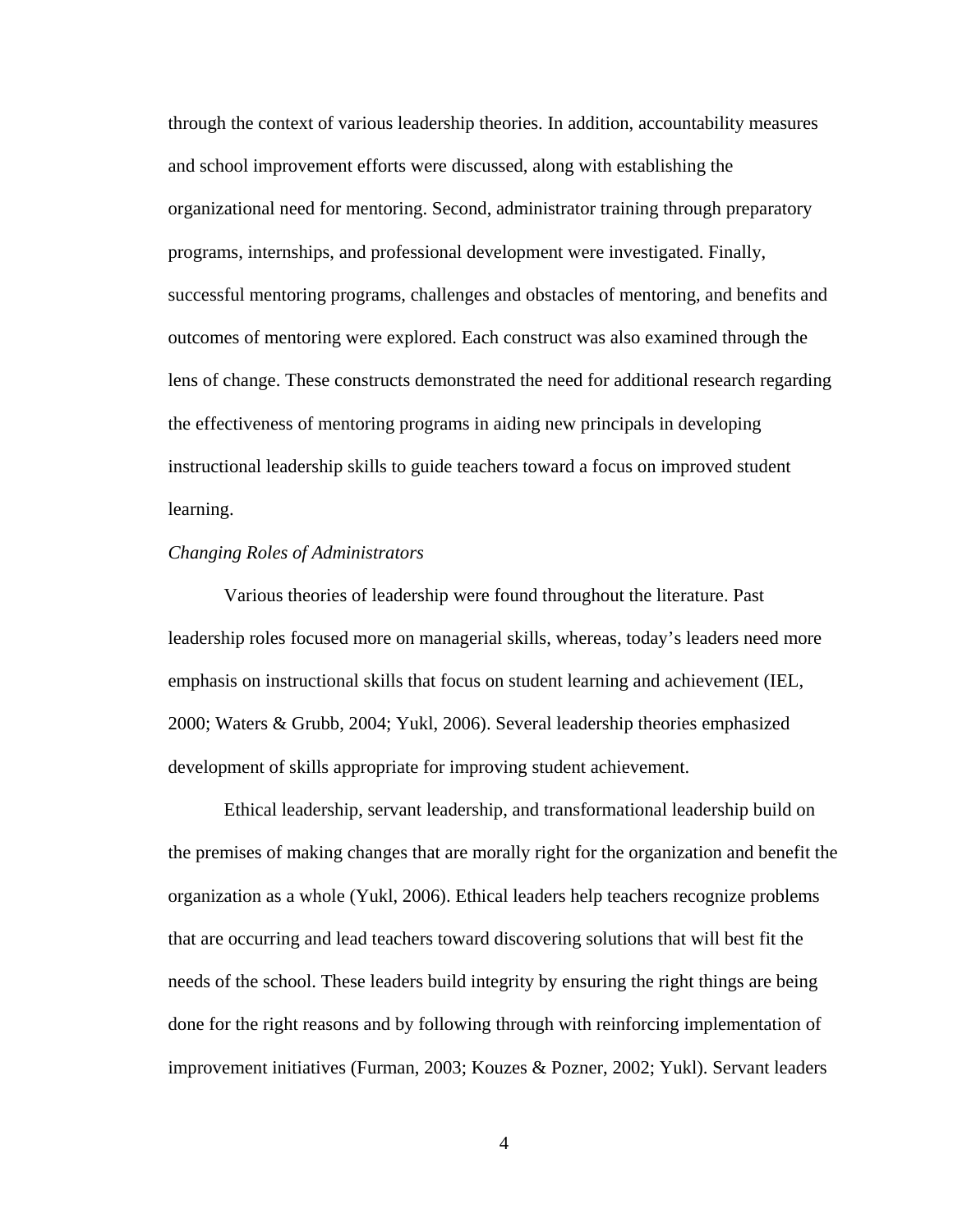expand on this concept by identifying the needs of others within the organization as the top priority for change and improvement. The leader is in place to serve others as change is brought about to ensure the best opportunities are in place for all children, regardless of their needs and background (Davis, 2003; Kouzes & Pozner; Yukl). Transformational leaders emphasize change through common commitment and mutual purpose of improving practices to benefit the group as a whole. Leaders inspire teachers to go beyond meeting basic expectations through the use of empowerment and encouragement, creating conditions where all factions of the community desire to work to create situations leading to school improvement (Davis; Hallinger, 2003; Leithwood & Duke, 1999; Leithwood et al., 2000; Yukl).

 Instructional leaders focus their efforts on quality of teaching and the learning that takes place as a result of good teaching. Leaders must be able to hire teachers with appropriate knowledge and skills to effectively reach all students and must be able to lead teachers through the growth process to develop new skills resulting in improved student learning and achievement (Fink & Resnick, 2001). The growth process can be facilitated through the use of learning communities comprised of groups of teachers within a school or district (DuFour, 2002; Elmore, 2002; Fink & Resnick; Lambert, 2002). An online learning community of principals organized by the National Association of Elementary School Principals identified the following six standards that characterize instructional leadership: (a) leading schools by placing priority on student and adult learning; (b) setting high expectations and standards; (c) demanding content and instruction that ensures student achievement; (d) creating a culture of adult learning; (e) using multiple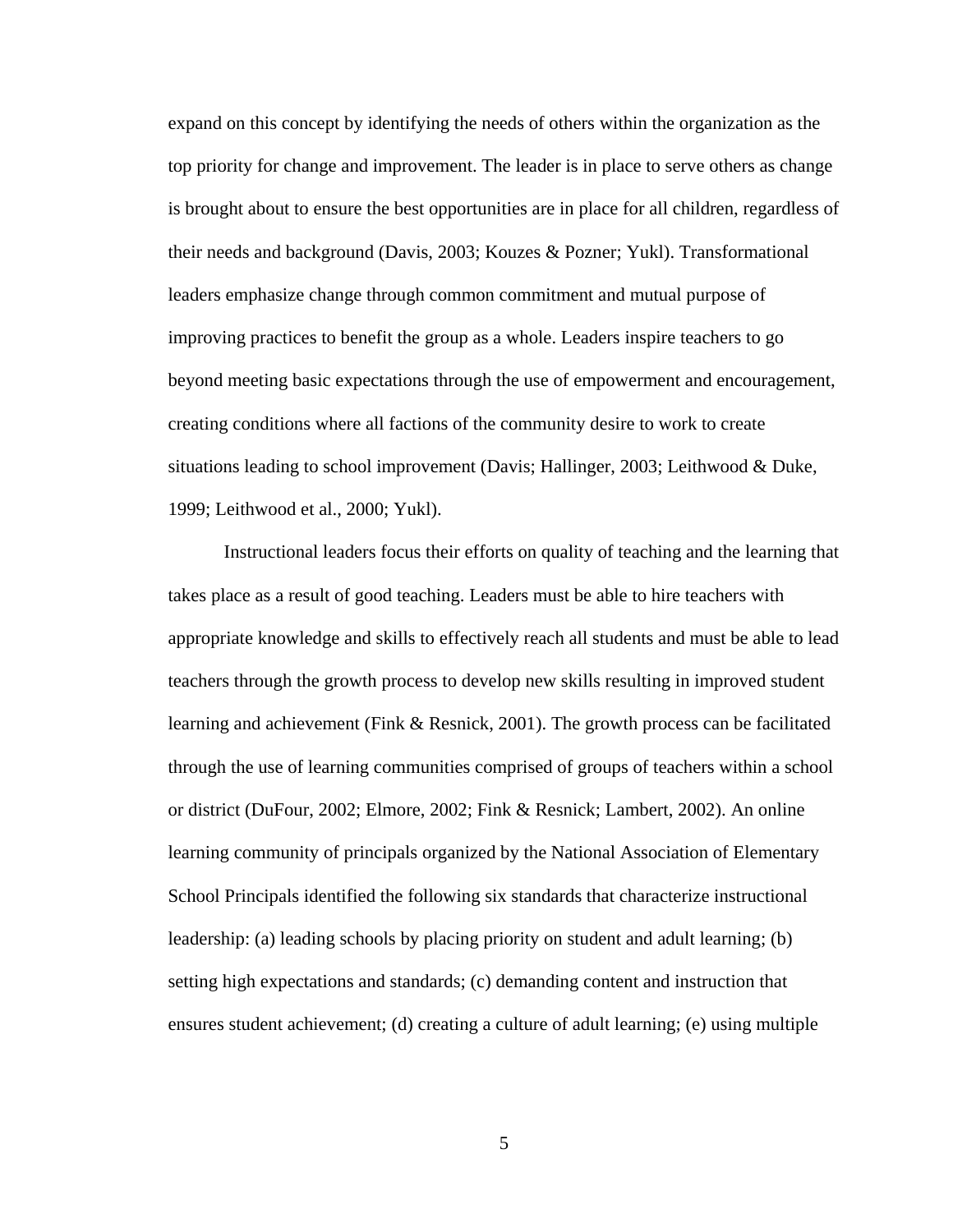sources of data as diagnostic tools; and (f) actively engaging the community (NAESP, 2001).

Principals need assistance from others within the school community to effectively bring about change in student learning. This can be accomplished by developing leadership capacity within various members of the organization to share decision-making processes. Participative, distributive, and balanced leadership result from this practice and lead to improved organizational effectiveness (Hackman & Johnson, 2000; Hallinger & Heck, 1999, 2003; Katzenbach & Smith, 2003; Kouzes & Pozner, 2002; Lambert, 2002; Schlechty, 2000; Yukl, 2006). In all three types of leadership, authority and influence are shared among members of the school community allowing a sense of ownership to form. The leader analyzes situations occurring within the change process to facilitate the conditions for empowerment and participation, often utilizing teams to develop common purpose and goals from which strategies emerge for various members of the teams to fulfill (Fullan, 1996; Katzenbach & Smith; Yukl). Collective accountability results as all members of the organization have an interest in the success of the entire population and work together to bring about change (Waters & Grubb, 2004; Zmuda, Kuklis, & Kline, 2004).

The passage of the *No Child Left Behind* (NCLB) Act of 2001 established new accountability measures for achieving improvements in student learning for public schools across the nation (McLeod, D'Amico, & Protheroe, 2003). To meet these increasing accountability standards, educational leaders must draw from the various leadership theories to utilize components from each that are most appropriate to fit the needs of the organization in order to bring about change (Bolman & Deal, 1997;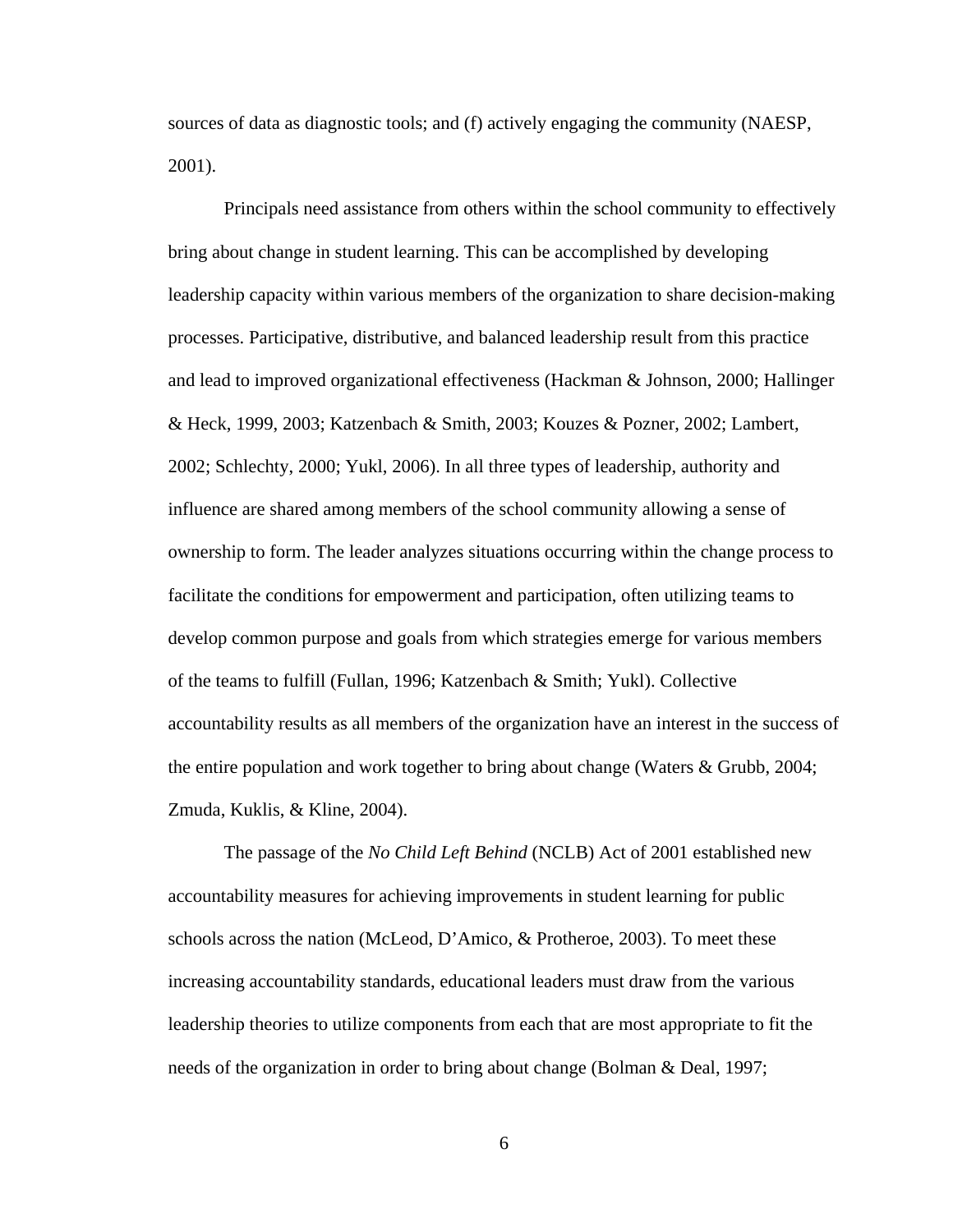Seashore-Louis, Toole, & Hargreaves, 1999; Waters & Grubb, 2004). School reform models and school improvement initiatives have emerged as tools to improve student learning; however, many school districts have not met with success, even with these available opportunities (Neuman & Simmons, 2000). Sustained school improvement is dependent upon effective leadership (Education Alliance & NAESP, 2003; Fullan, 2002; Hallinger & Heck, 1999; Hargreaves & Fink, 2004; Harris, 2004; IEL, 2000; Mazzeo, 2003; Ousten, 1999; Waters, Marzano, & McNulty, 2003; Yukl, 2006). However, the turnover of principals through retirement and mobility leave incoming principals with little experience and expertise to handle the pressure of meeting accountability measures, thus creating sustainability problems (Fink & Brayman, 2006). Programs to support new principals at the preparatory level and within school districts need to emphasize the development of appropriate skills for leading in today's schools (Education Alliance & NAESP; IEL; USDE, 2004).

#### *Administrator Preparatory Training*

Traditional university preparatory programs for school administrators emphasize developing skills in supervision, law, finance, and personnel with little emphasis on improving student learning. Programs need to be redesigned to more effectively prepare new leaders with opportunities for extensive internships and mentoring opportunities emphasizing student achievement (Daresh, 2004; Grogan & Andrews, 2002; Mazzeo, 2003; Reyes, 2003). Internships offering practices for preservice principals to observe, participate in, and lead school improvement activities provide participants opportunities to develop competencies in skills needed prior to serving in formal roles as instructional leaders (Fry et al., 2005; USDE, 2004). Supervising principals often serve as mentors to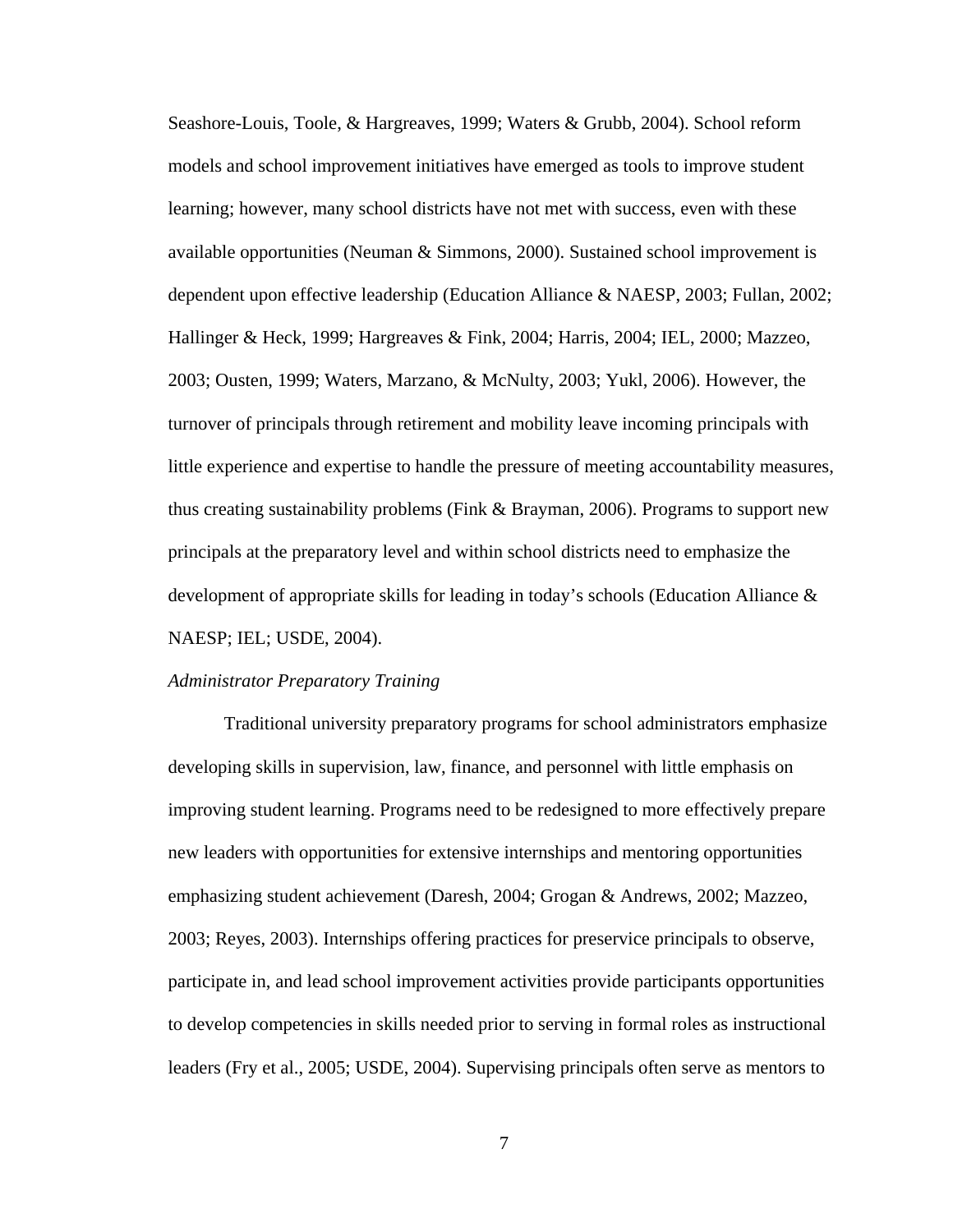guide interns through constructive feedback and evaluation (Painter, 2001). However, few programs exist to provide these types of opportunities for aspiring principals and school leaders (Fry et al.).

#### *Mentoring*

 Mentoring programs within school districts for beginning administrators were developed to provide a support system and improve effectiveness for new leaders as they begin their careers in school leadership (Allen & Poteet, 1999; Daresh, 2004; Education Alliance & NAESP, 2003; Hopkins-Thompson, 2000; Reyes, 2003; USDE, 2004). Rapid turnover of leaders along with changing roles of today's administrators demonstrate an increased need for mentoring of new leaders (Fink & Brayman, 2006; Gilman & Lanman-Givens, 2001).

 Effective mentoring relationships are developed through a culture of collaboration where mentors serve as role models and guides to expand knowledge and skills within new leaders (Daresh, 2004; Hopkins-Thompson, 2000). Professional goals, learning needs, and interpersonal styles as well as race and gender should be considered when making appropriate matches between mentor and protégé (Daresh; Education Alliance & NAESP, 2003; Hopkins-Thompson; Reyes, 2003). Organizational support is also essential in creating effective mentoring relationships. Time, financial resources, and support are necessary to sustain effective mentoring programs (Daresh; USDE, 2004). Organizations gain from participating in mentoring programs by assisting new principals in developing necessary skills as well as improving the skills and job satisfaction of existing administrators (Daresh; Hopkins-Thompson). Although mentoring programs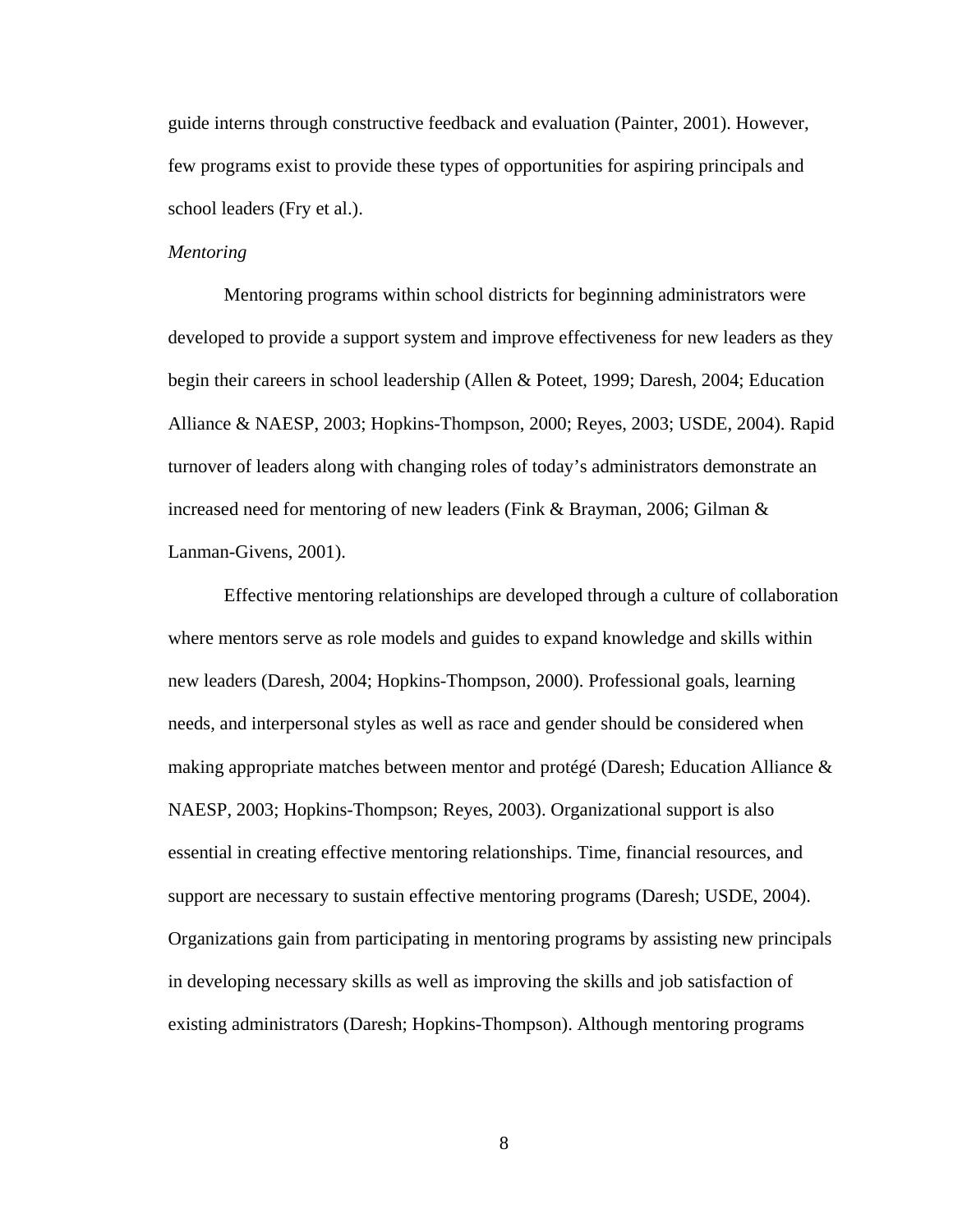have been effective in supporting beginning principals, little research documented the connection with developing appropriate instructional leadership skills.

#### *Statement of the Problem*

 The role of school principals has changed with the passage of NCLB in 2001. Today's principals have the responsibility of school success and individual student achievement as the focus of all efforts within the system. The challenge of building and sustaining school improvement efforts leading to improved student achievement for all students requires knowledge of skills beyond those taught in traditional preparatory programs which in the past have focused more on developing managerial skills than instructional leadership skills (Bottoms & O'Neill, 2001; IEL, 2000; Mazzeo, 2003). Although internships during preservice training would assist aspiring principals in developing appropriate skills when given the opportunities to participate in and lead school improvement activities, such internship programs seldom exist (Fry et al., 2005; USDE, 2004).

 Mentoring programs were developed to bridge the gap between preparatory programs and the real world of school leadership. Programs provide guidance and support for beginning principals as appropriate leadership skills are developed and refined. Experienced administrators serve as role models and guides to answer questions and provide feedback to developing principals (Daresh, 2004; Educational Alliance at Brown University & NAESP, 2003; Hopkins-Thompson, 2000; USDE, 2004). Mentoring programs for administrators vary from one state to another and are not even required in all states; however, they are increasing in use in both education and in the business world (Allen & Poteet, 1999; Daresh). Although research indicates mentoring programs provide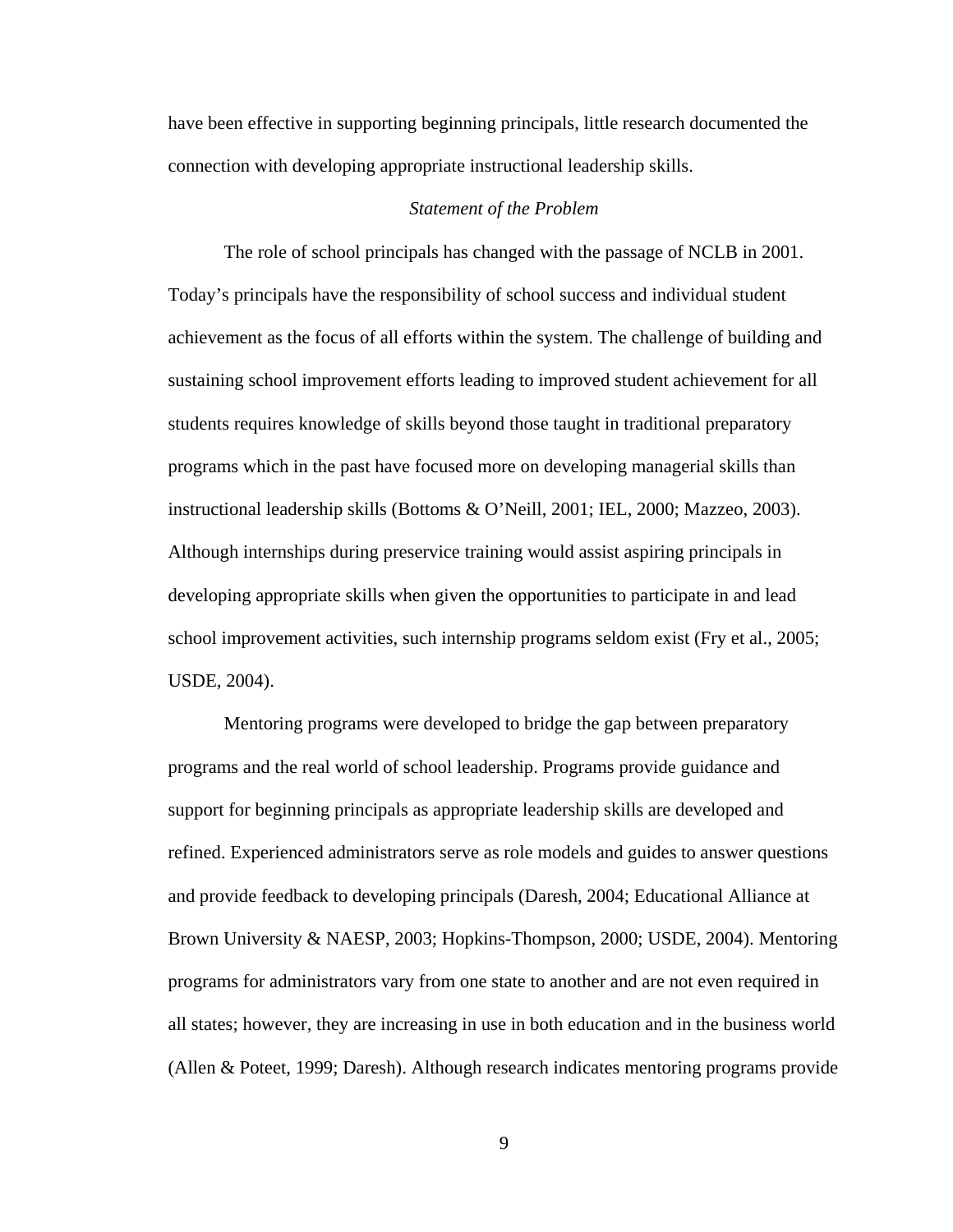support for beginning administrators during the initial phases of induction, little research has been conducted to connect participation in mentoring programs with the development of instructional leadership skills. Therefore, the problem guiding this study was: How effective are mentoring programs in providing support for beginning principals in the development of skills necessary to become instructional leaders?

#### *Purpose of the Study*

The purpose of this two-phased, sequential mixed-methods study was to investigate the type of support provided by mentors in helping new principals develop instructional leadership skills. The researcher examined the perceptions of beginning principals throughout a Midwestern state regarding the effectiveness of district-created mentoring programs and the statewide Administrator Mentoring Program. Perceptions were investigated to determine if principals believed participation in mentoring programs was effective in providing the necessary support during their initial years as administrators to help develop skills needed to address the accountability measures in place for today's schools and to help principals become successful instructional leaders. Statistical, quantitative results were obtained from a representative sample of beginning principals through administration of a survey, and then followed up with personal interviews with a smaller stratified sample to qualitatively clarify and expand on information gathered from the questionnaires. Analysis of the perceptions of beginning administrators regarding the effectiveness of mentoring programs in supporting the development of appropriate instructional leadership skills will serve as guidance to those working to evaluate and improve mentoring programs throughout the state and within individual school districts.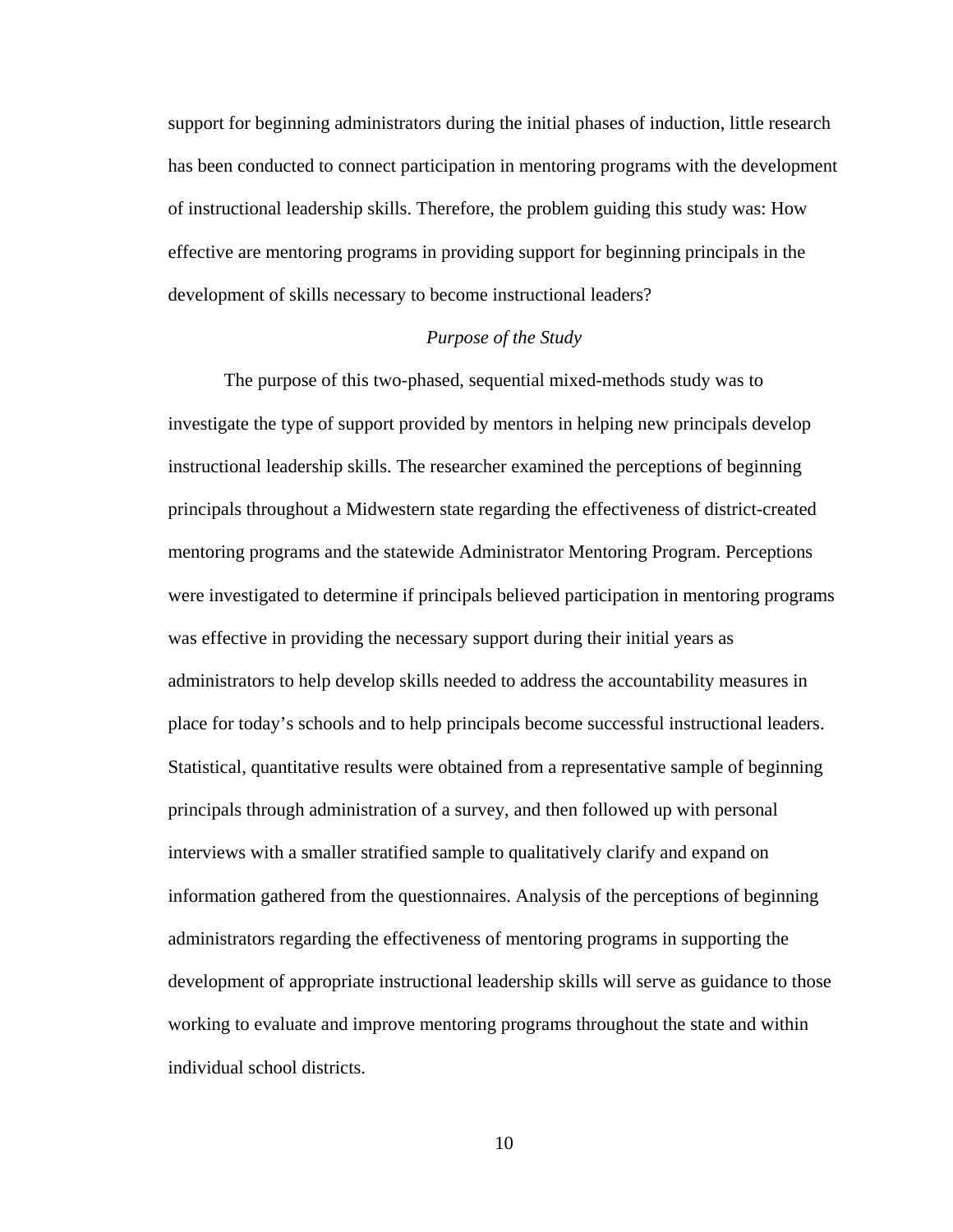#### *Research Questions*

 A review of the literature revealed that administrator roles have changed in the last few years since the passage of NCLB in 2001, however, administrative preparatory programs in many universities have not shifted their focus toward preparing beginning principals for the new pressures and demands of their roles (Bottoms & O'Neill, 2001; IEL, 2000; Mazzeo, 2003). Mentoring programs are required in some states and have been created at the district level in other states (Allen & Poteet, 1999; Daresh, 2004), yet little research has been conducted regarding perceived effectiveness of mentoring programs to guide in the development of appropriate instructional leadership skills.

Therefore, the major question for this study was: What is the perceived effectiveness of mentoring programs in providing support for beginning principals in the development of instructional leadership skills? The following questions guided the research:

- 1. Are there perceived differences between mentoring programs (the statewide Administrator Mentoring Program and district-created mentoring programs) in the kind of support provided by mentors in helping beginning principals develop instructional leadership skills to lead schools by placing priority on student and adult learning?
- 2. Are there perceived differences between mentoring programs (the statewide Administrator Mentoring Program and district-created mentoring programs) in the kind of support provided by mentors in helping beginning principals develop instructional leadership skills to set high expectations and standards?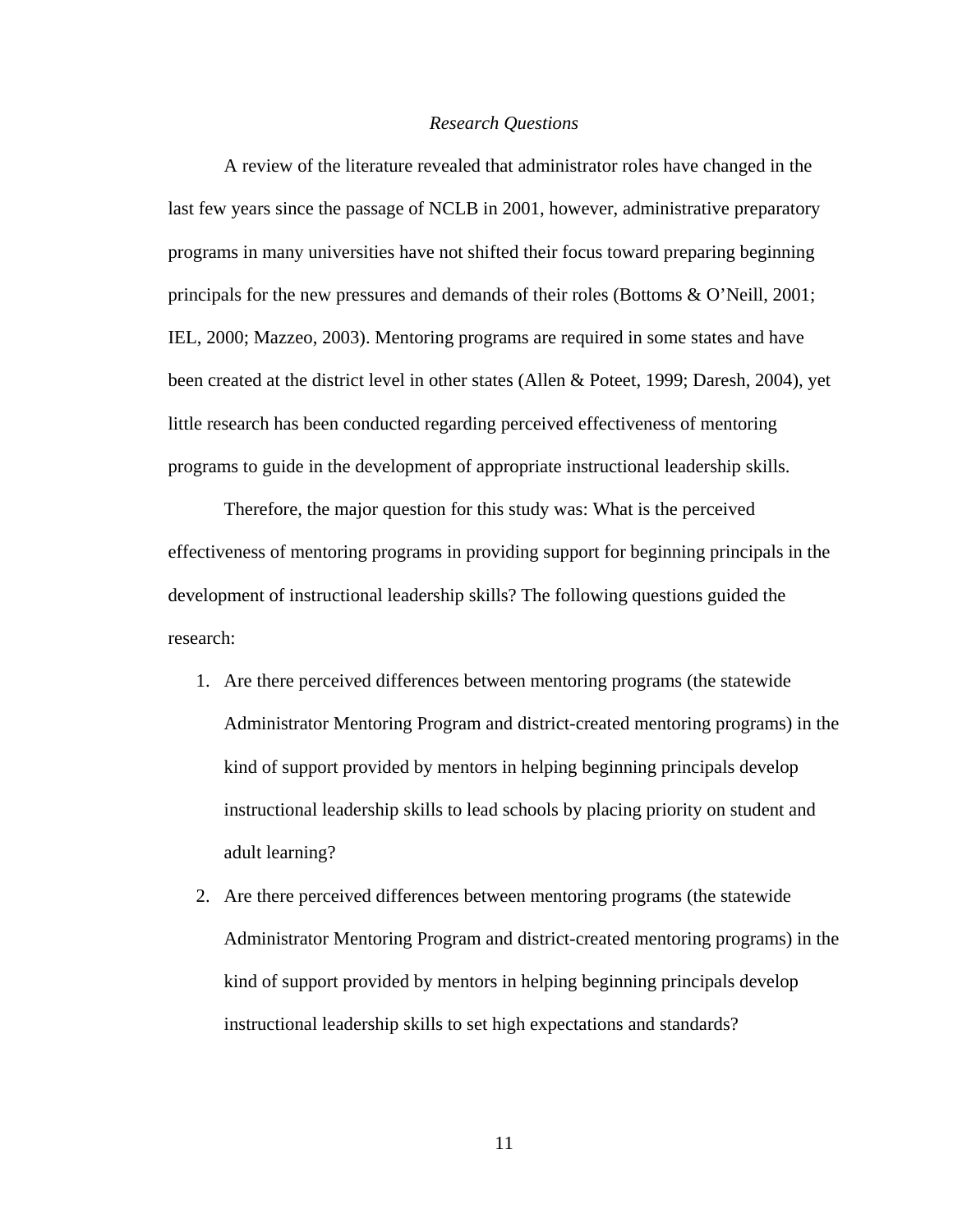- 3. Are there perceived differences between mentoring programs (the statewide Administrator Mentoring Program and district-created mentoring programs) in the kind of support provided by mentors in helping beginning principals develop instructional leadership skills to demand content and instruction that ensures student achievement?
- 4. Are there perceived differences between mentoring programs (the statewide Administrator Mentoring Program and district-created mentoring programs) in the kind of support provided by mentors in helping beginning principals develop instructional leadership skills to create a culture of adult learning?
- 5. Are there perceived differences between mentoring programs (the statewide Administrator Mentoring Program and district-created mentoring programs) in the kind of support provided by mentors in helping beginning principals develop instructional leadership skills to use multiple sources of data as diagnostic tools?
- 6. Are there perceived differences between mentoring programs (the statewide Administrator Mentoring Program and district-created mentoring programs) in the kind of support provided by mentors in helping beginning principals develop instructional leadership skills to actively engage the community?
- 7. What mentoring strategies did beginning principals perceive to be most effective in developing instructional leadership skills related to the six standards (leading schools by placing priority on student and adult learning; setting high expectations and standards; demanding content and instruction that ensures student achievement; creating a culture of adult learning; using multiple sources of data as diagnostic tools; and actively engaging the community)?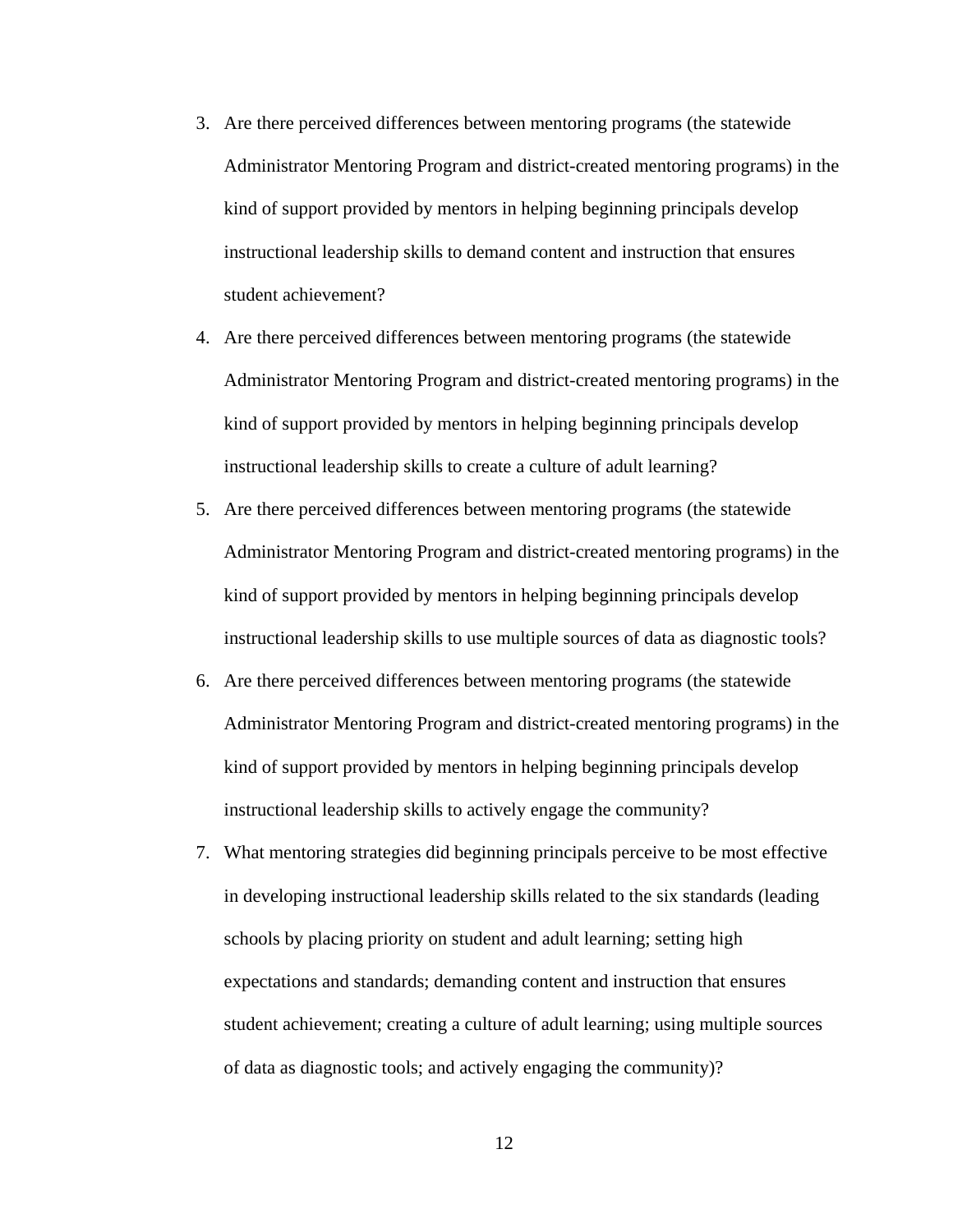- 8. What support did school district personnel provide to enhance the effectiveness of the mentoring program?
- 9. In addition to mentoring, what administrator training most effectively provided opportunities to develop instructional leadership skills?

#### *Null Hypotheses*

The following null hypotheses were tested in an attempt to answer the research questions:

- 1. There is no statistically significant difference between mentoring programs (the statewide Administrator Mentoring Program and district-created mentoring programs) in the kind of support provided by mentors in helping beginning principals develop instructional leadership skills to lead schools by placing priority on student and adult learning.
- 2. There is no statistically significant difference between mentoring programs (the statewide Administrator Mentoring Program and district-created mentoring programs) in the kind of support provided by mentors in helping beginning principals develop instructional leadership skills to set high expectations and standards.
- 3. There is no statistically significant difference between mentoring programs (the statewide Administrator Mentoring Program and district-created mentoring programs) in the kind of support provided by mentors in helping beginning principals develop instructional leadership skills to demand content and instruction that ensures student achievement.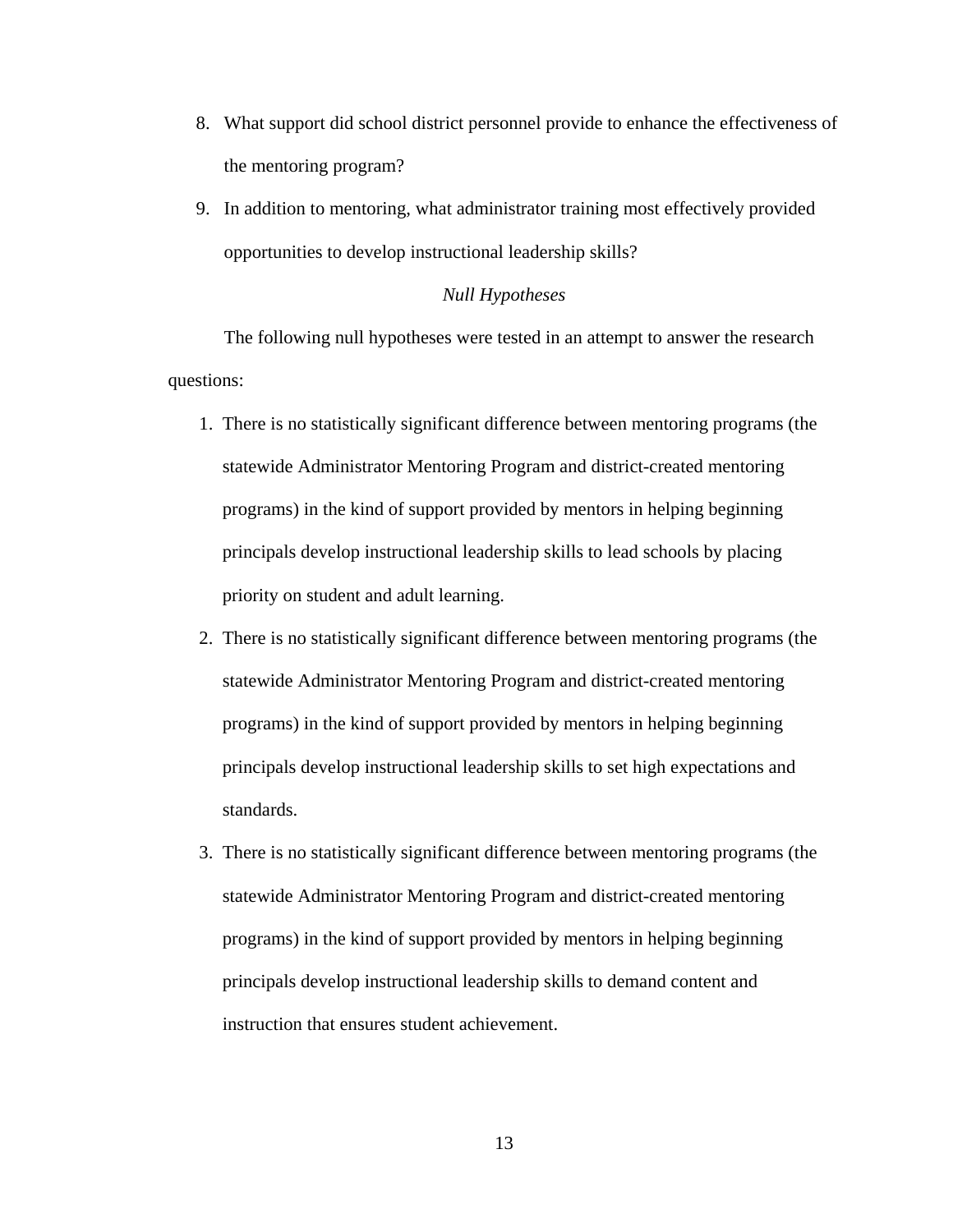- 4. There is no statistically significant difference between mentoring programs (the statewide Administrator Mentoring Program and district-created mentoring programs) in the kind of support provided by mentors in helping beginning principals develop instructional leadership skills to create a culture of adult learning.
- 5. There is no statistically significant difference between mentoring programs (the statewide Administrator Mentoring Program and district-created mentoring programs) in the kind of support provided by mentors in helping beginning principals develop instructional leadership skills to use multiple sources of data as diagnostic tools.
- 6. There is no statistically significant difference between mentoring programs (the statewide Administrator Mentoring Program and district-created mentoring programs) in the kind of support provided by mentors in helping beginning principals develop instructional leadership skills to actively engage the community.

#### *Limitations and Assumptions*

 Mixed-method research design utilizing quantitative as well as qualitative methods captures the best of both approaches (Creswell, 2003). The mixed-method design was utilized to develop detailed generalizations concerning perceptions of beginning principals regarding the effectiveness of mentoring programs toward developing instructional leadership skills followed with in-depth descriptions of openended data relating to their perceptions. However, with any study limitations and assumptions need to be acknowledged to identify potential weaknesses of the study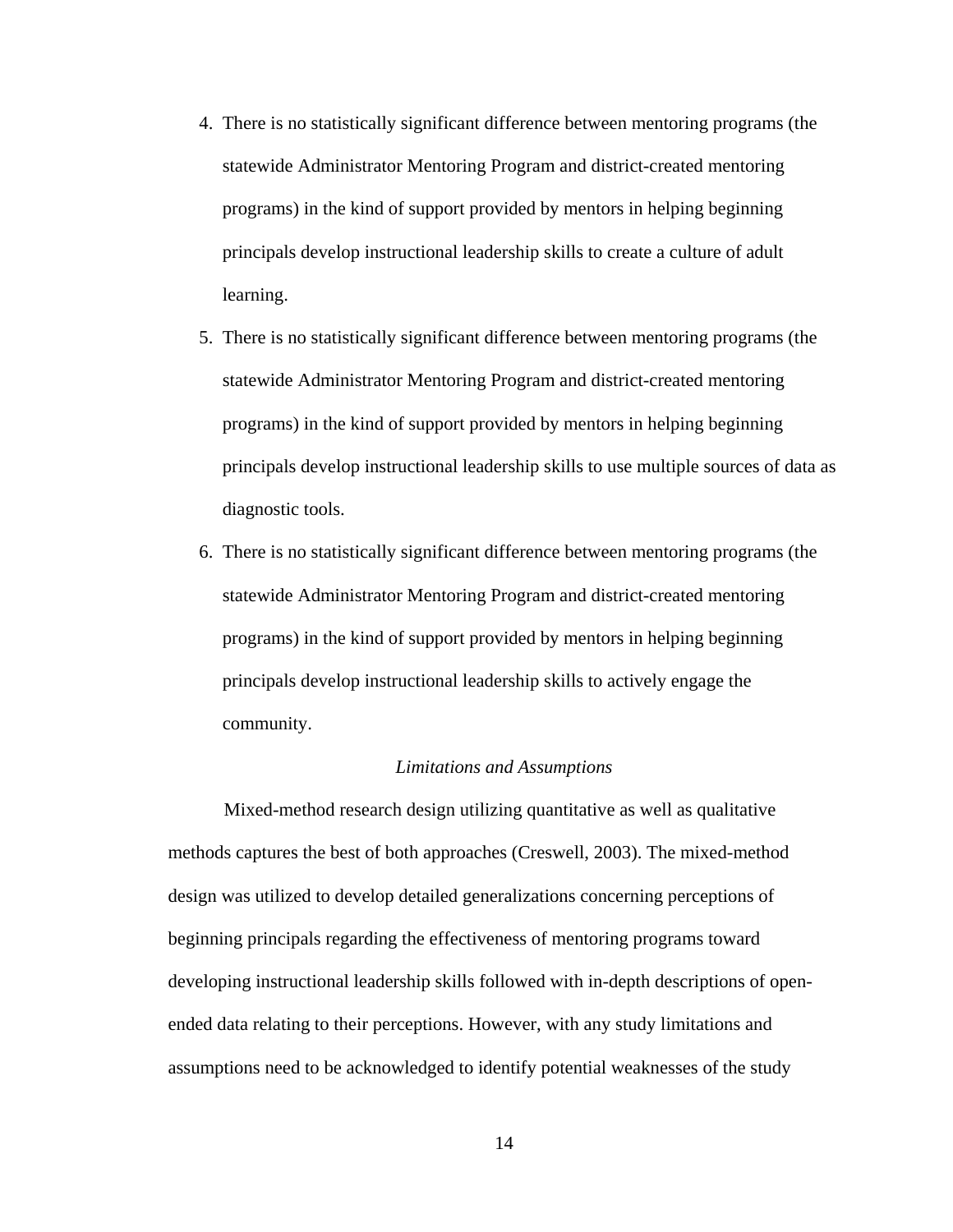(Creswell). The following limitations and assumptions related to this study were identified by the researcher:

- 1. All participants in this study were beginning principals from a Midwestern state. Results may differ in states with different types of mentoring programs.
- 2. Participation in the study was limited to the beginning principals who consented to voluntary participation.
- 3. The statewide Administrator Mentoring Program, one of the mentoring programs principals participated in, has only been in place for one year at the time of this study. States with formal programs in place for longer periods of time may incur different results.
- 4. Survey instruments utilized in this study were created by the researcher. The survey questionnaire was piloted by a small population of administrators familiar with the mentoring process to improve validity and reliability. Modifications were made to the questionnaire based on feedback from the pilot participants.
- 5. It was assumed that responses were accurate and honestly represented their perceptions regarding various aspects of mentoring programs and the impact on developing instructional leadership skills.
- 6. The sample chosen for this study was representative of beginning principals throughout a Midwestern state was an additional assumption.

#### *Design Controls*

A two-phased, sequential mixed-method design was chosen as a means of conducting this study. In the first phase, a survey was utilized to describe perceptions of members of a target population regarding a particular phenomenon (Fraenkel & Wallen,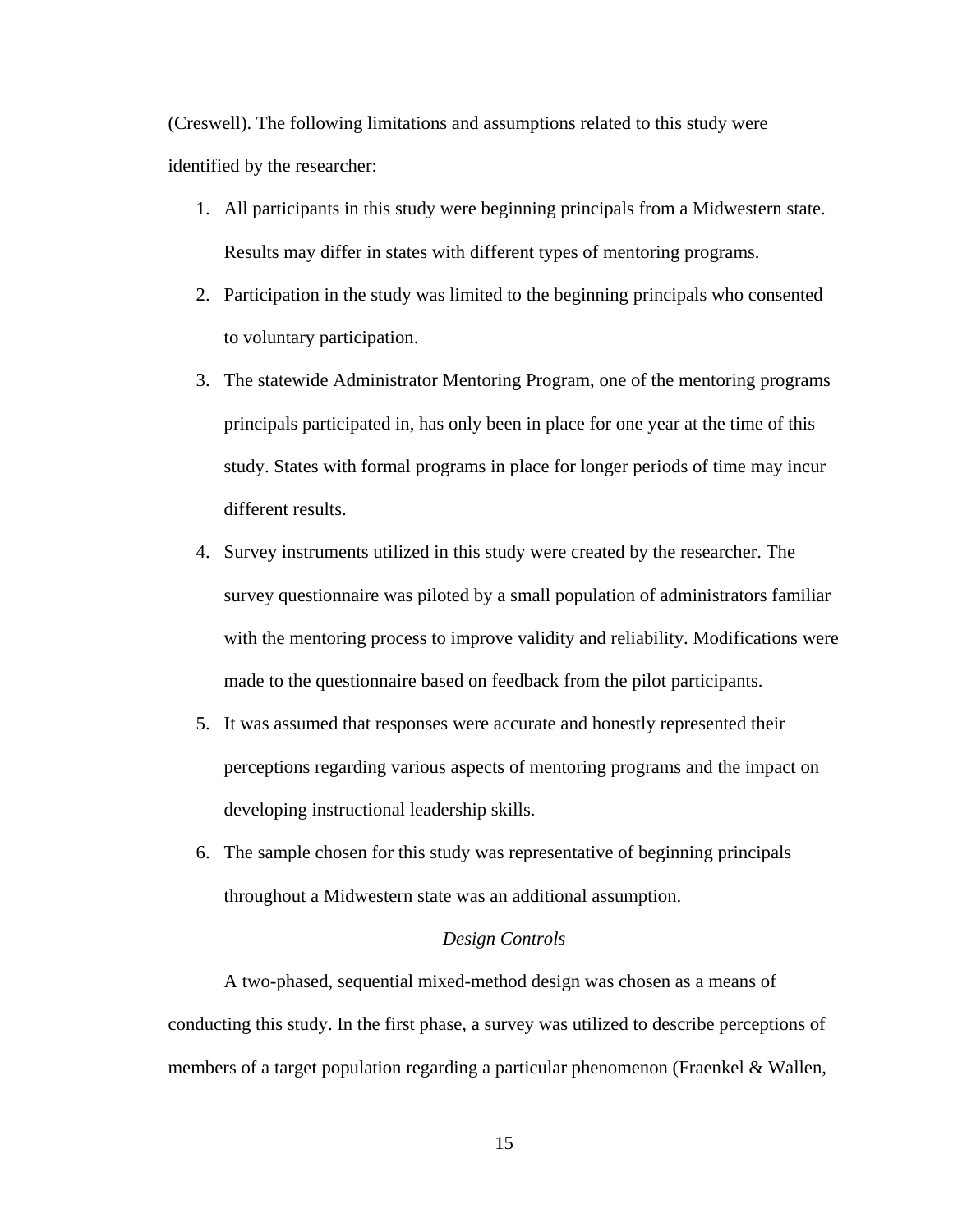2003). The survey, consisting of close-ended questions, was administered to a population of beginning school principals and followed up in the second phase by personal interviews with a small sample of this population. This sequential mixed-method design was employed to collect quantitative data from results of the questionnaire followed with qualitative data obtained through personal interviews to further refine and triangulate the findings and allow for full investigation of the issue (Allen  $\&$  Poteet, 1999; Creswell  $\&$ Clark, 2007; Fraenkel & Wallen).

The participants for the study were chosen through purposeful sampling with the intent to select members of a group with experience in the key practices being explored (Creswell & Clark, 2007). For the quantitative phase of the study, participants were chosen based on characteristics (those participants in their first five years as principal) that would allow the study to be generalized to the population of beginning principals, defined as those within their first five years of the principalship. Samples of sufficient size typically yielded differences between the sample and the general population that were relatively insignificant. Sample size was determined to be "as large as the researcher can obtain with a reasonable expenditure of time and energy" (Fraenkel & Wallen, 2003, p. 106). For the qualitative phase, a small number of participants were chosen from those indicating their consent to participate in the interviews. Care was taken to choose participants from various building levels, building size, and geographical areas to provide in-depth information specific to each type of mentoring program across the population of beginning principals.

Locating a survey that would adequately measure the perceptions of beginning principals was problematic as there was no such instrument available. Therefore, a survey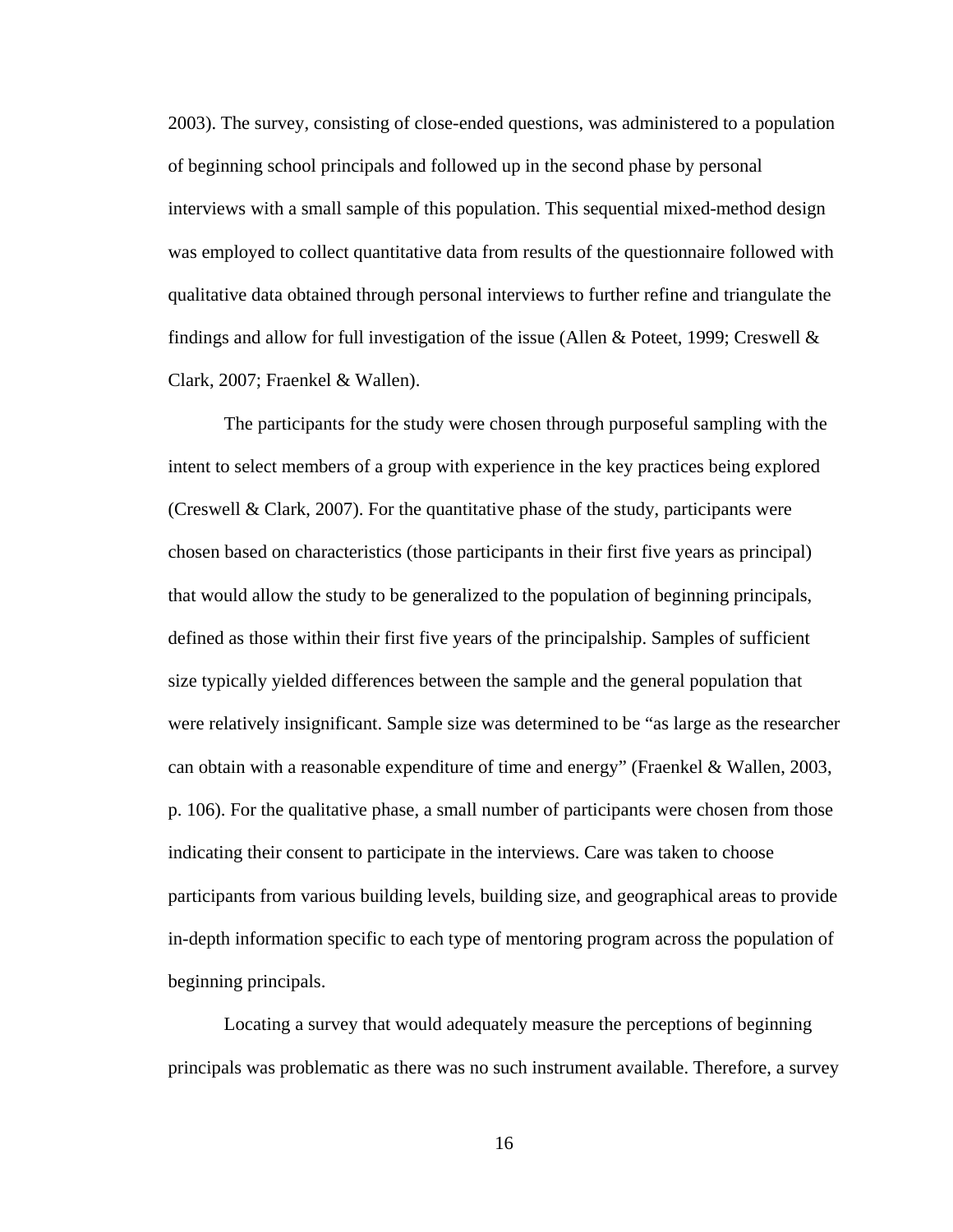was created by the researcher based on concerns identified in the review of the literature. The survey was piloted with a small population of administrators, all familiar with the mentoring process, to "reveal ambiguities, poorly worded questions, questions that are not understood, and unclear choices, and . . . indicate whether the instructions to the respondents are clear" (Fraenkel & Wallen, 2003, p. 404). Unclear questions and directions were corrected or eliminated prior to administration with the sample population.

Utilizing surveys in research carried the potential problem of lack of response (Fraenkel & Wallen, 2003). The researcher controlled for this through multiple items of correspondence with the participants. After obtaining permission from superintendents of identified beginning principals, a four-phase administration process (Creswell, 2003) was employed. The first contact with participating principals was an email sent to all participants to inform them of the study. Mailing of the actual survey and informed consent form with a preaddressed, stamped, return envelope took place about one week later. Simultaneously, the survey and informed consent form were emailed to all participants with the choice to respond through email or by completing the survey received through postal mail. A follow-up letter was mailed, along with a follow-up email, to all participants within 4-8 days after the initial questionnaire. A week later, a personalized cover letter with a handwritten signature was sent thanking administrators for returning the completed surveys and signed consents in the provided stamped envelopes.

Participants were asked to indicate on the survey if they would be interested in taking part in an interview to collect more in-depth information. From these responses, a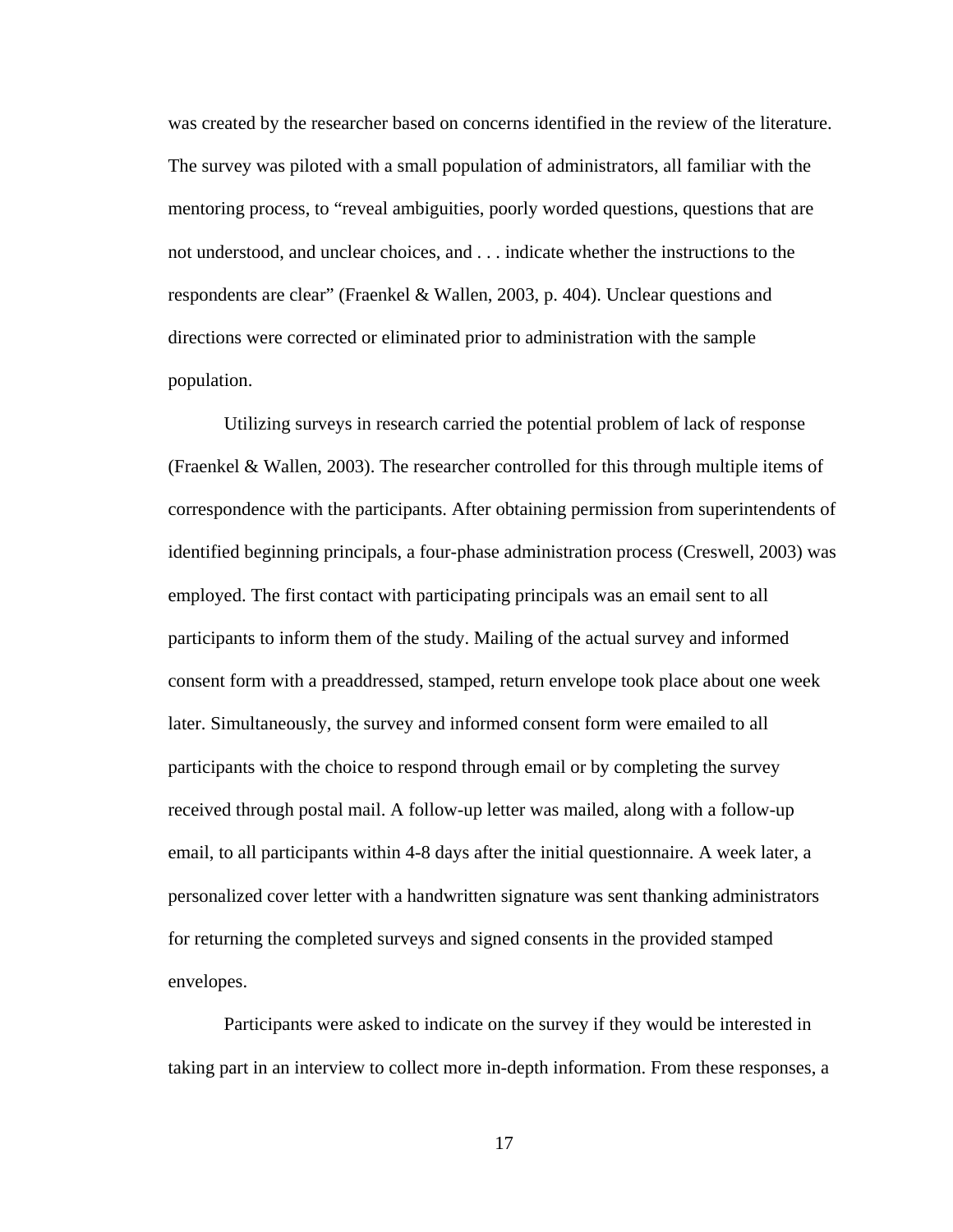stratified sample was chosen to participate in the interview phase of the study. During the interview process, open-ended, semi-structured questions were asked of the selected principals. Each participant was asked the same set of questions in the same order with flexibility to explore issues that may come to the surface during the interview (Merriam, 1998). Advantages of this type of interview included reduction of interviewer bias during the interview and facilitation of organization and analysis of the data (Fraenkel & Wallen, 2003). Interviews were recorded and transcribed with transcripts given to the interviewees to review for accuracy. Utilizing such member checks strengthened the internal validity of the study. Comparison of interview transcripts with data from the survey questionnaire provided for triangulation of the data (Merriam). Data from the interviews were then analyzed through categorical sorting of themes.

#### *Definitions of Key Terms*

 Definitions of the following commonly used terms should assist the reader in better understanding the study:

*Accountability measures.* The passage of the No Child Left Behind (NCLB) Act of 2001 established provisions for testing requirements. Yearly testing in reading and math is required for all students in grades 3-8 and at least once in grades 10-12. Additional science assessments are required at grade spans for elementary, middle, and high school students. Students must demonstrate Adequate Yearly Progress (AYP) on these assessments to assure they are improving mastery of the designated material with the goal of 100% of students at the proficiency level by 2014. Schools are required to report results for their total population as well as for disaggregated subgroups. Provisions are delineated in NCLB to address assistance to be provided to schools not meeting AYP,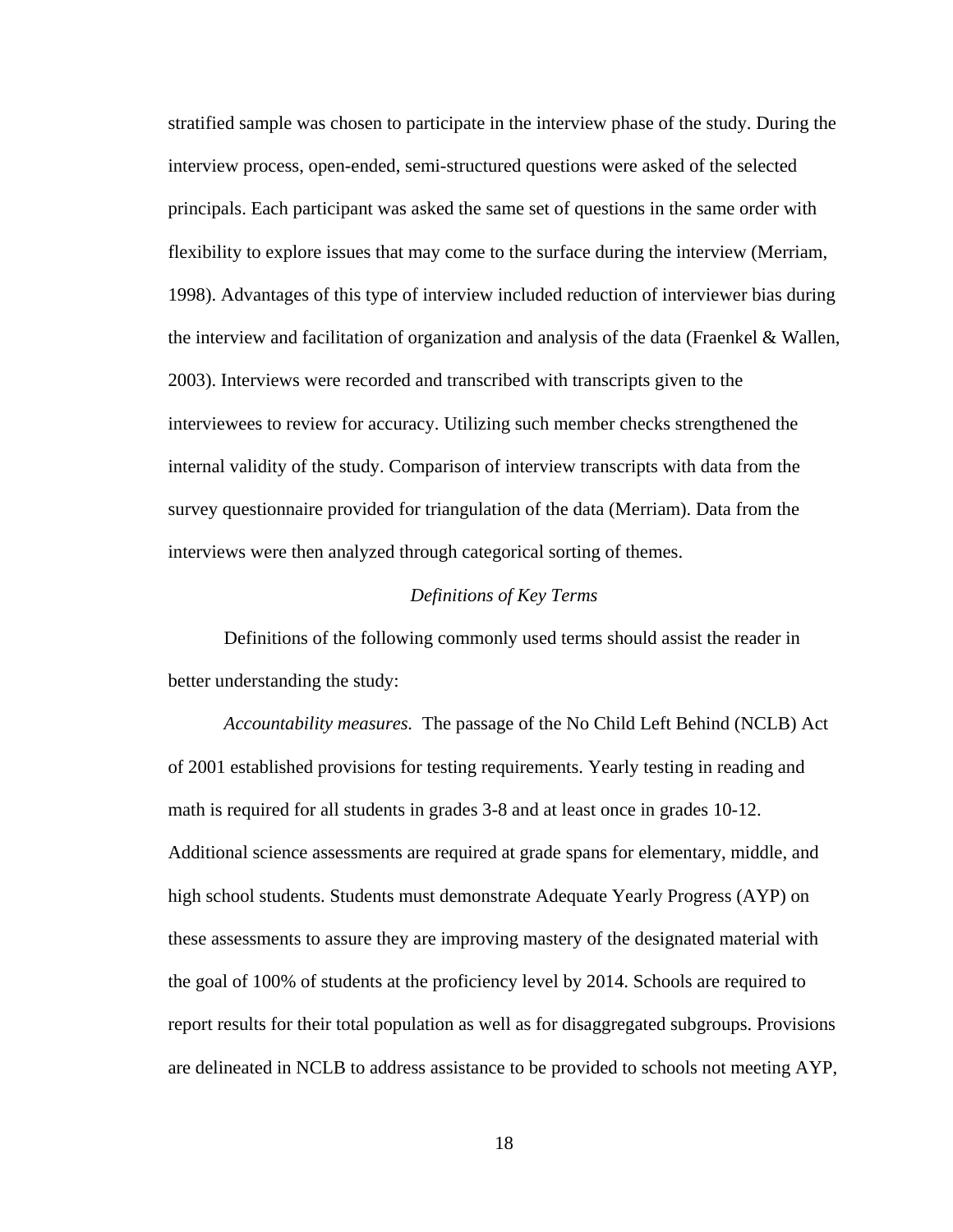followed up by sanctions if schools are still not improving after assistance (McLeod et al., 2003).

*Administrator Mentoring Program.* This statewide mentoring program is required for all administrators gaining certification in the selected Midwestern state after April 2005. New principals are matched with experienced principals who served as mentors to provide guidance and support through the first two years of principalship. Provisions are made for mentor training and guidelines specify the minimum amount of contact hours required between the mentor and protégé. This program began with the 2005-2006 school year.

*Beginning principals.* Participants serving as building administrators within the first five years of the principalship have been identified as beginning principals.

*Formal district-created mentoring programs.* Programs designed within individual school districts with specified guidelines are referred to as formal programs. Experienced administrators are connected with beginning administrators to provide varying degrees of support throughout the first and sometimes second year of principalship. The type of support and amount of contact time vary depending on the design of the mentoring program but guidelines typically exist for program activities (USDE, 2004).

*Informal district-created mentoring programs.* Programs designed within individual school districts where mentors are assigned to guide the beginning administrators but no guidelines are in place to specify what type of support to be provided are referred to as informal programs.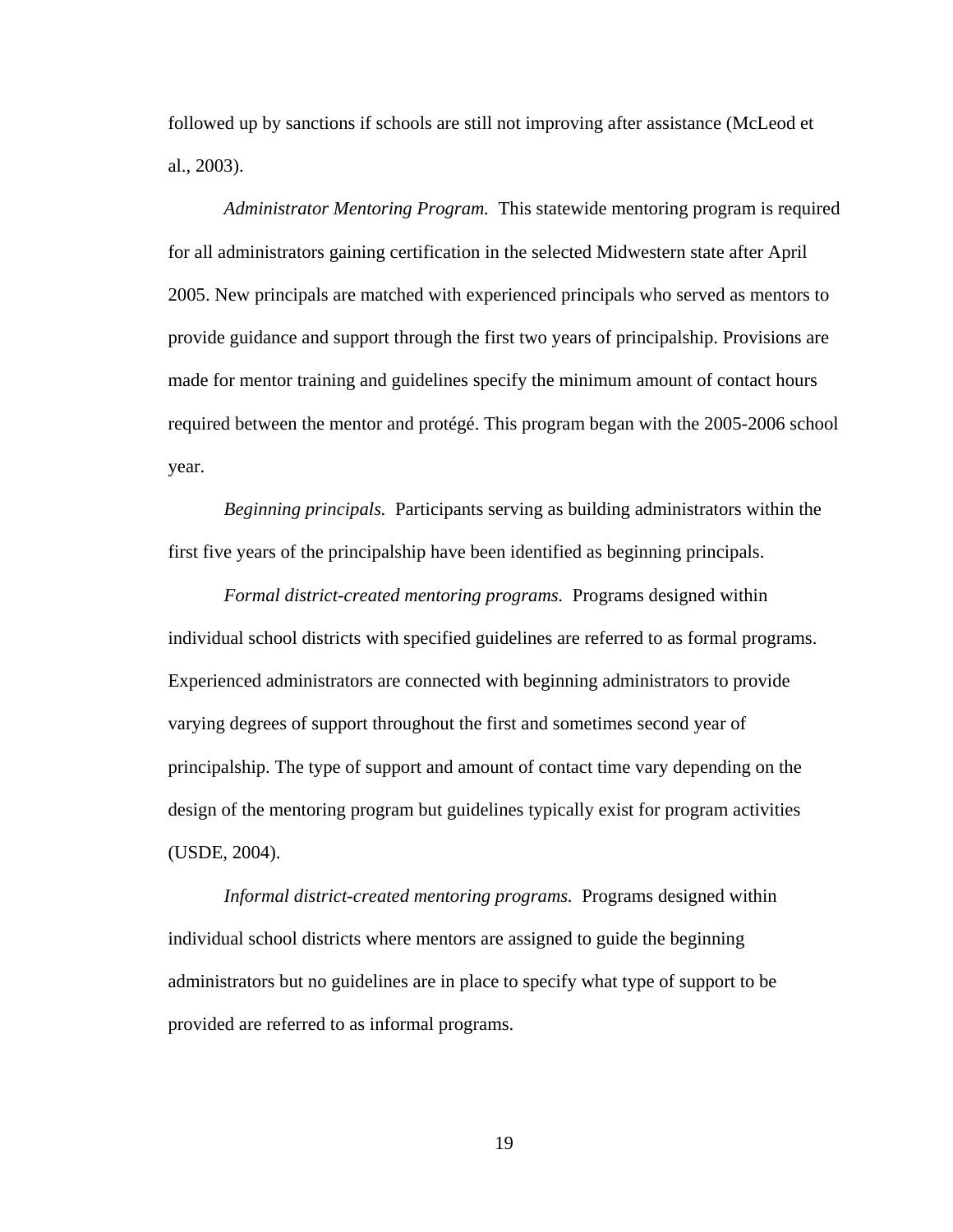*Instructional leadership skills.* These skills are employed by principals to lead members of the school community through professional growth opportunities toward providing quality teaching resulting in improved student achievement of all students (DuFour, 2002; Fink & Resnick, 2001). The following six standards define instructional leadership skills for principals (NAESP, 2001):

- 1. Lead schools in a way that places student and adult learning at the center.
- 2. Set high expectations and standards for the academic and social development of all students and the performance of adults.
- 3. Demand content and instruction that ensure student achievement of agreed-upon academic standards.
- 4. Create a culture of continuous learning for adults tied to student learning and other school goals.
- 5. Use multiple sources of data as diagnostic tools to assess, identify, and apply instructional improvement.
- 6. Actively engage the community to create shared responsibility for student and school success. (pp. 6-7)

*Internships.* Experiences provided for aspiring principals as a component of university preparatory programs are referred to as internships. Appropriate internships offer "a developmental continuum of practice that begins with the intern observing, then participating in, and then leading important school reform work" (Fry et al., 2005, p. 5).

*Mentor.* An administrator who typically serves as a role model, guide, and confidant fulfilled the role of mentor. A mentor provides support to answer questions,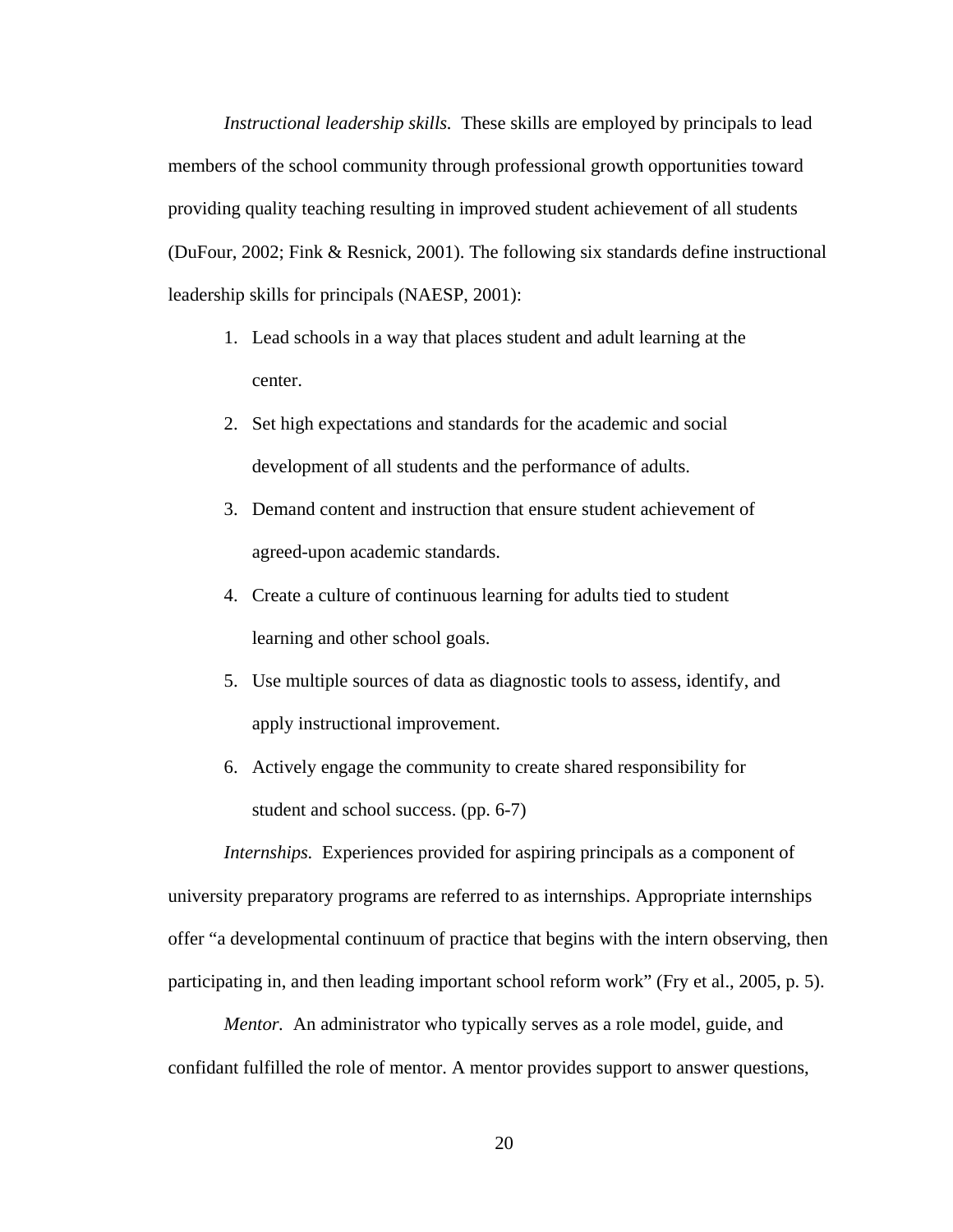provide guidance, and help develop new knowledge regarding the roles and responsibilities of the new administrative position (Daresh, 2004). Mentors provide feedback and helped protégés reflect on daily experiences as theories of leadership were applied to practices, bridging the gap between theory and practice (Cushing, Kerrins, & Johnstone, 2003; Daresh; Hibert, 2000; Reyes, 2003).

*No Child Left Behind (NCLB).* This reauthorization of the Elementary and Secondary Education Act was passed in 2001 under the leadership of President George W. Bush. This law established high standards for achievement with expectations established that one hundred percent of students would demonstrate mastery of goals in reading and math by 2014. The law also established that instructional strategies, instructional methods, and staff development opportunities utilized by schools must have research to prove their effectiveness (McLeod et al., 2003).

*Organizational support.* Release time and financial backing from the school district of the beginning administrator as well that of the mentor administrator are considered to be measures of support from the educational organization. Appropriate support is recognized as an important means of professional development by the school superintendent (Daresh, 2004; Hopkins-Thompson, 2000).

*Preparatory programs.* University programs designed to train aspiring administrators in developing skills necessary to meet the competencies outlined in their state's guidelines for certification are considered to be preparatory programs.

*Professional development.* Various types of training that help participants gain new skills are provided through professional development opportunities.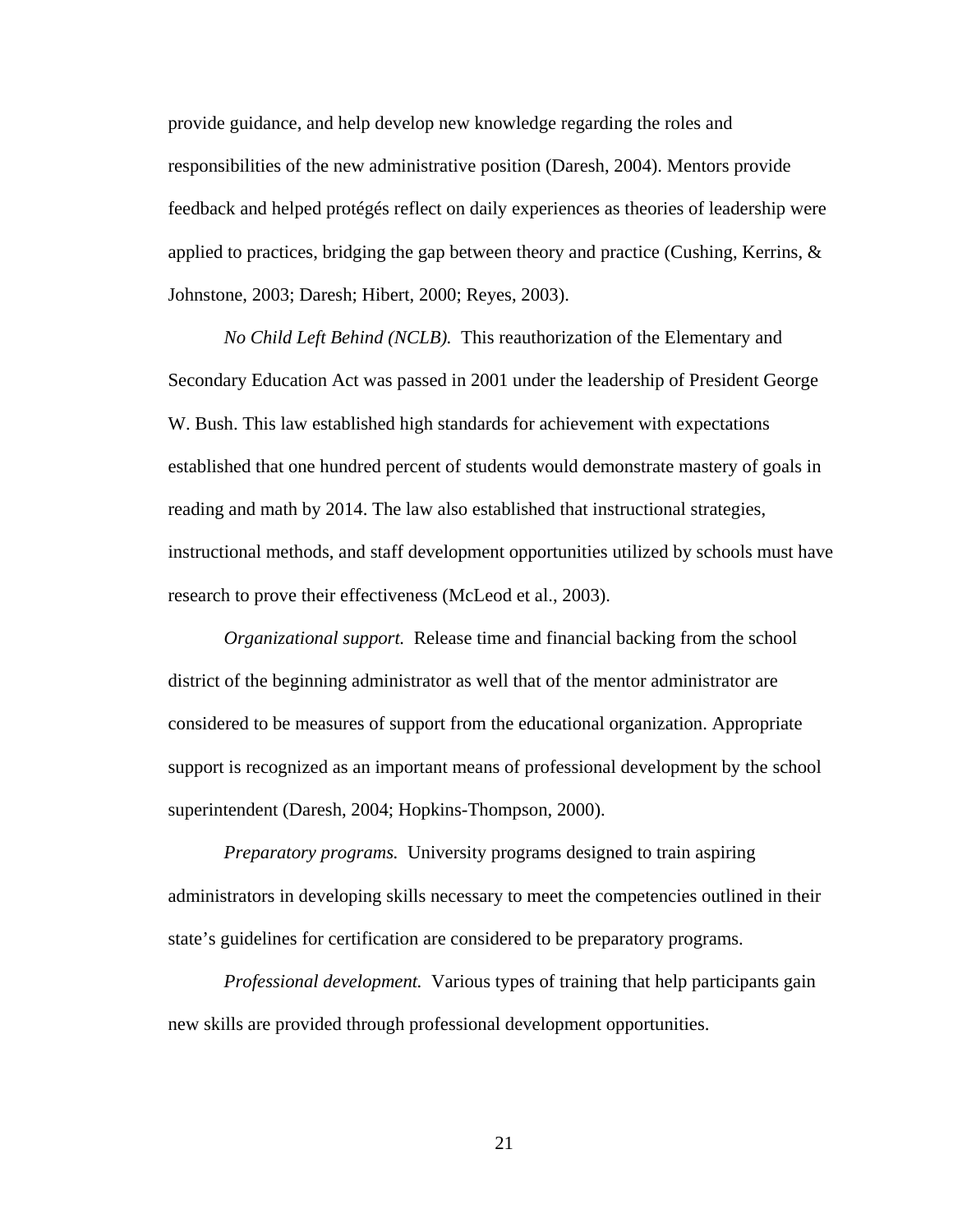*Protégé.* The new leader, serving in the capacity as a beginning administrator, works in this role with their assigned mentor.

#### *Summary*

The role of the principal has changed in the last few years with the passage of NCLB and the accountability measures created by this law. Principals now hold responsibility for ensuring that practices are in place within schools that lead to improved student achievement for all students. Managerial roles held by school administrators in the past are no longer appropriate with these new accountability standards. With numerous current principals retiring or moving on to other positions or careers, many new principals are beginning administrative careers without training in the appropriate instructional leadership skills for the accountability required of today's schools. Most administrator preparatory programs have not changed to meet the new standards or provided appropriate experiences to develop the necessary skills within their graduates. States and districts have created mentoring programs to match experienced administrators with novice principals to support and lead them through their continual development. However, there is little research documenting the effectiveness of such programs connected to instructional needs. Therefore, this study was developed to answer questions regarding the perceived effectiveness of mentoring programs in providing support for beginning principals in the development of appropriate instructional leadership skills.

In Chapter Two, a comprehensive review of the literature is provided with three themes emerging. The changing roles of administrators demonstrates an organizational need for mentoring programs to assist new principals in meeting new accountability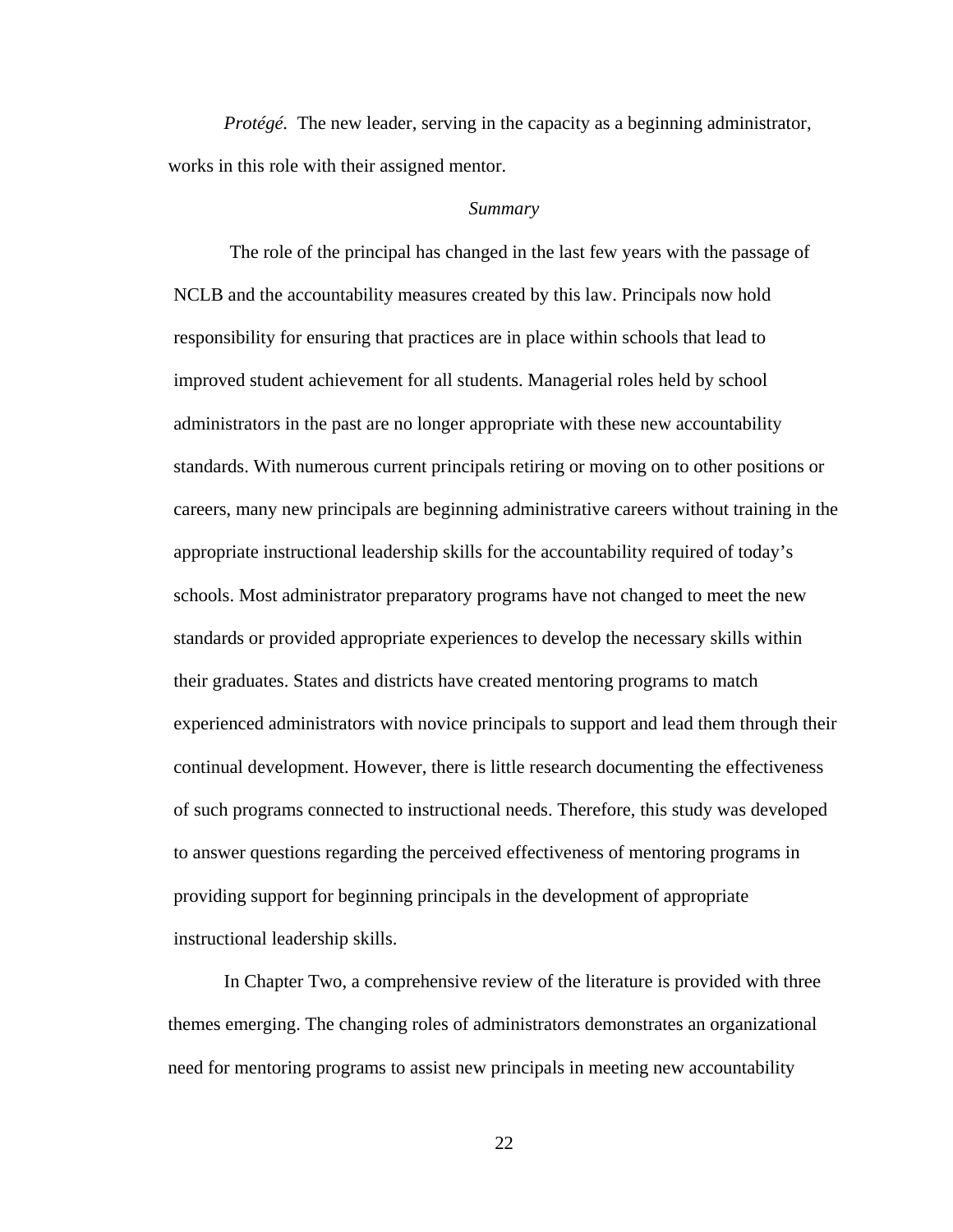standards; most administrator training programs have not changed from emphasizing managerial skills as opposed to instructional leadership skills; and mentoring programs have emerged as a way of filling in the gaps in training not addressed through preparatory programs. Each theme is discussed in detail to provide rationale for this study. Included in Chapter Three are a description of the research design and methodology, which included research questions, population and sample, methods of data collection, and data analysis. The rationale for selecting the design of the study, a mixed design, is also described. In Chapter Four, the data findings and analysis of these findings are presented. Findings, conclusions, and recommendations for future research are described in Chapter Five.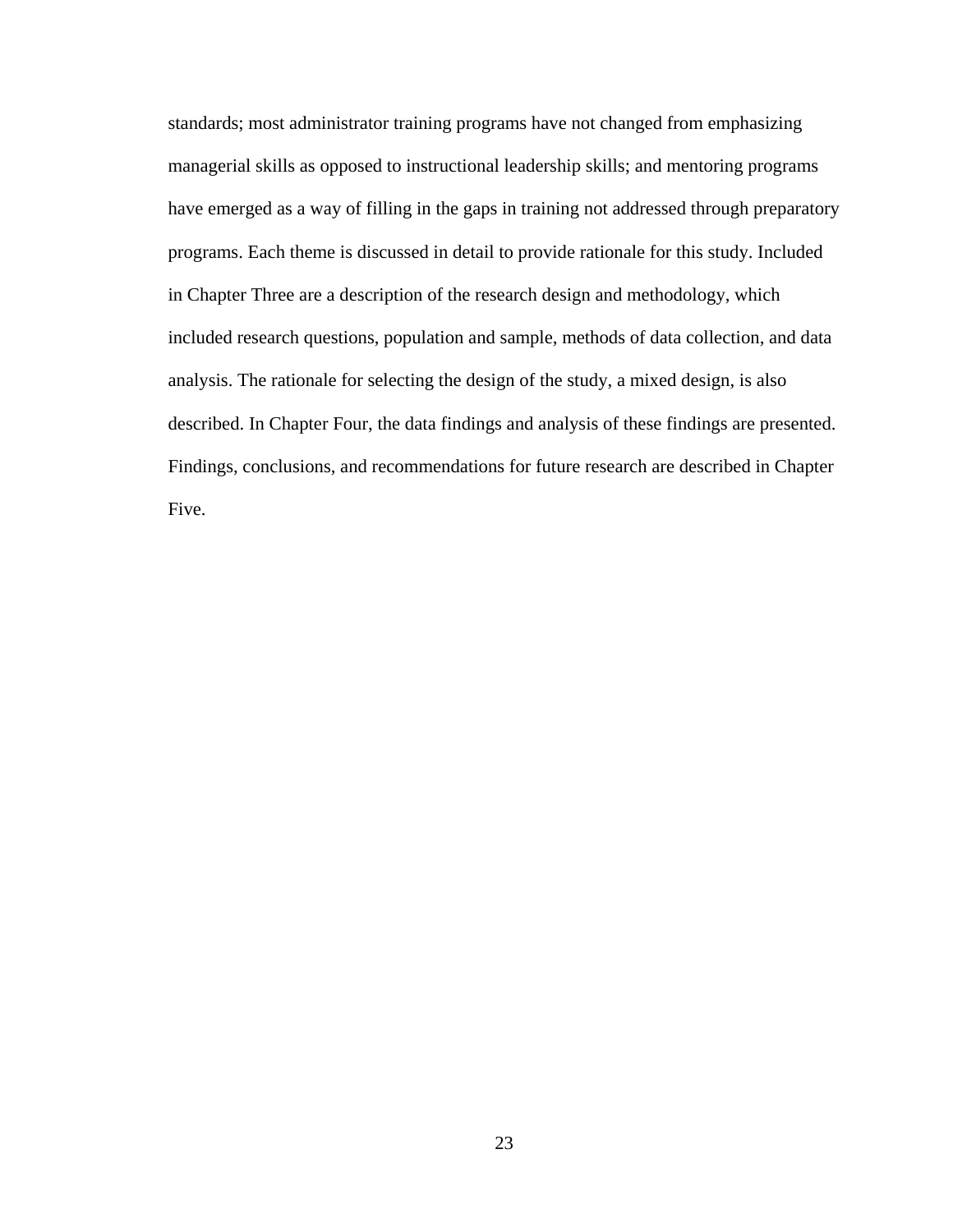#### CHAPTER TWO

## LITERATURE REVIEW

# *Introduction*

 Schools of today must have a strong, effective principal at the helm to lead students toward high student achievement. "In the era of standards-based education and high-stakes accountability for the performance of students and adults in our schools, the job of principal has never been more complex or more critical" (Education Alliance & NAESP, 2003, p. 7). Many research studies have been conducted with results showing that having an effective leader in place is critical for improving student performance (Education Alliance & NAESP; Fullan, 2002; Hallinger & Heck, 1999; Hargreaves & Fink, 2004; Harris, 2004; IEL, 2000; Mazzeo, 2003; Ousten, 1999; Waters et al., 2003; Yukl, 2006). Waters et al. conducted a meta-analysis of research on school-level leadership and identified the leadership practices that principals use to fulfill responsibilities that have significant impact on student achievement. Results of the analysis indicated that "a one standard deviation improvement in principal leadership is associated with a ten percentile difference in student achievement on a norm-referenced standardized test" (Waters & Grubb, 2004, p. 2). With more importance being placed on the job of being an effective principal, school district leaders can not leave the development of beginning principals to chance. Novice principals need someone who understands the challenges and complexities of the job to help guide them toward developing the skills needed to be effective in today's world (Education Alliance & NAESP). Effective mentoring programs can provide the support for novice principals beginning new leadership careers (Allen & Poteet, 1999; Cromley, Kerr, Meister,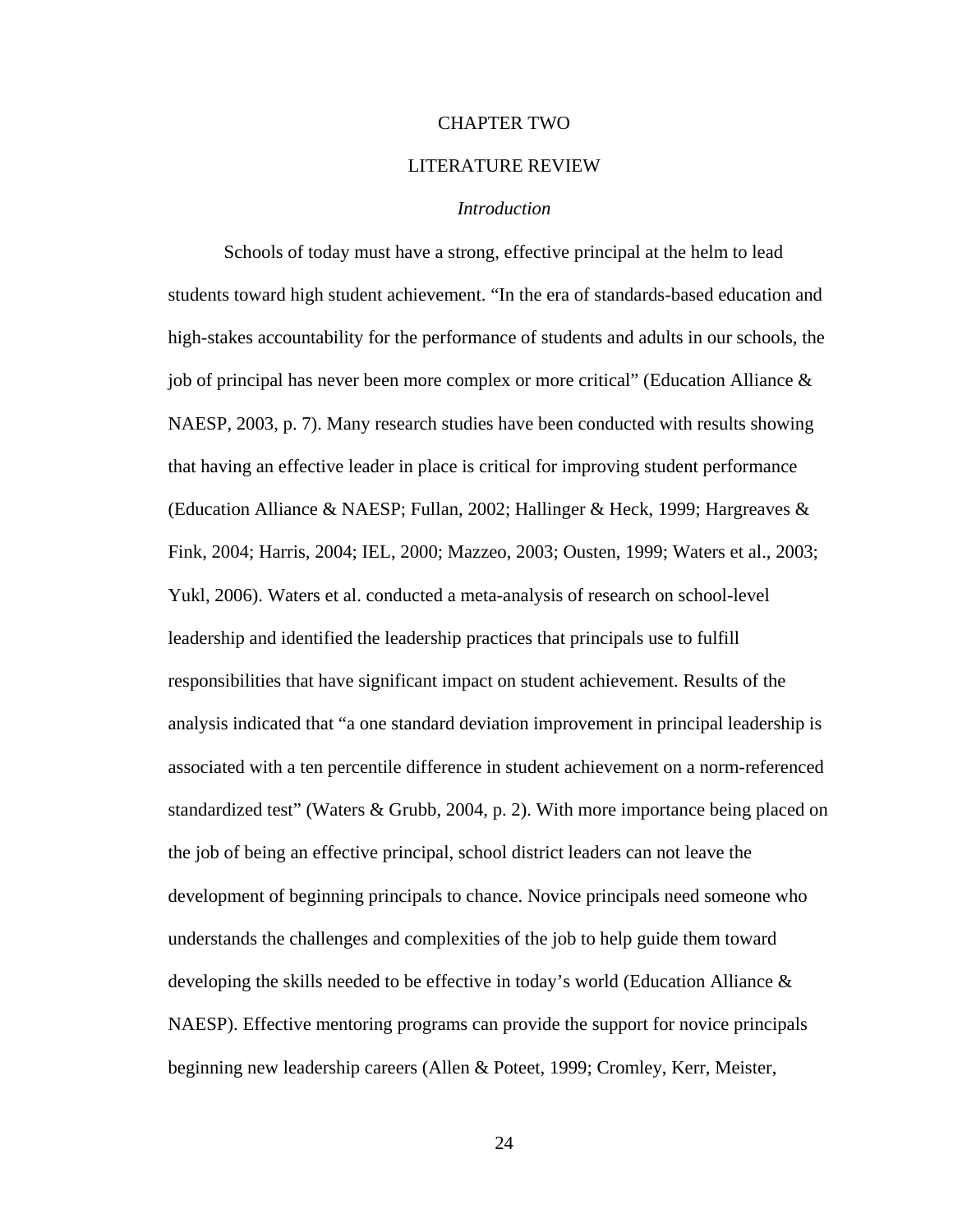Patterson, & Woods, 2005; Daresh, 2004; Education Alliance & NAESP; McLeod et al., 2003; Reyes, 2003).

 This review of the literature was conducted to demonstrate the need for effective mentoring programs for beginning principals that focus on developing the necessary skills to create a culture focused on teaching and learning within the school. First, the changing roles of administrators were discussed through the framework of various leadership theories. Next, the passage of NCLB, new accountability measures, and the renewed focus on school reform and school improvement were examined and the organizational need for mentoring for beginning principals was established. Further review focused on administrator training programs, ranging from preparatory programs to internships to professional development practices. Types of mentors, the role of the mentor and protégé, characteristics of successful mentoring programs, challenges and obstacles of mentoring, and benefits and outcomes of mentoring were discussed in the final section of the review.

### *Changing Roles of Administrators*

 Many responsibilities are important in running a school, such as maintenance, school law, finance, and safety. However, these tasks do not directly impact student achievement. Principals must be able to determine which responsibilities are essential to improve student achievement in order to prioritize the demands of the job (Waters  $\&$ Grubb, 2004). The roles of principals and other educational leaders have expanded to include more emphasis on teaching and learning, data-driven decision making, accountability, and professional development (IEL, 2000; NAESP, 2001). Principals must work with teachers to provide professional learning experiences focused on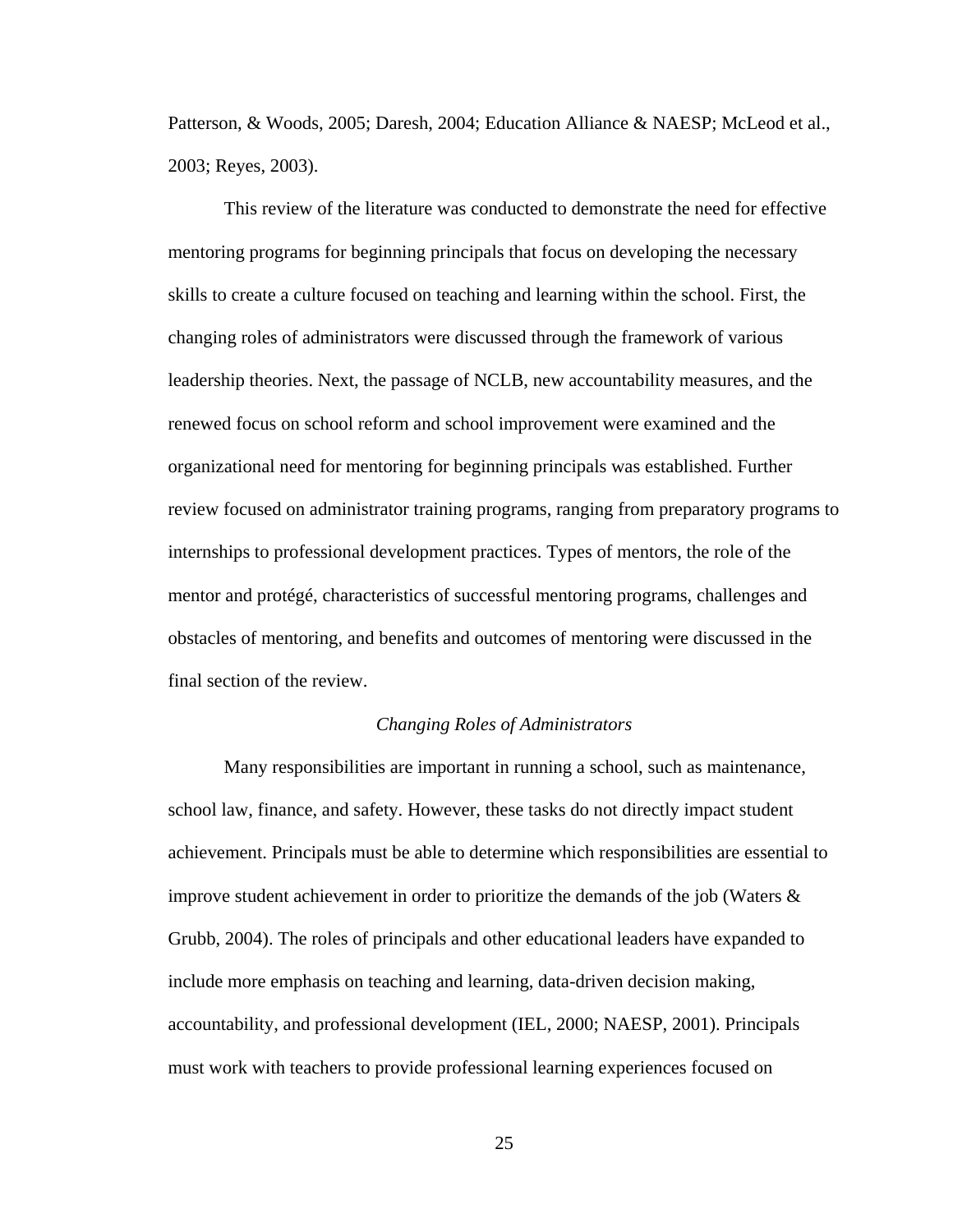improvement of student learning, develop leadership capacity in various personnel within the school, and learn to use data from a variety of sources to guide decisions (King, 2002). Mazzeo (2003) suggested "many current and potential principals lack the skills necessary to lead in today's schools" (p. 1) because many principal preparatory programs continue to utilize a curriculum focusing on managerial roles as opposed to directing attention to theories based on developing instructional skills to help guide teaching and learning (Mazzeo).

#### *Leadership Theories*

Various theories of leadership were described throughout diverse sources of literature on the topic. School leaders in the past were expected to perform mainly managerial tasks as opposed to instructional leadership tasks required for today's world of high-stakes accountability, tasks that focus primarily on teaching and learning. Since the need for managerial roles has diminished, earlier leadership theories describing these roles were not discussed in this review. The focus instead was on theories that build instructional skills and impact student learning.

*Transformational Leadership.* "Transformational leaders make followers more aware of the importance and value of the work and induce followers to transcend selfinterest for the sake of the organization" (Yukl, 2006, p. 267). With transformational leadership, emphasis is placed on changing for the betterment of everyone involved through a raised level of commitment and mutual purpose. Teachers' commitment to change is improved through vision building, high performance expectations, developing consensus about group goals, and intellectual stimulation. Transformational leaders inspire teachers to commit additional effort and involvement to go beyond meeting basic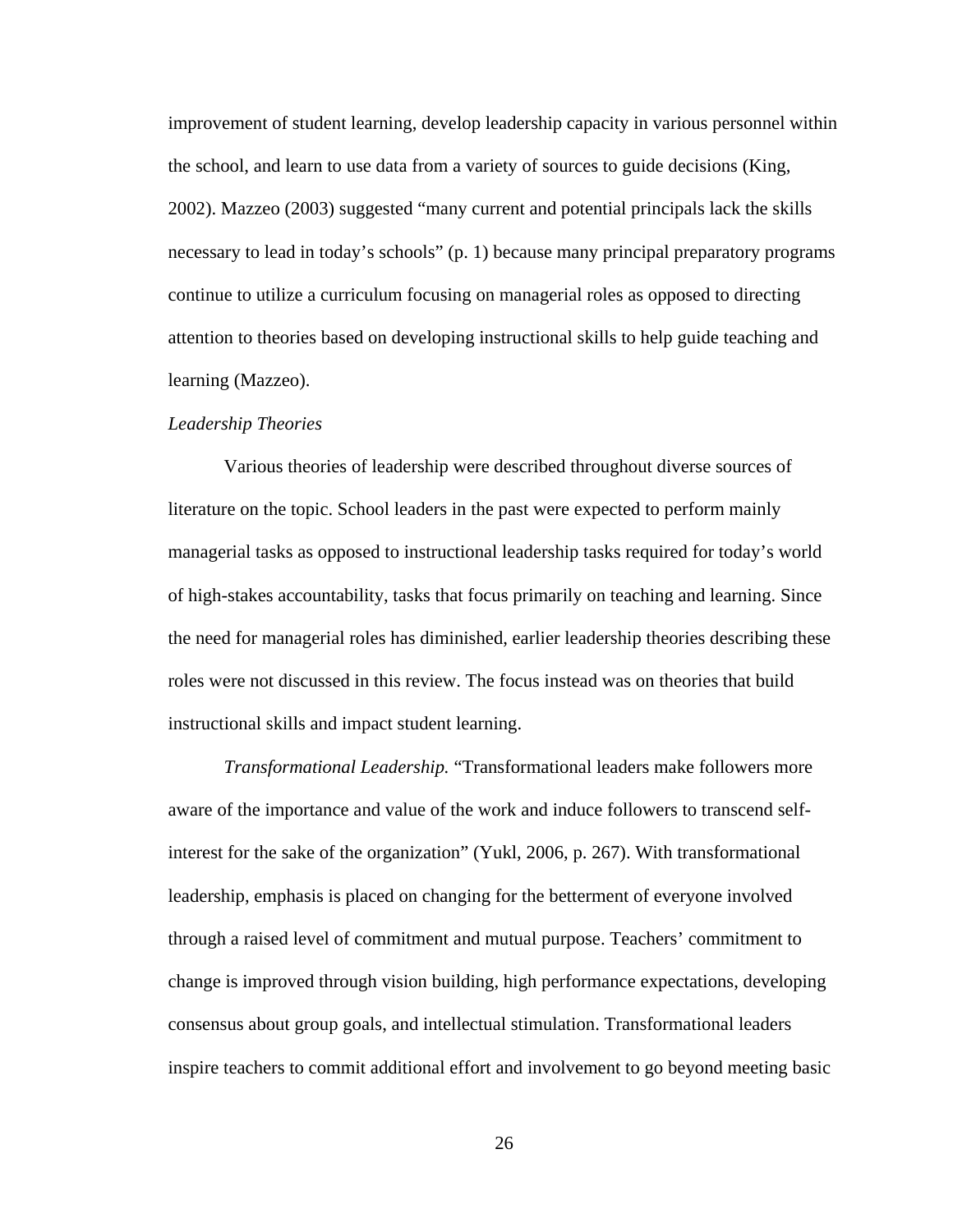expectations. Capacity of all members of the organization is improved through empowerment and encouragement (Davis, 2003; Hallinger, 2003; Leithwood & Duke, 1999; Leithwood et al., 2000; Yukl). When transformational leaders place emphasis on improving teaching and learning, followers are inspired to set goals and work together toward the common commitment of high student expectations. Second order change follows as transformational leadership focuses on creating conditions for others to work toward school improvement as opposed to primarily promoting specific instructional practices (Hallinger).

*Ethical Leadership.* As change takes place within an organization, "effective leaders engage members and other stakeholders in a dialogue to determine what type of changes are necessary and morally right for the organization" (Yukl, 2006, p. 407). Leaders help stakeholders acknowledge problems that are instigating changes and help facilitate problem-solving by providing relevant information and encouraging critical evaluation of the information to find the solutions that will be agreeable and profitable for everyone involved. A leader who is focused on moral and ethical behavior will seek to serve the followers and the organization itself, putting personal needs aside. Furman (2003) defined moral purpose as

social responsibility to others and the environment. School leaders with moral purpose seek to make a difference in the lives of students. . . . They act with the intention of making a positive difference in their own schools as well as improving the environment in other district schools. (p. 17)

Leaders employ ethical and moral leadership in everything they do. All decisions are made with serving the needs of others as the goal. Leaders focus on always doing the right thing for the group being served, whether that is students, parents, staff, community, or a combination of these. Leaders develop credibility by following through on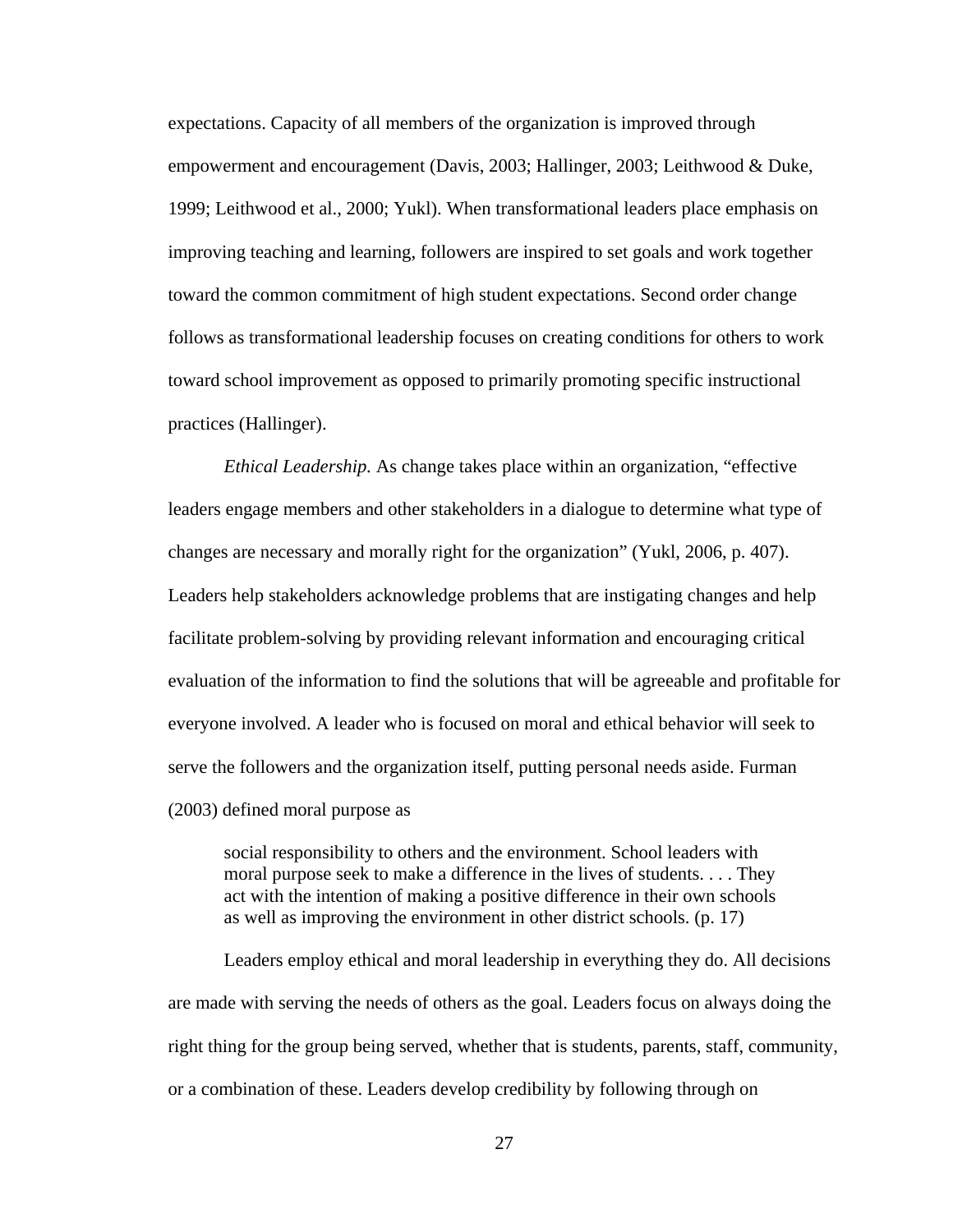commitments and ensuring the right things are being done for the right reasons. "Leadership is a reciprocal process between those who aspire to lead and those who choose to follow. . . . Strategies, tactics, skills, and practices are empty without an understanding of the fundamental human aspirations that connect leaders and constituents" (Kouzes & Posner, 2002, p. 23).

*Servant Leadership*. Ethical and moral behavior is the premise of servant leadership (Greenleaf, 2002; Kouzes & Posner, 2002; Yukl, 2006). A servant leader is one who works toward making sure the high-priority needs of others are met through empowering and nurturing the followers and encouraging them to become a part of the problem-solving process. Thus, the servant leader works toward what is good and right.

 Kouzes and Posner (2002) expanded on this concept of servant leadership by creating five practices of exemplary leadership that helped leaders guide organizations to reach their goals. Effective leaders empower followers to become leaders in their own sense. "You can't make people trust change and trust the system. You have to actually create a system that is trustworthy, then people will begin to move much, much faster when you're trying to elicit change" (Kouzes & Posner, p. 10).

The central theme in educational leadership is shifting toward leadership with moral purposes (Furman, 2003). Leadership with an emphasis on moral purpose focuses on doing something that really matters to the children, all children, regardless of background and previous opportunities. Therefore, the essence of leadership is service (Davis, 2003). "Leaders are most effective when they are reminded frequently of the purpose and the people the institution serves" (Davis, p. 14).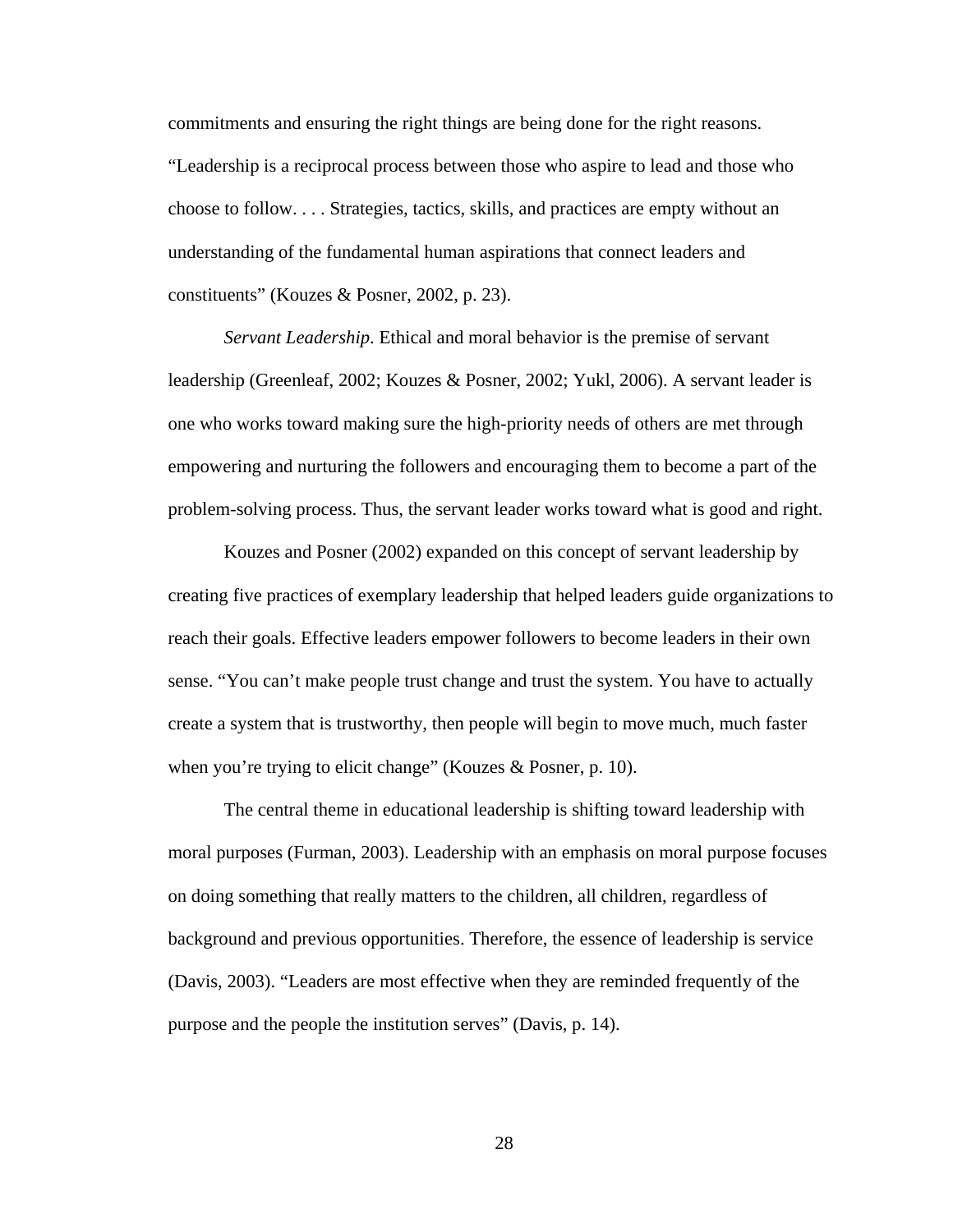*Instructional Leadership.* Most principals believe that all students are entitled to a high quality education and take responsibility for monitoring curriculum and instruction to ensure equitable opportunities are in place (NAESP, 2001). This model of leadership was developed in the early 1980's from the research on effective schools (Edmonds, 1979) with the focus on three dimensions of leadership—determining a school's mission, managing the instructional program, and developing a positive school-learning climate (Hallinger, 2003). "School principals contribute to school effectiveness and student achievement indirectly through actions they take to influence what happens in the school and in the classrooms" (Hallinger, p. 333). Instructional leadership is often viewed as a top-down approach to leadership where the principal controls the improvements in instruction within the school (Hallinger).

 Instructional leadership can be defined as a principal who "understands the instructional programs that the district has adopted well enough to actively guide teachers. He or she must be able to judge the quality of teaching in order to select and maintain a good teaching staff" (Fink & Resnick, 2001, p. 600). Instructional leaders need to have enough knowledge of content to help evaluate the teaching behaviors observed. They must then be able to determine what should be done to help each teacher grow and improve. Instructional leaders must be able to develop learning communities within the schools to build the skills and knowledge of those within to improve students' learning and achievement (DuFour, 2002; Elmore, 2002; Fink & Resnick; Lambert 2002).

Elementary and middle school principals, working together with NAESP, identified six standards that defined the basic tenets of instructional leadership.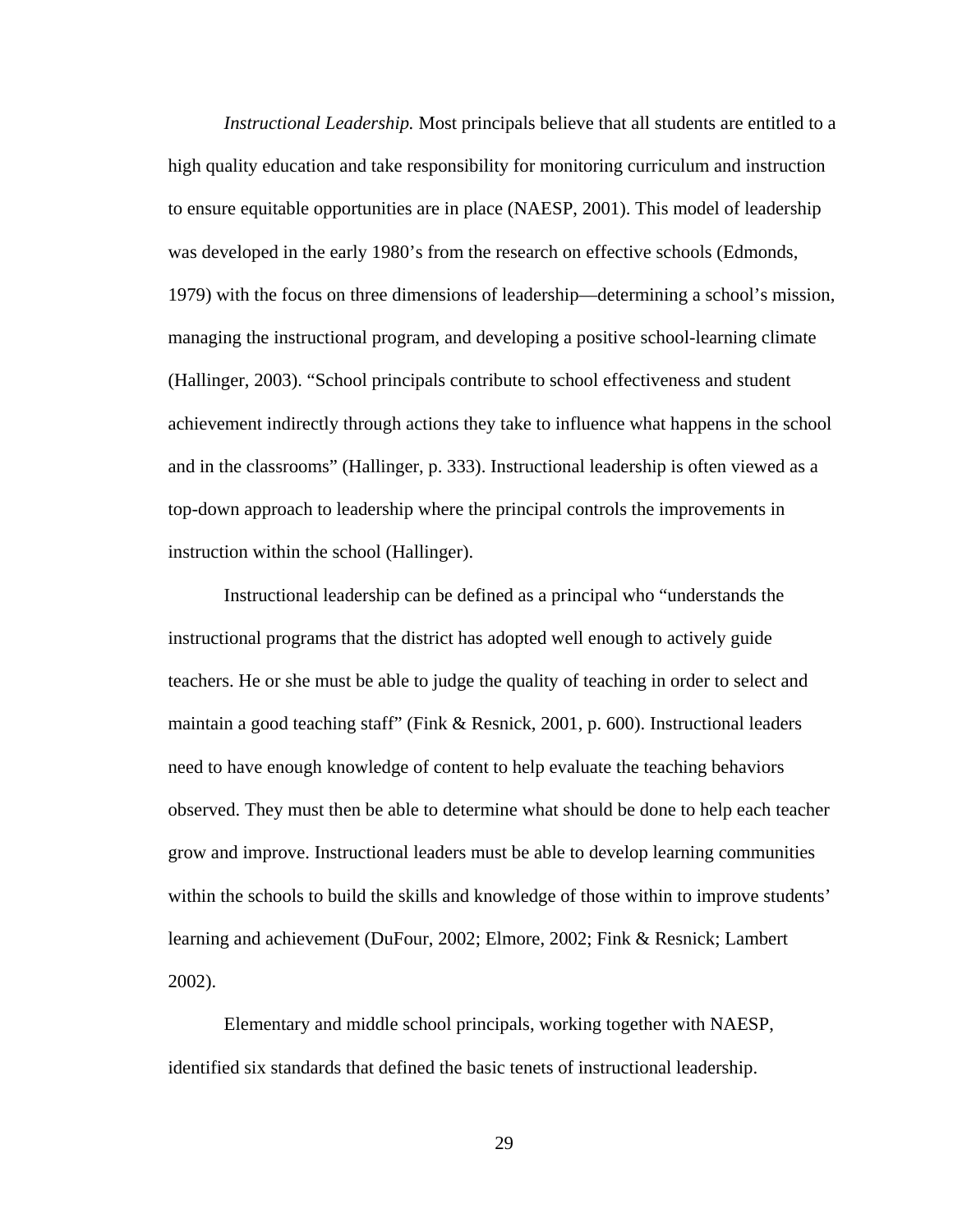According to a publication by NAESP (2001), principals who embody these standards were known to take the following actions:

1) lead schools in a way that places student and adult learning at the center; 2) set high expectations and standards for the academic and social development of all students and the performance of adults; 3) demand content and instruction that ensure student achievement of agreed-upon academic standards; 4) create a culture of continuous learning for adults tied to student learning and other school goals; 5) use multiple sources of data as diagnostic tools to assess, identify, and apply instructional improvement; and 6) actively engage the community to create shared responsibility for student and school success. (p. 2)

These six standards helped define quality in relation to curriculum, instruction,

and learning experiences. Principals who focused on implementing these

standards let student learning drive all decisions made within the school

(NAESP).

Fullan (2002) described instructional leadership as only a part of what is

needed to meet today's accountability standards by stating the following:

Characterizing instructional leadership as the principal's central role has been a valuable first step in increasing student learning, but it does not go far enough. . . . we need leaders who can create a fundamental transformation in the learning cultures of schools and of the teaching profession itself. The role of the principal as instructional leader is too narrow a concept to carry the weight of the kinds of reforms that will create the schools that we need for the future. (p. 17)

Principals alone cannot fulfill the needs of everyone within the school. Teachers and

other members of the school community must develop leadership capacity (Lambert,

2002; Leithwood et al., 2000; NAESP, 2001; Waters & Grubb, 2004).

*Participative, Distributive, and Balanced Leadership.* Participative leadership is defined as a style that assumes that "the decision-making processes of the group ought to be the central focus for leaders" (Leithwood et al., 2000, p. 12). Authority and influence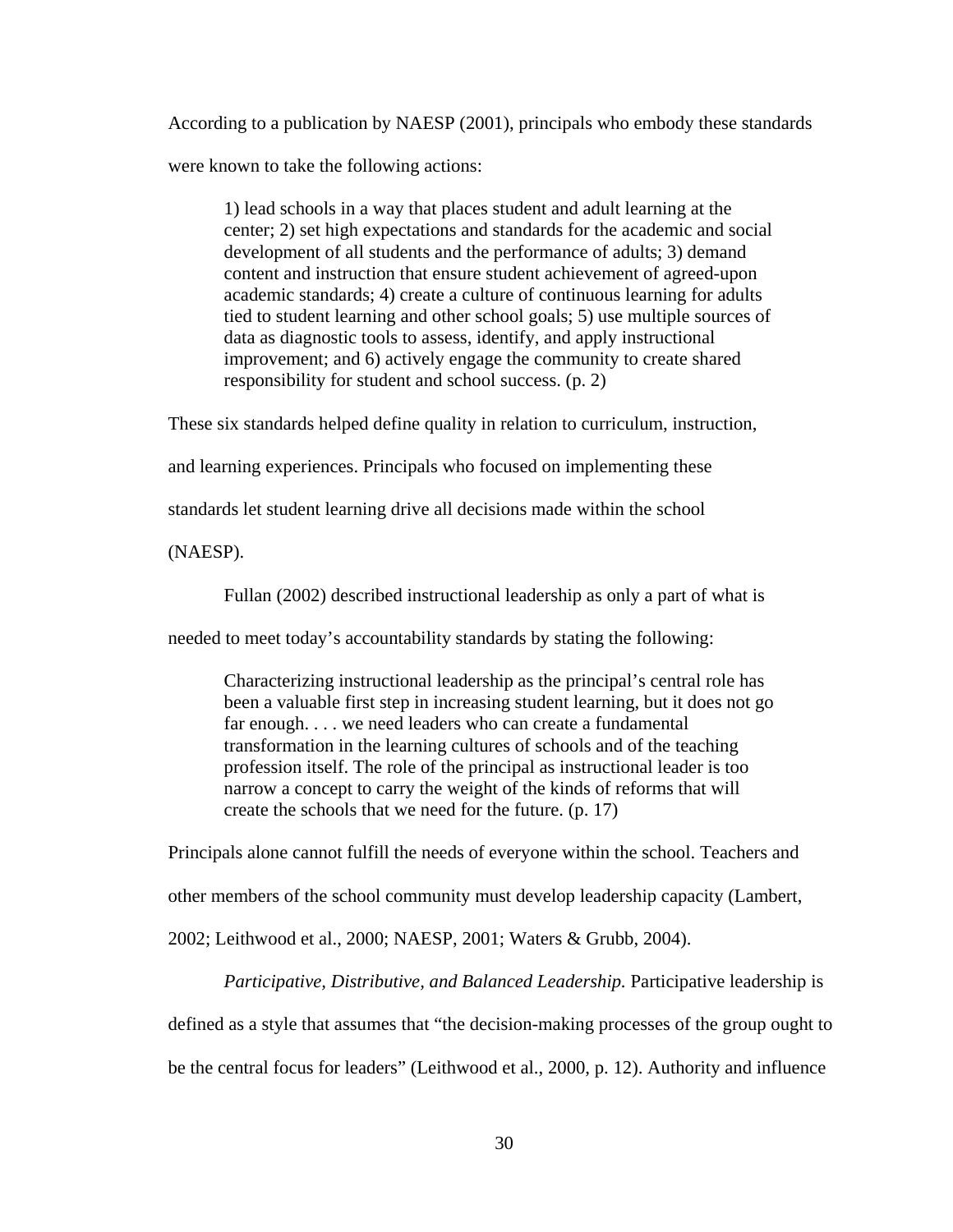are shared among members of the organization, rather than held by a central administrative role. Shared decision-making is connected with healthy, effective organizations (Furman, 2003; Leithwood et al.; Schlechty, 2000).

Empowering those within the organization to become part of the decision-making process leads to improved organizational effectiveness (Hackman & Johnson, 2000; Hallinger & Heck, 1999, 2003; Katzenbach & Smith, 2003; Kouzes & Posner, 2002; Schlechty, 2000; Yukl, 2006). Benefits of participative leadership include "higher decision quality, higher decision acceptance by participants, more satisfaction with the decision process, and more development of decision-making skills" (Yukl, p. 83). Through sharing the power and giving others authority and responsibility for making decisions, a sense of ownership is gained (Yukl). The leader's role in empowerment is to analyze each situation in order to determine when to encourage participation, when to delegate, and how to facilitate the conditions for empowerment. The leader does not assume that everything will go their way, but instead is willing to let go of the control and listen to all opinions. Early disagreement generates new ways of thinking and more productive actions resulting in positive change (Fullan, 1996).

 The creation of high-performing teams is one way to empower participants in the organizational change process. A team is a small number of people with complementary skills who are committed to a common purpose, performance goals, and approach for which they hold themselves mutually accountable (Katzenbach & Smith, 2003). By developing common purpose and goals, strategies are developed for various members of the team to carry out. When all stakeholders have a part in establishing the goals and strategies, common commitment and trust in the team to perform develops. Mutual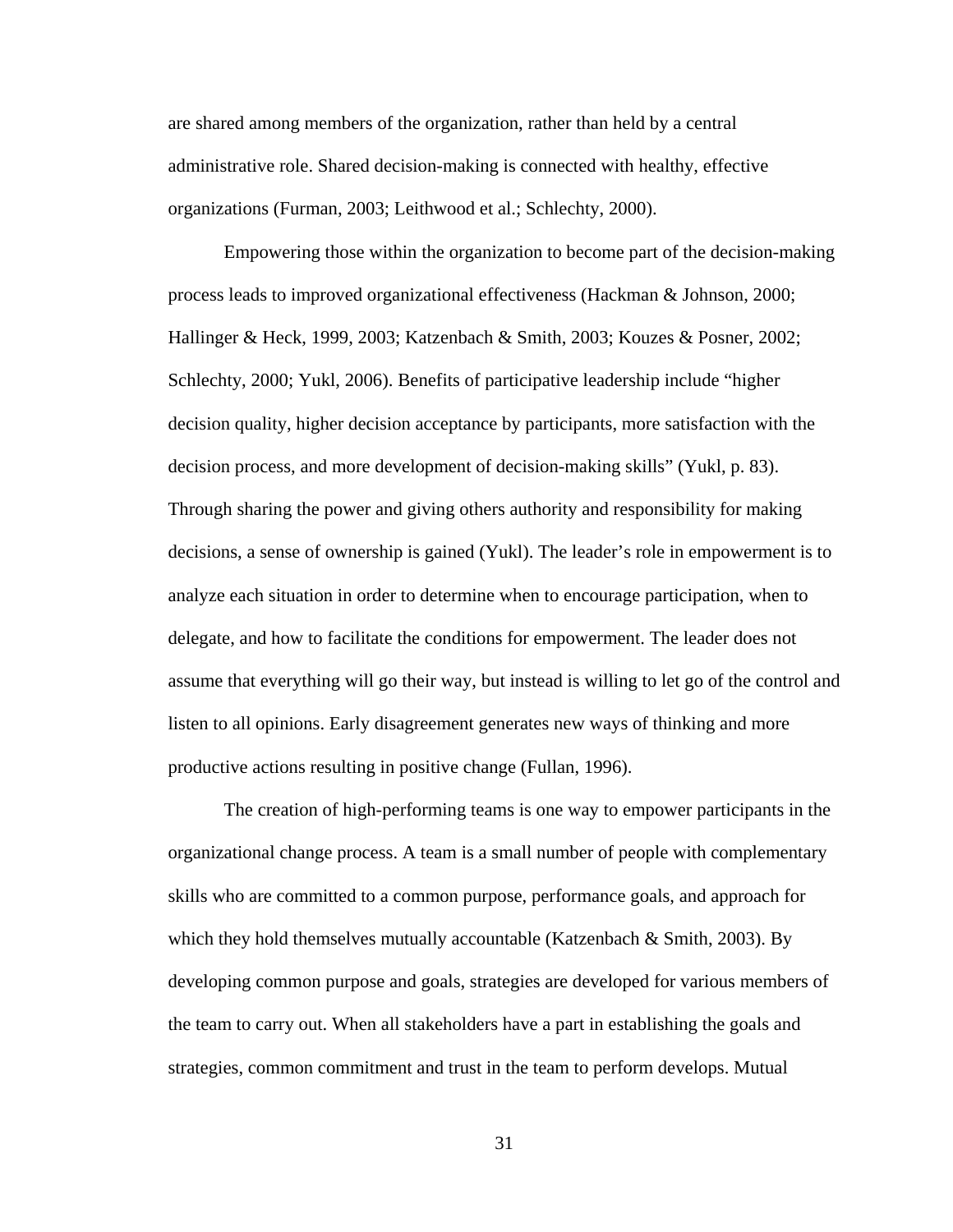accountability holds everyone responsible for the overall performance of the individuals and the team as a whole (Bolman & Deal, 1997; Katzenbach & Smith). Lencioni (2002) described five dysfunctions of teams. One of these was lack of commitment that often occurs when team members do not air their opinions in order to develop buy-in and commitment to decisions. This lack of commitment then leads to avoidance of accountability where team members do not force others to follow through on actions. The leader works to develop shared team responsibilities where all team members hold each other accountable so teams are effective in bringing about change.

According to Schlechty (2000), "participatory leadership will be the mode of operation in healthy school districts committed to student success" (p. 198). Resultsoriented, shared decision-making encouraged throughout the organization develop a healthy organization that is capable of growing and changing (Schlechty). By promoting a culture where everyone works together and all are important to the functioning of the organization, a culture of belonging and responsibility and commitment develops (Rafaeli & Worline, 2000; Schein, 2000; Schlechty).

 Distributed leadership shares many components with participative leadership. In the most effective schools, everyone in the educational community has the responsibility and authority to take leadership roles. This creates more buy-in during problem-solving situations. The best person is recruited to take the lead in each particular situation, matching expertise to need. Greater commitment to the mutual goal is established in this manner (Neuman  $\&$  Simmons, 2000). The emphasis in distributive leadership is on the interactions between people and situations, developing interdependency as multiple leaders work in a coordinated manner, at times overlapping each other's work (Spillane,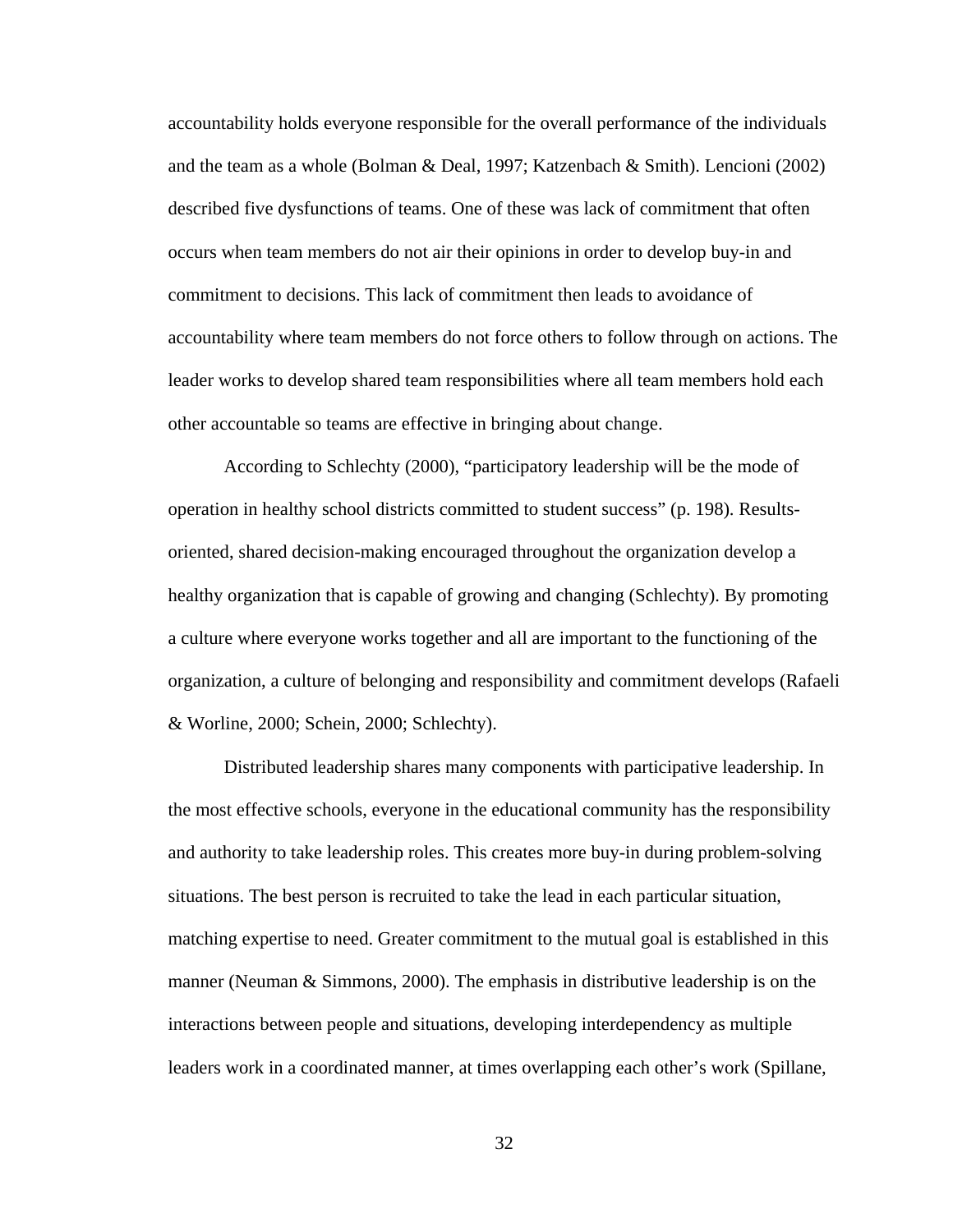2005), while simultaneously developing leadership capacity in multiple members of the school community (Lambert, 2002; Spillane; Waters & Grubb, 2004). "The concept of shared leadership strengthens collective accountability for it envisions that all members of the school community can become leaders in achieving the desired results. Leadership becomes a distributed property" (Zmuda et al., 2004, p. 169).

Balanced leadership is similar to distributed and participative leadership. Effective leadership means more than knowing what to do – leaders must know "when, how and why to create learning environments that support people, connect them with one another, and provide the knowledge, skills, and resources they need to succeed. This combination of knowledge and skills is the essence of balanced leadership" (Waters et al., 2003, p. 2). Principals must be able to determine which responsibilities can be distributed to others within the organization to provide the necessary support for all involved. As a result, sharing responsibilities and balancing the leadership capacity throughout members of the organization can be instrumental in bringing about improvements necessary in student achievement in schools (Waters & Grubb, 2004).

*Summary of Leadership Theories*. Each of these theories has components that are effective, depending on the context of the situation existing within the organization. Morgan (1997) described organizations as the following:

Organizations are mini-societies that have their own distinctive patterns of culture and subculture. . . . such patterns of belief or shared meaning, fragmented or integrated, and supported by various operating norms and rituals can exert a decisive influence on the overall ability of the organization to deal with the challenges that it faces. (p. 129)

Effective leaders need a repertoire of different skills, the ability to examine conditions and situations through multiple frames, and the knowledge to choose the approach best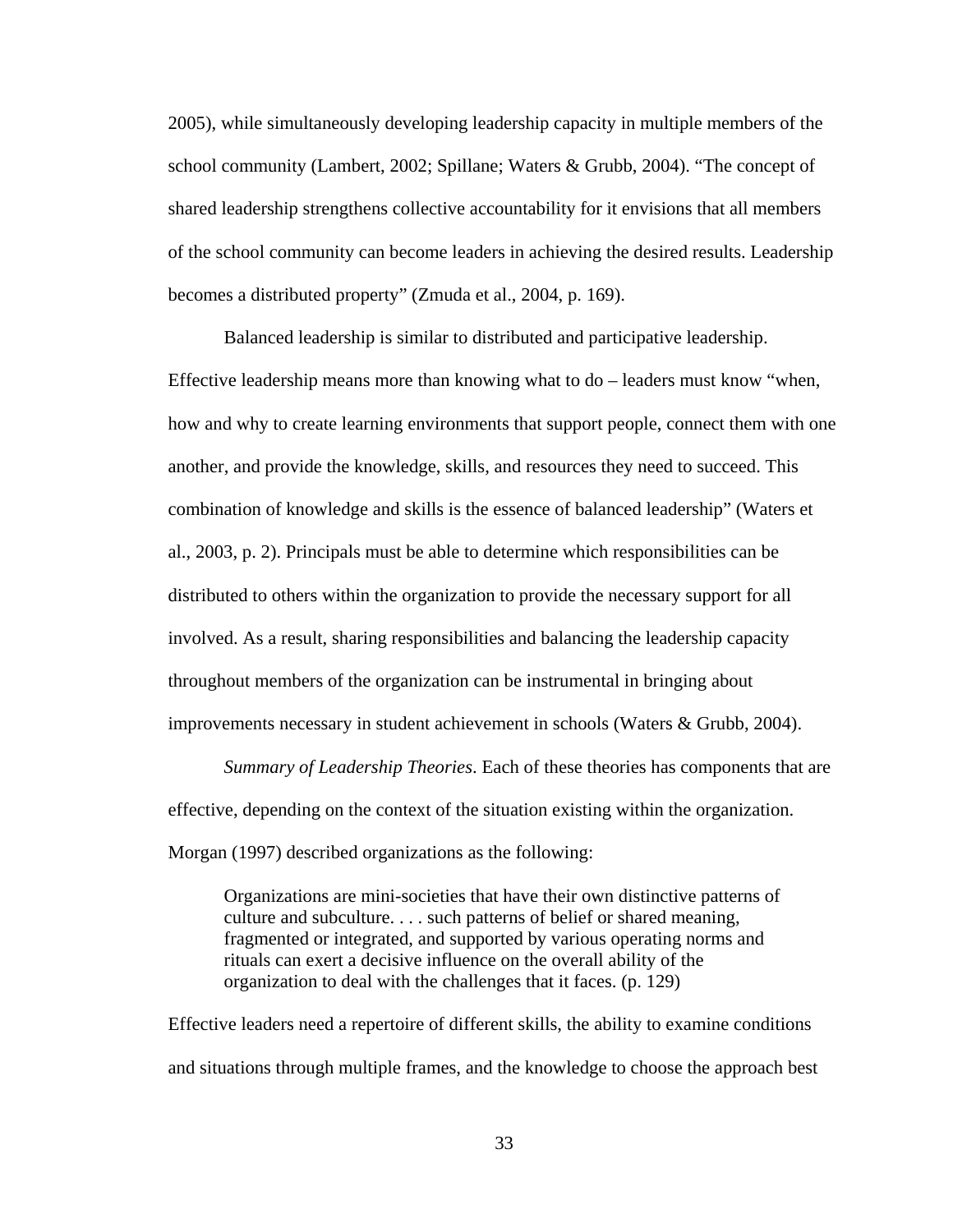fitting to the needs of people within the organization (Bolman  $\&$  Deal, 1997; Seashore-Louis et al., 1999). Strong leadership is not enough to effectively lead an organization. Equally important, the principal must have the knowledge to be able to determine which leadership responsibilities need to be emphasized throughout the change processes constantly occurring in education today (Waters & Grubb, 2004).

## *No Child Left Behind and Accountability*

 The passage of NCLB initiated the need for change in many schools as it established high standards for achievement. Expectations established that one hundred percent of students would demonstrate mastery of these achievement goals by 2014. Educational leaders within each state were given the task of setting benchmarks and methods of measuring student achievement of these benchmarks. The use of scientifically-based research methods resulting in increased student learning and achievement were also required to be in place in schools across the nation. Instructional strategies, instructional methods, and staff development opportunities utilized by schools must have research to prove their effectiveness (McLeod et al., 2003).

Lashway (2002) related this standards-based accountability system to an

800-pound gorilla of school reform—highly visible, hard to control, and impossible to ignore. Since negotiating with gorillas is not in the curriculum of most administrator preparation programs, school leaders are having to find their own way through uncharted territory.

 Because the current accountability systems foster a sense of urgency, the first question most principals ask is, "How do we get the test scores up?" But a narrow focus on boosting scores overshadows a more fundamental question: "How will I lead?" (p. 15)

The rules have changed with more focus on leading for student learning (IEL, 2000). Principals must lead in different ways than in the past. Educational leaders must work toward influencing the outcomes of schooling that are being held to higher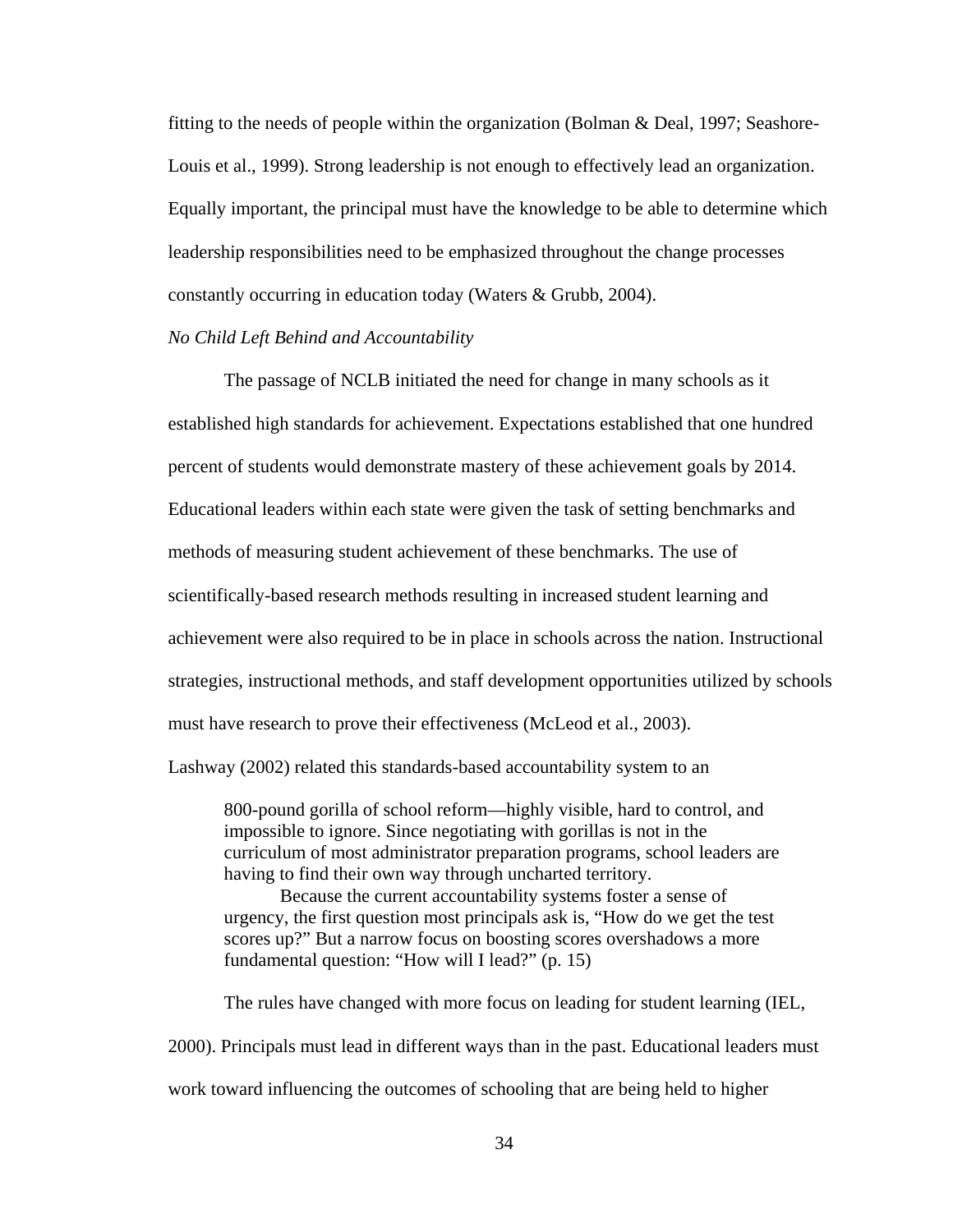standards of accountability. Environmental factors are now more complex and present new challenges; pressure is being placed on everyone—students, teachers, principals, and district leaders; and student learning outcomes are being tied more directly to teachers' and school leaders' performance (Leithwood & Riehl, 2003). "The changing needs of educational systems can be met at least in part by improvements in leadership capacity and practice" (Leithwood & Riehl, p. 6).

Lashway (2002) described four ways principals can provide such leadership to meet these growing demands of accountability. One is to be a champion for standards principals must consistently send the message to teachers that meeting the standards is the priority and insist that everyone work together to resolve any problems that arise. Second, learning, not performance, must be emphasized. If learning is occurring, then higher performance will be the outcome. Third, the public must be educated. Principals must inform parents and communities about goals for the school, what is happening to achieve these goals, what the results are, and what the results mean. Finally, principals must protect the things that matter. Only activities and strategies that emphasize learning and improved student achievement should take place within schools. What is not working needs to be eliminated in order to spend more time focusing on what makes a difference (Lashway).

Collective accountability, another necessary component of effective leadership in the change process, establishes responsibility among all members of the school community to improve student learning within schools (Zmuda et al., 2004). Everyone must "see themselves as collectively and individually responsible for building a competent system, fulfilling the shared vision, and achieving the desired results. They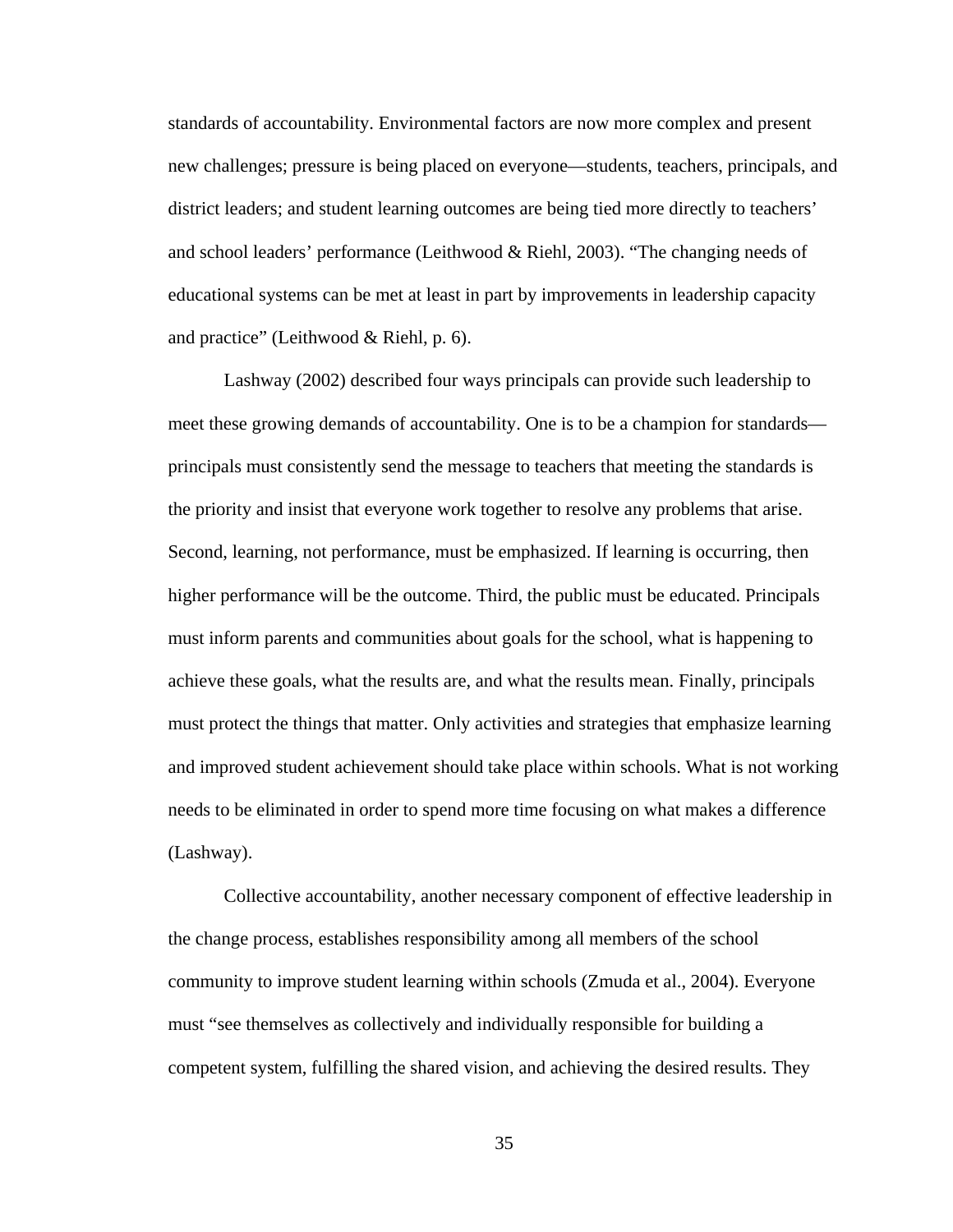must all commit to being accountable for enhanced learning and achievement for all students" (Zmuda et al., p. 163).

#### *Focus on School Reform and School Improvement*

School reform models and school improvement initiatives have spread rapidly throughout the country's schools to assist schools in meeting these new accountability standards. However, many school districts are not being successful in helping all students learn, in spite of the emphasis on school reform efforts to improve student achievement (Neuman & Simmons, 2000). School improvement efforts need to focus on what is needed to improve learning, why changes are being made, and how the improvement can best be implemented. These efforts need to focus on bringing about lasting change in the collective group of teachers within a school, not in any one individual (Fullan, 2002; Ousten, 1999). School improvement must also be planned around analysis of data to determine what works. Strategies to implement change must be based on the data analysis (Seashore-Louis et al., 1999).

 Sustainability of such school improvement efforts occurs when many within the school are given leadership responsibilities (Fullan, 2002; Hargreaves & Fink, 2004; Waters & Grubb, 2004). Sustainability is defined as "the likelihood that the overall system can regenerate itself toward improvement" (Fullan, p. 19). Organizations must create cadres of leaders at various levels within the organization to generate sustained improvement. Leaders must have time and opportunities to network and learn from each other to develop areas of expertise (Hargreaves & Fink). Encouraging participative leadership is an effective way of building a culture of trust and support where shared decision-making contributes to creating successful leaders (Schlechty, 2000).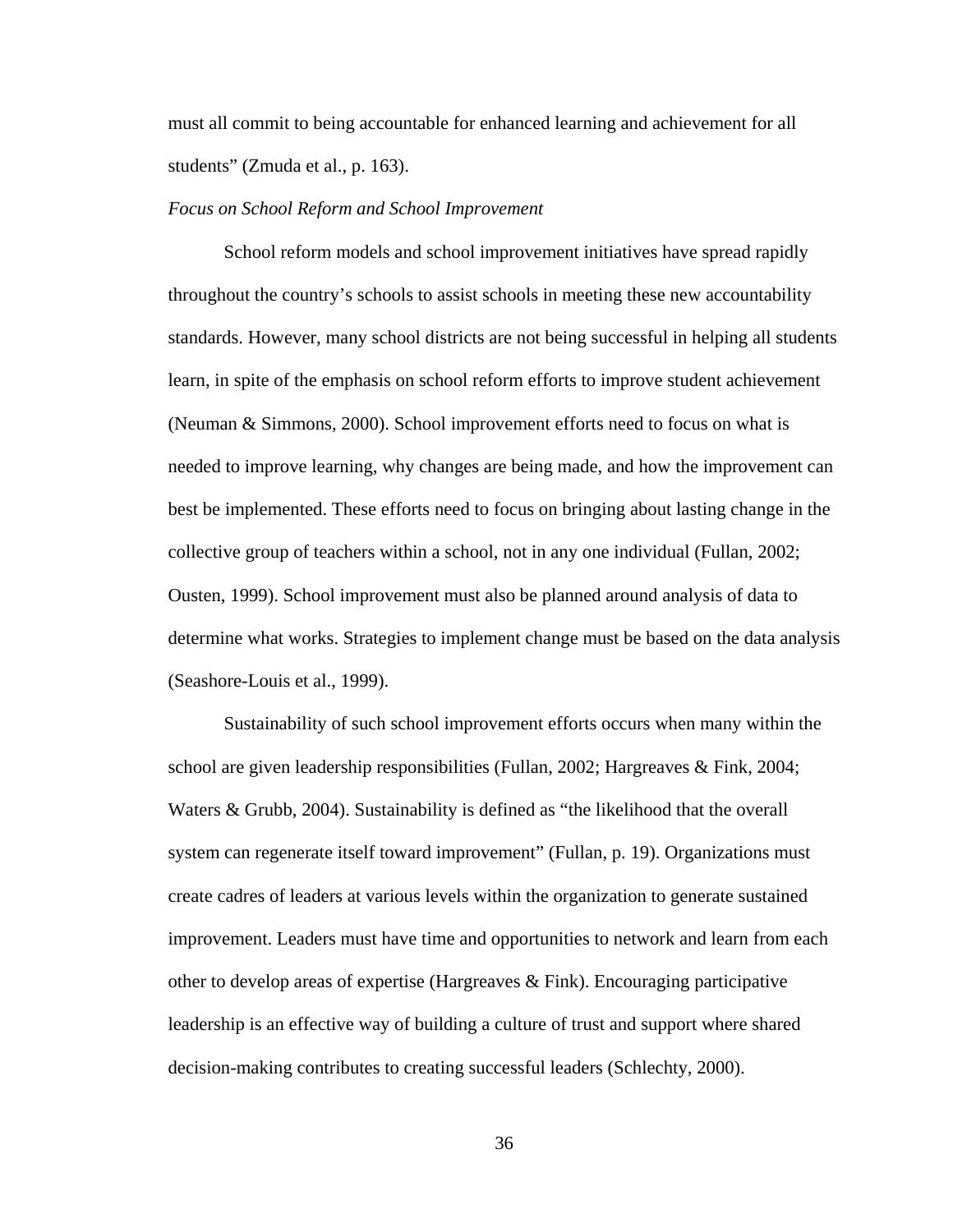The turnover of principals through retirement and mobility and the pressures of the accountability agendas create problems that threaten this sustainability and can undermine the capacity of incoming principals to effectively lead schools (Fink  $\&$ Brayman, 2006). Succession plans can bring about continual improvement within an organization where leaders at many levels are constantly being nurtured and cultivated to carry on the work when current leaders retire or move elsewhere (Fink & Brayman; Fullan, 2002; Hopkins-Thompson, 2000). Leaders emerging from within the organization are aware of the reform efforts and change that have already been established, allowing for better transition of leadership roles. "Strong leaders build cultures that outlive them; they lead even when they are gone" (Schlechty, 2000, p. 183).

New leaders who are successful at sustaining reform efforts already in place "visualize successful student learning, understand the work necessary to achieve it, and have the skills to engage with others to make it happen" (USDE, 2004, p. 3).

## *Organizational Need for Mentoring*

School improvement is a journey—the type of leadership pertinent to each phase of the journey may not be appropriate during another phase (Fullan, 2002). Leaders must be able to examine each phase and determine the type of leadership needed. New principals and leaders may not have the skills or experience necessary to determine how to lead others in the school improvement initiative. Organizations need structures in place to create knowledge within the new leaders to enable them to make good decisions as they lead staff members toward improvement.

Knowledge is created when information is shared and when conversation takes place among those involved (Bruffee, 1999; Nonaka & Takeuchi, 1995). Multiple steps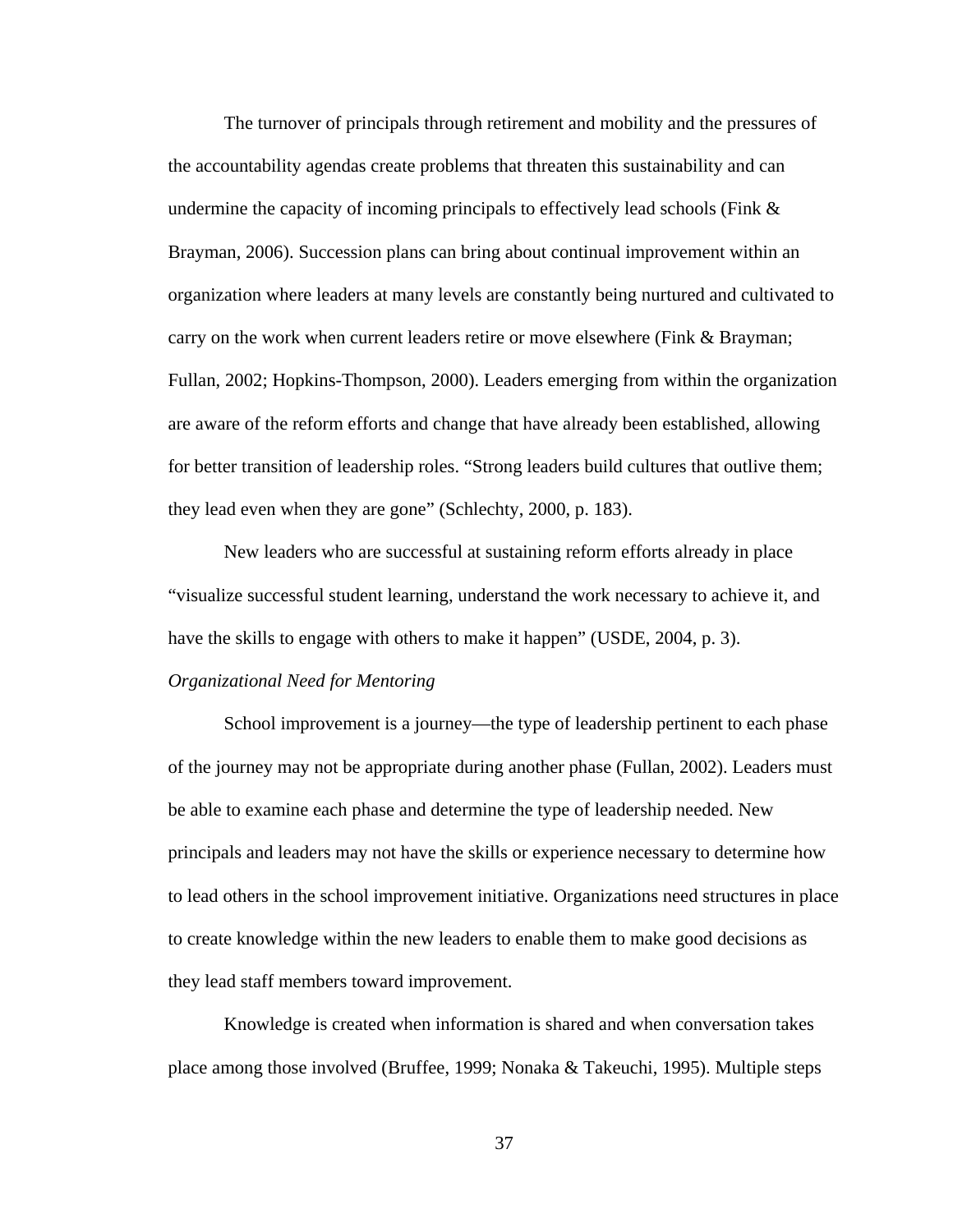are involved in the knowledge creation process, beginning with sharing tacit knowledge (Nonaka & Takeuchi) and having conversations with others (Bruffee). Tacit knowledge is defined as "something not easily visible and expressible . . . highly personal and hard to formalize . . . difficult to communicate or share with others" (Nonaka & Takeuchi, p. 8). This first phase of sharing tacit knowledge through socialization "starts by building a team whose members share their experiences and mental models. The externalization mode is triggered by successive rounds of meaningful dialogue" (Nonaka & Takeuchi, p. 225). Externalization takes place during the second and third phases of the knowledge creation process, where concepts are created and justified as tacit knowledge is converted to explicit knowledge through continued dialogue (Bruffee; Nonaka & Takeuchi). Explicit knowledge is "formal and systematic . . . easily communicated and shared in the form of hard data, scientific formulae, codified procedures, or universal principles" (Nonaka & Takeuchi, p. 8). Bruffee referred to this process as the "craft of interdependence" (p. 8), where beliefs become knowledge as they are justified. In the fourth phase of knowledge creation, this newly formed explicit knowledge merges with explicit knowledge already in place to allow team members to begin constructing a model. Combining these bodies of explicit knowledge begins to create links to new communities of knowledge (Bruffee; Nonaka & Takeuchi). Internalization builds in the fifth phase as the new knowledge created expands from individuals to teams to organizations and even across organizations (Nonaka & Takeuchi). This reacculturation of individuals and organizations into new knowledge communities takes place after much conversation and collaboration among the people involved (Bruffee).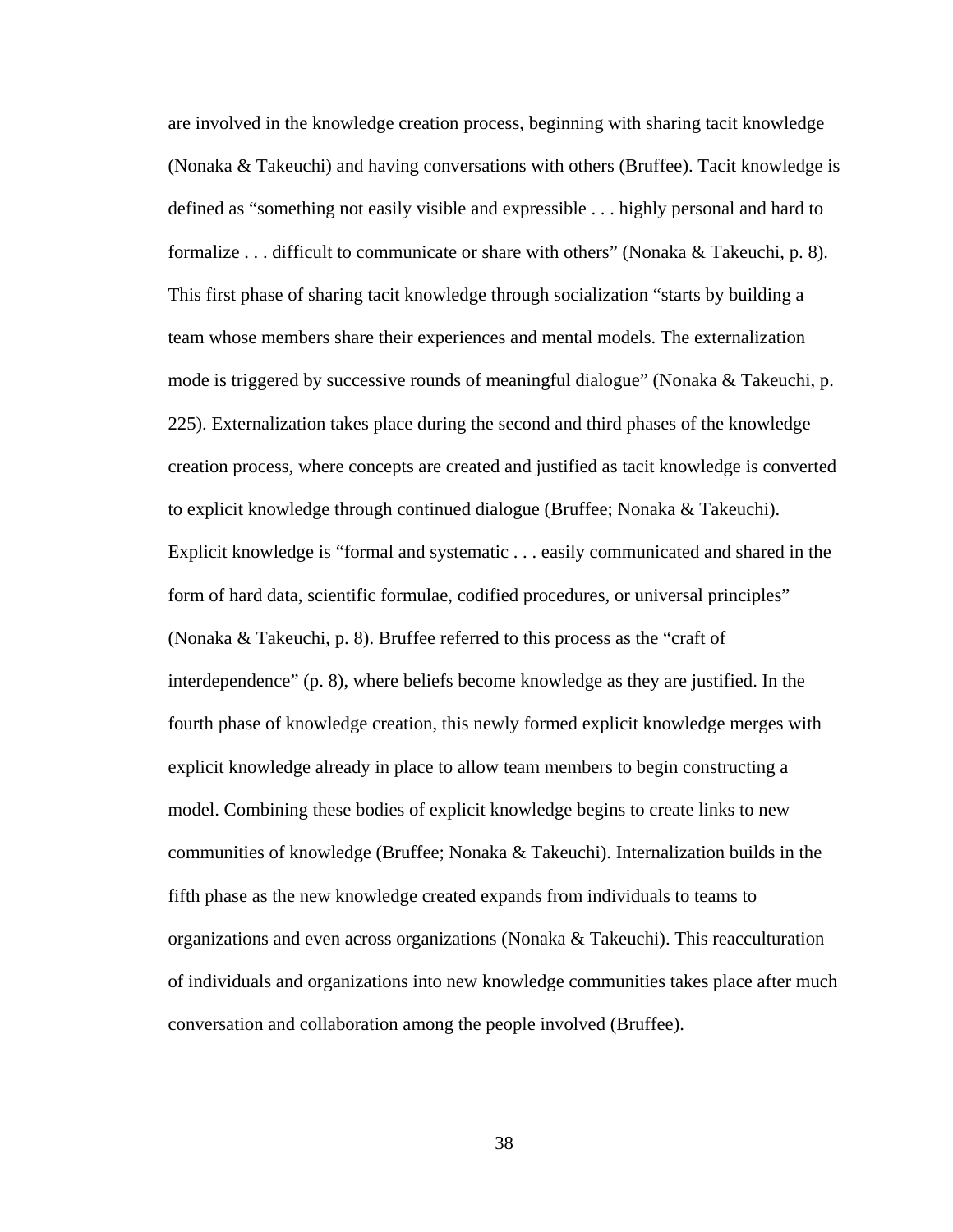The knowledge creation process described above could be implemented through participating in an effective mentoring program. "Learning is maximized through opportunities to share individual knowledge and experiences with others" (Preskill  $\&$ Torres, 1999, p. 23). Effective organizations build learning communities and cultivate social opportunities for learning. Learning from others provides valuable insight into how the organization works and helps build skills to benefit the organization as a whole (Preskill & Torres).

 Mentoring programs should be based on needs of the organization to accomplish these goals, as well as needs of the new administrator (Hopkins-Thompson, 2000). Programs to support these new principals such as networking, mentoring, and coaching at both the school and district levels need to be in place. Principals need to develop the vision for high-quality education for all students and are responsible for progress in moving students toward higher proficiency. Novice administrators need the training, tools, and skills necessary to become successful leaders focused on improving instructional practices (Education Alliance & NAESP, 2003; IEL, 2000; USDE, 2004).

### *Administrator Training*

 Research discussed above reinforced the idea the principals must learn strategies that concentrate on leading teachers toward focusing on student learning. However, there is little emphasis on building these skills in most professional preparatory programs or in professional development activities (IEL, 2000). "Leadership preparatory programs have in the past lacked rigorous standards and a systematic approach to recruiting and training leaders. This philosophy is changing" (USDE, 2004, pp. 2-3).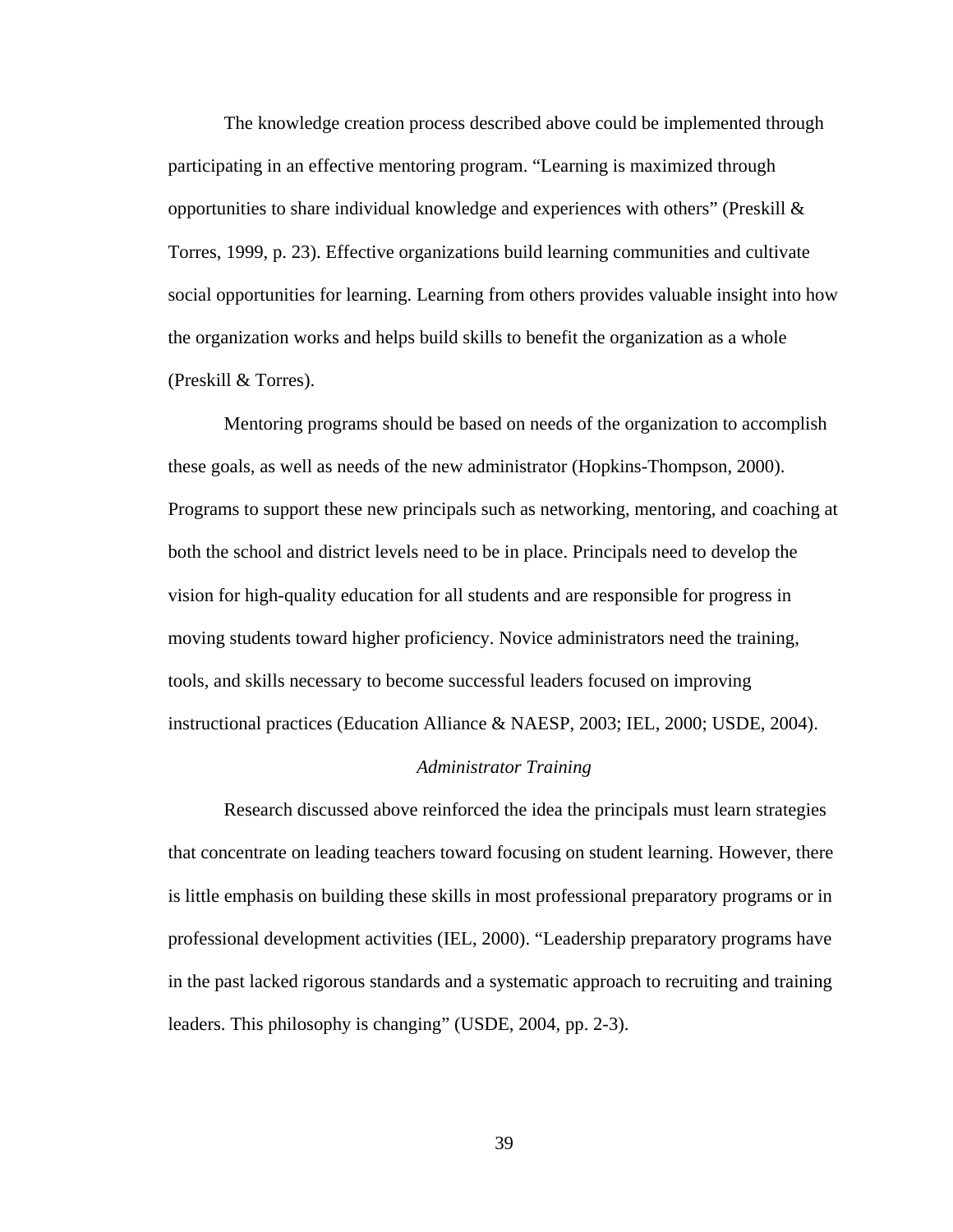## *Preparatory Programs*

Traditional university principal preparatory programs, however, often train new leaders for a top-down role, with emphasis on developing skills such as law, finance, personnel, schedules, and supervision. Little emphasis is placed on learning how to learn or on developing relationships and environments that promote student learning (Daresh, 2004; Grogan & Andrews, 2002; Mazzeo, 2003). Courses seldom provide experiences that connect with the realities of life within today's schools (Hedgpeth, 2000; USDE, 2004). "There is more research on what educational leaders must do to create empowering conditions in schools that lead to greater levels of student performance than there is on how to build preparation programs that prepare these kinds of leaders" (Grogan & Andrews, pp. 240-241). Programs must be redesigned to more effectively prepare tomorrow's educational leaders for the relevant issues they will be facing (Daresh, 2004; Fry et al., 2005; Gilman & Lanman-Givens, 2001; Grogan & Andrews). Universities must work collaboratively with school districts to develop internships and mentoring opportunities for preservice principals (Grogan & Andrews; Mazzeo; Reyes, 2003). Standards and expectations for principals in these programs need to be raised. One of the common approaches to improvement is adoption of the *Interstate School Leaders Licensure Consortium* (ISLLC) standards, which often serve as a starting point for developing more meaningful programs. All preparatory programs need to be held accountable for training principals to develop the skills necessary to impact student learning (Fry et al.; Mazzeo). Practitioners and researchers must "turn attention toward improvement of leadership development and support" (Daresh, p. 496).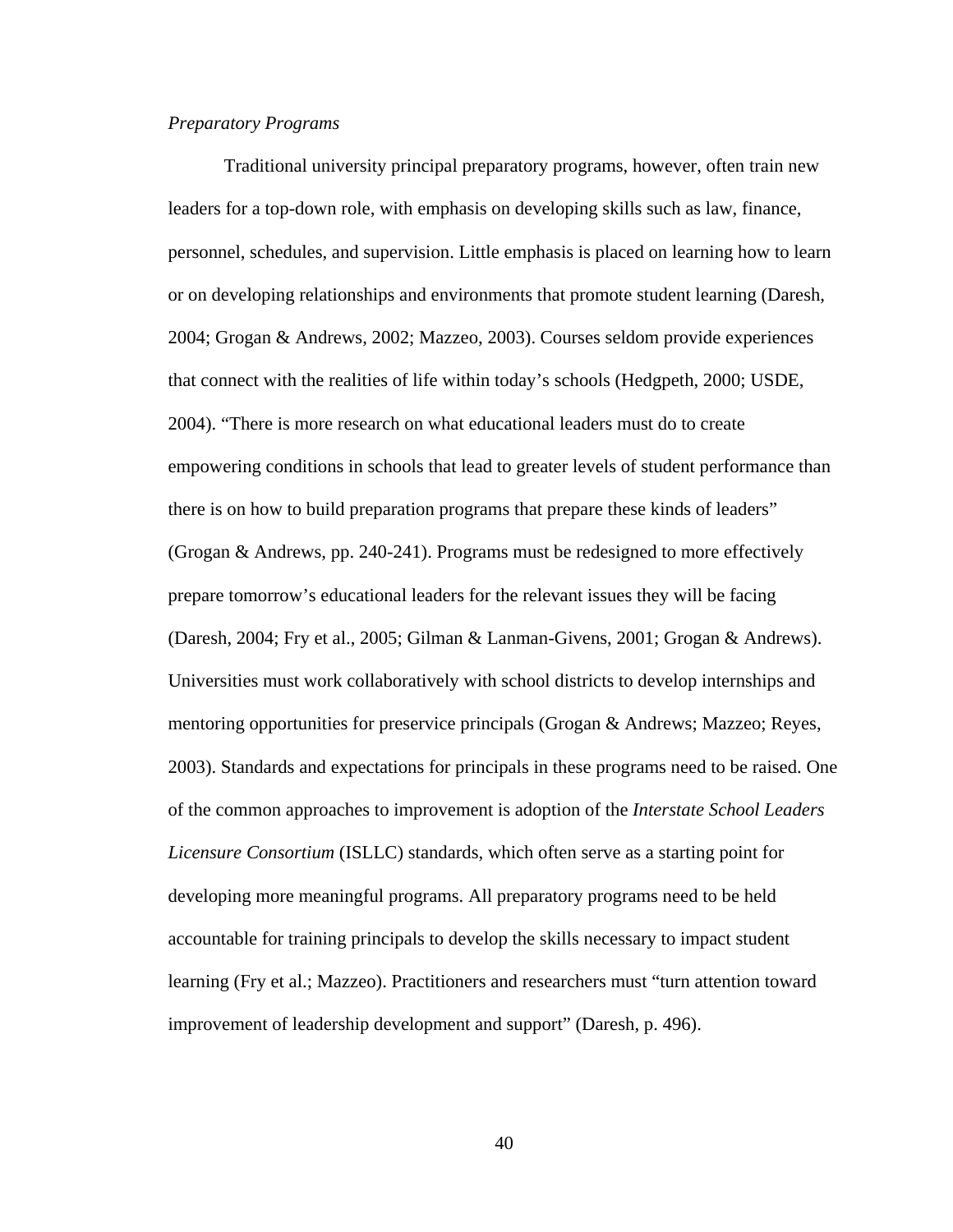# *Internships*

"The capstone of a good preparation program is a carefully designed and supervised internship in which aspiring principals are placed in a school and asked to function as a principal" (Sherman, 2000, ¶ 29). Internships can provide significant learning experiences for new leaders, depending on the skill of the supervising principal. Interns need to be involved in the daily work of the principal and need to hear the thinking that takes place prior to decision-making. Supervising principals must provide frequent constructive feedback and help interns evaluate their work (Painter, 2001). Knowledge and experience must be shared and opportunities created for interns to take the lead in various aspects of the leadership role (USDE, 2004). Internships can also enlarge the existing pool of administrative candidates and help provide continual experiences to help new principals manage the challenges they encounter (Cromley et al., 2005; Morrison, 2005). The educational administration within public schools must work together with universities to establish methods to provide high-quality, reality-based internships (Hale & Moorman, 2003; Pounder & Crow, 2005).

 One example of an appropriate internship opportunity is provided through the Leadership Academy and Urban Network for Chicago (LAUNCH) in conjunction with Northwestern University. The university has a partnership with the Chicago Public Schools and the local principals association to give aspiring principals experience in the field (Duffrin, 2001). Leadership standards, established by the district, guide the skills developed by the interns throughout the experience with the supervising principal. Activities in the program are modeled after good professional development guidelines and provide opportunities for practicing school management and instructional leadership.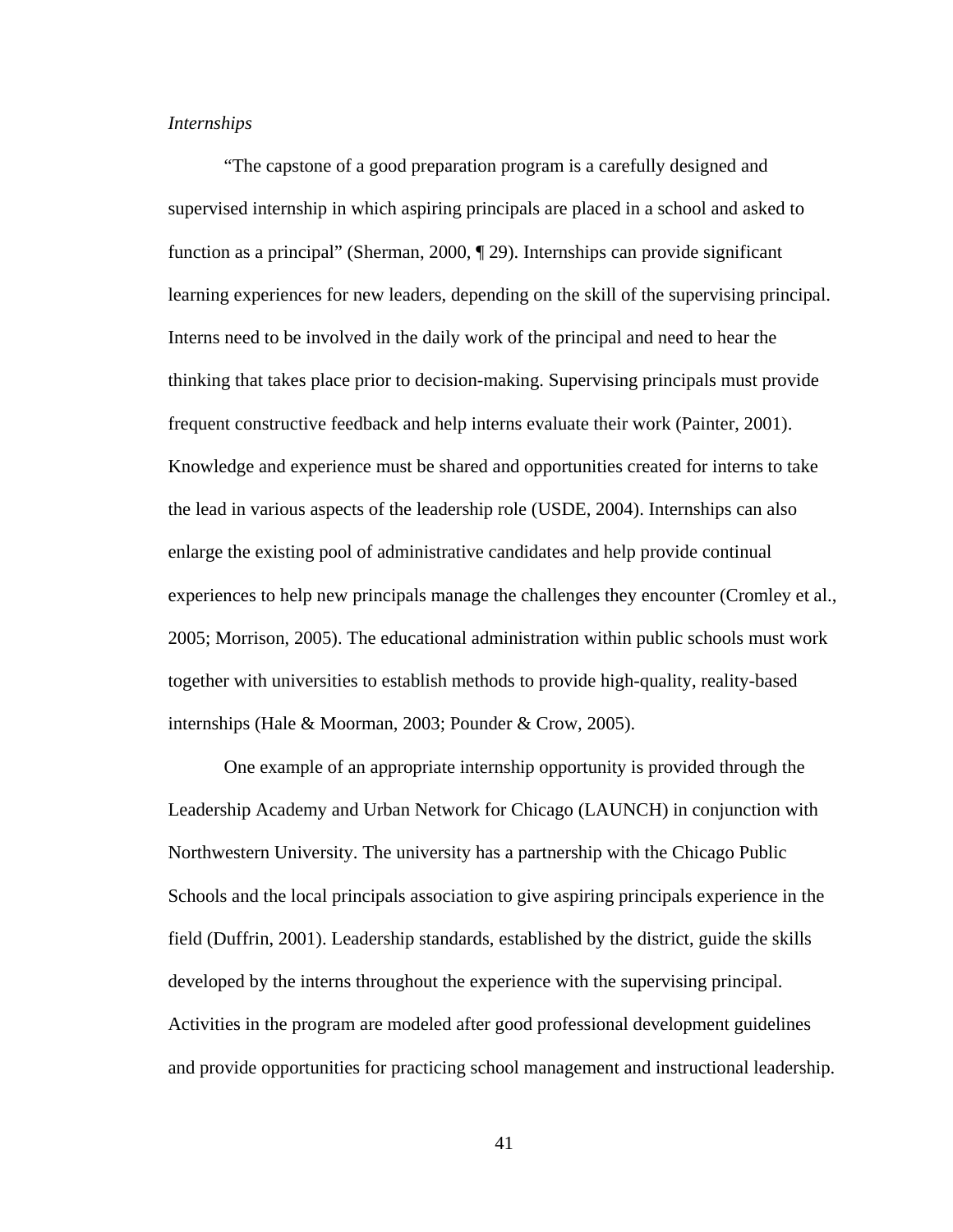"LAUNCH graduates who became principals say the program has made a difference in how they do their jobs" (Duffrin, p. 45). First-year principals continue to receive assistance from LAUNCH with networking opportunities provided through a support group. Similar programs are in place in Boston, New York, Washington, D.C., Memphis, and San Francisco (USDE, 2004).

In contrast, many internships offered through university preparation programs in the states within the Southern Regional Education Board fail to provide opportunities for aspiring principals to participate in authentic leadership opportunities. Only "a third of the programs surveyed put interns into situations where they can gain a comprehensive understanding of what they must know and do to lead changes in school and classroom practices that make higher student achievement possible" (Fry et al., 2005, p. 5). Few programs in these states offer practices for interns to observe, participate in, and lead school improvement activities which enable participants to develop competencies in skills needed as they begin as leaders in their own schools (Fry et al.).

## *Professional Development*

 Although internships are one avenue to begin the professional development process for new principals, professional development programs for aspiring leaders and for principals currently in place also can serve to help develop the skills needed by all of today's leaders to be successful. Such programs need to be developed based on research that has proven what knowledge and skills are necessary to be a successful leader (Waters & Grubb, 2004). Research has identified four types of knowledge that can enhance the ability to build skills for success. Declarative knowledge helps principals learn what to do to fulfill leadership responsibilities; experiential knowledge aids principals in knowing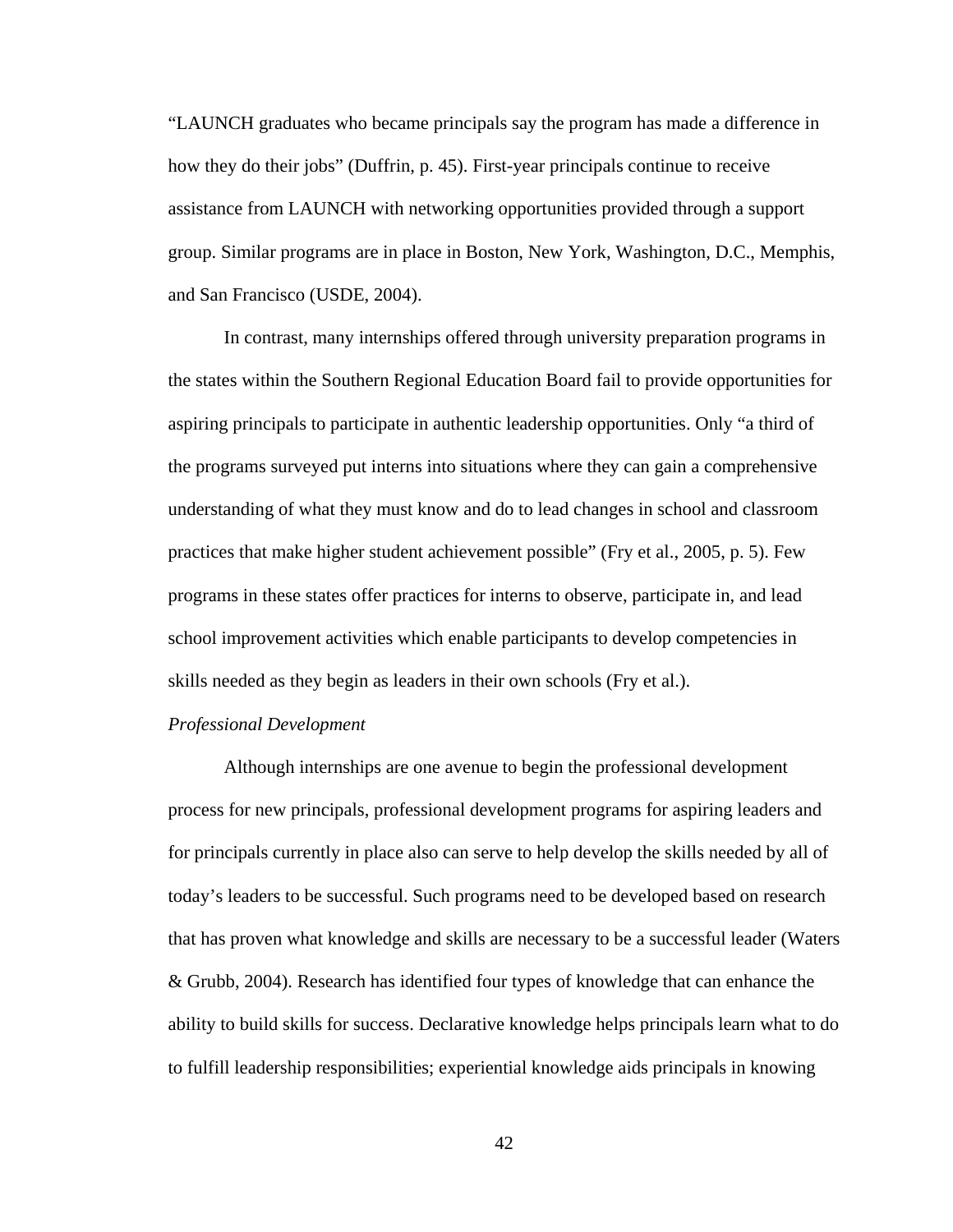why these responsibilities are important; procedural knowledge helps principals know how to fulfill the responsibilities using research to guide them; and contextual knowledge helps principals develop the skills to know when to use various strategies (Waters et al., 2003). Addressing these four types of knowledge through professional development opportunities for new administrators as well as administrators currently in the field will assist leaders in developing the research-based responsibilities and practices that are significant in the connection with student achievement (Waters et al.).

One such type of professional development training is the School Leadership Program, a grant funded under Title IIA, designed to provide support to recruit and retain principals in high-need districts. Professional development can be provided to build instructional leadership skills and management training as well as funding stipends for mentors (McLeod et al., 2003).

To assist administrators throughout the state in improving leadership skills, the Department of Elementary and Secondary Education in one Midwestern state sponsors two professional development opportunities. The Satellite Academy Program is a yearlong professional development opportunity for new and practicing school building and district leaders. Four statewide meetings are held through the year with regional cohort meetings held in other months. The focus of the Satellite Academy meetings is built upon the ISLLC Standards with recent sessions concentrating on the professional learning communities, change agent skills, and effectively utilizing data (Missouri Department of Elementary and Secondary Education, 2006b). The second opportunity is the professional development series offered each year through the Leadership Academy. These sessions offer development in skills for teachers and professional development committee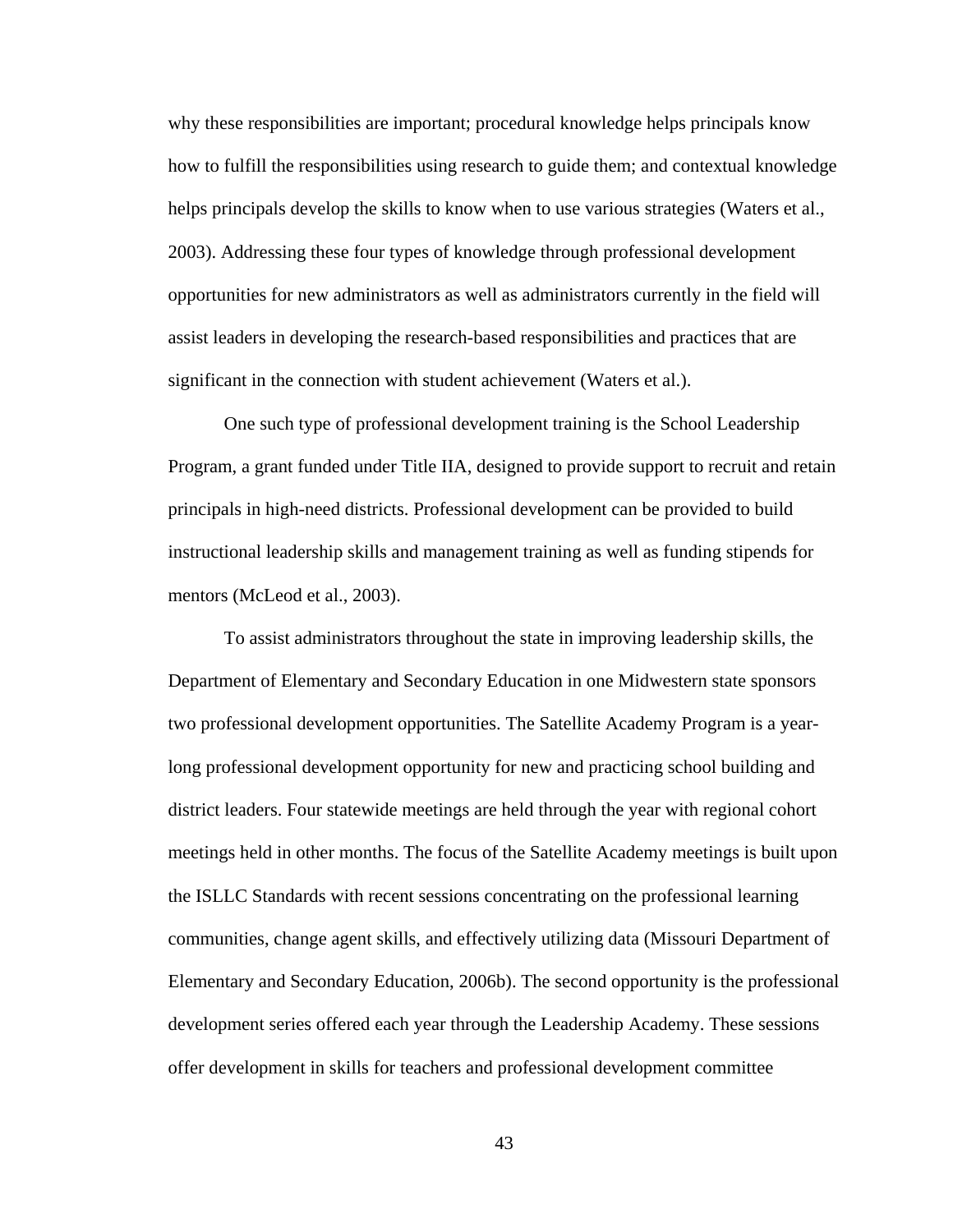members in addition to administrators with the focus on building capacity within schools to improve student performance. Strands of sessions typically include school leadership, curriculum, assessment, instructional strategies, and instructional leadership and collaboration (Missouri Department of Elementary and Secondary Education). While these sessions provide helpful information for building and district administrators, little research has been conducted to provide evidence regarding how the instructional role of the principal is enhanced through participating in these opportunities (Hedgpeth, 2000).

## *Mentoring*

Mentoring programs are one type of professional development for new principals and educational leaders where research has been conducted to demonstrate effectiveness (Allen & Poteet, 1999; Daresh, 2004; Education Alliance & NAESP, 2003; Hopkins-Thompson, 2000; Reyes, 2003; USDE, 2004). Administrative mentors typically serve as a support system to help new administrators apply the theories learned in preparatory programs to daily practices and reflect on the outcomes of the experiences (Cushing et al., 2003; Hibert, 2000). Mentoring is increasing in use in the business world, as well as in education, to build learning and skills in new employees to help develop more effective leaders (Allen & Poteet).

Attracting and retaining competent and caring leaders within a school system also requires a network of support that is often provided through an effective mentoring program (Cushing et al., 2003; Daresh, 2004; Hopkins-Thompson, 2000; Pounder & Crow, 2005; Reyes, 2003; USDE, 2004). The rapid turnover of principals along with the changing roles of today's principals demonstrates a need for mentoring of new leaders (Fink & Brayman, 2006; Gilman & Lanman-Givens, 2001). Organizational socialization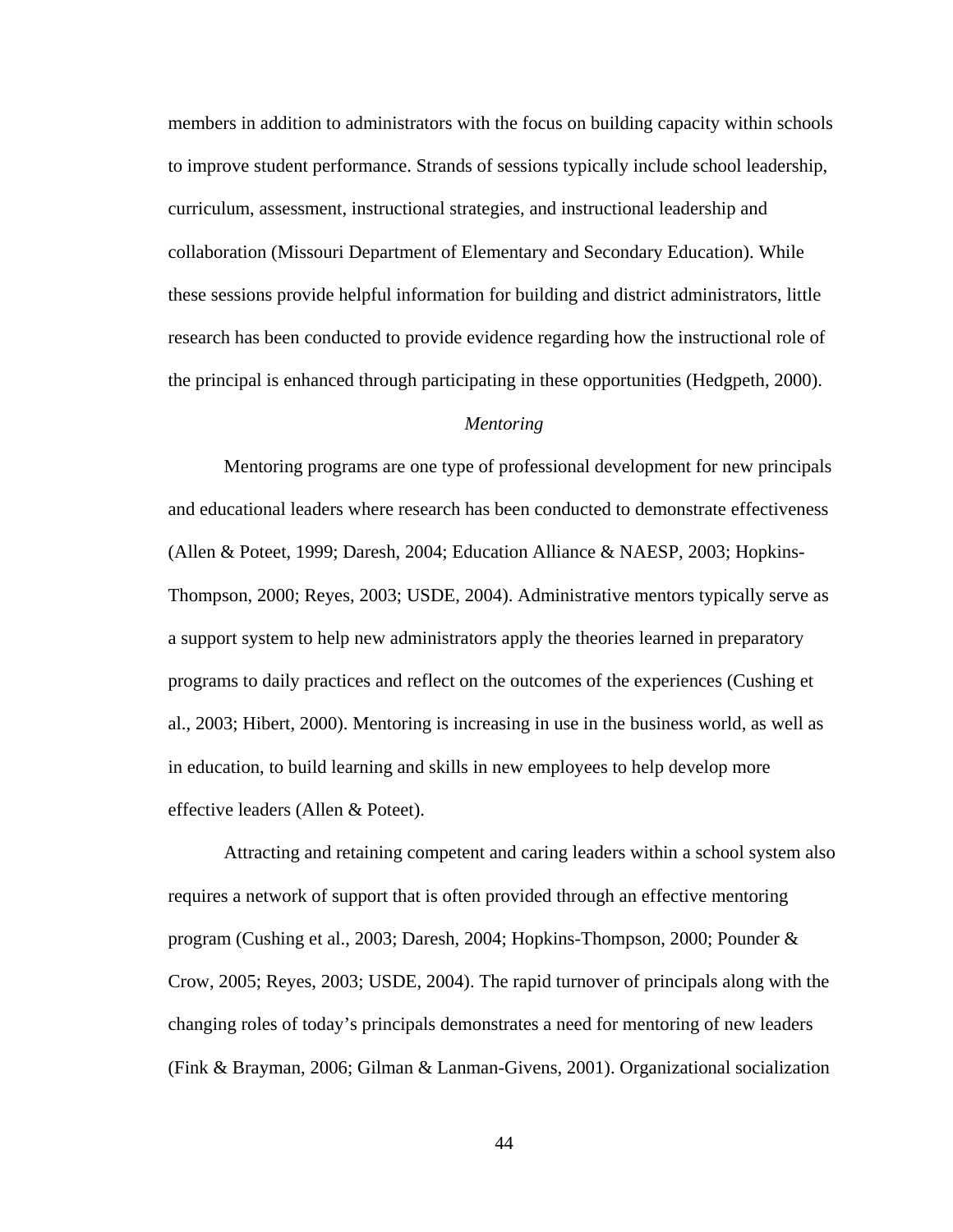thus occurs where new leaders are inducted into the school culture. The school becomes a learning organization as these new leaders are mentored and supported each step of the way as they learn along with the organization (Browne-Ferrigno & Muth, 2004; Fink  $\&$ Brayman; Zellner, Jinkins, Gideon, Doughty, & McNamara, 2002). Reyes summarized the literature to define mentoring as the following:

a career development opportunity that socializes new members of the profession while developing the skills and behaviors of dynamic leaders . . . mentoring begins by matching an experienced and knowledgeable principal with a novice or preservice principal to bridge the gap between theory and practice. Other mentoring activities include providing support through advice, guidance, practical applications, listening, and reflection. (p. 46)

Thirty-five states require these mentoring programs for first year teachers and principals (Daresh, 2004).

One Midwestern state began to require participation in the Administrator Mentoring Program (AMP) in the summer of 2005 for beginning school leaders with the goal to enhance the development of leadership skills through mentoring new school leaders (Missouri Department of Elementary and Secondary Education, 2006a). Experienced administrators were encouraged through their professional organizations to apply to serve as mentors. Administrators were selected to go through mentor training based on demonstration of leadership capabilities, outstanding credentials, and recognized accomplishments in leadership positions. Mentors and their protégés attended orientation prior to the beginning of the school year to learn expectations and requirements of the two-year program. Mentors were encouraged to visit the new leaders monthly to observe on-the-job experiences and provide feedback to enhance professional growth of the protégés. In addition, mentors were to assist the new leaders in developing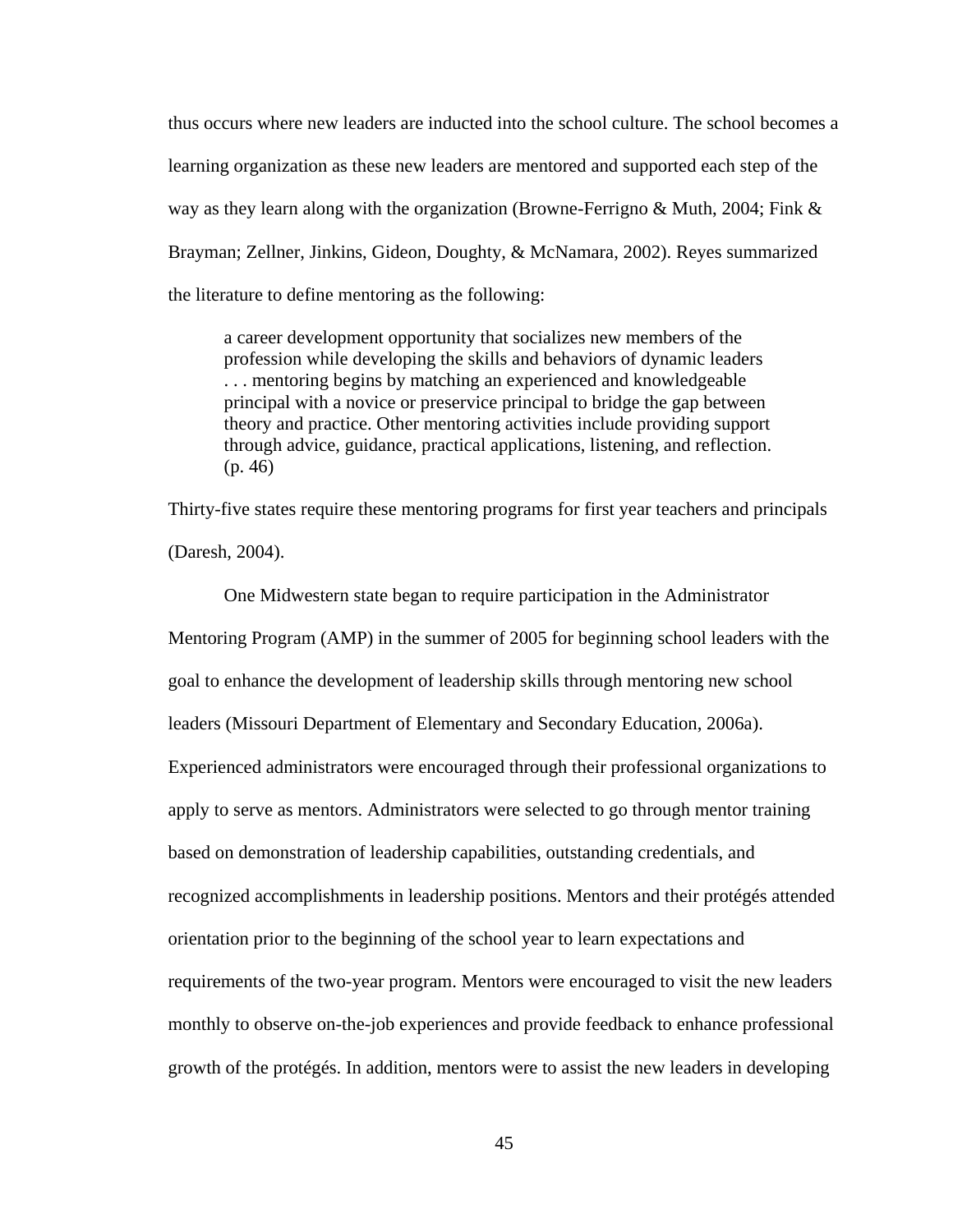professional development plans and monitor progress throughout the year toward meeting the goals described on the plans. Mentoring was to be continued through the second year of the new leaders' career (Missouri Department of Elementary and Secondary Education). Results of the effectiveness of this program are not available at this time as the program is still in its infancy.

# *Role of Mentor and Protégé*

 Successful mentors are administrators with knowledge of the organization, patience, the ability to understand others, and good listening and communication skills. Daresh (2004) explained how mentoring relationships used to help protégés were developed long ago in history with the following description:

The concept of the mentor serving as a wise guide to a younger or less experienced protégé dates back to Homer's *Odyssey*. Mentor was the teacher entrusted by Odysseus to tutor his son, Telemachus. On the basis of this literary description, we have been provided with a lasting image of the wise and patient counselor serving to guide and shape the lives of colleagues. (p. 498)

Mentors typically fulfill the role of sponsor, role model, guide, and confidant; a person who is available to answer questions and provide guidance along the path to developing new knowledge regarding the roles and responsibilities of the new administrative position (Daresh, 2004). Mentors provide feedback to protégés and help them reflect on the daily experiences as theories of leadership are applied to the practices in place within districts, bridging the gap between theory and practice (Daresh; Hibert, 2000; Reyes, 2003). "Training people to be good leaders is a balance between guiding them through their experiences and letting them make mistakes" (Hibert, p. 18).

Most effective mentoring relationships occur where an open communication system is in place with provisions for feedback, trust is developed, and goals and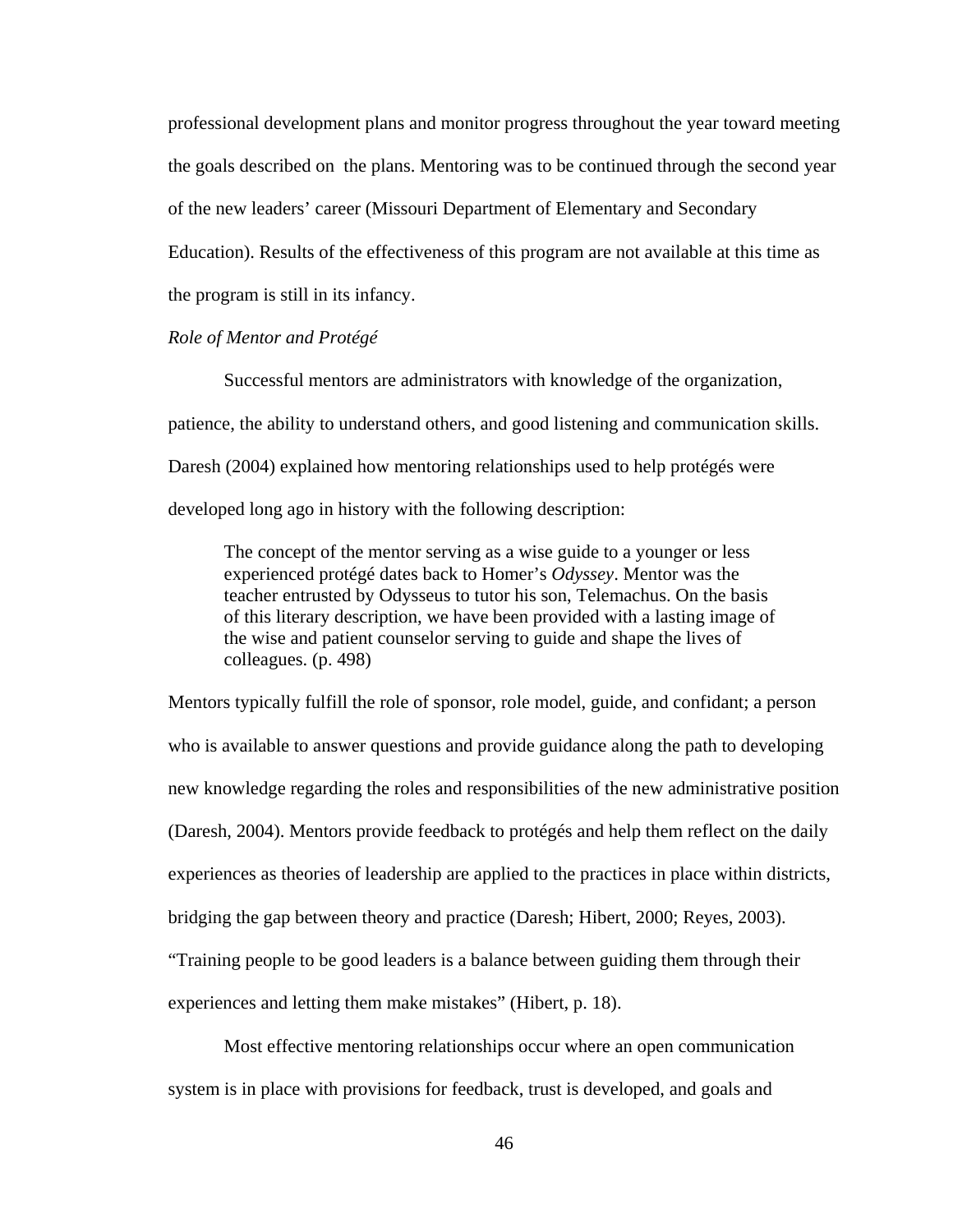expectations are established from the beginning (Allen & Poteet, 1999). A culture of collaboration and collegiality between mentor and protégé cultivate a relationship where appropriate skills can be developed (Hopkins-Thompson, 2000).

### *Characteristics of Successful Mentoring Programs*

The effectiveness of the mentor depends on characteristics of the mentor and whether an appropriate match has been made between the mentor and protégé (Allen  $\&$ Poteet, 1999; Daresh, 2004; Education Alliance & NAESP, 2003; Hopkins-Thompson, 2000; Pounder & Crow, 2005; Reyes, 2003). Professional goals, interpersonal styles, learning needs, and other variables must be accounted for in matching mentors and protégés to develop appropriate relationships, rather than making matches based on convenience or location (Daresh). Mentors must be respected within the field of administration, believe in and be committed to the professional development process, and be able to work with the protégé to center learning on needs of the protégé and needs of the organization. Good mentors must be able to help protégés set goals, identify opportunities for learning, provide constructive feedback, and encourage reflection of experiences (Hopkins-Thompson).

Organizational support is also essential as is continual monitoring and evaluation of the process to develop a culture of continuous improvement (Daresh, 2004; Hopkins-Thompson, 2000; USDE, 2004). Mentors and protégés must both be allowed to make the investment of time and commitment to the program. Sharing of information must go beyond just answering questions, and emphasize reflection of the experiences. Organizations that provide support to all involved in the mentoring process will gain as everyone involved will grow through the new knowledge gained. Relationships that are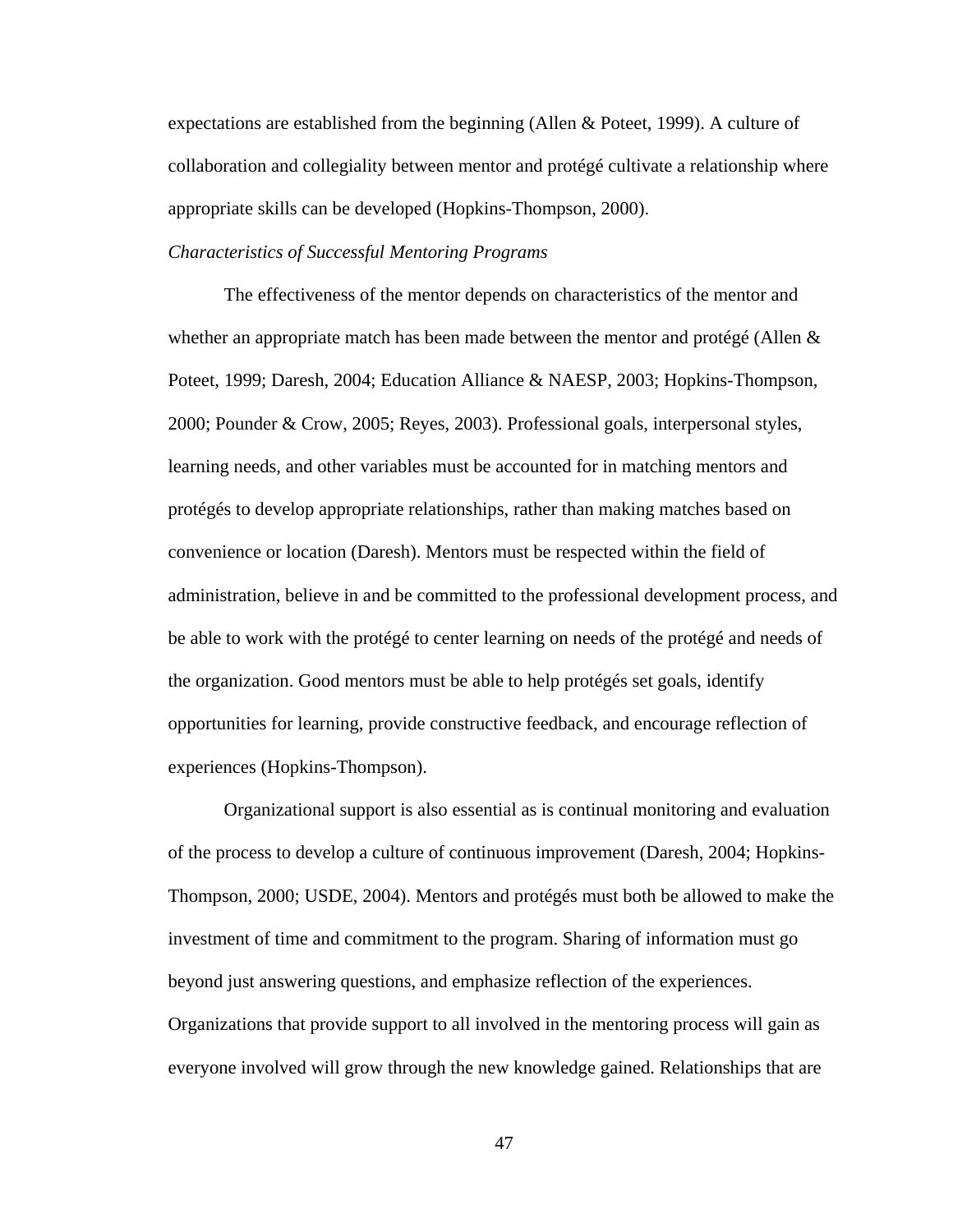mutually beneficial will create the most effective results (Education Alliance & NAESP, 2003).

### *Challenges/Obstacles of Mentoring*

Challenges exist in implementing mentoring programs effectively. One type of challenge is lack of resources to sustain and maintain programs which can impact the effectiveness of programs in many areas. The financial demands on a district to assume all costs related to mentoring may cause central office administration to seek applicants with experience or work hard to entice current administration to remain with the district. Financial cutbacks often cause money to be directed toward critical issues like teacher shortages instead of focusing on professional development for administrators (Daresh, 2004). Time demands may be another issue with mentors being assigned to groups of protégés instead of individuals. In these cases, meetings may be held infrequently with reflection logs being submitted electronically and discussion groups facilitated through electronic blackboards (Hopkins-Thompson, 2000). Under these circumstances, mentoring could be enhanced through the use of technology to develop an on-line learning community. In the New Jersey EXCEL program, mentoring was done through a combination of face-to-face meetings and on-line discussion groups with arrangements made for peer reviews, on-going self-assessment, and reflection of personal growth (USDE, 2004).

 Too much reliance on the mentor can also be detrimental to protégés. Protégés' growth can be stifled when they rely on their mentors for too much guidance. Mentors can not provide all the answers to conflicts experienced by protégés; rather they must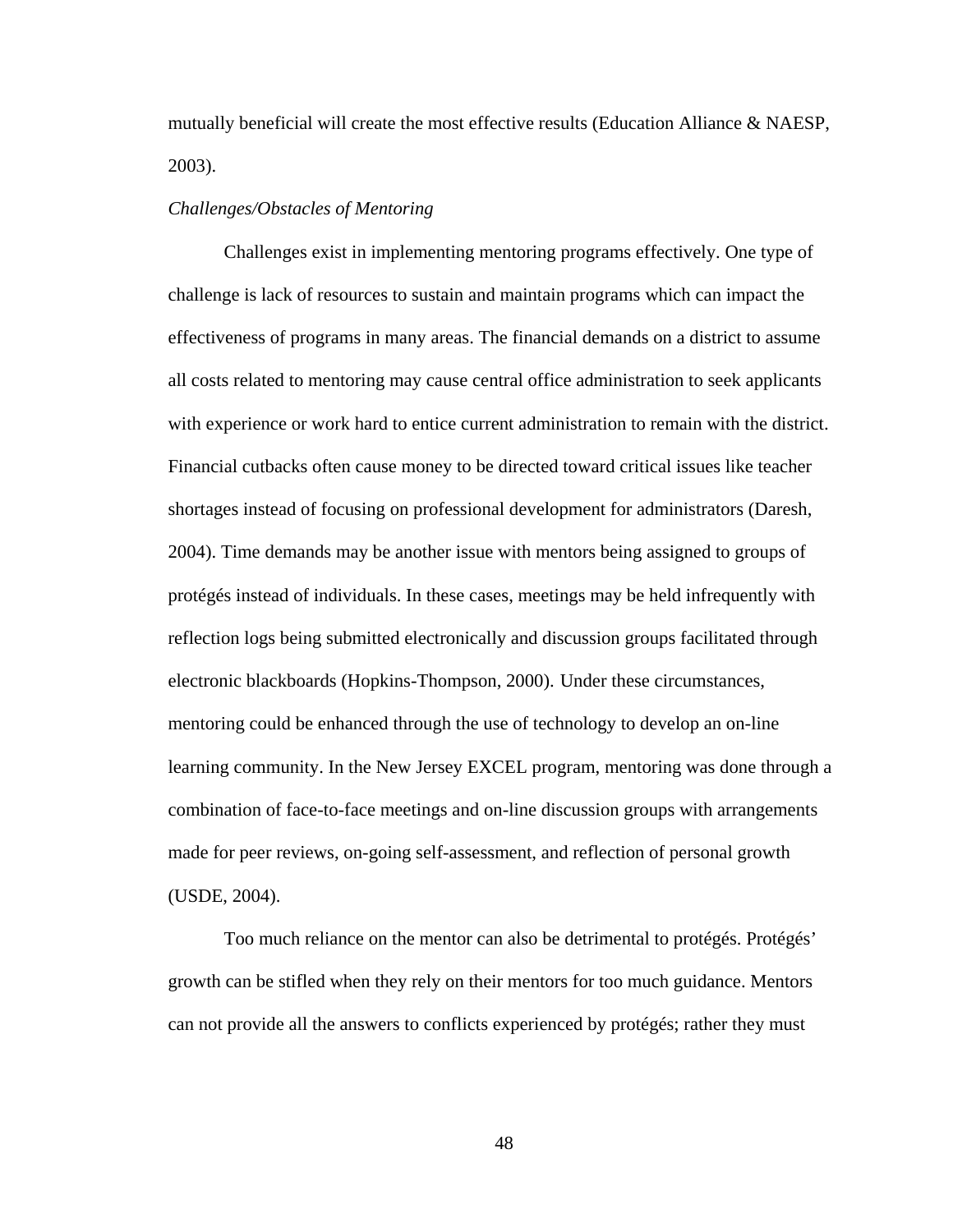guide the protégé toward exploring possible solutions to problems and reflecting on outcomes (Daresh, 2004).

 Race and gender issues are an additional factor that can impact the formation of effective mentoring relationships. Protégés need to feel supported in the new roles which may be more difficult when race and gender are not accounted for in selecting appropriate mentors. Furthermore, power issues need to be avoided as the mentor serves as advocate and sponsor of the protégé. Flexibility to change mentors must be built into the selection process for cases where the match does not work (Education Alliance  $\&$ NAESP, 2003; Reyes, 2003).

 Even more important is training of mentors which often impact the effectiveness of mentoring programs if they are not conducted properly. Training programs must be well-designed to guide mentors as they develop commitment to the professional development process for beginning administrators and as they learn to provide appropriate feedback. Mentors should be selected to serve as guides based on the quality of their characteristics and not on convenience or availability (Daresh, 2004; Education Alliance & NAESP, 2003). In addition, mentoring must be respected as a legitimate method of learning and must be supported by other administrators within districts. New ideas should be valued when they are brought in by the protégés as they help move a district toward the future and enhance the programs and practices already in place (Daresh).

## *Benefits of Mentoring Programs*

 Learning and developing skills through the guidance of a mentor can assist new leaders, along with the mentors and the respective school districts. Beginning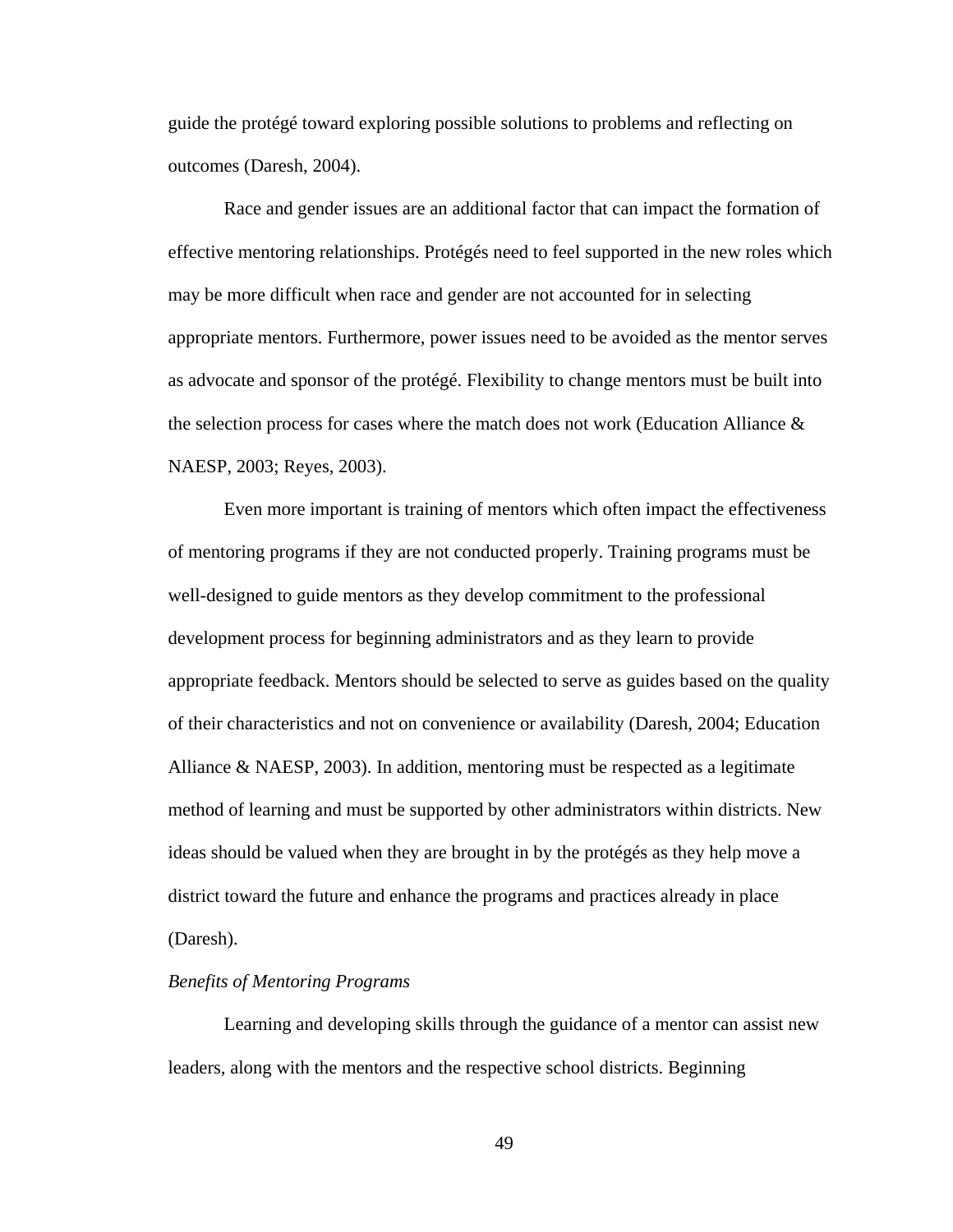administrators participating in mentoring programs are often more likely to advance in the careers with higher levels of overall compensation and career satisfaction (Allen  $\&$ Poteet, 1999). These protégés often develop a network of support they can utilize throughout their careers as they acquire new skills, knowledge, and behaviors that foster the abilities to achieve success in their careers (Allen & Poteet; Daresh, 2004; Howley, Chadwich, & Howley, 2002; Reyes, 2003).

Communication skills are developed through sharing, discussions, and reflections. Protégés learn the tricks of the trade and more easily establish a sense of belonging when guided by mentors. Theory is translated into practice as mentors help protégés interpret problems and apply appropriate solutions while providing moral support (Daresh, 2004; Education Alliance & NAESP, 2003).

Mentors often gain just as much from the relationship as the protégés. Mentors feel satisfaction in seeing values passed on new administrators. They receive new ideas, perspectives, and new sources of knowledge as well as gaining recognition from peers. A sense of job satisfaction is frequently enhanced through the challenging and thoughtprovoking experiences shared with protégés (Daresh, 2004; Hopkins-Thompson, 2000; Reyes, 2003).

Equally important, school districts gain benefits from effective mentoring programs through the development of both experienced and novice administrators. The district culture becomes that of lifelong learning with the cultivation of higher levels of staff motivation. Greater productivity and improved self-esteem are also benefits gained by districts (Daresh, 2004).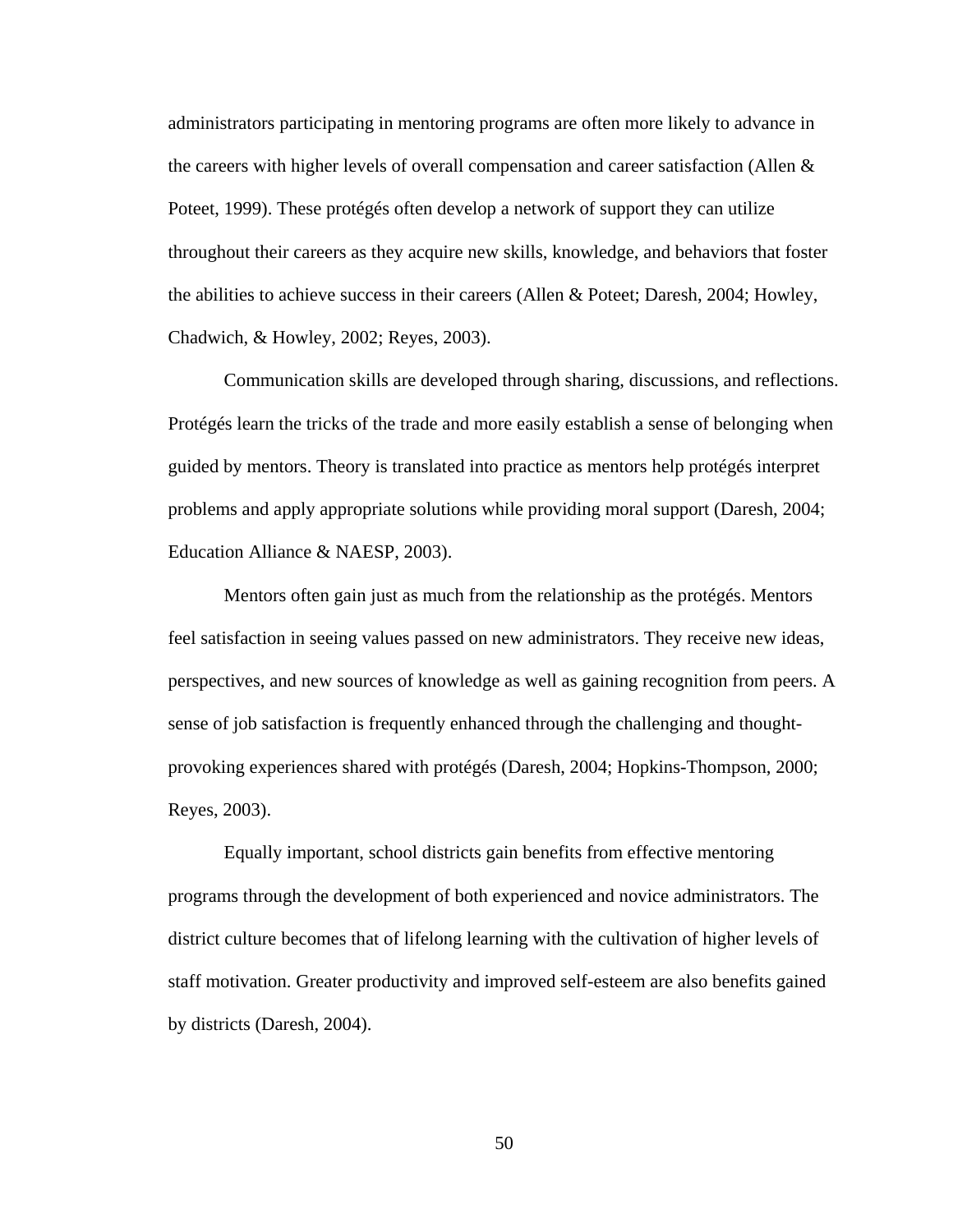### *Outcomes of Mentoring Programs*

 Mentoring programs provide ongoing professional development for leaders in order to help schools become more effective. Building capacity of new administrators is the key to providing leadership for improved student achievement (Daresh, 2004; Miller, 2003). While beginning administrators often focus on survivorship at the beginning of their careers, mentoring programs can assist in developing the skills needed to enhance professional development as well as personal development (Daresh). According to the NAESP (2001),

A successful principal, no matter how new or senior in the field, also appreciates the value of and need for mentoring within the principal profession. The principal learns valuable lessons from other leaders. Just as a principal should institute a mentoring program for teachers within the school, today's principal should also view principal mentoring as a valuable tool resulting in improved leadership skills and, ultimately, a stronger learning environment. (p. 50)

Mentoring programs also help diminish the effect of administrator turnover through better preparation for effective leadership which helps build efficacy and retains administrators in positions for longer periods of time (Cromley, Kerr, Meister, Patterson, & Woods, 2005; Miller).

#### *Summary*

 This review of the literature revealed the need for administrator mentoring to prepare new administrators for the changing roles in an era of school reform and school improvement. More demands are being placed on today's school leaders in regard to improved student achievement; however, preparatory programs seldom provide the experiences and opportunities to develop skills to lead in this direction. Leadership theories were described detailing components that are effective for leaders in a variety of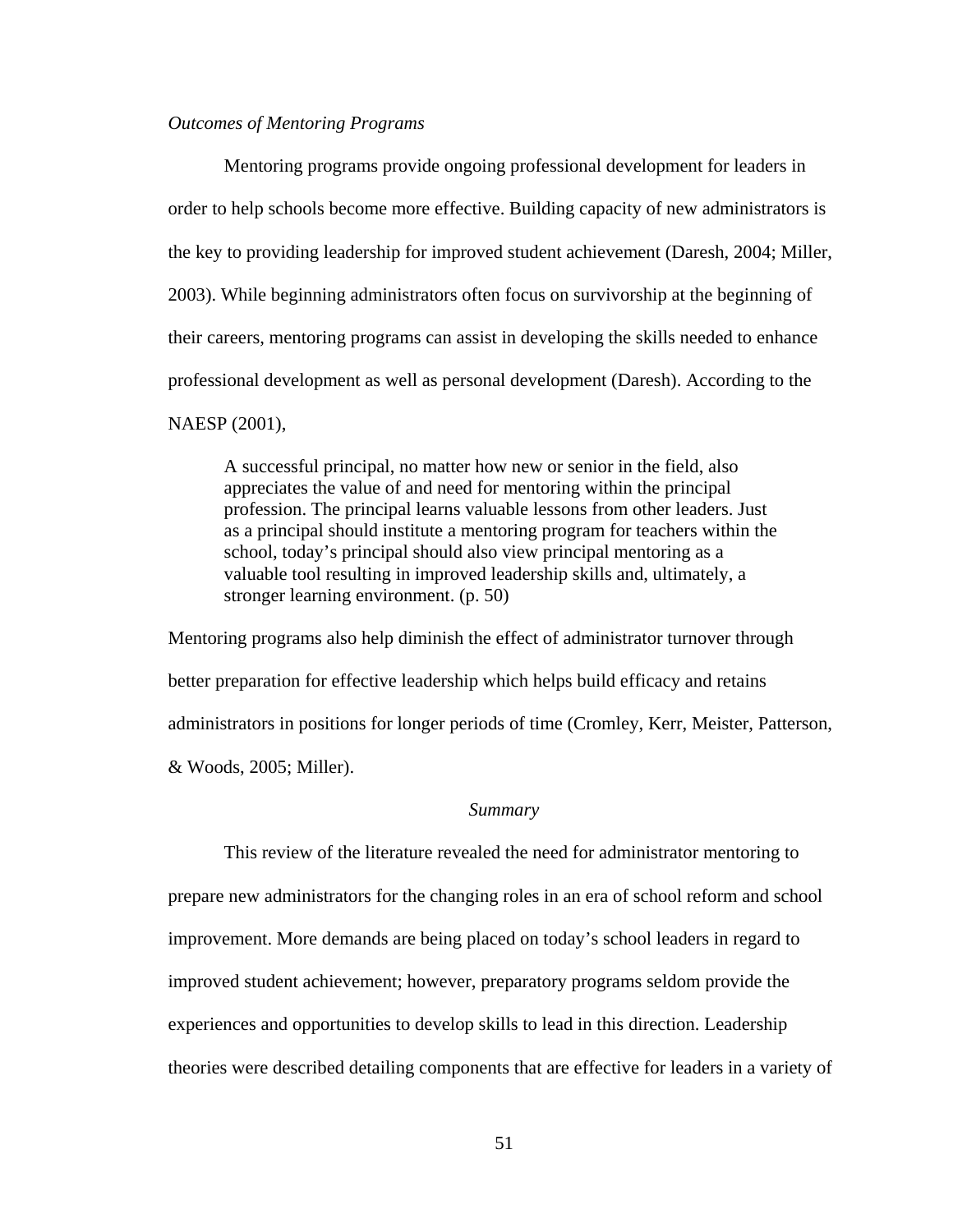situations. Effective leaders need the knowledge to determine which theories and practices fit the situations they encounter on a day to day basis.

 Identified in the literature were effective mentoring programs as an appropriate avenue to provide the professional development for beginning administrators to help develop the skills necessary to be successful leaders in today's schools. Although other states have had mentoring programs for administrators for a number of years, the selected Midwestern state's program began this past year, during the 2005-2006 school year. Little research has been conducted to connect the effectiveness of participation in mentoring programs with the development of skills necessary to bring development of appropriate instructional leadership skills. This study examined the effectiveness of district-created mentoring programs and the statewide Administrator Mentoring Program through the perceptions of beginning administrators throughout a Midwestern state.

 Discussed in Chapter Three is a description of the research design and methodology. This discussion includes research questions, population and sample, methods of data collection, and data analysis. The rationale for selecting the design of the study, a mixed design, is described. Presentation of the data findings and analysis of these findings are presented in Chapter Four. Findings, conclusions, and recommendations for future research are described in Chapter Five.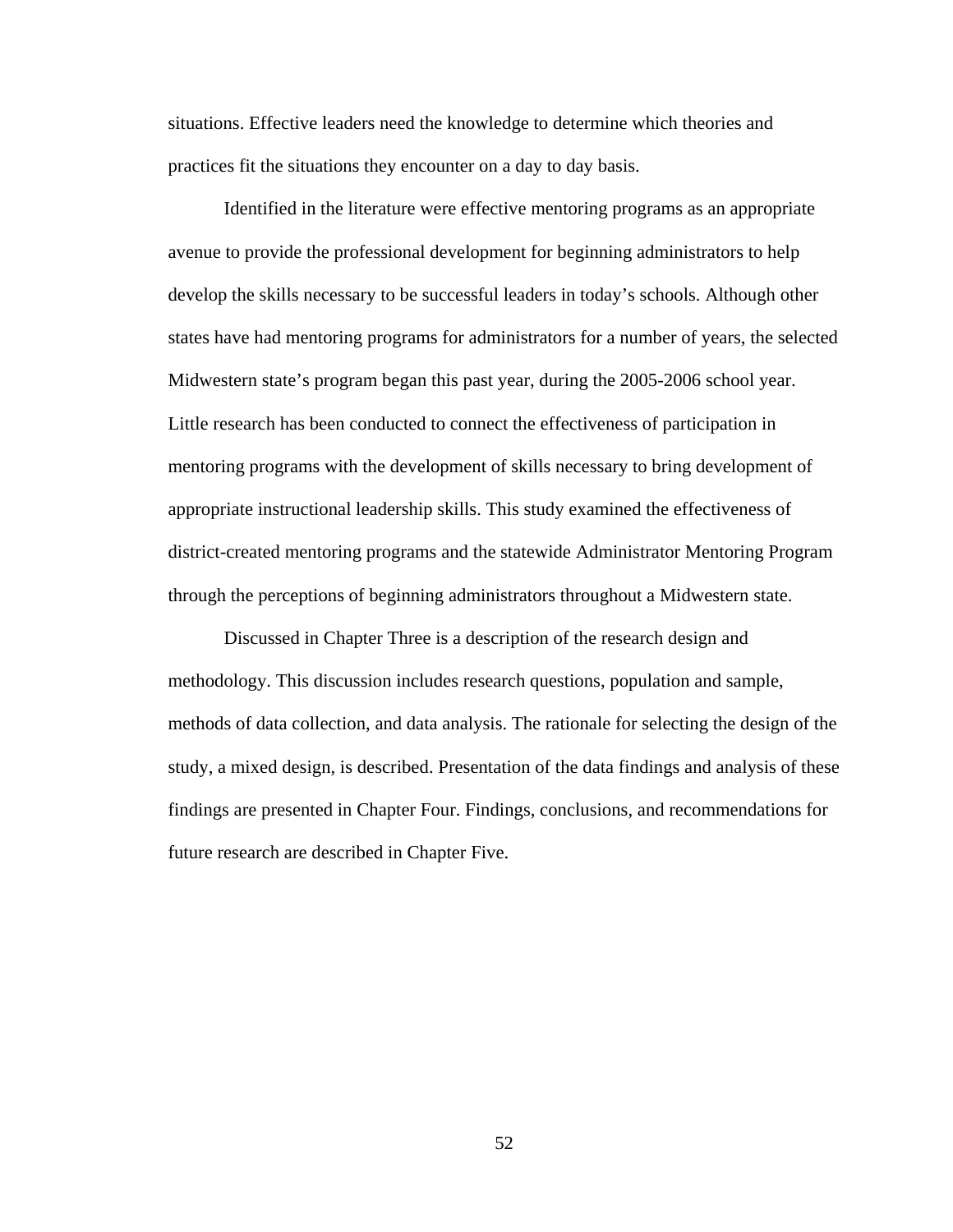## CHAPTER THREE

## RESEARCH DESIGN AND METHODOLOGY

## *Introduction*

Research has identified effective leadership as a key component in creating instructional environments within today's schools necessary to bring about changes required to meet increasing accountability standards established through the passage of NCLB (Education Alliance & NAESP, 2003; Fullan, 2002; Hallinger & Heck, 1999; Hargreaves & Fink, 2004; Harris, 2004; IEL, 2000; Mazzeo, 2003; Ousten, 1999; Waters et al., 2003; Yukl, 2006). As new leaders replace retiring principals and take over to guide schools through change and reform, training must be provided to help new leaders develop skills appropriate for their instructional roles. Many beginning principals are completing preparatory programs without participating in internships that allow for practice in the daily work of leading teachers toward improved student achievement (Daresh, 2004; Grogan & Andrews, 2002; Hedgpeth, 2000; Mazzeo).

Mentoring programs have emerged as a method of training new school leaders and providing support in developing appropriate skills (Allen & Poteet, 1999; Daresh, 2004; Hopkins-Thompson, 2000; Reyes, 2003). Mentoring programs vary in their requirements and expectations as well as in their emphasis on developing managerial skills versus instructional leadership skills. Little research has been conducted to document the effectiveness of mentoring programs on increasing principals' instructional leadership skills.

In Chapter Three the rationale for the study's design and methodology are described. Critical design elements were chosen to address the question, How do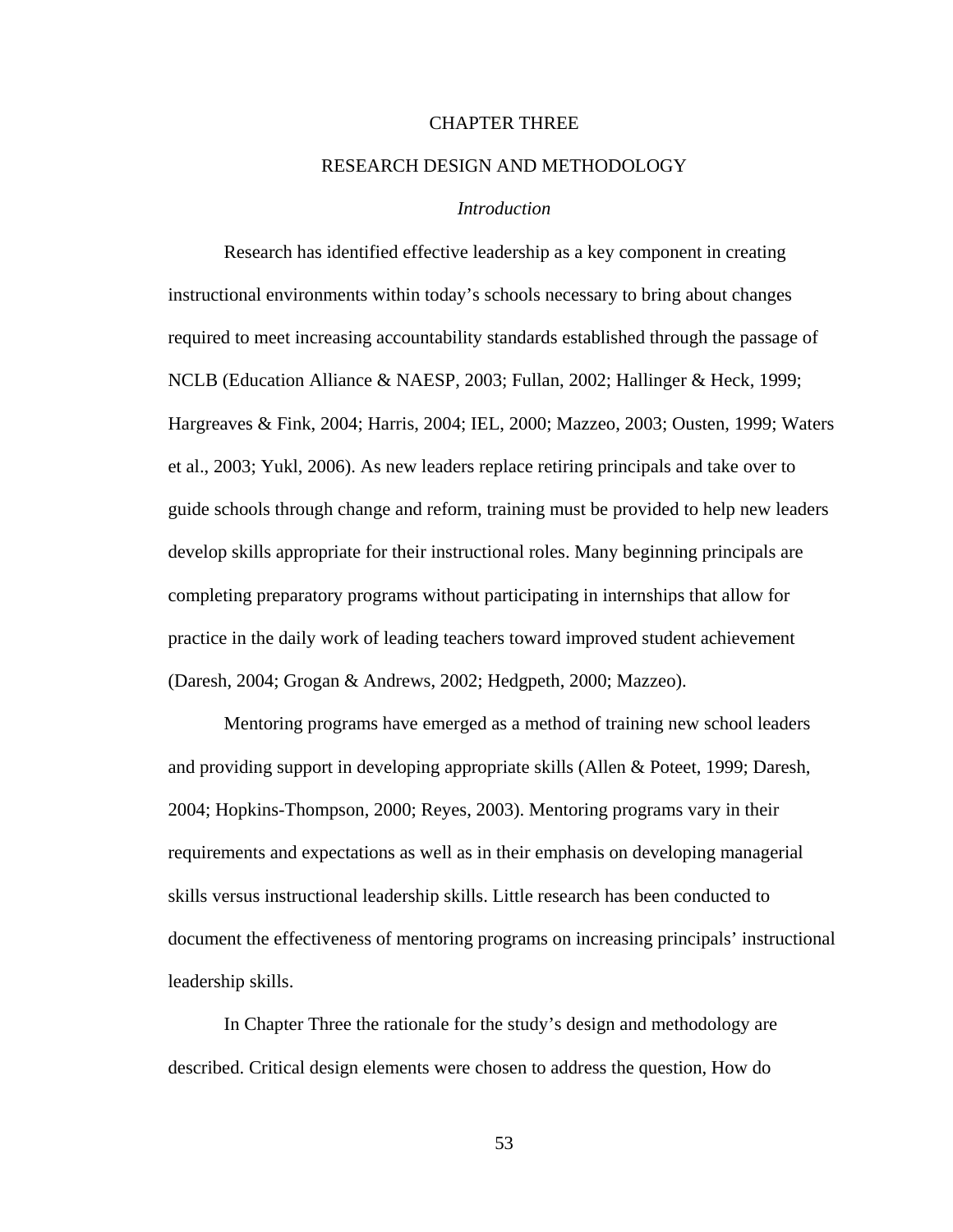beginning administrators perceive the effectiveness of mentoring programs in which they participated? Review of the study's problem and purpose present background for the research questions and rationale for using a mixed-method design. In addition, the study population and sampling procedures are described and grounded in established research techniques. Data collection procedures, instrumentation, and data analysis are described in ample detail to support analysis and facilitate replication.

# *Research Questions*

Questions emerged from the literature review regarding the effectiveness of various mentoring programs which led the researcher in the quest to determine differences between programs in existence in a Midwestern state. The major question for this study was: What is the perceived effectiveness of mentoring programs in providing support for beginning principals in the development of instructional leadership skills?

Questions were developed for investigation in two phases. The first phase consisted of questions one through six to identify differences in perceived effectiveness of beginning principals regarding the mentoring program in which they participated. The second phase, questions seven through nine, explored in-depth personal perceptions of administrators regarding the support provided to them during the mentoring program that helped them develop appropriate instructional leadership skills along with the administrator training experiences that aided their development of these skills. The following questions guided this study:

1. Are there perceived differences between mentoring programs (the statewide Administrator Mentoring Program and district-created mentoring programs) in the kind of support provided by mentors in helping beginning principals develop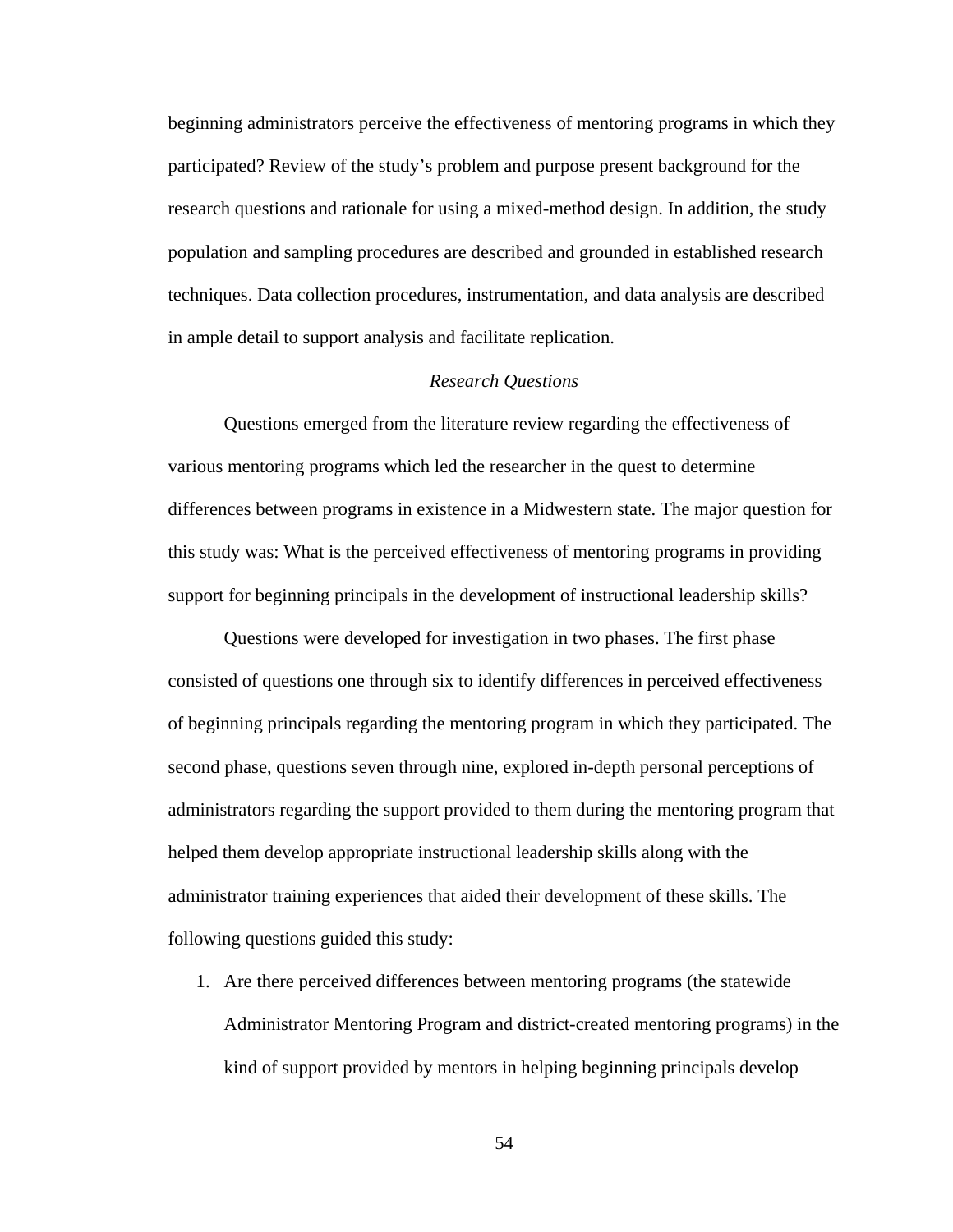instructional leadership skills to lead schools by placing priority on student and adult learning?

- 2. Are there perceived differences between mentoring programs (the statewide Administrator Mentoring Program and district-created mentoring programs) in the kind of support provided by mentors in helping beginning principals develop instructional leadership skills to set high expectations and standards?
- 3. Are there perceived differences between mentoring programs (the statewide Administrator Mentoring Program and district-created mentoring programs) in the kind of support provided by mentors in helping beginning principals develop instructional leadership skills to demand content and instruction that ensures student achievement?
- 4. Are there perceived differences between mentoring programs (the statewide Administrator Mentoring Program and district-created mentoring programs) in the kind of support provided by mentors in helping beginning principals develop instructional leadership skills to create a culture of adult learning?
- 5. Are there perceived differences between mentoring programs (the statewide Administrator Mentoring Program and district-created mentoring programs) in the kind of support provided by mentors in helping beginning principals develop instructional leadership skills to use multiple sources of data as diagnostic tools?
- 6. Are there perceived differences between mentoring programs (the statewide Administrator Mentoring Program and district-created mentoring programs) in the kind of support provided by mentors in helping beginning principals develop instructional leadership skills to actively engage the community?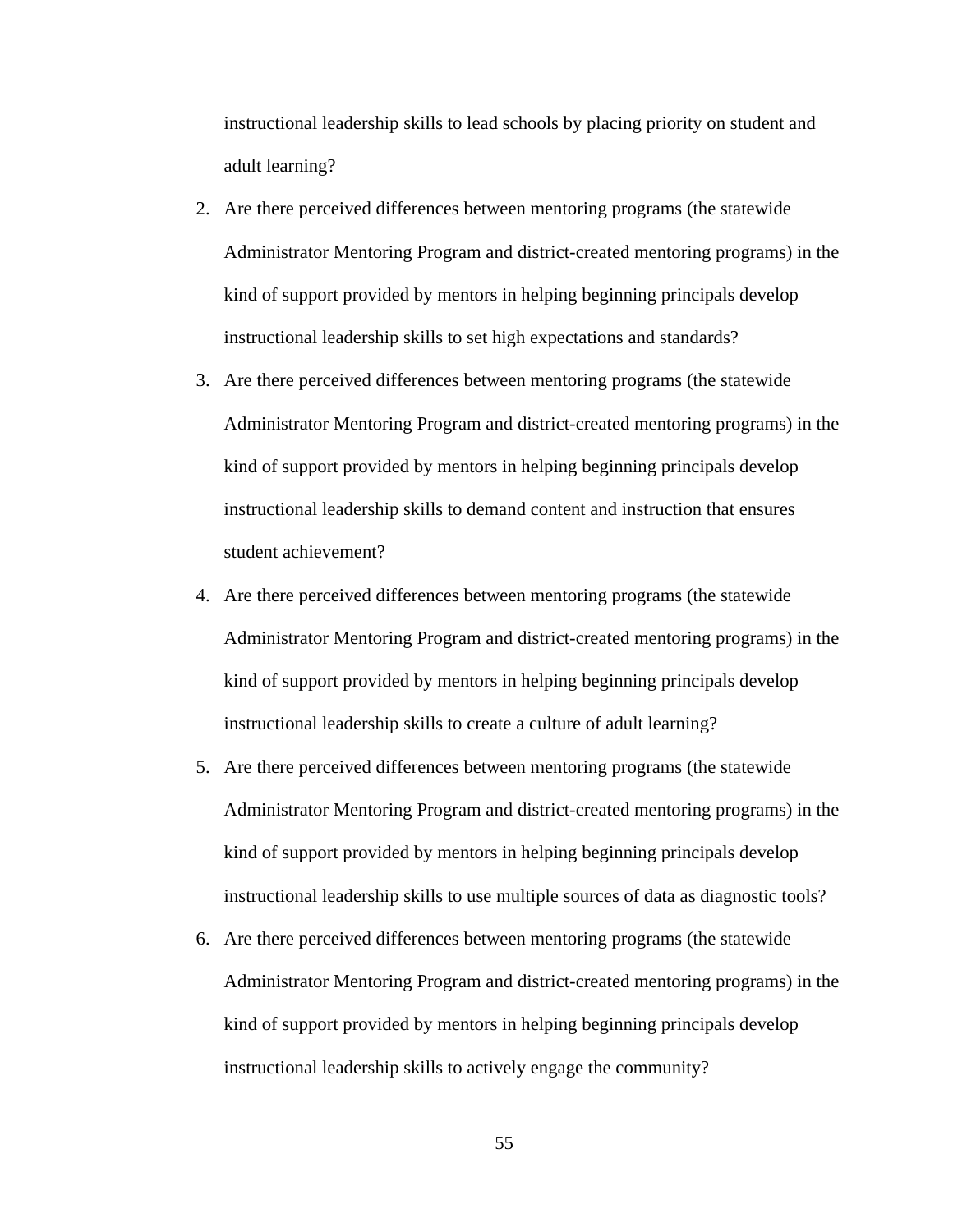- 7. What mentoring strategies did beginning principals perceive to be most effective in developing instructional leadership skills related to the six standards (leading schools by placing priority on student and adult learning; setting high expectations and standards; demanding content and instruction that ensures student achievement; creating a culture of adult learning; using multiple sources of data as diagnostic tools; and actively engaging the community)?
- 8. What support did school district personnel provide to enhance the effectiveness of the mentoring program?
- 9. In addition to mentoring, what administrator training most effectively provided opportunities to develop instructional leadership skills?

### *Null Hypotheses*

The following null hypotheses were tested in an attempt to answer the research questions:

- 1. There is no statistically significant difference between mentoring programs (the statewide Administrator Mentoring Program and district-created mentoring programs) in the kind of support provided by mentors in helping beginning principals develop instructional leadership skills to lead schools by placing priority on student and adult learning.
- 2. There is no statistically significant difference between mentoring programs (the statewide Administrator Mentoring Program and district-created mentoring programs) in the kind of support provided by mentors in helping beginning principals develop instructional leadership skills to set high expectations and standards.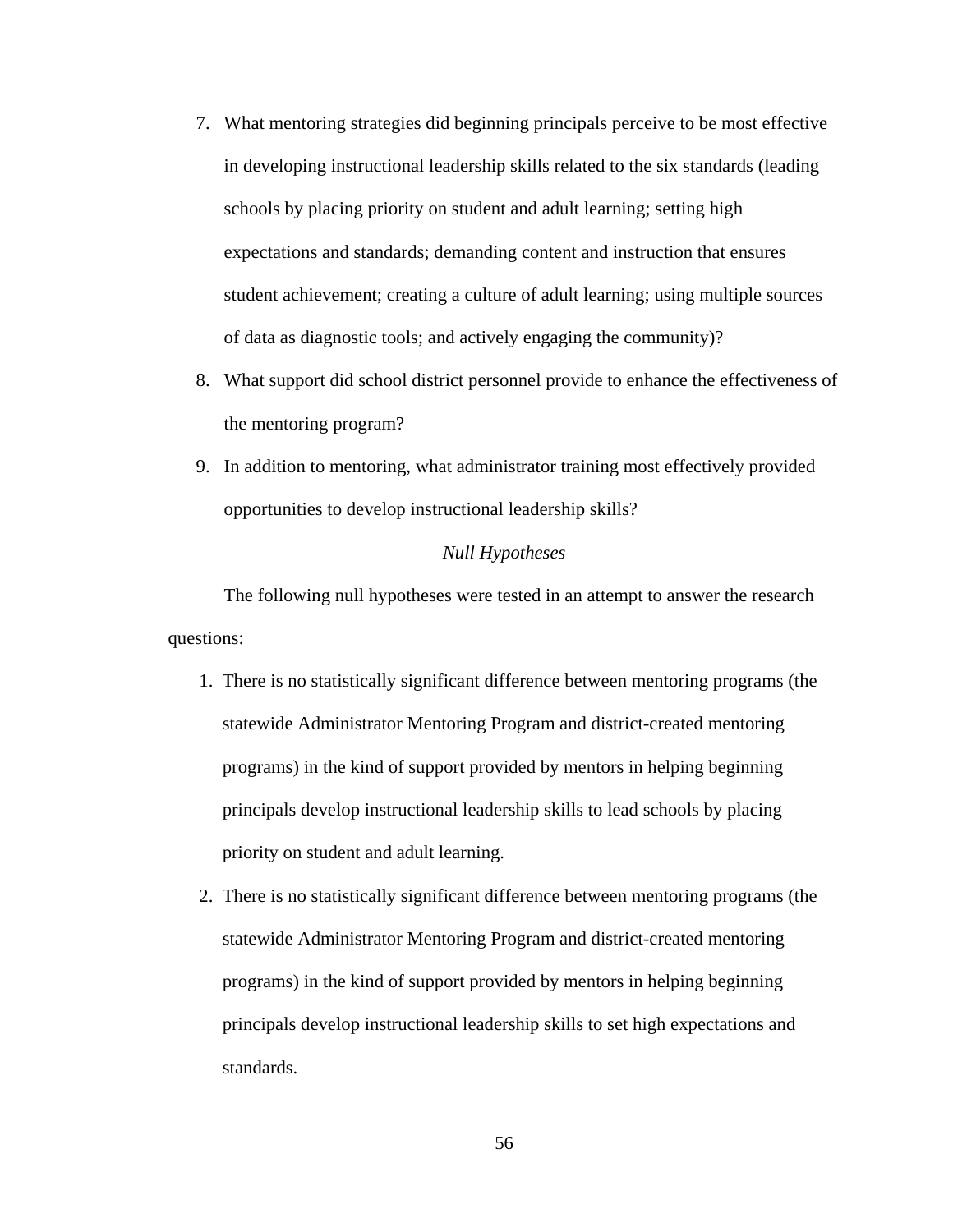- 3. There is no statistically significant difference between mentoring programs (the statewide Administrator Mentoring Program and district-created mentoring programs) in the kind of support provided by mentors in helping beginning principals develop instructional leadership skills to demand content and instruction that ensures student achievement.
- 4. There is no statistically significant difference between mentoring programs (the statewide Administrator Mentoring Program and district-created mentoring programs) in the kind of support provided by mentors in helping beginning principals develop instructional leadership skills to create a culture of adult learning.
- 5. There is no statistically significant difference between mentoring programs (the statewide Administrator Mentoring Program and district-created mentoring programs) in the kind of support provided by mentors in helping beginning principals develop instructional leadership skills to use multiple sources of data as diagnostic tools.
- 6. There is no statistically significant difference between mentoring programs (the statewide Administrator Mentoring Program and district-created mentoring programs) in the kind of support provided by mentors in helping beginning principals develop instructional leadership skills to actively engage the community.

## *Rationale for Using Mixed-Method Design*

 A two-phased, sequential, explanatory mixed-method design (Creswell, 2003; Fraenkel & Wallen, 2003) was selected for the purpose of this study, which was to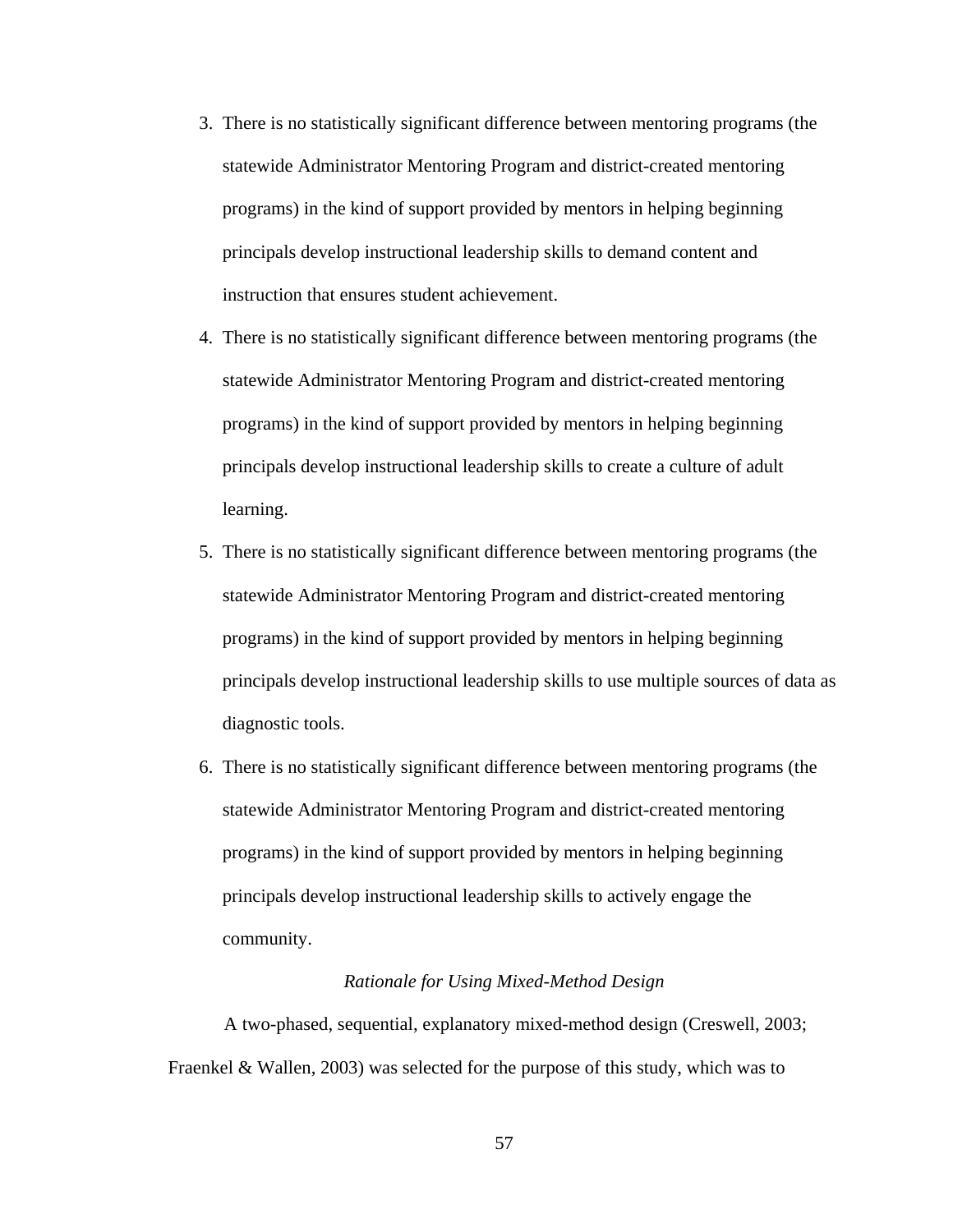investigate the type of support provided by mentors in helping new principals develop instructional leadership skills. Mixing qualitative and quantitative methods of research originated in 1959 as researchers used multiple approaches to the data collection in studying validity of psychological traits (Creswell). Soon other researchers began to mix qualitative methods such as interviews with quantitative methods such as surveys to triangulate the data, with results from one technique expanding and refining the results of the other (Creswell; Fraenkel & Wallen).

 The strategy of a mixed-method research approach was "to use qualitative results to assist in explaining and interpreting the findings of a primarily quantitative study" (Creswell, 2003, p. 215). In studies utilizing this method, quantitative data was collected and analyzed to begin the study followed by collection and analysis of qualitative data. Both methods were incorporated into the interpretation phase of the study. The strength of this design was in the use of results from one method to assist in analyzing the findings of the other method, providing ease in describing and interpreting the overall results. A weakness of this design was the time required to conduct both quantitative and qualitative data collection (Creswell). The researcher chose this method to provide rich qualitative detail to further explain the results found through quantitative data analysis.

#### *Population and Sample*

 The population for this study included beginning principals throughout a Midwestern state. Principals were identified based on their participation in the Administrator Mentoring Program or those within their first five years of the principalship. The Missouri School Directory 2006-2007 (Missouri Department of Elementary and Secondary Education, 2006c) was utilized to randomly select districts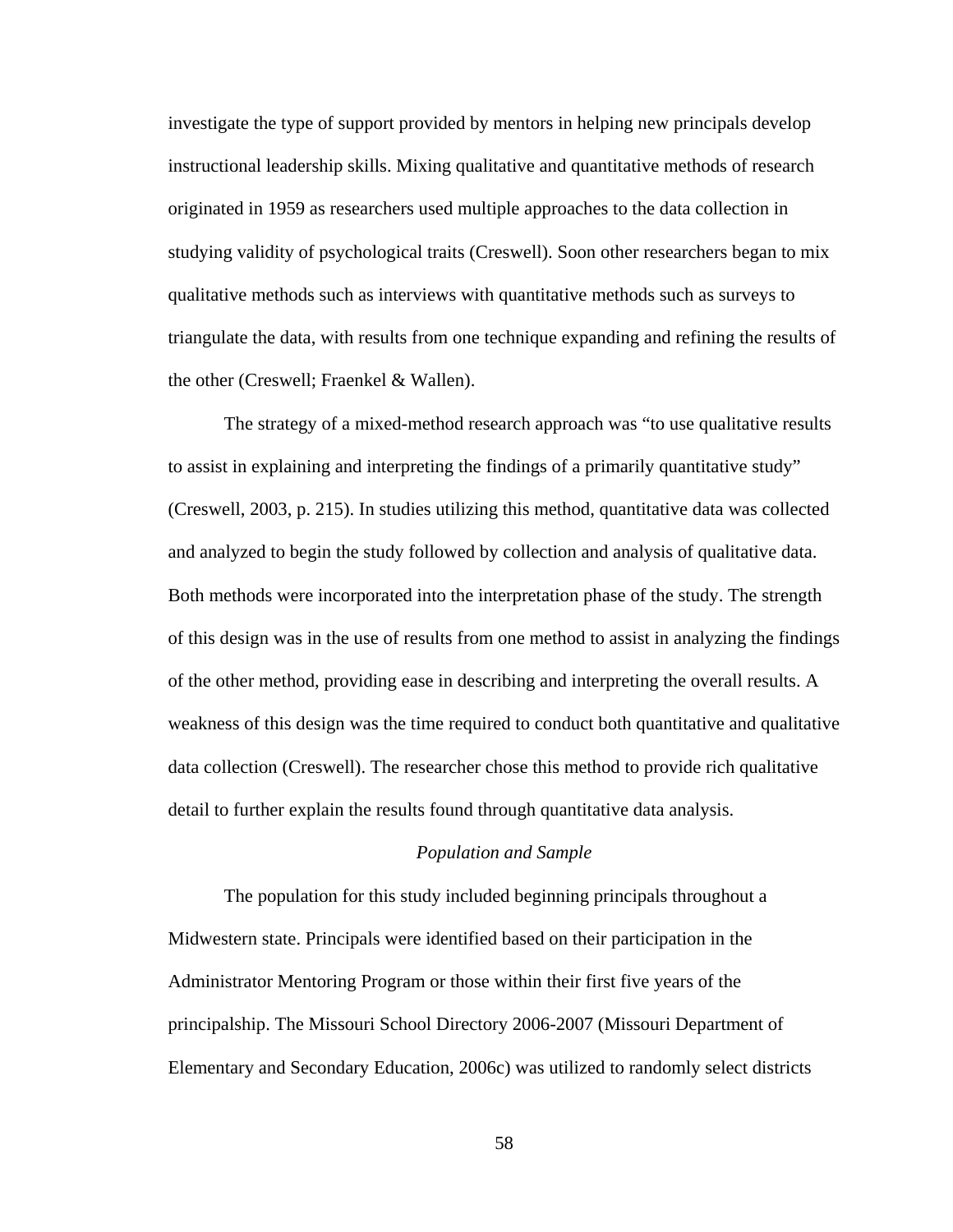and identify principals in the early years of their principalship. Emails were sent to principals to verify years of experience and identify the type of mentoring program in which they participated. A database of 100 beginning principals was thus developed to be utilized for this research study.

 The sampling was two-phased, based on the sequential, explanatory mixedmethod design of the research study. The first phase involved a quantitative questionnaire distributed to all beginning principals who were within their first five years of principalship. A cover letter explaining the study (see Appendix A), informed consent form (see Appendix A), and the questionnaire (see Appendix B) were mailed to each beginning principal.

Phase two involved a purposeful sampling of those participants returning the questionnaire. Merriam (1998) based purposeful sampling on the premise of wanting "to discover, understand, and gain insight . . . [to] select a sample from which the most can be learned" (p. 61). Principals were asked to indicate at the end of the questionnaire if they would be interested in participating in an interview to gather additional information. Interview participants were selected from this pool to represent both district-created mentoring programs and the statewide Administrator Mentoring Program. The sample included participants from small schools as well as large schools, elementary as well as secondary principals, and male as well as female participants. By choosing participants with varied backgrounds and experiences, descriptive information shared during the interview process allowed various voices to be heard and included in the data. A purposeful sampling method was utilized in this study to assist the researcher in gaining insight into the perceptions of beginning principals regarding their mentoring experiences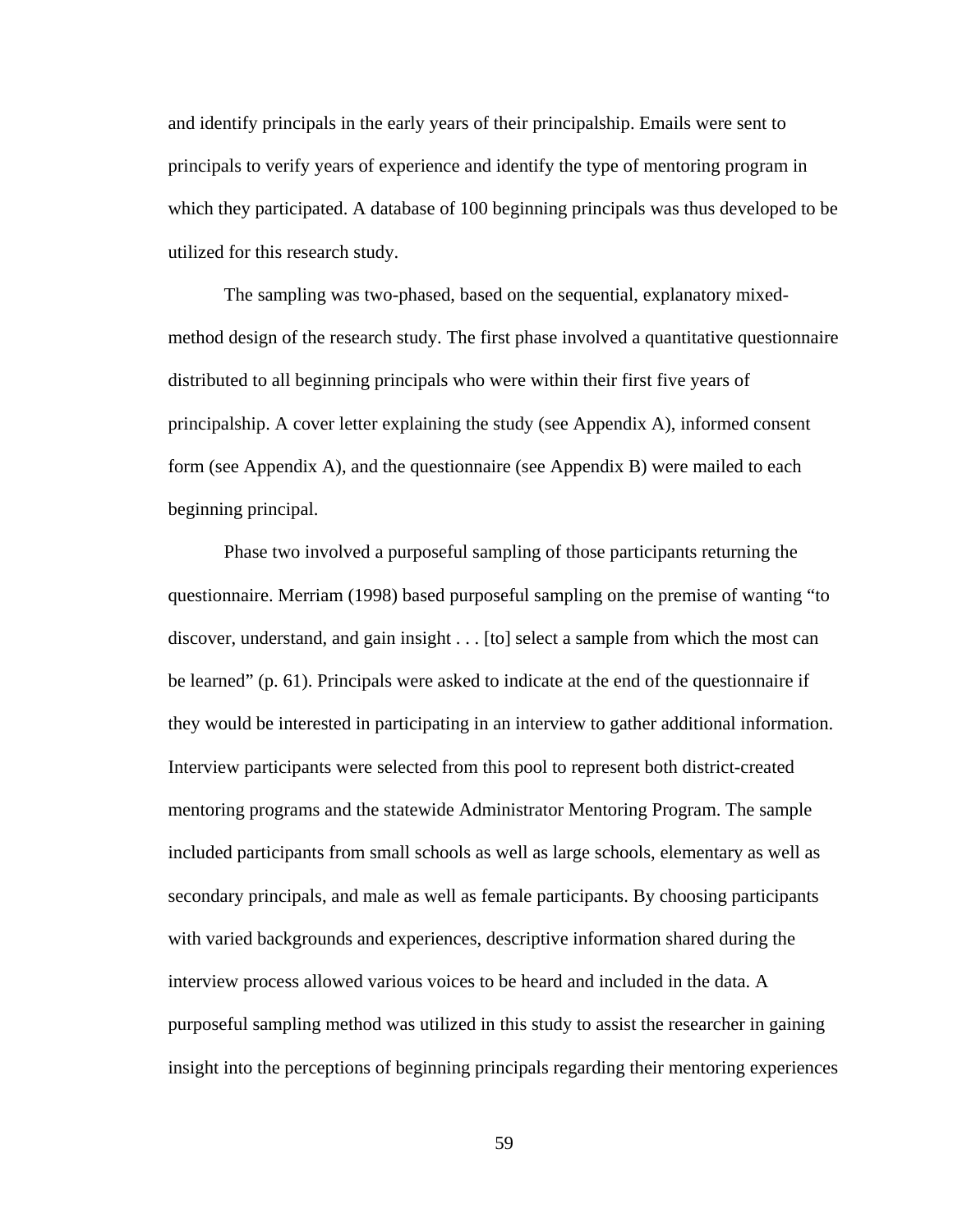in the different types of mentoring programs through conducting interviews with selected participants.

### *Data Collection and Instrumentation*

 Three ethical guidelines were followed to protect the human subjects of research involved this study. Protection of participants from harm, assurance of the confidentiality and security of research data, and avoidance of deceiving subjects involved in the research (Creswell, 2003; Fraenkel & Wallen, 2003) were addressed. Superintendents of all participating principals received and signed consent forms, granting permission for principals' participation in this study. Permission was received from forty-two superintendents to include a total of sixty-nine principals in the study. All participants also received and signed consent forms describing their rights to voluntarily participate in the study, to withdraw from participation at any time, to ask questions, and to have confidentiality respected throughout the research project (Creswell). These consent forms met with the approval of the Internal Review Board of the University of Missouri, Columbia (see Appendix F). No research was conducted without signed letters of informed consent during both survey and follow-up interview phases. All responses were coded to assure that confidentiality of subjects was protected.

 A survey instrument, *Support of Mentors in Developing Instructional Leadership Skills Survey* (see Appendix B)**,** was created for this study to determine the extent of emphasis on developing instructional leadership skills in beginning principals through participation in an administrator mentoring program. Survey statements were based on strategies to meet six standards identified as characterizing instructional leadership developed by principals from the National Association of Elementary School Principals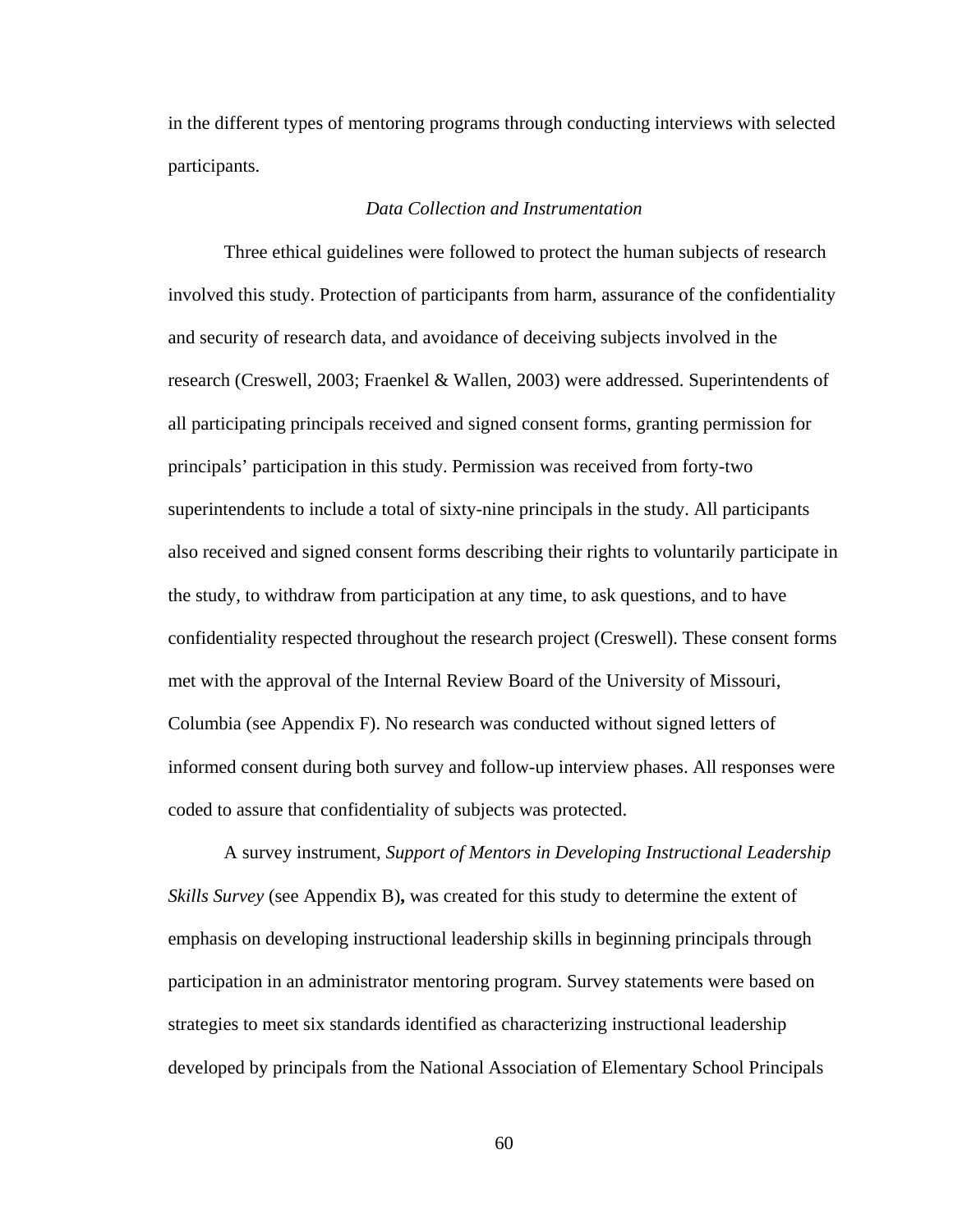(NAESP, 2001). The six standards were leading schools by placing priority on student and adult learning, setting high expectations and standards, demanding content and instruction that ensures student achievement, creating a culture of adult learning, using multiple sources of data as diagnostic tools, and actively engaging the community. Similar lists of instructional leadership skills were described by other researchers (Fry et al., 2005; King, 2002; Marzano et al., 2005). A Likert scale, commonly used in research to measure attitudes and perceptions (Fraenkel & Wallen, 2003), was utilized for responses to categorize perceptions of beginning principals regarding assistance provided by their mentor in helping develop instructional leadership skills. A six-point scale was used to indicate strong agreement (6) to strong disagreement (1). Each survey statement was coded to one of the six standards related to instructional leadership skills in order to allow for data collection related to each standard. Each standard had five statements describing strategies principals could utilize to meet the standard. Statements 1, 11, 13, 24, and 29 connected to leading schools by placing priority on student and adult learning; statements 9, 19, 22, 26, and 30 related to setting high expectations and standards; statements 3, 4, 12, 17, and 25 were associated with demanding content and instruction that ensures student achievement; statements 2, 8, 16, 20, and 27 were linked to creating a culture of adult learning; statements 6, 10, 14, 21, and 23 related to using multiple sources of data as diagnostic tools; and statements 5, 7, 15, 18, and 28 connected to actively engaging the community. The following names and acronyms were given to each standard for ease in reporting: Emphasis on Student and Adult Learning (StALrn), High Expectations and Standards (HExpSt), Demanding Content and Instruction (CntIns).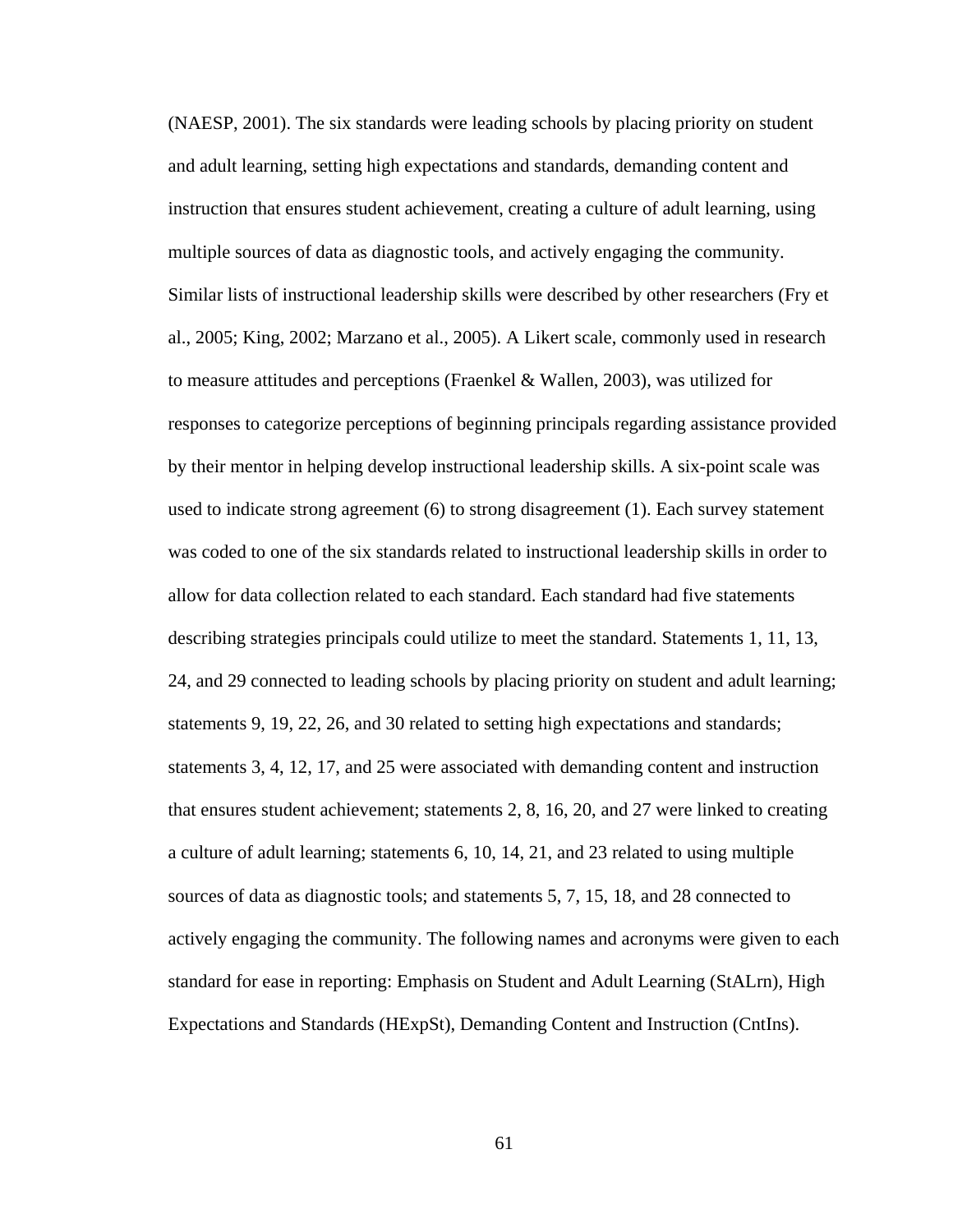Culture of Adult Learning (CulALrn), Data as Diagnostic Tool (DTool), and Engagement of Community (EngCom).

The survey was pilot tested and retested with a group of administrators familiar with the mentoring process and its impact on assisting new principals in developing appropriate skills. The participants of the pilot test were provided with instructions on how to complete the survey and asked to provide feedback regarding the general appearance of the survey, clarity of directions, ease of comprehension, and length of survey. Participants were asked to complete the survey a second time within a period of one week to establish reliability of scores. Internal consistency was calculated resulting in an overall alpha reliability coefficient of .989. Reliability coefficients were also calculated for each standard with the following results: 1) StALrn .968; 2) HExpSt .951; 3) CntIns .949; 4) CulALrn .982; 5) DTool .966; and 6) EngCom .960. All reliability coefficients were significant at the 0.01 level. The five statements relating to each standard were examined to determine the item with the lowest item total reliability, resulting in two statements being removed from the survey. The resulting survey contained four statements for HExpSt and EngCom and five statements for StALrn, CntIns, CulALrn, and DTool, totaling twenty-eight statements. Feedback was utilized to revise and clarify directions for completing the survey and improving overall appearance. A time frame for completing the survey was also determined. This feedback helped the researcher confirm validity of the survey based on content-related evidence (Fraenkel & Wallen, 2003).

After obtaining permission from superintendents of beginning principals, an email was sent to all participants informing them of the study (see Appendix C). The *Support of*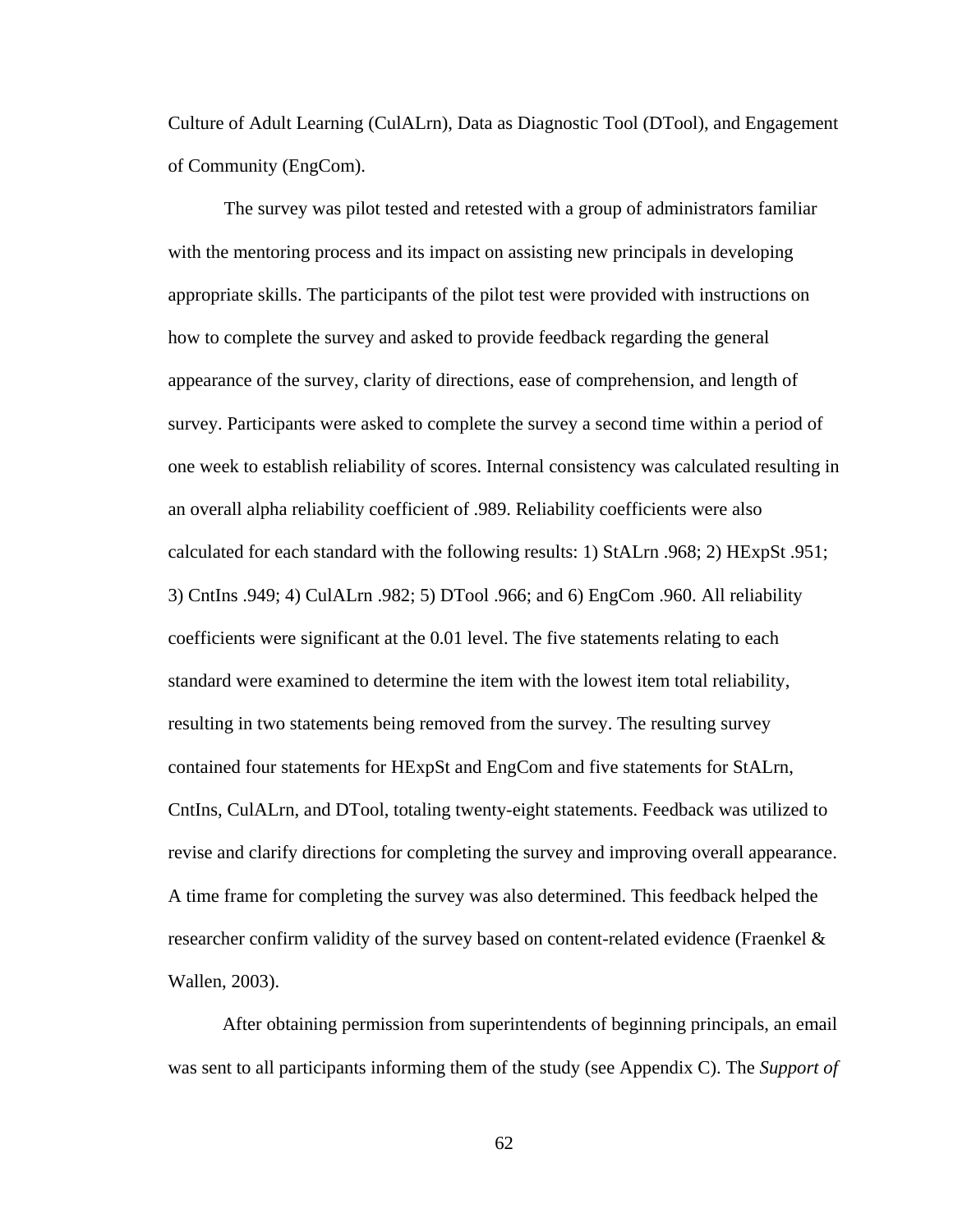*Mentors in Developing Instructional Leadership Skills Survey* (see Appendix B) and informed consent letters (see Appendix A) were then mailed to the principals about a week later to begin the first phase of the data collection. Principals were asked to sign the informed consent if they agreed to participate, complete the survey, and return both in the enclosed stamped envelope. Simultaneously, the survey and informed consent form were emailed to all participants with the choice to respond through email or by completing the survey received through postal mail. A follow-up letter was mailed to all participants a week later, along with a follow-up email, reminding them to return the informed consent and survey if they wished to participate in the research study (see Appendix C). A fourth mailing consisted of thank you letters sent to those completing and returning the consent form and survey (see Appendix C). A total of forty-five completed surveys were returned, with four additional surveys returned indicating the principal had no mentor for support.

Analysis of the data from phase one was conducted to refine the questions for follow-up interviews. The survey concluded with an option to indicate interest in participating in a follow-up interview. Principals were randomly selected from these surveys for interviews with care taken to obtain a stratified sample representative of both types of mentoring program along with representatives of the various backgrounds and experiences from the total group. The researcher contacted the selected principals to schedule the interview time and location. A letter of confirmation (see Appendix C), the interview questions (see Appendix D), and a letter of informed consent (see Appendix A) were emailed to each interview participant to confirm the date and time of interview and to provide time for the participants to review and reflect on the questions. Providing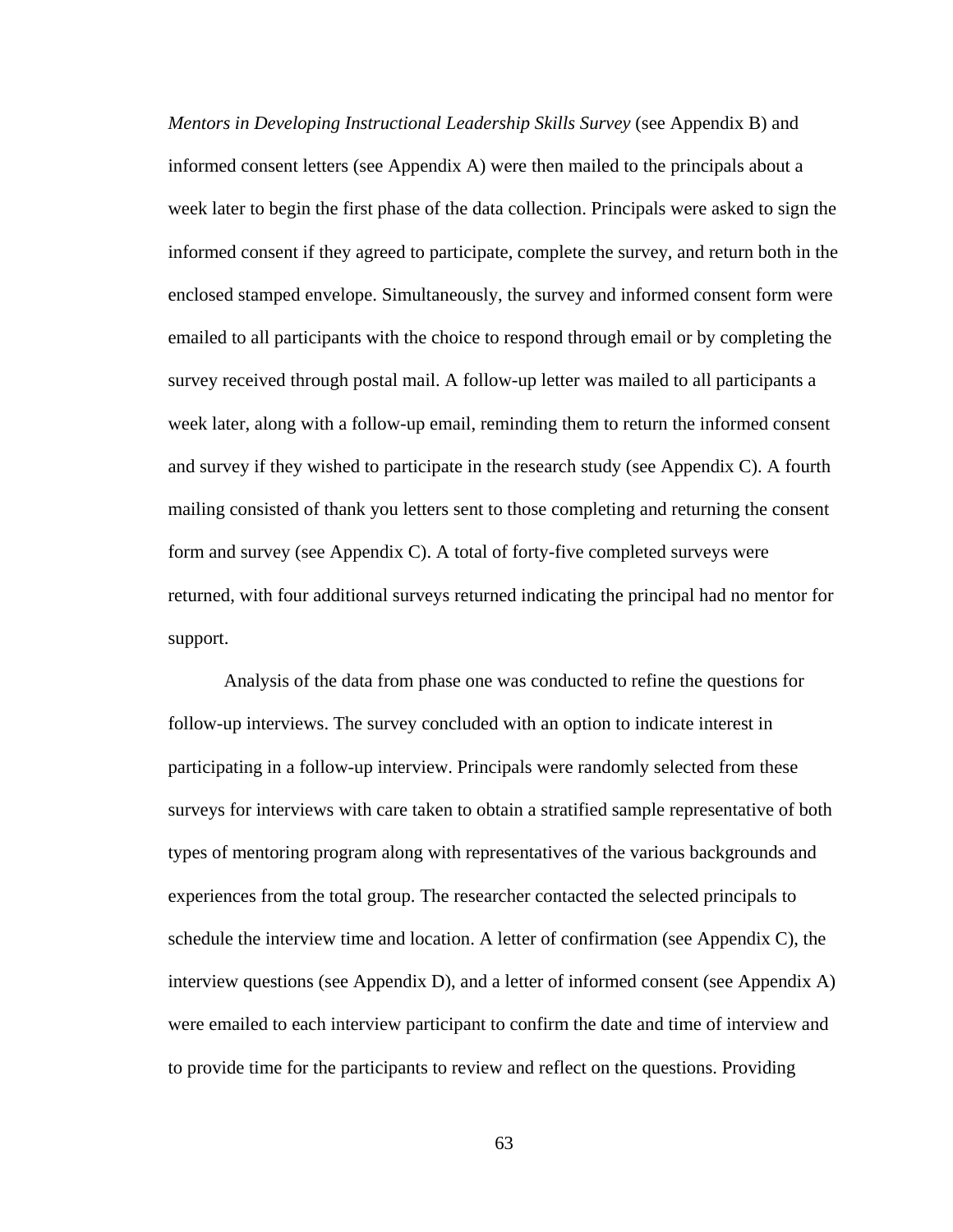questions prior to the interview allowed principals time to reflect on their experiences in the mentoring process and prepare for the interview, a practice seldom found to skew the results of the interview (Seidman, 1998).

Semi-structured interviews were conducted consisting of experience and opinion open-ended questions (Fraenkel & Wallen, 2003) relating to the effectiveness of the participant's mentoring program, support from school district personnel throughout the mentoring process, and skills gained through various training opportunities. Each interview was audio-taped and later transcribed by the researcher. Member checking was conducted to verify the accuracy of the transcripts and confirm for each participant that their stories were portrayed as intended (Fraenkel  $\&$  Wallen). Participants were instructed to contact the researcher to make necessary corrections. Changes were made to comply with the requirements delineated in the letter of informed consent. Field notes were taken by the researcher during the interview process to record information not reflected on the audio-tapes. Triangulation of the data occurred through the use of rich, thick descriptions provided from the interviews to further explain data obtained from the surveys (Creswell, 2003; Fraenkel & Wallen; Merriam, 1998).

#### *Data Analysis*

 The purpose of this mixed-method design study was to determine if principals believed mentoring programs were effective in providing the necessary support during their initial years as administrators to help develop necessary instructional leadership skills. Although research supported the use of mentoring programs to assist new leaders in carrying out roles and responsibilities, little research was found directly relating to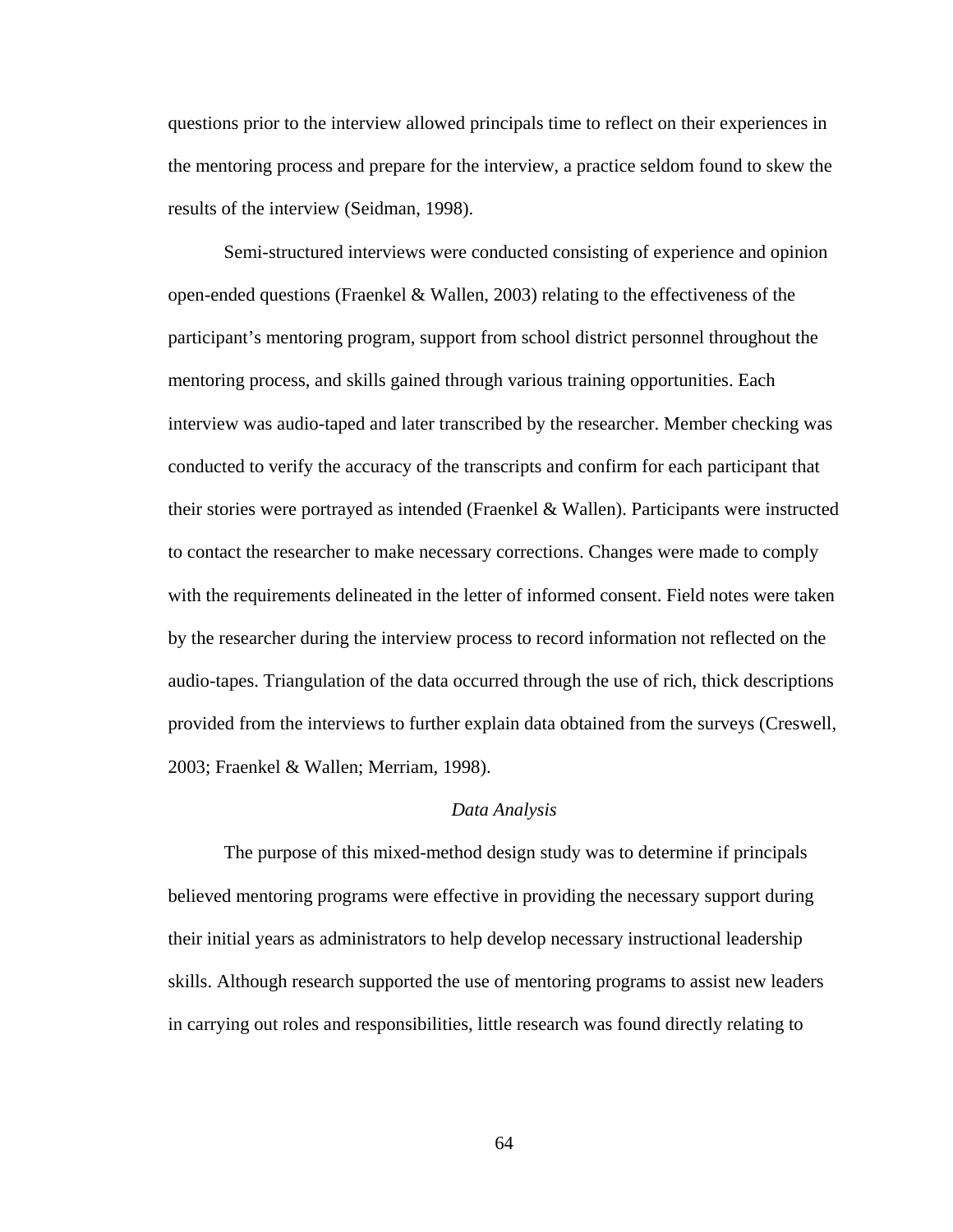emphasis on developing instructional leadership skills. Two phases of data analysis were chosen to describe numerical findings and descriptive information.

Phase one consisted of quantitative research that examined statistical differences between experiences provided by different mentoring programs as investigated in research questions one, through six. The quantitative data was collected through administering a survey to beginning principals regarding their perception of mentoring programs and entering the results into the *Statistical Package for the Social Sciences* (SPSS) version 11.0. To determine if there were significant differences between the experiences provided by each type of mentoring program, *t*-tests for independent means were conducted (Fraenkel & Wallen, 2003). Mean scores of each of the six standards were determined by averaging the scores from the four or five statements describing each standard. For each standard, *t*-tests were calculated to determine if significant differences existed between district-created mentoring programs and the statewide Administrator Mentoring Program. The results were presented in Chapter Four.

Phase two involved qualitative data analysis of follow-up interviews and survey comments to answer research questions seven, eight, and nine utilizing the constant comparative method (Creswell & Clark, 2007; Merriam, 1998). Data from the interviews was also used to triangulate the data obtained from the surveys to answer research questions one through six. Interviews were transcribed in order to assist in the process of making sense of the data. The transcripts were read in their entirety to obtain an overview of the principals' perceptions. The transcripts were coded for statements related to the six standards of instructional leadership used in creating the *Support of Mentors in Developing Instructional Leadership Skills Survey* and the themes reflected in research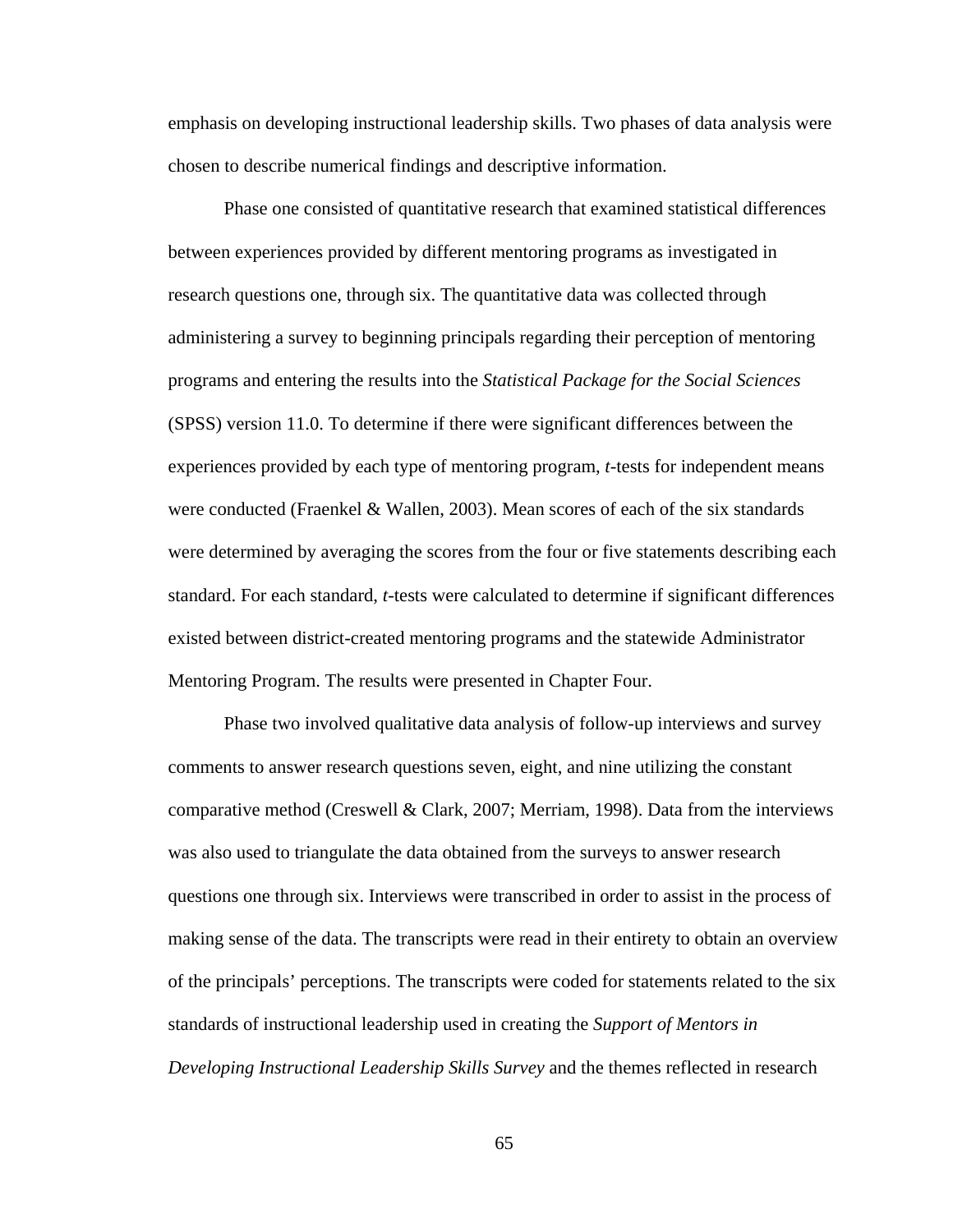questions seven through nine. Also included in the qualitative data were written comments found on the surveys. The data gradually evolved into patterns which allowed the researcher to analyze the resulting information in each category (Creswell & Clark; Merriam). These patterns were used to provide support and substance to the quantitative statistical analyses. Patterns were reviewed through the framework of the research questions and narrative descriptions were utilized to portray the findings and interpretations regarding the effectiveness of the mentoring programs in developing instructional leadership skills in beginning principals. Member checking and triangulation of data were used to validate the findings (Creswell, 2003; Merriam).

#### *Researcher's Biases and Assumptions*

 One underlying assumption made by this researcher was that principals want to become strong instructional leaders to provide the opportunities for students to meet high expectations required through federal and state mandates. Acknowledging the impact principals have on everything that happens in a school, principals work with teachers and students to impact learning. This assumption was based on the researcher's personal experiences as a principal and on perceptions through contacts made in working with other principals.

 Another underlying assumption, based on research and personal experiences, was that many new principals begin in administrative positions unprepared to meet federal and state mandates regarding accountability standards. School districts are often left with the responsibility of training new administrators and assisting them as they develop into instructional leaders. Although the state recently created a statewide mentoring program for administrators, the program has not been in place long enough to impact recent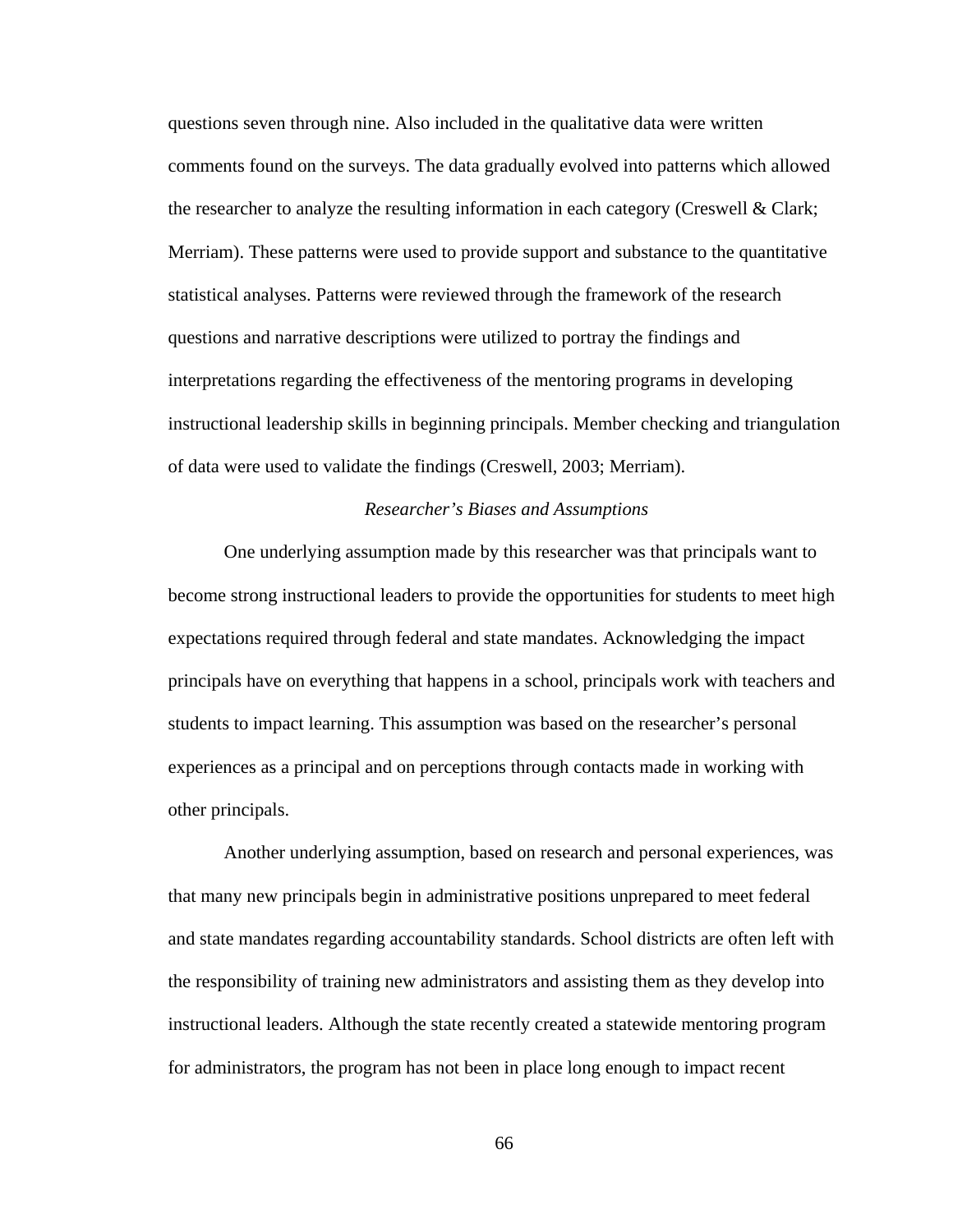graduates of administrative programs. This assumption resulted from the researcher's current role as curriculum director and her work with administrators in the district in focusing on improving student achievement, curriculum, and instructional practices. Although principals often expressed the desire to focus on these instructional areas, too often other responsibilities took precedence, resulting in visiting classrooms and working with teachers to improve classroom practices being put on hold to complete managerialtype tasks.

 An addition assumption was the researcher's belief that teachers want to do what is best for their students and many seek guidance from their administrators to validate their classroom instructional strategies or to provide assistance toward improving practices. Helping teachers improve the use of appropriate instructional strategies will impact student learning and corroborate the importance of the principal as instructional leader.

#### *Summary*

Provided in Chapter Three was information related to the design and methodology used to carry out this investigation of perceived effectiveness of administrator mentoring programs. A rationale was provided for the use of a mixed-method research design. The population and sample were described, along with data collection and instrumentation. Details of the two-phased data analysis were explained, along with the researcher's biases and assumptions. Data analysis and research findings are presented in Chapter Four. Information in Chapter Five concludes with a discussion of the research findings, conclusions, and recommendations for future research.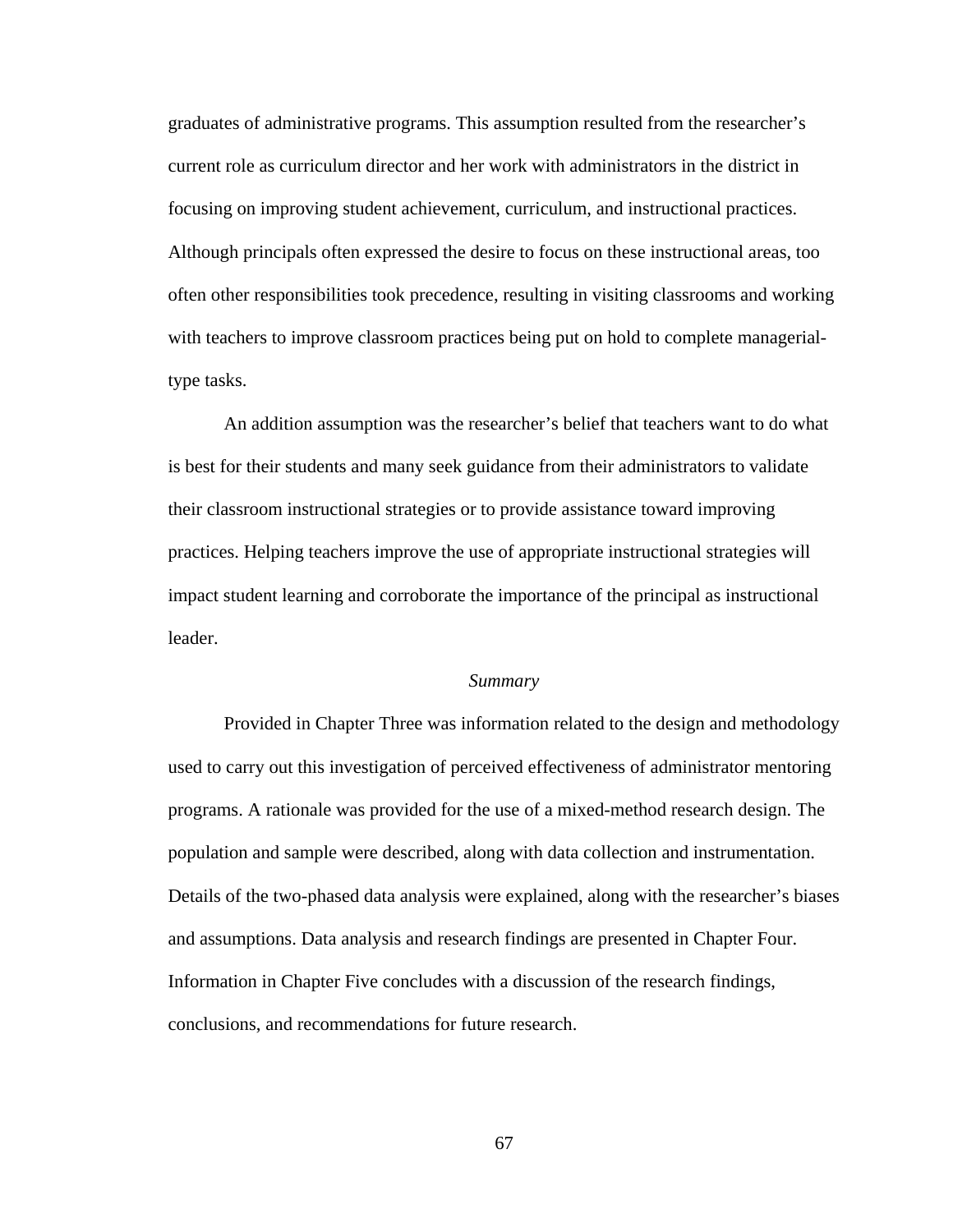#### CHAPTER FOUR

### PRESENTATION AND ANALYSIS OF DATA

### *Introduction*

The intent of this study was to examine the perceptions of new principals regarding the impact of mentoring programs in assisting with the development of instructional leadership skills. Research has documented the importance of effective leadership in impacting instructional environments to bring about reforms necessary to meet today's required standards (Edmonds, 1979; Education Alliance & NAESP, 2003; Fullan, 2002; Hallinger & Heck, 1999; Hargreaves & Fink, 2004; Harris, 2004; Leithwood, Jantzi, & Steinbach, 2000; Mazzeo, 2003; Waters et al., 2003; Yukl, 2006). New leaders must have training to help develop appropriate instructional leadership skills to lead in this world of accountability, however, many administrative training programs are lacking in this focus (Daresh, 2004; Grogan & Andrews, 2002; Hedgpeth, 2000, Mazzeo). Mentoring programs have emerged as one method of providing training and support for new leaders as they begin to develop the necessary skills to work with teachers in bringing about improved student achievement (Daresh; Hopkins-Thompson, 2000; Reyes, 2003). However, little research has been conducted in relation to the effectiveness of administrator mentoring programs and their impact on new leaders' instructional leadership skills.

 The purpose of this study was to investigate the type of support provided by mentors in helping new principals develop instructional leadership skills. Perceptions were investigated to determine if principals believed participation in mentoring programs was effective in providing the necessary support during their initial years as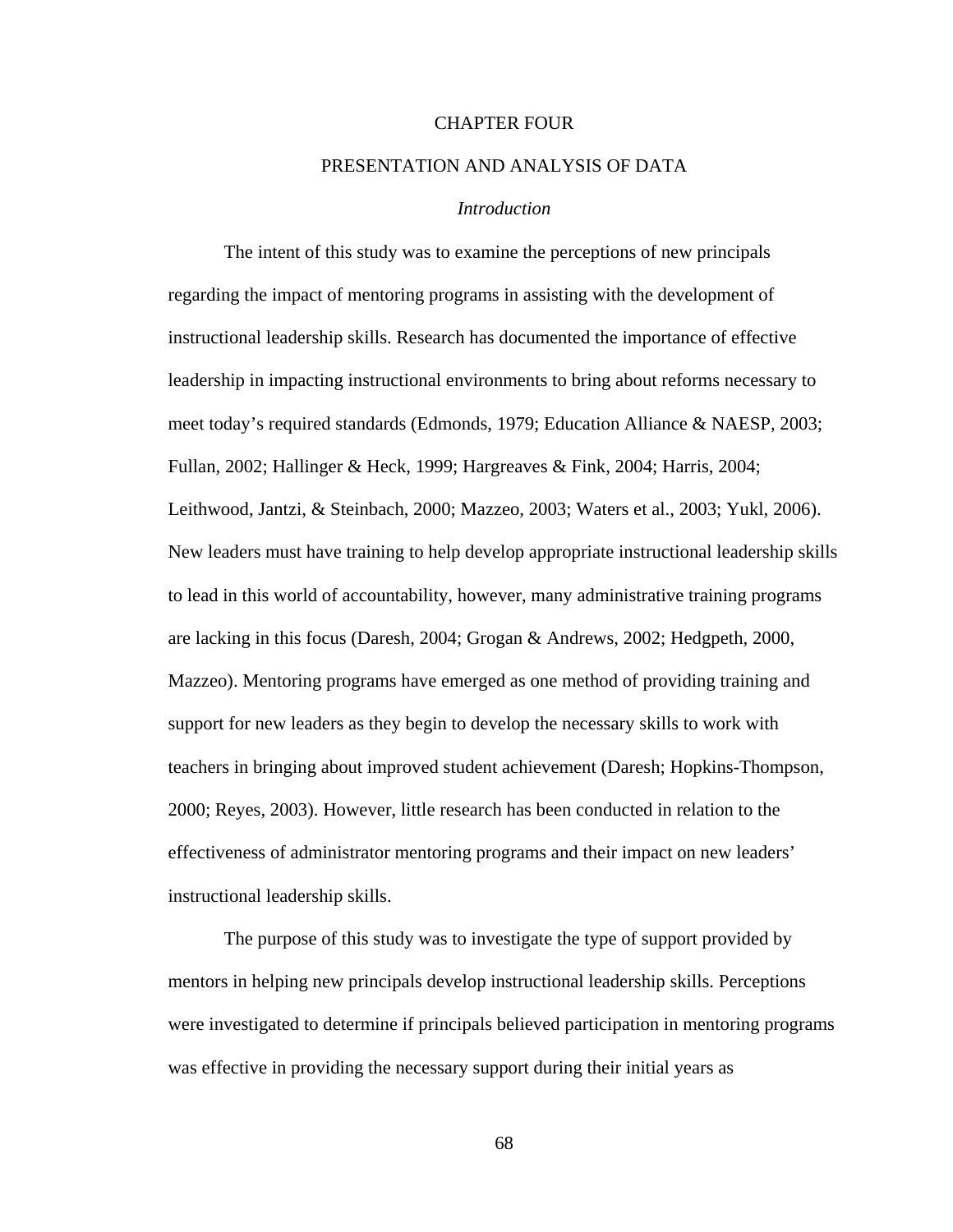administrators to assist in developing skills needed to address the accountability measures in place for today's schools and to help principals become successful instructional leaders. In addition, various types of administrator training programs such as preparatory coursework, internships, and professional development, were studied to identify training methods effective in developing principals' instructional leadership skills.

 Data for this investigation were gathered through the researcher-created *Support of Mentors in Developing Instructional Leadership Skills Survey*, which measured the support provided through mentoring for beginning principals as they develop instructional leadership skills. Principals responding to the survey were within their first five years of beginning the principalship. Statistical differences between experiences provided by the statewide Administrator Mentor Program (AMP) and district-created mentoring programs were analyzed by conducting *t*-tests for independent means. The mean scores for each of the six instructional leadership standards were compared to determine differences between mentoring programs for each standard. The mean scores for each standard and each individual question were also analyzed to determine effectiveness of mentoring programs.

Follow-up interviews were conducted with a smaller stratified sample to qualitatively clarify and expand on information gathered from the questionnaires. Six principals from various parts of the state were interviewed. Interviews were recorded and transcribed. The transcripts were coded for statements related to the six standards of instructional leadership used in creating the *Support of Mentors in Developing Instructional Leadership Skills Survey* and the themes reflected in research questions seven, eight, and nine. Also included in the qualitative data were written comments found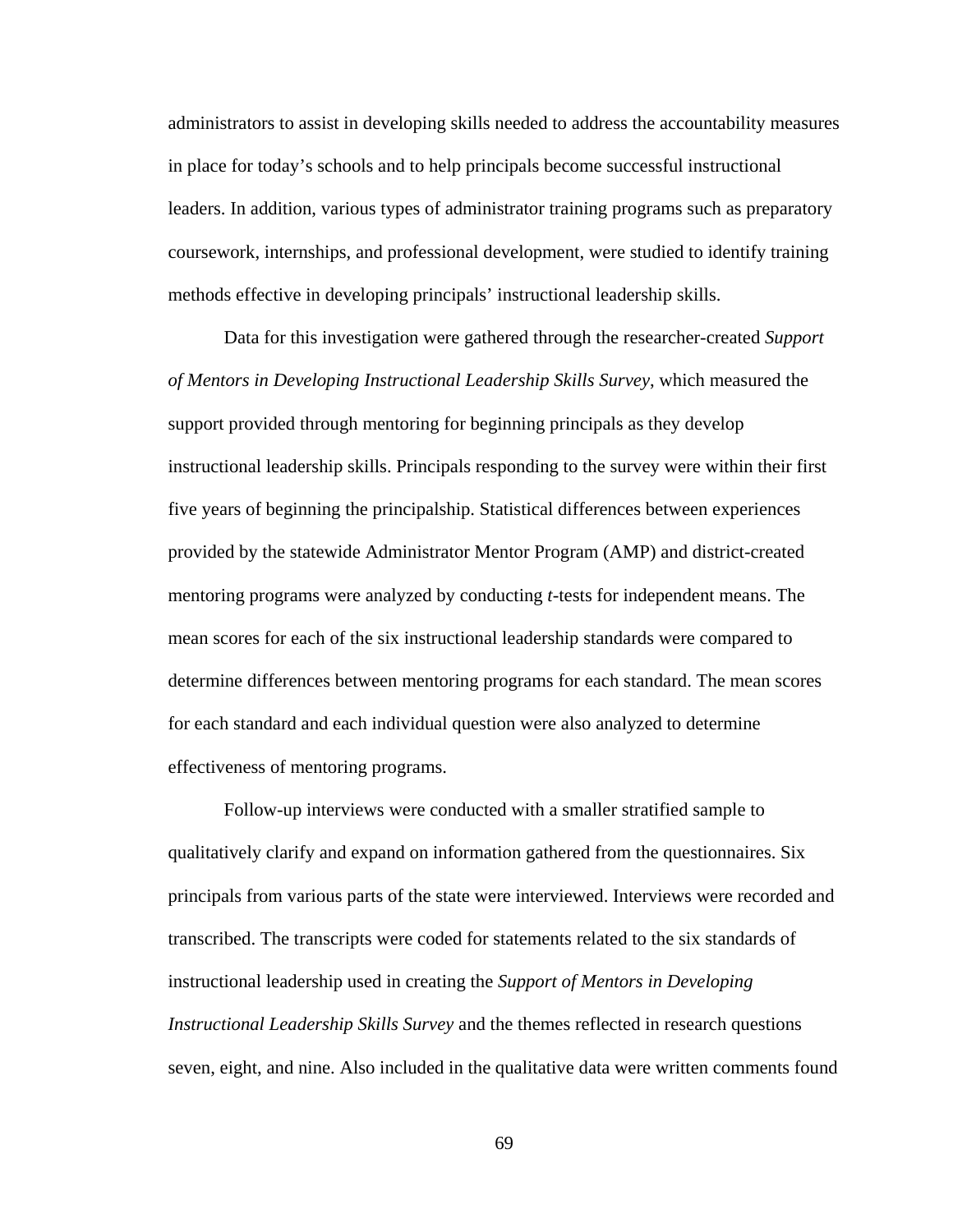on the surveys. The data gradually evolved into patterns which allowed the researcher to analyze the resulting information in each category. These patterns, as well as excerpts from the interviews, were used to provide additional substance to the quantitative statistical analyses.

The major question for this study was: What is the perceived effectiveness of mentoring programs in providing support for beginning principals in the development of instructional leadership skills? The foregoing data were used in this study to answer the following research questions guiding this study:

- 1. Are there perceived differences between mentoring programs (the statewide Administrator Mentoring Program and district-created mentoring programs) in the kind of support provided by mentors in helping beginning principals develop instructional leadership skills to lead schools by placing priority on student and adult learning?
- 2. Are there perceived differences between mentoring programs (the statewide Administrator Mentoring Program and district-created mentoring programs) in the kind of support provided by mentors in helping beginning principals develop instructional leadership skills to set high expectations and standards?
- 3. Are there perceived differences between mentoring programs (the statewide Administrator Mentoring Program and district-created mentoring programs) in the kind of support provided by mentors in helping beginning principals develop instructional leadership skills to demand content and instruction that ensures student achievement?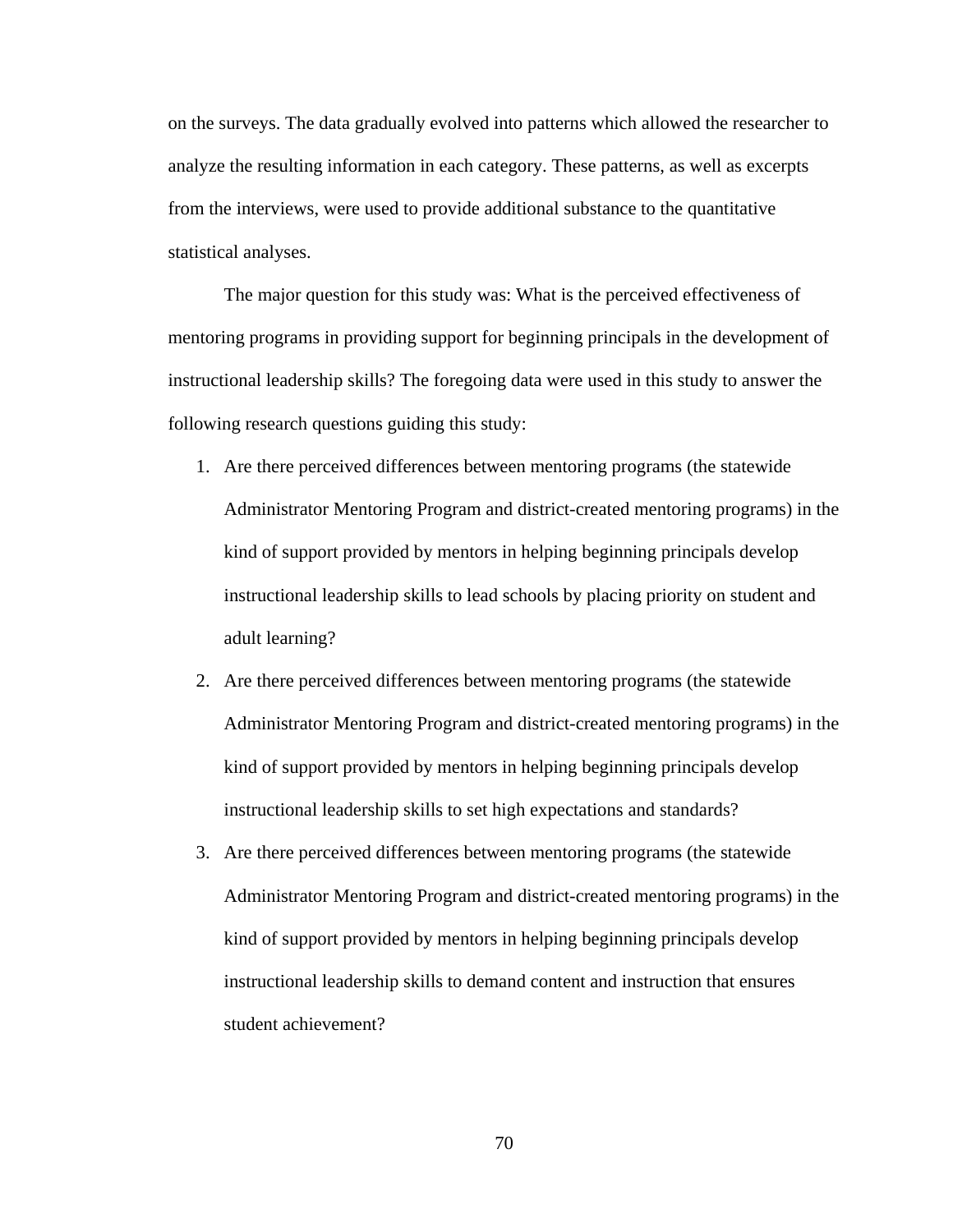- 4. Are there perceived differences between mentoring programs (the statewide Administrator Mentoring Program and district-created mentoring programs) in the kind of support provided by mentors in helping beginning principals develop instructional leadership skills to create a culture of adult learning?
- 5. Are there perceived differences between mentoring programs (the statewide Administrator Mentoring Program and district-created mentoring programs) in the kind of support provided by mentors in helping beginning principals develop instructional leadership skills to use multiple sources of data as diagnostic tools?
- 6. Are there perceived differences between mentoring programs (the statewide Administrator Mentoring Program and district-created mentoring programs) in the kind of support provided by mentors in helping beginning principals develop instructional leadership skills to actively engage the community?
- 7. What mentoring strategies did beginning principals perceive to be most effective in developing instructional leadership skills related to the six standards (leading schools by placing priority on student and adult learning; setting high expectations and standards; demanding content and instruction that ensures student achievement; creating a culture of adult learning; using multiple sources of data as diagnostic tools; and actively engaging the community)?
- 8. What support did school district personnel provide to enhance the effectiveness of the mentoring program?
- 9. In addition to mentoring, what administrator training most effectively provided opportunities to develop instructional leadership skills?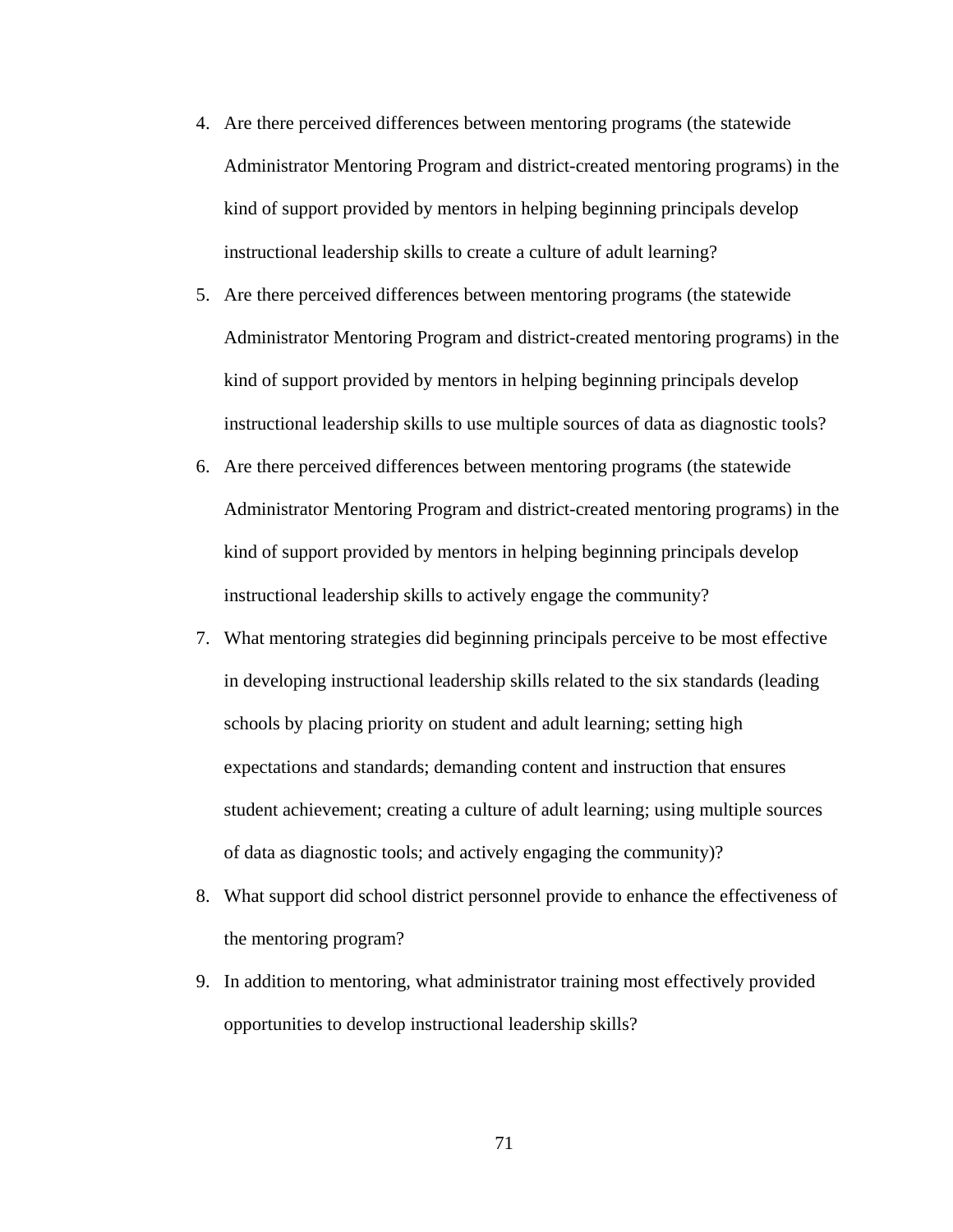Presented in this chapter are a description of the sample population, including demographic data, and a description of the data collection instruments. In addition, analysis of the research questions and hypotheses are included, followed by a summary of the findings.

## *Data Analysis*

## *Population*

The population involved in this study consisted of principals throughout a Midwestern state who were within the first five years of the principalship  $(n=45)$ . Of the sixty-nine surveys sent out to principals whose superintendents had given permission for participation in the study, forty-nine were returned, yielding a return rate of 71%. Of the surveys returned, four principals indicated they had not had a mentor and returned the survey unmarked as requested in the instructions. Forty-five surveys (65%) were thus available for utilization in this study. Twenty-three of the principals had participated in district-created mentoring programs; twenty-two principals had participated in the statewide AMP. Demographics of the participants are shown in Table 1. Categories included gender, age, years of experience, and level of education. Participants were split into fairly equal distributions of male and female principals. Almost half of the principals were between the ages of 30 and 40, with the others split between age spans of 20-30 years, 40-50 years, and over 50 years. Over three-fourths of the participants were within their first two years of beginning the principalship; and over 70 percent held a master's degree.

Demographics relating to the schools of the principals participating in this research are shown in Table 2. Participants were grouped by size of school, level of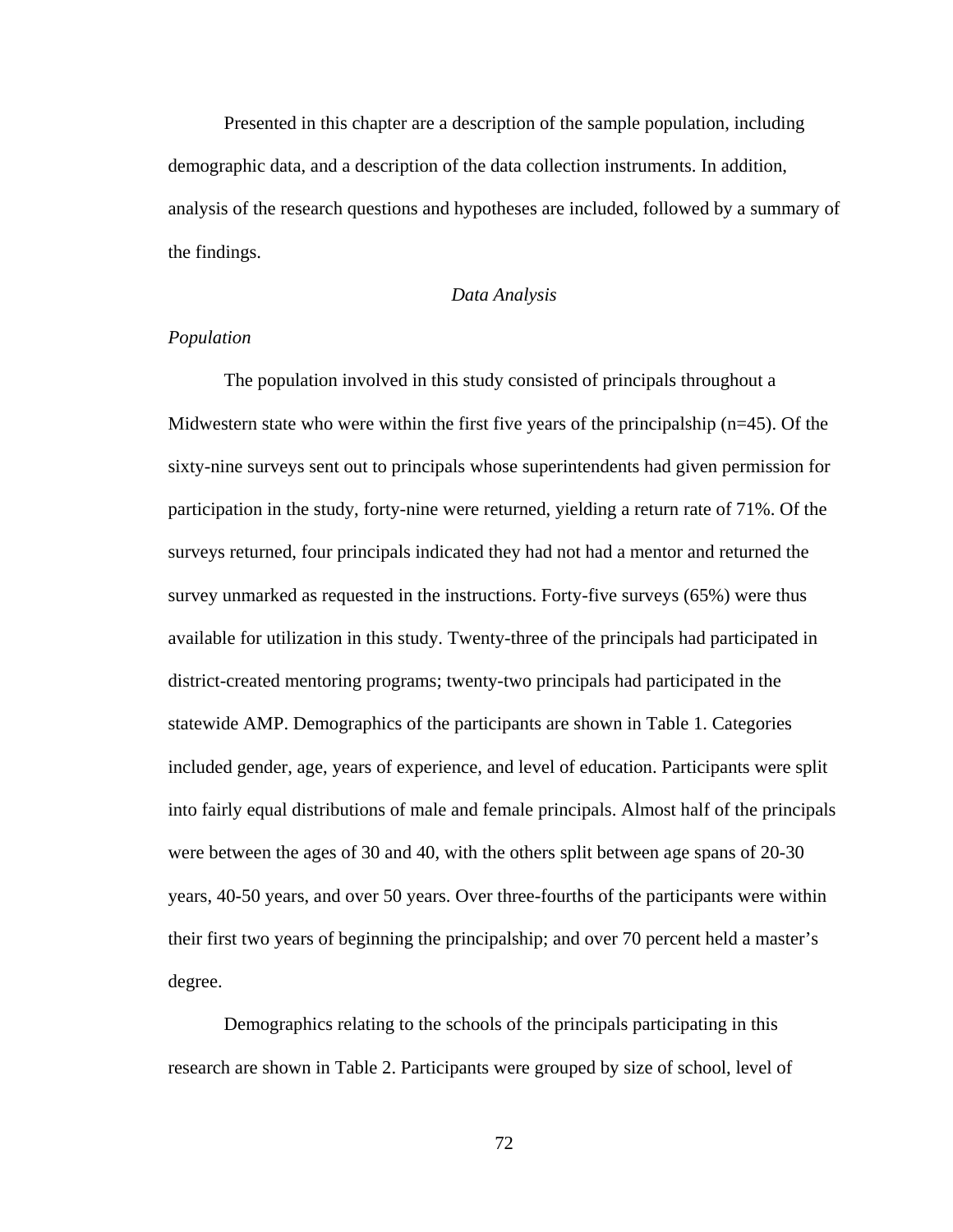school, and school location. Approximately 50 percent of the participants were from schools with less than 350 students. Almost 58 percent of principals were from elementary schools, with the next largest segment from high schools (17% of principals). Sixty-two percent of the principals identified their school districts as rural.

Six participants who completed the survey were interviewed using follow-up semi-structured questions. The six participants were chosen to provide a cross-section of the demographic population. Numbers in parentheses in Tables 1 and 2 indicate demographics of the interview participants. Four of the principals interviewed had participated in district-created mentoring programs and two participated in the statewide AMP. In addition, interview participants represented various geographical areas of the state—Belton, Bowling Green, Springfield, Wellsville, and West Plains.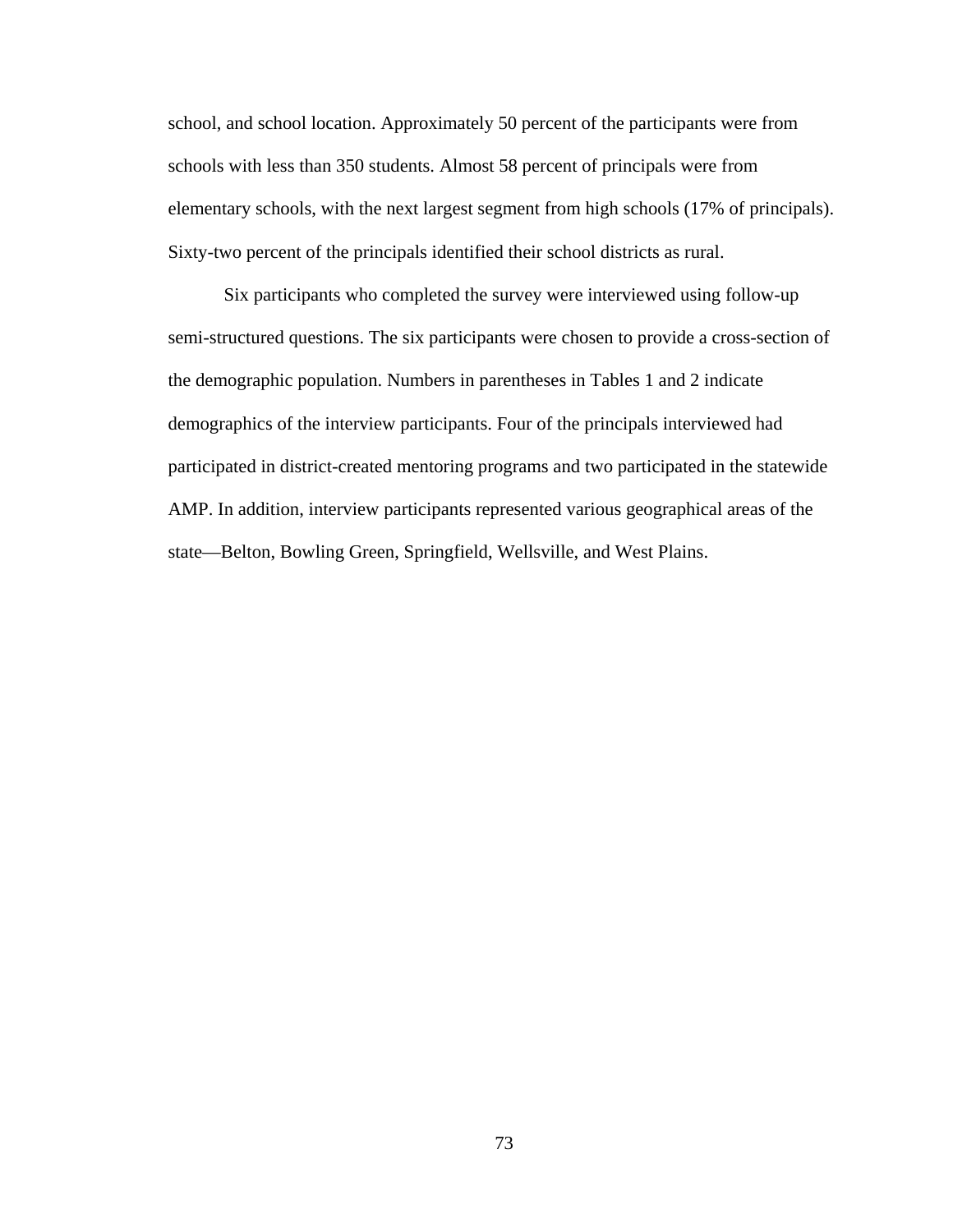| Demographic         | Characteristic | Frequency    | Percentage |
|---------------------|----------------|--------------|------------|
| Gender              | Male           | 24(3)        | 53.3%      |
|                     | Female         | 21(3)        | 46.7%      |
| Age                 | $20 - 30$      | $8\,$        | 17.8%      |
|                     | 30-40          | 19(4)        | 42.2%      |
|                     | 40-50          | 11(1)        | 24.4%      |
|                     | $50 +$         | 7(1)         | 15.6%      |
| Years of Experience | 1 year         | 15(3)        | 33.3%      |
|                     | 2 years        | 20(2)        | 44.4%      |
|                     | 3 years        | 5            | 11.1%      |
|                     | 4 years        | 2(1)         | 4.4%       |
|                     | 5 years        | 3            | 6.7%       |
| Level of Education  | M.Ed.          | 32(5)        | 71.1%      |
|                     | Ed.S.          | 9            | 20.0%      |
|                     | Ed.D.          | 3(1)         | 6.7%       |
|                     | Ph.D.          | $\mathbf{1}$ | 2.3%       |

\_\_\_\_\_\_\_\_\_\_\_\_\_\_\_\_\_\_\_\_\_\_\_\_\_\_\_\_\_\_\_\_\_\_\_\_\_\_\_\_\_\_\_\_\_\_\_\_\_\_\_\_\_\_\_\_\_\_\_\_\_\_\_\_\_\_\_\_\_\_\_\_

# *Demographic Information of Principals Responding to Survey*

*Note:* Numbers in parentheses indicate interview participants.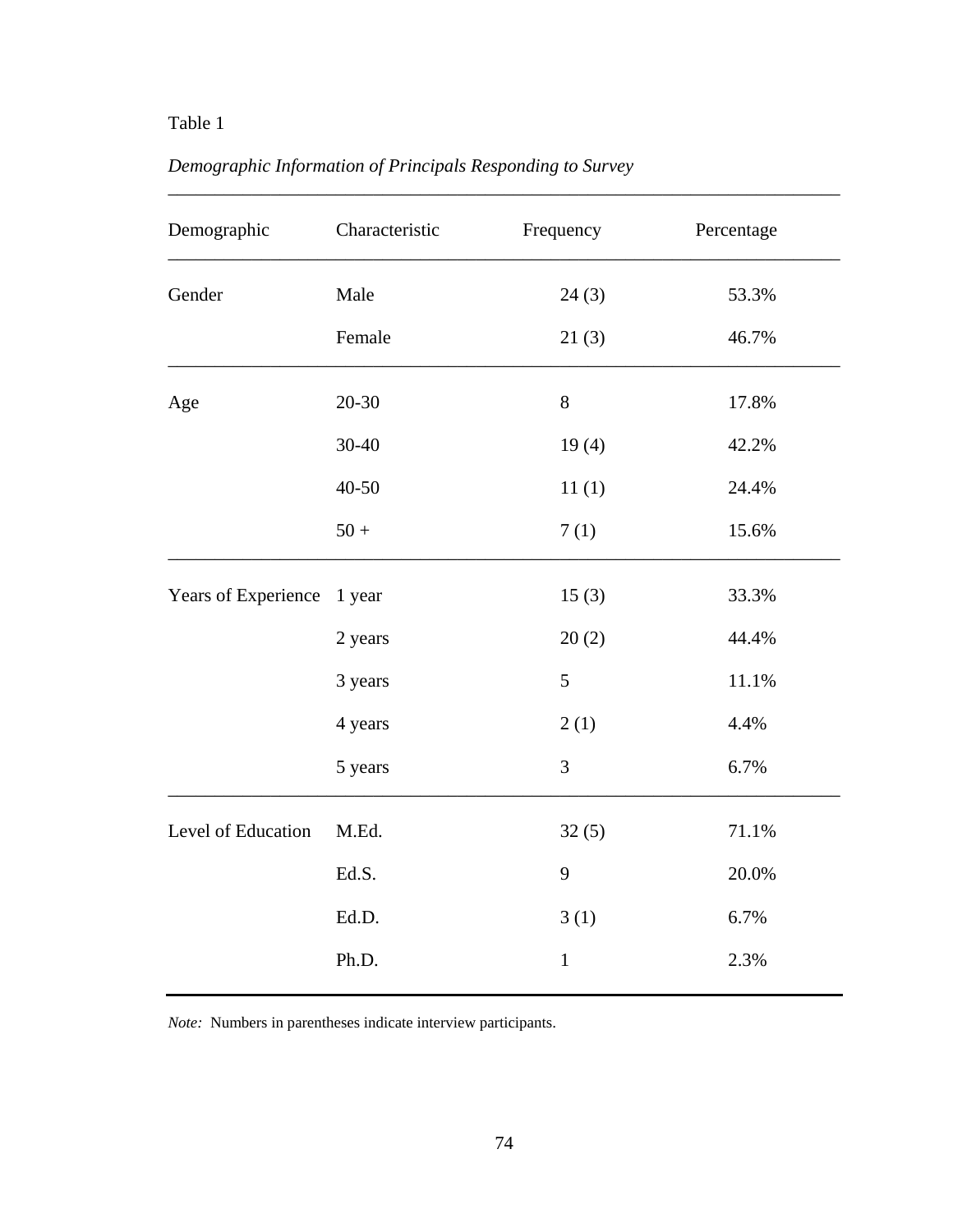| Demographic            | Characteristic           | Frequency      | Percentage |
|------------------------|--------------------------|----------------|------------|
| <b>School Size</b>     | $<$ 350                  | 23(3)          | 51.1%      |
|                        | 351-650                  | 14(1)          | 31.1%      |
|                        | >651                     | 8(2)           | 17.8%      |
| Level of School        | Elementary               | 26(3)          | 57.8%      |
|                        | Middle School            | 2(1)           | 4.4%       |
|                        | Junior High              | $\overline{2}$ | 4.4%       |
|                        | <b>High School</b>       | 8(1)           | 17.2%      |
|                        | Junior High/High School  | 5              | 11.1%      |
|                        | Elementary/Middle School | 1(1)           | 2.2%       |
|                        | $K-12$                   | $\mathbf{1}$   | 2.2%       |
| <b>School Location</b> | Urban                    | 5(2)           | 11.4%      |
|                        | Suburban                 | 12(1)          | 26.7%      |
|                        | Rural                    | 28(3)          | 62.2%      |

\_\_\_\_\_\_\_\_\_\_\_\_\_\_\_\_\_\_\_\_\_\_\_\_\_\_\_\_\_\_\_\_\_\_\_\_\_\_\_\_\_\_\_\_\_\_\_\_\_\_\_\_\_\_\_\_\_\_\_\_\_\_\_\_\_\_\_\_\_\_\_\_

## *School Demographic Information of Principals Responding to Survey*

*Note:* Numbers in parentheses indicate interview participants.

*Data Collection Instrumentation* 

*Survey* 

The *Support of Mentors in Developing Instructional Leadership Skills Survey* was used to measure the perceptions of beginning principals regarding the effectiveness of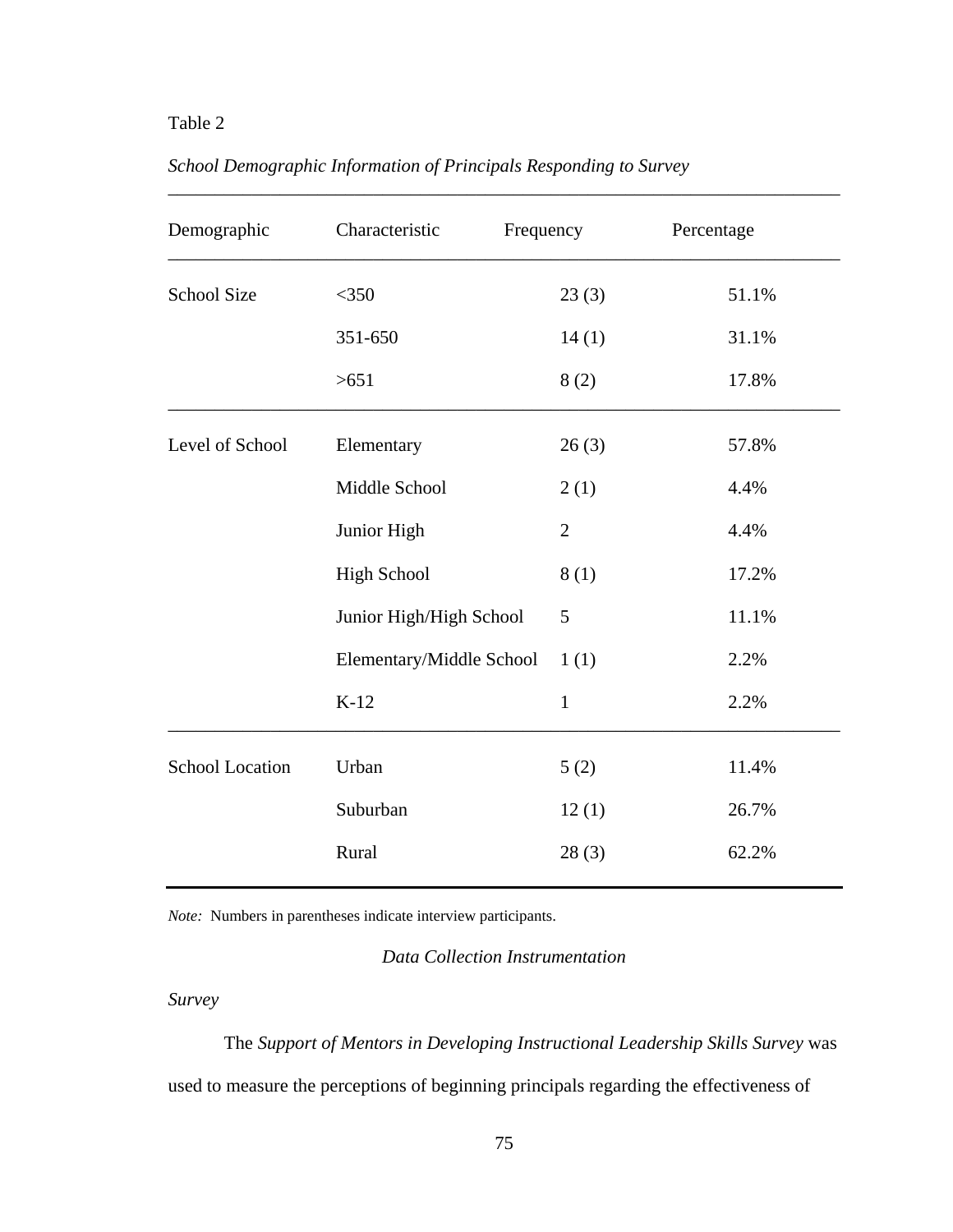mentoring programs in providing support as new leaders developed instructional leadership skills. The survey was created by the researcher based on information gleaned from a review of the related literature (DuFour, 2002; Educational Alliance & NAESP, 2003; Elmore, 2002; Fink & Resnick, 2001; Fullan, 2002; Hallinger, 2003; Lambert, 2002; NAESP, 2001; Waters & Grubb, 2004). Items related to instructional leadership skills focused on six standards found in the literature. The six standards identified were leading schools by placing priority on student and adult learning, setting high expectations and standards, demanding content and instruction that ensures student achievement, creating a culture of adult learning, using multiple sources of data as diagnostic tools, and actively engaging the community. Four to five statements related to each standard were ranked on a six-point Likert scale ranging from Strongly Agree (6) to Strongly Disagree (1).

 The survey was pilot tested and retested by a group of administrators familiar with the mentoring process. Each administrator was asked to take the survey, indicating the length of time needed to complete the survey. The administrators were then asked to take the survey again within one week's time period. Feedback was also solicited regarding general appearance of the instrument, clarity of instructions, and ease of comprehension of the survey and the individual items in order to refine the survey prior to its administration with beginning principals. Reliability of the items was determined by comparing the responses of the survey as administered on the two separate occasions. To check test-retest reliability, correlations of subscale totals on the two administrations of the test were calculated. These correlations were Pearson product moment correlations between the two sets of scores. The test-retest correlations for the six standards ranged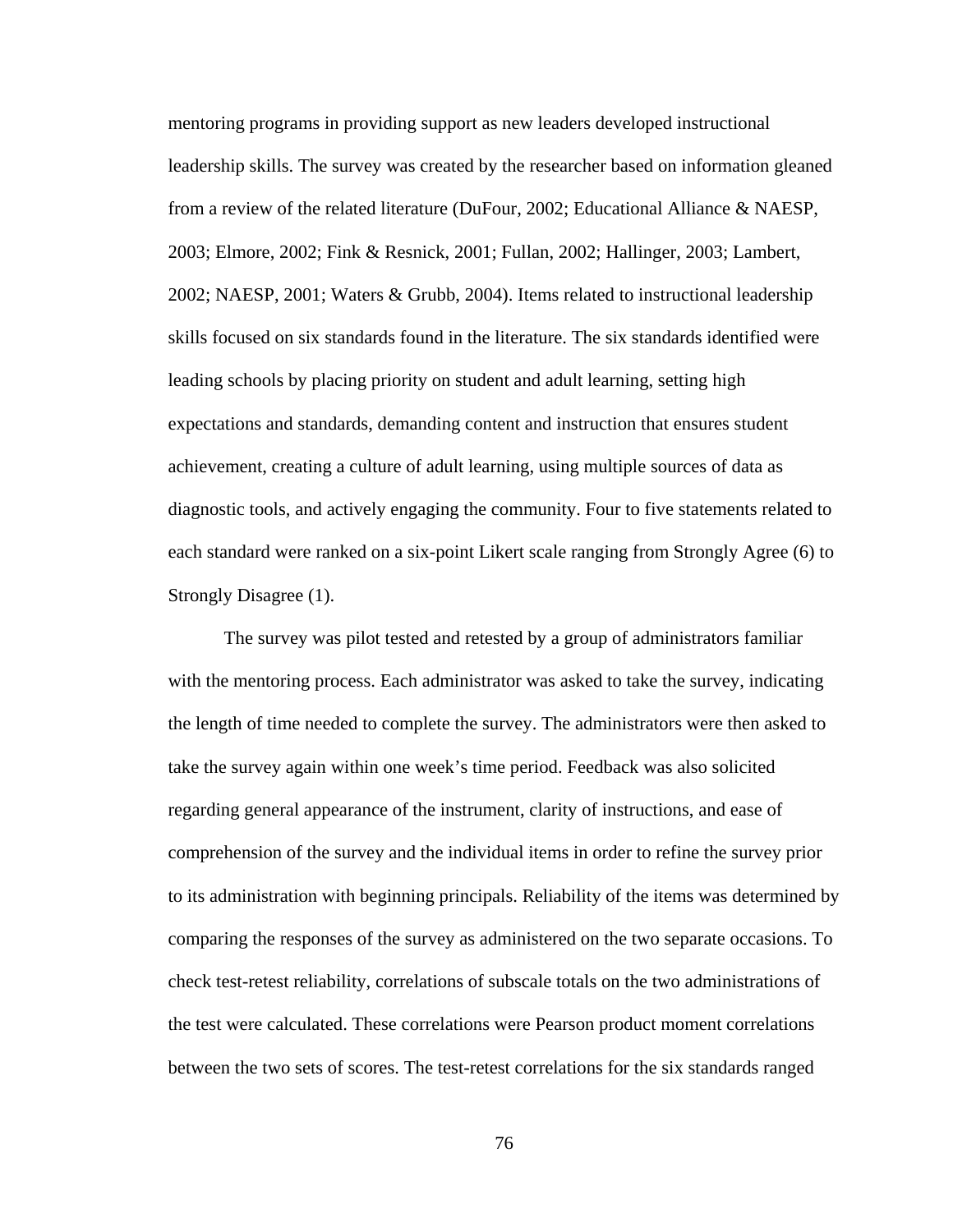from a low of *r* = .949, the correlation for Demanding Content and Instruction standard totals, to  $r = .982$ , the correlation for Culture of Adult Learning standard. Results were reported in Table 3. All correlations in the test-retest were significant at the .01 level. Table 3

\_\_\_\_\_\_\_\_\_\_\_\_\_\_\_\_\_\_\_\_\_\_\_\_\_\_\_\_\_\_\_\_\_\_\_\_\_\_\_\_\_\_\_\_\_\_\_\_\_\_\_\_\_\_\_\_\_\_\_\_\_\_\_\_\_\_\_\_\_\_\_\_

| Standard                               | r        | $Sig. (2-tailed)$ |
|----------------------------------------|----------|-------------------|
| Emphasis on Student and Adult Learning | .968**   | < .001            |
| <b>High Expectations and Standards</b> | $.951**$ | ${<}001$          |
| Demanding Content and Instruction      | $.949**$ | < .001            |
| <b>Culture of Adult Learning</b>       | $.982**$ | < .001            |
| Data as Diagnostic Tool                | .966**   | < .001            |
| <b>Engagement of Community</b>         | $.960**$ | < .001            |
| <b>Total Test</b>                      | .989**   | < .001            |

### *Test-Retest Reliability of Survey Instrument by Standard*

*Note:* \*\*Correlation is significant at the 0.01 level (2-tailed).

Internal consistency of the items within each standard was also calculated through the split-half procedure (Fraenkel & Wallen, 2003) to determine the degree to which the two portions of each standard provide the same results. Unequal-length Spearman-Brown reliability coefficients were utilized to determine internal consistency due to the uneven number of items in each standard. Results were reported in Table 4. Values for coefficient alpha and the split-half coefficient all indicated satisfactory reliability.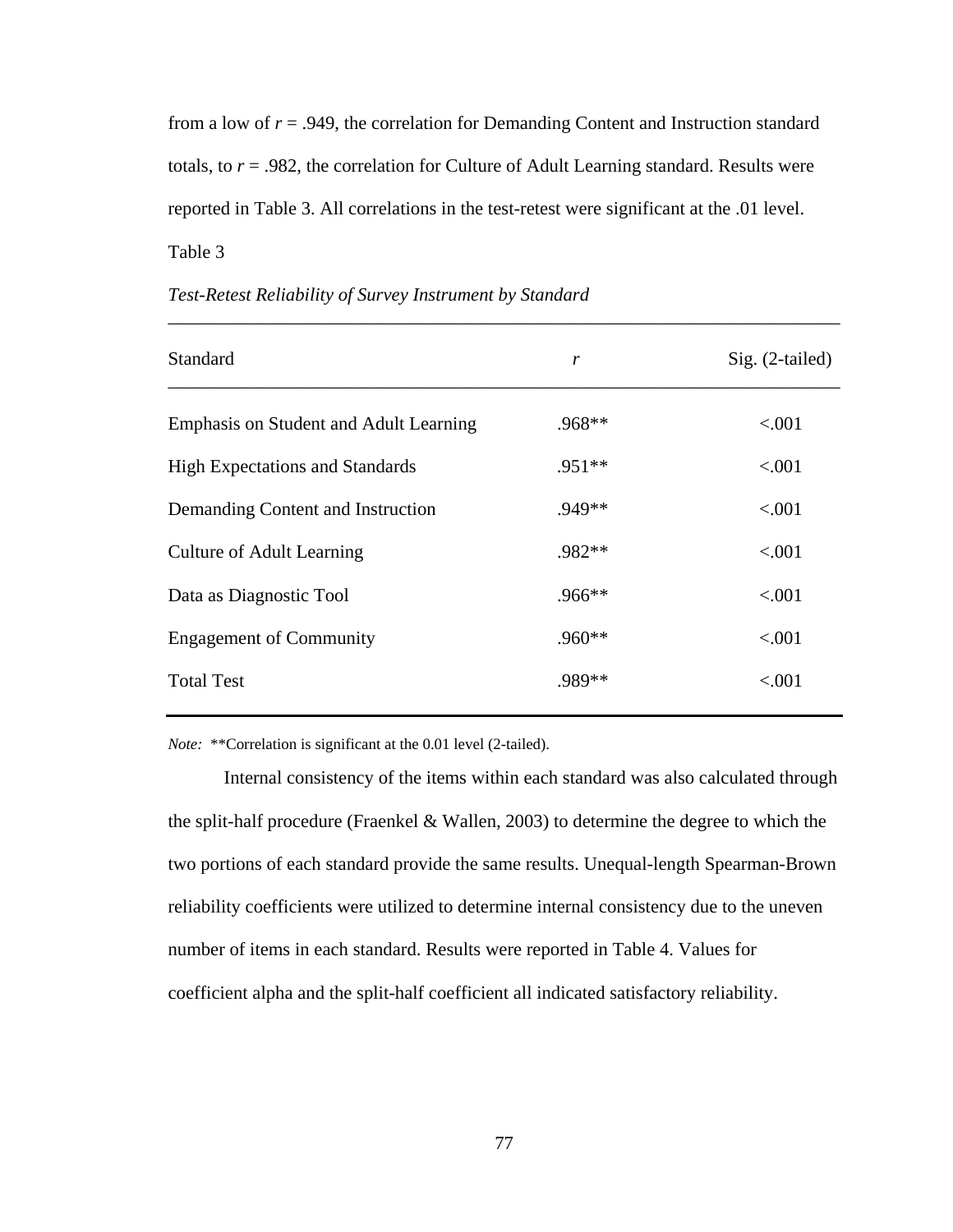## *Internal Consistency of Survey Instrument by Standard*

| <b>Standard</b>                        | $\alpha$ | Unequal-length<br>Spearman-Brown |
|----------------------------------------|----------|----------------------------------|
| Emphasis on Student and Adult Learning | .9131    | .9069                            |
| <b>High Expectations and Standards</b> | .8916    | .8948                            |
| Demanding Content and Instruction      | .8556    | .8511                            |
| Culture of Adult Learning              | .8096    | .8107                            |
| Data as Diagnostic Tool                | .9043    | .9663                            |
| <b>Engagement of Community</b>         | .8564    | .8140                            |

\_\_\_\_\_\_\_\_\_\_\_\_\_\_\_\_\_\_\_\_\_\_\_\_\_\_\_\_\_\_\_\_\_\_\_\_\_\_\_\_\_\_\_\_\_\_\_\_\_\_\_\_\_\_\_\_\_\_\_\_\_\_\_\_\_\_\_\_\_\_\_\_

*Note:*  $\alpha \geq 80$ .

In addition, correlations of each item in each subscale were calculated to determine the reliability of each individual item. These correlations were again Pearson product moment correlations between the two sets of scores. Results are reported in Table 5 with results grouped by the six instructional leadership standards. Items with significance at the .01 level were retained for the survey. The remaining two items were removed prior to administration with beginning principals.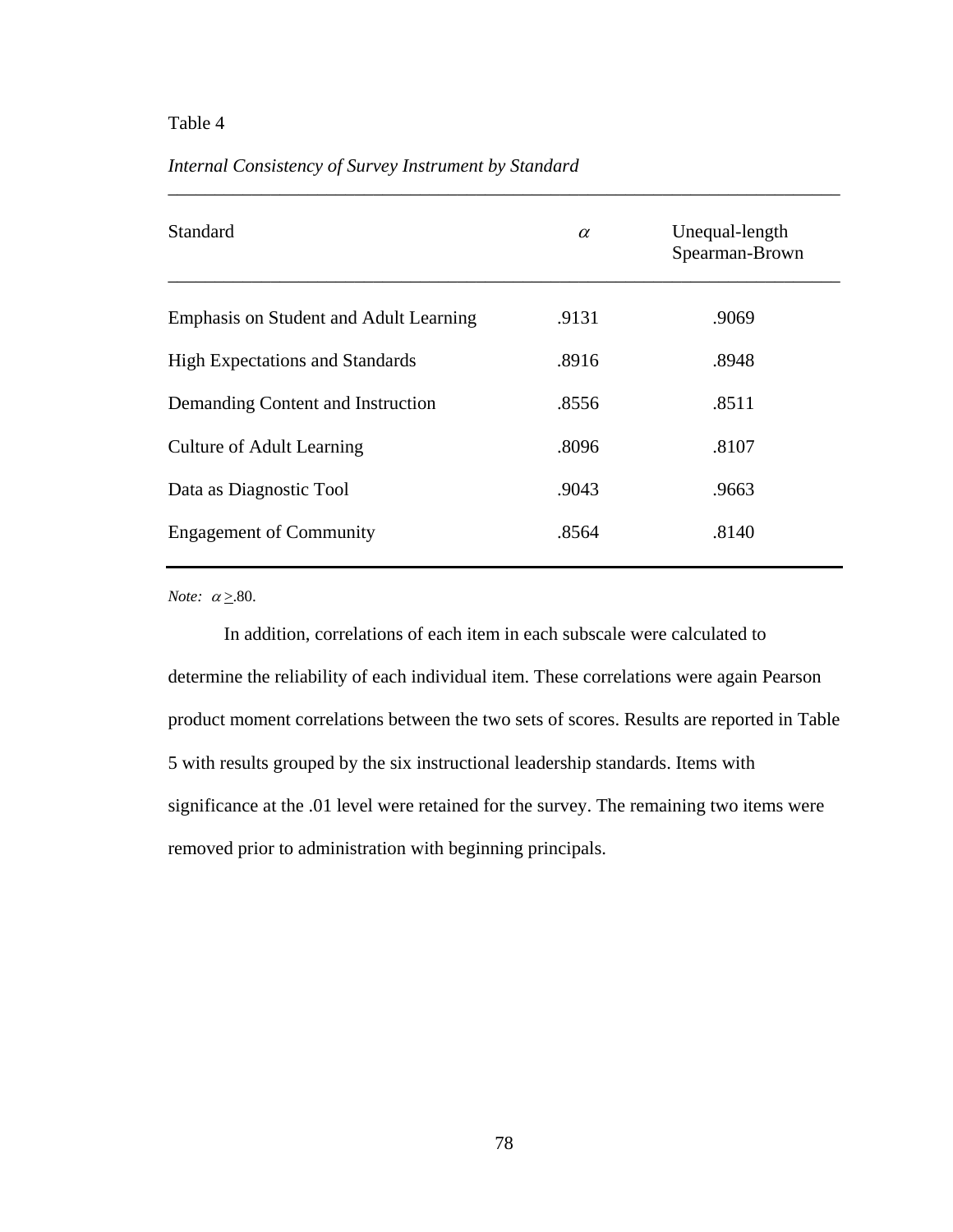## *Test-Retest Reliability of Survey Instrument by Question*

| Questions Grouped by Standard | $\boldsymbol{r}$ | Sig. (2-tailed) |  |  |
|-------------------------------|------------------|-----------------|--|--|
| <b>StALrn Question 1</b>      | $.880**$         | < .001          |  |  |
| <b>StALrn Question 11</b>     | .976**           | < .001          |  |  |
| <b>StALrn Question 13</b>     | .781**           | .003            |  |  |
| <b>StALrn Question 24</b>     | .779**           | .003            |  |  |
| <b>StALrn Question 29</b>     | $.925**$         | < .001          |  |  |
| HExpSt Question $9^+$         | $.645*$          | .023            |  |  |
| <b>HExpSt Question 19</b>     | .921**           | < .001          |  |  |
| <b>HExpSt Question 22</b>     | $.834**$         | .001            |  |  |
| <b>HExpSt Question 26</b>     | $.816**$         | .001            |  |  |
| <b>HExpSt Question 30</b>     | $.874**$         | < .001          |  |  |
| <b>CntIns Question 3</b>      | .913**           | < .001          |  |  |
| <b>CntIns Question 4</b>      | .980**           | < .001          |  |  |
| <b>CntIns Question 12</b>     | .923**           | < .001          |  |  |
| <b>CntIns Question 17</b>     | .839**           | .001            |  |  |
| <b>CntIns Question 25</b>     | .978**           | < .001          |  |  |
| <b>CulALrn Question 2</b>     | .969**           | < .001          |  |  |
| <b>CulALrn Question 8</b>     | .797**           | .002            |  |  |
| <b>CulALrn Question 16</b>    | .795**           | .002            |  |  |
| <b>CulALrn Question 20</b>    | .901**           | < .001          |  |  |
| <b>CulALrn Question 27</b>    | .954**           | < .001          |  |  |
| DTool Question 6              | .963**           | < .001          |  |  |
| <b>DTool Question 10</b>      | .919**           | < .001          |  |  |
| <b>DTool Question 14</b>      | .921 **          | < .001          |  |  |
| <b>DTool Question 21</b>      | .931**           | < .001          |  |  |
| <b>DTool Question 23</b>      | .915**           | < .001          |  |  |
| EngCom Question $5^+$         | $.615*$          | .033            |  |  |
| <b>EngCom Question 7</b>      | .927**           | < .001          |  |  |
| <b>EngCom Question 15</b>     | .939**           | < .001          |  |  |
| <b>EngCom Question 18</b>     | .938**           | < .001          |  |  |
| <b>EngCom Question 28</b>     | .979**           | < .001          |  |  |

\_\_\_\_\_\_\_\_\_\_\_\_\_\_\_\_\_\_\_\_\_\_\_\_\_\_\_\_\_\_\_\_\_\_\_\_\_\_\_\_\_\_\_\_\_\_\_\_\_\_\_\_\_\_\_\_\_\_\_\_\_\_\_\_\_\_\_\_\_\_\_\_

*Note:* \*\*Correlation is significant at the .01 level (2-tailed). \* Correlation is significant at the .05 level (2tailed). + Items removed from initial survey.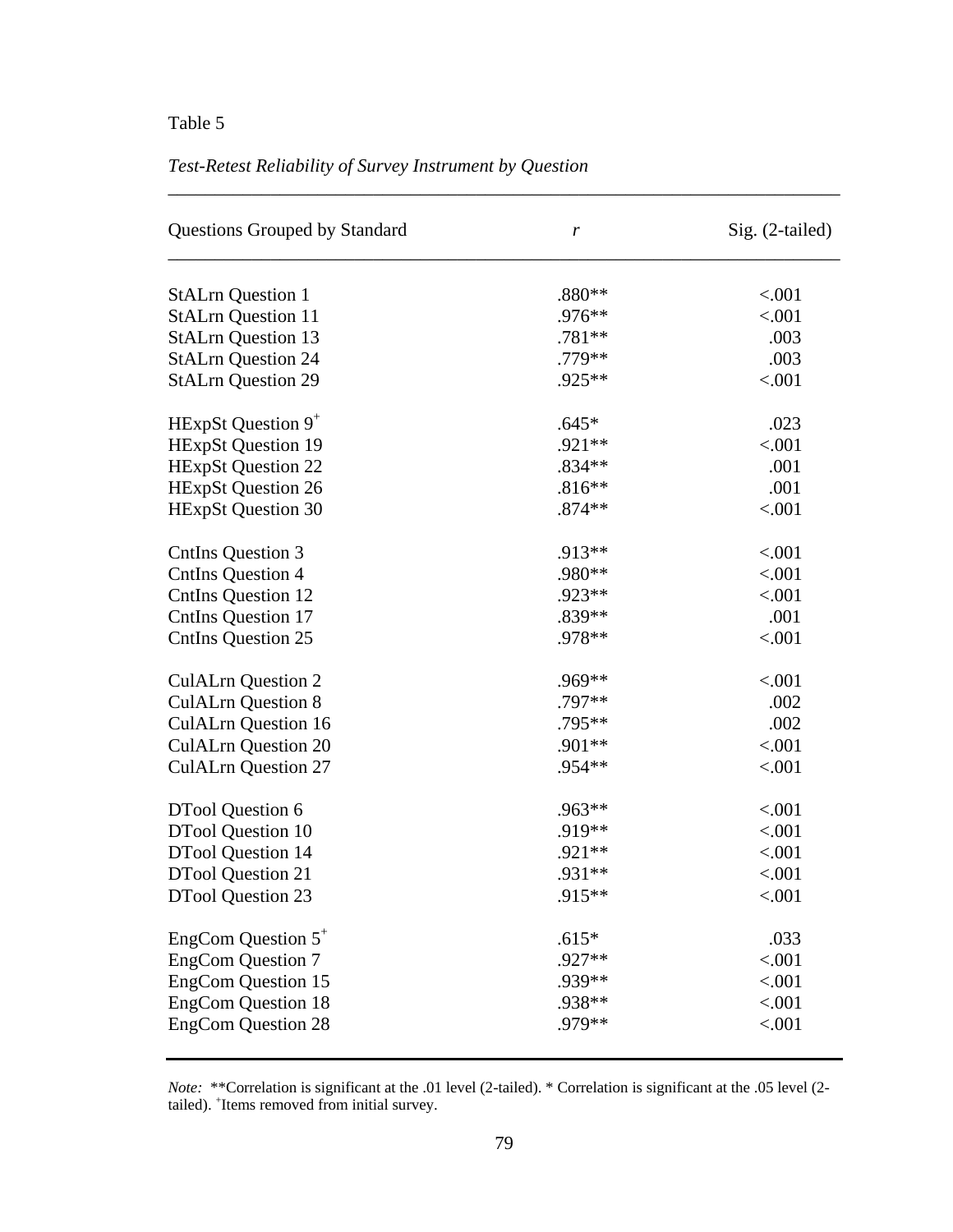## *Interview Protocol*

 The interview protocol used to gather qualitative data from the participants focused on how mentors supported the development of the six standards of instructional leadership, how central office administrators provided support for the mentoring program, and how other administrator training opportunities impacted the development of instructional leadership skills. The interviews were tape recorded and transcribed for use in the research. Transcripts were provided to the interviewees for member checking to determine accuracy of the recorded information. Corrections were made based on feedback from the participants. Using this triangulation method allowed for elaboration and produced more in-depth data which was not possible to achieve strictly through the use of questionnaires (Creswell, 2003; Fraenkel & Wallen, 2003).

### *Research Questions: Analysis of Data*

Responses from the *Support of Mentors in Developing Instructional Leadership Skills Survey* collected from beginning principals were entered into SPSS 11.0. Data were first analyzed using *t*-tests for independent means to determine if significant differences existed between district-created mentoring programs and the statewide AMP. Analysis was conducted on the entire survey and on each of the six standards. Mean scores for each standard and each question were also investigated to determine the strength of support provided through mentoring programs to assist new principals in developing instructional leadership skills.

 Follow-up interviews of six beginning principals were conducted to triangulate the data from the statistical procedures. The transcripts were coded for statements related to the six standards of instructional leadership used in creating the *Support of Mentors in*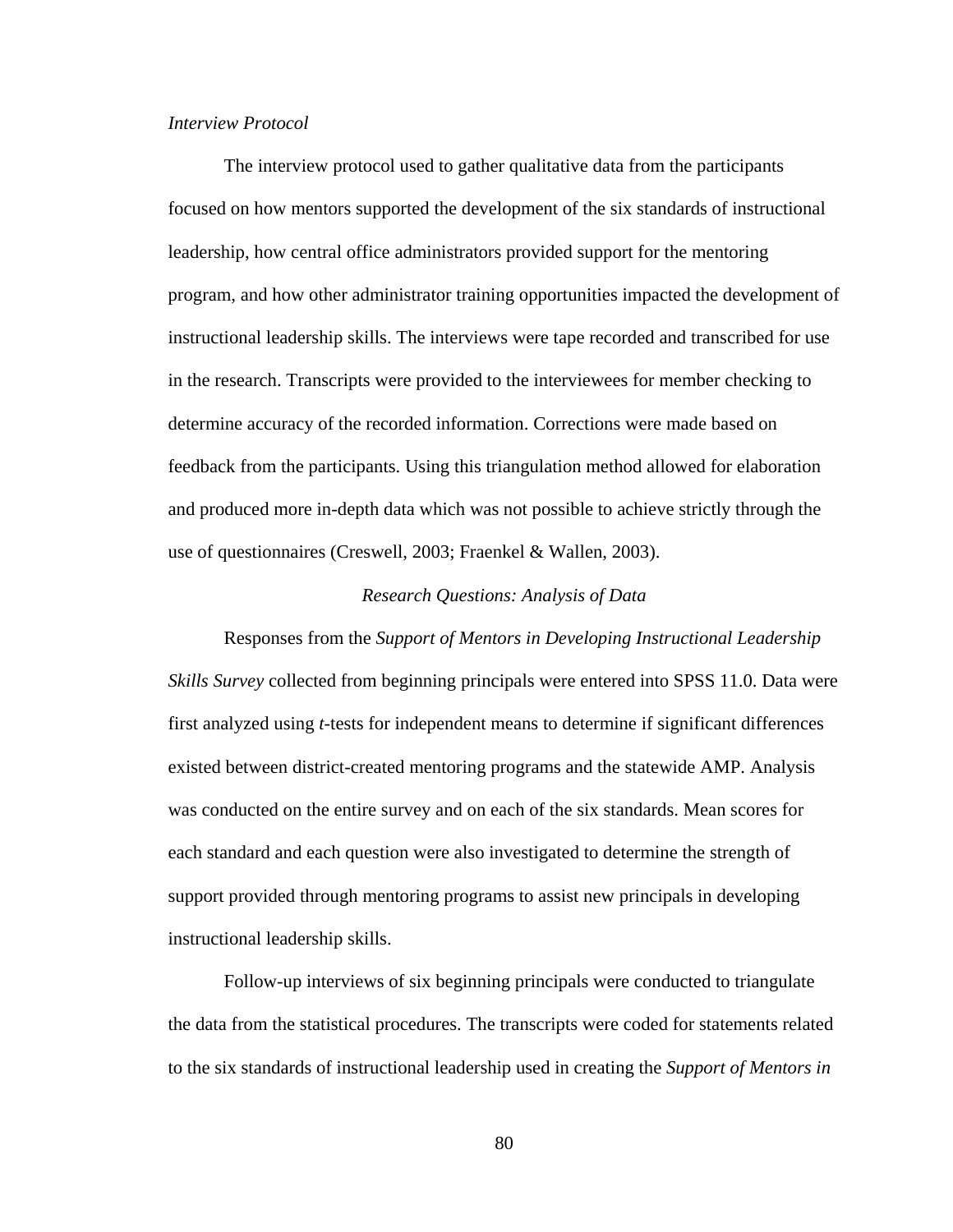*Developing Instructional Leadership Skills Survey* and the themes reflected in research questions seven through nine. Also included in the qualitative data were written comments found on the surveys. The researcher noted patterns in the responses from the surveys and interviews as they related to the framework of the research questions. These patterns, as well as excerpts from the interviews, were used to provide additional substance to the quantitative statistical analyses and to guide the researcher in addressing the following research questions:

#### *Research Question 1*

*Are there perceived differences between mentoring programs (the statewide Administrator Mentoring Program and district-created mentoring programs) in the kind of support provided by mentors in helping beginning principals develop instructional leadership skills to lead schools by placing priority on student and adult learning?* 

 An independent-samples *t*-test was conducted to evaluate differences between the AMP and district-created mentoring programs in the kind of support provided by mentors in helping beginning principals develop instructional leadership skills to lead schools based on the standard of emphasis on student and adult learning. Equal variances were assumed for each test. The test showed no significance between the two programs,  $t(43) =$ .315, *p* = .754, as reported in Table 6.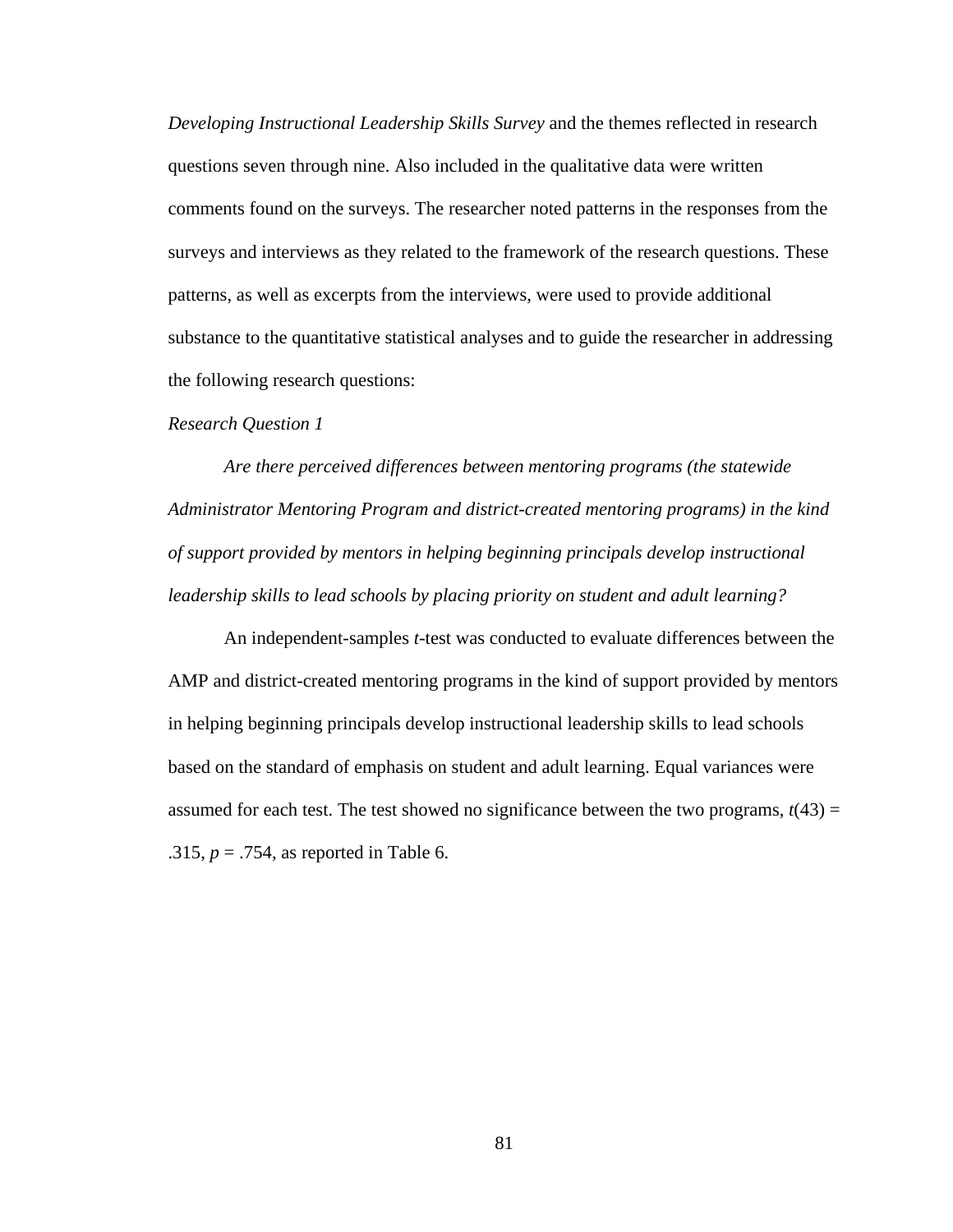| Subscale                               | t    | df | Sig. (2 tailed) |
|----------------------------------------|------|----|-----------------|
| Emphasis on Student and Adult Learning | .315 | 43 | .754            |
| <b>High Expectations and Standards</b> | .014 | 43 | .989            |
| Demanding Content and Instruction      | .208 | 42 | .836            |
| <b>Culture of Adult Learning</b>       | .437 | 43 | .664            |
| Data as Diagnostic Tool                | .420 | 43 | .667            |
| <b>Engagement of Community</b>         | .238 | 43 | .813            |
| <b>Total Survey</b>                    | .344 | 42 | .733            |
|                                        |      |    |                 |

*Comparison of Statewide AMP and District-Created Mentoring Programs by Standard* 

\_\_\_\_\_\_\_\_\_\_\_\_\_\_\_\_\_\_\_\_\_\_\_\_\_\_\_\_\_\_\_\_\_\_\_\_\_\_\_\_\_\_\_\_\_\_\_\_\_\_\_\_\_\_\_\_\_\_\_\_\_\_\_\_\_\_\_\_\_\_\_\_

*Note:* No significance in any standard, *p*>.05.

Although there was no statistical difference between the two programs, mean scores yielded information of interest relating to effectiveness of both programs. The mean scores for the StALrn standard were 3.94 for the statewide AMP, 4.05 for districtcreated programs, and 3.99 for both programs combined, as shown in Table 7. These mean scores fell within the range of Slightly Agree answers (3.51-4.50), indicating neither program was strong in helping the principals build skills relating to an emphasis on student and adult learning.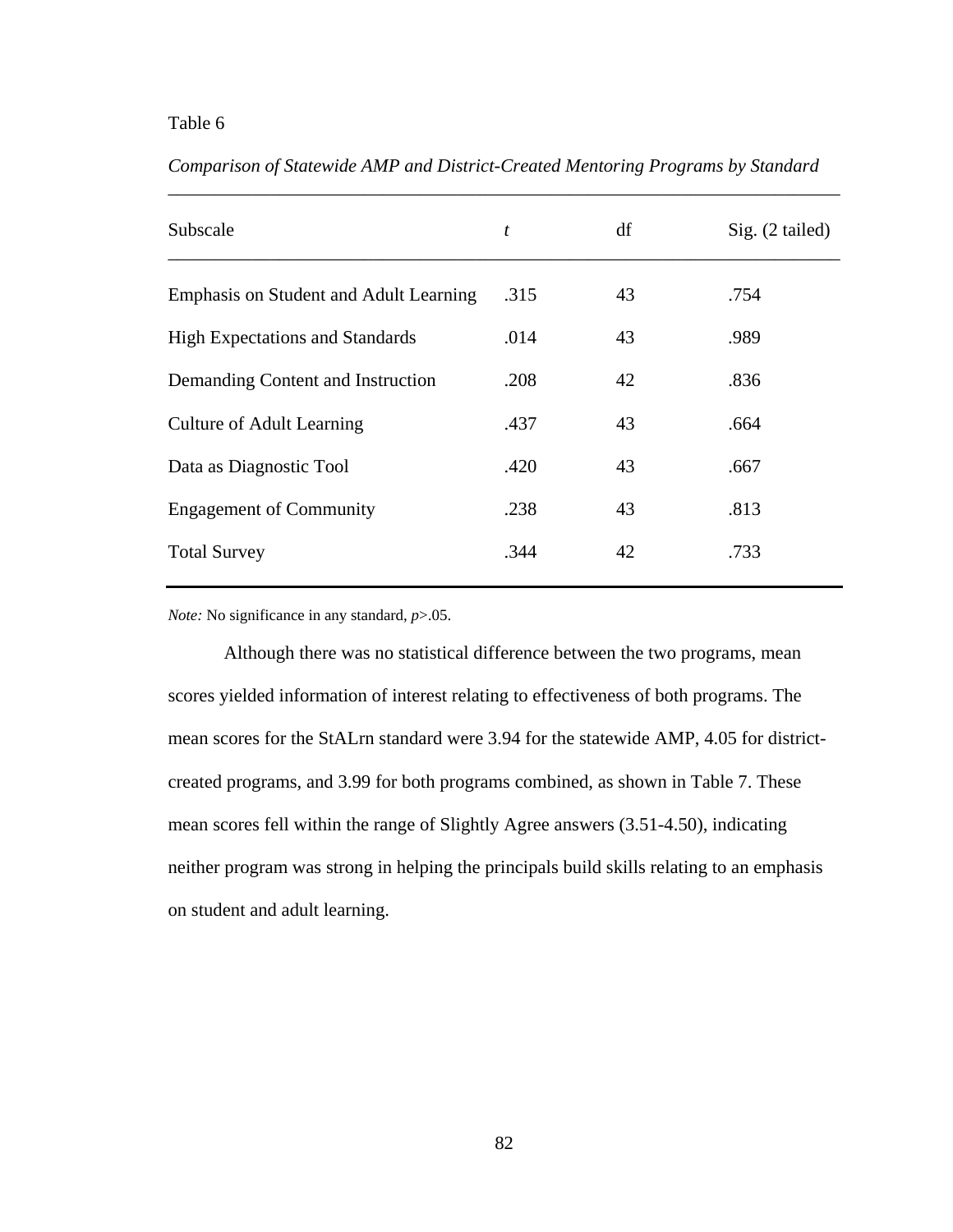| Standard                                         |        | <b>Mean Scores</b> |       |        | <b>Standard Deviation</b> |       |  |
|--------------------------------------------------|--------|--------------------|-------|--------|---------------------------|-------|--|
|                                                  | AMP DC |                    | Total | AMP DC |                           | Total |  |
| <b>Emphasis on Student and Adult</b><br>Learning | 3.94   | 4.04               | 3.99  | 1.27   | 1.00                      | 1.13  |  |
| <b>High Expectation and Standards</b>            | 4.14   | 4.14               | 4.14  | 1.04   | 0.81                      | 1.15  |  |
| Demanding Content and Instruction 3.96           |        | 4.07               | 4.02  | 1.23   | 1.00                      | 1.10  |  |
| <b>Culture of Adult Learning</b>                 | 4.30   | 4.45               | 4.38  | 1.35   | 0.97                      | 1.16  |  |
| Data as Diagnostic Tool                          | 3.79   | 3.95               | 3.87  | 1.34   | 1.16                      | 1.24  |  |
| Engagement of the Community                      | 3.92   | 4.00               | 3.96  | 0.98   | 1.01                      | 1.11  |  |
|                                                  |        |                    |       |        |                           |       |  |

## *Mean Scores for Six Instructional Leadership Standards and Total Survey*

*Note:* Likert scale ranged from 1=Strongly Disagree to 6=Strongly Agree. DC=District-created mentoring programs. N=45.

Total Survey 3.99 4.11 4.05 1.26 0.95 1.10

In addition, all mean scores for each question within this standard fell within the range of Slightly Agree. Mean scores for the five questions related to this standard were ranked by the total mean in Table 8 and were analyzed to identify strengths and weaknesses within this standard.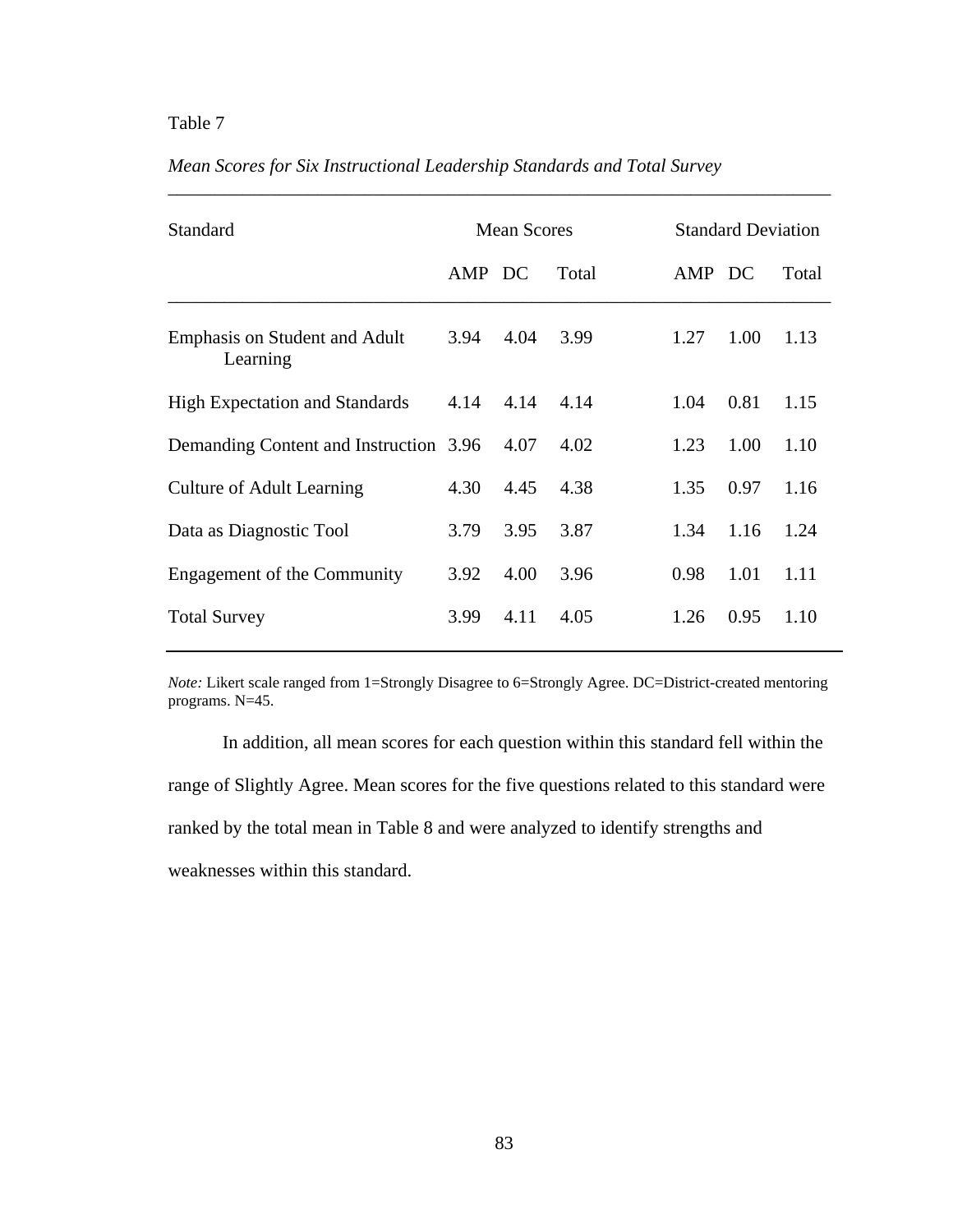| Question                                                                                                                                |        | <b>Mean Scores</b> |       | <b>Standard Deviation</b> |      |       |
|-----------------------------------------------------------------------------------------------------------------------------------------|--------|--------------------|-------|---------------------------|------|-------|
|                                                                                                                                         | AMP DC |                    | Total | AMP DC                    |      | Total |
| My mentor helped me create and<br>nurture a community of<br>learners where adults as<br>well as students are<br>continually learning.   | 3.86   | 4.39               | 4.13  | 1.28                      | 1.20 | 1.25  |
| Through working with my mentor,<br>I learned to seek leadership<br>opportunities from multiple<br>sources.                              | 3.86   | 4.26               | 4.07  | 1.49                      | 1.10 | 1.30  |
| Through the mentoring process,<br>I learned to tie daily<br>operations of the school-<br>house to school and<br>student learning goals. | 4.00   | 4.04               | 4.02  | 1.41                      | 1.02 | 1.22  |
| My mentor helped me to align<br>financial, human, and<br>material resources to the<br>school goals.                                     | 3.82   | 4.00               | 3.91  | 1.36                      | 1.38 | 1.36  |
| My mentor encouraged me to<br>embody learner-centered<br>leadership by providing<br>examples of my own<br>learning as a model.          | 4.14   | 3.52               | 3.82  | 1.61                      | 1.27 | 1.47  |

*Mean Scores for Questions in Emphasis on Student and Adult Learning Standard* 

\_\_\_\_\_\_\_\_\_\_\_\_\_\_\_\_\_\_\_\_\_\_\_\_\_\_\_\_\_\_\_\_\_\_\_\_\_\_\_\_\_\_\_\_\_\_\_\_\_\_\_\_\_\_\_\_\_\_\_\_\_\_\_\_\_\_\_\_\_\_\_

*Note:* Likert scale ranged from 1=Strongly Disagree to 6=Strongly Agree. DC=District-created mentoring programs. N=45.

One of the relative strengths of district-created programs, as determined through

the survey data, was creating and nurturing a community of student and adult learning,

where adults as well as students within a school setting are always learning and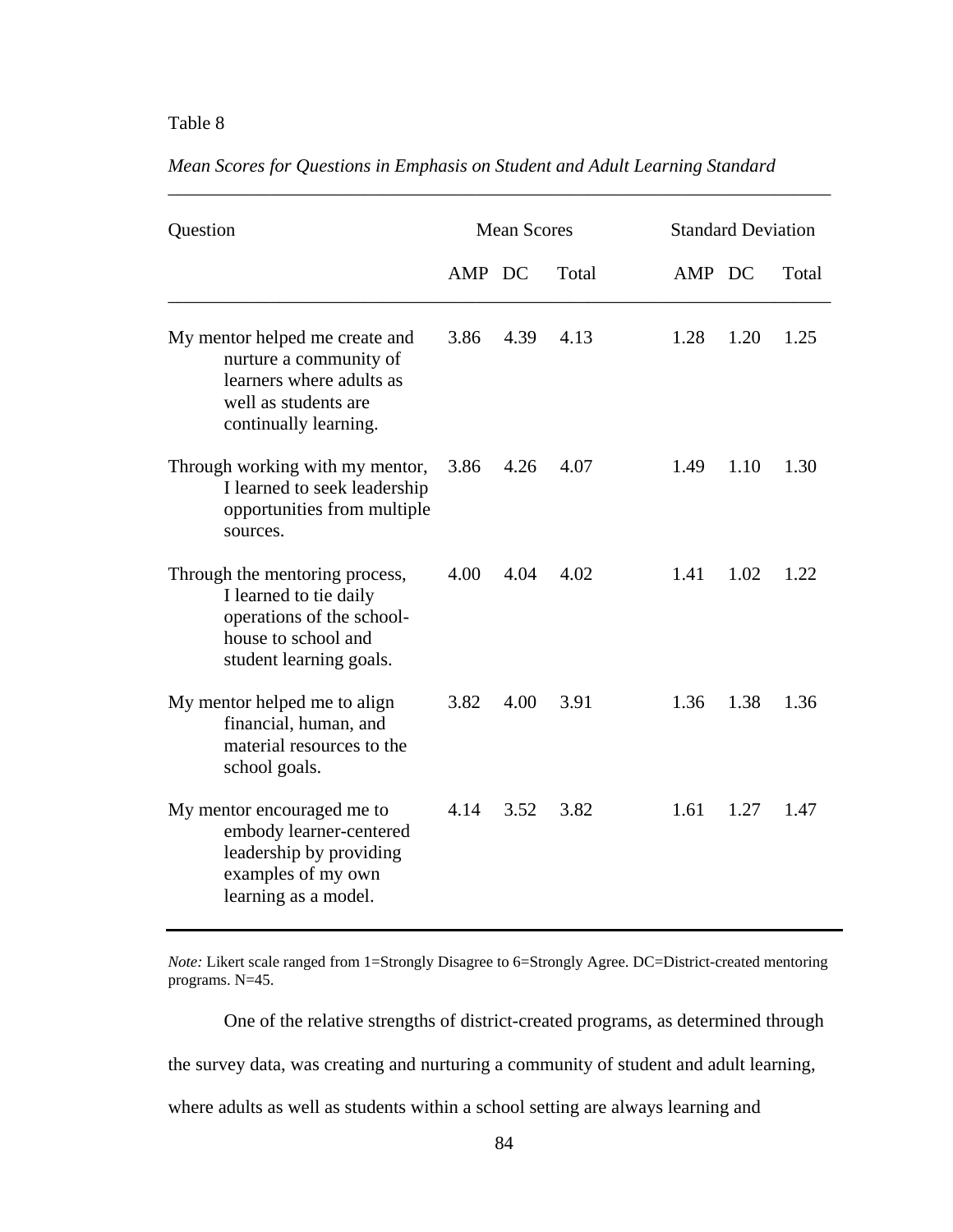developing. The principle behind this statement reflects the belief that when adults stop learning, so do the students (NAESP, 2001). Communication was identified in the interviews as a strategy that was helpful in developing this skill. One of the principals indicated, "In creating a community of students, I think the number one is just the communication between my mentor and myself, being able to talk about activities at the start of the school. . . . and just the sharing of ideas" (P4-2-58). Another principal indicated this was a personal strength, so he did not have many questions in this area. However, "if I would have had questions, [my mentor] would have been there—he was very productive in helping me" (P3-2-60). Communication was in place in this mentoring relationship to assist wherever there was a need. A third principal focused with her mentor on team building ideas to learn what the staff was thinking regarding what was working in the building and what was not working. "She helped me with some ideas on survey-type things that I used with the staff to get a feel for what they think and what their opinions are and how things are going" (P5-2-83).

 Although this tenet was identified as a strength from the statistical data, information gleaned from the interviews indicated this was not the case everywhere. One of the participants felt their overall mentoring program was ineffective and expressed the following comment regarding experience related to this standard:

If I am honest, I didn't get strong mentoring in this area. When we were looking at the documents that talked about what we were supposed to be doing, I felt like I was being told to make it look like we were complying on paper. There didn't seem to be respect for professional development processes, or even the belief that systematic professional development was necessary. I got the feeling that I needed to keep the status quo and leave things as they were.  $(P1-2-53)$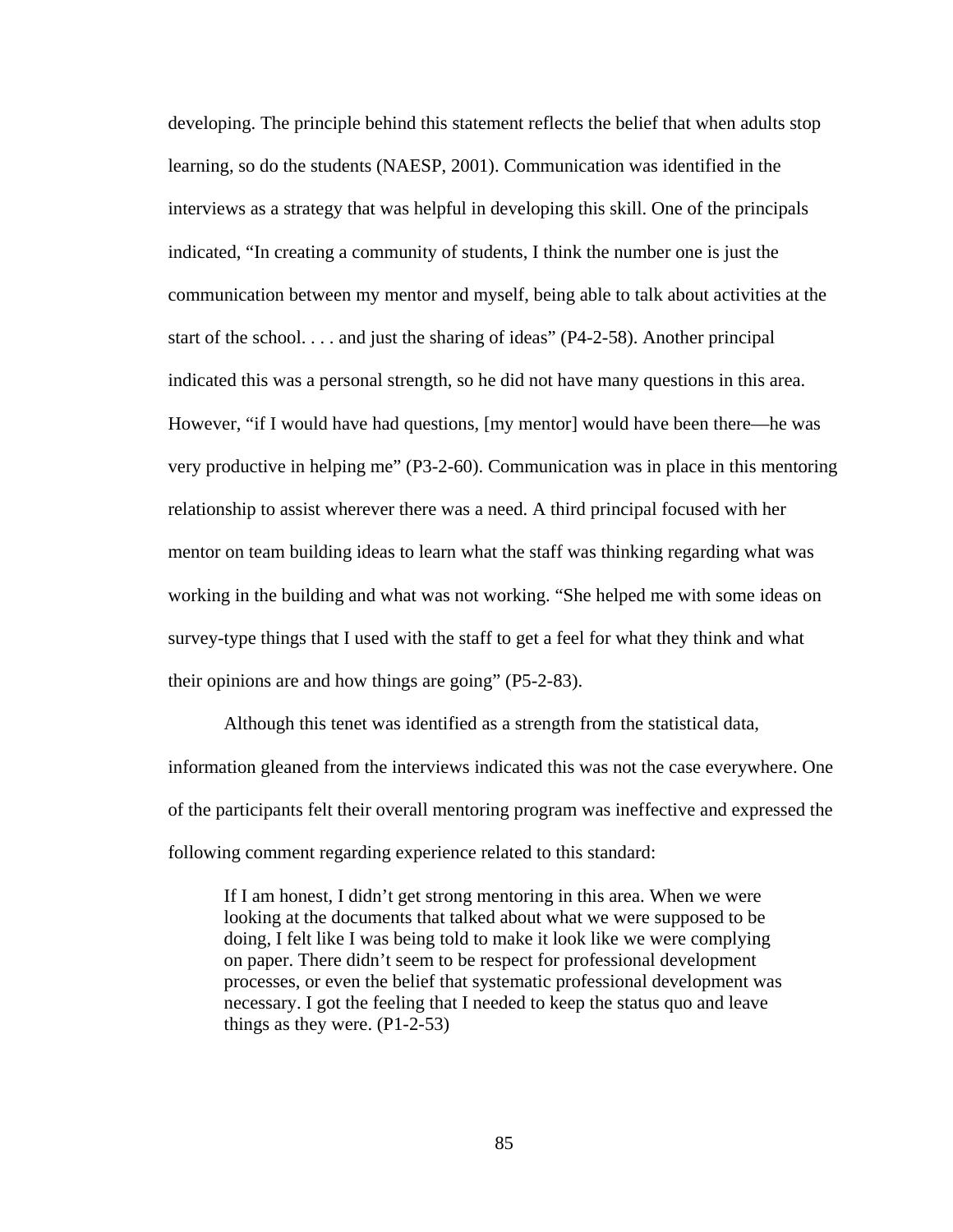Another participant indicated this was not a strength of the district-created program at the time he was involved with it, but the program goals had evolved over time. He said,

When I went through, it was more about managing the school, managing your time. I kind of felt it was more focused on keeping and retaining quality people and giving them the support to flourish in their position. I think now that the program has progressed . . . they probably are looking at student learning and adult learning and how to do professional development with your staff, but I personally didn't get those benefits of the mentoring program. (P2-2-75)

An additional participant felt the overall mentoring program was "unfocused and very

confused" (P6-1-28) and reflected on the help received toward this standard with the

following comment:

It's really not been a very instructional process for me, other than I've had someone who has had experience and talked about common experiences we've had. . . .[but] his realm of experiences was totally different than mine, so in that respect, he didn't offer me much. (P6-1-45)

Data from the survey identified the strength of the statewide AMP was in using

the principals' learning as a model that all members of the system should be learners. The

principal became a model of public learning as a model for all members of the school

community (NAESP, 2001). While this skill was a strength of the statewide

Administrator Mentoring Program, this same skill was a weakness within district-created

programs. There was no specific data from the interviews to substantiate or refute this

finding.

### *Research Question 2*

*Are there perceived differences between mentoring programs (the statewide Administrator Mentoring Program and district-created mentoring programs) in the kind of support provided by mentors in helping beginning principals develop instructional leadership skills to set high expectations and standards?*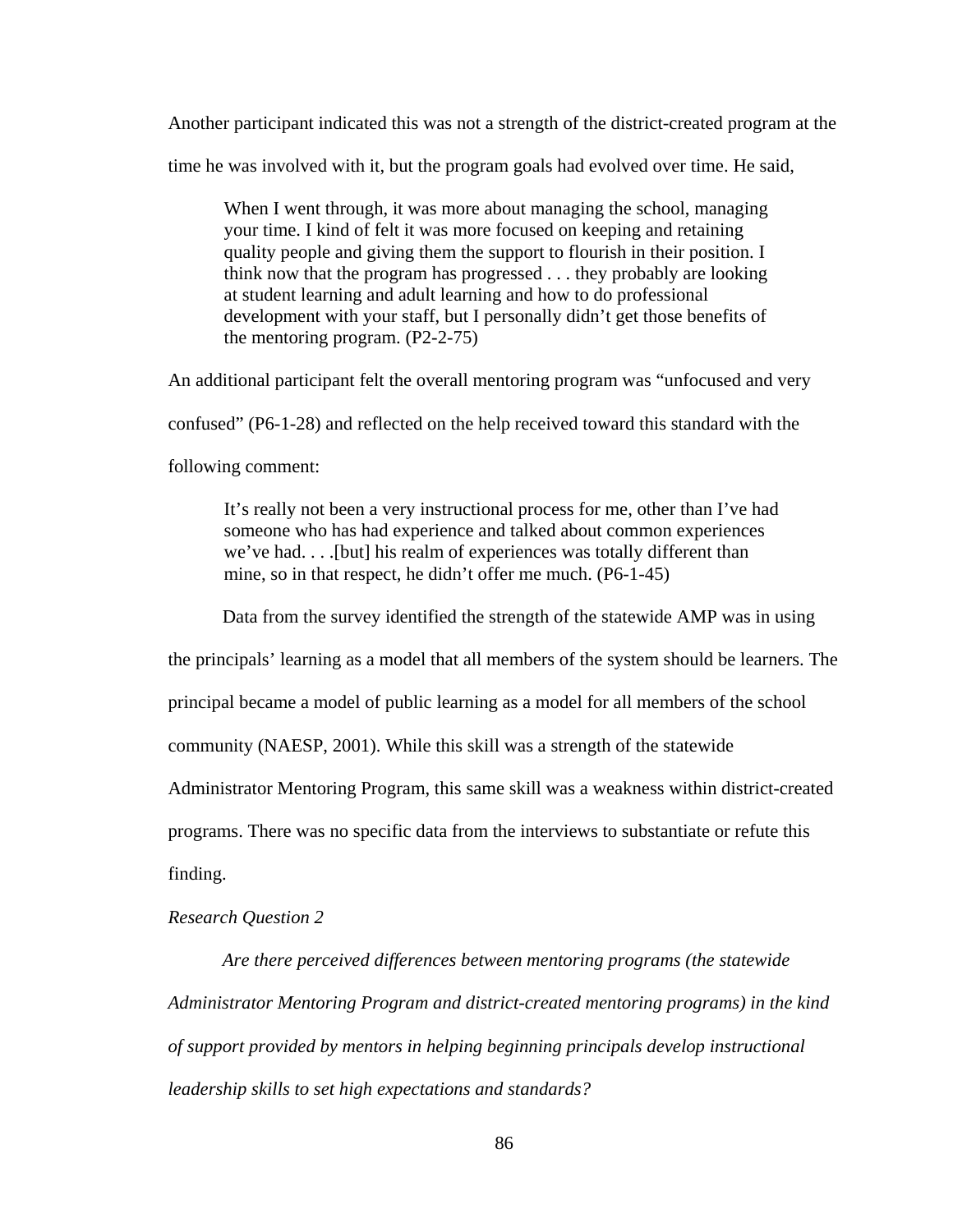Independent *t*-tests indicated there was no significant difference at the *p*<.05 or *p*<.01 levels between the statewide AMP and district-created mentoring programs in the kind of support provided by mentors in helping beginning principals develop instructional leadership skills to lead schools based on the standard of setting high expectations and standards. Equal variances were assumed for each test. The test showed no significance between the two programs,  $t(43) = .014$ ,  $p = .989$ , as reported in Table 6.

Although there was no statistical difference between the two programs, mean scores generated information of interest relating to the effectiveness of both programs. The mean scores for the HExpSt standard were 4.14 for the statewide AMP, 4.14 for district-created programs, and 4.14 for both programs combined, as described in Table 7, indicating identical support from both types of programs. These mean scores fell within the range of Slightly Agree answers (3.51-4.50), indicating neither program was strong in helping the principals build skills relating to setting high expectations and standards. In addition, all mean scores for each question within this standard fell within the range of Slightly Agree. Mean scores for the four questions related to this standard were ranked by the total mean in Table 9 and were examined to identify strengths and weaknesses within this standard.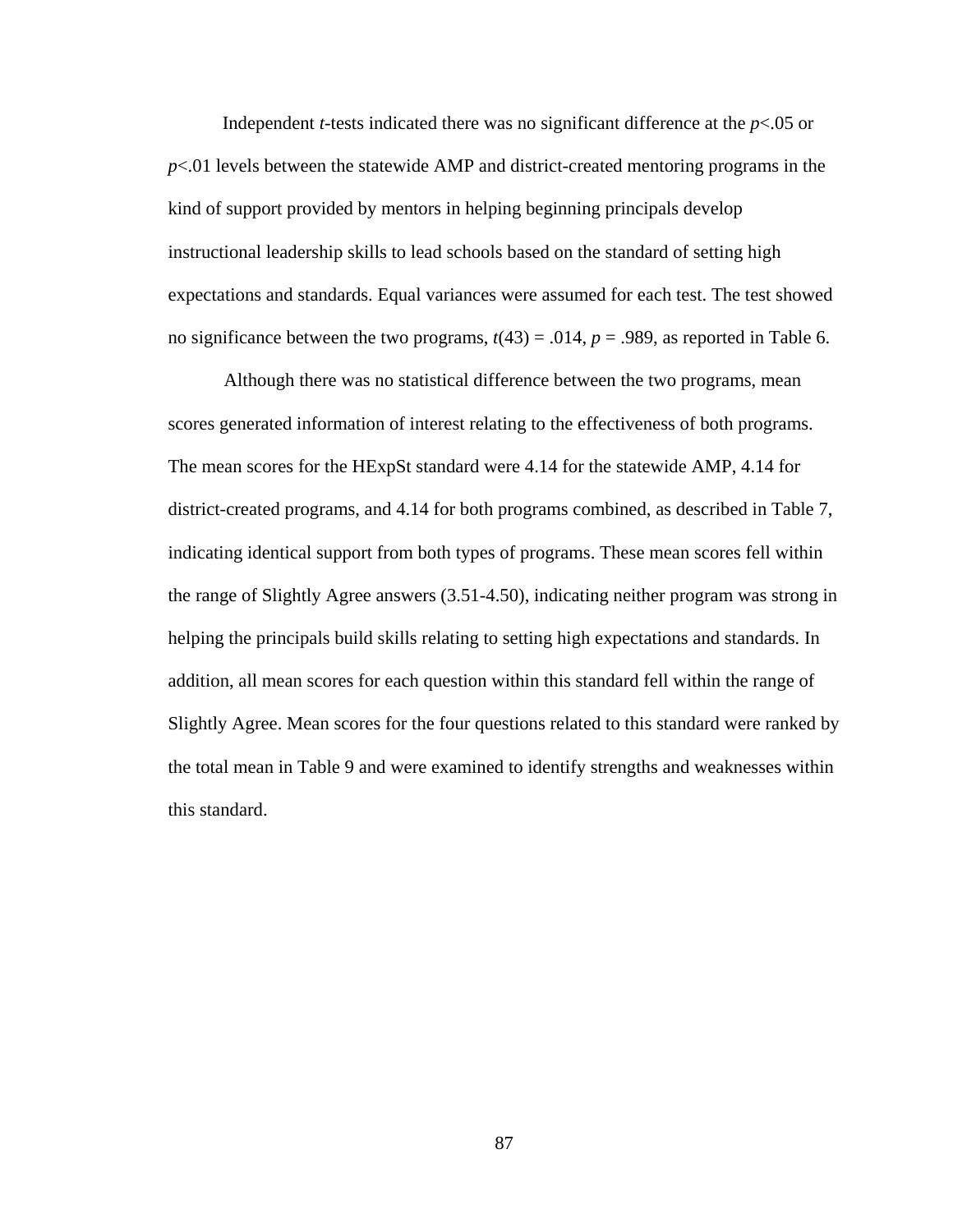| Question                                                                                                                                                                 |        | <b>Mean Scores</b> |       | <b>Standard Deviation</b> |      |       |
|--------------------------------------------------------------------------------------------------------------------------------------------------------------------------|--------|--------------------|-------|---------------------------|------|-------|
|                                                                                                                                                                          | AMP DC |                    | Total | AMP DC                    |      | Total |
| My mentor guided me in articu-<br>lating a clear vision that<br>reflects the beliefs, values,<br>and goals of the school<br>community with a clear<br>agenda for action. | 4.32   | 4.26               | 4.29  | 1.39                      | 1.18 | 1.27  |
| My mentor encouraged me to<br>communicate the vision<br>and mission of the school<br>to staff, parents, students,<br>and community members.                              | 4.18   | 4.7                | 4.18  | 1.59                      | 1.23 | 1.40  |
| My mentor assisted me in<br>developing skills to ensure<br>that all students have<br>adequate and appropriate<br>opportunities to meet high<br>standards.                | 4.18   | 4.13               | 4.16  | 1.33                      | 1.01 | 1.17  |
| My mentor helped me ensure that<br>that barriers to student<br>learning were identified,<br>clarified, and addressed.                                                    | 3.86   | 4.00               | 3.93  | 1.32                      | 1.00 | 1.16  |

*Mean Scores for Questions in Setting High Expectations and Standards Standard* 

\_\_\_\_\_\_\_\_\_\_\_\_\_\_\_\_\_\_\_\_\_\_\_\_\_\_\_\_\_\_\_\_\_\_\_\_\_\_\_\_\_\_\_\_\_\_\_\_\_\_\_\_\_\_\_\_\_\_\_\_\_\_\_\_\_\_\_\_\_\_\_

*Note:* Likert scale ranged from 1=Strongly Disagree to 6=Strongly Agree. DC=District-created mentoring programs. N=45.

\_\_\_\_\_\_\_\_\_\_\_\_\_\_\_\_\_\_\_\_\_\_\_\_\_\_\_\_\_\_\_\_\_\_\_\_\_\_\_\_\_\_\_\_\_\_\_\_\_\_\_\_\_\_\_\_\_\_\_\_\_\_\_\_\_\_\_\_\_\_\_\_

Data from the surveys identified the strength of both programs for this standard as developing an appropriate vision for the school that reflected the school culture and served as a guide for everything that happened within the school community. This strength established a clear direction for the members working together within the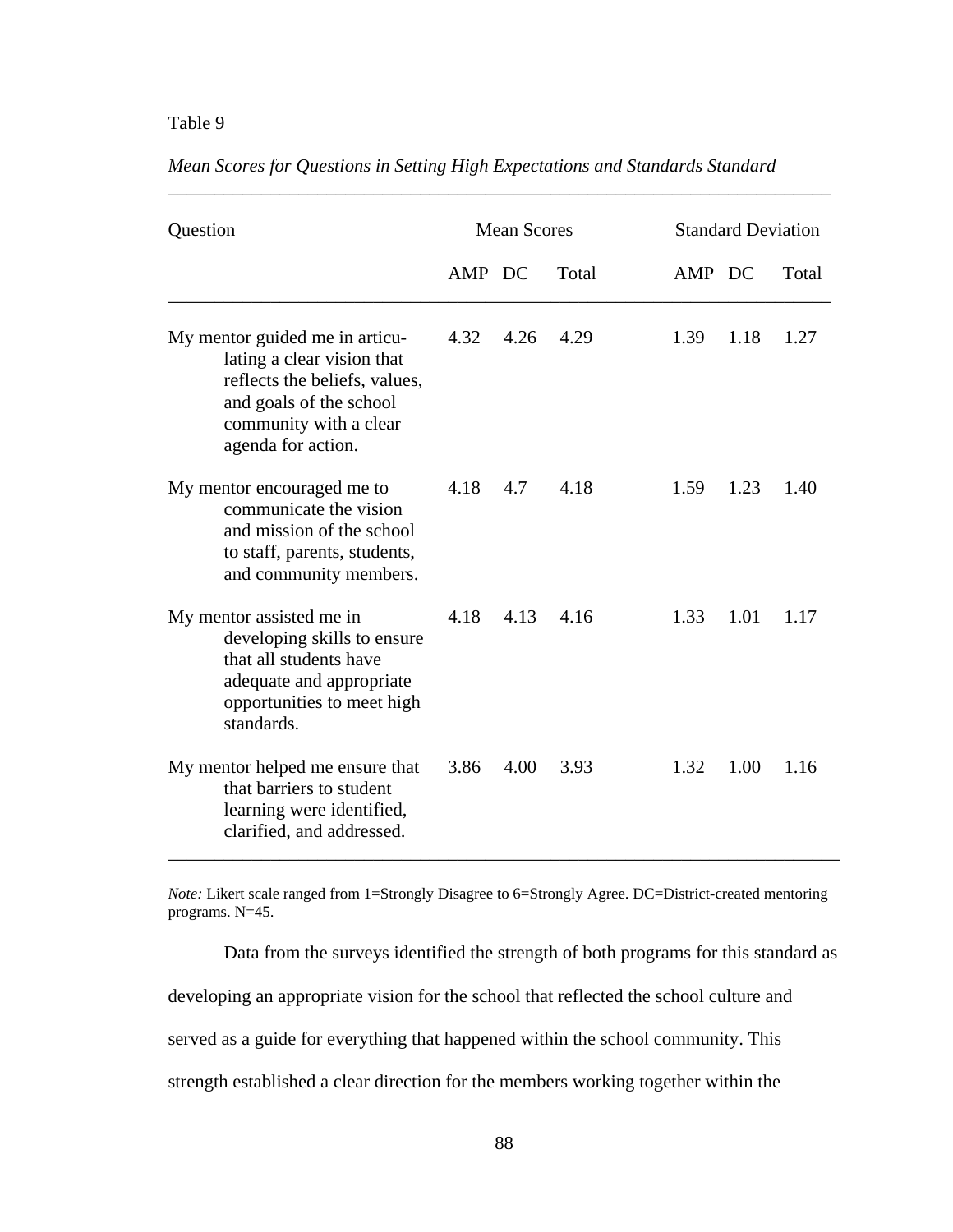organization to enable members to focus all efforts on the agenda for action. No data was gleaned from the interviews to confirm this area as a strength.

 The interview question for this standard addressed the support provided by the mentor to ensure appropriate opportunities were in place to allow all students to meet high standards. Survey data indicated this was the lowest of the four areas focused on through this standard for both types of mentoring programs and data from the interviews supported this concept. One principal commented,

I won't say that we didn't talk about it, but as far as providing and insisting that we have high standards, I think probably a lot of the things we would talk about were high standards as far as student behavior, not necessarily academics. . . . Some of that probably beat around the bush quite a bit, but as far as hitting this target right on the head, that really didn't happen. (P2-3-97)

Another principal, whose superintendent served as the mentor, echoed the lack of

emphasis in this area through the following response:

I really did not receive support as far as making sure that our school programs were providing students with what they needed to meet high standards. Again, it was not a priority for my superintendent. . . . It was said that we wanted our students to do the best that they could, but there wasn't an emphasis on coming up with a consensus on how we would measure student progress or what we even meant by students meeting high standards. (P1-2-72)

One of the principals indicated little to no time was spent on this standard because the need was not there. "In fairness to him [mentor], he wasn't asked about a lot of those things. The district already does a lot of those things, which has been very helpful to me" (P6-2-66). Another principal communicated the support was for an awareness of the opportunities available for students by saying, "He shared the programs, he helped make me aware of programs we had within and resources in [the district] to assist students in realizing success" (P3 -2-70).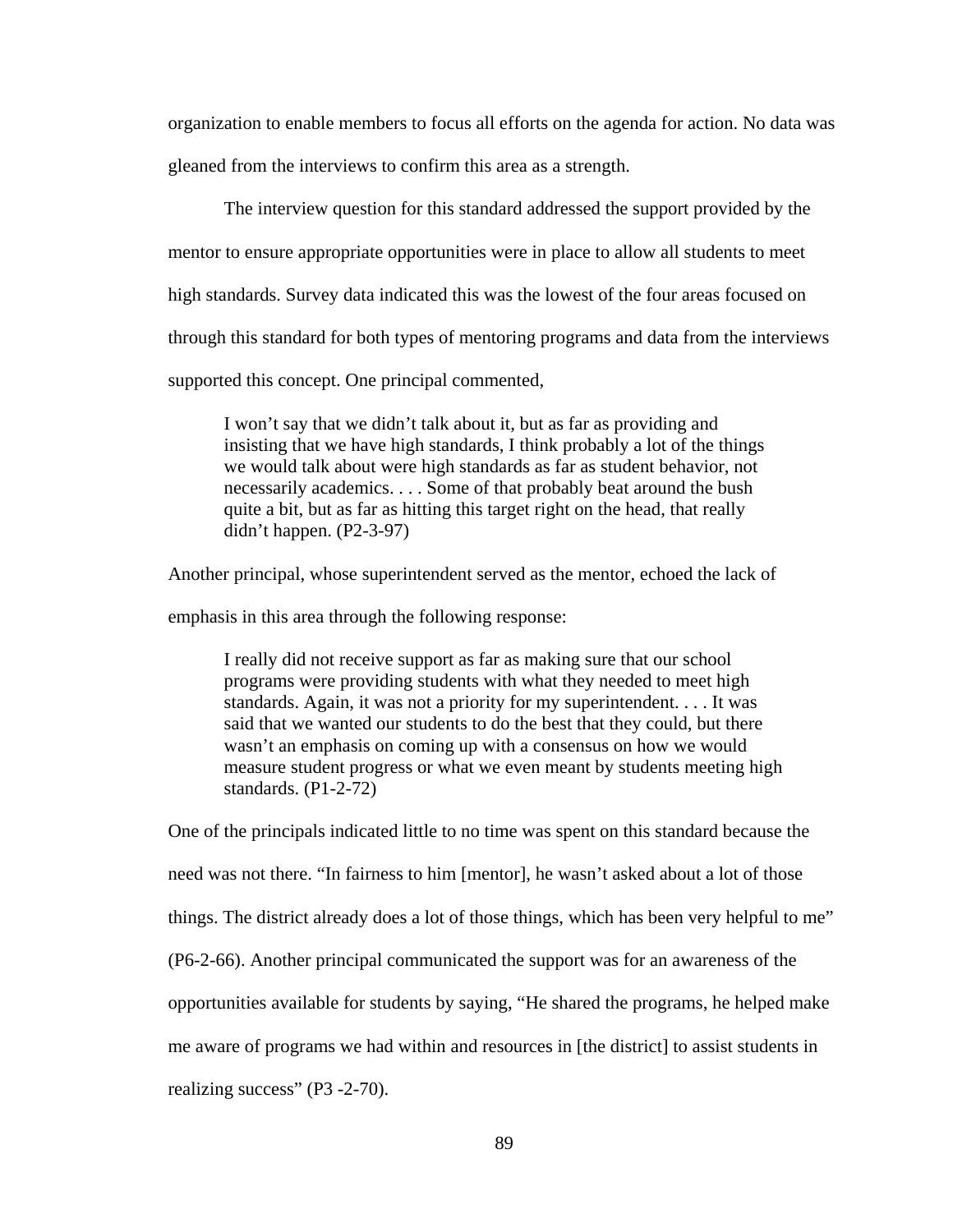Only one principal felt the support had been adequate to support students in meeting high standards with communication between mentor and protégé being the key to success. "The communication of us talking about—my mentor saying here is where the district was at . . . talking through some of the strategies of ways to move them and to know what the expectations are, from a leadership perspective" (P4-2-74).

*Research Question 3* 

*Are there perceived differences between mentoring programs (the statewide Administrator Mentoring Program and district-created mentoring programs) in the kind of support provided by mentors in helping beginning principals develop instructional leadership skills to demand content and instruction that ensures student achievement?*

Independent *t*-tests indicated there was no significant difference at the *p*<.05 or *p*<.01 levels between the statewide AMP and district-created mentoring programs in the kind of support provided by mentors in helping beginning principals develop instructional leadership skills to lead schools based on the standard of demanding content and instruction. Equal variances were assumed for each test. The test showed no significance between the two programs,  $t(42) = .208$ ,  $p = .836$ , as reported in Table 6.

Although there was no statistical difference between the two programs, mean scores yielded information of interest relating to effectiveness of both programs. The mean scores for the CntIns standard were 3.96 for the statewide AMP, 4.07 for districtcreated programs, and 4.02 for both programs combined, as shown in Table 7. These mean scores fell within the range of Slightly Agree answers (3.51-4.50), indicating neither program was strong in helping the principals build skills relating to setting high expectations and standards. In addition, most mean scores for each question within this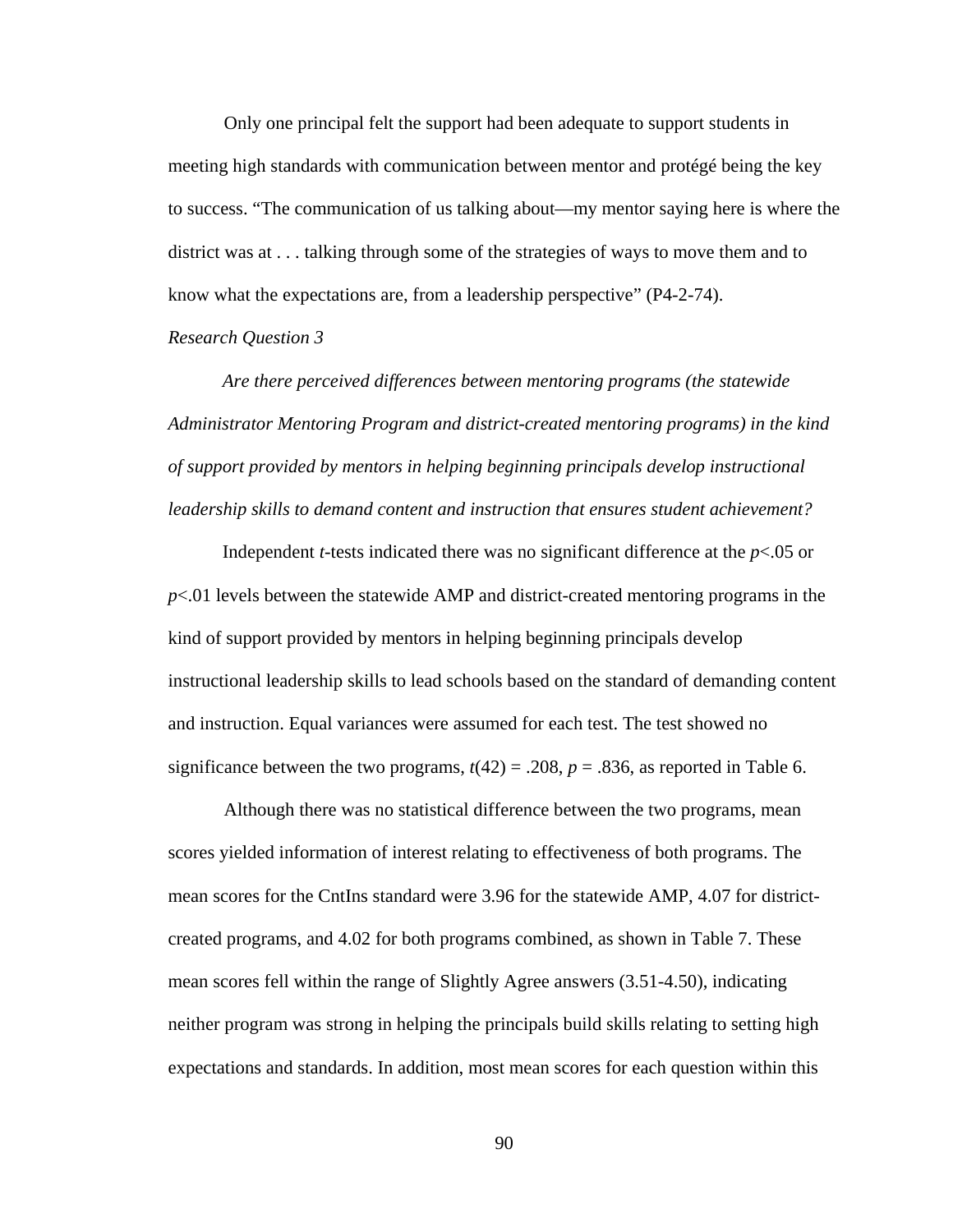standard fell within the range of Slightly Agree. The exception was the question relating to mentors helping new principals gain skills to evaluate student work to ensure students are being taught to high standards. The mean score on this question from principals participating in district-created programs was 3.39, falling in the Slightly Disagree range (2.51-3.50). Mean scores for the five questions related to this standard were ranked by the total mean in Table 10. Further analysis was conducted to determine strengths and weaknesses of the components of this standard.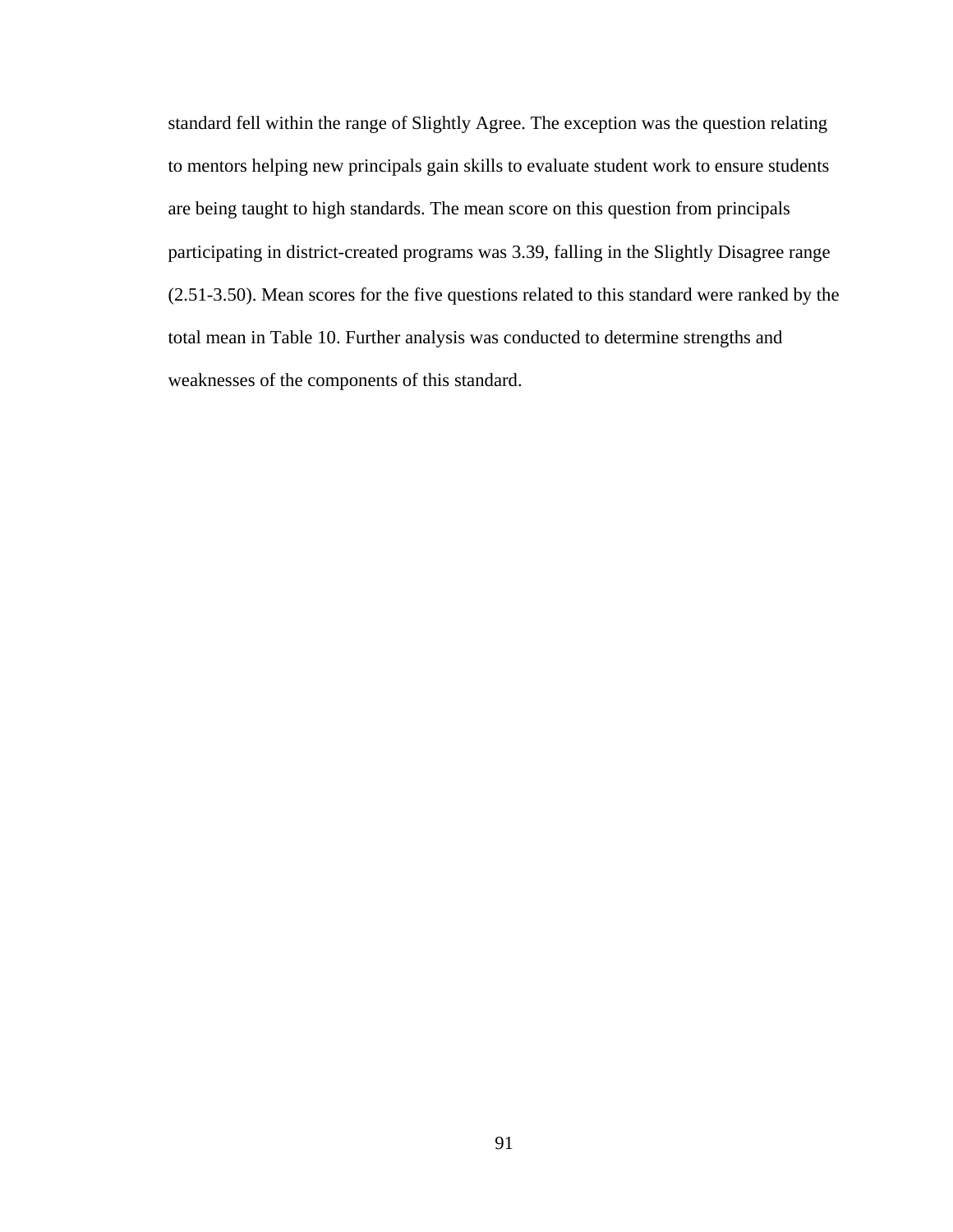| Question                                                                                                                                                          | <b>Mean Scores</b> |      |       | <b>Standard Deviation</b> |      |       |
|-------------------------------------------------------------------------------------------------------------------------------------------------------------------|--------------------|------|-------|---------------------------|------|-------|
|                                                                                                                                                                   | AMP DC             |      | Total | AMP DC                    |      | Total |
| My mentor helped me learn the<br>importance of observing<br>classroom practices to<br>assure that all students<br>are meaningfully engaged<br>in active learning. | 4.36               | 4.48 | 4.42  | 1.40                      | 1.27 | 1.32  |
| My mentor guided me in locating<br>resources to provide<br>up-to-date technology,<br>training, and instructional<br>materials.                                    | 4.14 4.17          |      | 4.16  | 1.55                      | 1.19 | 1.36  |
| My mentor guided me in hiring<br>and retaining high-quality<br>teachers and holding them<br>responsible for student<br>learning.                                  | 3.86               | 4.39 | 4.14  | 1.35                      | 1.27 | 1.32  |
| Working with my mentor helped<br>me develop skills to<br>monitor alignment of<br>curriculum with standards,<br>school goals, and<br>assessments.                  | 3.68               | 3.91 | 3.80  | 1.29                      | 1.20 | 1.24  |
| Through the mentoring process,<br>I gained skills to review<br>and analyze student work<br>to determine whether<br>students are being taught<br>to standards.     | 3.86               | 3.39 | 3.62  | 1.39                      | 1.56 | 1.48  |

## *Mean Scores for Questions in Demanding Content and Instruction Standard*

\_\_\_\_\_\_\_\_\_\_\_\_\_\_\_\_\_\_\_\_\_\_\_\_\_\_\_\_\_\_\_\_\_\_\_\_\_\_\_\_\_\_\_\_\_\_\_\_\_\_\_\_\_\_\_\_\_\_\_\_\_\_\_\_\_\_\_\_\_\_\_

*Note:* Likert scale ranged from 1=Strongly Disagree to 6=Strongly Agree. DC=District-created mentoring programs. N=45.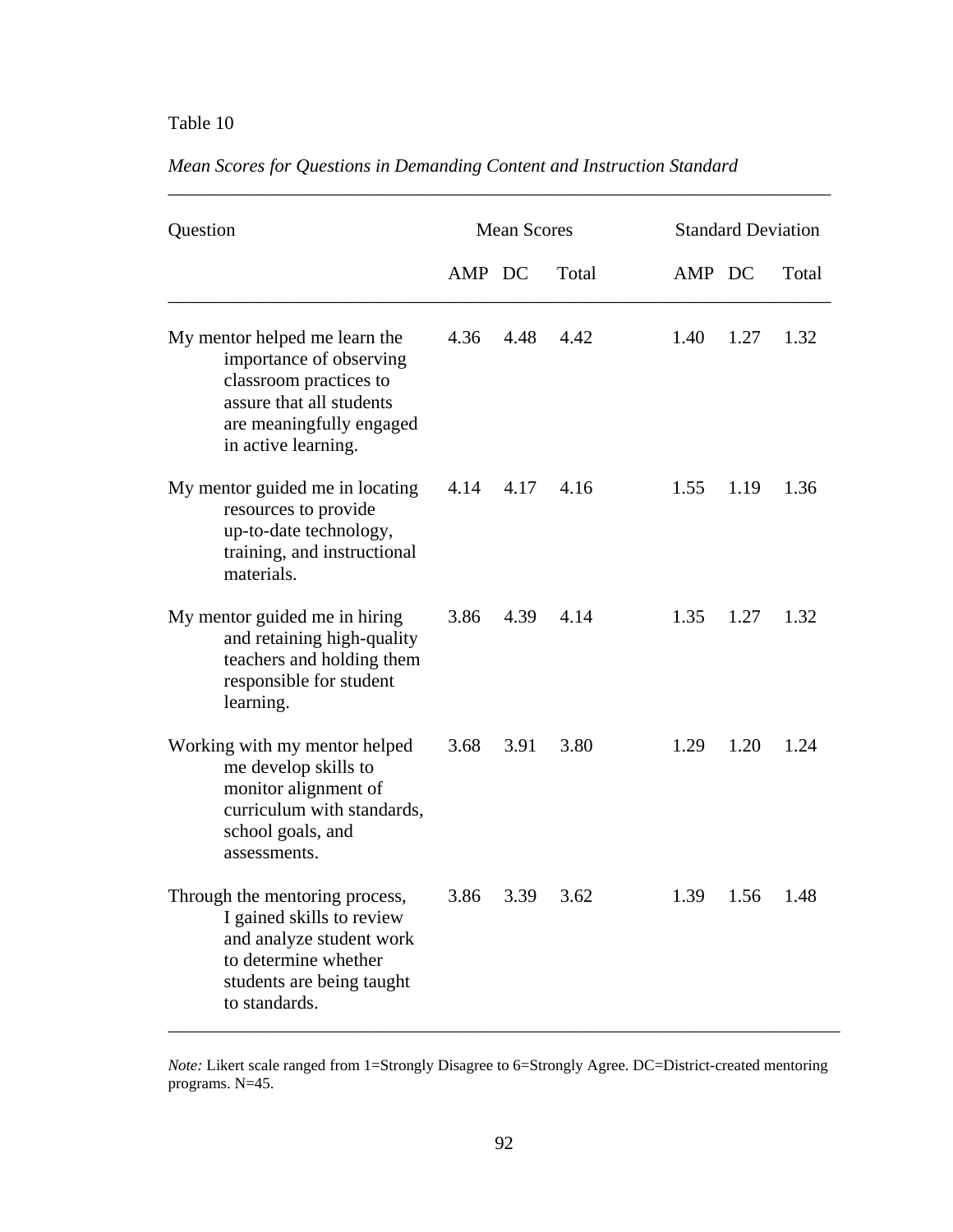Learning the importance of observing instructional practices was a relative strength for both types of mentoring programs, according to survey data. This responsibility of principals was common across all types of schools—whether schools are small or large, rural or urban, elementary or secondary. Effective principals were required to learn how to hone this skill early in the year to meet the requirements of their district's teacher evaluation process and to gain a first-hand view of what was actually happening in classrooms throughout the school. Learning how to effectively observe and give feedback to teachers was a focus of both mentoring programs.

 This common theme was corroborated throughout data obtained from the interviews. Five of the six principals interviewed felt their mentor provided good encouragement and assistance as they refined their skills in observing and giving feedback to the teachers. One mentor emphasized the need to be in the classroom regularly to really determine if students were engaged and if the curriculum content was being taught. This same mentor encouraged "having the teachers do a reflection after the observation, by themselves—how they felt about it [their lesson]. It gets them thinking on their own" (P5-3-107).

 In one situation, the principal and mentor examined student work and conducted walkthroughs together, providing time to talk about instruction and good teaching practices and teacher feedback.

Walking through the building with her and being able to say, these are some of the conversations that I have with my teachers that I see doing this. This is what it looks like, so more of the one-on-one conversations [with the mentor] (P4-2-91).

 Another principal had the opportunity to work with different mentors each of his first two years through the district-created mentoring program. After receiving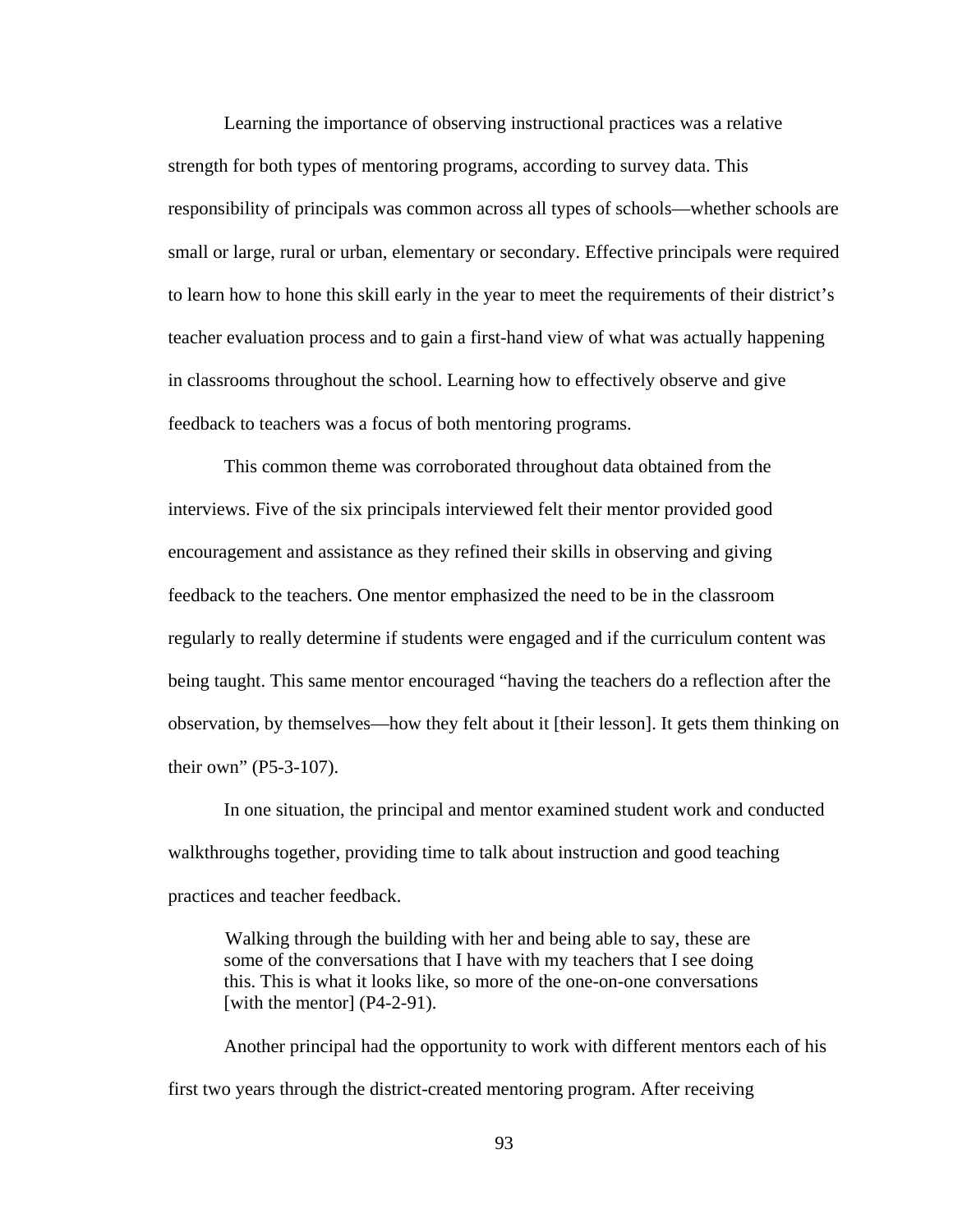information on walkthroughs and talking a lot about giving teachers feedback with the first mentor, he chose to work with another mentor the second year whose expertise was in Performance-Based Teacher Evaluations (PBTE). He described his experience as follows:

We got to sit in a teacher's class that she non-renewed and I had never done one of those yet. The teacher showed slides 65 minutes of animals. When we got back, we talked about 1) Is this in the curriculum? Well, no, not really. 2) There was no variety of learning strategies. Her method was all talk; students sat there and had heads down on the desk. So that was very valuable for me to see different perspectives. . . . It really helped me to get better, and be a better instructional leader seeing how other people operate. (P2-3-124)

 Only one of the principals did not have good support in this area and was not encouraged to observe in the classroom. Evaluations were done by the superintendent without involvement from the principal. A Reading First grant was written after the principal had been in the building for two years and required weekly walkthroughs by the principal and the reading coach. "I wasn't mentored or encouraged to do them [walkthroughs] and they weren't used for teacher evaluations. We did use the walkthroughs frequently in collaborations because the teachers craved that feedback . . . but they wanted real and honest feedback" (P1-3-97).

 Survey data identified two weaknesses within this standard, monitoring alignment of curriculum with standards and assessments (AMP weakness) and reviewing/analyzing student work to determine whether standards were being taught (district-created mentoring programs weakness). Both skills required principals to have a strong understanding of the curriculum and standards for their respective grade levels, skills that require time to develop. Only two principals referred to curriculum and student work as a connection with observations and feedback. One principal had worked through her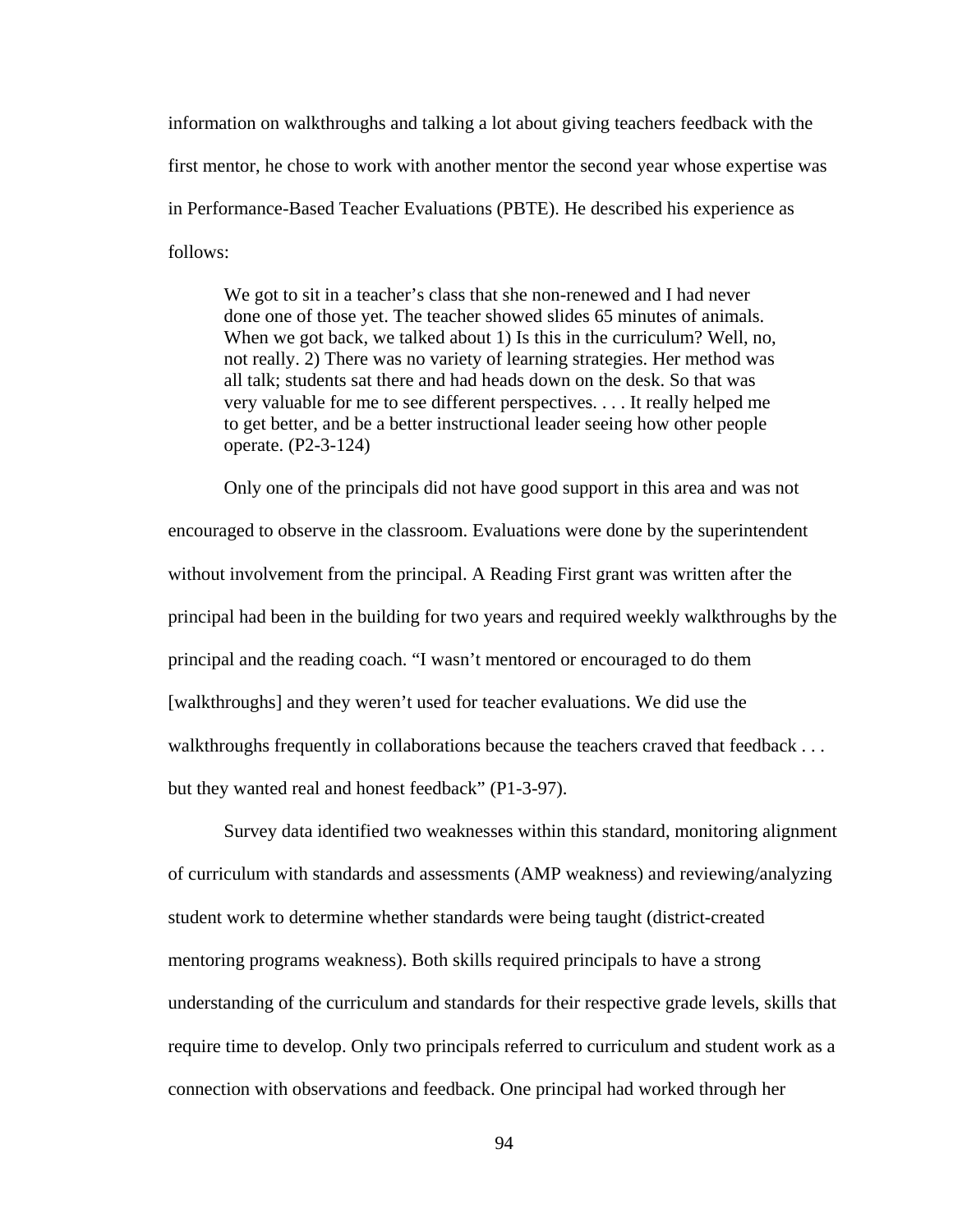mentor with the teachers to write common assessments and felt that was a valuable process to work with teachers in identifying what students needed to know. The following details reflected her experience:

Coming from a district that had common assessments and being able to provide some of that knowledge as a leader. As a district, to be able to have common assessments and truly analyze data and how we as leaders are going to lead our teachers in conversations about that data. How are we going to move them in directions using that data? (P4-2-85)

The other principal indicated that the need for being in the classroom on a regular basis was critical, "Otherwise, how do you know if the students are engaged and what exactly is going on with the curriculum and those kinds of things" (P5-3-104). The other four principals did not verbally make the connection between observing in the classroom and monitoring curriculum and student learning.

*Research Question 4* 

*Are there perceived differences between mentoring programs (the statewide Administrator Mentoring Program and district-created mentoring programs) in the kind of support provided by mentors in helping beginning principals develop instructional leadership skills to create a culture of adult learning?* 

Independent *t*-tests indicated there was no significant difference at the *p*<.05 or *p*<.01 levels between the statewide AMP and district-created mentoring programs in the kind of support provided by mentors in helping beginning principals develop instructional leadership skills to lead schools based on the standard of creating a culture of adult learning. Equal variances were assumed for each test. The test showed no significance between the two programs,  $t(43) = -.437$ ,  $p = .644$ , as reported in Table 6.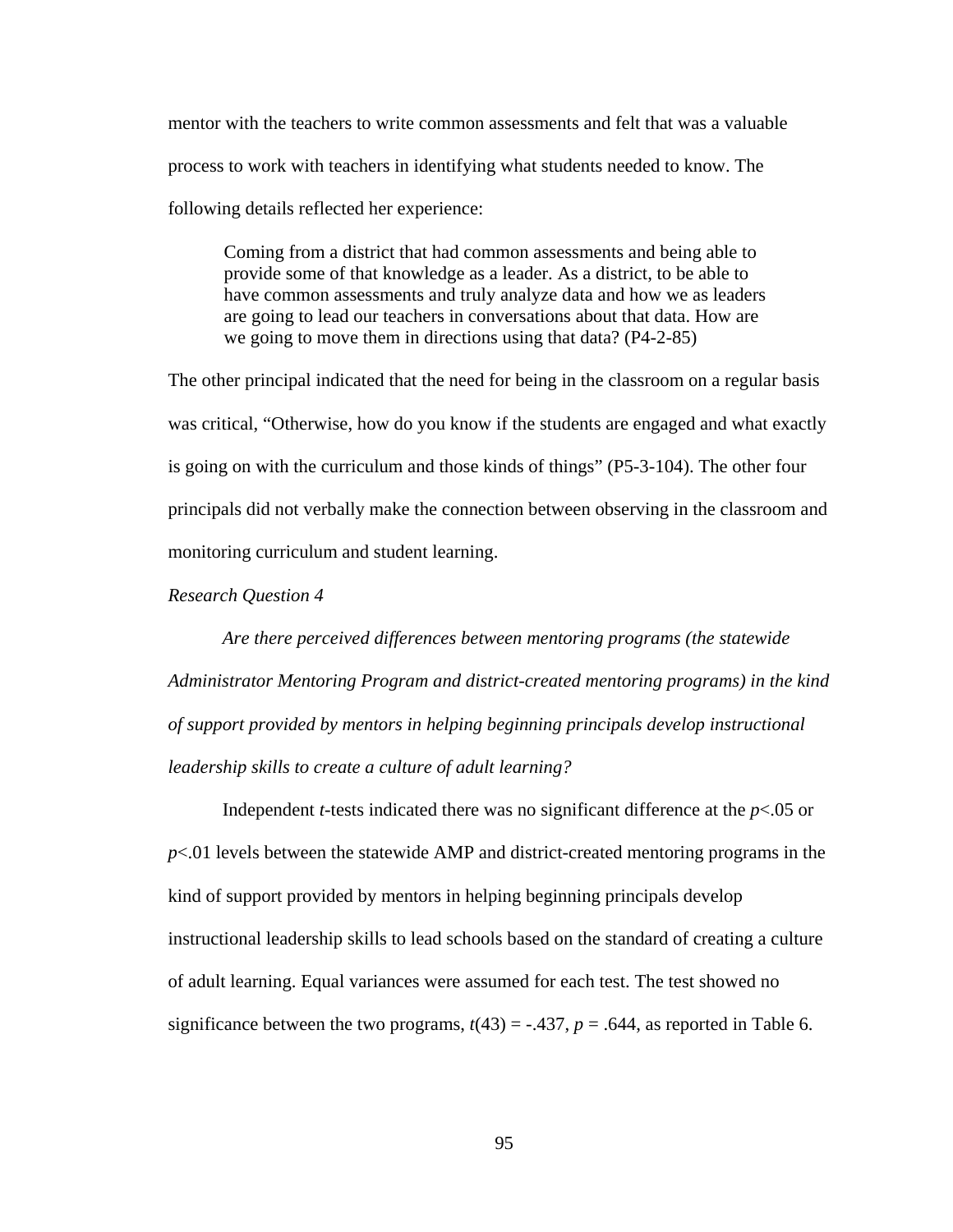Although there was no statistical difference between the two programs, mean scores produced information of interest relating to effectiveness of both programs. The mean scores for the CulALrn standard were 4.30 for the statewide AMP, 4.45 for districtcreated programs, and 4.38 for both programs combined, as conveyed in Table 7. These mean scores fell within the range of Slightly Agree answers (3.51-4.50), indicating neither program was strong in helping the principals build skills relating to creating a culture of adult learning. Although the scores fell in the range of Slightly Agree, these scores were the highest of the six instructional leadership standards. In addition, most mean scores for each question within this standard fell within the range of Slightly Agree. One exception was the question related to the principals' needs to continually improve their own practice, with scores ranging from 4.68-4.96 and falling in the Agree range (4.51-5.50). Mean scores for the five questions related to this standard were ranked by the total mean in Table 11. Additional analysis identified strengths and weaknesses of components of this standard.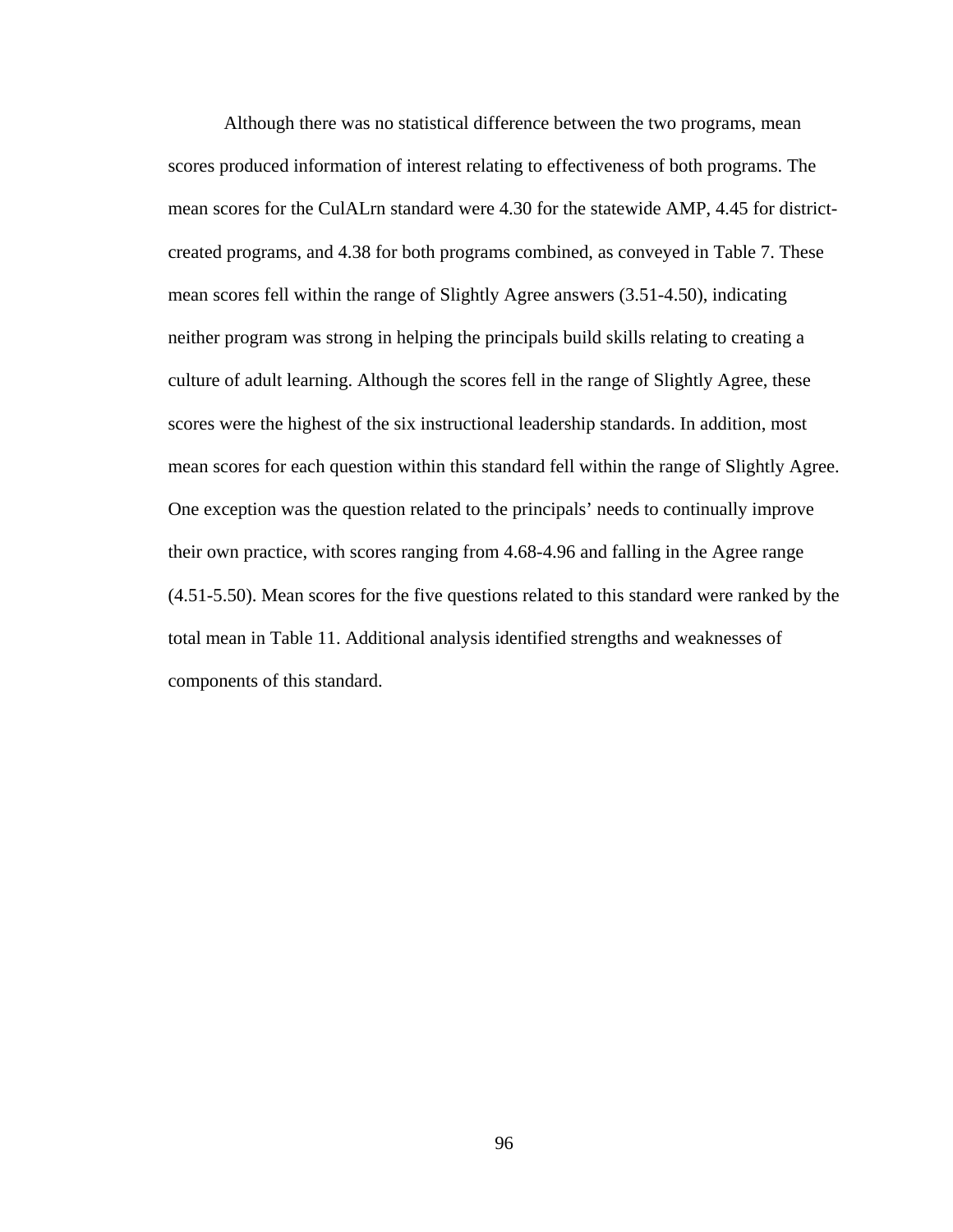# Table 11

| Question                                                                                                                                                           | <b>Mean Scores</b> |      |       | <b>Standard Deviation</b> |      |       |
|--------------------------------------------------------------------------------------------------------------------------------------------------------------------|--------------------|------|-------|---------------------------|------|-------|
|                                                                                                                                                                    | AMP DC             |      | Total | AMP DC                    |      | Total |
| My mentor helped me recognize<br>the need to continually<br>improve my own profess-<br>ional practice.                                                             | 4.68               | 4.96 | 4.82  | 1.59                      | 0.98 | 1.30  |
| My mentor encouraged me to<br>develop opportunities<br>for teachers to learn from<br>each other through<br>observations, demonstra-<br>tions, and collaboration.   | 4.23               | 4.43 | 4.33  | 1.60                      | 1.16 | 1.36  |
| My mentor encouraged me to<br>provide time for reflection<br>as an important part of<br>improving practice.                                                        | 4.23               | 4.43 | 4.33  | 1.51                      | 1.24 | 1.38  |
| My mentor assisted me in locating<br>resources (time,<br>opportunity, and funding)<br>for professional development<br>aligned to improving<br>student achievement. | 4.36               | 4.04 | 4.20  | 1.47                      | 1.19 | 1.47  |
| Through collaboration with my<br>mentor, I learned to connect<br>professional development<br>to school learning goals.                                             | 4.00               | 4.39 | 4.20  | 1.66                      | 1.27 | 1.32  |

\_\_\_\_\_\_\_\_\_\_\_\_\_\_\_\_\_\_\_\_\_\_\_\_\_\_\_\_\_\_\_\_\_\_\_\_\_\_\_\_\_\_\_\_\_\_\_\_\_\_\_\_\_\_\_\_\_\_\_\_\_\_\_\_\_\_\_\_\_\_\_\_

# *Mean Scores for Questions in Culture of Adult Learning Standard*

*Note:* Likert scale ranged from 1=Strongly Disagree to 6=Strongly Agree. DC=District-created mentoring programs. . N=45.

Creating a Culture of Adult Learning was the standard with the highest mean

scores overall from the survey data. The strength of recognizing the need to continually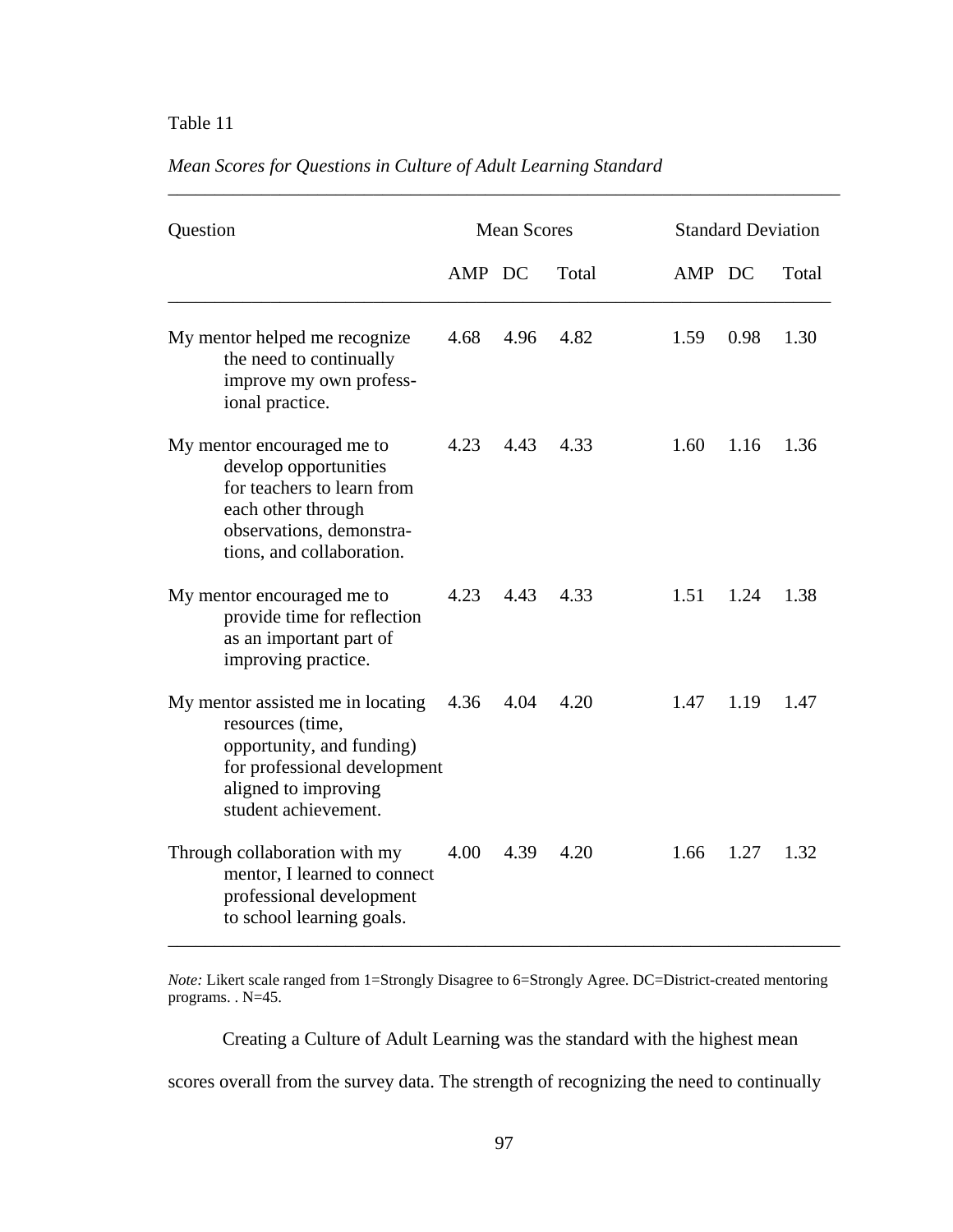improve the principals' own professional practice was identified by both mentoring programs. Successful principals identified areas they needed to improve and sought out professional development opportunities to build their capacity to be more effective. Attending faculty professional development activities also strengthened principals' skills as well as building connections between principals and their teachers (NAESP, 2001). All survey questions for this standard related to various aspects of professional development, both for the principal and for teachers, and connecting professional development to improved student learning. Although this was recognized as a strength on the surveys, only two principals indicated during the interviews that they were encouraged to take advantage of opportunities to strengthen their own skills in various areas. However, one principal shared that discretion in choosing the appropriate opportunities was critical with the following comment:

There are many wonderful opportunities for professional development that, between that and the meetings, you have to decide what kind of administrator you're going to be, because you could be gone all the time. . . . So, they have assisted me in understanding what are the most important, the most beneficial things to be a part of and when it's okay to say, hey, we're going to step out of this one. (P3-3-92)

 The weakest area identified by survey data from the statewide AMP was in connecting professional development to school learning goals. A related weakness was identified for district-created mentoring programs in locating resources for professional development aligned to student improvement. Both skills were necessary to build the capacity of the teachers within the organization in improving their expertise in crafting appropriate learning situations for the students to achieve. Only two principals made a connection between professional development and student learning. One principal worked in a district that implemented Whole Faculty Study Groups, working through this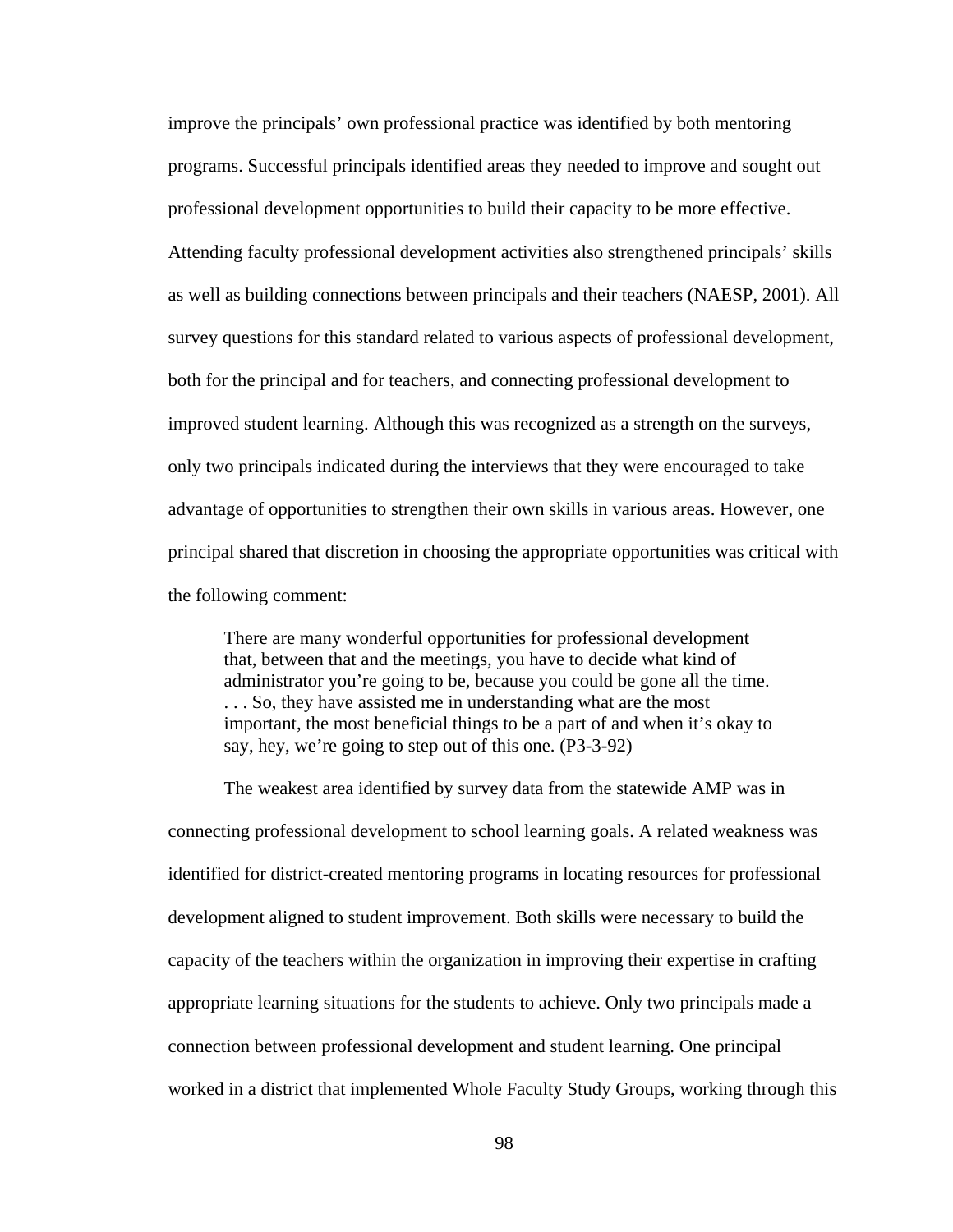process as a teacher and then as an administrator. His mentor assisted him in analyzing

the process to determine how best to support the process. He indicated,

After talking to my mentor and talking to the people I worked with the second year, I kind of came across my personal view that they are best if you can group them by subject, in my opinion, and they are best if you structure them a little bit, not give them a clearly defined target, but a little bit of structure to guide them towards your SIP [School Improvement Plan]. If you can do that, they would take the ball and run with it. I think it will make our school better. That whole philosophy was developed during that mentoring time when I was able to talk to multiple people about this. (P2-4-149)

The other principal made the connection between professional development and student achievement, however, her mentor did not support these efforts and in fact steered her away from working with the committee to improve instructional improvements, as described in the following passage:

My mentor guided me away from aligning professional development with student learning to the point where he actually suggested that I not "interfere" with the professional development meetings nor attend them. . . . It gave a very strong message to the PD committee that, even though we were being asked by the state to align PD with student achievement, that wasn't important to him. (P1-3-109)

Although this mentor did not seem to support the work of the professional development committee, he did commit money from other funds that the principal was able to utilize for "working towards one common purpose" (P1-3-112).

 The issue of locating sufficient resources for adult learning was only mentioned by one principal. This principal was from a small district where financial resources were limited and was mentored by a principal from a much larger district with many more financial resources available for various professional development opportunities.

Although the mentor was very supportive, the principal described the situation as

follows: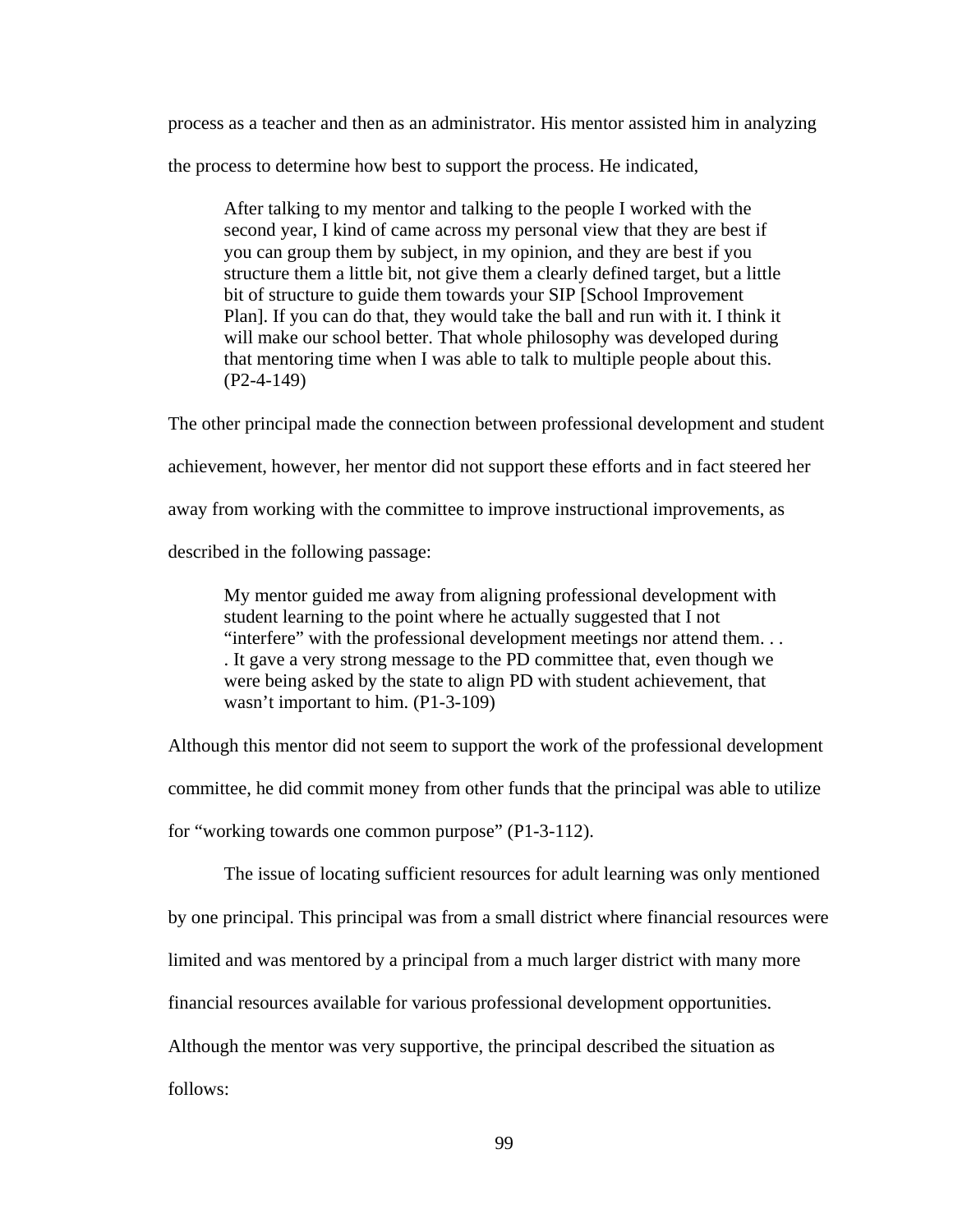Because of the differences in our worlds, his take on what was feasible and what wasn't were completely different. With a large school district, they can bring in a variety of outside resources because they have the financial capability to do that and they have the staff to support large programs like that. Staff like mine—I've got a total of twenty-four certified people. You get a totally different realm of professional development. (P6-2-87)

One other principal explained how she and her mentor sat down with a budget to analyze how much was available for professional development to structure learning opportunities throughout the year. She did not indicate that lack of resources was an issue.

*Research Question 5* 

*Are there perceived differences between mentoring programs (the statewide Administrator Mentoring Program and district-created mentoring programs) in the kind of support provided by mentors in helping beginning principals develop instructional leadership skills to use multiple sources of data as diagnostic tools?* 

Independent *t*-tests indicated there was no significant difference at the *p*<.05 or *p*<.01 levels between the statewide AMP and district-created mentoring programs in the kind of support provided by mentors in helping beginning principals develop instructional leadership skills to lead schools based on the standard of using multiple sources of data as diagnostic tools. Equal variances were assumed for each test. The test showed no significance between the two programs,  $t(43) = .420$ ,  $p = .667$ , as reported in Table 6.

Although there was no statistical difference between the two programs, mean scores generated information of interest relating to effectiveness of both programs. The mean scores for the DTool standard were 3.79 for the statewide AMP, 3.95 for districtcreated programs, and 3.87 for both programs combined, as described in Table 7. These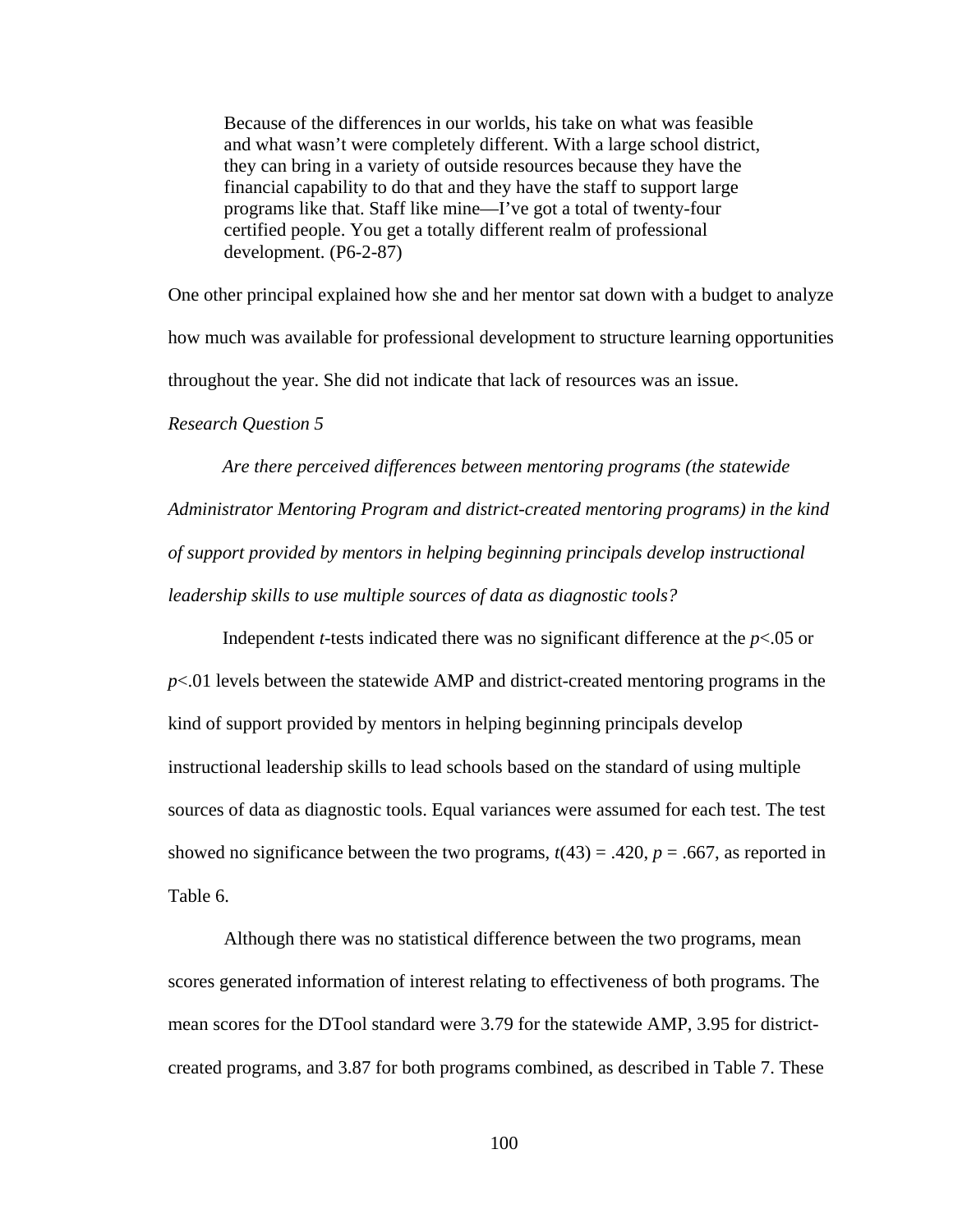mean scores fell within the range of Slightly Agree answers (3.51-4.50), indicating neither program was strong in helping the principals build skills relating to using multiple of sources of data as diagnostic tools. These mean scores were the weakest of the six instructional leadership standards. In addition, most mean scores for each question within this standard fell within the range of Slightly Agree. The exception was the question related to the mentor encouraging new principals to examine schools with similar demographics to identify strategies for improving student achievement. The mean score on this question from principals participating in district-created programs was 3.48, falling in the Slightly Disagree range (2.51-3.50). Mean scores for the five questions related to this standard were ranked by the total mean in Table 12 and were investigated to determine strengths and weaknesses within the standard.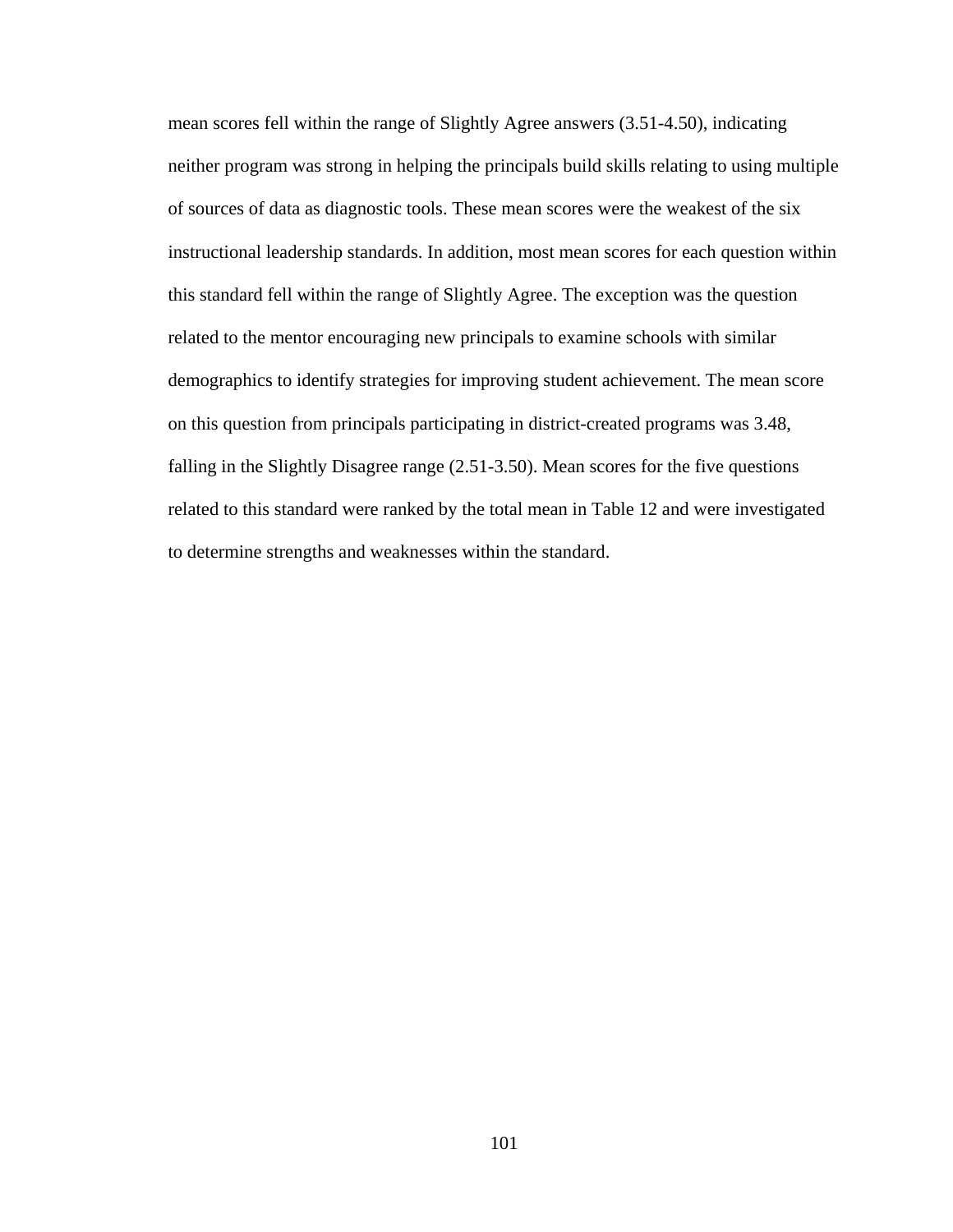## Table 12

## *Mean Scores for Questions in Data as Diagnostic Tool Standard*

| Question                                                                                                                                                                               | <b>Mean Scores</b> |      |       | <b>Standard Deviation</b> |      |       |
|----------------------------------------------------------------------------------------------------------------------------------------------------------------------------------------|--------------------|------|-------|---------------------------|------|-------|
|                                                                                                                                                                                        | AMP DC             |      | Total | AMP DC                    |      | Total |
| My mentor supported me in<br>utilizing a variety of data<br>sources to measure<br>performance.                                                                                         | 3.91               | 4.13 | 4.02  | 1.48                      | 1.39 | 1.42  |
| Working with my mentor<br>strengthened my skills<br>in using data as tools to<br>identify barriers to success,<br>design strategies for<br>improvement, and plan<br>daily instruction. | 3.82               | 4.04 | 3.93  | 1.30                      | 1.33 | 1.30  |
| My mentor helped me develop<br>skills to analyze data<br>with staff using a variety<br>of strategies.                                                                                  | 3.73               | 4.09 | 3.91  | 1.55                      | 1.50 | 1.52  |
| My mentor assisted me in creating<br>a school environment<br>that is comfortable using<br>data.                                                                                        | 3.64               | 4.00 | 3.82  | 1.43                      | 1.21 | 1.32  |
| My mentor encouraged me to<br>examine successful<br>schools with similar<br>demographics to identify<br>strategies for improving<br>student achievement.                               | 3.86               | 3.48 | 3.67  | 1.49                      | 1.12 | 1.31  |

\_\_\_\_\_\_\_\_\_\_\_\_\_\_\_\_\_\_\_\_\_\_\_\_\_\_\_\_\_\_\_\_\_\_\_\_\_\_\_\_\_\_\_\_\_\_\_\_\_\_\_\_\_\_\_\_\_\_\_\_\_\_\_\_\_\_\_\_\_\_\_\_

*Note:* Likert scale ranged from 1=Strongly Disagree to 6=Strongly Agree. DC=District-created mentoring programs. N=45.

Using Multiple Sources of Data as Diagnostic Tools was the standard with the

weakest mean scores overall. However, the strongest measure within this subscale for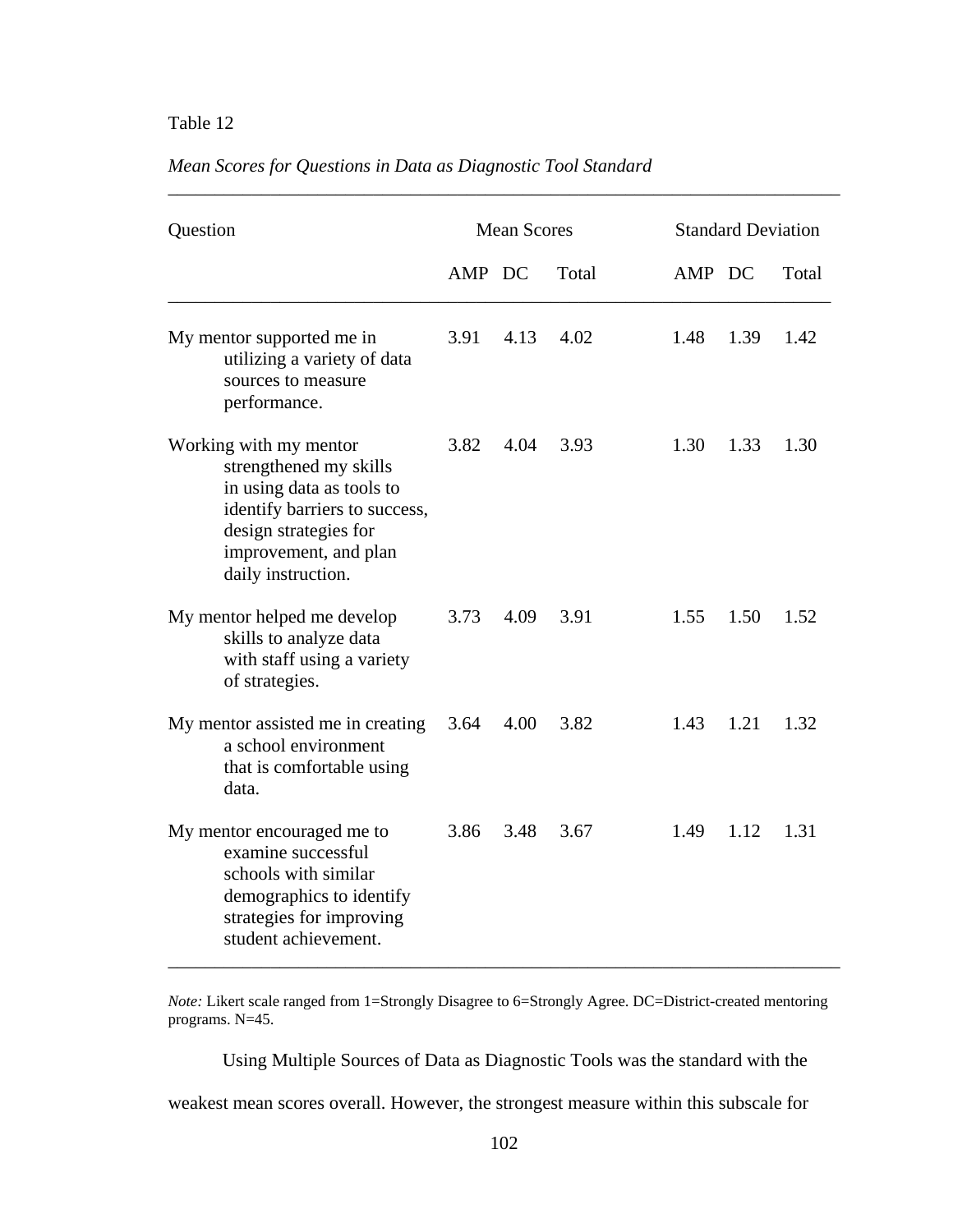both types of mentoring programs was learning to use a variety of data sources to measure student progress as documented by survey data. With today's accountability standards, looking at data, both quantitative and qualitative, has become a necessity and was somewhat supported through both programs.

Two of the six principals interviewed indicated they had support and assistance from their mentor in looking at various sources of data to make decisions about school and student learning. Several principals had help from other sources, such as the assistant superintendent in charge of curriculum and other principals within the same district. Participants from both types of mentoring programs responding on the surveys identified utilizing a variety of data sources to measure performance as a relative strength. Data from the interviews supported this finding through discussions of various sources such as MAP (Missouri Assessment Program) test results, IBD (Item Benchmark Description) reports from MAP tests, common assessment results, and data gathered through walkthroughs. One principal whose mentor was supportive in this endeavor described their work as follows:

Beyond common assessments, I spent time with her [mentor] and our assistant superintendent looking at MAP data and I think that this was my first real taste of data on a large scale. How I would present this and disaggregate it as a leader and present it to a staff and have that conversation as a leader? It was a lot of showing me how to do it. It was a lot of saying, these are the numbers you want to look at, these are the graphs I'm going to present to my staff. I think your staff is ready for that one, too, but you might not want to show them this one yet, because you're still trying to build their trust. It was definitely some talking and showing examples. (P4-3-110)

Another principal indicated his work with the mentor centered on using walkthroughs to generate data in addition to looking at test results. A third principal did indicate plans had been made to look at the IBD reports at their next meeting to identify specific areas on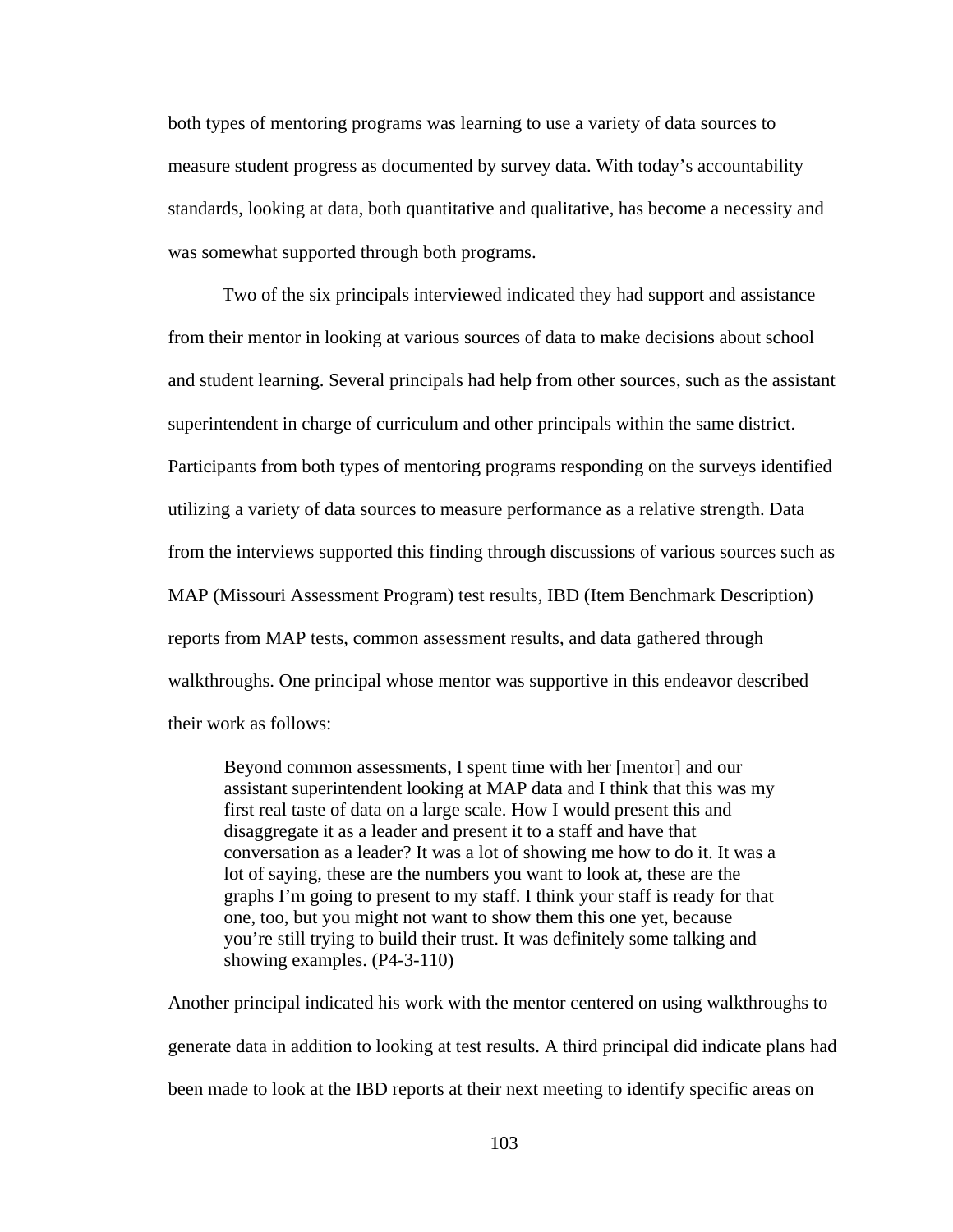which to focus attention, however, this had not happened at the time of the interview in late February.

 The survey indicated district-created mentoring programs were weak in supporting the study of schools with similar demographics to identify strategies for improving student achievement. This skill would be utilized as principals identify ineffective practices and seek to find practices intended to bring about improved results. Only two other statements on the entire survey ranked with lower mean scores than this item. There was no mention in any of the interviews of identifying ways of improvement through looking at similar schools. The weakness identified by the statewide AMP participants was in creating a school environment comfortable with data. This concept was not addressed by any principal participating in this mentoring program. Only one principal discussed training the staff in the ongoing data review process, which was conducted after receiving a Professional Learning Communities grant. In this case, the data review process was not supported by the mentor, however, he "has received feedback from the staff on how important it has been to have that time together which has influenced him in a positive way" (P1-3-132).

## *Research Question 6*

*Are there perceived differences between mentoring programs (the statewide Administrator Mentoring Program and district-created mentoring programs) in the kind of support provided by mentors in helping beginning principals develop instructional leadership skills to actively engage the community?* 

Independent *t*-tests indicated there was no significant difference at the *p*<.05 or *p*<.01 levels between the statewide AMP and district-created mentoring programs in the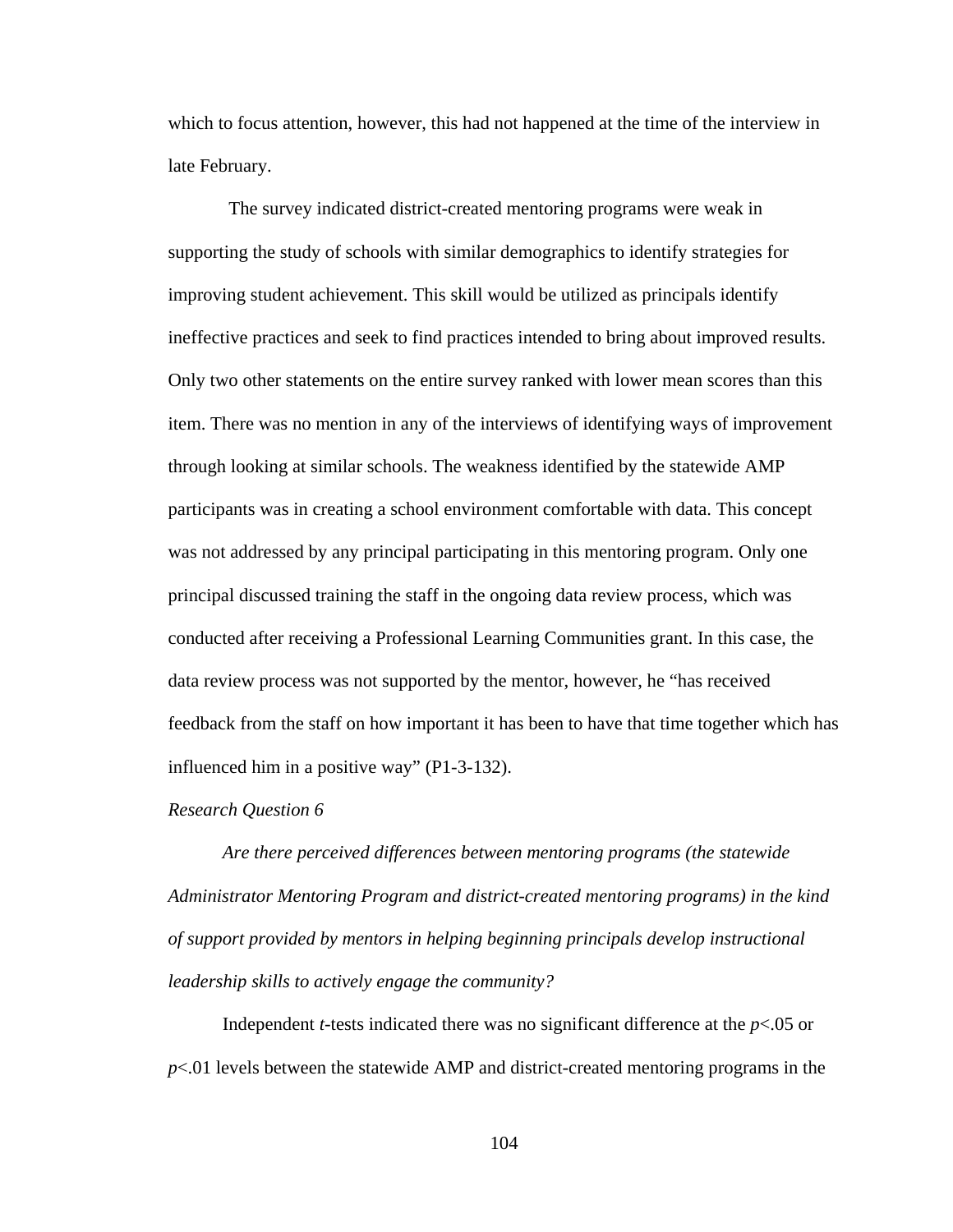kind of support provided by mentors in helping beginning principals develop instructional leadership skills to lead schools based on the standard of actively engaging the community. Equal variances were assumed for each test. The test showed no significance between the two programs,  $t(43) = .238$ ,  $p = .813$ , as reported in Table 6.

Although there was no statistical difference between the two programs, mean scores produced information of interest relating to effectiveness of both programs. The mean scores for the EngCom standard were 3.92 for the statewide AMP, 4.00 for districtcreated programs, and 3.96 for both programs combined, as shown in Table 7. These mean scores fell within the range of Slightly Agree answers (3.51-4.50), indicating neither program was strong in helping the principals build skills relating to actively engaging the community. In addition, most mean scores for each question within this standard fell within the range of Slightly Agree. Exceptions were on the question relating to the mentor helping the new principal establish relationships with area businesses, high education institutions, and community groups. The mean score on this question from principals participating in district-created programs was 3.35 and the total mean for both programs combined was 3.44. Both scores were within the Slightly Disagree range (2.51- 3.50). Mean scores for the four questions related to this standard were ranked by the total mean in Table 13. Further analysis identified strengths and weakness of this standard.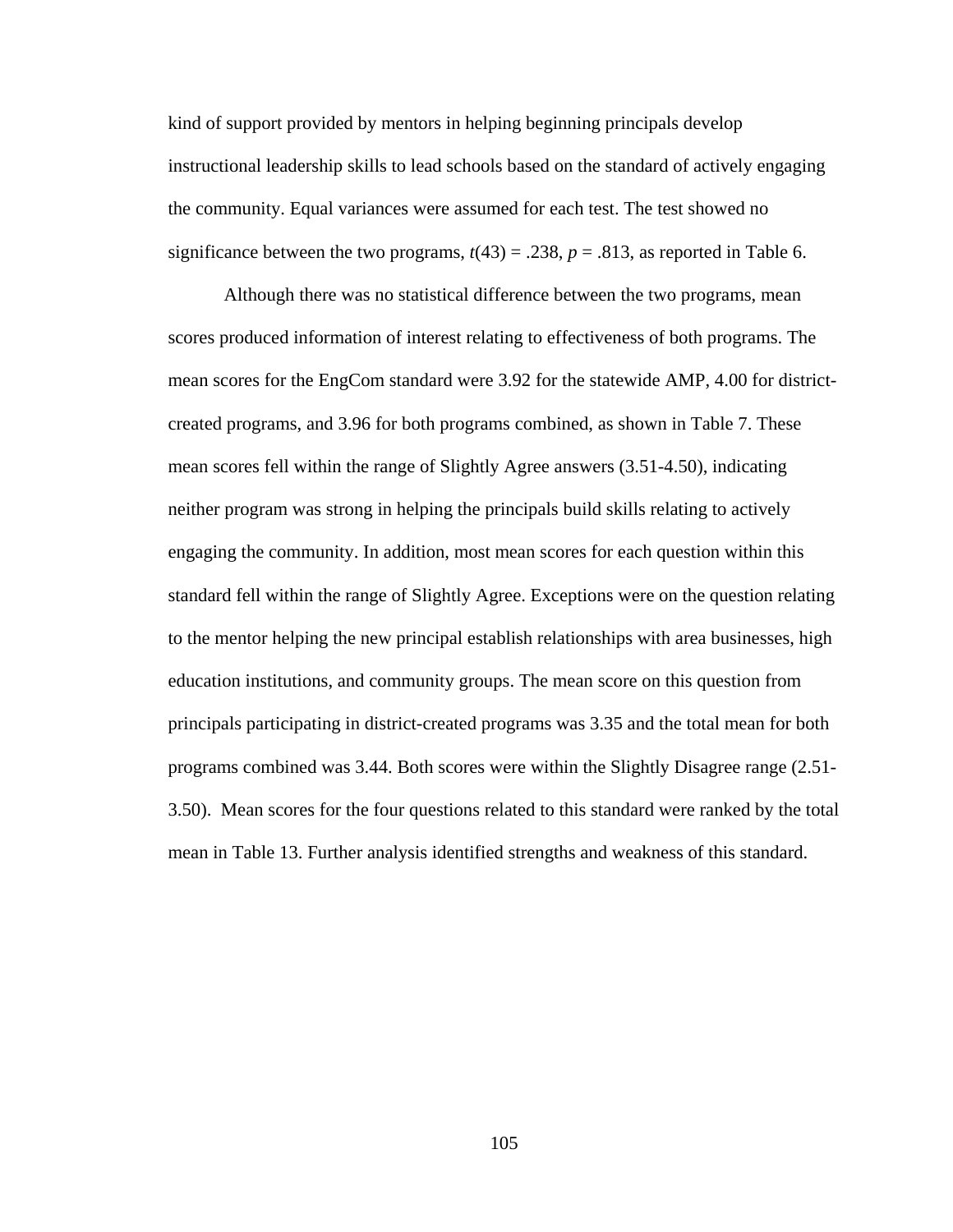# Table 13

| Question                                                                                                                                                                                                                | <b>Mean Scores</b> |      |       | <b>Standard Deviation</b> |      |       |
|-------------------------------------------------------------------------------------------------------------------------------------------------------------------------------------------------------------------------|--------------------|------|-------|---------------------------|------|-------|
|                                                                                                                                                                                                                         | AMP DC             |      | Total | AMP DC                    |      | Total |
| Through the mentoring process,<br>I learned to share<br>leadership and decision-<br>making.                                                                                                                             | 4.18               | 4.39 | 4.29  | 1.44                      | 1.25 | 1.32  |
| My mentor supported me as I<br>encouraged parents to<br>become meaningfully<br>involved in the school<br>and in their own<br>children's learning.                                                                       | 3.95               | 4.26 | 4.11  | 1.46                      | 1.25 | 1.35  |
| Through the mentoring process,<br>I learned to engage the<br>community to build<br>greater ownership for<br>the work of the school<br>and to keep them<br>informed of school<br>progress.                               | 4.00               | 4.00 | 4.00  | 1.23                      | 0.95 | 1.09  |
| Through working with my mentor,<br>I learned to establish<br>partnerships with area<br>businesses, institutions<br>of higher education, and<br>community groups to<br>strengthen programs that<br>support school goals. | 3.55               | 3.35 | 3.44  | 1.41                      | 1.34 | 1.36  |

\_\_\_\_\_\_\_\_\_\_\_\_\_\_\_\_\_\_\_\_\_\_\_\_\_\_\_\_\_\_\_\_\_\_\_\_\_\_\_\_\_\_\_\_\_\_\_\_\_\_\_\_\_\_\_\_\_\_\_\_\_\_\_\_\_\_\_\_\_\_\_\_

# *Mean Scores for Questions in Engagement of Community Standard*

*Note:* Likert scale ranged from 1=Strongly Disagree to 6=Strongly Agree. DC=District-created mentoring programs. N=45.

Shared leadership and decision-making were identified as relative strengths from

the survey data; connecting again to the theory of distributed leadership as discussed in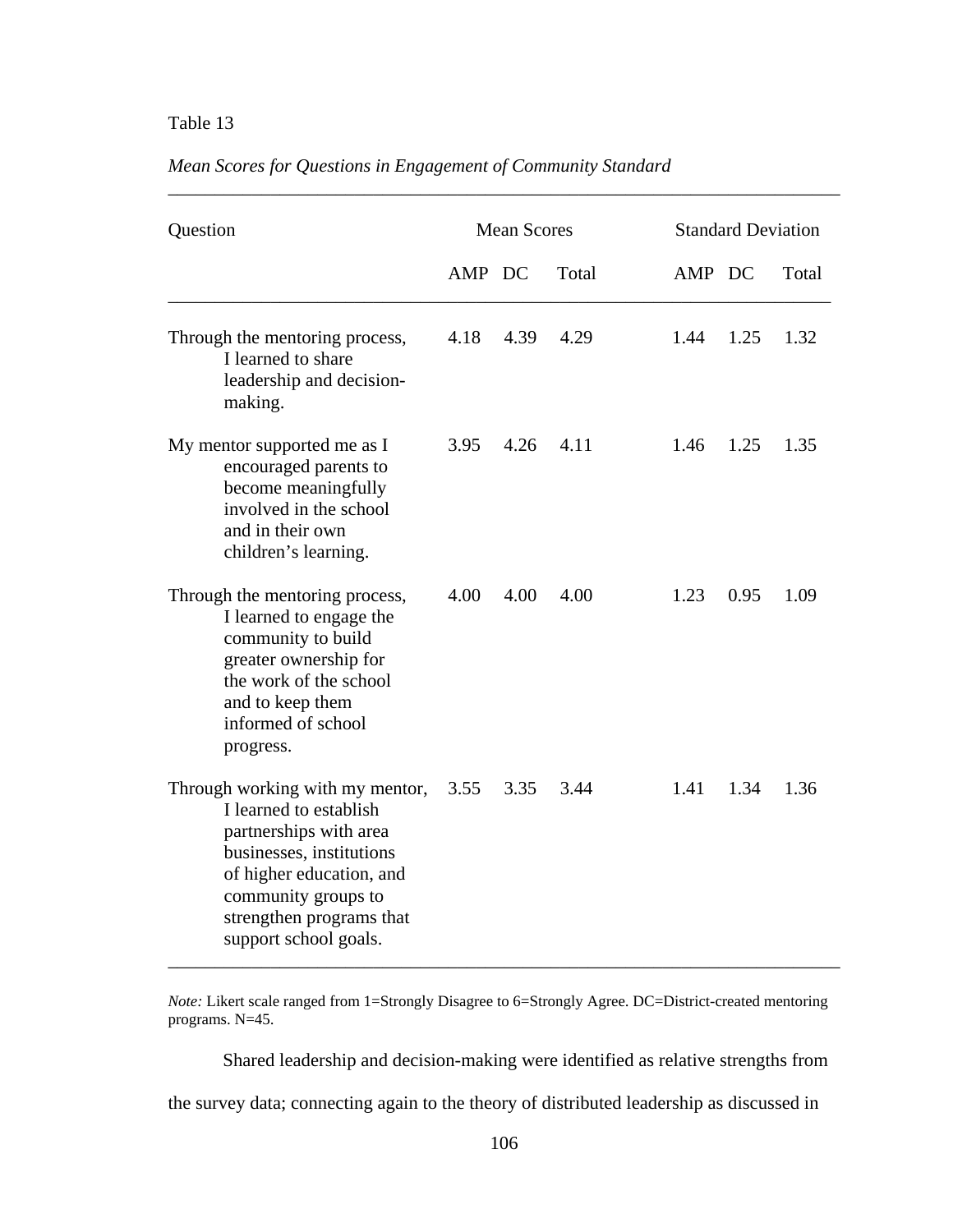the first standard, Emphasis on Student and Adult Learning. Building the capacity of all members of the learning organization in this sixth standard included parents, community and business leaders, and policy-makers in addition to the tradition roles of students and staff (NAESP, 2001). However, this statement did not specify the stakeholders in the shared leadership and was not identified as a statement within the standard of engagement of community, leaving it open to interpretation as to who would be involved in the shared decision-making. Thus, we can better understand how a similar concept was identified as a weakness for both programs. Establishing partnerships with business and community groups to strengthen support for school goals was identified as the lowest skill within this standard.

The only mention during the interviews of anything related to shared leadership and decision-making was working with PTA groups. Commonalities among several principals were the importance of open communication with various constituents of the community to build relationships so parents and community members feel comfortable and welcome in the school buildings. One principal indicated her mentor "modeled the importance of keeping an open door policy with community members and emphasized that the community should not feel alienated from the school. It's really made a difference there. . . . It has helped build community trust" (P1-4-146). Another principal shared that she had conversations with her mentor about "how important it is to be involved in the community and to have that support from the parents" (P5-4-147). Specific strategies were not identified, but the importance of community involvement was emphasized. A third principal commented that his mentor "was very open about how he was going about involving the community. He didn't want to keep anything secret . . .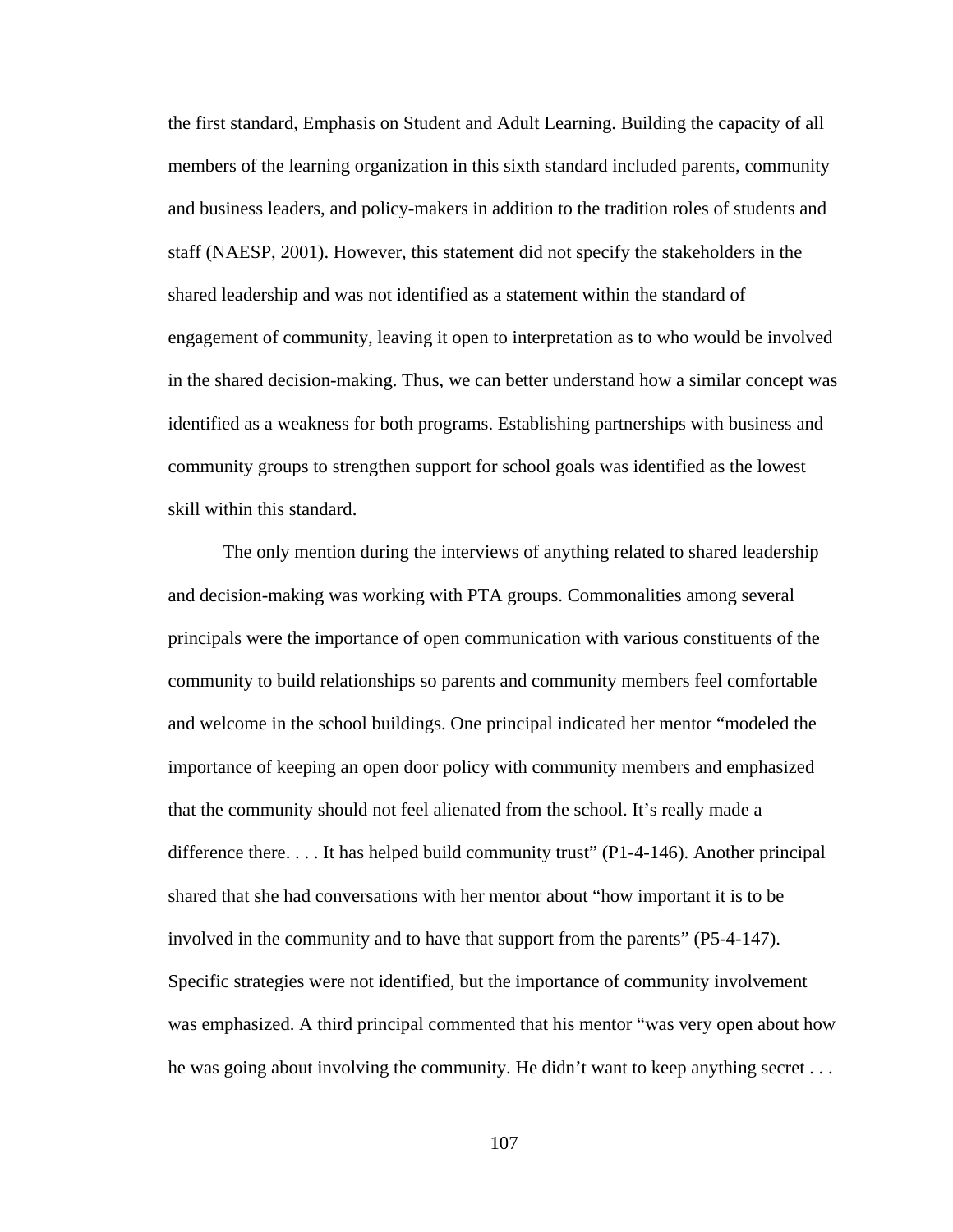You've got to know what the community values, what the community considers taboo" (P3-3-119). The mentor shared how he had conducted open houses and various types of meetings and addressed different social issues in the community.

A weakness identified for both types of mentoring programs was in establishing partnerships with area business and community members to strengthen programs supporting school goals. This concept was not mentioned by any of the principals. One principal even indicated they were from very small, rural district with no local businesses from which to solicit support.

#### *Research Question 7*

*What mentoring strategies did beginning principals perceive to be most effective in developing instructional leadership skills related to the six standards (leading schools by placing priority on student and adult learning; setting high expectations and standards; demanding content and instruction that ensures student achievement; creating a culture of adult learning; using multiple sources of data as diagnostic tools; and actively engaging the community)?* 

Several successful strategies emerged from the interviews and survey comments relating to effective mentoring programs. The strategies included communication, making a proper match to develop a supportive relationship, amount and method of support provided, and the need for guidelines for content within the program. Most of the principals also identified gaining techniques for observation and feedback as an effective strategy. Reflections on the overall value of the program were also addressed in relation to this research question.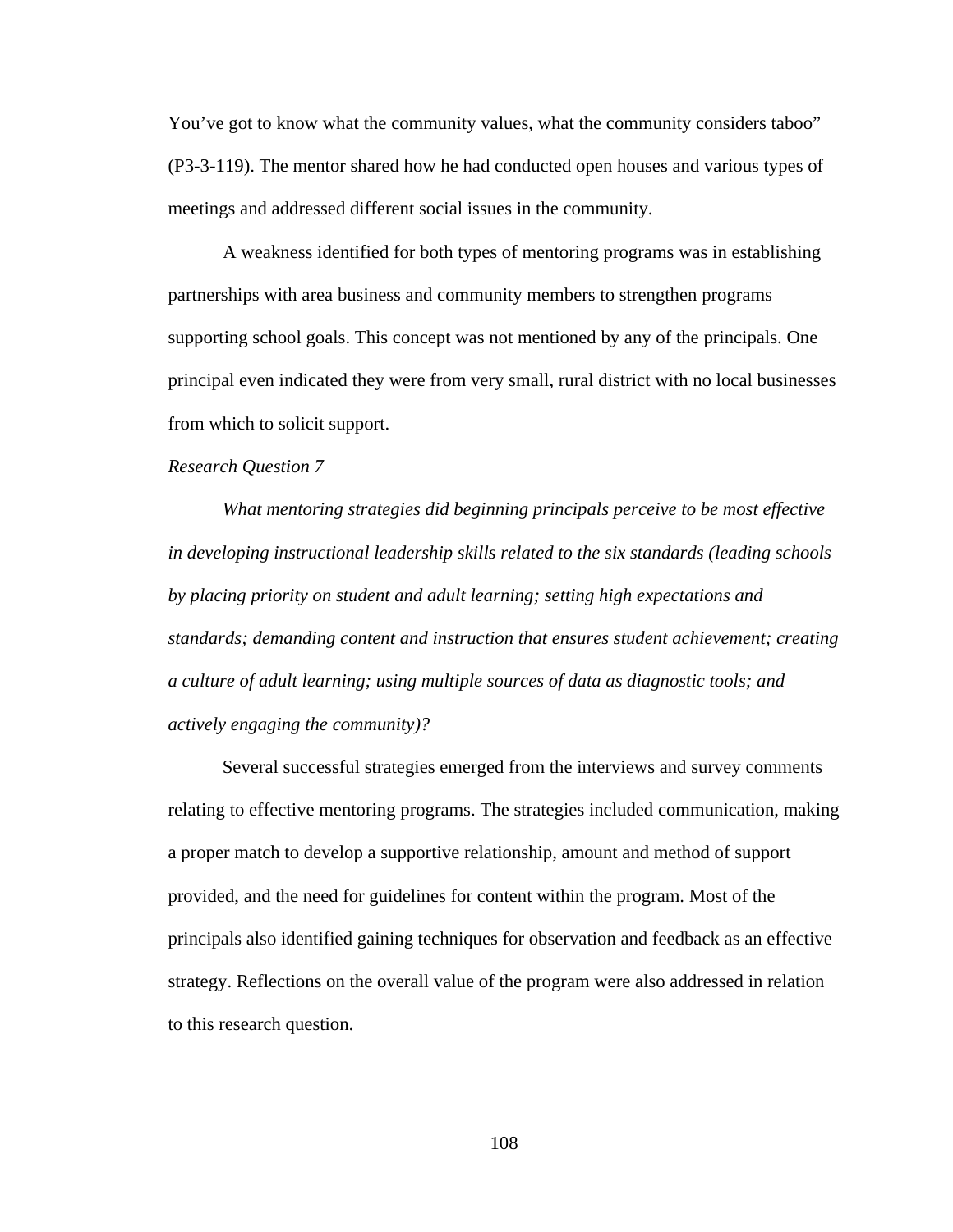*Communication.* A strategy essential in providing support to help protégés develop their skills in instructional leadership was effective communication. All six principals indicated the support they received through having a sounding board throughout their first years as the principal helped them negotiate successfully through various situations in those initial years. Providing a support system was identified as a critical need of beginning principals "The value I found in my mentorship program came from opportunities to 'talk' or 'debrief' with a peer as various events arose" (S-34) was a comment included on one of the surveys. All but one of the interview participants indicated at different points in the interview that they could contact their mentor at any time for assistance. One principal felt he could call his mentor at any time and commented,

I've called and asked what is this and what do I need to do. . . . The budget was due last month and I had never seen one. So she walked me through that and told me what she was doing and gave me ideas that I could go back and ask my staff if they would be interested in. . . . She calls and asks how things are going or I call her with an issue. (P2-5-214)

Another principal added, "He was always available for me to ask questions" (P3-3-131) and felt like the communication was open through phone calls, emails, and physical meetings. A third principal indicated, "I feel like I've had a great first year because, anytime I struggled, I've been able to call and say, I'm struggling—help me out" (P4-3- 133). This principal had the theme of communication running through just about every answer on the interview, demonstrating that communication was definitely in place in her mentoring experience.

*Making a proper match.* A second common strategy among the interview participants and comments on the surveys was making a proper match between mentor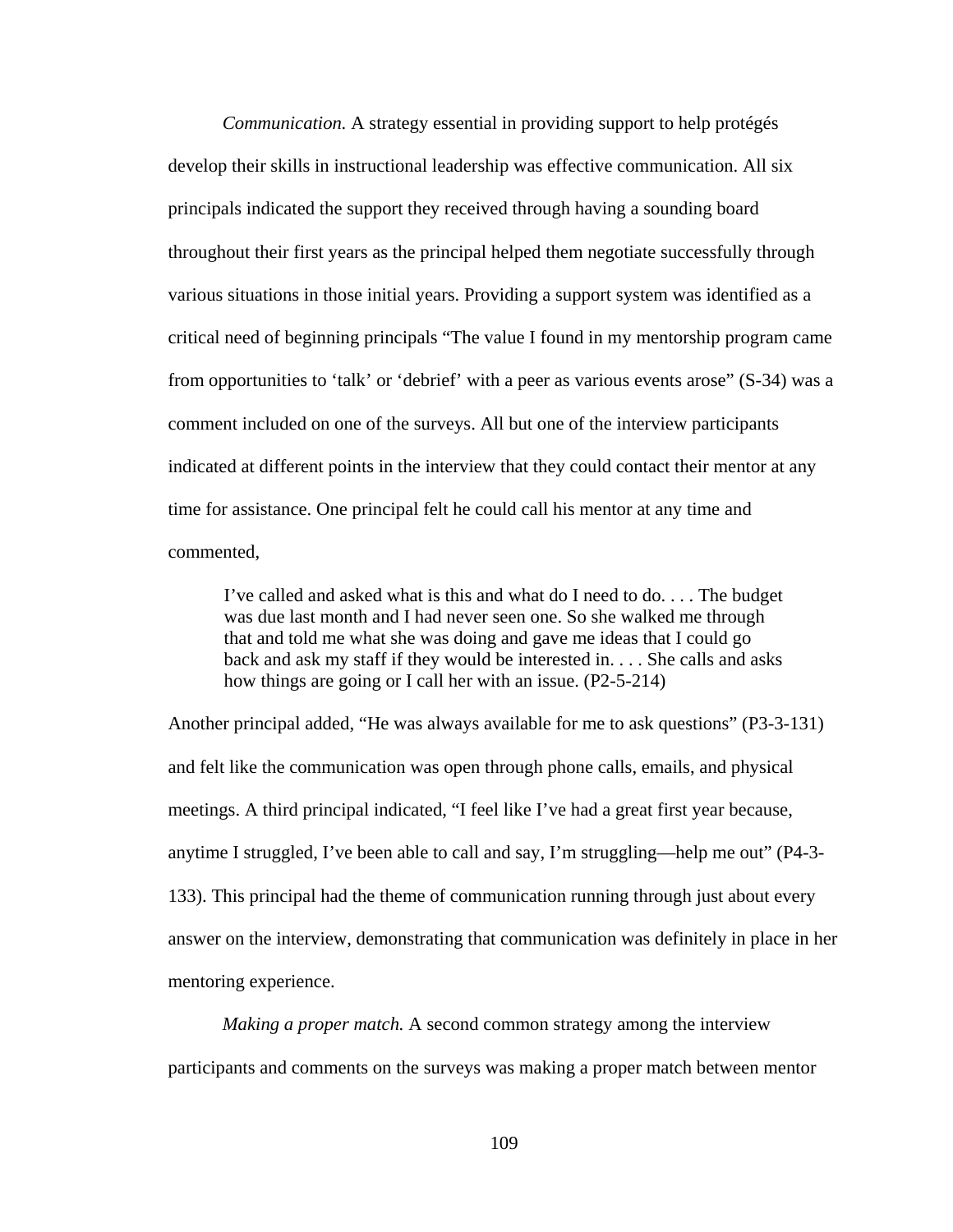and protégé, a key ingredient necessary in developing a successful mentoring relationship. One interview participant was from a small rural district and was matched with a mentor from a school with more students than the protégé's school building. Although the mentor was very knowledgeable and had many experiences to share, their experiences were so different, "what he knows how to do, for the most part, wouldn't be feasible for a school our size. . . .I probably would have done better and moved faster if I had a different mentor" (P6-4-147). Another interview participant worked through the program with her superintendent as her mentor. She expressed concern with having an evaluator as the mentor and described throughout the interview several problems that had occurred as a result of the mentoring relationship.

Several comments written on the surveys also focused on having a good match between mentor and protégé. One respondent said, "The idea of having a mentor is a very good one. However, mine was about ninety miles away. Someone in a similar district and closer would have been more beneficial" (S-30). Another survey respondent echoed these feelings by saying,

My mentor is excellent as a sounding board. However, his experience in education was so different from my situation that his advice, help, and ideas were of limited value. He was a principal at an affluent urban high school with an enrollment in excess of 2,000. I am a principal at a rural elementary with less than 250 students. (S-15)

A third survey respondent commented, "I know the state means well, but rural school districts are not getting what they need from the design of the program. It is hard to find mentors . . . and maintaining a good working relationship is hindered because of this" (S-40).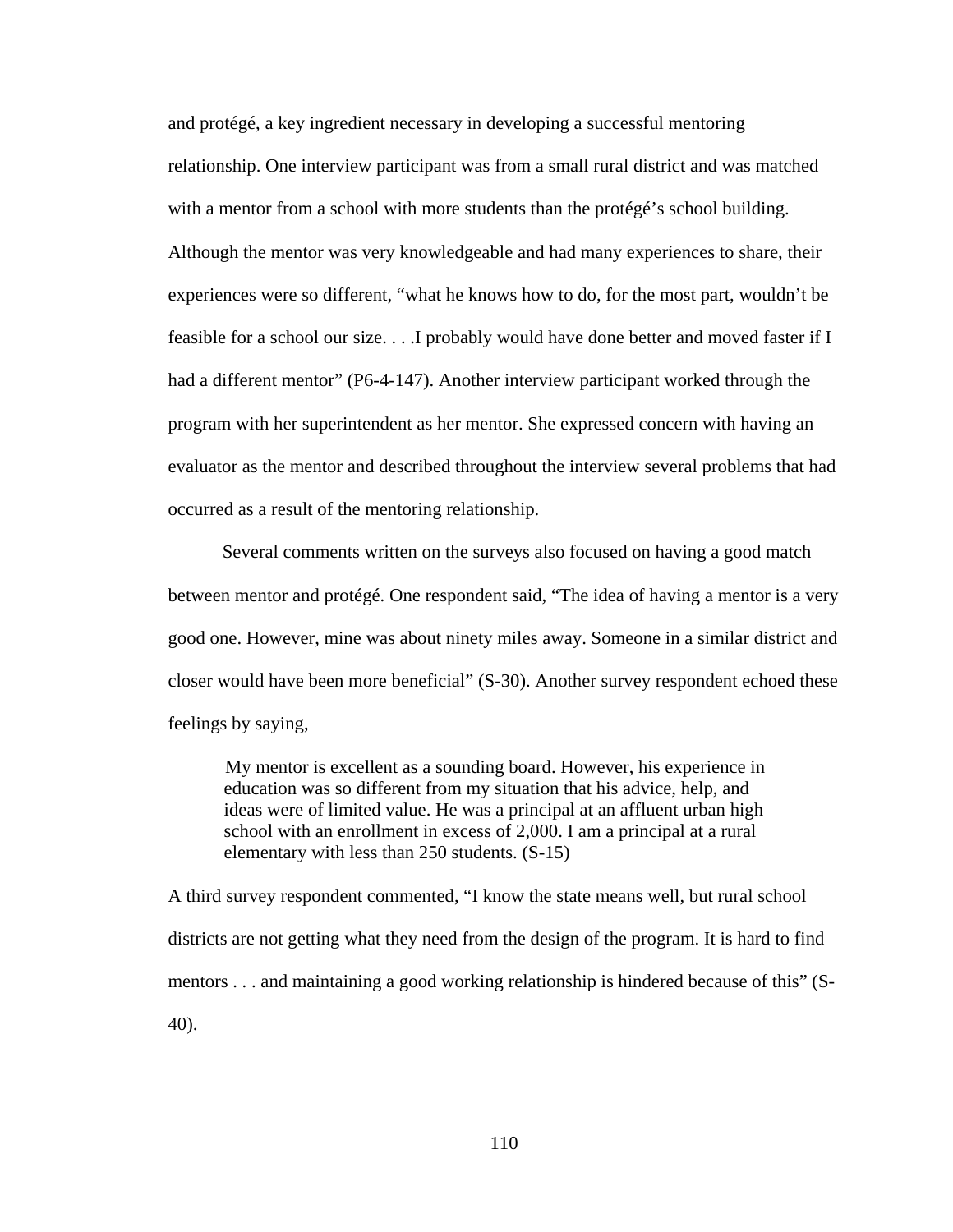Protégés who indicated their mentoring program was helpful often commented on the positive relationship they had developed with their mentor. One principal said, "She has been an awesome mentor. . . . Anything I've asked for, she's sent it right out or told me—this is a good resource. So I just really feel like she's been a strong mentor for me" (P5-4-156). Another principal interviewed described a similar experience, "we have built that bond together that we like our monthly talks and I certainly appreciate that going into changes of a second year" (P4-4-140).

One participant expressed the need to have a mentor from outside the district, "Anytime I've had any kind of an issue or concern or question, I feel like she's been great because of her being removed from my situation—kind of a neutral party" (P5-2-67). Another participant described the opposite situation as being ideal,

In other schools, you have principals from other conferences, but you really can't air your dirty laundry because you don't want to tell them what's going on in your school, so you're afraid to really be forthright, but with [mentor}, I can let it all hang out and get his input. (P3-1-35)

 *Amount/method of support.* A third component of effective mentoring revolved around the amount of support received. The amount of time required for contact varied between programs from twenty-six hours throughout the year to monthly meetings with two additional contacts in between to no specific requirements. One principal interviewed described the process as follows: "We meet formally maybe once a month, but I feel my mentoring really takes place everyday of every week. That happens because I can, at any time, pick up the phone and call any of our other principals" (P4-1-34). This principal had the support of three other elementary principals within the district and indicated, "I truly feel the process has been enriched because of the group of mentors that I have in the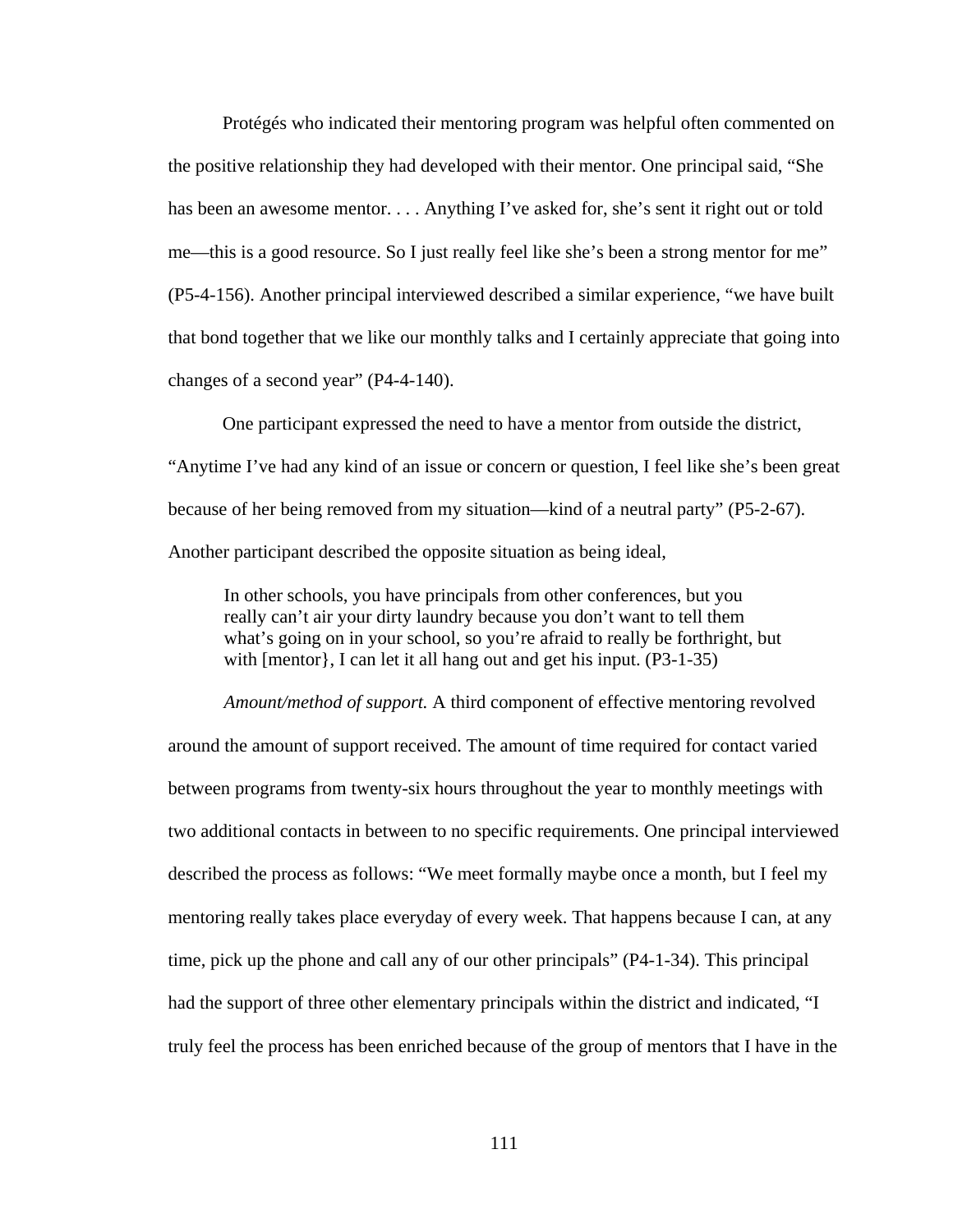district. . . . It's been a very fluid mentoring experience" (P4-1-38). Another principal portrayed his experience in the following way:

We have to meet so many hours in a formal setting and nonformal settings, so many contact hours –an email counts as so many hours and a phone call counts as so many. We also have to have four all day meetings we have to be at which we cover different items. (P3-1-39)

This principal also indicated the program would increase next year to include eight full days of training, based on district initiatives that would be in place next year. A third principal indicated the program was very informal, "The mentoring occurred when I approached him about something that I was unsure about or that I questioned—situations I needed guidance on. . . . and is probably still there if I needed help" (P1-1-33). There was no consistency among programs from the principals interviewed.

*Need for program guidelines.* The need for guidelines for content covered in mentoring programs was a fourth pattern identified in the data, especially by various participants who did not feel their program was successful. One of the principals completing a survey felt guidelines would have improved the mentoring experience and shared the following insight: "As a new administrator four years ago, I would have truly benefited from a structured mentoring program with clear guidelines. It would have helped define the role of the principal versus the role of the superintendent" (S-18). One of the participants interviewed also believed guidelines would improve the process and suggested,

The mentor program probably should have some sort of benchmarks, items that are important issues across the state that are important to schools of all levels. Mentors should get with their mentees and set up an itinerary for the course of the two years and make sure they get those topics. . . . If they would focus the mentoring program a little bit better as far as specific requirements, specific areas they expect the mentees to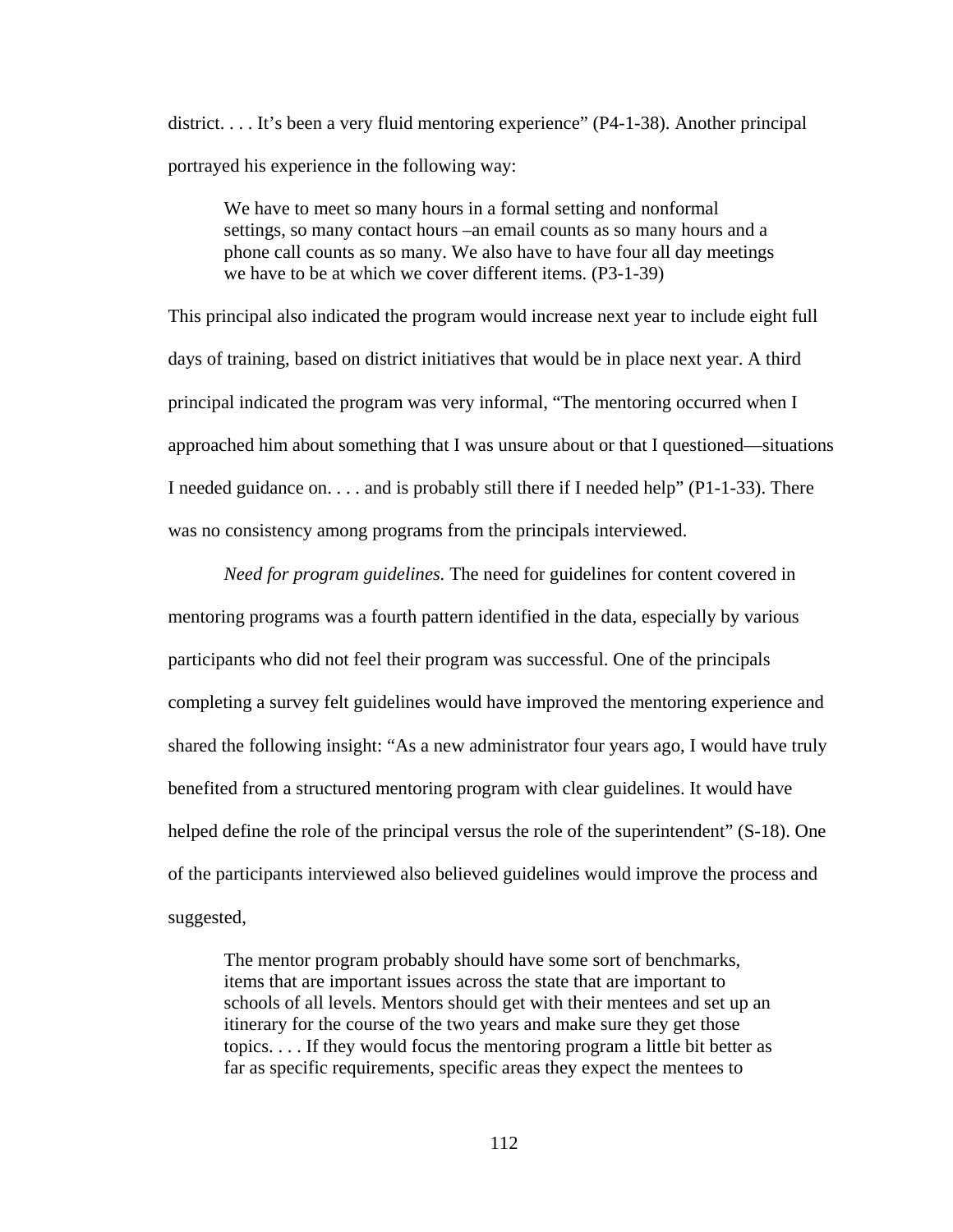work on and demonstrate proficiency. . . . that would probably be more beneficial. (P6-3-126)

Another principal interviewed indicated her mentoring program had no guidelines. "I think it's pretty much anything that either one of us thought we needed. Any time I've had any kind of an issue or concern or question, I feel like she's been great" (P5-2-66). A third principal interviewed had an experience that had prescribed guidelines but was also open to discussion based on needs. "We had specific things and we also had the ability to do whatever was on our mind, but we had a list of things we should talk about" (P2-2- 53).

*Techniques for observation and feedback.* Five of the six principals interviewed focused on how their mentor helped them develop techniques utilized in observations and walkthroughs to identify appropriate instructional strategies in place in classrooms throughout the buildings. Learning what to look for during these classroom visits and how to have the feedback conversations afterward with the teachers was of great benefit to the beginning principals. One mentor emphasized the need to be in the classroom regularly to really determine if students were engaged and if the curriculum content was being taught. This same mentor encouraged "having the teachers do a reflection after the observation, by themselves—how they felt about it [their lesson]. It gets them thinking on their own" (P5-3-107). More details regarding this strategy were discussed in research question 3.

*Overall value of mentoring programs.* The final concept included comments relating to the overall effectiveness of the mentoring programs, ranging from exceptional to not worth the time involved. Comments on the surveys were split with equal numbers reflecting poor experiences and beneficial experiences. Positive comments included the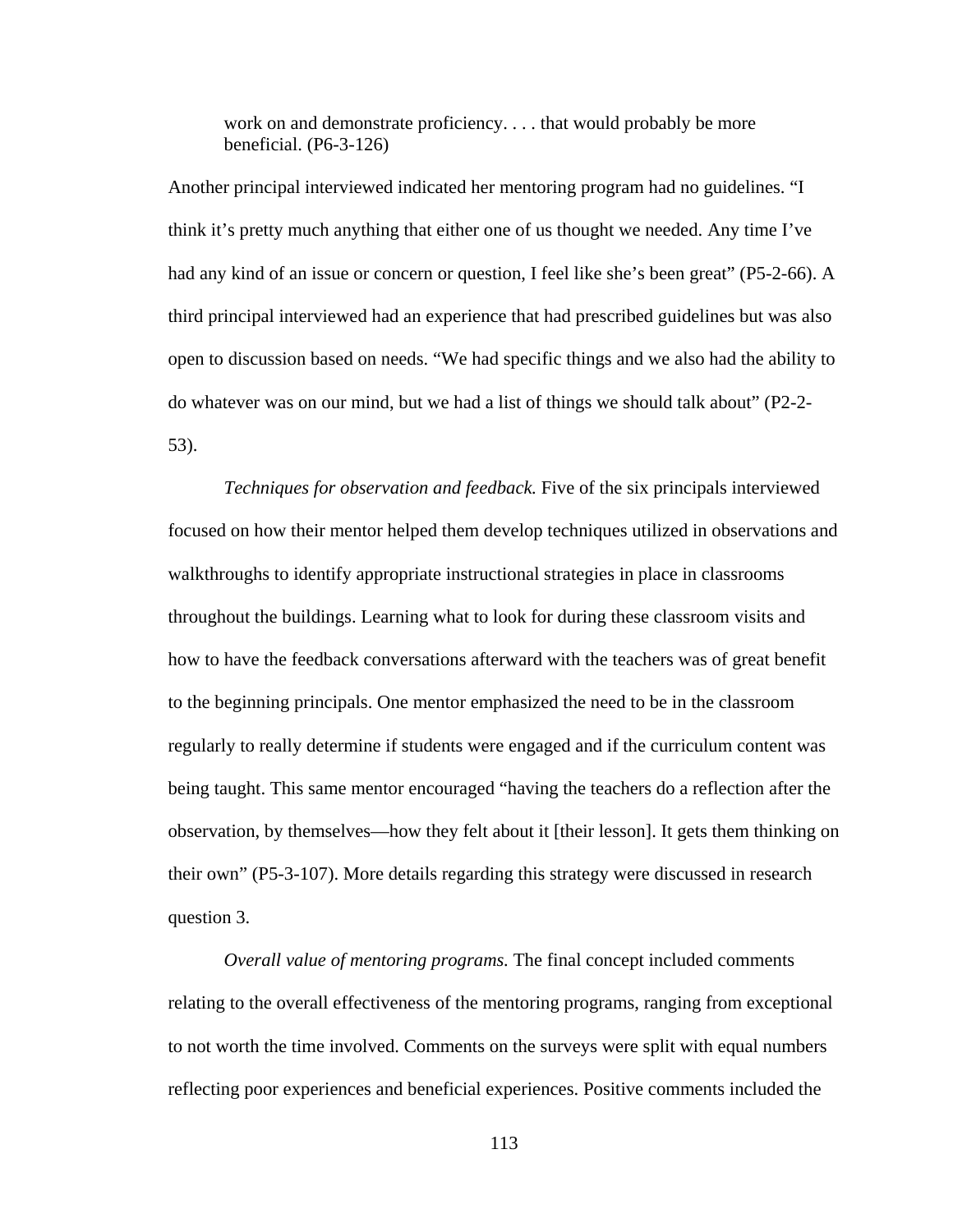following: 1. "I am thankful that I have this valuable resource as a first year principal" (S-29). 2. "Very much needed and appreciated" (S-36). 3. "My situation was that I had an in-district and an out-of-district mentor my first two years. This was very beneficial! I arranged the out-of-district myself. Both mentors were very helpful" (S-3). Negative comments contained the following: 1. "It's not very worthwhile as it is. If the state plans on keeping the program, it needs MAJOR help" (S-11). 2. "I was assigned a mentor. He made contact with me 3-4 times and I've never heard back from him. The mentoring program, for me, was not effective or valuable" (S-42). 3. "Very superficial, lacked contact time necessary to be effective" (S-43).

 Results from the interviews substantiated these findings with experiences also split between those that principals felt were beneficial and those with poor experiences. One principal whose mentoring process was not positive shared the following feeling:

I also don't feel like he understood the mentoring process—thought it was more "I'm going to guide the principal until she gets used to the way we do things around here" rather than I want to model and show the principal about school leadership. (P1-4-160)

Another of the interviewees indicated the mentoring program was "unfocused and very confused. Having said that, I don't want it to reflect on my mentor because he has been a very knowledgeable individual. He and I come from and work in two entirely different worlds" (P6-1-28). The problem with this mentoring process was due to a poor fit between mentor and protégé as described earlier in this question.

 Other principals had positive mentoring experiences as expressed by the following: "Our entire mentoring program, there are several people involved, and it is a top-notch program. It's second to none" (P3-3-132). Another commented that the process "has been a very good growing experience" (P4-1-42).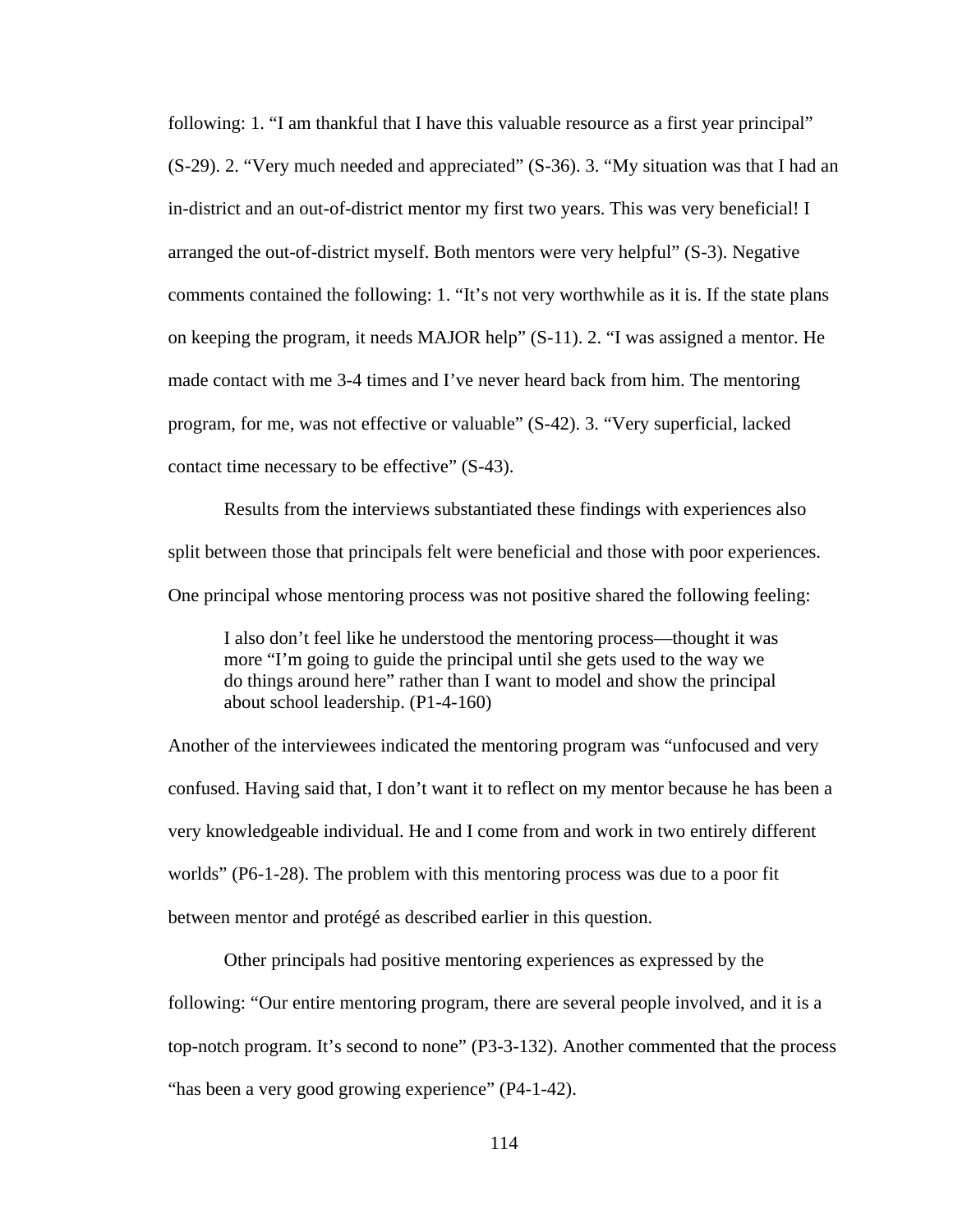## *Research Question 8*

*What support did school district personnel provide to enhance the effectiveness of the mentoring program?* 

Four interview participants indicated support was provided from various central office administrators. Support ranged from financial support for the mentoring program to release time to meet with their mentor to providing specific opportunities for growth in areas of curriculum, professional development, and data analysis. The type of support provided varied among school districts, often depending on the size of the district. One principal worked with a group of elementary principals from within the district and had support from the entire group. She described her support as follows:

There are three other elementary principals in our district and I am assigned specifically to one of them. We met formally maybe once a month, but I feel my mentoring really takes place everyday of every week. That happened because I can at any time pick up the phone and call any of our other principals, email any of them, call any of our assistant principals. I don't feel like I'm new and I don't know what I'm talking about. I don't feel like any question I ask is a silly question. I truly feel the process has been enriched because of the group of mentors that I have in the district. (P4-1-33)

Large districts had more support available than small districts, from central office personnel who focused on training new principals to superintendents who supported the mentoring process by providing release time and funding as needed for principals to meet with their mentors and/or attend various training sessions. Some districts also had curriculum personnel available to help with data analysis and special education directors to assist with the special needs students. One principal expressed her pleasure in working with central office administrators in the following way:

I can call her [assistant superintendent] with a list at anytime and she'll run by and talk to me and she'll go through things. The district office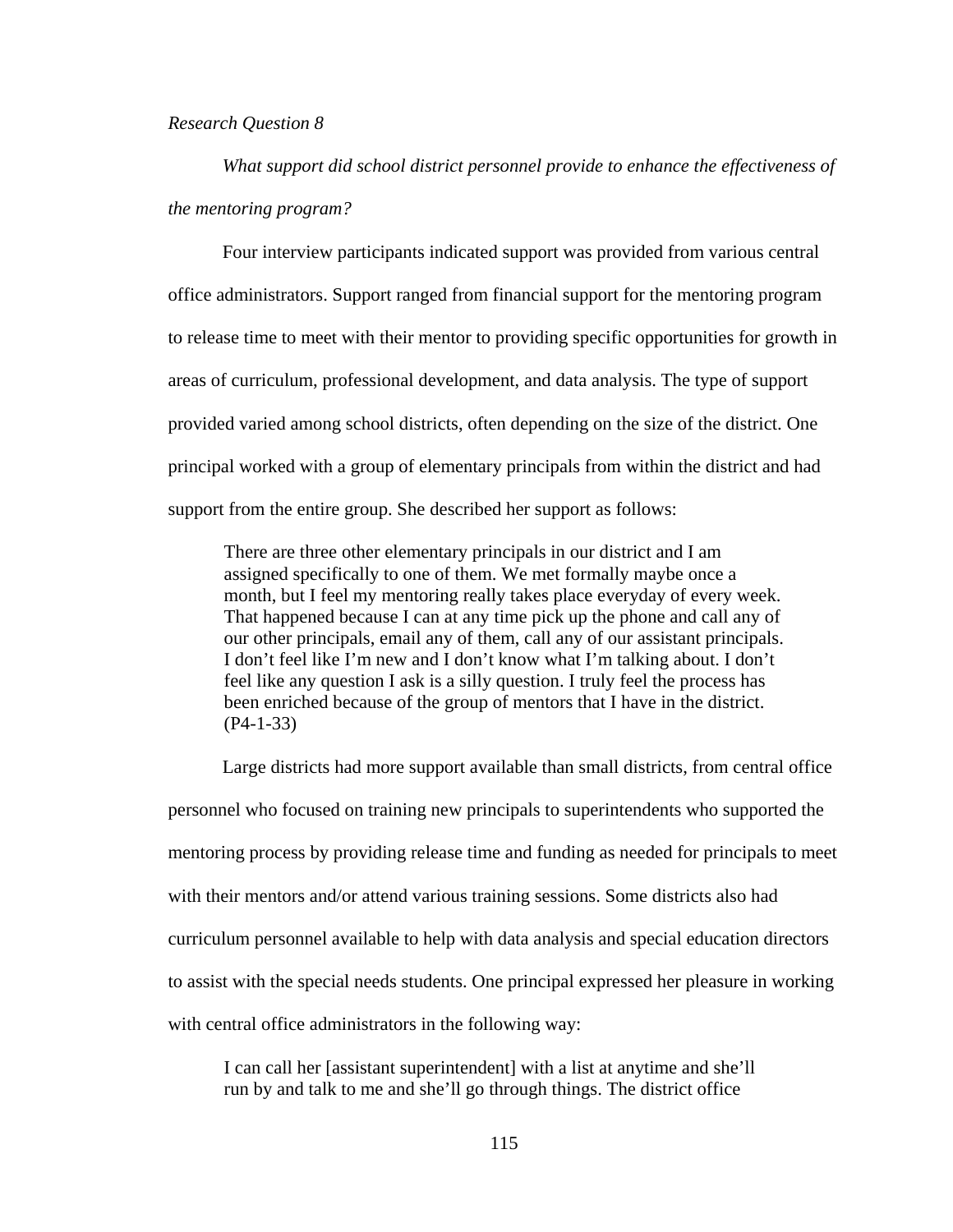support, I couldn't ask for better support, not just from her, but from special ed, from our finance person, from buildings and grounds. I feel I can call any of them. They will get right back to me for any question I have. (P4-4-155)

Another principal indicated strong support from the district office and communicated his

feelings about the program in saying,

I've been in a mentoring program in three different school districts. [School district] is much advanced over the other two for several reasons. It's large enough that there are people that that's their job to train us. . . .We have four all day meetings we have to be at which we cover different items. The last one, we covered professional development; we covered PBTE; and followed up on classroom walkthroughs. So there's always several topics presented and the people presenting are always top-notch. (P3-1-31)

A third principal confirmed district support through the following comments: "They have

been very supportive. They realize the state program is probably well worth the money

and helping them as well" (P5-4-176), and "Anything I requested help on, they're there to

help" (P5-5-195).

One principal entered the district as an elementary principal the same year in

which the high school principal and superintendent were also new to the district. With all

new administrators in the district, the lack of experience within the district caused some

difficulties for all involved. That principal commented,

I felt that I got all the support I really asked for. Our biggest issues were not knowing where to look or go for certain things. . . . He [superintendent] didn't know any better than I did. The two of us spent an awful lot of time doing the same things, figuring the ins and outs of Title programs and we're still learning. Had we had an experienced superintendent, that effort could have been spared. (P6-4-170)

Another principal indicated they might have provided more assistance by talking "about some of the leadership things instead of the management side, which it was highly focused on" (P2-6-244).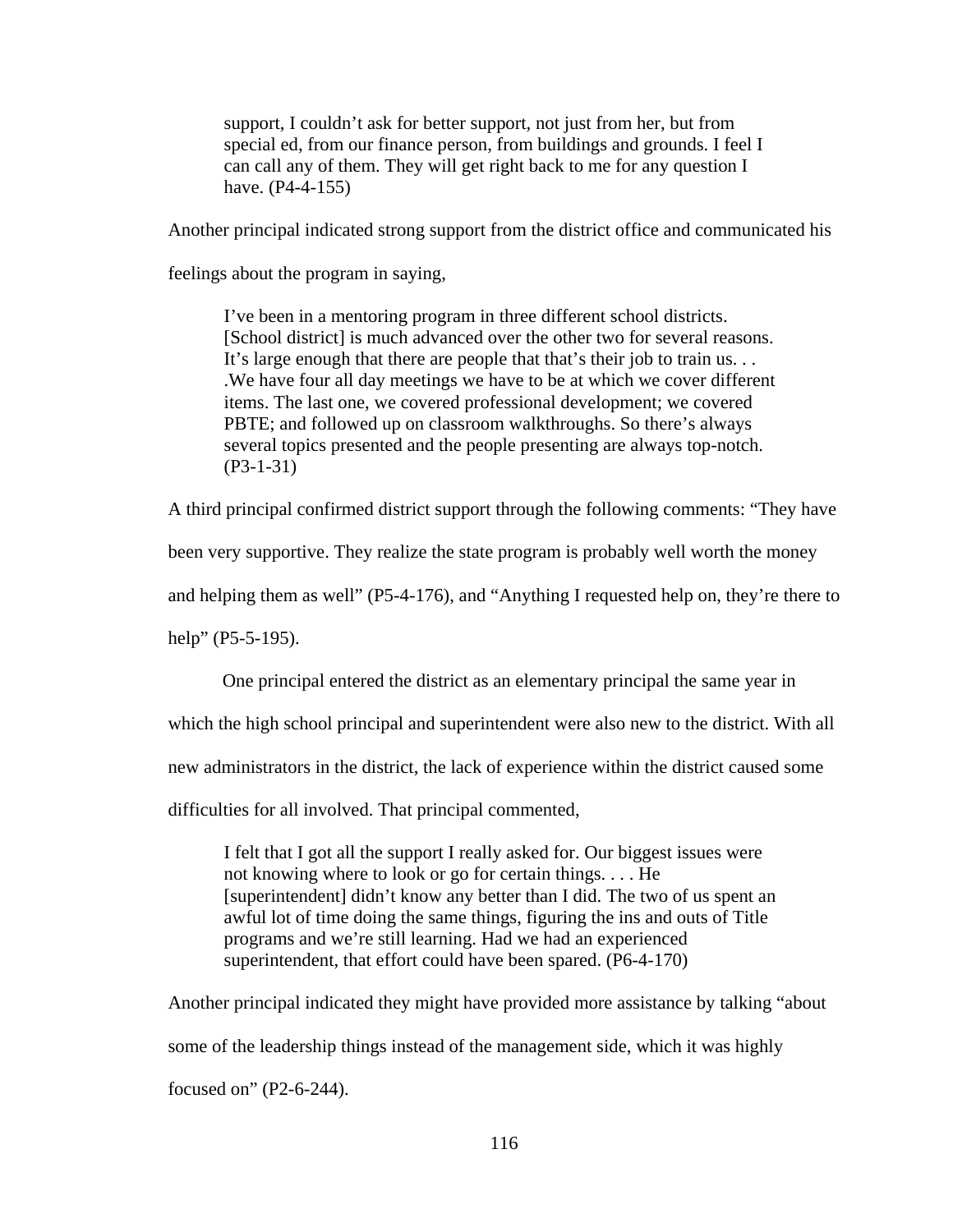One principal was from a small school with no central office personnel, the only other administrator being the superintendent, who served as the mentor. This principal indicated little support was provided from the superintendent and suggested mentoring between an immediate supervisor and their employee was ineffective.

#### *Research Question 9*

*In addition to mentoring, what administrator training most effectively provided opportunities to develop instructional leadership skills?* 

 Five of the six interview participants indicated professional development was one of the most effective methods of improving instructional leadership skills. Being able to choose opportunities that addressed specific weaknesses identified by the participants added to each individual's professional growth. "It makes the world of difference when you can pick the training you need to build on what you are doing" (P1-6-229) was a comment from one principal interviewed. Another principal substantiated the effectiveness of these opportunities by saying the most effective training for him was the following:

Some of the professional development opportunities I've taken part in . . . that focused on curriculum development and instructional strategies. Primarily because at that point, I had identified a weakness and a need of mine and was more receptive to things I was going to see and more particular about what I went to see. I focused on a need. . . . I'm still learning—I'm nowhere near where I need to be in the instructional line. (P6-6-240)

A third principal described the most effective method of strengthening the instructional leadership skills as "professional development . . . as an administrator. The conferences I go to that I can walk away with, the professional development at the district level—those are the ones that have strengthened the instructional skills for me" (P4-6-226).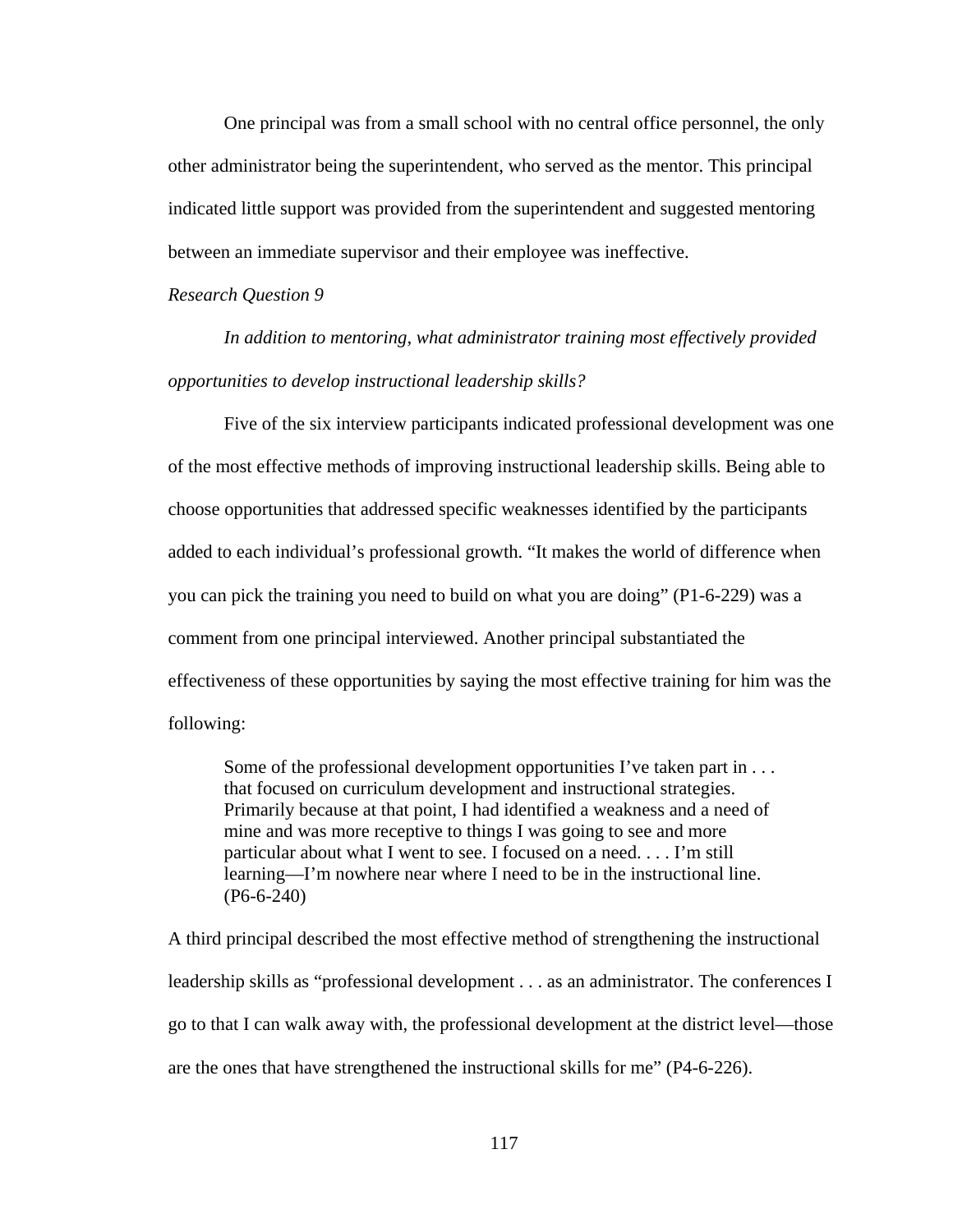Preparatory programs were described from both effective and ineffective aspects.

One survey comment addressed this issue with his comment as follows:

Most of what you address in your questions were not formally addressed in my mentoring process, but rather during my graduate work (M.S. & Ed.S.) and time as an AP. I would not feel fit to serve as a building principal if I did not already possess many of the skills and knowledge sets you cover in your survey. (S-34)

One principal reflected on his preparatory work as having just a few classes that focused

on instructional leadership skills, but in regard to the entire program, he commented, "I

wouldn't say the program was extremely valuable. I learned some through it, but it was

very similar to teaching—until you've done it for awhile, you just don't know what all it

entails" (P2-6-265). Another principal described his experience with preparatory

programs as follows:

It's a joke—I think it's ridiculous. I want to be a superintendent so I'm going to go get a doctorate. So, I'll jump through these hoops. Every minute I'm doing it, it's a hoop or at least I believe it is. I know I need to know about finance, I need to know about school law; I need to know about personnel; and, of course, proper board procedures. So, what is that—about four classes? I'll jump my hoops, I'll pay my money, and I'll get my 36 hours, and I'll be no better because of it. (P3-4-181)

Principals interviewed who had completed or were in the process of completing

doctoral programs had the opposite feelings as those described above. One principal said,

I think that my doctoral work has been more influential with my overall leadership. Looking back now and versus where I would have been three years ago with just my master's, I don't think that I would have been as effective as a leader. (P4-4-175)

The same feelings were expressed by another principal in saying,

I feel like my [preparatory] coursework did a good job of helping me develop instructional leadership skills. Like being introduced with the current literature about the changing role of leadership, and the effective schools movement. Then I was able to participate in the ELPA doctoral program. That has been an awesome experience as far as understanding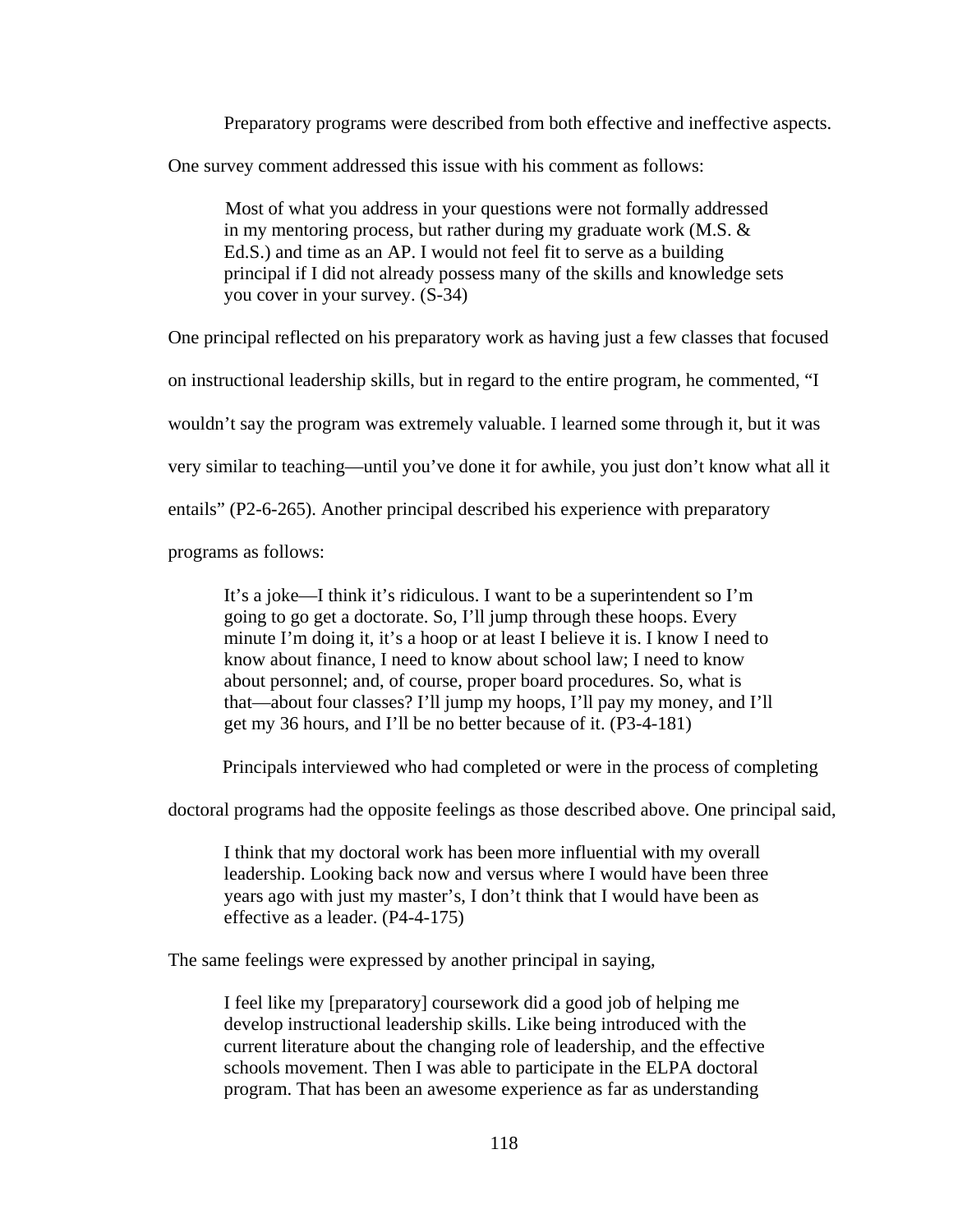the nature of leadership in general, especially leadership of organizations and leadership during times of change and restructuring. That has added an important dimension to my preparation as an instructional leader. (P1- 5-192)

A third principal, currently finishing his doctoral program, agreed that participation in the

doctoral program was at the top of his list of effective preparation as an instructional

leader.

Several principals felt the internships that were part of their preparatory programs

were helpful in building instructional leadership skills, depending on who lead the

experiences. One principal completed his internship with a principal who was more of a

coach than an administrator and said this about his experience, "If I were to look at my

job now and look at the things I thought I was doing down there, there was nothing I did

those number of weeks that came close to preparing me for administrative work" (P6-5-

215). The other principals interviewed felt their experiences were more helpful. One

experience was described as follows:

I worked with my principal at the time. She was in charge of curriculum, so in helping with a lot of paperwork with curriculum, entering curriculum on the EATOnline program. Realizing that as a principal, you do drive instruction whether you think you do or not. Just because of the programs you put in place that you feel are valuable. I did address a lot of that because she was working with curriculum. (P5-5-212)

Another principal was able to participate in a more in-depth internship that lasted for a

month. She illustrated her experience with the following description:

I participated in monthly, district-wide aspiring leadership training. So each month, we met and talked about the district and where leadership might fit into the district. The next year I did teacher leadership things in my district. . . . The third year, I participated in a month-long leadership training at the middle school as an assistant principal. I spent all month as assistant principal at the middle school. The fourth year I just continued with leadership opportunities. The activities varied throughout the district—interviewing to teaching at professional development days to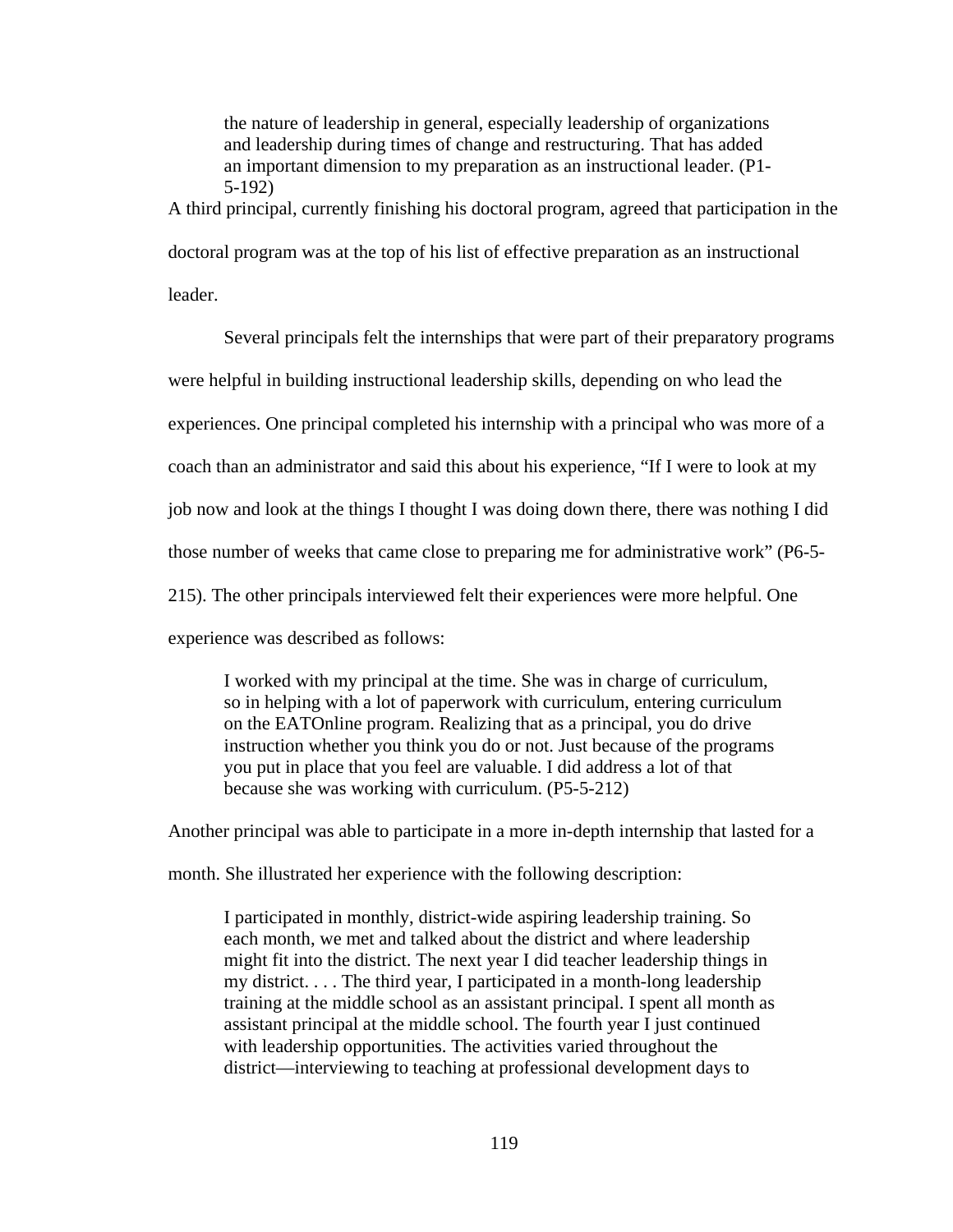helping at central office and many other things. . . . It was nice to see what it was like during a school year, for a full month. (P4-5-192)

While most of the principals felt they gained from their internships, this experience was the most extensive.

 Mentoring was only listed by half of the principals interviewed as being one of the methods effective in helping develop instructional leadership skills. One principal indicated, "I think it really is a good program and I'm glad that they realize it's a need. We require first year teachers to have mentors" (P5-6-243).

Professional development, preparatory programs, doctoral programs, internships, and mentoring were each mentioned as a method of cultivating instructional leadership skills by at least one of the participants. Participants had varied degrees of success and support from experiences in which they participated prior to becoming a principal or within their first few years of the principalship.

## *Statement of Research Hypotheses*

*Research hypothesis 1. There is no statistically significant difference between mentoring programs (the statewide Administrator Mentoring Program and districtcreated mentoring programs) in the kind of support provided by mentors in helping beginning principals develop instructional leadership skills to lead schools by placing priority on student and adult learning.* 

Based on the analysis and data presented in Table 5, this hypothesis is retained at the .05 level of significance. No statistical differences were found in any of the mean statistics for this instructional leadership standard.

*Research hypothesis 2. There is no statistically significant difference between mentoring programs (the statewide Administrator Mentoring Program and district-*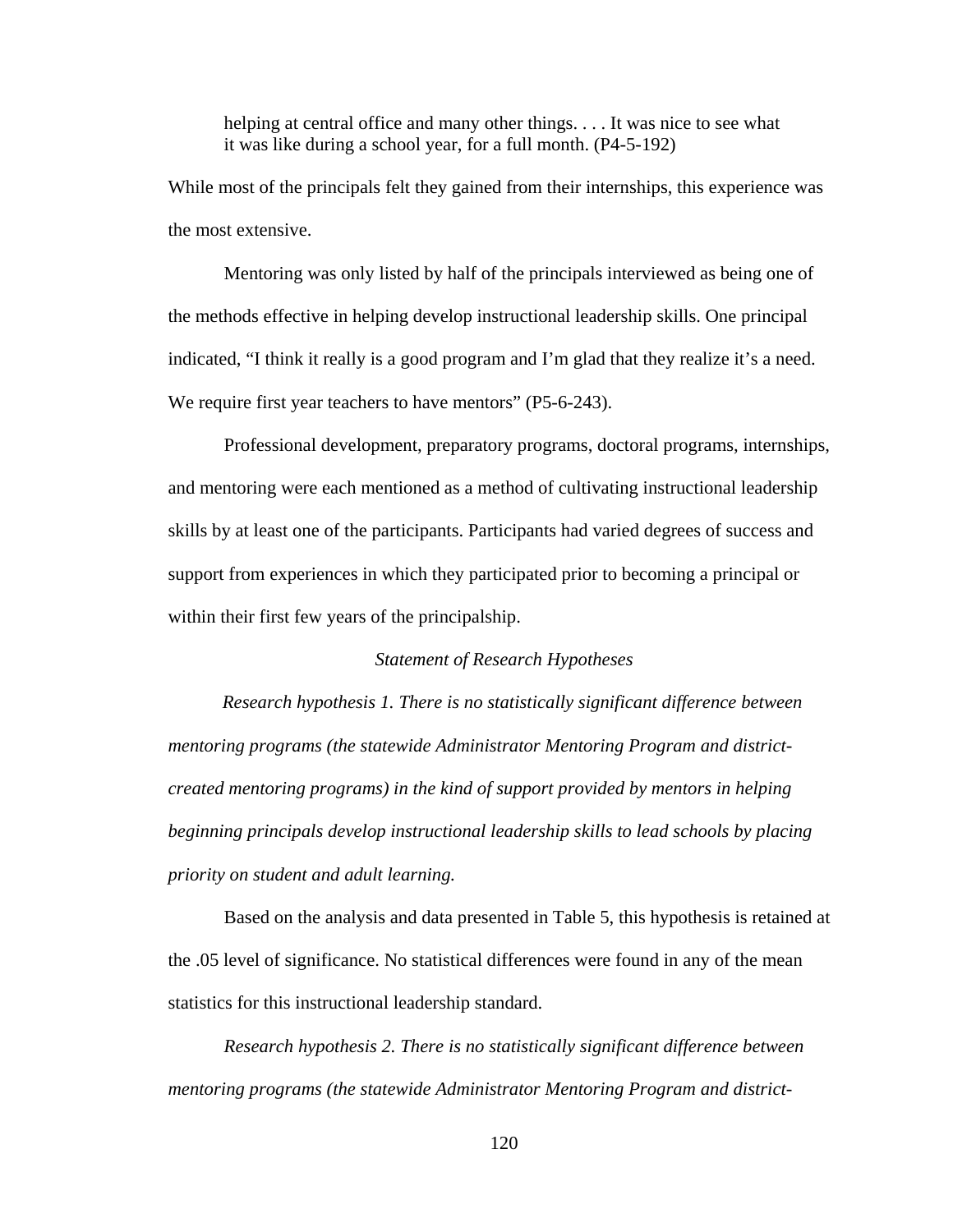*created mentoring programs) in the kind of support provided by mentors in helping beginning principals develop instructional leadership skills to set high expectations and standards.* 

Based on the analysis and data presented in Table 5, this hypothesis is retained at the .05 level of significance. No statistical differences were found in any of the mean statistics for this instructional leadership standard.

*Research hypothesis 3. There is no statistically significant difference between mentoring programs (the statewide Administrator Mentoring Program and districtcreated mentoring programs) in the kind of support provided by mentors in helping beginning principals develop instructional leadership skills to demand content and instruction that ensures student achievement.* 

Based on the analysis and data presented in Table 5, this hypothesis is retained at the .05 level of significance. No statistical differences were found in any of the mean statistics for this instructional leadership standard.

*Research hypothesis 4. There is no statistically significant difference between mentoring programs (the statewide Administrator Mentoring Program and districtcreated mentoring programs) in the kind of support provided by mentors in helping beginning principals develop instructional leadership skills to create a culture of adult learning.* 

Based on the analysis and data presented in Table 5, this hypothesis is retained at the .05 level of significance. No statistical differences were found in any of the mean statistics for this instructional leadership standard.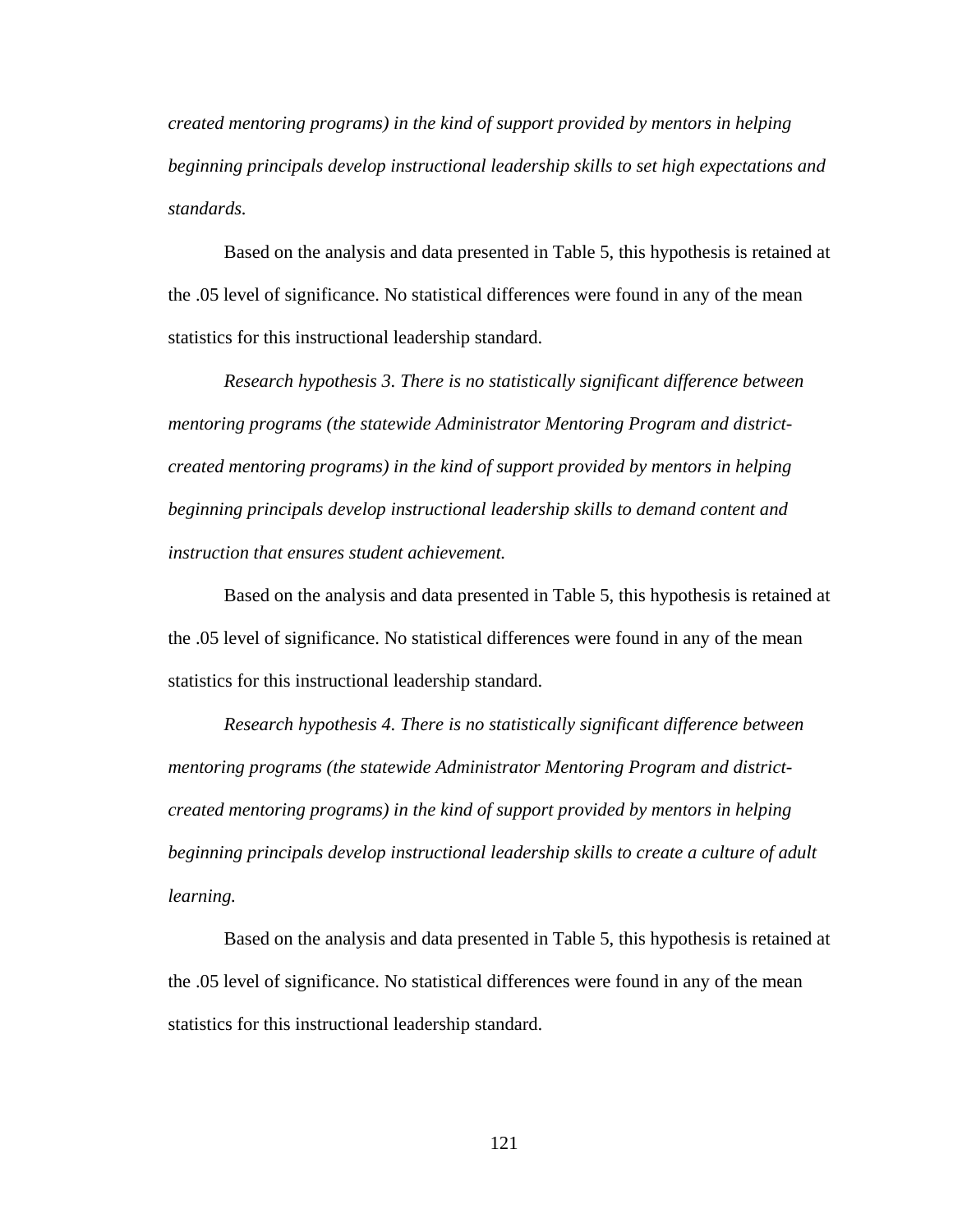*Research hypothesis 5. There is no statistically significant difference between mentoring programs (the statewide Administrator Mentoring Program and districtcreated mentoring programs) in the kind of support provided by mentors in helping beginning principals develop instructional leadership skills to use multiple sources of data as diagnostic tools.* 

Based on the analysis and data presented in Table 5, this hypothesis is retained at the .05 level of significance. No statistical differences were found in any of the mean statistics for this instructional leadership standard.

*Research hypothesis 6. There is no statistically significant difference between mentoring programs (the statewide Administrator Mentoring Program and districtcreated mentoring programs) in the kind of support provided by mentors in helping beginning principals develop instructional leadership skills to actively engage the community.* 

Based on the analysis and data presented in Table 5, this hypothesis is retained at the .05 level of significance. No statistical differences were found in any of the mean statistics for this instructional leadership standard.

## *Summary*

 Analyses of the data collected from the *Support of Mentors in Developing Instructional Leadership Skills Survey* and follow-up interviews of selected respondents provided findings for the research questions. From the data, it was concluded that there was no significant differences between the statewide AMP and district-created mentoring programs in the support provided to beginning principals in helping develop instructional leadership skills. Mean scores from individual survey questions and survey standards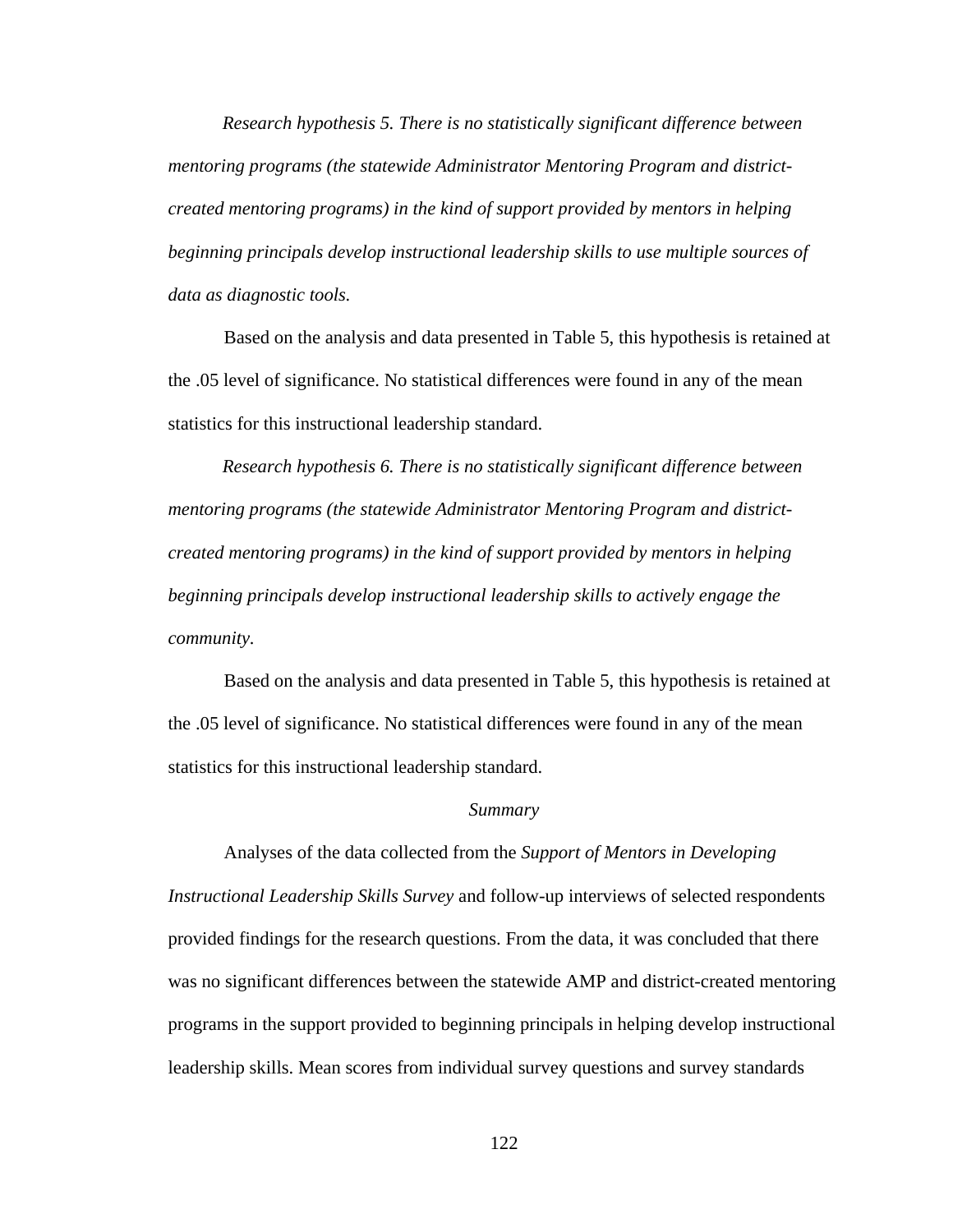indicated low support for beginning principals in all standards relating to instructional leadership skills. Data gathered through the interviews provided triangulation to support these findings and supplied descriptive information to answer the qualitative research questions. In Chapter Five, an overview of the design and procedures employed for this study are described. A discussion of the findings of the study with limitations and design control are included. In addition, implications for practice and recommendations for further research are presented.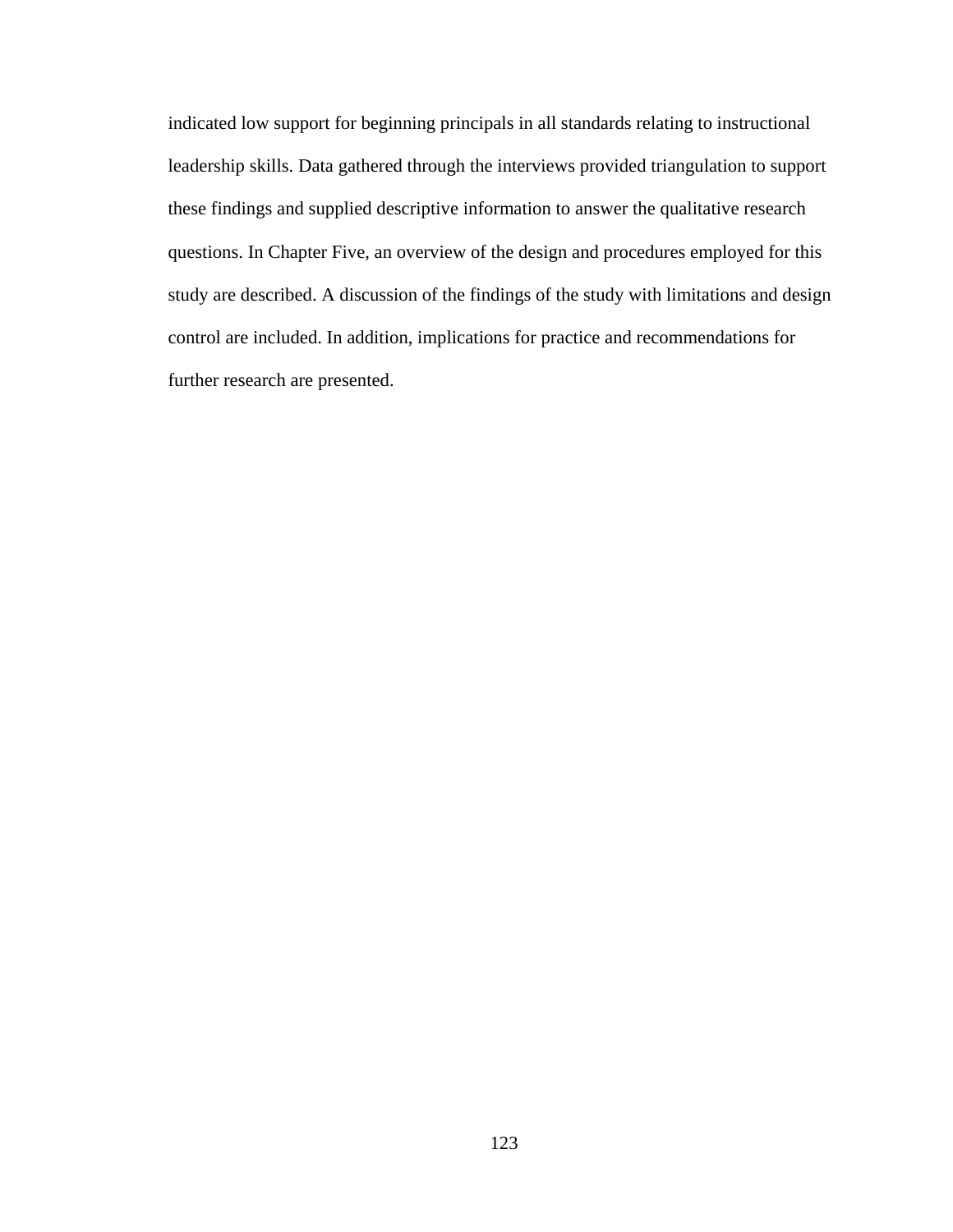## CHAPTER FIVE

## FINDINGS, RECOMMENDATIONS, CONCLUSIONS

## *Introduction*

 The researcher investigated the type of support provided by mentors in assisting beginning principals as they developed instructional leadership skills. Differences between the statewide Administrator Mentoring Program (AMP) and district-created mentoring programs in the support provided by mentors to help new principals were examined. Effective mentoring strategies were identified, along with support from central office staff and other district personnel. In addition, principals were asked to identify the type of training that most effectively helped them develop instructional leadership skills during their first few years of the principalship. Provided in this chapter are the purpose of the study and the design and procedures employed throughout the study. Findings and limitations are also discussed, along with implications for practice and recommendations for future research.

## *Purpose of the Study*

 The purpose of this study was to examine the perceptions of beginning principals throughout a Midwestern state regarding the effectiveness of the statewide AMP and district-created mentoring programs in assisting principals as they developed instructional leadership skills. Research questions were formulated to gather data relating to six standards of instructional leadership skills as identified in the literature (Fry et al., 2005; King, 2002; Marzano et al., 2005; NAESP, 2001).

The study's rationale emerged from an examination of the research literature on the changing roles of administrators, administrator training, and mentoring. A review of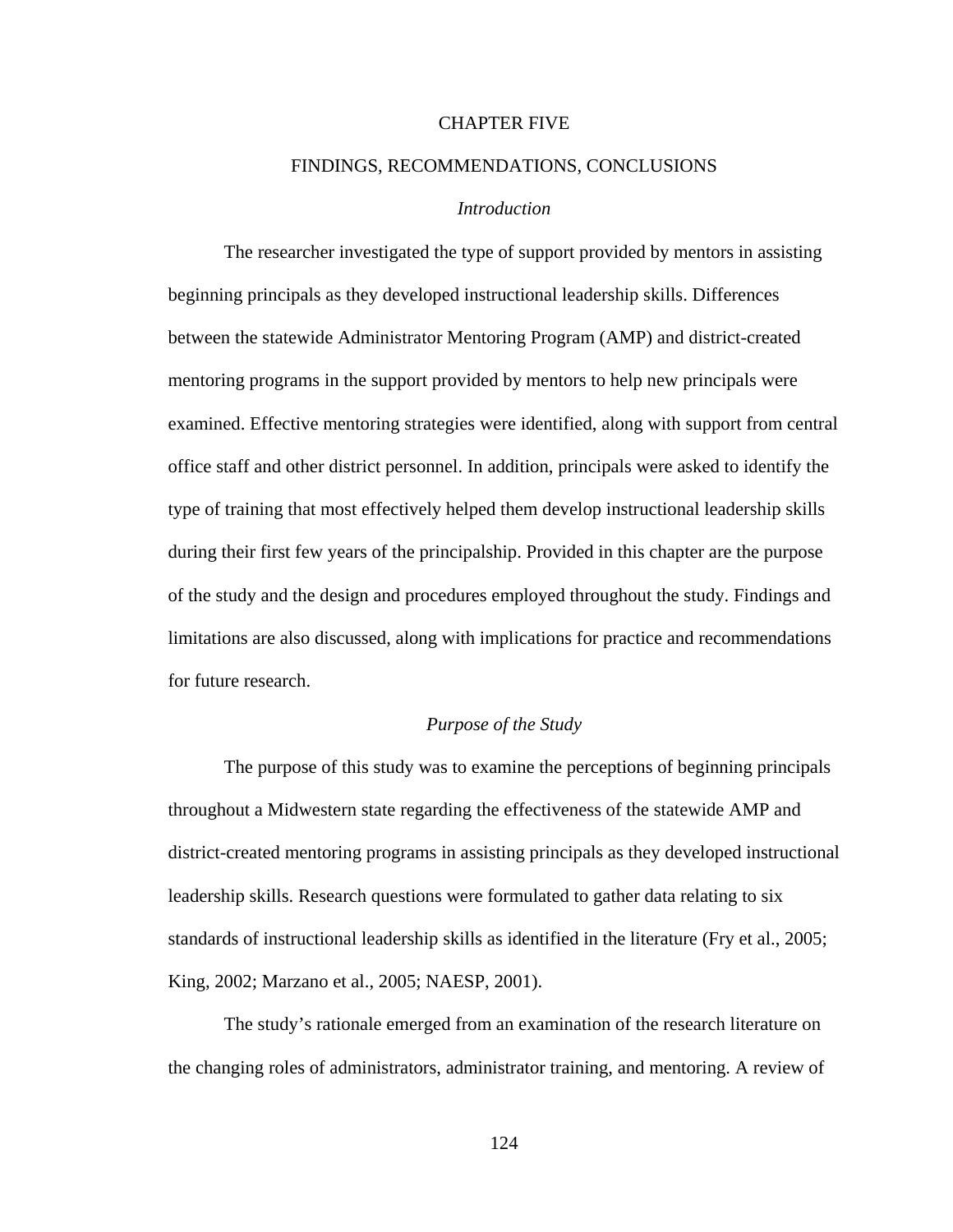relevant literature revealed the lack of appropriate preparatory training needed to develop skills necessary for leading schools toward meeting today's accountability standards. Principals face challenges of improving student achievement for all students and have completed university training programs without the skills needed to lead their teachers and students in these efforts (Daresh, 2004; Grogan & Andrews, 2002; Mazzeo, 2003; Reyes, 2003). Few programs required aspiring principals to complete internship opportunities where actual experience in the administrative role for any length of time existed (Fry et al., 2005; USDE, 2004). Mentoring programs thus emerged as one method of filling the gap between preparatory programs and the reality of school leadership. Experienced principals serve as guides and role models to novice principals to assist them develop skills during their first few years as school leaders (Daresh; Educational Alliance at Brown University & NAESP, 2003; Hopkins-Thompson, 2000; USDE). Although research supports the use of mentoring programs to guide beginning principals, little research has been conducted to connect participation in mentoring programs with the development of instructional leadership skills.

 The major question for this study was: What is the perceived effectiveness of mentoring programs in providing support for beginning principals in the development of instructional leadership skills? The research questions guiding this study were as follows:

1. Are there perceived differences between mentoring programs (the statewide Administrator Mentoring Program and district-created mentoring programs) in the kind of support provided by mentors in helping beginning principals develop instructional leadership skills to lead schools by placing priority on student and adult learning?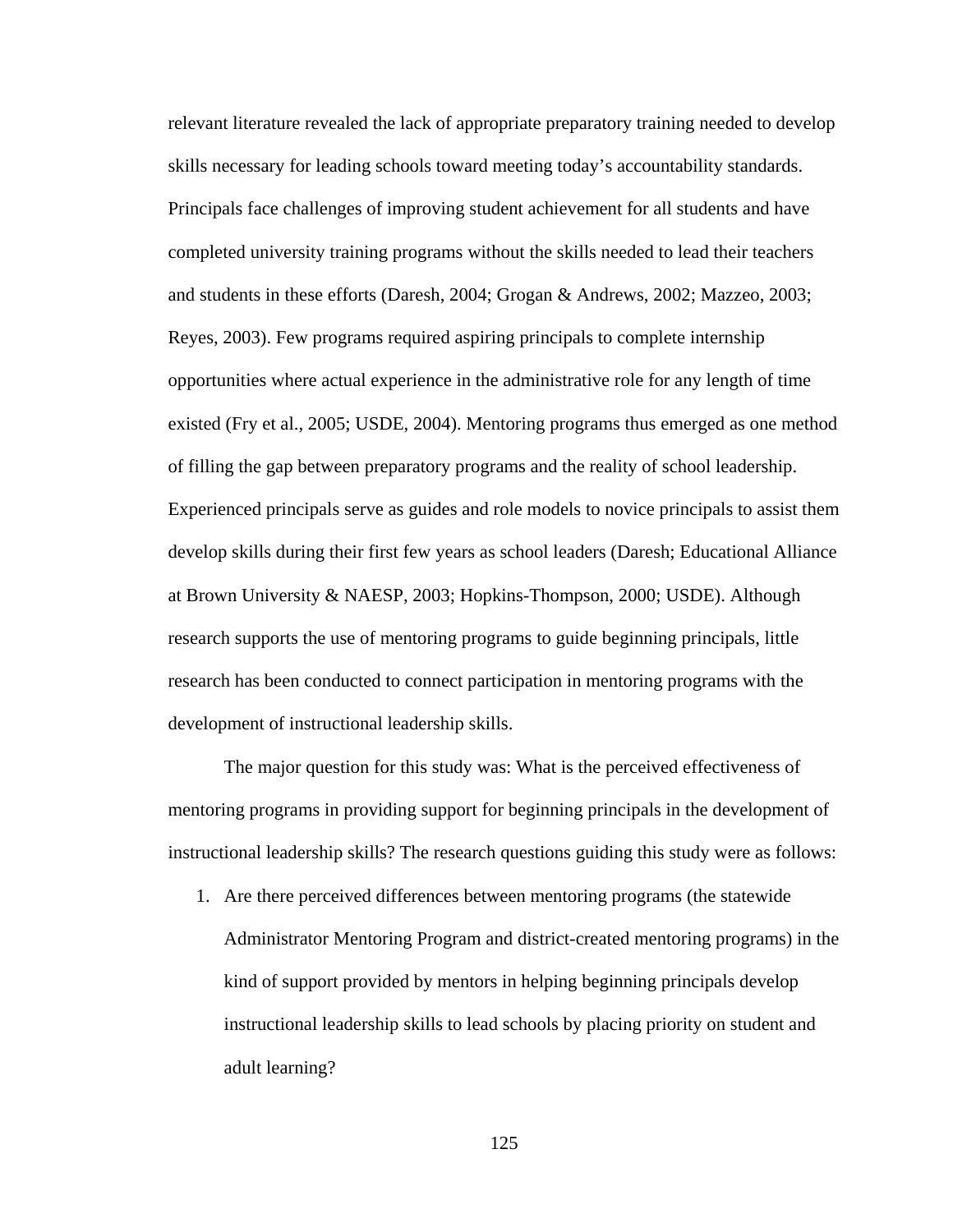- 2. Are there perceived differences between mentoring programs (the statewide Administrator Mentoring Program and district-created mentoring programs) in the kind of support provided by mentors in helping beginning principals develop instructional leadership skills to set high expectations and standards?
- 3. Are there perceived differences between mentoring programs (the statewide Administrator Mentoring Program and district-created mentoring programs) in the kind of support provided by mentors in helping beginning principals develop instructional leadership skills to demand content and instruction that ensures student achievement?
- 4. Are there perceived differences between mentoring programs (the statewide Administrator Mentoring Program and district-created mentoring programs) in the kind of support provided by mentors in helping beginning principals develop instructional leadership skills to create a culture of adult learning?
- 5. Are there perceived differences between mentoring programs (the statewide Administrator Mentoring Program and district-created mentoring programs) in the kind of support provided by mentors in helping beginning principals develop instructional leadership skills to use multiple sources of data as diagnostic tools?
- 6. Are there perceived differences between mentoring programs (the statewide Administrator Mentoring Program and district-created mentoring programs) in the kind of support provided by mentors in helping beginning principals develop instructional leadership skills to actively engage the community?
- 7. What mentoring strategies did beginning principals perceive to be most effective in developing instructional leadership skills related to the six standards (leading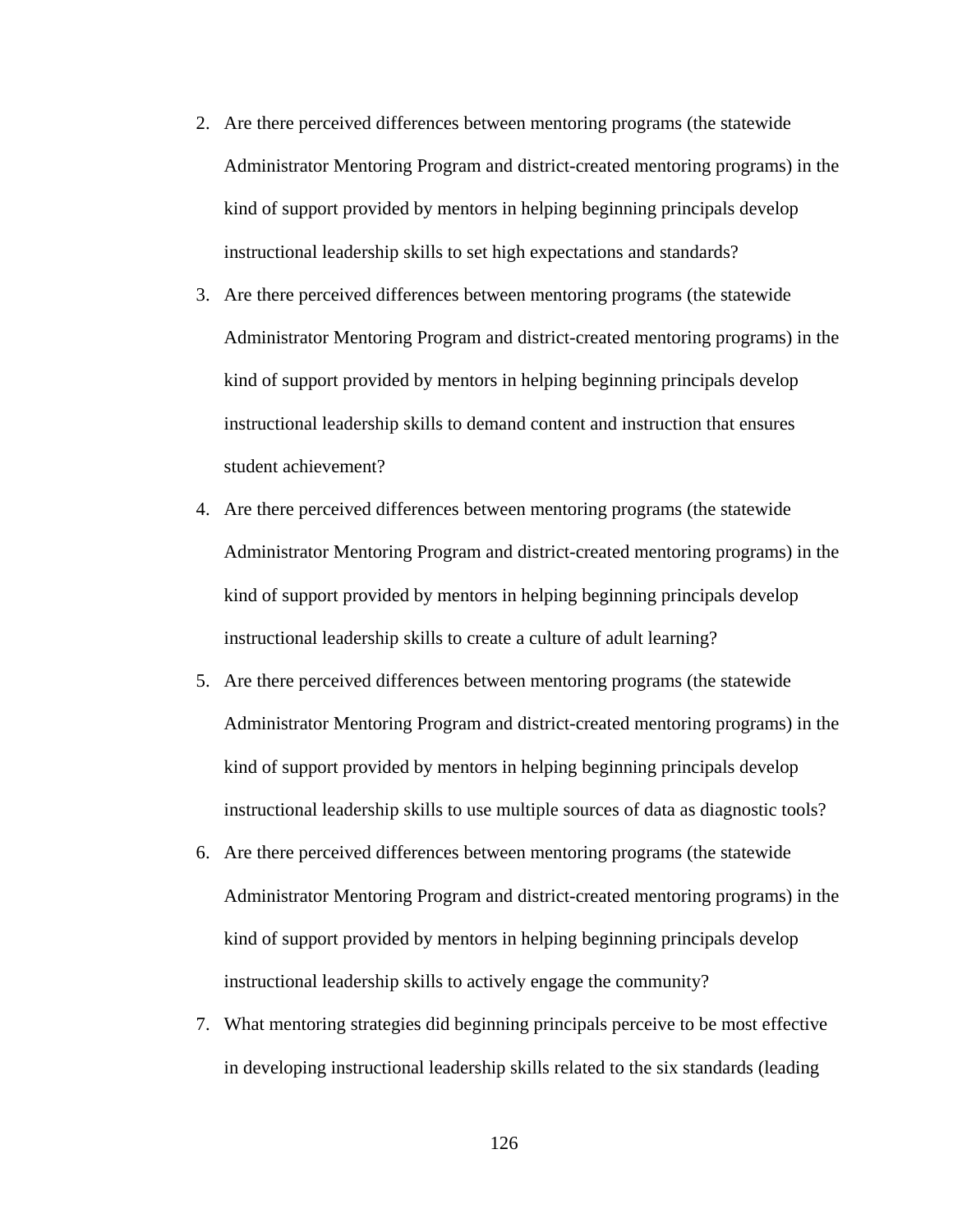schools by placing priority on student and adult learning; setting high expectations and standards; demanding content and instruction that ensures student achievement; creating a culture of adult learning; using multiple sources of data as diagnostic tools; and actively engaging the community)?

- 8. What support did school district personnel provide to enhance the effectiveness of the mentoring program?
- 9. In addition to mentoring, what administrator training most effectively provided opportunities to develop instructional leadership skills?

The following null hypotheses were evaluated in an effort to answer the aforementioned research questions:

- 1. There is no statistically significant difference between mentoring programs (the statewide Administrator Mentoring Program and district-created mentoring programs) in the kind of support provided by mentors in helping beginning principals develop instructional leadership skills to lead schools by placing priority on student and adult learning.
- 2. There is no statistically significant difference between mentoring programs (the statewide Administrator Mentoring Program and district-created mentoring programs) in the kind of support provided by mentors in helping beginning principals develop instructional leadership skills to set high expectations and standards.
- 3. There is no statistically significant difference between mentoring programs (the statewide Administrator Mentoring Program and district-created mentoring programs) in the kind of support provided by mentors in helping beginning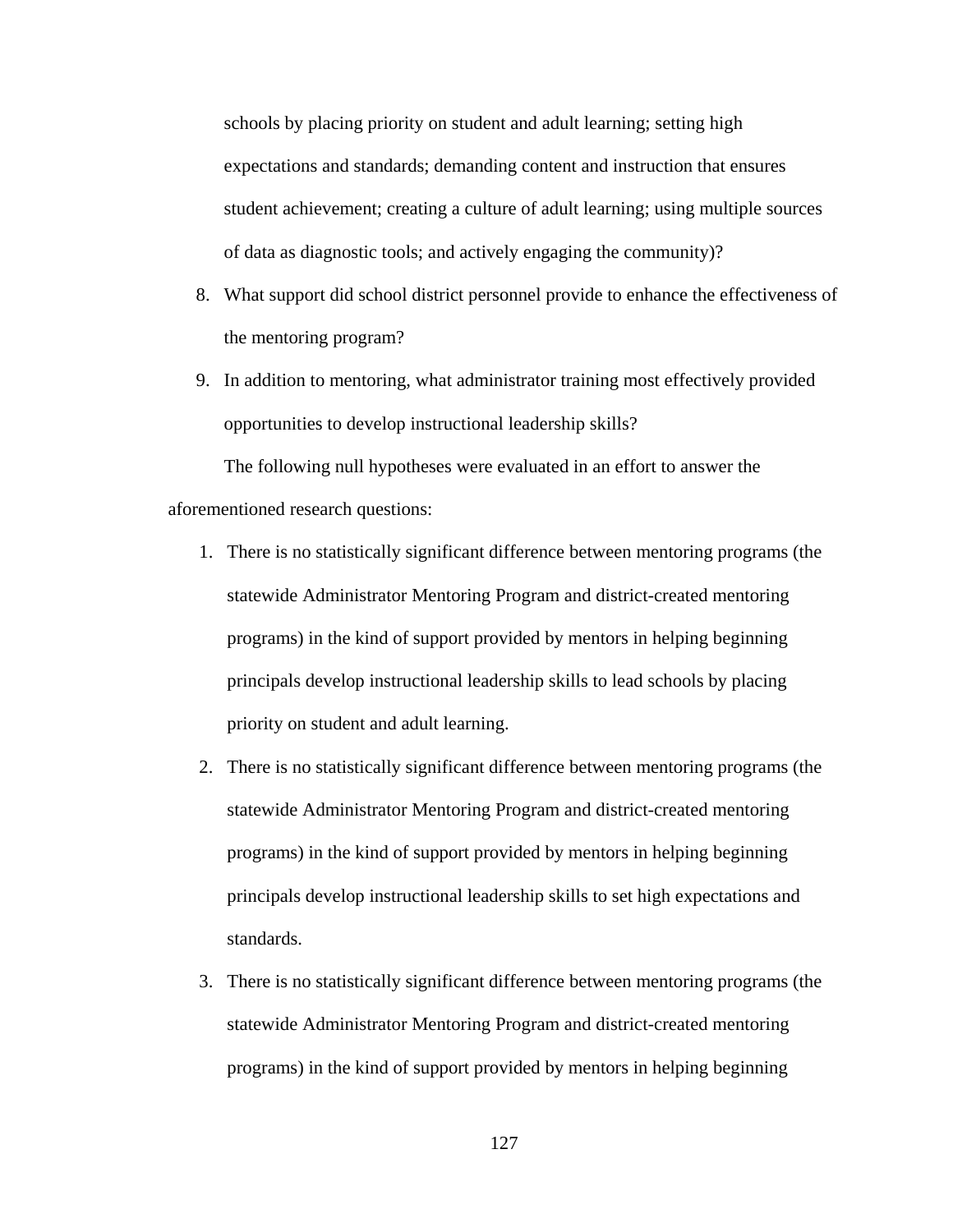principals develop instructional leadership skills to demand content and instruction that ensures student achievement.

- 4. There is no statistically significant difference between mentoring programs (the statewide Administrator Mentoring Program and district-created mentoring programs) in the kind of support provided by mentors in helping beginning principals develop instructional leadership skills to create a culture of adult learning.
- 5. There is no statistically significant difference between mentoring programs (the statewide Administrator Mentoring Program and district-created mentoring programs) in the kind of support provided by mentors in helping beginning principals develop instructional leadership skills to use multiple sources of data as diagnostic tools.
- 6. There is no statistically significant difference between mentoring programs (the statewide Administrator Mentoring Program and district-created mentoring programs) in the kind of support provided by mentors in helping beginning principals develop instructional leadership skills to actively engage the community.

## *Design and Procedures*

 A mixed-methods research design was chosen for this study to utilize "qualitative data to enrich and explain the quantitative results in the words of the participants" (Creswell & Clark, 2007, p. 34). Two data collection methods were employed. Phase one involved a quantitative questionnaire distributed to beginning principals who were within their first five years of principalship. The survey questionnaire was developed by the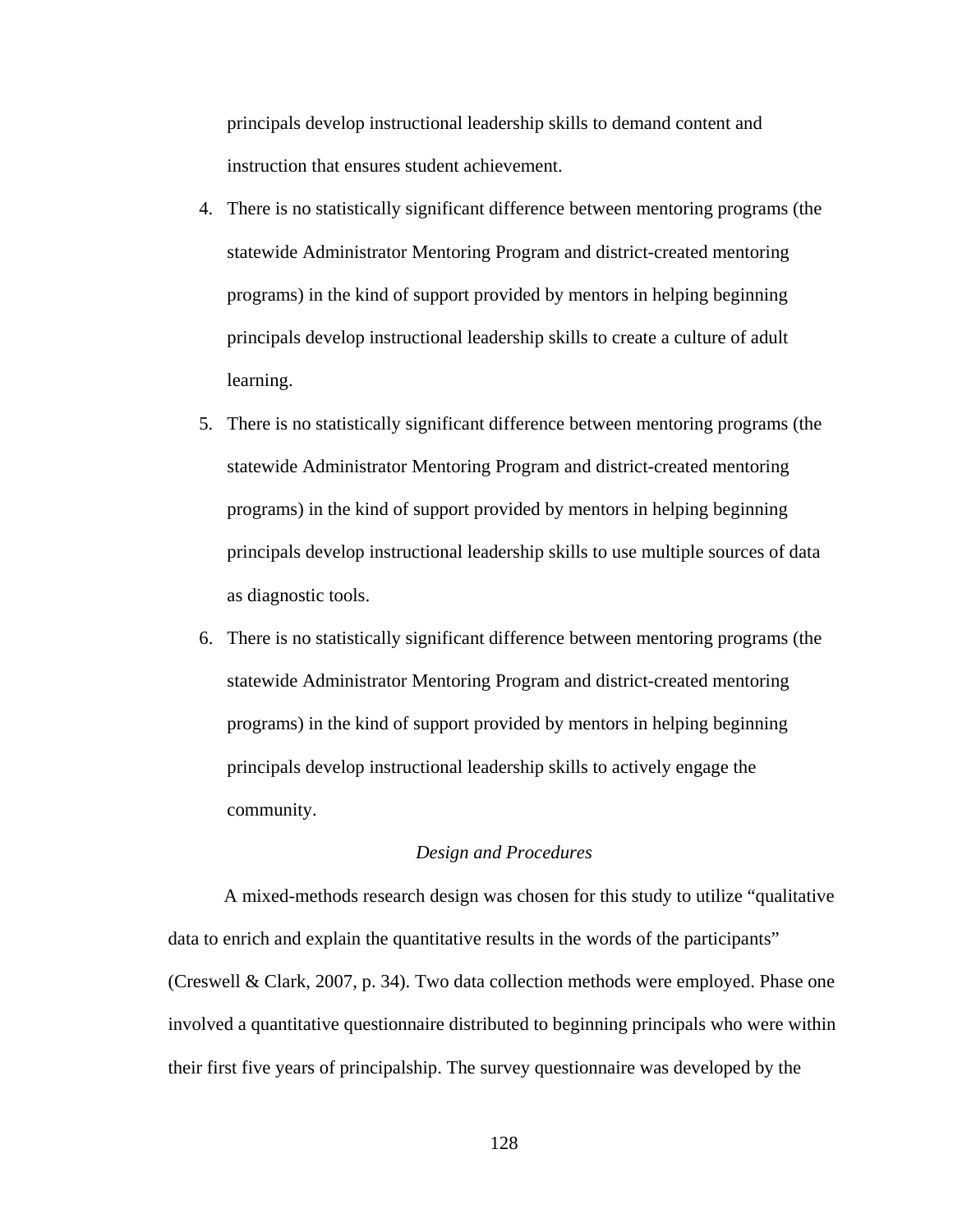researcher and pilot tested and retested by a group of administrators familiar with the mentoring process. Results were used to analyze the test as a whole as well as individual survey questions for reliability. Two questions were removed after pilot testing and retesting, resulting in a 28-question survey where beginning principals rated the support received from their mentors on a six-point Likert scale, ranging from Strongly Agree (6) to Strongly Disagree (1). One optional open-ended question was included at the end of the survey to allow respondents to add comments regarding their experiences as they participated in a mentoring program. Each survey took less than ten minutes to complete. Data were analyzed using SPSS 11.0. To determine if there were significant differences between the support provided through the two types of mentoring programs, *t*-tests for independent means were conducted on each of the six standards of instructional leadership (Fraenkel & Wallen, 2003). Mean scores for each of the six standards and for each question were examined to determine the strength of support from each type of mentoring program and the whole mentoring process.

Phase two of the investigation involved six follow-up interviews with principals representing both types of mentoring programs being studied, along with the various demographic characteristics of the total group. Interviews lasted approximately thirty minutes and were scheduled at the convenience of the participant. Interviews were taperecorded and transcribed, with transcripts sent to the participants for member checking (Creswell, 2003; Merriam, 1998). Data were gathered to identify effective mentoring strategies, support for the mentoring process from school district personnel, and to examine other methods of training that assisted principals in developing instructional leadership skills. Principals were also asked to identify the type of training and/or support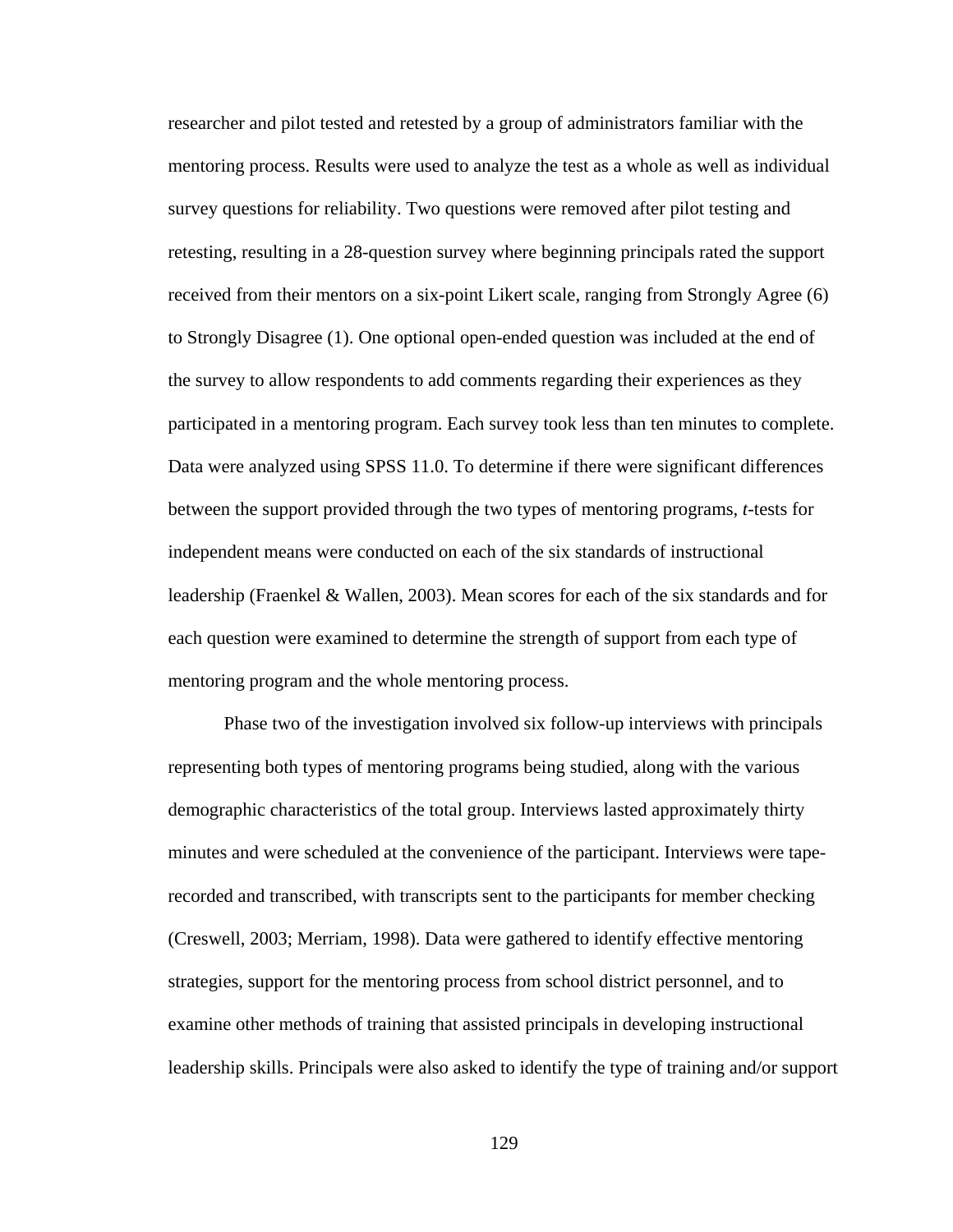that was most effective in helping them develop the skills focused on throughout this study. Themes were reviewed through the framework of the research questions and narrative descriptions were utilized to portray the findings and interpretations of the effectiveness of mentoring programs.

## *Findings of the Study*

 Forty-five principals participated in the study by completing and returning usable *Support of Mentors in Developing Instructional Leadership Skills Surveys*. The data from the surveys identified no significant differences between the statewide AMP and districtcreated mentoring programs in the support provided by mentors in assisting new principals develop instructional leadership skills. Six standards of instructional leadership were examined according to perceptions identified on the survey instrument. While there were no significant differences between the two mentoring programs, data indicated support from both programs was weak. Mean scores averaged within the Slightly Agree (4) range on all standards and on eighty-six percent of the individual questions. Three questions averaged scores in the Slightly Disagree (3) range and only one question averaged in the Agree (5) range. Data gathered through the interviews provided triangulation to support these findings, along with the strengths and weaknesses within each standard.

 Research questions one through six each addressed one standard within the realm of instructional leadership skills. Research question one focused on emphasizing student and adult learning by developing a community of learners. Communication between mentor and protégé was a strategy employed here to assist principals in centering attention on learning, however, half of the principals indicated this was not a strength of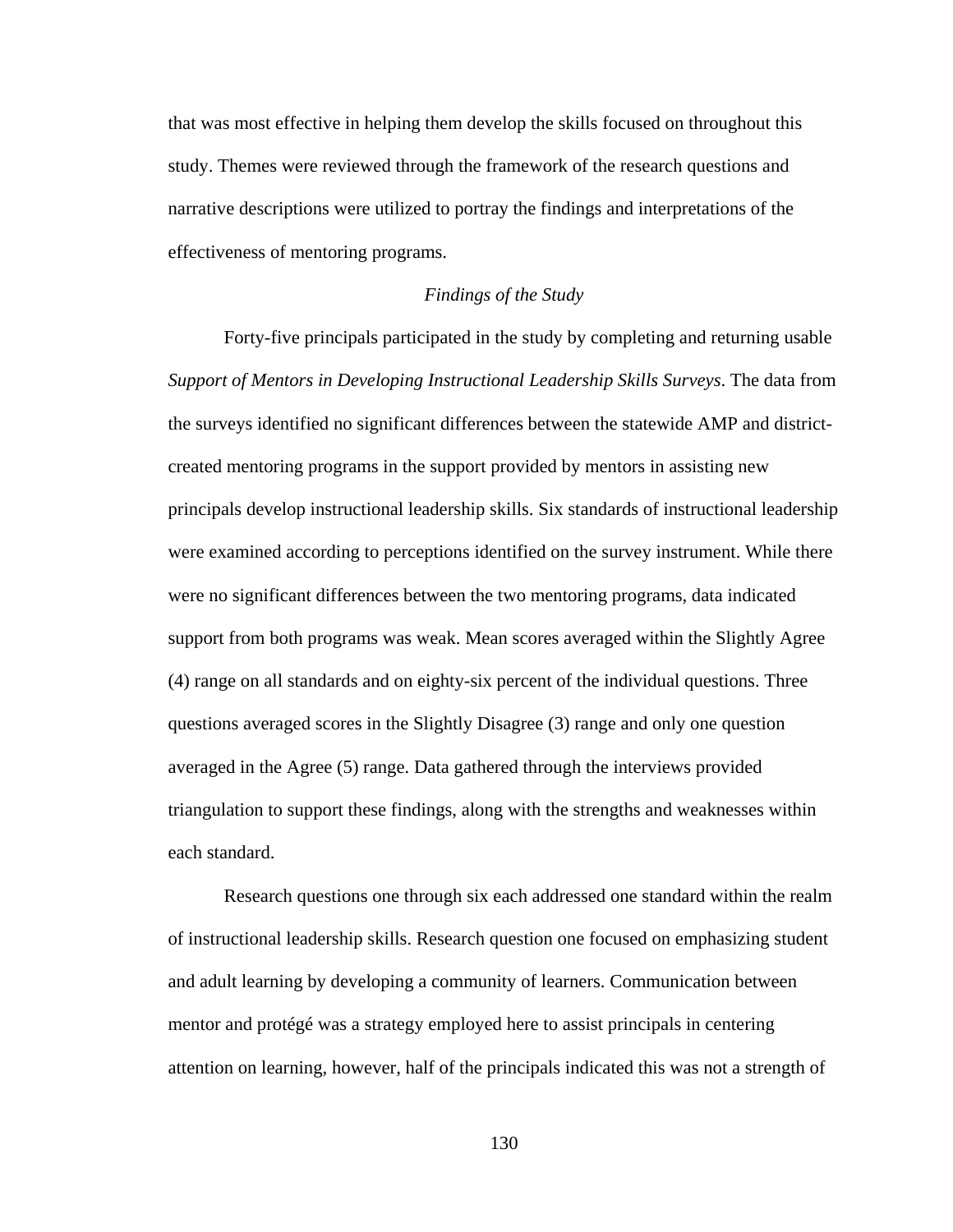their particular program. Although all principals felt they could go to their mentors for questions about anything they were struggling with or curious about, there was little focus on creating opportunities for learning.

Research question two centered on setting high standards and expectations, a concept necessary in developing those appropriate learning communities discussed in question one. Data from the interviews supported the fact that there was little discussion neither on overcoming barriers to success for all students nor on actually discussing what the high standards should be. Survey data indicated articulating a clear vision with an action plan was critical, but standards needed to be set prior to sharing the vision and developing an action plan because standards guide the journey and the vision.

 Research question three was directed toward demanding content and instruction driven by high expectations. This area had strong support from mentors in developing skills for classroom observation and feedback. Mentors from both types of mentoring programs shared effective techniques for observation, both in the walkthrough format and the formal observation process. One mentor was able to spend time conducting walkthroughs with the protégé, allowing time for conversations to process strategies observed and discuss how to give feedback in specific instances. This skill was an important one for beginning principals to develop early in the year as observations and walkthroughs are conducted all throughout the year to gather information regarding student learning and what was actually taking place in the classrooms. Interestingly, only two principals made the verbal connection between curriculum work and student work in connection with the observations and walkthroughs, with survey data backing this up as a weakness within the standard. Although principals are learning the basics of observation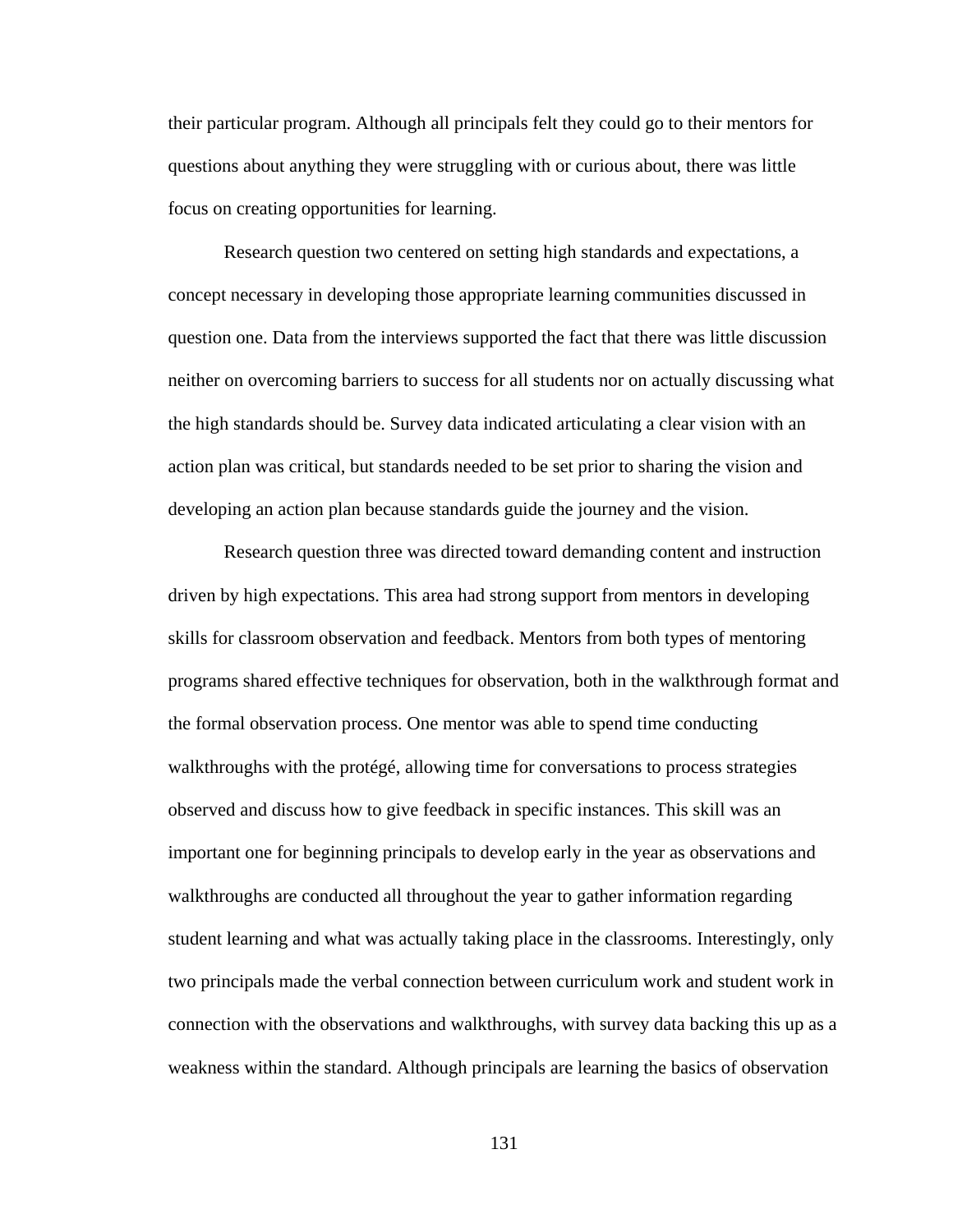methods, they are not using the information appropriately in the feedback conversations to drive changes in instruction and bring about improved student achievement.

 Research question four concentrated on creating a culture of adult learning, focusing on professional development for the principals as well as the teachers. This standard had the highest mean scores overall with one question receiving scores in the Agree range. However, only two of the six principals interviewed indicated they were encouraged to improve their own professional practice by their mentor. Between offerings from the state department, regional professional development centers, principals' associations, and local school districts, beginning principals had many opportunities to gain additional knowledge for their professional growth. The key was being selective in identifying the opportunities that addressed specific weaknesses to maximize the time out of the school building. One principal felt his place was in the building, not out attending workshops all the time. Principals needed to learn the balance between being in the building to help teachers and students and promoting their own professional growth. In discussing professional development for teachers, only two principals made the connection between these opportunities and improved student learning. Appropriate coaching from the mentor was needed to improve focus on these standards.

 Research question five had the lowest support overall from both survey data and information from the interviews. Using data as a diagnostic tool was not a strong focus of either mentoring program with only two of the principals indicating their mentor had discussed different types of data sources, even in an era of high-stakes accountability with importance placed on looking at data to make instructional decisions. Although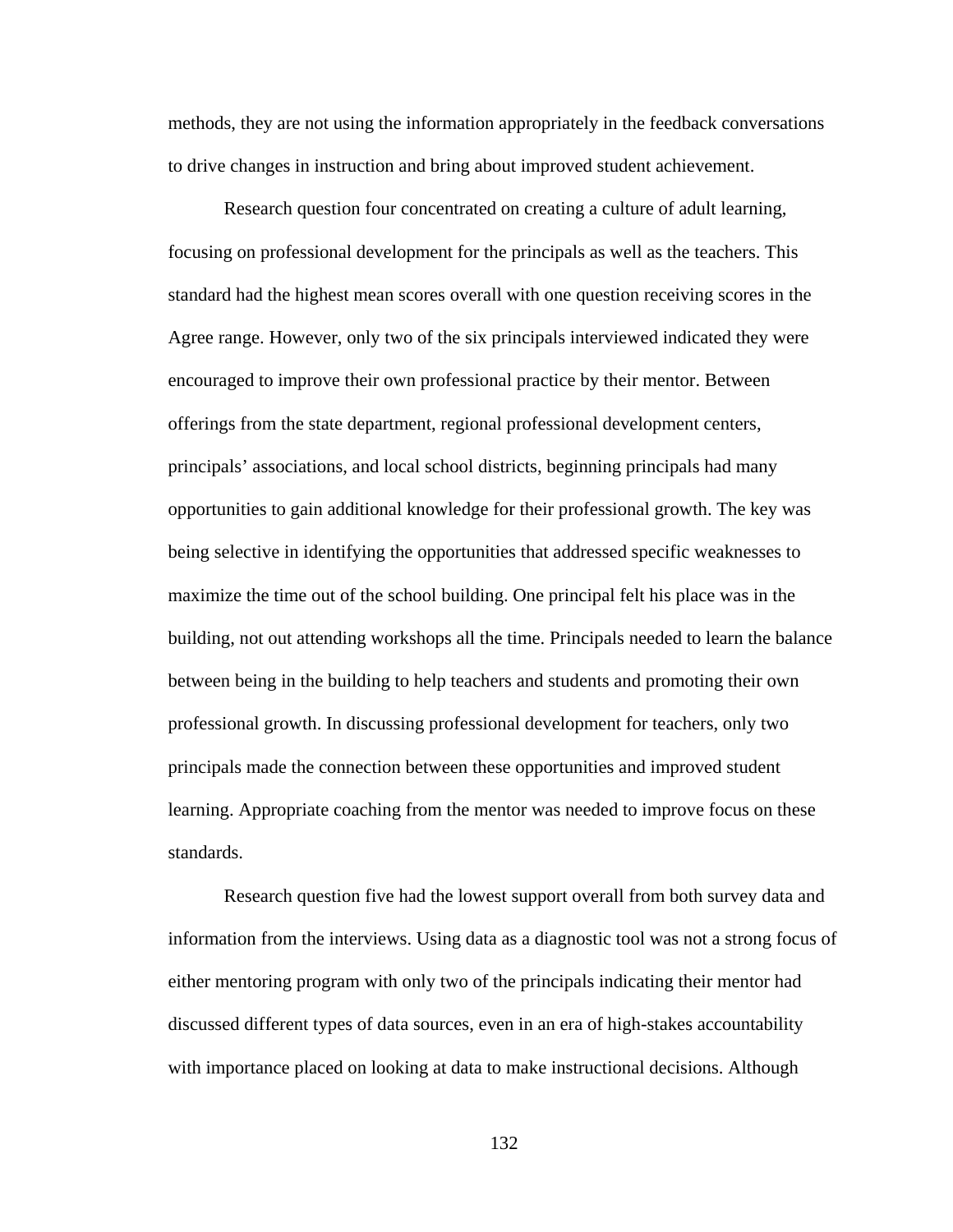utilizing a variety of data sources to measure performance was the strongest of the statements from this standard, the support was still weak with an overall rating of 4.02 (Slightly Agree). One principal indicated he would be looking at data from last spring's test at the next meeting with his mentor, but March was too late to look at data and be able to make an impact with this year's students. Several principals did have support from other school district personnel to assist in this area, but little support was in place from the mentors. In addition, only one principal mentioned training the staff in looking at data, which was not supported by her mentor. This standard was the weakest of the six regarding mentor support.

 Research question six referred to strategies to actively engage the community in school programs. Several mentors encouraged the use of open communications to build relationships with parents and community members; however, little focus was placed on developing actual partnerships with community groups and businesses for the purpose of strengthening programs supporting school goals. This standard connected to the one from research question two, setting high expectations and standards. If the expectations and standards are not in place, how can a principal utilize community and business groups to support standards not in existence? Several of these standards are connected; when support is in place for one standard, the bridge is built to support other standards as well.

 Descriptive information was also gathered through the interviews to address research questions seven, eight, and nine. Research question seven examined effective mentoring strategies and their impact on instructional leadership skills. Effective strategies included communication between mentor and protégé and making a proper match to develop a supportive relationship. Most of the principals also identified gaining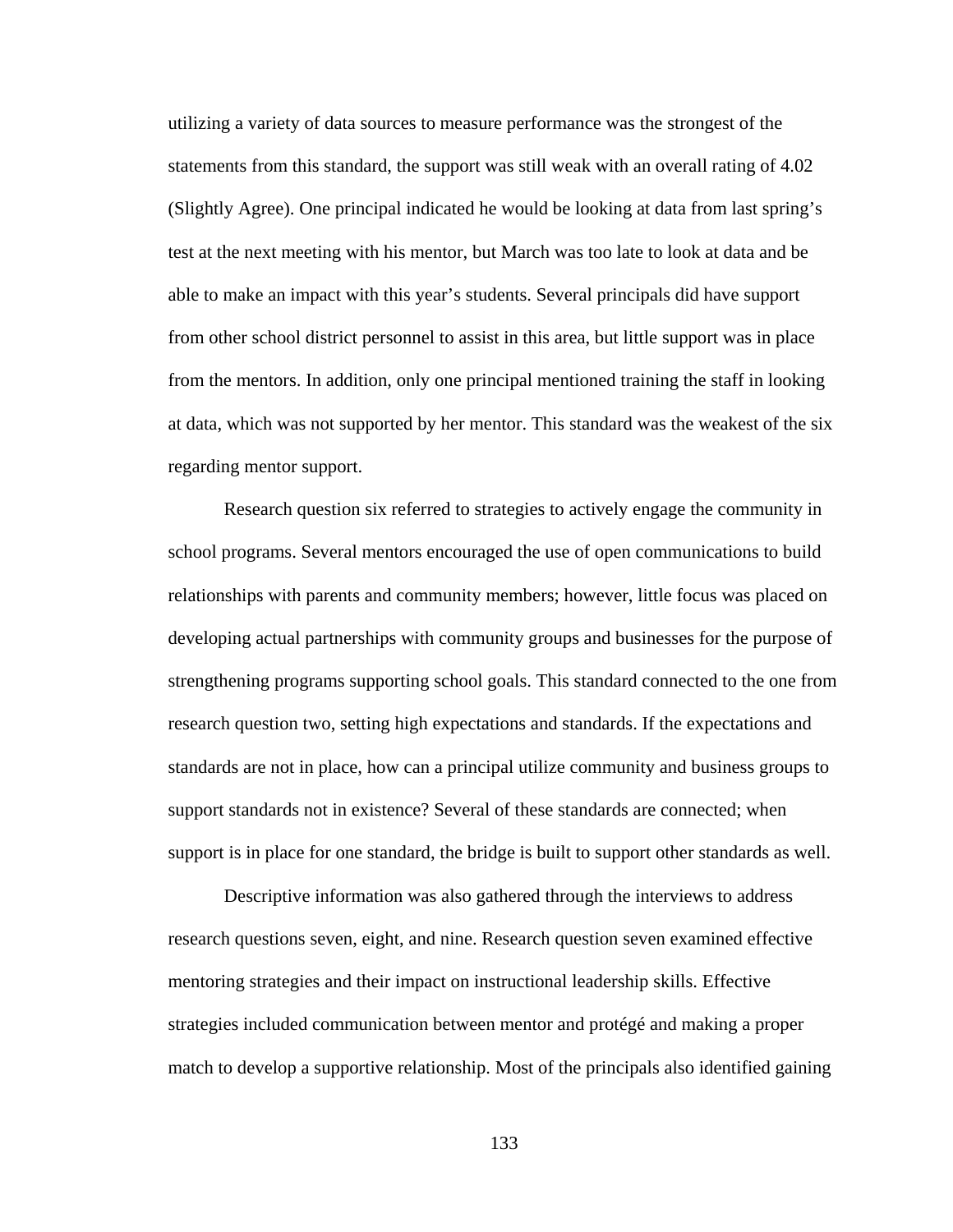techniques for observation and feedback as one of the most effective strategies. One ineffective strategy was identified as too much time required for face-to-face meetings, when communication would be just as effective through a phone call or email. Another concern was the need for guidelines for content within the program. Specific but flexible guidelines would help develop consistency among mentoring experiences to address statewide issues in student performance. Reflections regarding the overall value of the program were also discussed in relation to this question. The biggest impact on the effectiveness of mentoring programs was found to be dependent on the relationship and the appropriate match between the mentor and protégé.

Support from school personnel was examined in research question eight. The findings indicated all principals interviewed had the support from their central office administrators if that level of administration was in place. Support included financial support and release time for mentoring activities and professional development opportunities, along with specific assistance with curriculum issues and data analysis. Larger districts seemed to have more advantages with more personnel available specializing in various areas.

Research question nine was the final question and investigated various types of administrator training programs for their effectiveness in assisting the principals as they improved their instructional leadership skills. Professional development was found to be one of the most effective methods of training that impacts the development of the identified skills, especially when they were able to match training to their own identified weaknesses. Other types of training with varying degrees of impact were administrator preparatory programs, internships, doctoral programs, and mentoring. Administrator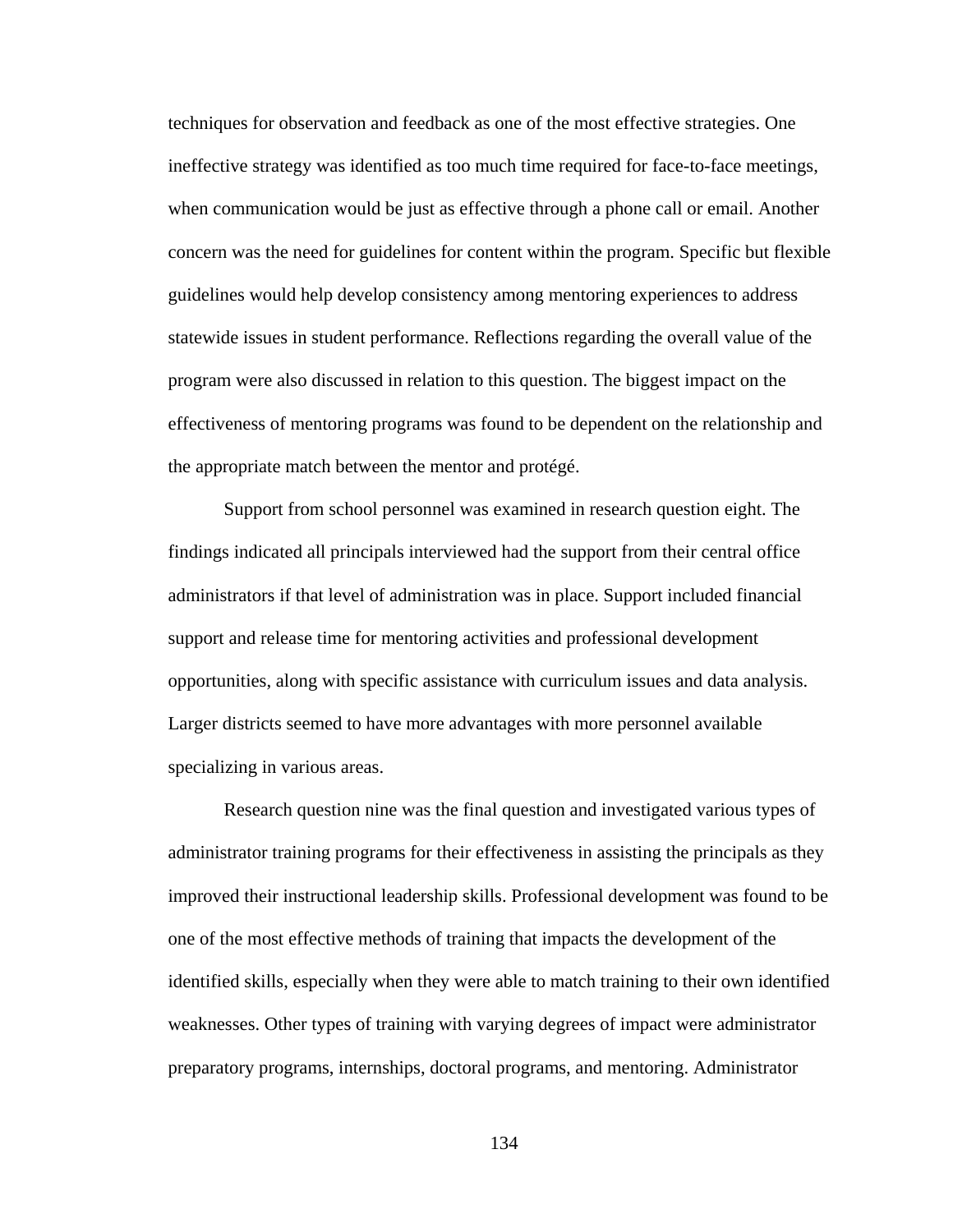preparatory programs received support from some principals while others felt it was a waste of their time and money. Support for internships varied as well, based on the design of the experience and the person supervising. One principal was lucky to be able to serve as an intern for a month during the school year, gaining real life experiences as an assistant principal. Another worked with her existing principal, who allowed her to take part in a lot of work with curriculum. Other experiences were not as positive. However, the three principals interviewed who working on or had completed their doctoral programs agreed they had gained in knowledge and skills throughout participation in these programs. The final type of training addressed was mentoring. Only half of the six principals listed mentoring as one of the effective strategies in helping them develop as instructional leaders.

## *Discussion of the Findings*

 One purpose of research employing mixed-method design was to "measure trends, prevalences, and outcomes and at the same time examine meaning, content, and process" (Creswell & Clark, 2007, p. 175). This type of research helped the readers make sense of the data and understand the findings, making research accessible for practitioners and enhancing the ability to utilize the findings to impact actual practices already in place (Creswell  $\&$  Clark). The data described in this research provided insight into the ways in which mentoring programs impact the development of instructional leadership skills in beginning principals. In this section, links between the study's findings and pertinent research were made to explicitly help the reader understand the importance of effective mentoring programs. Presented in Table 14 was a summary of this information.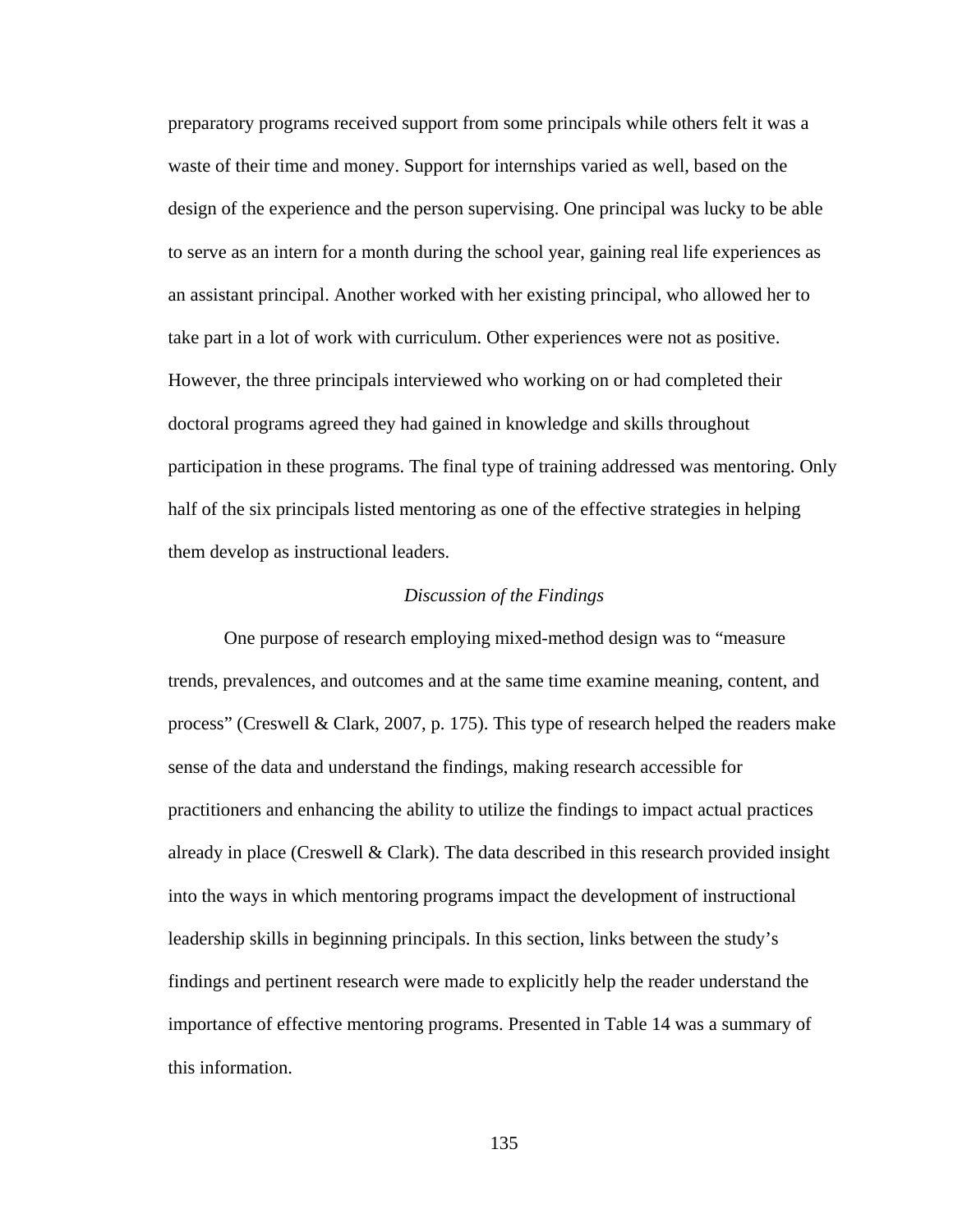# Table 14

# *Selected Literature Related to Study*

| Researcher(s)                                     | Changing       | Administrator |           |
|---------------------------------------------------|----------------|---------------|-----------|
|                                                   | Roles of       | Preparatory   | Mentoring |
|                                                   | Administrators | Programs      |           |
| Allen & Poteet, 1999                              |                |               | X         |
| Bottoms & O'Neill, 2001                           | X              | X             |           |
| Daresh, 2004                                      | X              |               | X         |
| Educational Alliance & NAESP, 2003                | X              | X             | X         |
| Fink & Resnick, 2001                              | X              | X             | X         |
| Fry, Bottoms, O'Neill, 2005                       | X              | X             |           |
| Grogan & Andrews, 2002                            | X              | X             |           |
| Hopkins-Thompson, 2000                            | X              |               | X         |
| Institute for Educational Leadership, 2000        | X              | X             |           |
| Mazzeo, 2003                                      |                | X             |           |
| <b>NAESP, 2001</b>                                | $\mathbf X$    | X             | X         |
| Reyes, 2003                                       |                |               | X         |
| USDE, Office of Innovation &<br>Improvement, 2004 |                | X             | X         |
| Waters, Marzano, & McNulty, 2003                  | X              |               |           |
| Gettys, 2007                                      | X              | X             | X         |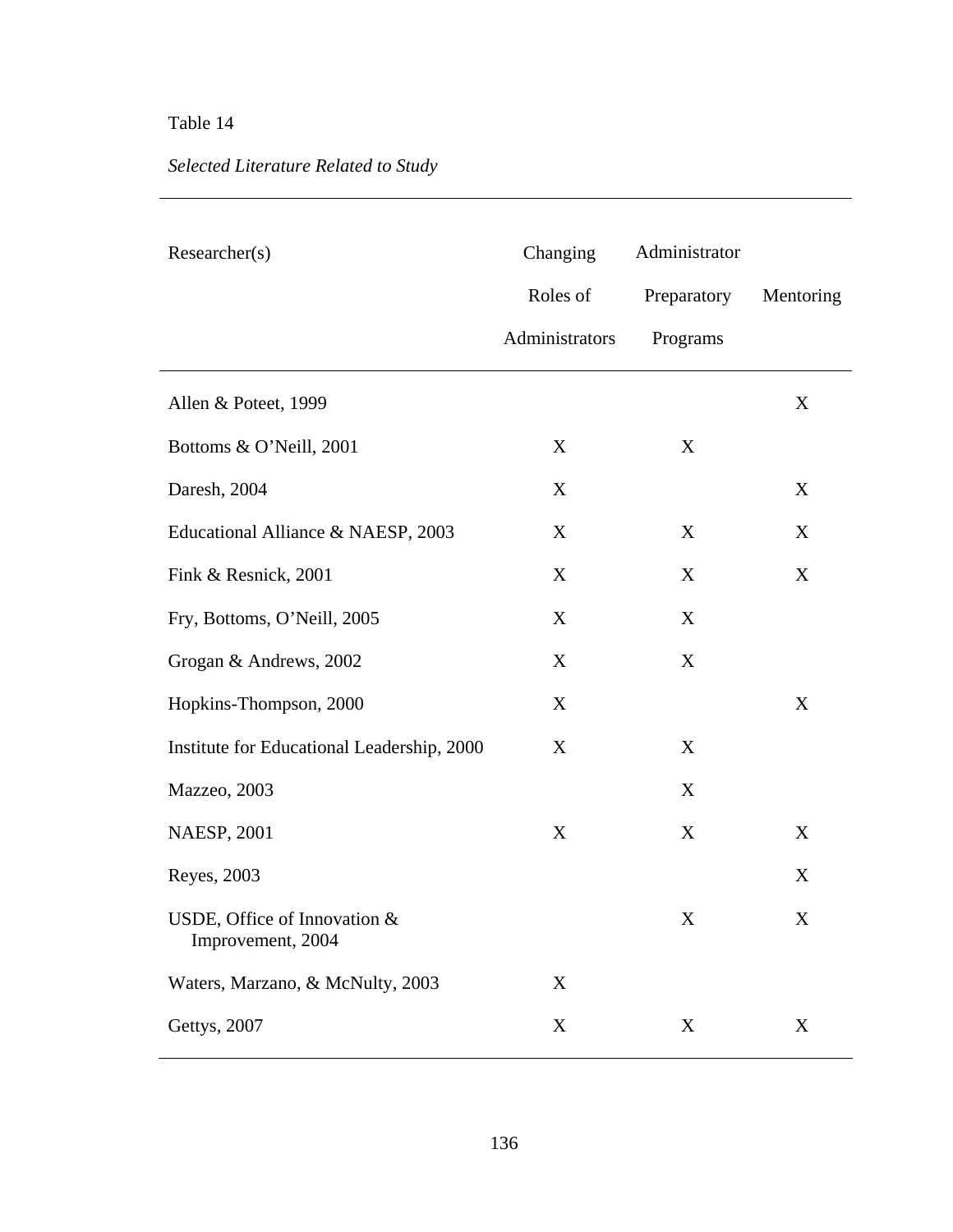## *Finding 1*

 Mentoring programs within the Midwestern state included in this study are providing weak support, at best, for beginning principals as they develop instructional leadership skills during their first five years of the principalship, according to data collected throughout this investigation. Research questions one through six examined each of the six instructional leadership standards with mean scores for each standard from the survey data falling within the range of Slightly Agree (4) answers on a 6-point scale, with six being the highest score. Data from the interview transcripts corroborate this finding. Therefore, this finding supports the need for restructured programs, such as that described by the Educational Alliance & NAESP (2003),

Effective mentoring must be understood as a process that is much more sophisticated than simply sharing craft knowledge when called upon by organizational newcomers. It must be seen as a proactive instructional process in which a learning contract is established between the mentor and the protégé. (p. 11)

Data from this investigation indicated participation in mentoring programs is struggling in its efforts to assist new principals make the connection between what they see in the classrooms on walkthroughs and formal observations and what needs to be happening to improve student achievement. Principals are not developing the skills to use data to work with the teachers in making instructional decisions to help all students. These are skills principals leading today's schools must develop quickly in order to impact student achievement (Fink & Resnick, 2001; Hopkins-Thompson, 2000; IEL, 2000; Waters, Marzano, & McNulty, 2003). Mentoring programs hold promise to bring about these changes if we listen to those currently participating in the programs as they express their needs and concerns to make program improvements.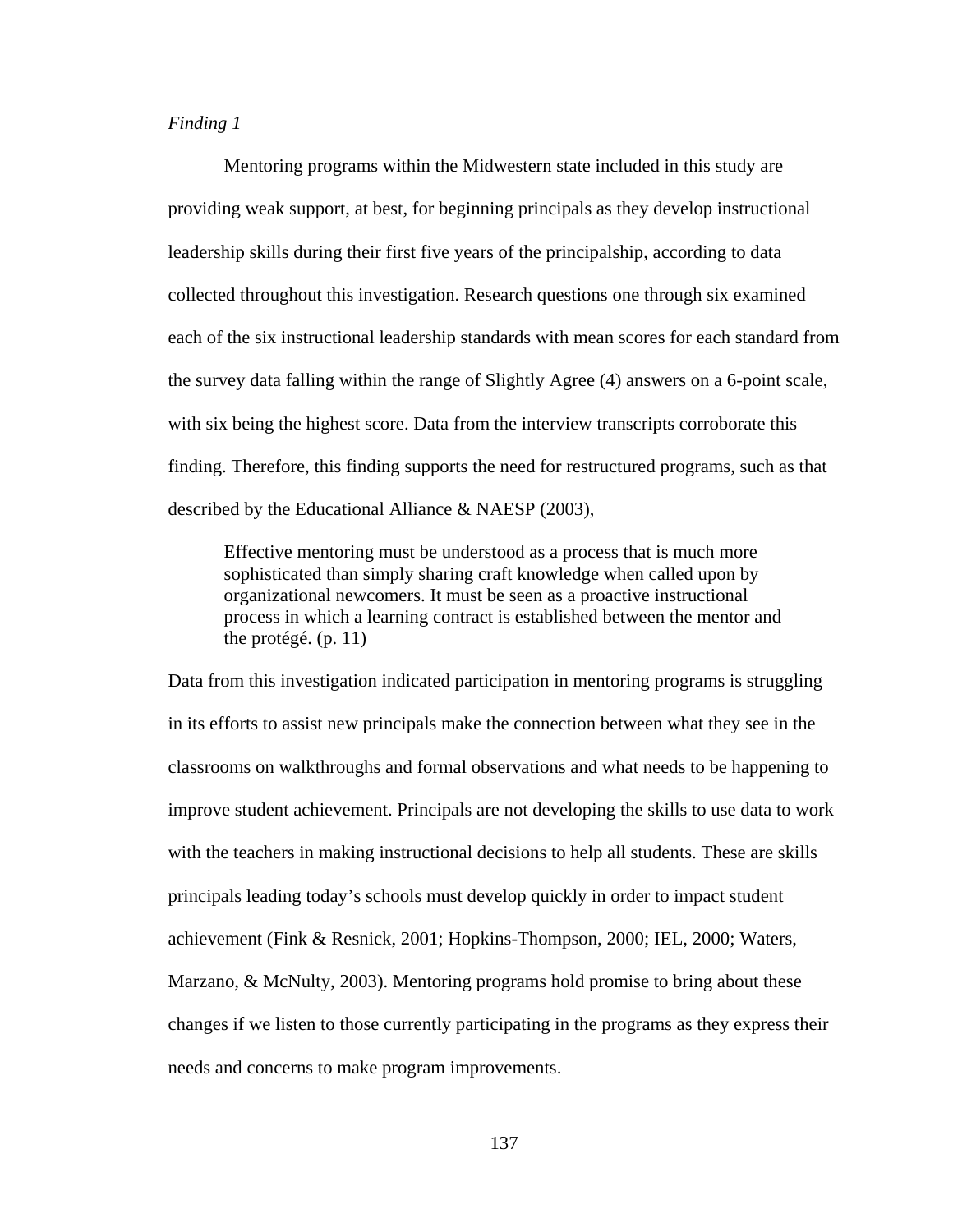## *Finding 2*

One of the keys to effective mentoring programs was ensuring that an appropriate match was made between mentor and protégé (Allen & Poteet, 1999; Educational Alliance & NAESP, 2003; Hopkins-Thompson, 2000; Reyes, 2003). Daresh (2004) indicated professional goals, interpersonal styles, learning needs, and other variables must be accounted for in matching mentors and protégés, rather than making matches based on convenience or location. The qualitative data from research question seven indicated the importance of appropriate matches through statements from the principals interviewed and through comments written on the surveys. Protégés who indicated their mentoring program lacked in effectiveness were typically principals whose mentor was not from a similar-sized school, but may have been located in close proximity to the protégé or selected for another unknown reason.

## *Finding 3*

Communication between mentor and protégé was another theme identified as a key aspect of developing appropriate mentoring relationships through information examined in research question seven. Communication skills were developed through sharing, discussions, and reflections. Protégés were more apt to translate theory into practice when mentors communicated with them to assist them in interpreting problems and applying appropriate solutions (Allen & Poteet, 1999; Daresh, 2004, Educational Alliance & NAESP, 2003; Reyes, 2003). In one case, the principal indicated there was not a proper fit between mentor and protégé as they came from very different sized schools. While there were not many experiences that were common between these two, the communication and support assisted in making the best out of a poorly matched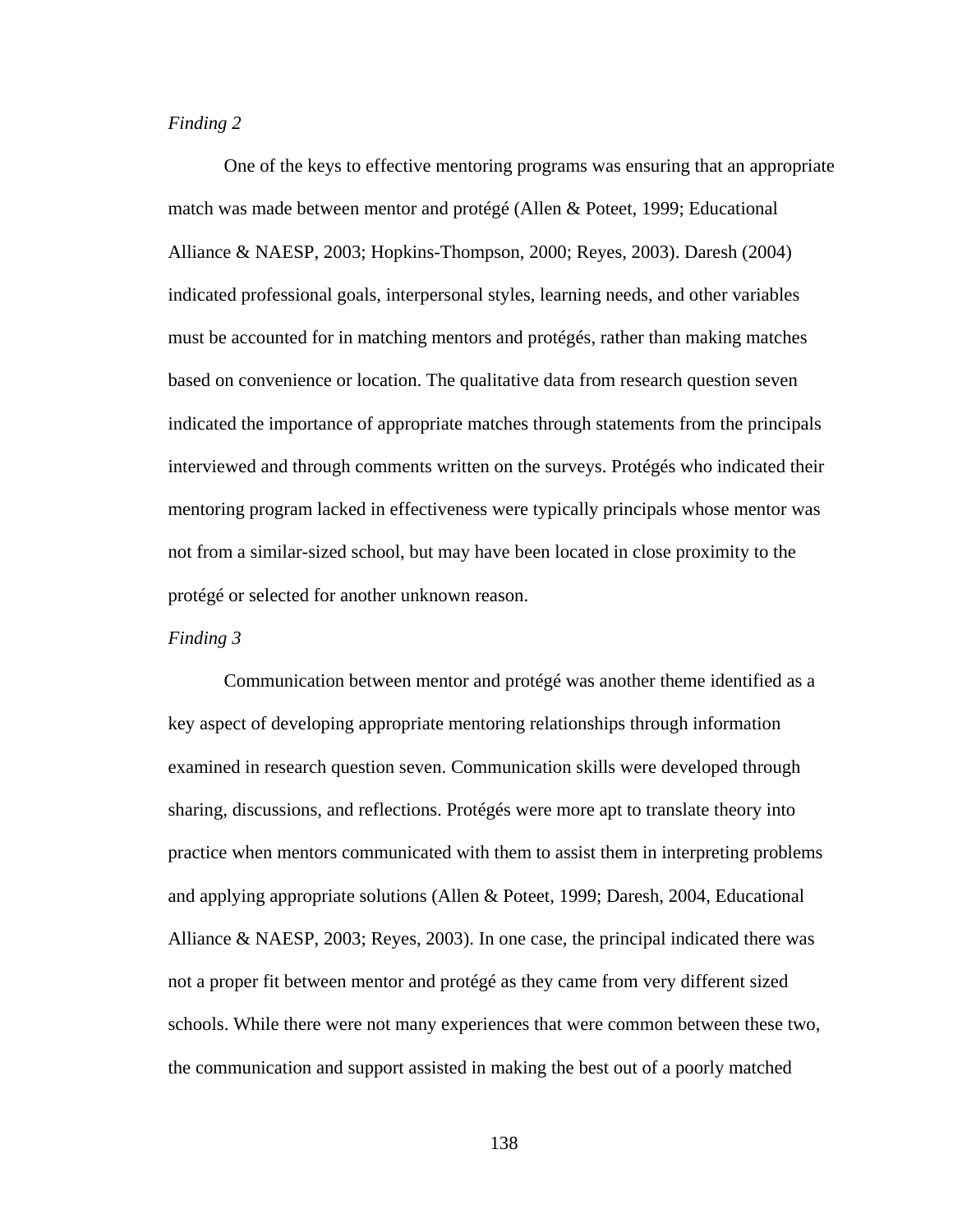process and the mentor was able to suggest other resources that were more fitting to the experiences of the protégé.

### *Finding 4*

The lack of appropriate training in administrator preparatory programs was evident through analyzing the data gleaned from research question nine. Although some interviewees had positive experiences in their preparatory programs, more statements were made reflecting the negative aspect of their training. Research indicated that university programs have done little to change from focusing on the managerial role of the principal to the instructional leadership aspects of the job (Bottoms & O'Neill, 2001; Daresh, 2004; Grogan & Andrews, 2002; Mazzeo, 2003). The training of new principals was often left up to schools to finalize, even though these principals had to complete coursework to apply for and receive their certification. Preparatory programs need to be held accountable for training principals to develop the skills necessary to impact student learning (Bottoms & O'Neill; Fry et al., 2005; Mazzeo).

## *Finding 5*

 The lack of appropriate internship opportunities during the preparatory process was also documented through discussions of various types of training addressed in research question nine that did impact the development of instructional leadership skills throughout the first few years of the principalship. Although some principals described positive aspects of their internship and specific skills they may have developed during this process, only one principal interviewed had actually participated in an internship where she was acting as an actual administrator. This principal was able to have her class taught by a substitute teacher for one month while she interned as a middle school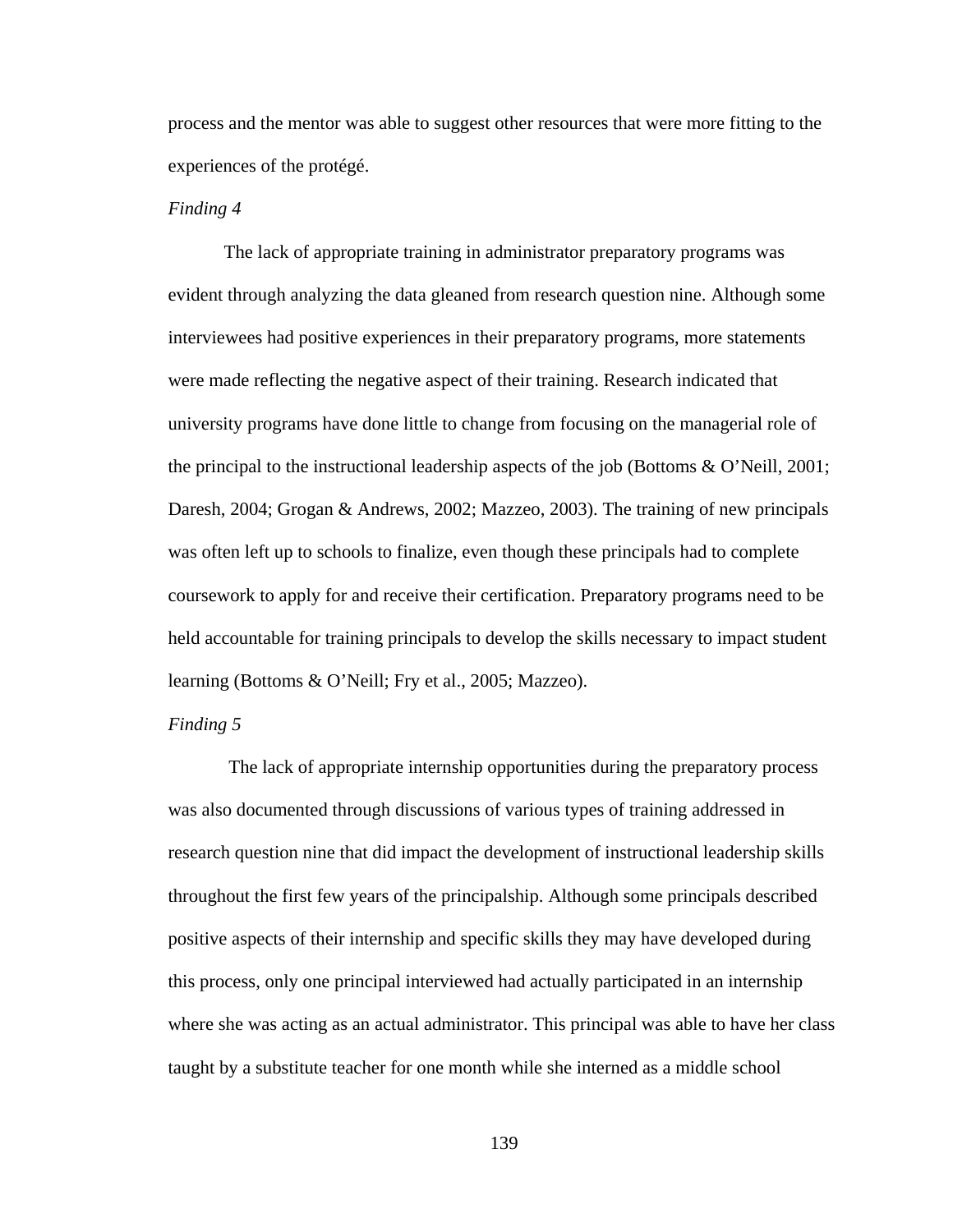assistant principal. Experiences such as this proved to be invaluable in actually learning what the role of principal specifically entailed. Serving in that role in the middle of the school year for a four-week period allowed that principal to experience the day-to-day responsibilities of an administrator. In the Midwestern state involved in this study, these experiences are infrequent. Research did indicate valuable internship opportunities such as the one described are provided in some parts of the country. Chicago, Boston, New York, Washington, D.C., Memphis, and San Francisco had developed partnerships between universities and public schools or principals associations to develop such internship opportunities (Duffrin, 2001; Fry et al., 2005; USDE, 2004).

## *Finding 6*

Data from research question nine indicated professional development opportunities were one of the most effective methods of assisting principals in improving instructional leadership skills. Data from the surveys backed up this finding by indicating mentors had a high impact on helping protégés recognize the need to continually improve professional practice. Data from the interviews thus provided triangulation for this finding as professional development was identified by five out of six principals interviewed as one of the methods most effective in enhancing their skills in instructional leadership. Research from the literature review supported the importance of professional development as a means of improving one's practice (Bottoms & O'Neill, 2001; Grogan & Andrews, 2002; Waters et al., 2003). Two specific professional development opportunities offered in this Midwestern state for new and practicing school building and district leaders, the Satellite Academy Program and offerings from the Leadership Academy (Missouri Department of Elementary and Secondary Education, 2006b) were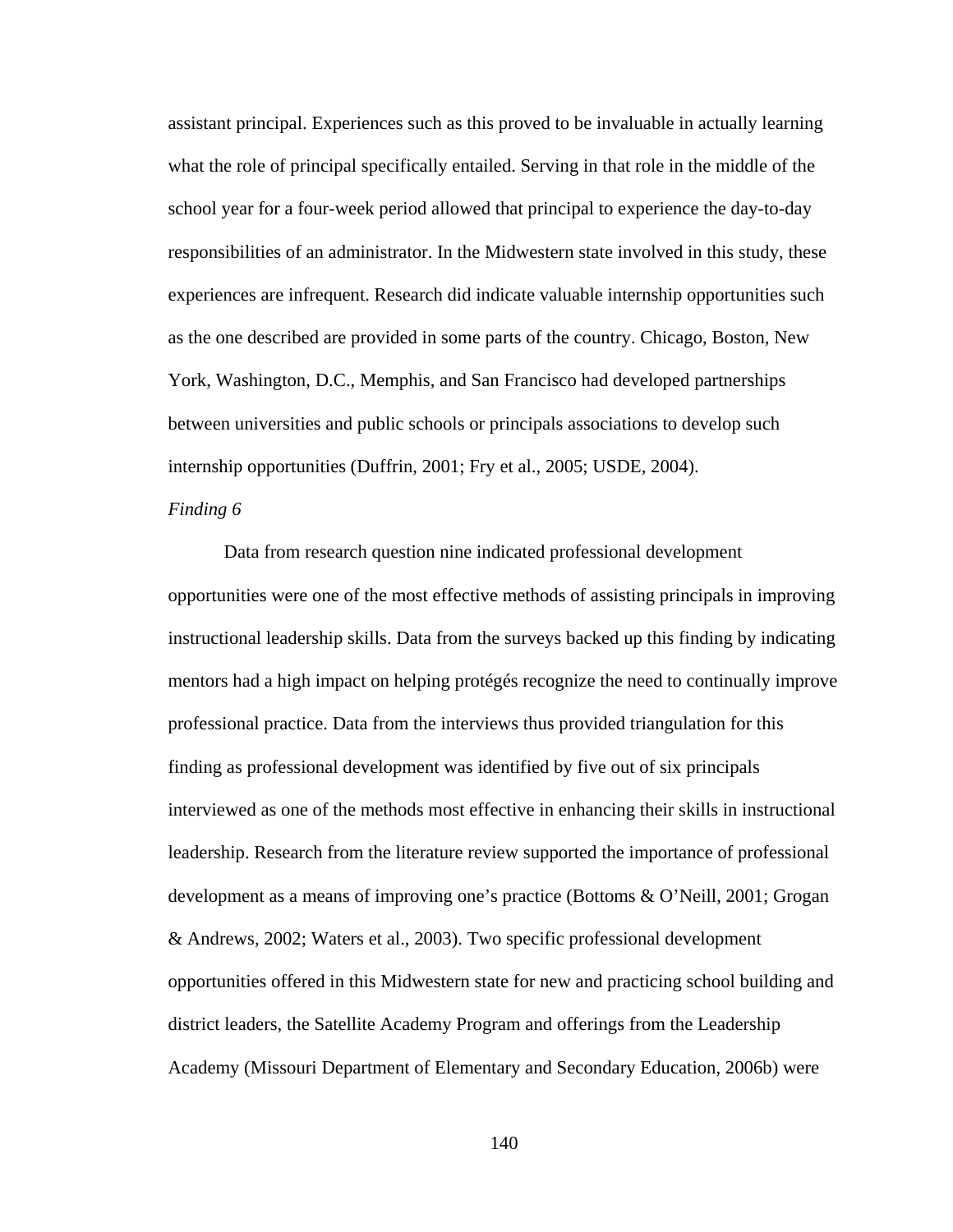identified in the research. Interestingly, none of the principals participating in this study identified these opportunities as specific programs they attended. A conference on Professional Learning Communities was identified by two principals as one of the most helpful conferences they had attended since becoming principals. Many professional development opportunities are available to allow principals to tailor their learning to fit their needs.

## *Limitations and Design Control*

Like any other study, there were several limitations that need to be acknowledged to identify potential weaknesses. Steps were taken to minimize the effects of these limitations through supervision and guidance from experienced researchers throughout this study. The following limitations related to this study were identified by the researcher:

- 1. All participants in this study were beginning principals from a Midwestern state. The researcher assumed the sample chosen for this study was representative of beginning principals throughout a Midwest state.
- 2. Participation in the study was limited to the beginning principals who consented to voluntary participation and whose superintendents gave permission for their participation.
- 3. The researcher assumed principal responses were accurate and honestly represented their perceptions regarding various aspects of mentoring programs and the impact on developing instructional leadership skills.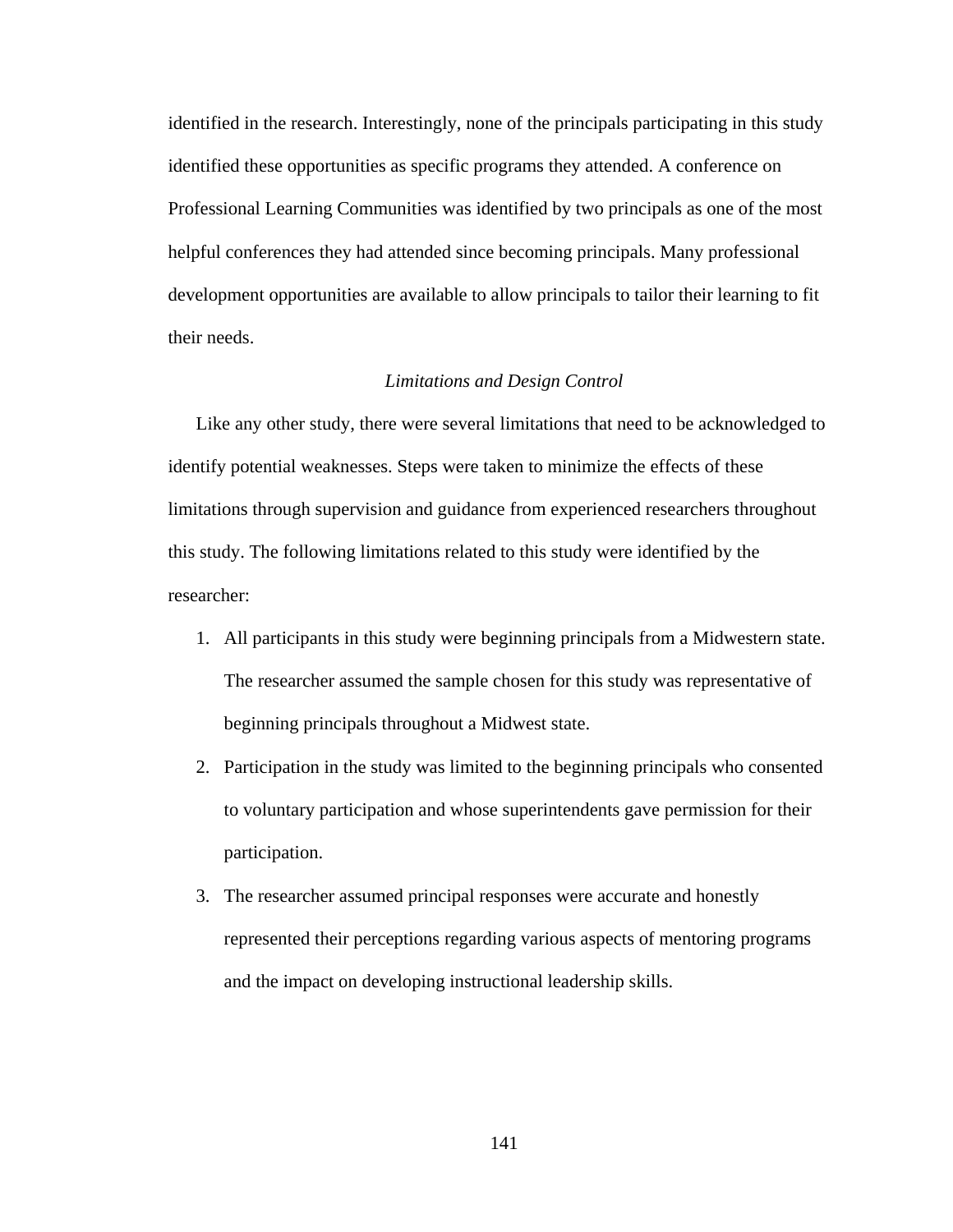- 4. The statewide Administrator Mentoring Program, one of the mentoring programs principals participated in, has only been in place for one year at the time of this study.
- 5. Survey instruments utilized in this study were created by the researcher.

 To minimize the limitation of participants being from only one state, principals from all geographic locations within the state were invited to participate in the study. Schools were randomly selected from the Missouri School Directory 2006-2007 (Missouri Department of Elementary and Secondary Education, 2006c) to identify principals within the early years of their principalship. Emails were sent to principals to verify their years of experience and identify the type of mentoring program in which they participated. A database of principals meeting the criteria for this study was developed and letters of consent mailed to their superintendents soliciting permission for participation in the study.

 The researcher distributed multiple mailings through email and regular mail to collect consent forms for as many participants as possible. A database of over one hundred principals was identified through the selection process described above. Emails and letters were then sent to superintendents asking for permission for their principals to participate in the investigation. Two large school districts requested additional information before permission could be given. All requests were complied with to develop a pool with the largest number of participants possible. Permission was granted from both large school districts with one providing seven principals who were allowed to participate in the study. Permission was received for sixty-nine principals to participate in the study. Surveys were then mailed to these participants with several email reminders to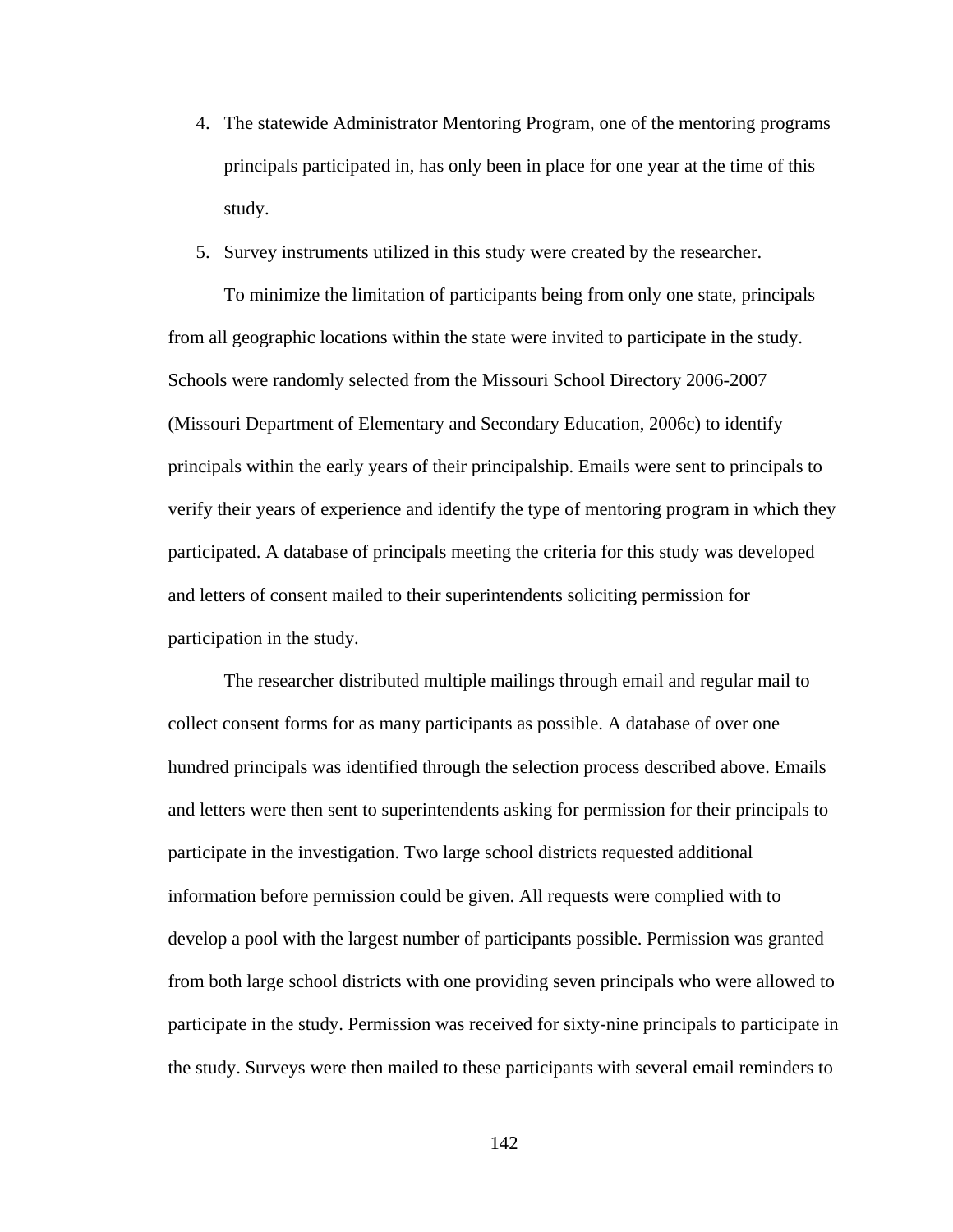those who had not completed and returned the surveys as different intervals of time passed. By the time of data analysis, forty-nine surveys were returned. Four of these indicated they did not have a mentor and returned the surveys unmarked as was stated in the instructions. Forty-five surveys were thus available for use in the data analysis phase of the study.

 Assurances of confidentiality were included in the consent forms and participants were allowed to stop their participation at any phase of the study. The purpose of this practice was to encourage honest and accurate answers from the participants. By assuring confidentiality, principals would be more likely to report ineffective practices in addition to those practices that were effective. By allowing participants to drop out of the study at any time, comfort levels were more easily established. In addition to these measures, interviews were transcribed and transcripts sent to the principals to verify accuracy of the information reported during the interview.

 The researcher was aware that the statewide AMP had only been in place for one year at the time of this study. District-created mentoring programs that may have been in place for longer time periods were also included in this study in order to provide an investigation that encompassed the variety of programs in place throughout the state. One of the recommendations for future research was to replicate this study after the statewide AMP has been in place for a longer period and improvements have been made to the program based on feedback received from participants and participating school districts.

To improve the reliability and validity of the researcher-created survey, the questionnaire was pilot tested and retested by a small population of administrators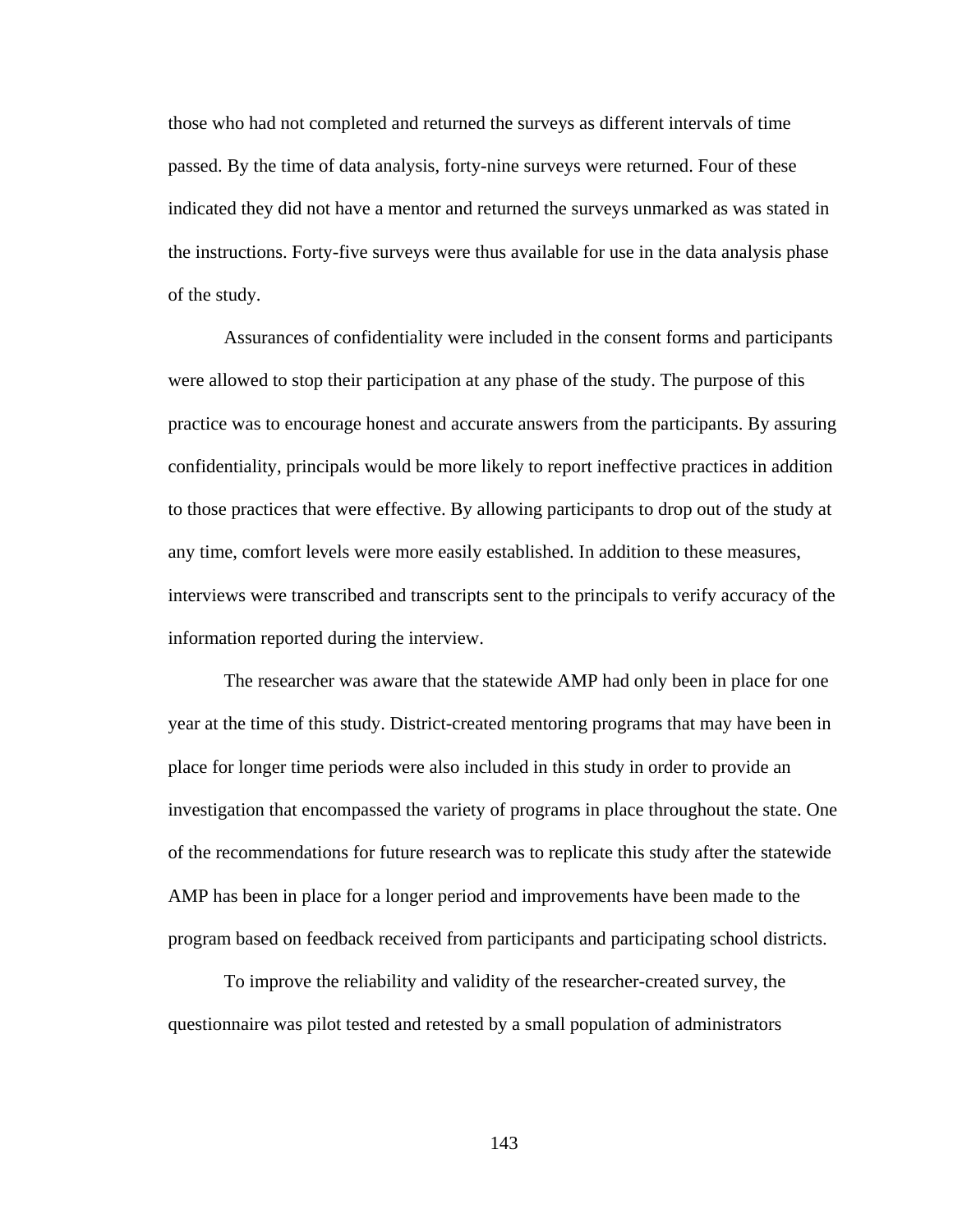familiar with the mentoring process. Modifications were made to the questionnaire based on feedback from the pilot participants and statistical analysis of the results.

### *Implications for Practice*

The study's findings have direct implications for university programs, state departments of education, school districts, and beginning principals. Six implications for practice were identified and described in the paragraphs below.

One of the most critical aspects of building an effective mentoring program is ensuring an appropriate match between mentor and protégé. Suggestions from participants in existing programs indicated mentors should be from a school of similar size to that of the protégé in order to share like experience that would be most beneficial to the protégé. Location was also an important factor when scheduling meetings and observations between the mentor and protégé. Although this was identified as an important factor, it was secondary to finding a mentor from a similar-sized school. Participants also indicated the importance of avoiding placing a protégé with a mentor that served in a supervisory role to the protégé. The protégé must have confidence that the mentor is there to help, not to evaluate. Opinions differed when considering whether the mentor and protégé should be from the same district or from different districts. There were some benefits identified from both situations and the final decision should be contingent upon the comfort level of the protégé.

Mentors need training and networking opportunities of their own to be able to share what is working within their mentoring relationship and what is not working. These training sessions could be facilitated through the principals' associations, the Regional Professional Development Centers, or the Department of Elementary and Secondary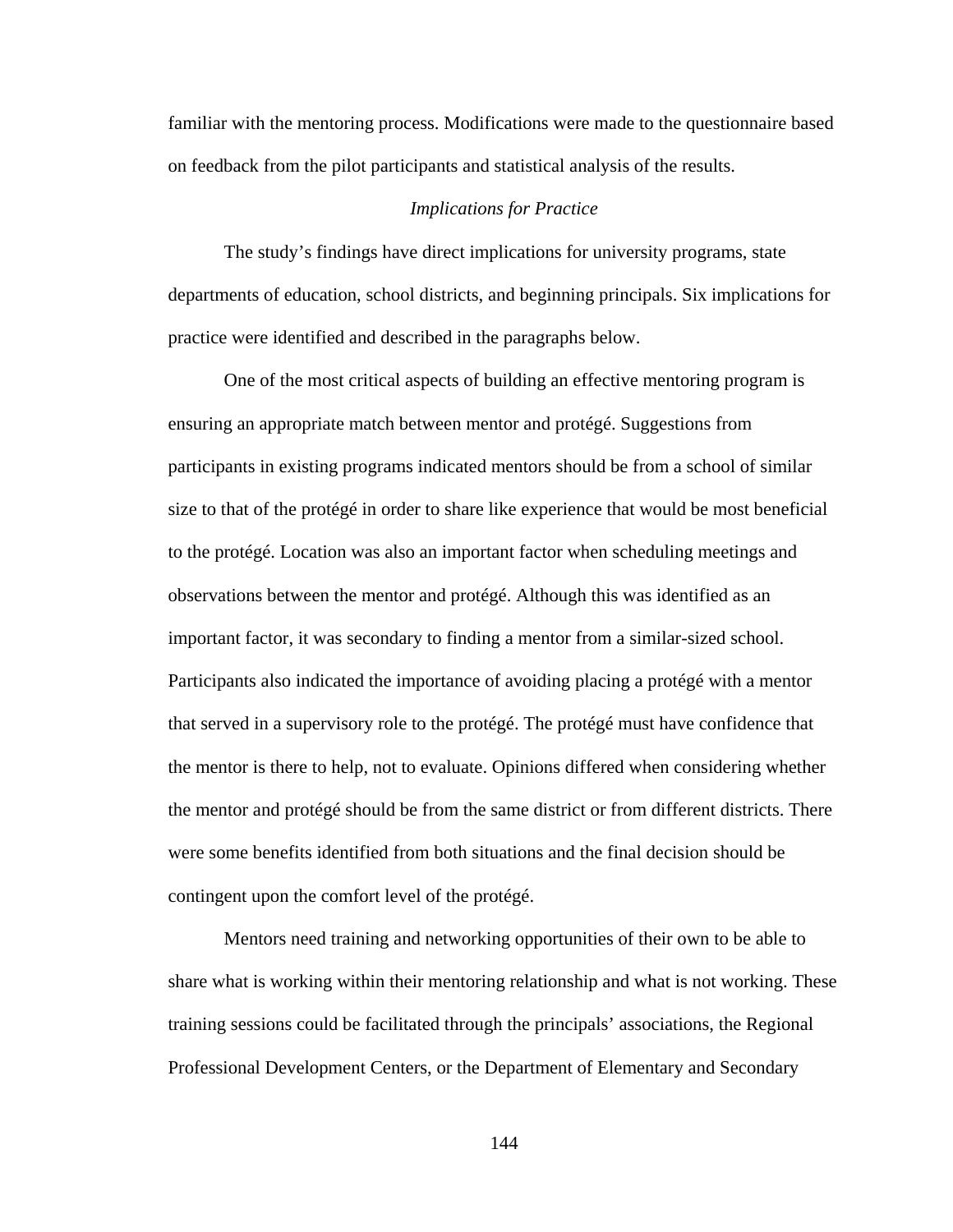Education. Mentors working in the statewide AMP received some training prior to being placed with a protégé. This training should be examined for content to determine whether mentors are receiving the support they need to be effective in their roles.

Money from school districts is being paid to support the statewide AMP. This research indicated this new program is no more effective than district-created programs currently in place. Those in charge of the statewide program should listen to the feedback they are receiving from the participants of the program and from any outside sources to make improvements while the program is still in its infancy. Input from these sources should serve as a guide to create the changes needed to develop an effective program for all new school leaders.

 According to the data analyzed for this research, large districts with enough administrators to have a pool of in-district mentors in like fields as new administrators seemed to have positive results from their existing mentoring programs. These programs should be examined to determine how similar experiences could be created for small rural district to allow for similar results. Small districts might work cooperatively to pool resources and develop a program where administrators from schools of like size could mentor new principals more effectively than what is happening at the current time.

 Universities need to make changes in their programs to reflect the needs of today's accountability standards. The managerial-style leadership of the past is often ineffective in bringing about improved student learning. Principals must have the instructional background to be able to lead teachers through school improvement efforts. Many university programs have not adapted to the changing needs of today's future administrators.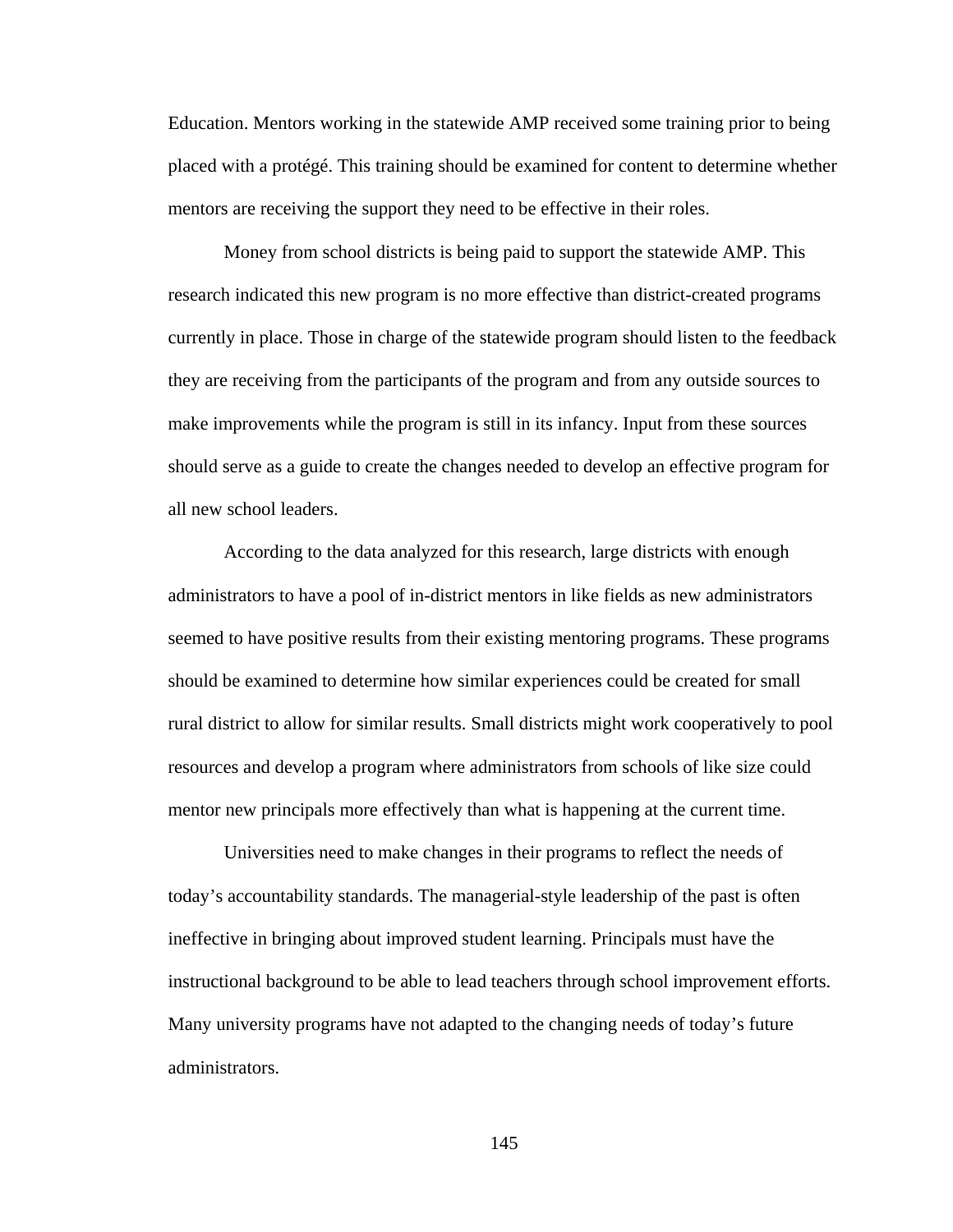Finally, the internship process typically offered in university programs also needs to be restructured. Typical programs require aspiring principals to choose administrative activities to observe and/or be a participant. Internships with more extensive opportunities to actually serve in the administrative role would be more effective in training new principals. Teachers must participate in student teaching experiences for eight weeks or more. Our school leaders are the key ingredients to bringing about change in a school, but few are required to actually train and work as an apprentice in situations similar to student teaching. Opportunities could be created during summer school for emerging principals to actually practice their skills under the leadership of existing leaders without creating chaos for their current job responsibilities.

## *Recommendations for Future Research*

 Training new school leaders is key to effectively leading schools of tomorrow through the reform efforts necessary to meet state and federal accountability standards. Effective mentoring programs must be developed or enhanced to provide the appropriate preparation for new leaders. The statewide AMP is only halfway through its second year in existence. This research should be replicated after the program has been in place for several years and improvements have been made based on feedback from the participants, their respective school districts, and any outside sources with information to impact program effectiveness.

 Effective mentoring programs are currently in place within school districts across the state. Research should be conducted to analyze mentoring programs with positive results. Questions should be raised to determine the characteristics of effective programs.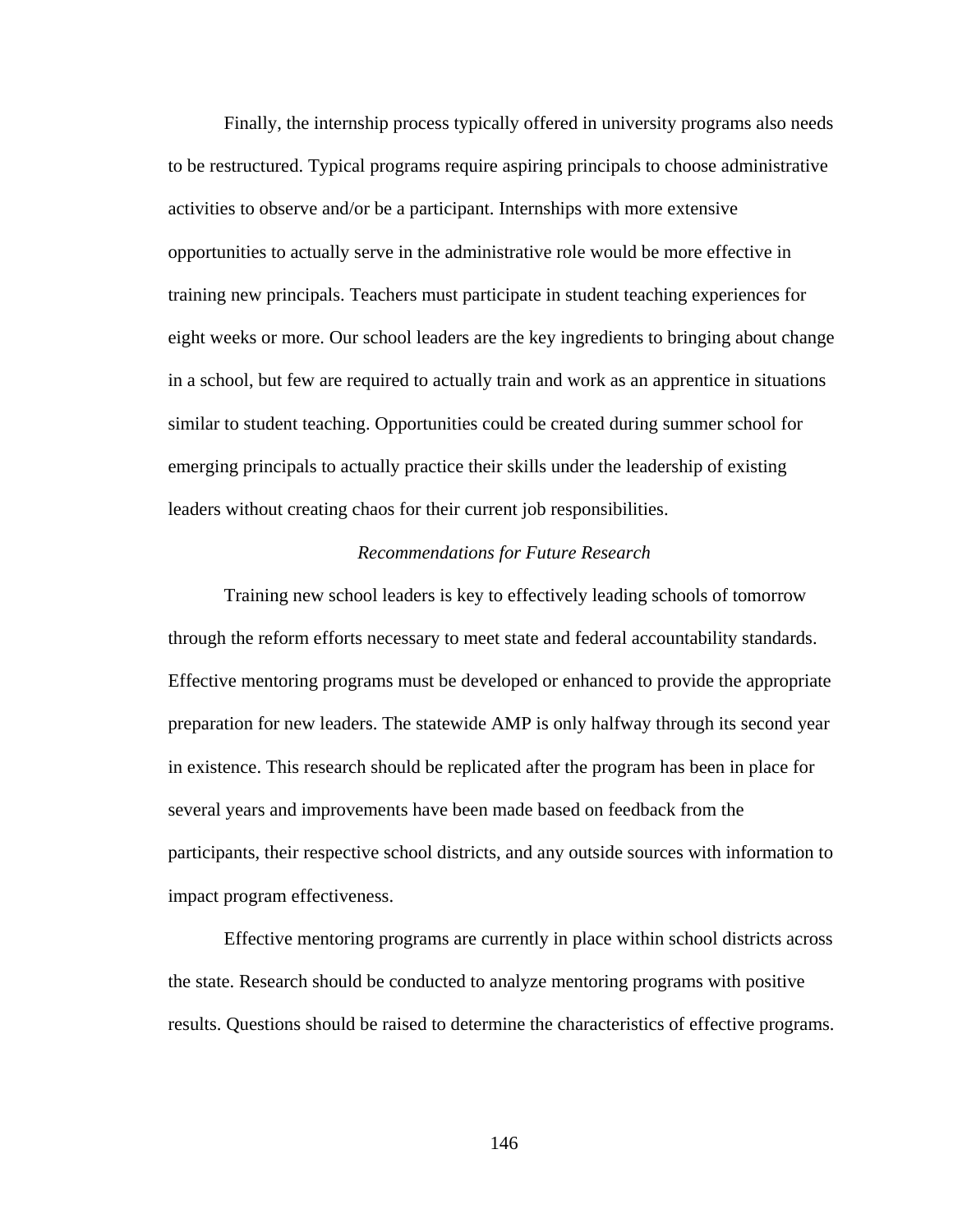Identification of effective characteristics should then lead to study regarding how these programs could be replicated on a larger scale across the state.

 This research was restricted to one Midwestern state. Would research conducted involving multiple states have the same results? Are there some states across the country with existing programs in place that are effective? Research should be conducted to determine where effective programs are located in other states. Identification of effective programs should also lead to replications as stated in the previous paragraph.

 Further research should also be conducted to compare actual student achievement data from schools where principals have completed various types of mentoring programs. Would comparisons of actual student achievement data lead us to determine the effectiveness of programs from a different standpoint? How many years should a new principal lead a school prior to data being impacted by this principal? Our schools exist in a data-driven world—how do we examine this data to determine effectiveness?

#### *Summary*

 The purpose of this study was to research the type of support provided by mentors in assisting beginning principals as they developed instructional leadership skills. No significant differences were found between the statewide AMP and district-created mentoring programs in the support provided by mentors to help new principals. Although no significant differences were found, the data indicated that neither program provided strong support to new principals in developing instructional leadership skills. Six standards of instructional leadership were examined with strengths and weaknesses of each standard identified. Data from the interviews provided rich narrative descriptions to substantiate the findings from the survey.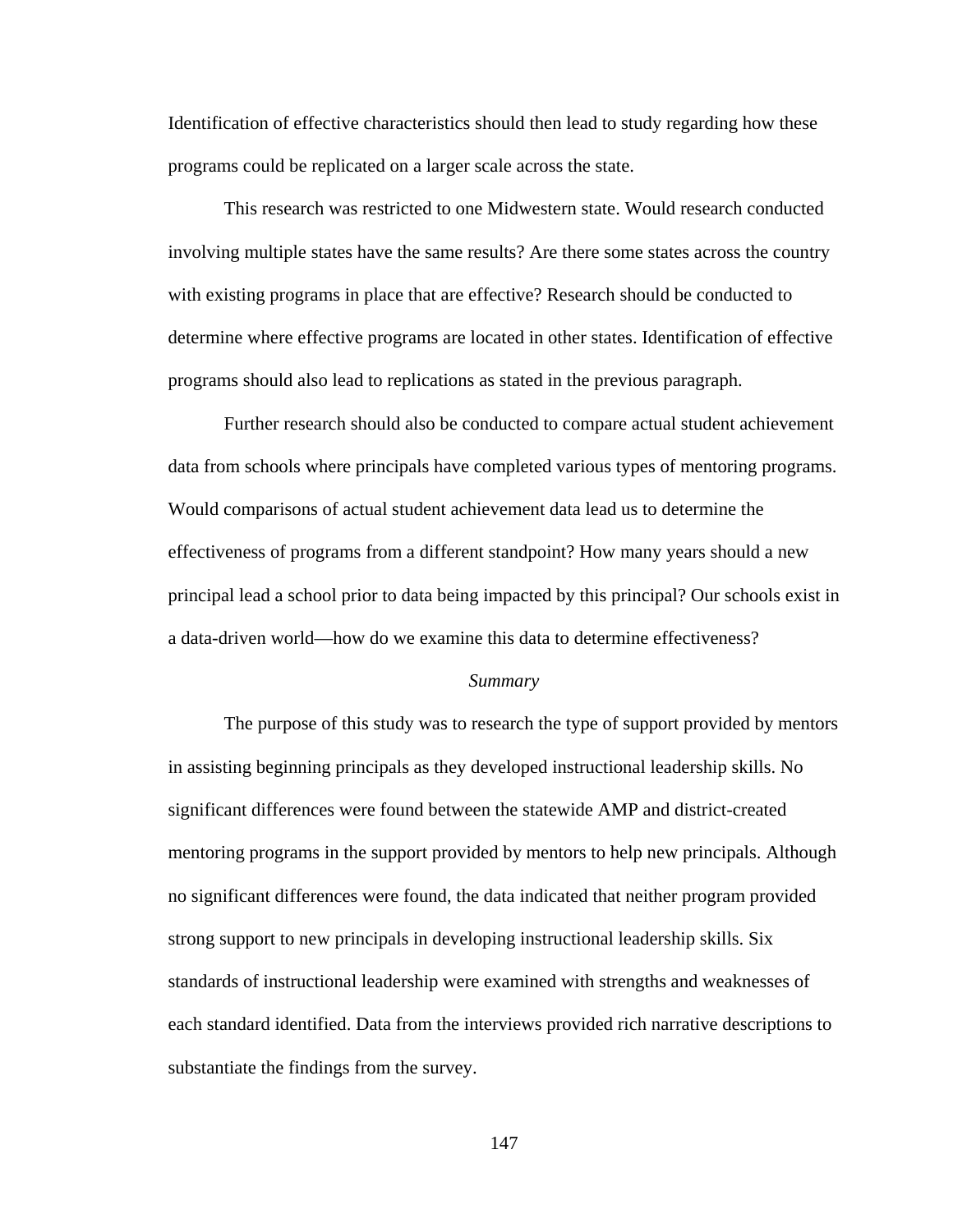Mentoring strategies were examined to determine effectiveness and included communication and making a proper match between mentor and protégé to develop a supportive relationship. Most of the principals also identified gaining techniques for observation and feedback as one of the most effective strategies. One ineffective strategy was identified as too much time required for face-to-face meetings, when communication would be just as effective through a phone call or email. Another concern was the need for guidelines for content within the program. The overall value of the program was also analyzed, along with support from central office staff and other district personnel. In addition, principals identified professional development as the one of the most effective types of training to help them develop instructional leadership skills during their first few years of the principalship. Other types of training that were identified by one or more participants in the study included administrator preparatory training, internships, doctoral programs, and mentoring.

The study's findings raise concern that many of our new principals are entering the field without the proper preparation. Support for these new school leaders is critical in light of the accountability standards enacted by our state and federal policy-makers. Effective mentoring programs should be in place to assist new principals as they begin to create and sustain learning communities, but our current practices need improvement. Current school leaders and policy-makers must not ignore this issue. Our new leaders must be supported and encouraged as they grow into the instructional leaders of the future.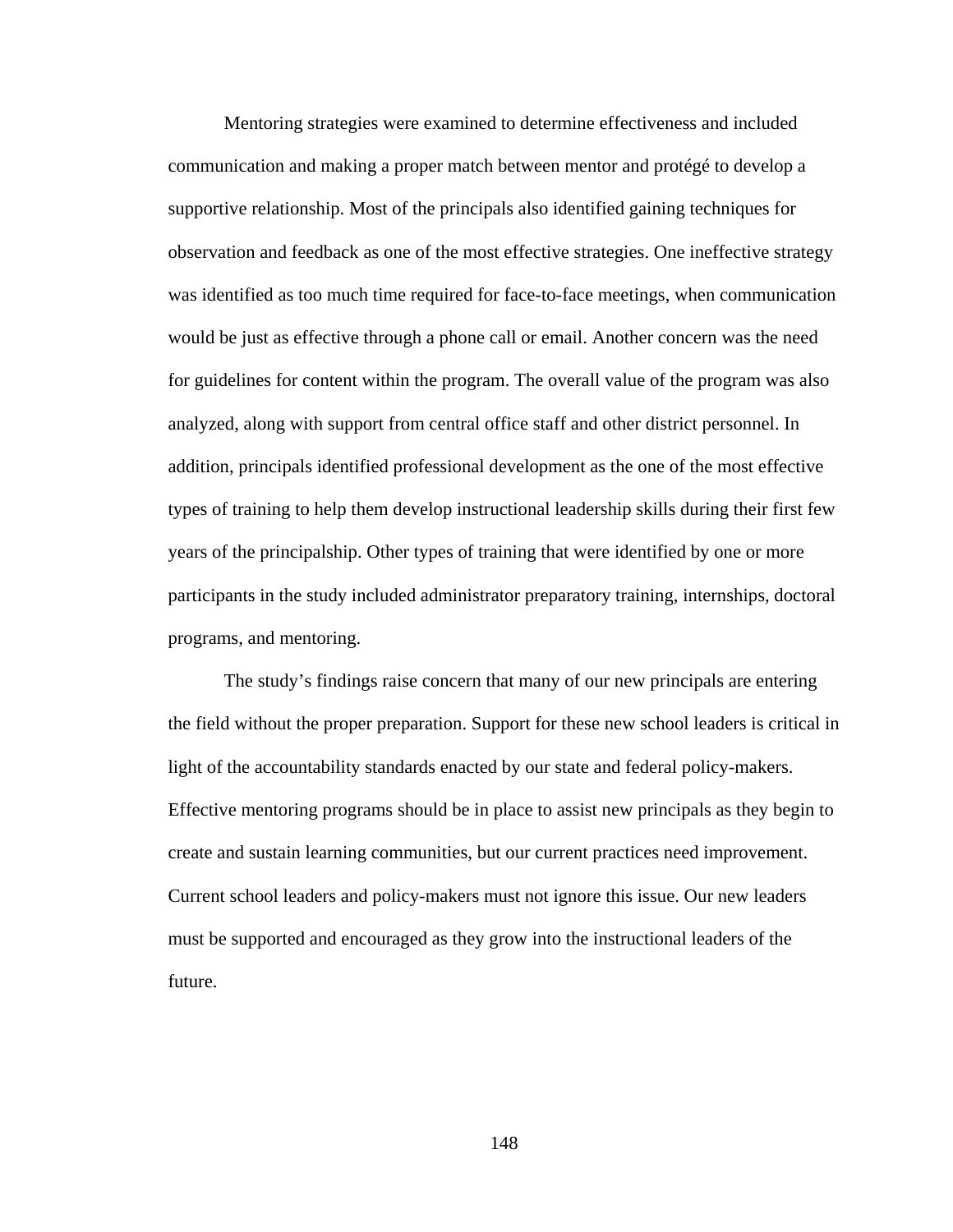#### REFERENCES

- Allen, T. D., & Poteet, M. L. (1999). Developing effective mentoring relationships: Strategies from the mentor's viewpoint. *Career Development Quarterly, 48*(1), 59-73.
- Bolman, L. G., & Deal, T. E. (1997). *Reframing organizations: Artistry, choice, and leadership.* 2nd Ed. San Francisco: Jossey-Bass.
- Bottoms, G., & O'Neill, K. (2001). *Preparing a new breed of school principals: It's time for action.* Atlanta, GA: Southern Regional Education Board.
- Browne-Ferrigno, T., & Muth, R. (2004). Leadership mentoring in clinical practice: Role socialization, professional development, and capacity building. *Educational Administration Quarterly, 40*(4), 468-494.
- Bruffee, K. A. (1999). *Collaborative learning: Higher education, interdependence, and the authority of knowledge* ( $2<sup>nd</sup>$  ed.). Baltimore: The John Hopkins University Press.
- Creswell, J. W. (2003). *Research design: Qualitative, quantitative, and mixed-methods approaches (2nd ed.).* Thousand Oaks, CA: Sage Publications.
- Creswell, J. W., & Clark, V. L. P. (2007). *Designing and conduction mixed-methods research.* Thousand Oaks, CA: Sage Publications.
- Cromley, L. M., Kerr, M. M., Meister, D. G., Patterson, D. L., & Woods, G. J. (2005, May). *A qualified leader for every Pennsylvania school.* Paper presented at the meeting of the Pennsylvania Education Policy Fellowship Program.
- Cushing, K. S., Kerrins, J. A., & Johnstone, T. (2003). Disappearing principals: What is the real reason behind the shortage of applicants for principal positions across the state and nation? It's the job, stupid! *Leadership, 32*(5), 28, 29, 37.
- Daresh, J. C. (2004). Mentoring school leaders: Professional promise or predictable problems? *Educational Administration Quarterly, 40*(4), 495-517.
- Davis, J. R. (2003). Institutional Structure and mission: knowing your place in time and space. In J. R. Davis, *Learning to lead: A handbook for postsecondary*  administrators (pp. 19-38)*.* Westport, CT: American Council on Education and Praeger Publishers.
- Duffrin, E. (2001). Intern at work: Chicago program helps leaders test-drive principal's job. *Journal of Staff Development*, *22*(1), 42-45.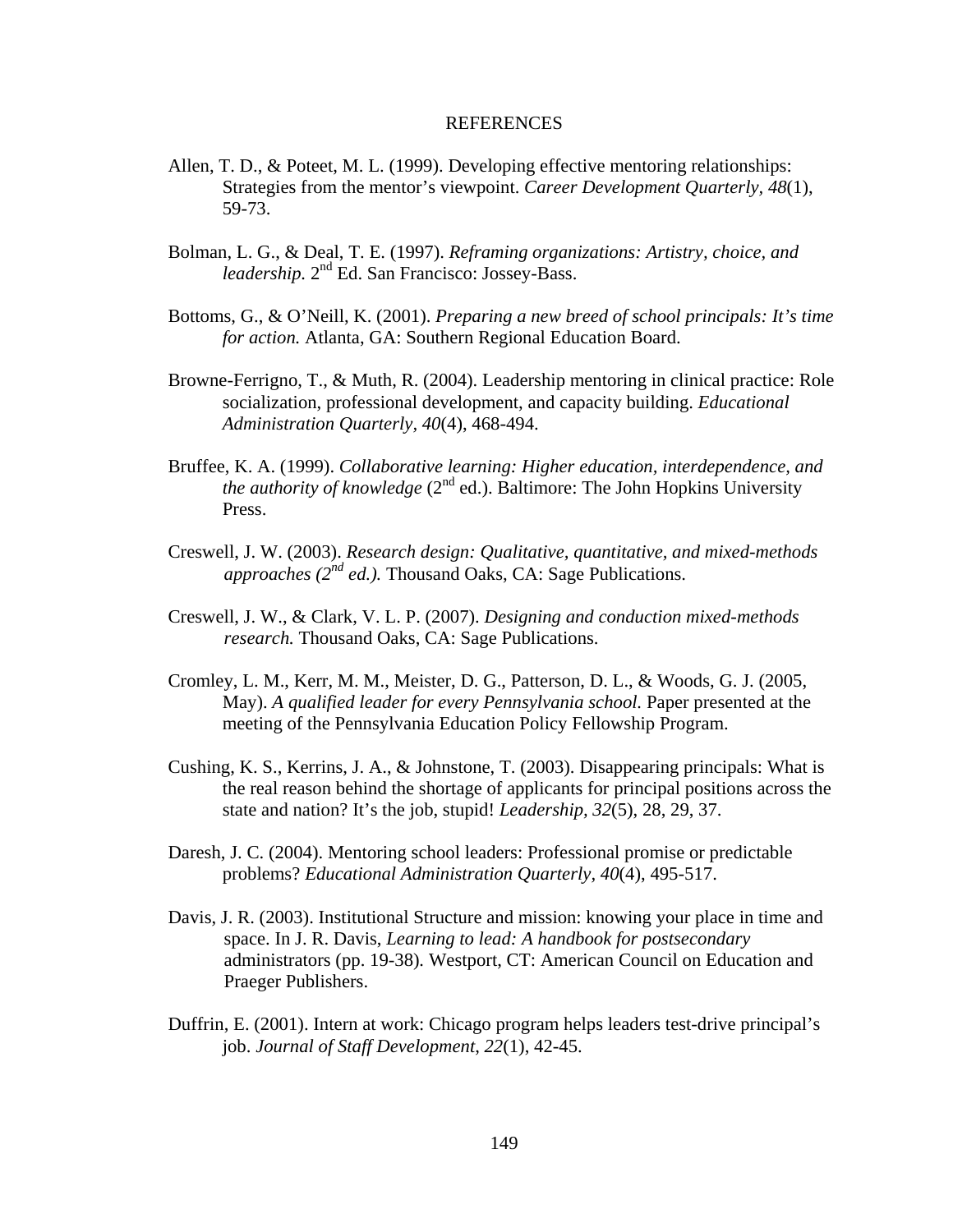- DuFour, R. (2002). The learning-centered principal. *Educational Leadership, 59*(8), 12- 15.
- Edmonds, R. E. (1979). Effective schools for the urban poor. *Educational Leadership, 37*  (10), 15-24.
- Education Alliance & National Association of Elementary School Principals. (2003). *Making the case for principal mentoring.* Providence, RI: Brown University.
- Elmore, R. F. (2002). The price of accountability: Want to improve schools? Invest in the people who work in them. *Results*. Retrieved March 25, 2006, from www.nsdc.org/library/publications/results/
- Fink, D., & Brayman, C. (2006). School leadership succession and the challenges of change. *Educational Administration Quarterly, 42*(1), 62-89.
- Fink, E., & Resnick, L. B. (2001). Developing principals as instructional leaders. *Phi Delta Kappan, 82*(8), 598-606.
- Fraenkel, J. R., & Wallen, N. E. (2003). *How to design and evaluate research in education*. New York: McGraw-Hill.
- Fry, B., Bottoms, G., & O'Neill, K. (2005). *The principal internship: How can we get it right?* Atlanta, GA: Southern Regional Education Board. Retrieved July 29, 2006, from www.sreb.org.
- Fullan, M. (1996). Leadership for change. In K. Leithwood, J. Chapman, P. Corson, P. Hallinger, & A. Hart (Eds.), *International handbook of educational leadership and administration* (pp. 701-722). London: Kluwer Academic Publishers.
- Fullan, M. (2002). The change leader. *Educational Leadership, 59*(8), 16-20.
- Furman, G. (2003). The 2002 UCEA Presidential Address. *UCEA Review, XLV*(1), 1-6.
- Gilman, D. A., & Lanman-Givens, B. (2001). Where have all the principals gone? *Educational Leadership, 58*(8), 72-74.
- Greenleaf, R. K. (2002). *Servant leadership: A journey into the nature of legitimate power and greatness* (25<sup>th</sup> anniversary ed.). Mahwah, NJ: Paulist Press.
- Grogan, M., & Andrews, R. (2002). Defining preparation and professional for the future. *Educational Administration Quarterly, 38*(2), 233-256.
- Hackman, Z. M., & Johnson, C. E., (2000). Leadership in groups and teams. *Third edition: Leadership a communication perspective.* Prospect Heights, IL: Waveland Press.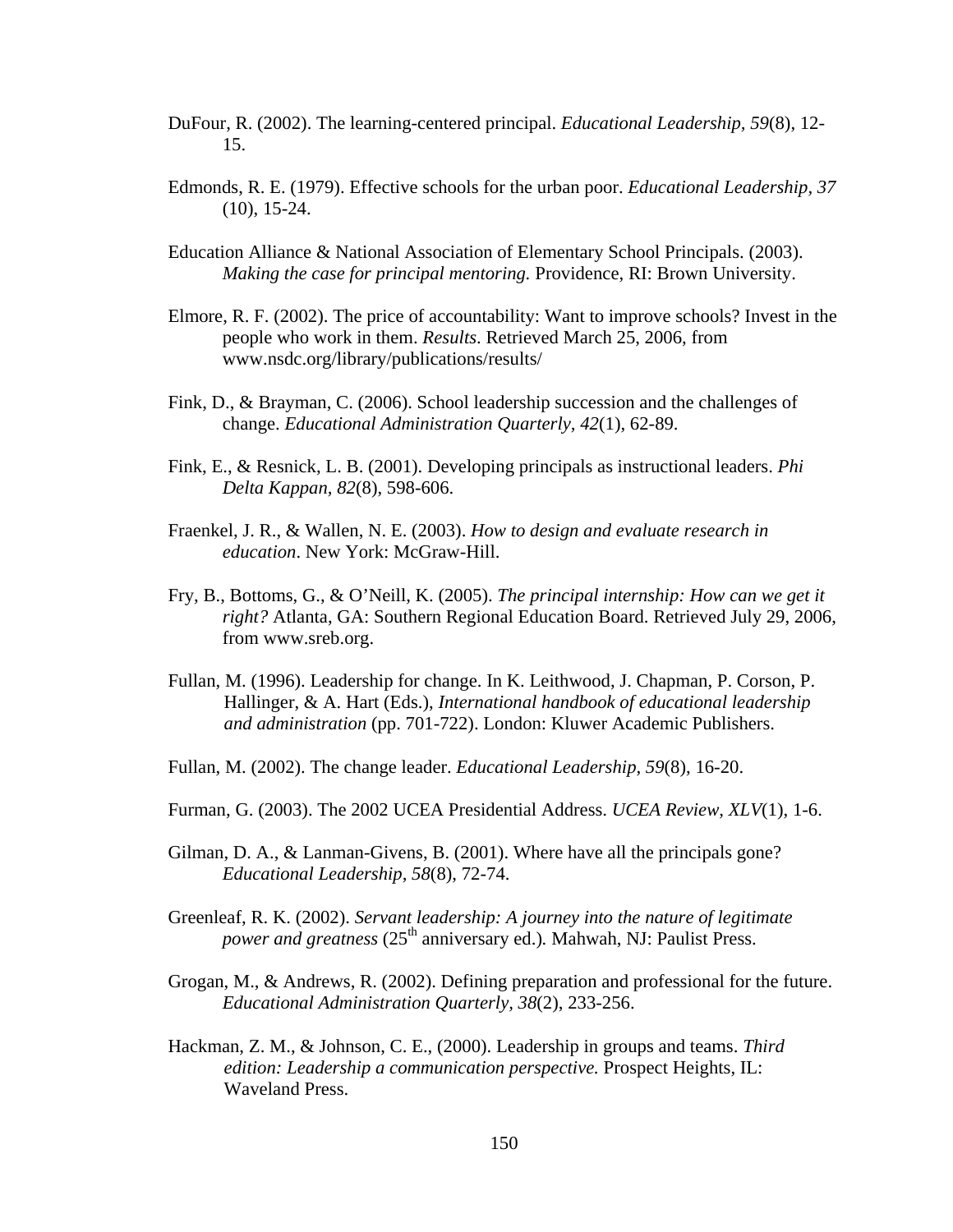- Hale, E. L., & Moorman, H. N. (2003). *Preparing school principals: A national perspective on policy and program innovations.* Washington, DC: Institute for Educational Leadership. Downloaded February 18, 2006, from www.iel.org/pubs/preparingprincipals.pdf.
- Hallinger, P. (2003). Leading educational change: Reflections on the practice of instructional and transformational leadership. *Cambridge Journal of Education, 33*(3), 329-351.
- Hallinger, P., & Heck, R. (1999). Can leadership enhance school effectiveness? In T. Bush, L. A. Bell, R. Bolam, & R. Glatter (Eds.), *Educational management: Redefining theory, policy and practice* (pp. 178-190). London: Paul Chapman Publishing.
- Hallinger, P., & Heck, R. (2003). Understanding the principal's contribution to school improvement. In M. Wallace & L. Poulson (Eds.), *Learning to read critically in educational leadership and management.* London: Sage Publications.
- Hargreaves, A., & Fink, D. (2004). The seven principles of sustainable leadership. *Educational Leadership, 61*(7), 8-13.
- Harris, A. (2004, November). *Distributed leadership and school improvement: Leading or misleading?* Paper presented at the meeting of the Second International Leadership Summit, Boston, MA.
- Hedgpeth, P. S. (2000). *Professional development practices for developing principal instructional leadership.* Unpublished doctoral dissertation. University of Missouri, Columbia.
- Hibert, K. M. (2000). Mentoring leadership. *Phi Delta Kappan, 82*(1), 16-19.
- Hopkins-Thompson, P. A. (2000). Colleagues helping colleagues: Mentoring and coaching. *NASSP Bulletin, 84*(617), 29-36.
- Howley, A., Chadwich, K., & Howley, C. (2002). Networking for the nuts and bolts: The ironies of professional development for rural principals. *Journal of Research in Rural Education, 17*(3), 171-187.
- Institute for Educational Leadership. (2000, October). *Leadership for student learning: Reinventing the principalship.* Washington, D.C.: Author.
- Katzenbach, J. R., & Smith, D. K. (2003). *The wisdom of teams: Creating the highperformance organization.* New York: Harper Business Essentials.
- King, D. (2002). The changing shape of leadership. *Educational Leadership, 59*(8), 61- 63.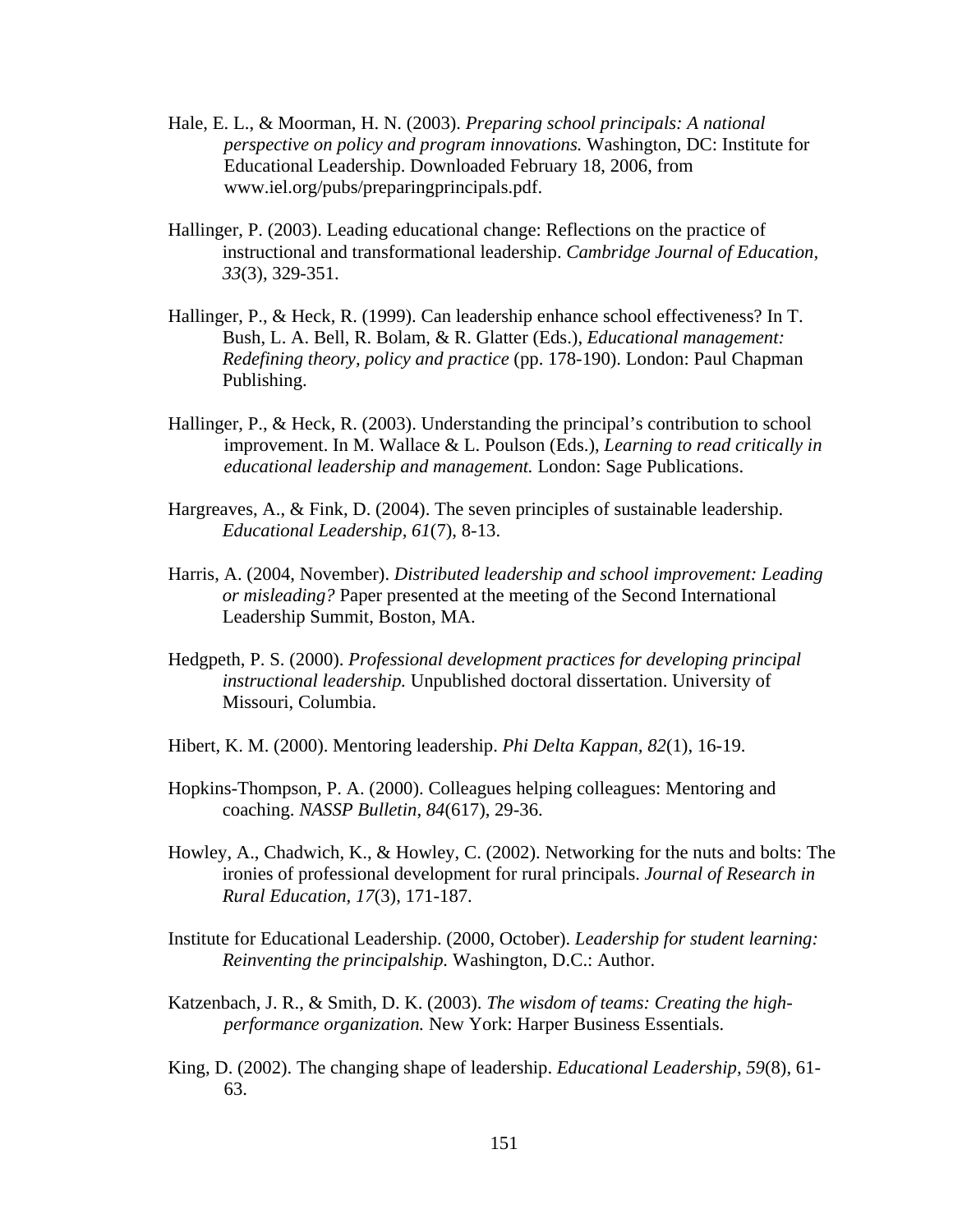- Kouzes, J. M., & Posner, B. Z. (2002). *The leadership challenge*. San Francisco: Jossey-Bass.
- Lambert, L. (2002). A framework of shared leadership. *Educational Leadership, 59*(8), 37-40.
- Lashway, L. (2002). The accountability challenge. *Principal, 81*(3), 14-16.
- Leithwood, K., & Duke, D. L. (1999). A century's quest to understand school leadership. In J. Murphy & K. Seashore-Louis (Eds.), *Handbook of Research on Educational Administration* (pp. 45-72). San Francisco: Jossey-Bass.
- Leithwood K., Jantzi D., & Steinbach, R. (2000). Changing leadership: A menu of possibilities. In K. Leithwood, D. Jantzi, & R. Steinbach (Eds.), *Changing leadership for changing times* (pp. 3-20), Philadelphia: Open University Press.
- Leithwood, K. A., & Riehl, C. (2003, April). *What do we already know about successful school leadership?* Paper presented at the annual meeting of the American Educational Research Association, Chicago, IL.
- Lencioni, P. (2002). *The five dysfunctions of a team.* San Francisco: Jossey-Bass.
- Marzano, R. J., Waters, T., & McNulty, B. A. (2005). *School leadership that works: From research to results*. Aurora, CA: Mid-continent Research for Education and Learning.
- Mazzeo, C. (2003). *Improving teaching and learning by improving school leadership.* Washington, D.C.: National Governor's Association Center for Best Practices. Retrieved April 8, 2006, from http://www.wallacefoundation.org/WF/KnowledgeCenter/ KnowledgeTopics/EducationalLeadership/ImprovingTeachingandLearning.html.
- McLeod, S., D'Amico, J. J., & Protheroe, N. (2003). *K-12 principals guide to no child left behind.* Arlington, VA: Educational Research Service.
- Merriam, S. B. (1998). *Qualitative research and case study applications in education*. San Francisco: Jossey-Bass.
- Miller, K. (2003). *School, teacher, and leadership impacts on student achievement* [policy brief]. Aurora, CO: Mid-continent Research for Education and Learning.
- Missouri Department of Elementary and Secondary Education. (2006a). Leadership Academy. Retrieved February 18, 2006, from http://dese.mo.gov/divteachqual/leadership/mentor\_program/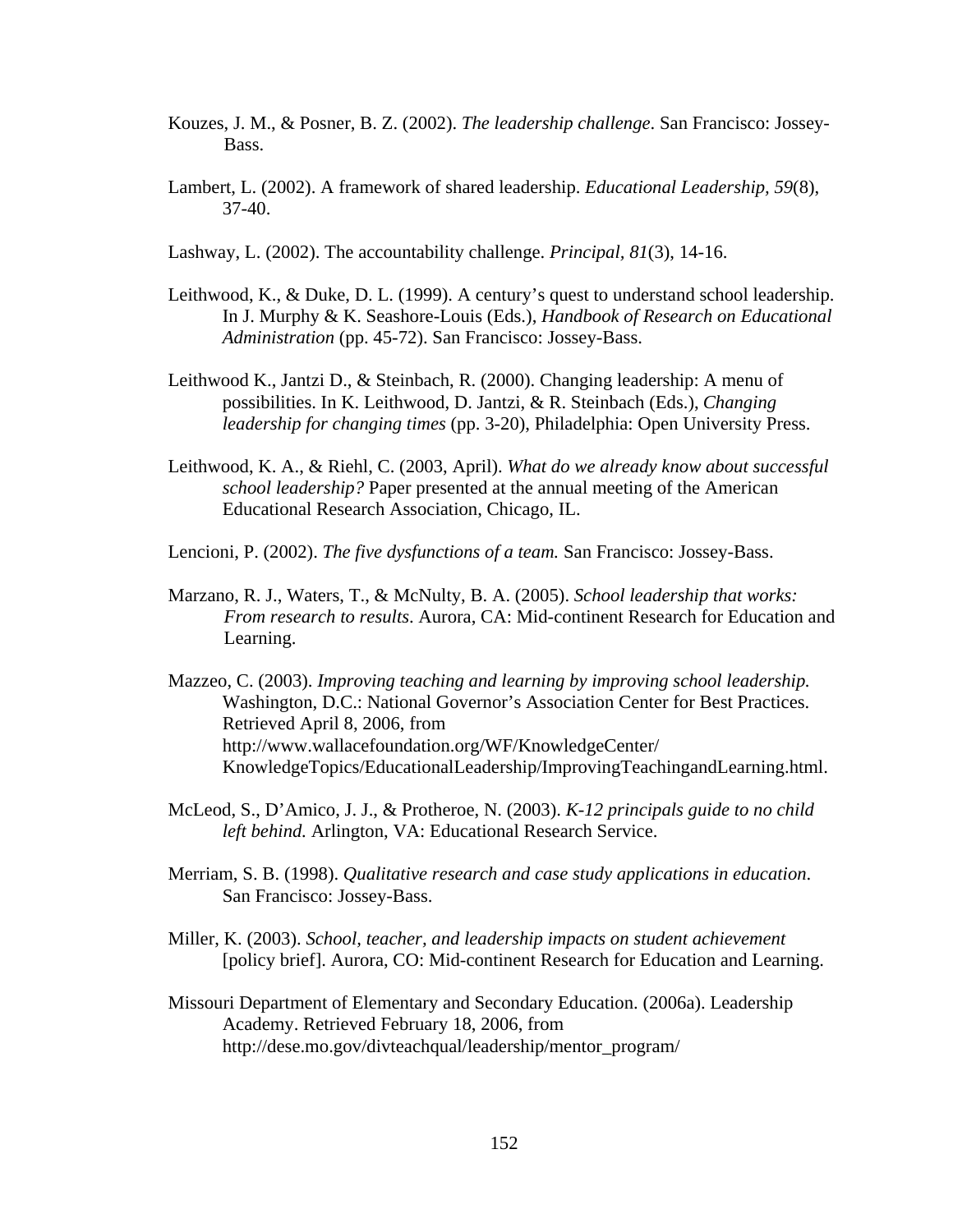- Missouri Department of Elementary and Secondary Education. (2006b). Leadership Academy. Retrieved April 30, 2006, from http://dese.mo.gov/divteachqual/leadership/
- Missouri Department of Elementary and Secondary Education. (2006c). School Directory. Retrieved October 24, 2006, from http://dese.mo.gov/directory/
- Morgan, G. (1997). *Images of organization* (2<sup>nd</sup> ed.). Thousand Oaks, CA: Sage Publications.
- Morrison, E. C. (2005). Trial by fire. *Educational Leadership, 62*(8), 66-68.
- National Association of Elementary School Principals. (2001). *Leading learning communities: Standards for what principals should know and be able to do.* Alexandria, VA: National Association of Elementary School Principals.
- Neuman, M., & Simmons, E. (2000). Leadership for student learning. *Phi Delta Kappan, 82*(1), 9-12.
- Nonaka, I., & Takeuchi, H. (1995). *The knowledge-creating company: How Japanese companies create the dynamics of innovation.* New York: The Oxford University Press.
- Ousten, J. (1999). School effectiveness and school improvement: Critique of a movement. In T. Bush, L. A. Bell, R. Bolam, & R. Glatter (Eds.), *Educational management: Redefining theory, policy and practice* (pp. 166-177). London: Paul Chapman Publishing.
- Painter, S. R. (2001). Growing new principals: Here are 10 tips for success in supervising interns. *Principal, 80*(4), 44-45.
- Pounder, D., & Crow, G. (2005). Sustaining the pipeline of school administrators. *Educational Leadership, 62*(8), 56-60.
- Preskill, H., & Torres, R. (1999). *Evaluative inquiry for learning in organizations.*  Thousand Oaks, CA: Sage Publications.
- Rafaeli, A., & Worline, M. (2000). Symbols in organizational culture. In N. M. Ashkanasy, C. P. M. Wilderom, & M. F. Peterson (Eds.), *Handbook of organizational culture & climate* (pp. 71-84). Thousand Oaks, CA: Sage Publications.
- Reyes, A. (2003). The relationship of mentoring to job placement in school administration. *NASSP Bulletin, 87*(635), 45-64.

Schein, E. H. (2000). Sense and nonsense about culture and climate. In N. M. Ashkanasy,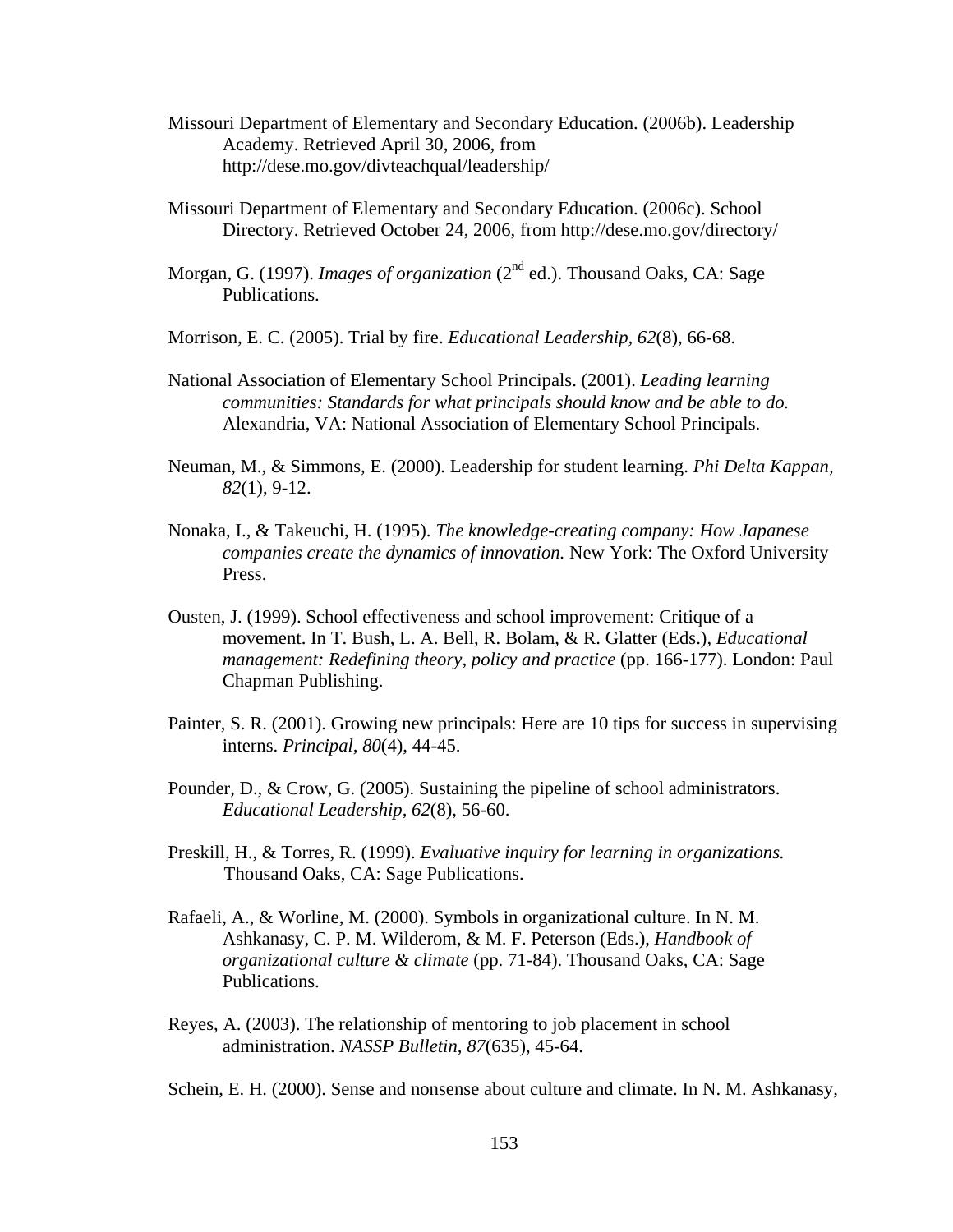C. P. M. Wilderom, & M. F. Peterson (Eds.), *Handbook of organizational culture & climate* (pp. xxiii-xxx). Thousand Oaks, Ca: Sage Publications.

- Schlechty, P. C. (2000). Leading a school system through change: Key steps for moving reform forward. In *The Jossey-Bass reader on educational leadership* (pp. 182- 201), San Francisco: Jossey-Bass.
- Seashore-Louis, K., Toole, J., & Hargreaves, A. (1999). Rethinking school improvement. In J. Murphy & K. Seashore-Louis (Eds.), *Handbook of research on educational San Francisco: Jossey-Bass.*
- Seidman, I. (1998). *Interviewing as qualitative research: A guide for researchers in education and the social sciences.* New York: Teachers College Press.
- Senge, P.M. (1996). Leading learning organizations: The bold, the powerful, & the invisible. In M. Goldsmith & F. Hasselbein (Eds.), *The leader of the future*. San Francisco: Jossey-Bass. Retrieved July 3, 2005, from http://www.solonline/repository/download/1-LdngLrngOrgs-Druckr.doc?item\_id=363266
- Sherman, L. (2000). Preparing to lead: Seattle invests in new ways to train principals. Retrieved February 18, 2006, from http://www.nwrel.org/nwedu/spring00/textprepare.html
- Spillane, J. P. (2005). Distributed leadership. *The Educational Forum, 69*(2), 143-150.
- USDE, Office of Innovation and Improvement. (2004). *Innovations in education: Innovative pathways to school leadership.* Washington, D.C.: Author.
- Waters, T., & Grubb, S. (2004). *Leading schools: Distinguishing the essential from the important.* Aurora, CO: Mid-continent Research for Education and Learning.
- Waters, J. T., Marzano, R. J., & McNulty, B. A. (2003). *Balanced leadership: What 30 years of research tells us about the effect of leadership on student achievement*. Aurora, CO: Mid-continent Research for Education and Learning.
- Yukl, G. (2006). *Leadership in organizations* (6<sup>th</sup> ed.). Upper Saddle River, NJ: Prentice-Hall, Inc.
- Zellner, L., Jinkins, D., Gideon, B., Doughty, S., & McNamara, P. (2002, April). *Saving the principal: The evolution of initiatives that made a difference in the recruitment and retention of school leadership*. Paper presented at the meeting of the American Educational Research Association, New Orleans, LA.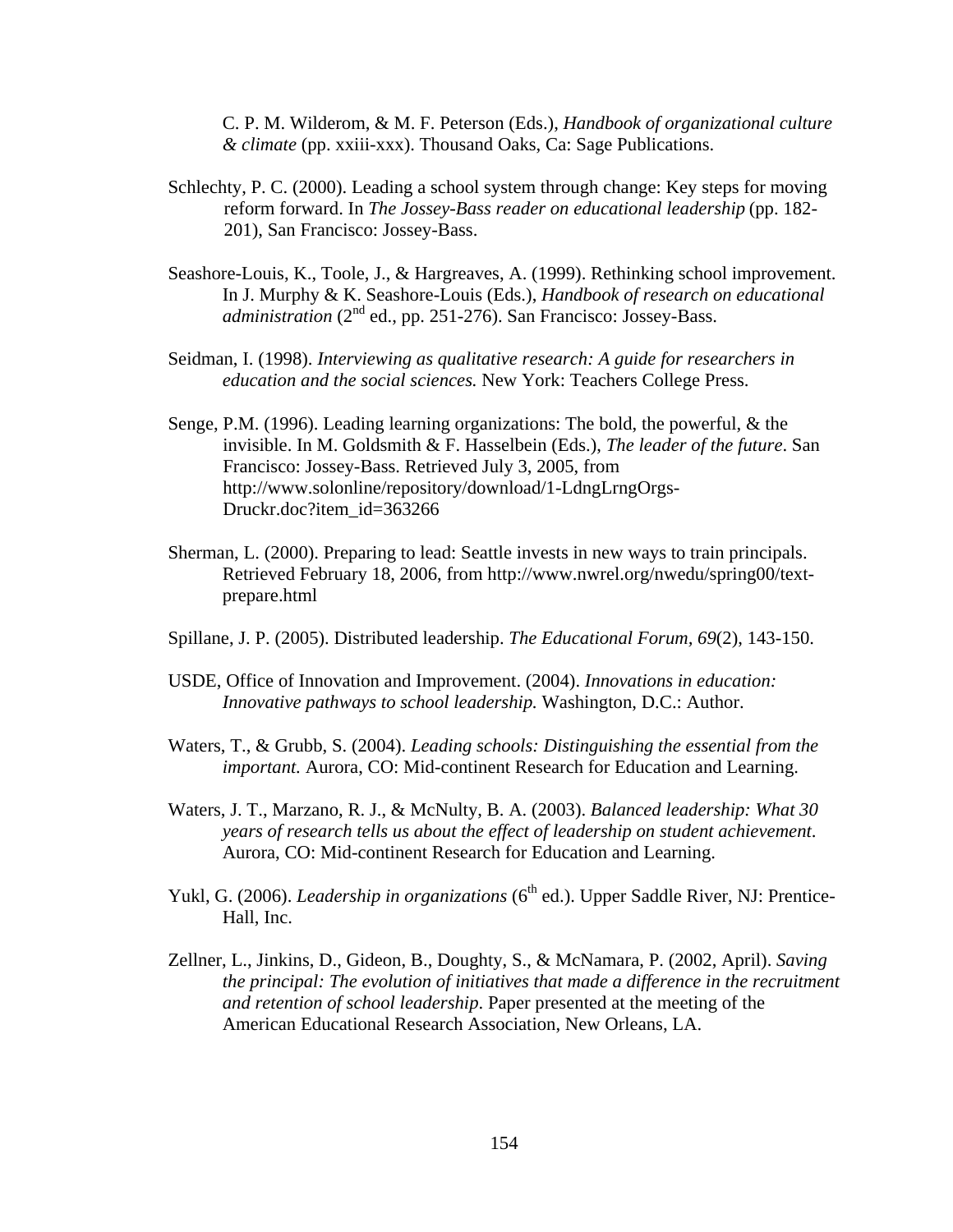Zmuda, A., Kuklis, R., & Kline, E. (2004). *Transforming schools: Creating a culture of continuous improvement.* Alexandria, VA: Association for Supervision and Curriculum Development.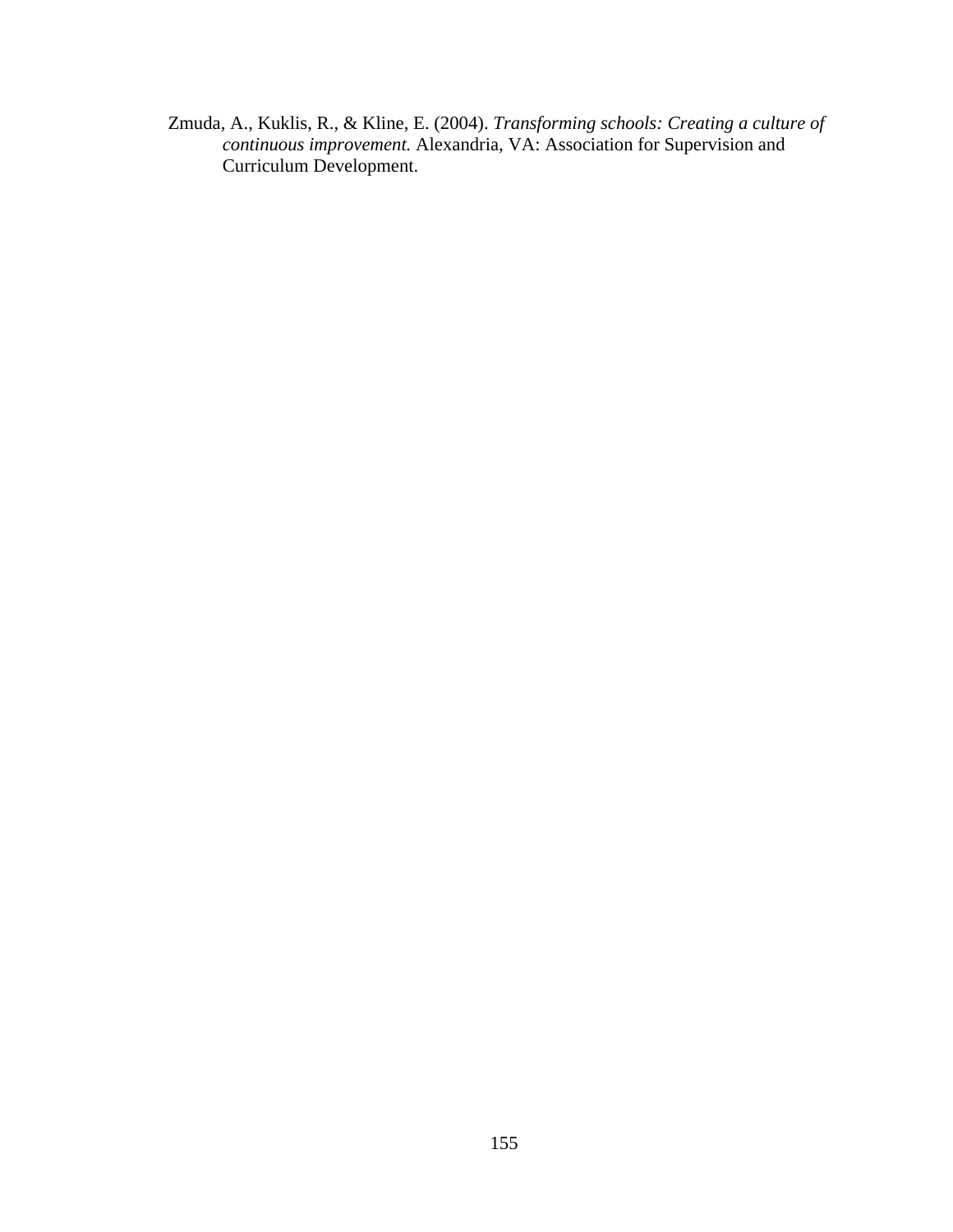# Appendix A

# *Permission Forms/Informed Consent*

- 1. Superintendent Permission for Administrator Participation Form
- 2. Informed Consent Form Survey
- 3. Informed Consent Form Interview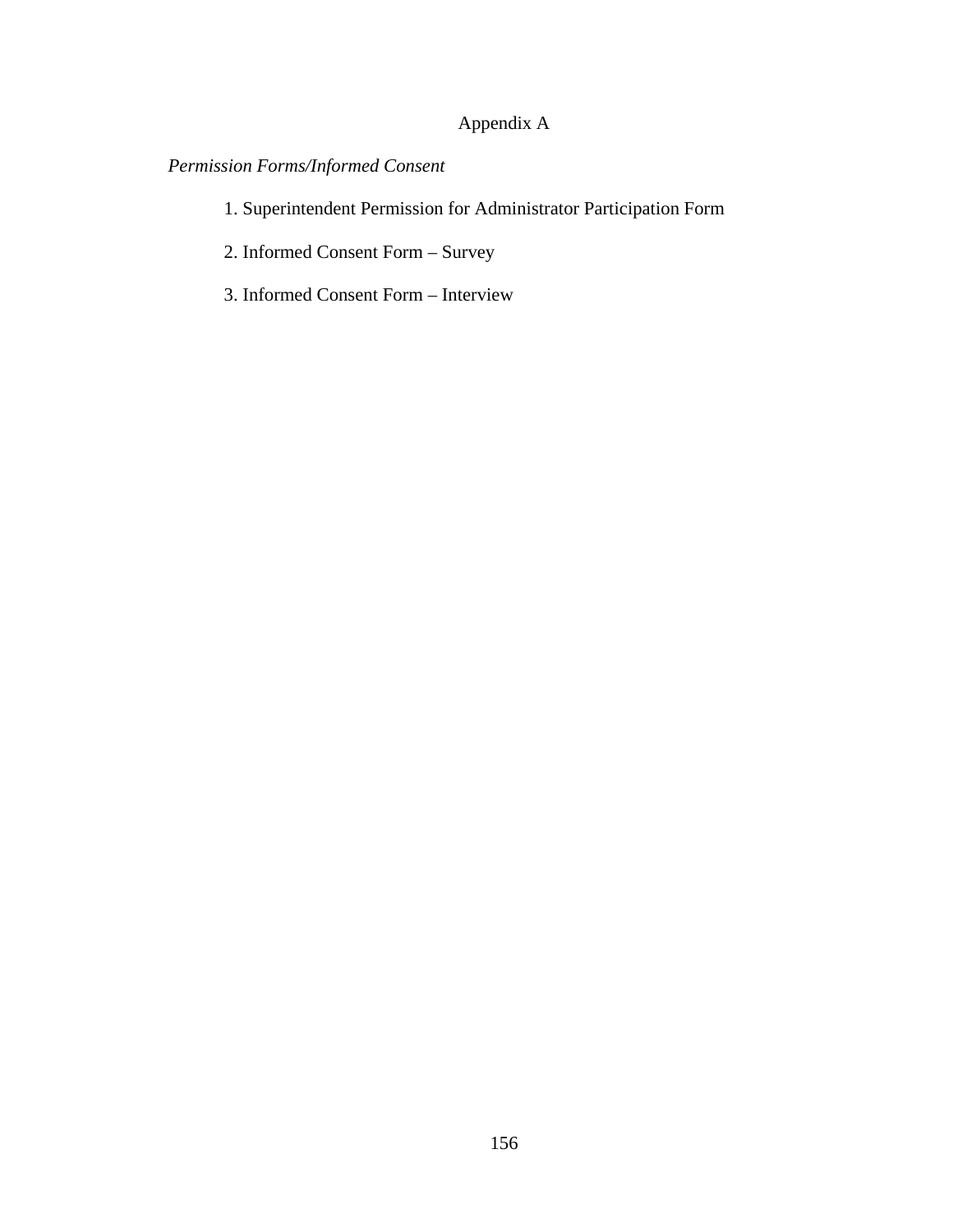# **Superintendent Permission for Administrator Participation Form**

Dear Superintendent,

As part of my dissertation research for a doctoral degree in Educational Leadership and Policy Analysis from the University of Missouri-Columbia, I am conducting a research study titled, *The Role of Mentoring in Developing Beginning Principals' Instructional Leadership Skills*. The focus of this study is on support needed by beginning principals to develop appropriate instructional leadership skills. The research gathered should be helpful in providing insight into improving mentoring programs for beginning principals and may be published.

For the study, a database of beginning principals across the state was developed from information in the Missouri School Directory 2006-2007, as well as from those participating in the statewide Administrator Mentoring Program. I am seeking your permission as the superintendent of the <*Name Here>* School District to contact <*Name Here>* for the purpose of inviting him/her to participate in this study.

<*Name Here>* will be invited to participate by completing 24 items on the *Support of Mentors in Developing Instructional Leadership Skills Survey*. The survey will be pilot tested and retested with a group of administrators familiar with mentoring programs prior to use in the study. The enclosed survey contains 30 items correlated to six standards identified as characterizing instructional leadership skills developed by principals from the National Association of Elementary School Principals. The pilot testing will establish reliability of scores and will result in the weakest statement for each standard being eliminated prior to administering the survey with the research participants. The final survey will consist of 24 items.

Several principals will also be randomly selected to participate in an interview session comprised of 17 open-ended questions. A copy of the survey, interview protocol, and informed consent letters are attached for your review.

Participation in the study is completely voluntary. The participants may withdraw from participation at any time they wish without penalty, including in the middle of or after completion of the survey and/or interview. Participants' answers and identity will remain confidential, anonymous, and separate from any identifying information. I will not list any names of participants, or their corresponding institutions, in my dissertation or any future publications of this study.

Please do not hesitate to contact me with any questions or concerns about participation either by phone at (417) 256-8511, or by fax at (417) 256-8907, or by email at sgggd4@mizzou.edu. In addition, you are also welcome to contact the dissertation advisor for this research study, Dr. Barbara Martin, who can be reached at 660-543-8823 or by email at **bmartin@cmsu.edu**.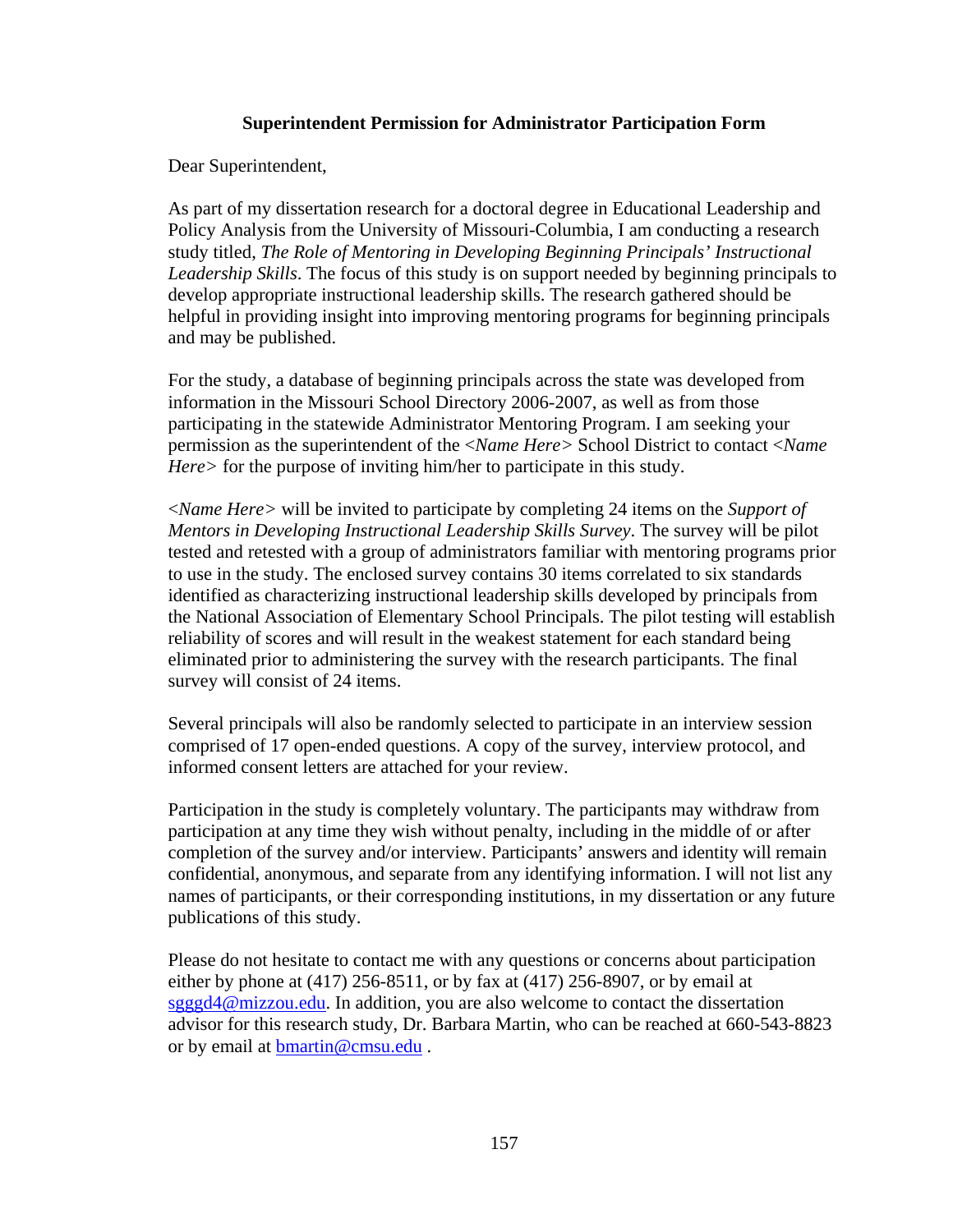If you choose to allow me to contact <*Name Here>* regarding participation in this study, please complete the attached permission form. A copy of this letter and your written consent should be retained by you for future reference.

Thank you for your time and consideration.

Susan G. Gettys Doctoral Candidate University of Missouri-Columbia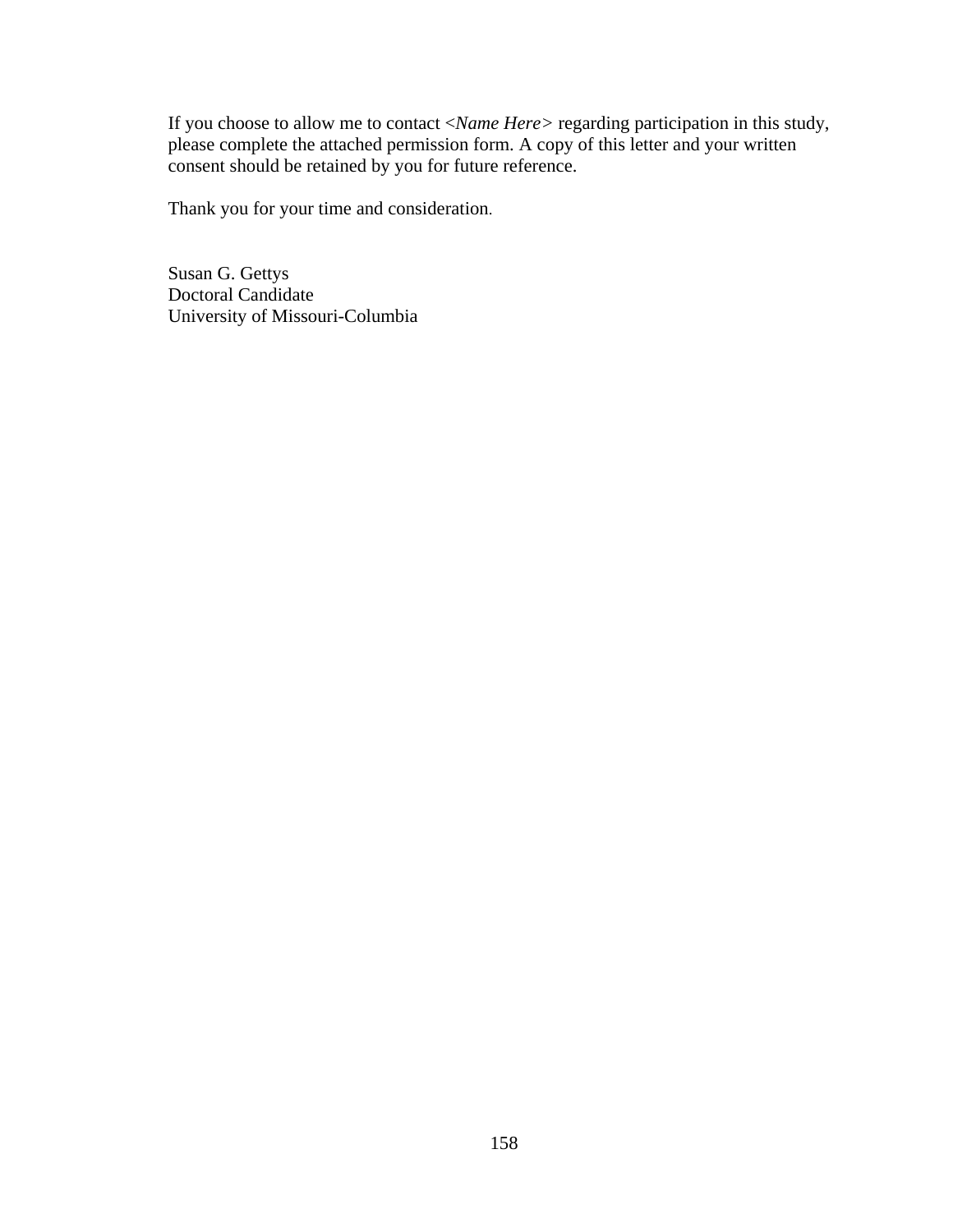# **Superintendent Permission for Administrator Participation**

I, \_\_\_\_\_\_\_\_\_\_\_\_\_\_\_\_\_\_\_\_\_\_\_\_\_\_\_\_\_\_\_\_\_\_\_\_grant permission for <*Name Here>* to be contacted regarding participation in the study support needed by beginning principals to develop appropriate instructional leadership skills being conducted by Susan G. Gettys.

By signing this permission form, I understand that the following safeguards are in place to protect teaching staff choosing to participate:

- All responses will be used for dissertation research and potential future publications.
- All participation is voluntary, and may be withdrawn at any point in the study prior to submission of the survey.
- All identities will be protected in all reports of the research.
- Any consent or refusal to participate in this study will not affect the employment of participants in any way.

Please keep the letter and a copy of the signed permission form for your records. If you choose to grant permission for <*Name Here*> to participate in this study, please complete this *Superintendent Permission for Administrator Participation Form***,** seal it in the enclosed envelope and return to Susan G. Gettys as soon as possible.

I have read the material above, and any questions that I have posed have been answered to my satisfaction. I grant permission for <*Name Here>* to be contacted and invited to participate in this study.

\_\_\_\_\_\_\_\_\_\_\_\_\_\_\_\_\_\_\_\_\_\_\_\_\_\_\_\_\_\_\_\_\_\_\_\_\_\_\_\_\_\_\_\_\_\_\_\_\_\_\_\_\_ \_\_\_\_\_\_\_\_\_\_\_\_\_\_\_\_\_

Superintendent's Signature Date

**(Return only this page. Keep the others for your records.)**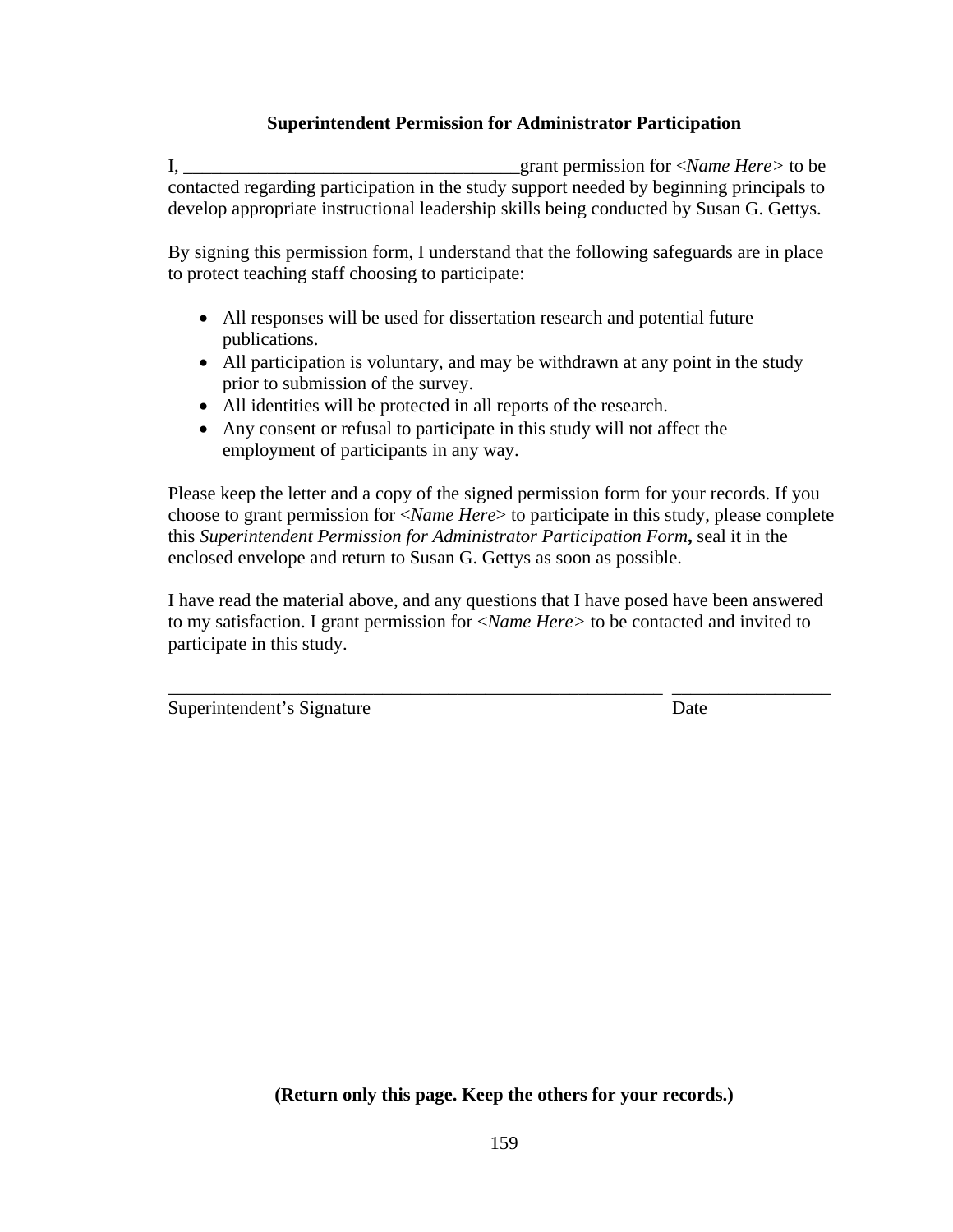# **Informed Consent Form Survey**

Dear Participant,

As part of my dissertation research for a doctoral degree in Educational Leadership and Policy Analysis from the University of Missouri-Columbia, I would like to extend a personal invitation to you to participate in a research study entitled, *The Role of Mentoring in Developing Beginning Principals' Instructional Leadership Skills*. The focus of this study is on perceived effectiveness of administrator mentoring programs in developing appropriate instructional leadership skills and may be published. You must be 18 years of age to participate.

**Researcher:** Susan G. Gettys, University of Missouri-Columbia Doctoral Candidate, sgggd4@mizzou.edu, (417) 256-8511.

**Dissertation Supervisor:** Dr. Barbara Martin, 4105 Lovinger Hall, University of Central Missouri, (660) 543- 8823.

**Purpose of the Study:** The purpose of the study is to examine the perceived effectiveness of mentoring programs in providing support for beginning principals in the development of skills necessary to become instructional leaders. The study will address the following questions:

- 1. Are there perceived differences between mentoring programs (the statewide Administrator Mentoring Program and district-created mentoring programs) in the kind of support provided by mentors in helping beginning principals develop instructional leadership skills to lead schools by placing priority on student and adult learning?
- 2. Are there perceived differences between mentoring programs (the statewide Administrator Mentoring Program and district-created mentoring programs) in the kind of support provided by mentors in helping beginning principals develop instructional leadership skills to set high expectations and standards?
- 3. Are there perceived differences between mentoring programs (the statewide Administrator Mentoring Program and district-created mentoring programs) in the kind of support provided by mentors in helping beginning principals develop instructional leadership skills to demand content and instruction that ensures student achievement?
- 4. Are there perceived differences between mentoring programs (the statewide Administrator Mentoring Program and district-created mentoring programs) in the kind of support provided by mentors in helping beginning principals develop instructional leadership skills to create a culture of adult learning?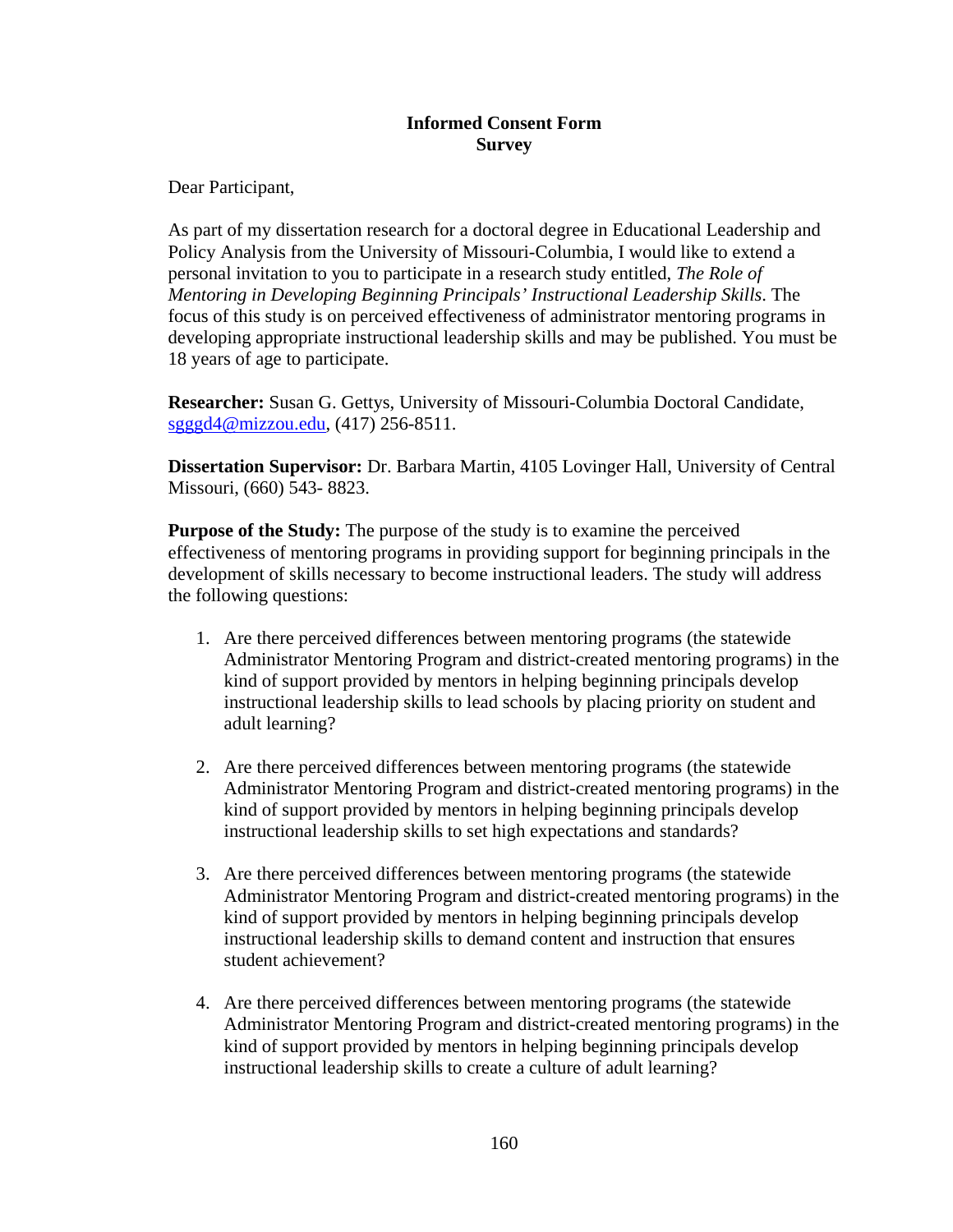- 5. Are there perceived differences between mentoring programs (the statewide Administrator Mentoring Program and district-created mentoring programs) in the kind of support provided by mentors in helping beginning principals develop instructional leadership skills to use multiple sources of data as diagnostic tools?
- 6. Are there perceived differences between mentoring programs (the statewide Administrator Mentoring Program and district-created mentoring programs) in the kind of support provided by mentors in helping beginning principals develop instructional leadership skills to actively engage the community?
- 7. What mentoring strategies did beginning principals perceive to be most effective in developing instructional leadership skills related to the six standards (leading schools by placing priority on student and adult learning; setting high expectations and standards; demanding content and instruction that ensures student achievement; creating a culture of adult learning; using multiple sources of data as diagnostic tools; and actively engaging the community)?
- 8. What support did school district personnel provide to enhance the effectiveness of the mentoring program?
- 9. In addition to mentoring, what administrator training most effectively provided opportunities to develop instructional leadership skills?

**Procedures:** Your superintendent has already been contacted, provided with a copy of the survey, and given consent for you to participate in the study. If you agree to participate, I will ask you to complete a fifteen minute, 28 item survey and return it, along with the informed consent form, in the self-addressed stamped envelope. You may withdraw participation at any time should you wish without risk or penalty whether during or at the conclusion of the survey.

**Confidentiality:** Your confidentiality will be maintained in that a participant's name will not appear on the survey or in the published study itself. A code number may be assigned so that responses may be grouped for statistical analysis. The data will only be reported in aggregate form. The surveys will be retained for a period of three years in a locked cabinet following the completion of the dissertation process and will then be shredded.

**Risks and Benefits:** The risk of your participation in the study is minimal. The research gathered should be helpful in providing insight into how to improve administrator mentoring programs. The findings could serve to assist new principals in gaining appropriate skills to enhance their instructional leadership skills and impact student achievement.

**Injuries:** It is not the policy of the University of Missouri to compensate human subjects in the event the research results in injury. The University of Missouri does have medical, professional, and general liability self-insurance coverage for any injury caused by the negligence of its faculty and staff. Within the limitations of the laws of the State of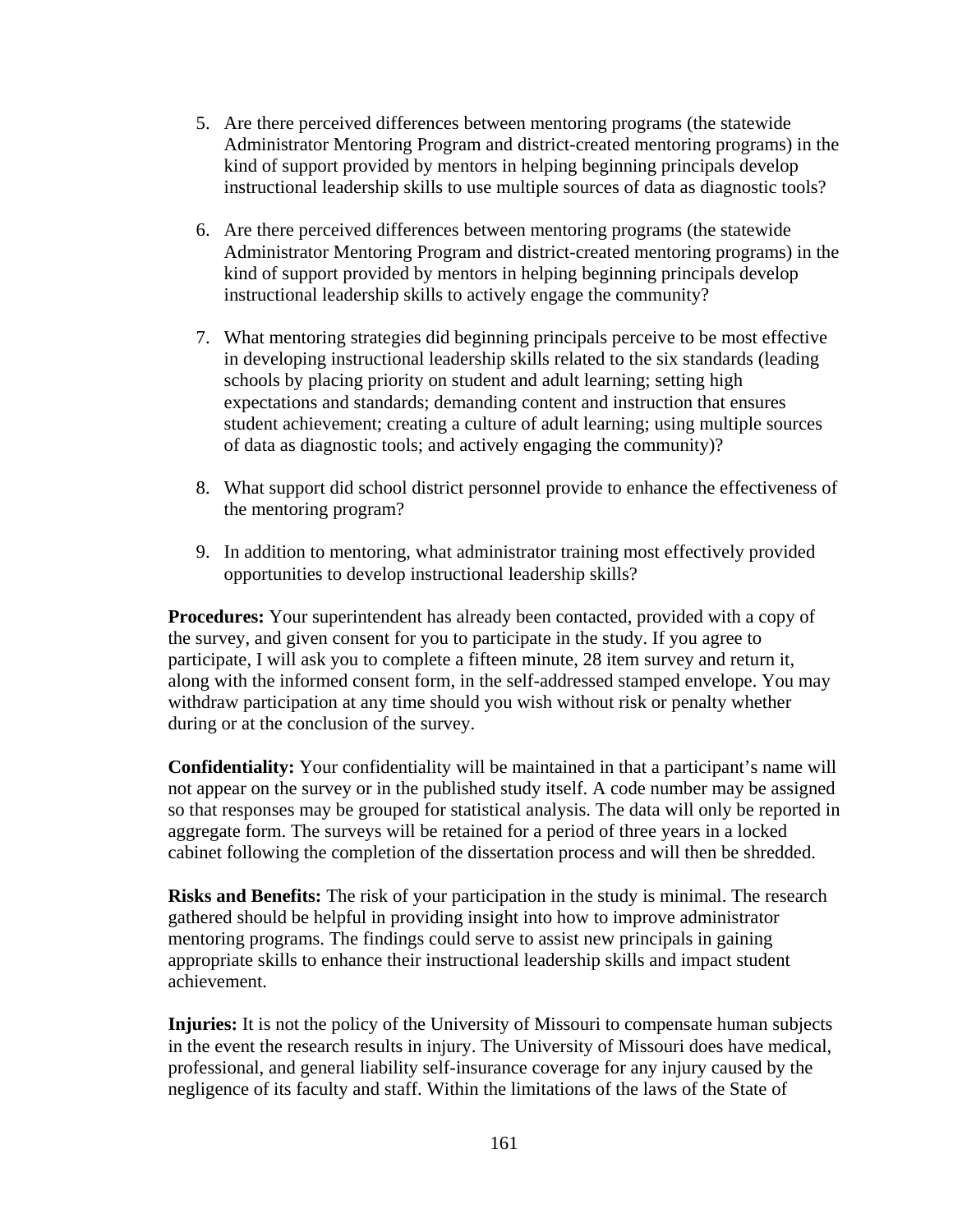Missouri, the University of Missouri will also provide facilities and medical attention to subjects who suffer injuries while participating in the research projects of the University of Missouri. In the event you suffered injury as the result of participating in this research project, your are to immediately contact the Campus Institutional Review Board Compliance Officer at (573) 882-9585 and the Risk Management Office at (573) 882- 3735 to review the matter and provide you further information. This statement is not to be construed as an admission of liability.

If your decision is to participate in this study, please complete the attached consent form. A copy of this letter and your written consent should be retained by you for future reference.

Sincerely,

Susan G. Gettys Doctoral Candidate University of Missouri-Columbia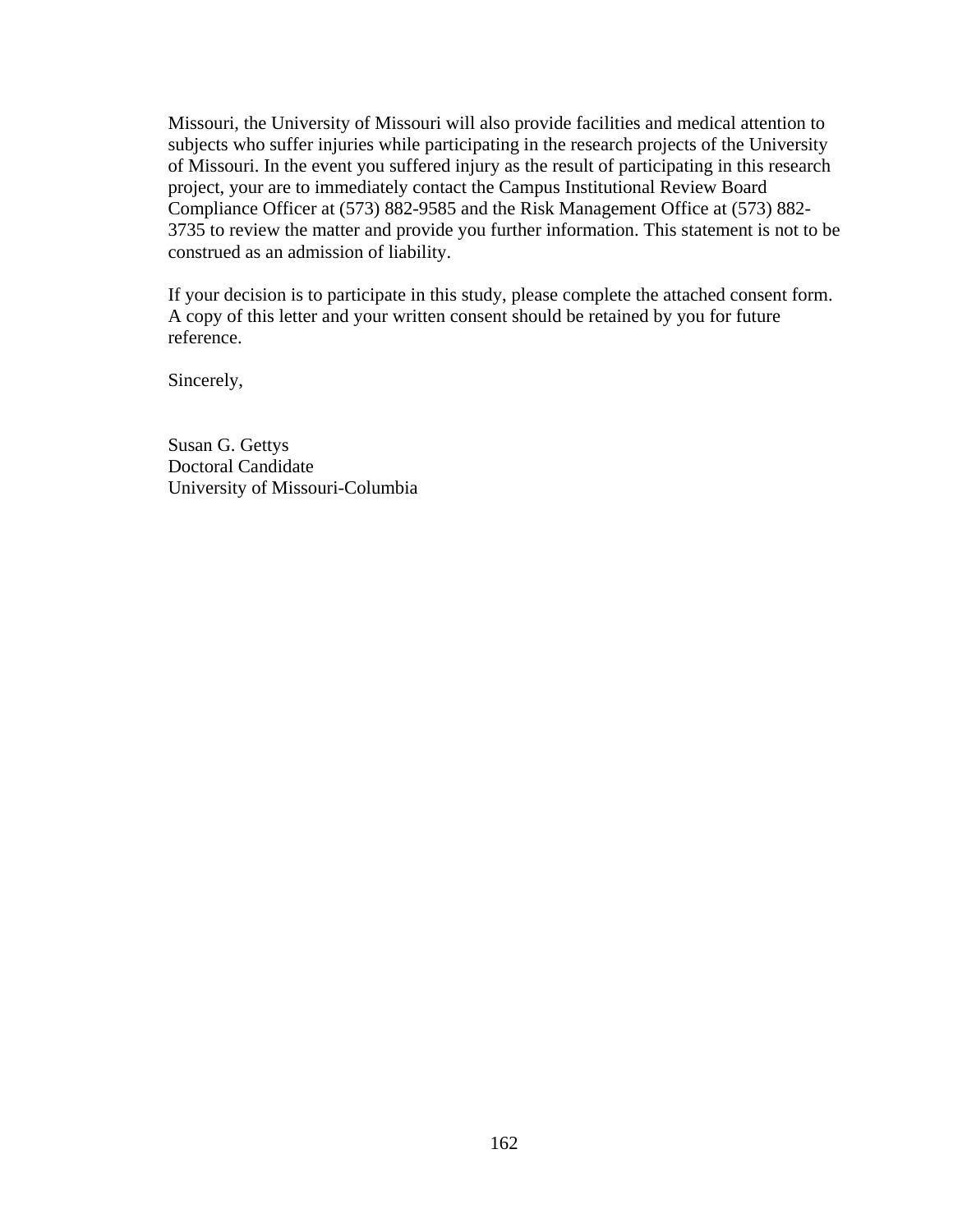# **Informed Consent**

I, \_\_\_\_\_\_\_\_\_\_\_\_\_\_\_\_\_\_\_\_\_\_\_\_\_\_\_\_\_\_\_\_\_\_\_\_\_\_\_\_, agree to participate in the study entitled *The Role of Mentoring in Developing Beginning Principals' Instructional Leadership Skills* conducted by Susan G. Gettys. I understand that:

- All responses will be used for dissertation research and potential future publications.
- All participation is voluntary, and may be withdrawn at any point in the study prior to submission of the survey.
- All identities will be protected in all reports of the research.
- Any consent or refusal to participate in this study will not affect the employment of participants in any way.

I have read the material above, and any questions that I have posed have been answered to my satisfaction. I voluntarily agree to participate in this study.

Signature Date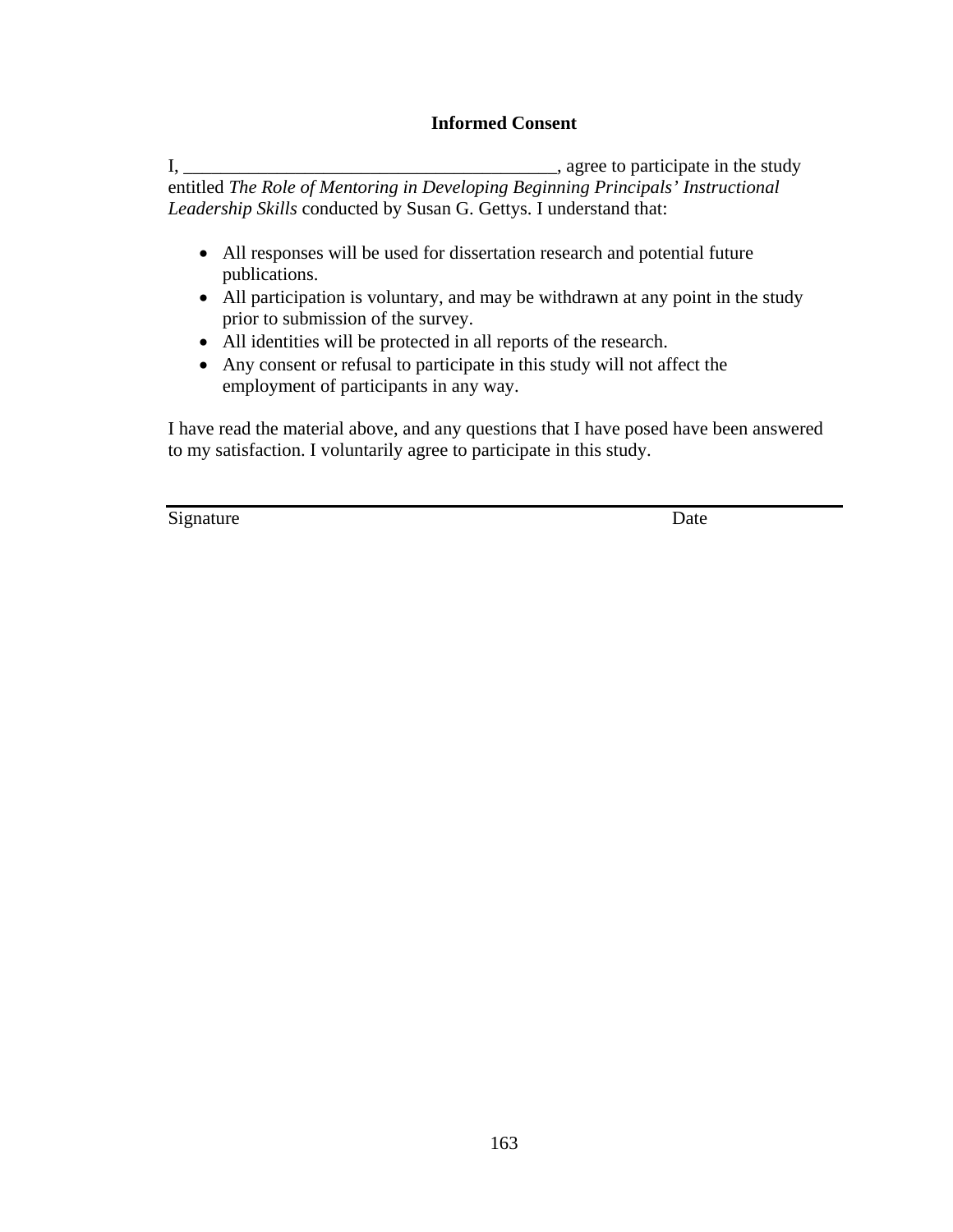# **Informed Consent Form Interview**

Dear Participant,

As part of my dissertation research for a doctoral degree in Educational Leadership and Policy Analysis from the University of Missouri-Columbia, I would like to extend a personal invitation to you to participate in the interview process for a research study entitled, *The Role of Mentoring in Developing New Principals' Instructional Leadership Skills*. I am examining the perceptions of beginning principals regarding the effectiveness of administrative mentoring programs. The focus of this study is on support needed by beginning principals to develop appropriate instructional leadership skills and may be published. You must be 18 years of age to participate.

**Researcher:** Susan G. Gettys, University of Missouri-Columbia Doctoral Candidate, sgggd4@mizzou.edu, (417) 256-8511.

**Dissertation Supervisor:** Dr. Barbara Martin, 4105 Lovinger Hall, University of Central Missouri, (660) 543- 8823.

**Purpose of the Study:** The purpose of the study is to examine the perceived effectiveness of mentoring programs in providing support for beginning principals in the development of skills necessary to become instructional leaders capable of leading teachers and students toward developing high student achievement. The study will address the following questions:

- 1. Are there perceived differences between mentoring programs (the statewide Administrator Mentoring Program and district-created mentoring programs) in the kind of support provided by mentors in helping beginning principals develop instructional leadership skills to lead schools by placing priority on student and adult learning?
- 2. Are there perceived differences between mentoring programs (the statewide Administrator Mentoring Program and district-created mentoring programs) in the kind of support provided by mentors in helping beginning principals develop instructional leadership skills to set high expectations and standards?
- 3. Are there perceived differences between mentoring programs (the statewide Administrator Mentoring Program and district-created mentoring programs) in the kind of support provided by mentors in helping beginning principals develop instructional leadership skills to demand content and instruction that ensures student achievement?
- 4. Are there perceived differences between mentoring programs (the statewide Administrator Mentoring Program and district-created mentoring programs) in the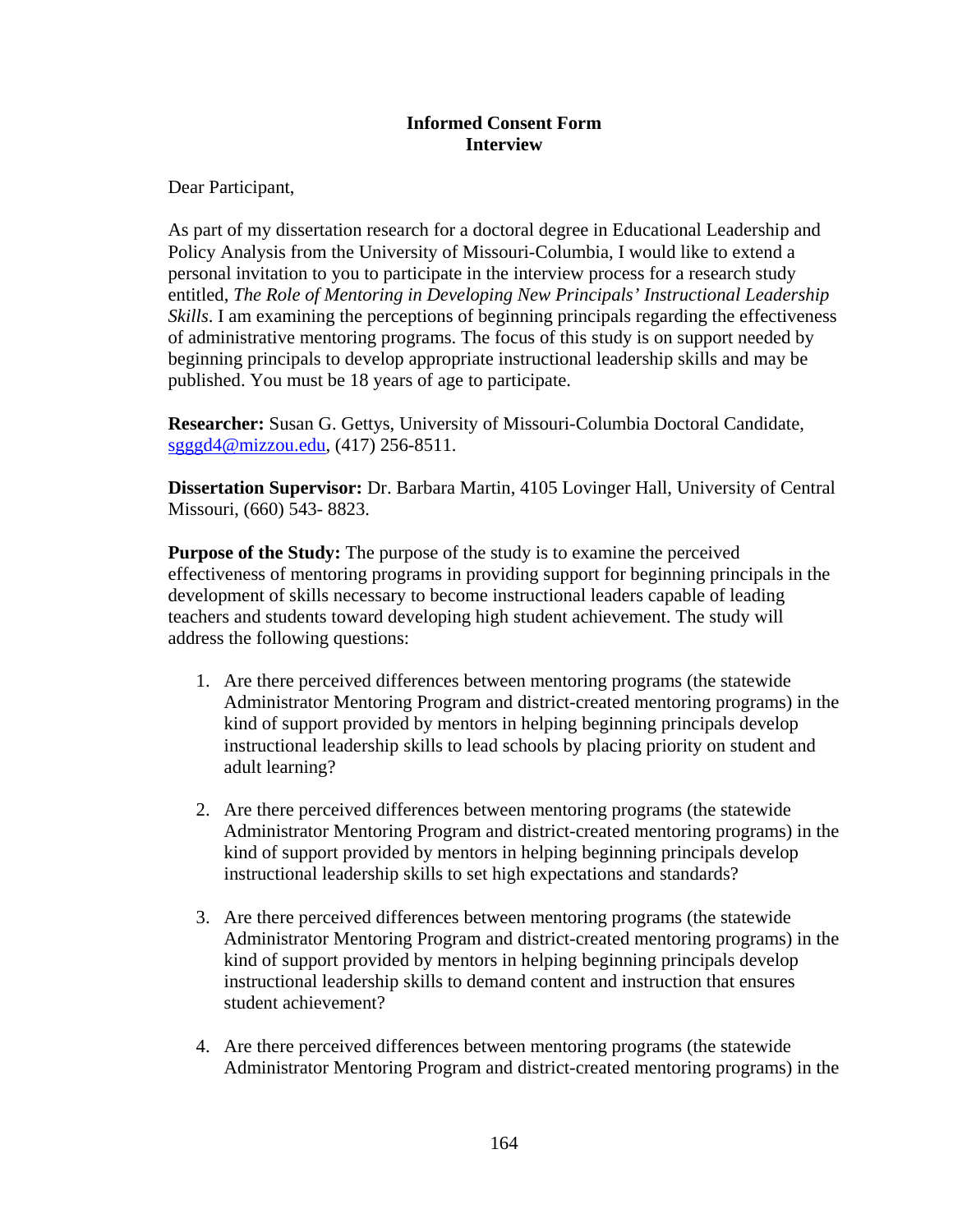kind of support provided by mentors in helping beginning principals develop instructional leadership skills to create a culture of adult learning?

- 5. Are there perceived differences between mentoring programs (the statewide Administrator Mentoring Program and district-created mentoring programs) in the kind of support provided by mentors in helping beginning principals develop instructional leadership skills to use multiple sources of data as diagnostic tools?
- 6. Are there perceived differences between mentoring programs (the statewide Administrator Mentoring Program and district-created mentoring programs) in the kind of support provided by mentors in helping beginning principals develop instructional leadership skills to actively engage the community?
- 7. What mentoring strategies did beginning principals perceive to be most effective in developing instructional leadership skills related to the six standards (leading schools by placing priority on student and adult learning; setting high expectations and standards; demanding content and instruction that ensures student achievement; creating a culture of adult learning; using multiple sources of data as diagnostic tools; and actively engaging the community)?
- 8. What support did school district personnel provide to enhance the effectiveness of the mentoring program?
- 9. In addition to mentoring, what administrator training most effectively provided opportunities to develop instructional leadership skills?

**Procedures:** Your superintendent has already been contacted, provided with a copy of the interview questions, and given consent for you to participate in the study. If you agree to participate, I will ask you to partake in a one to one and one-half hour semi-structured interview comprised of open-ended questions. The interview will be informal and may seem more like a discussion. Feel free to answer the questions that you choose, and pass on those that you do not wish to answer. You may withdraw participation at any time should you wish without risk or penalty whether during or at the conclusion of the survey.

**Confidentiality:** The tapes and transcripts of this study will be retained in a locked cabinet accessible only to the researcher. Tapes, transcripts, and documents will be retained in a locked cabinet for a period of three years following the completion of the dissertation process and will then be shredded and destroyed. Your identity will be protected as no names will be used at any point in time including the published study itself. Data and results from this study may be presented at national educational conferences or in educational periodicals, but the confidentiality of the participants in the study is assured.

**Risks and Benefits:** The risk of your participation in this study is minimal. In discussing your perceptions and opinions regarding your experiences, it is extremely imperative that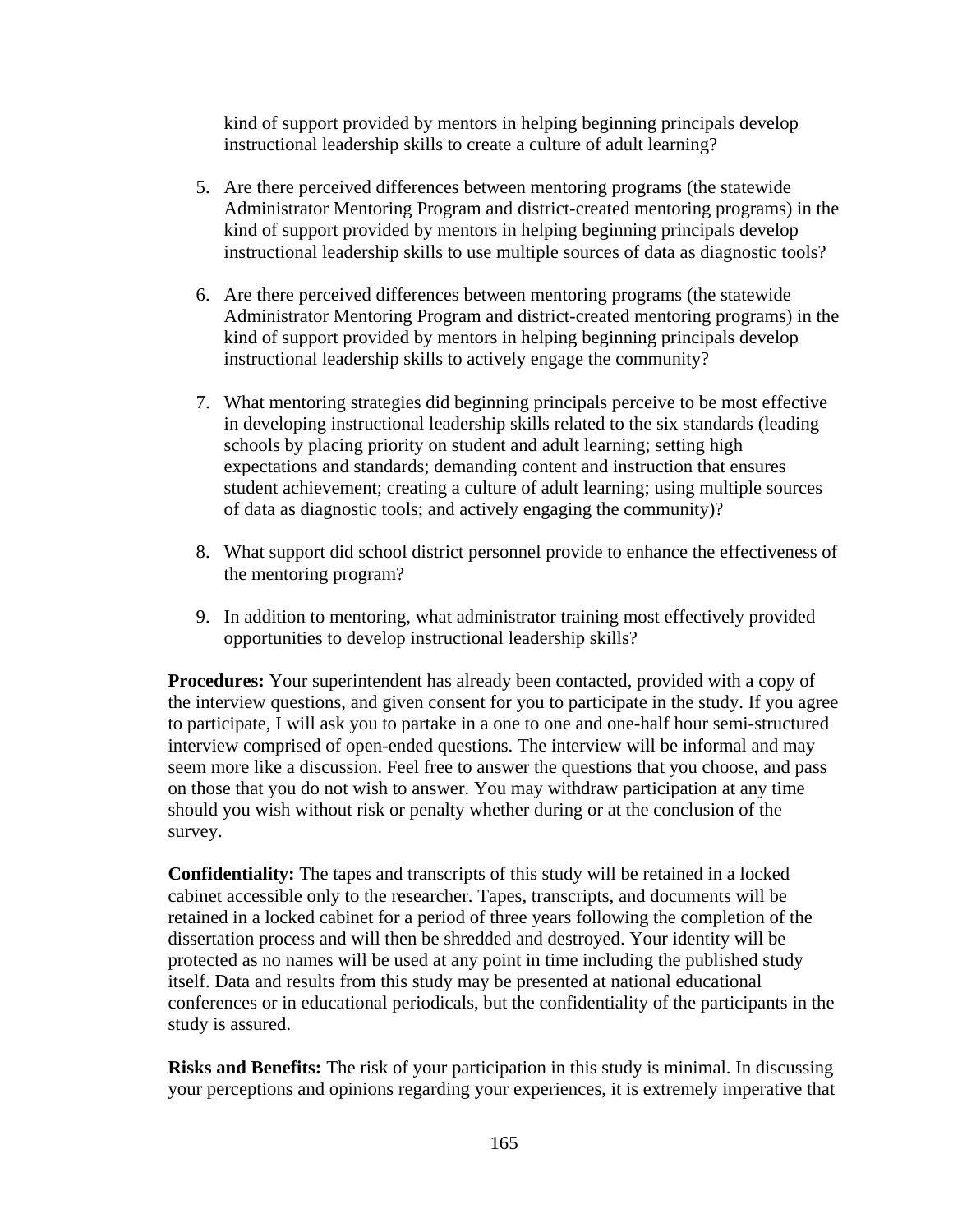I assure you of the care given to anonymity and confidentiality of your identity within the study. All names will be issued a pseudonym. Your interview responses will be taped and transcribed verbatim. You will be given the opportunity to verify the transcribed interview or accuracy of what was stated and what you intended. All edits, deletions, and clarifications will be made immediately in order to comply with your right to voluntarily release data and your comfort as a participant in my study. The research gathered should be helpful in providing insight into how to improve administrative mentoring programs.

**Injuries:** It is not the policy of the University of Missouri to compensate human subjects in the event the research results in injury. The University of Missouri does have medical, professional, and general liability self-insurance coverage for any injury caused by the negligence of its faculty and staff. Within the limitations of the laws of the State of Missouri, the University of Missouri will also provide facilities and medical attention to subjects who suffer injuries while participating in the research projects of the University of Missouri. In the event you suffered injury as the result of participating in this research project, your are to immediately contact the Campus Institutional Review Board Compliance Officer at (573) 882-9585 and the Risk Management Office at (573) 882- 3735 to review the matter and provide you further information. This statement is not to be construed as an admission of liability.

If your decision is to participate in this study, please complete the attached consent form. A copy of this letter and your written consent should be retained by you for future reference.

Sincerely,

Susan G. Gettys Doctoral Candidate University of Missouri-Columbia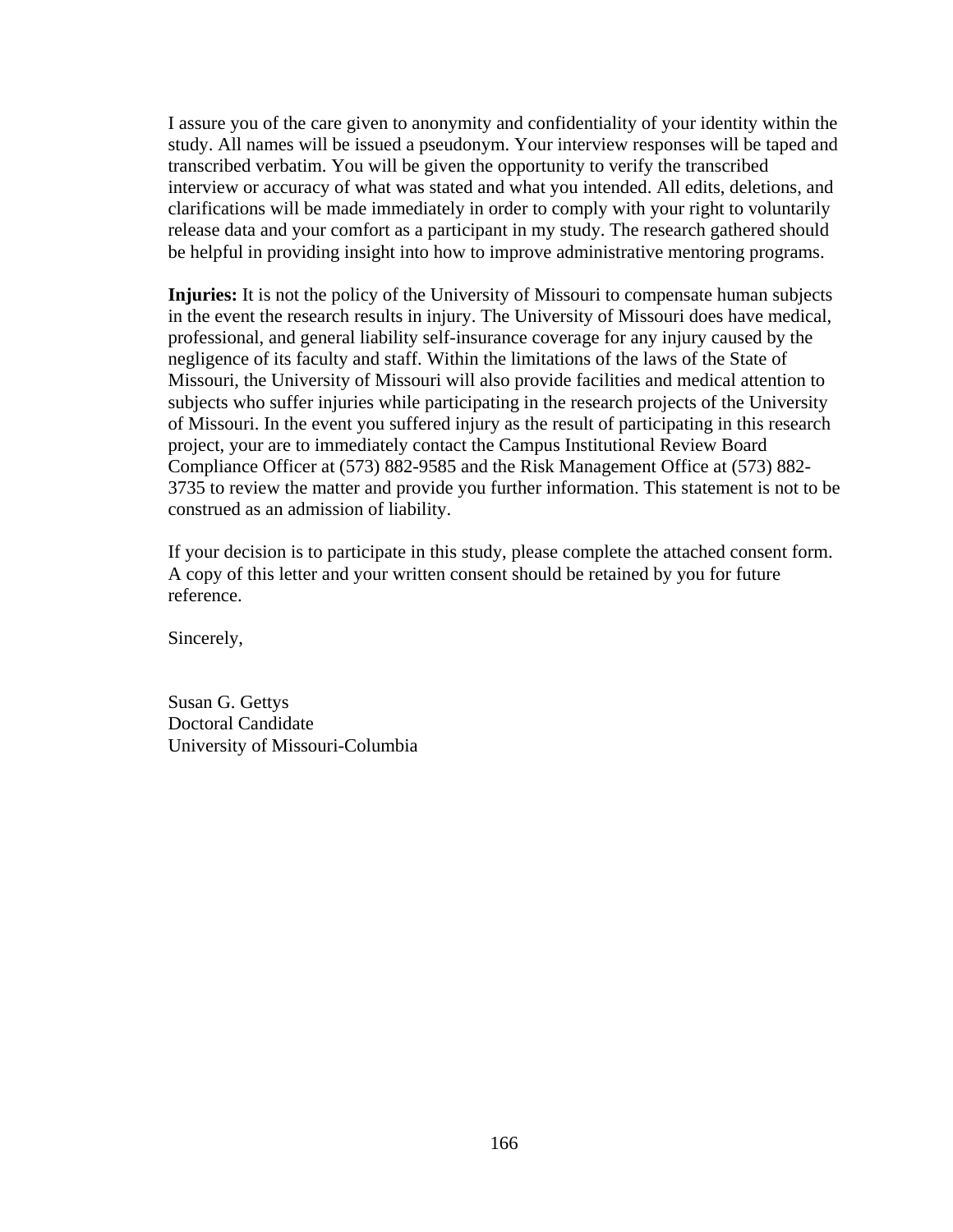# **Informed Consent**

I, \_\_\_\_\_\_\_\_\_\_\_\_\_\_\_\_\_\_\_\_\_\_\_\_\_\_\_\_\_\_\_\_\_\_\_\_\_\_\_\_, agree to participate in the interview process for the study entitled *The Role of Mentoring in Developing Beginning Principals' Instructional Leadership Skills* conducted by Susan G. Gettys. I understand that:

- All responses will be used for dissertation research and potential future publications.
- All participation is voluntary, and may be withdrawn at any point in the study prior to submission of the survey.
- All identities will be protected in all reports of the research.
- Any consent or refusal to participate in this study will not affect the employment of participants in any way.

I have read the material above, and any questions that I have posed have been answered to my satisfaction. I voluntarily agree to participate in this study.

Signature Date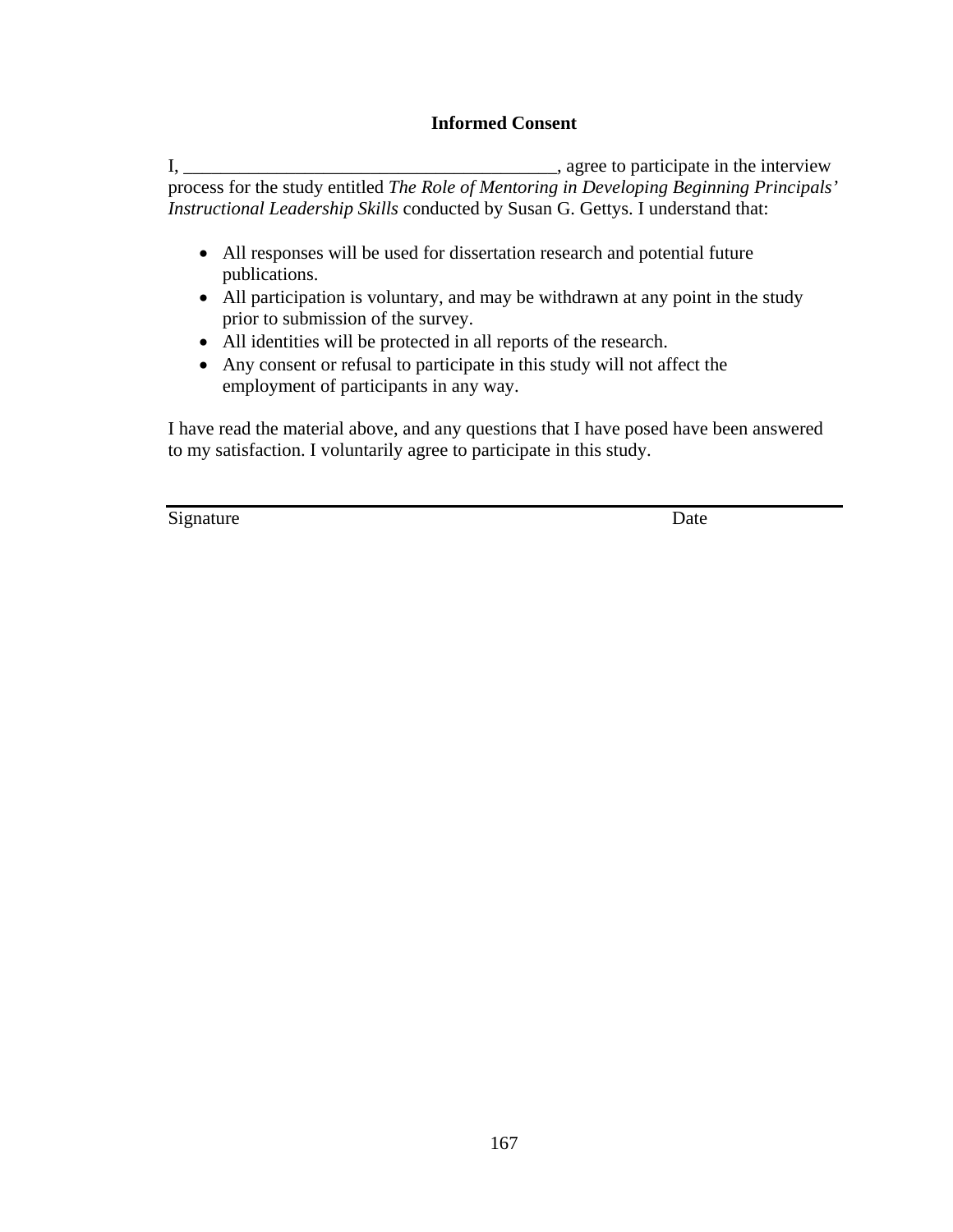## Appendix B

*Survey Instrument* 

- 1. Test-Retest Instructions
- 2. *Support of Mentors in Developing Instructional Leadership Skills Survey* Initial Survey
- 3. *Support of Mentors in Developing Instructional Leadership Skills Survey* Revised Survey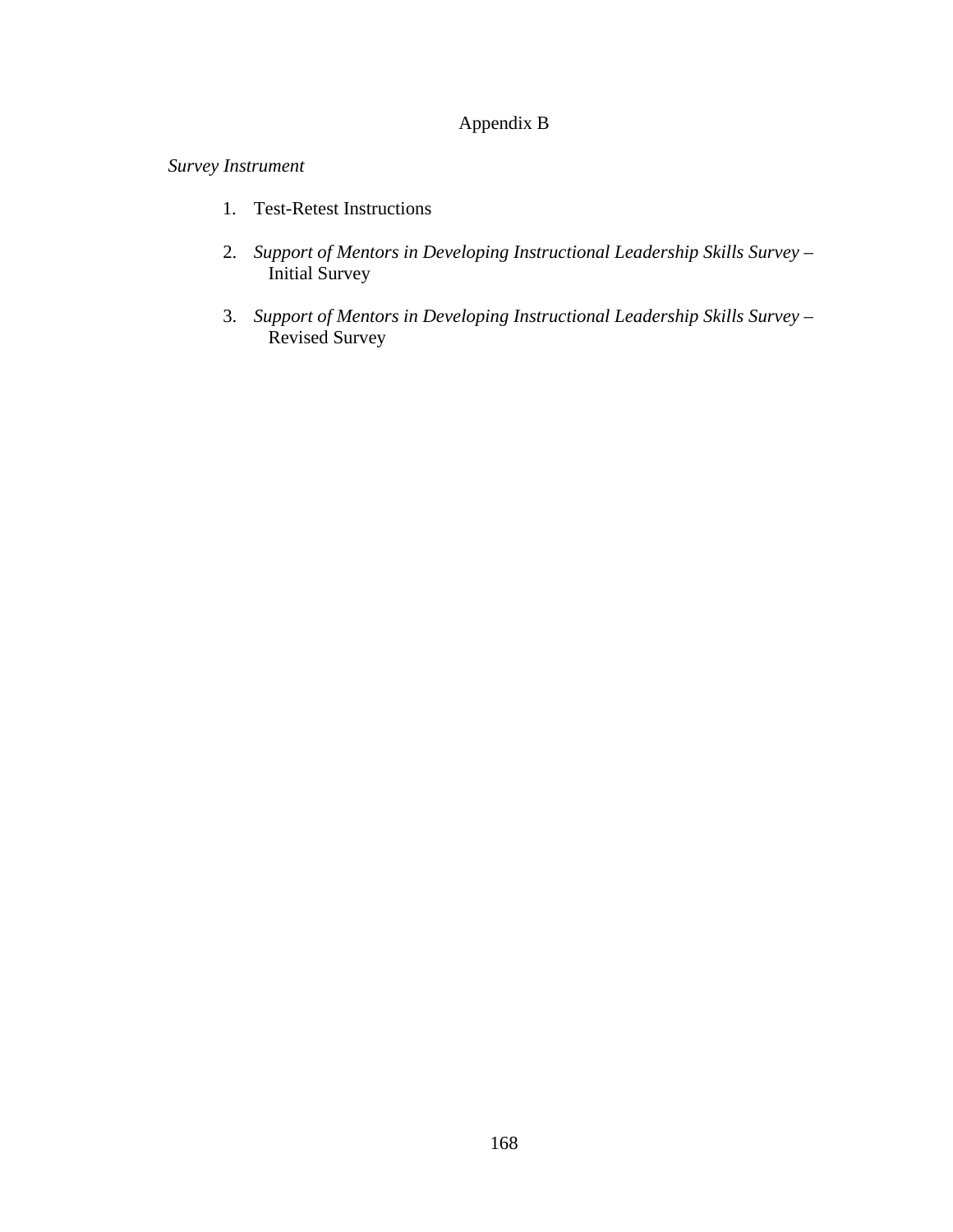#### **Test-Retest Instructions**

Dear Fellow Administrator,

I am conducting a research study titled, *The Role of Mentoring in Developing Beginning Principals' Instructional Leadership Skills*. The focus of this study is on support provided by mentors to assist beginning principals in developing appropriate instructional leadership skills. This study is part of my dissertation research for a doctoral degree in Educational Leadership and Policy Analysis from the University of Missouri-Columbia and may be published. The research gathered should be helpful in providing insight into improving mentoring programs for beginning principals.

Part of this study involves creating a survey instrument to gather information from principals during their first five years of experience as a building principal regarding the effectiveness of their mentoring program. Survey instruments need to be pilot tested to establish reliability of individual items and the instrument as a whole. I am requesting your support and help with this pilot phase by asking you to complete the survey, *Support of Mentors in Developing Instructional Leadership Skills Survey,* putting yourself in the role of a beginning principal. There is a second survey included in this packet to complete within one week of completing the first survey. You do not need to complete the first page with the demographic information. Results of the two surveys will be compared to establish reliability of the instrument. When both surveys are complete, you may return them in the envelope provided. By returning the completed surveys, you are giving consent to participate in the pilot test phase of this study.

Any feedback regarding general appearance of the instrument, clarity of instructions, and ease of comprehension of the survey and the individual items is welcomed and will be utilized to refine the survey prior to its administration with beginning principals. There is also a place at the end of the survey to indicate the length of time required to complete the survey. A code on the front page of each survey will be utilized to match the two surveys completed by each participant in the pilot test. The intent is not to identify any pilot participants.

Thank you for agreeing to help in the pilot test of the survey instrument. If you have any questions or concerns, you may contact me at 256-6150, ext. 298, during the day or 256- 8511 in the evening. You may also contact me through email at sgggd4@mizzou.edu. My dissertation advisor is Dr. Barbara Martin, who may be contacted at 660-543-8823 or bmartin@cmsu.edu.

Sincerely,

Susan G. Gettys Doctoral Candidate University of Missouri-Columbia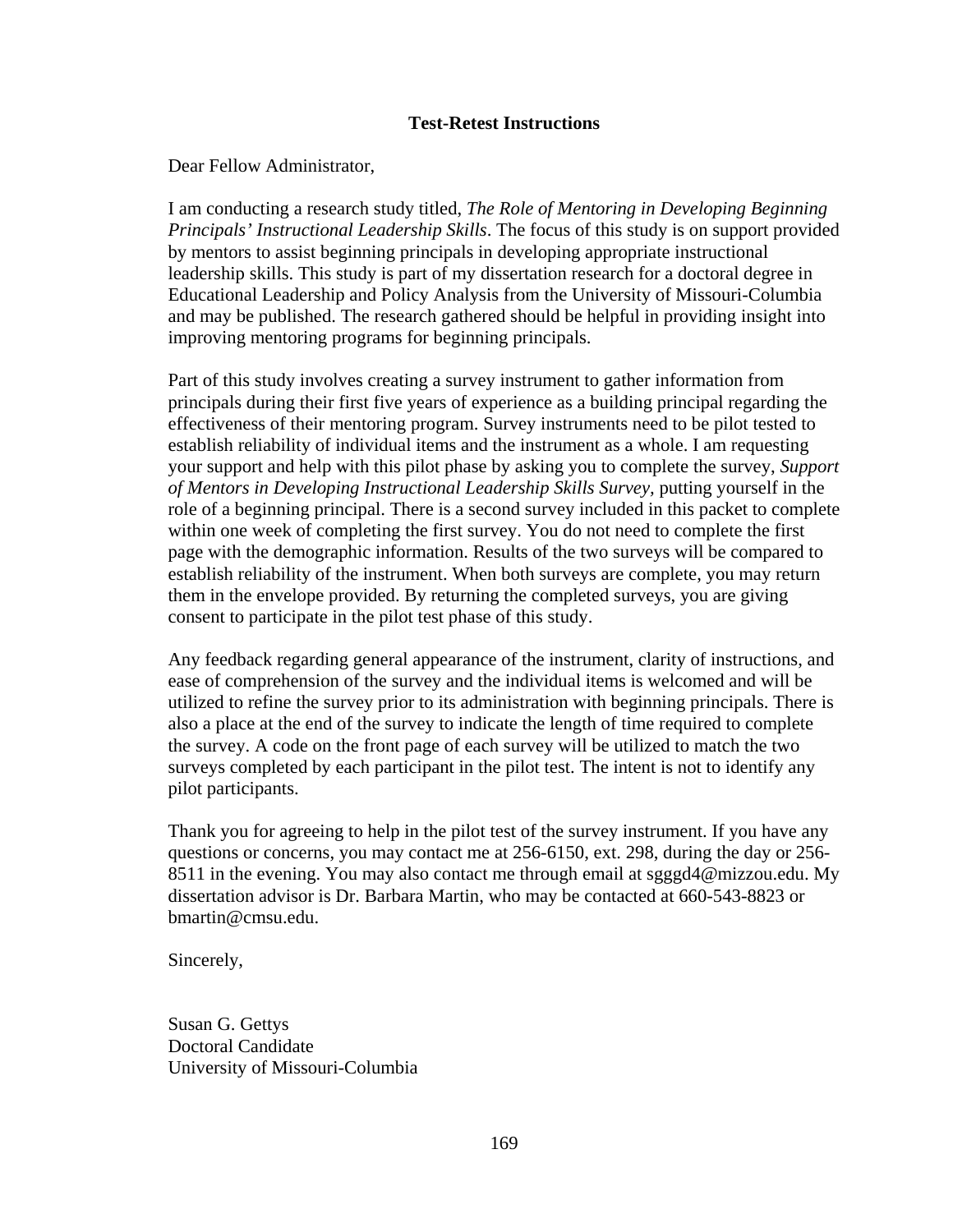#### **SUPPORT OF MENTORS IN DEVELOPING INSTRUCTIONAL LEADERSHIP SKILLS INITIAL SURVEY**

Thank you for considering participation in this study on administrator mentoring programs. This survey is conducted as part of research for a doctoral degree in Educational Leadership and Policy Analysis from the University of Missouri-Columbia. The information gathered should be useful in the field of school leadership. Your participation has been approved by your Superintendent. Your identity will remain confidential and anonymous and will not be reported or used in the dissertation or any future publications of this study. Participation in the study is completely voluntary. You may withdraw from participation at any time you wish without penalty, including in the middle of completing the survey or after completing the survey. You may also decline to answer any questions that you feel uncomfortable answering.

#### **Identification of Mentoring Program**

Please indicate which of the following best describes the mentoring program you participated in within your first five years as a school principal:

- Statewide Administrator Mentoring Program
- Formal Mentoring Program within your district (Formal guidelines were in place regarding responsibilities of mentor, frequency of meetings, and expected outcomes.)
- \_\_\_\_\_ Informal Mentoring Program within your district (No specific guidelines were in place.)
- I did not have a mentor. (Please return the survey without answering the questions.)

#### **Demographic Information**

*Please circle one choice for each item:* 

Gender: Male / Female

Age: 20-30 / 30-40 / 40-50 / 50 and over

Years of Experience as Principal (Do not include years as Assistant Principal): 1 / 2 / 3 / 4 / 5 / more than 5

Highest Level of Education: M.Ed. / Ed.S. / Ed.D. / Ph.D.

Level of School: Elementary / Middle School / Junior High / High School

School Size: Less than 350 students / Between 351-650 students / More than 651 students

School Location: Urban / Suburban / Rural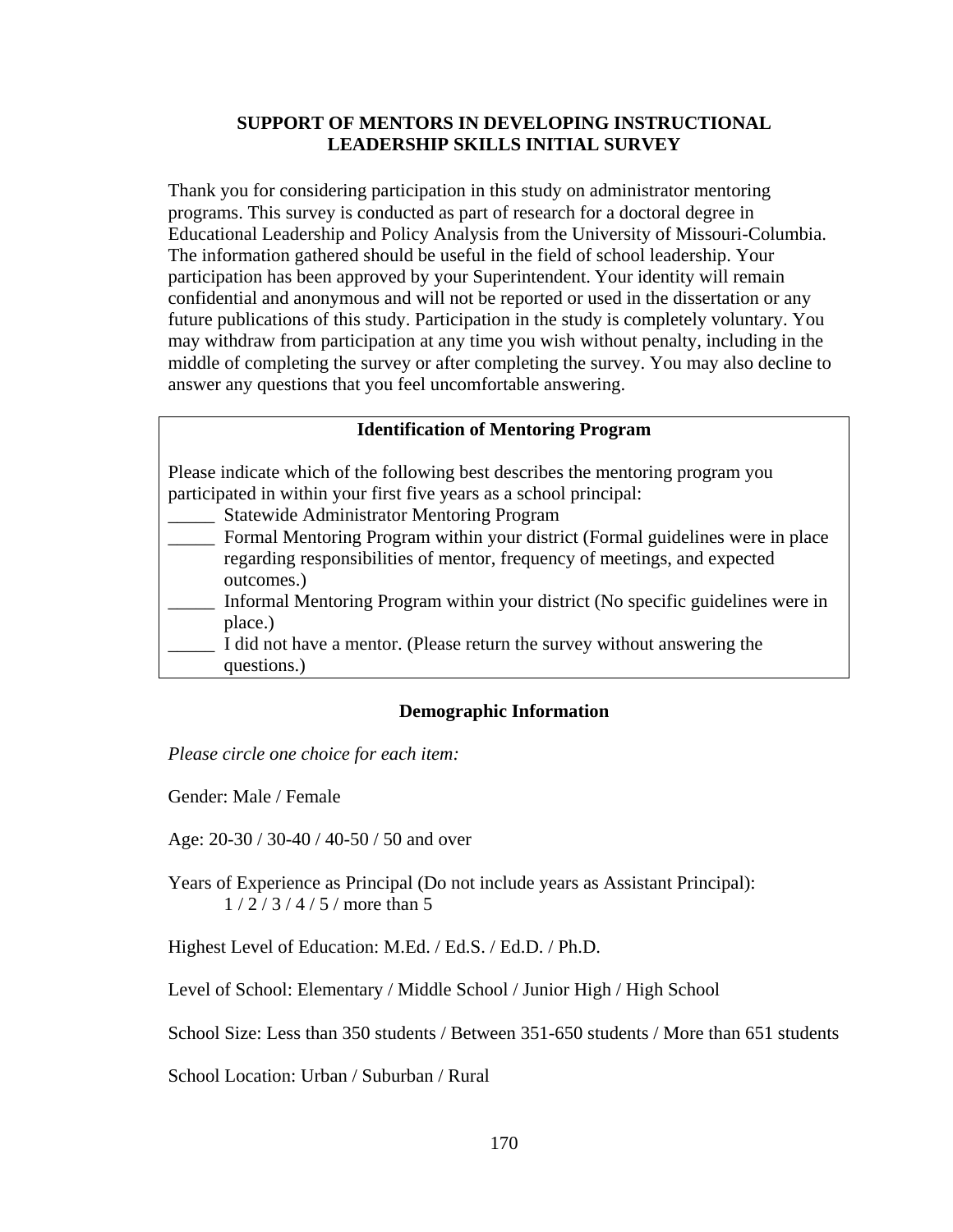*This survey is designed to assess your perceptions regarding the impact of mentoring programs in helping you develop instructional leadership skills. Instructional leadership skills are defined as skills employed by principals to lead members of the school community through professional growth opportunities toward providing quality teaching impacting student achievement.* 

*You are to circle the number that best describes the support your mentor provided to help you develop instructional leadership skills.*

| 1 - Strongly Disagree, 2 - Disagree, 3 - Slightly Disagree, 4 - Slightly Agree, 5 - Agree, 6 - Strongly Agree                                                                |              |                     |                     |                     |                         |     |
|------------------------------------------------------------------------------------------------------------------------------------------------------------------------------|--------------|---------------------|---------------------|---------------------|-------------------------|-----|
| 1. My mentor helped me create and nurture a community of<br>learners where adults as well as students are continually<br>learning.                                           | 1            | $\overline{2}$      | $\mathfrak{Z}$      |                     | $4\quad 5$              | - 6 |
| 2. My mentor encouraged me to provide time for reflection<br>as an important part of improving practice.                                                                     | 1            | 2                   |                     | $3 \t 4 \t 5$       |                         | 6   |
| 3. My mentor guided me in hiring and retaining high-quality<br>teachers and holding them responsible for student learning.                                                   | 1            | $\overline{2}$      |                     | $3 \quad 4 \quad 5$ |                         | 6   |
| 4. Through the mentoring process, I gained skills to review<br>and analyze student work to determine whether students<br>are being taught to standards.                      | 1            | 2                   |                     | $3 \quad 4 \quad 5$ |                         | 6   |
| 5. My mentor helped me ensure that students and<br>families are connected to the health, human, and social<br>services they need to stay focused on learning.                |              |                     |                     |                     | $1 \t2 \t3 \t4 \t5 \t6$ |     |
| 6. My mentor helped me develop skills to analyze data with<br>staff using a variety of strategies.                                                                           | $\mathbf{1}$ | $\overline{2}$      |                     | $3 \quad 4 \quad 5$ |                         | 6   |
| 7. Through the mentoring process, I learned to share<br>leadership and decision-making.                                                                                      | 1            |                     | $2 \quad 3 \quad 4$ |                     | $5\overline{)}$         | -6  |
| 8. Through collaboration with my mentor, I learned to<br>connect professional development to school learning<br>goals.                                                       | 1            |                     |                     | $2 \t3 \t4 \t5$     |                         | 6   |
| 9. My mentor assisted me in developing a school culture<br>that is flexible, collaborative, innovative, and supportive<br>of efforts to improve achievement of all students. |              | $1 \t2 \t3 \t4 \t5$ |                     |                     |                         | - 6 |
| 10. My mentor supported me in utilizing a variety of data<br>sources to measure performance.                                                                                 | 1            | 2                   | 3                   | $\overline{4}$      | 5                       | 6   |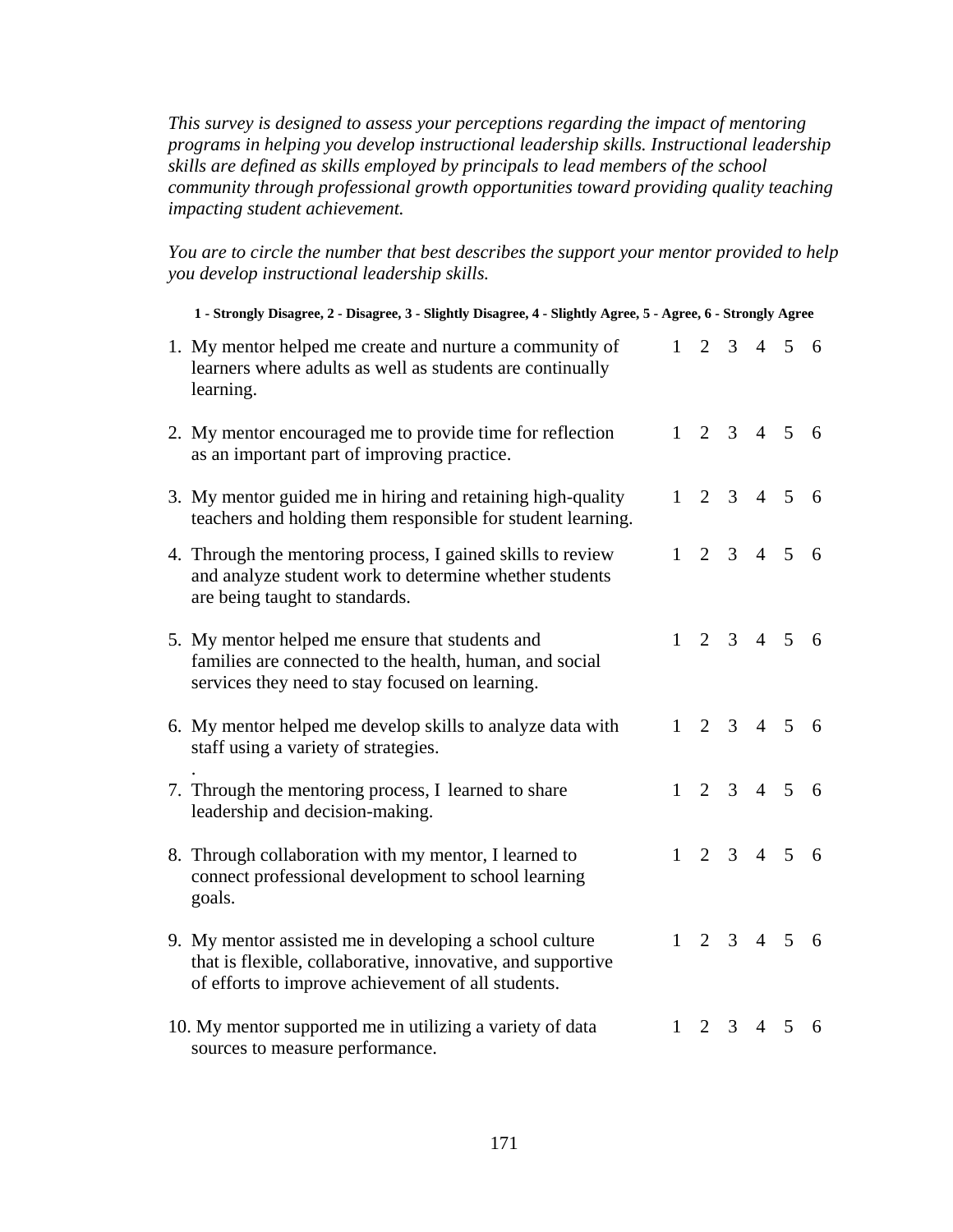| 1 - Strongly Disagree, 2 - Disagree, 3 - Slightly Disagree, 4 - Slightly Agree, 5 - Agree, 6 - Strongly Agree                                                                  |           |                     |  |                         |    |
|--------------------------------------------------------------------------------------------------------------------------------------------------------------------------------|-----------|---------------------|--|-------------------------|----|
| 11. My mentor encouraged me to embody learner-centered<br>leadership by providing examples of my own learning<br>as a model.                                                   |           |                     |  | $1 \t2 \t3 \t4 \t5 \t6$ |    |
| 12. My mentor helped me learn the importance of observing<br>classroom practices to assure that all students are<br>meaningfully engaged in active learning.                   | 1         |                     |  | 2 3 4 5 6               |    |
| 13. Through the mentoring process, I learned to tie daily<br>operations of the schoolhouse to school and student<br>learning goals.                                            |           |                     |  | $1 \t2 \t3 \t4 \t5 \t6$ |    |
| 14. Working with my mentor strengthened my skills in using<br>data as tools to identify barriers to success, design<br>strategies for improvement, and plan daily instruction. |           |                     |  | $1 \t2 \t3 \t4 \t5 \t6$ |    |
| 15. My mentor supported me as I encouraged parents to<br>become meaningfully involved in the school and in their<br>own children's learning.                                   | 1         |                     |  | 2 3 4 5 6               |    |
| 16. My mentor helped me recognize the need to continually<br>improve my own professional practice.                                                                             | $1 \quad$ |                     |  | 2 3 4 5 6               |    |
| 17. My mentor guided me in locating resources to provide<br>up-to-date technology, training, and instructional materials.                                                      |           |                     |  | $1 \t2 \t3 \t4 \t5 \t6$ |    |
| 18. Through the mentoring process, I learned to engage the<br>community to build greater ownership for the work of the<br>school and to keep them informed of school progress. | $1 -$     |                     |  | $2 \t3 \t4 \t5 \t6$     |    |
| 19. My mentor guided me in articulating a clear vision that<br>reflects the beliefs, values, and goals of the school<br>community with a clear agenda for action.              | 1         |                     |  | 2 3 4 5 6               |    |
| 20. My mentor assisted me in locating resources (time,<br>opportunity, and funding) for professional<br>development aligned to improving student achievement.                  |           |                     |  | $1 \t2 \t3 \t4 \t5 \t6$ |    |
| 21. My mentor encouraged me to examine successful schools<br>with similar demographics to identify strategies for<br>improving student achievement.                            |           |                     |  | $1 \t2 \t3 \t4 \t5 \t6$ |    |
| 22. My mentor assisted me in developing skills to ensure that<br>all students have adequate and appropriate opportunities<br>to meet high standards.                           |           | $1 \t2 \t3 \t4 \t5$ |  |                         | -6 |

### 172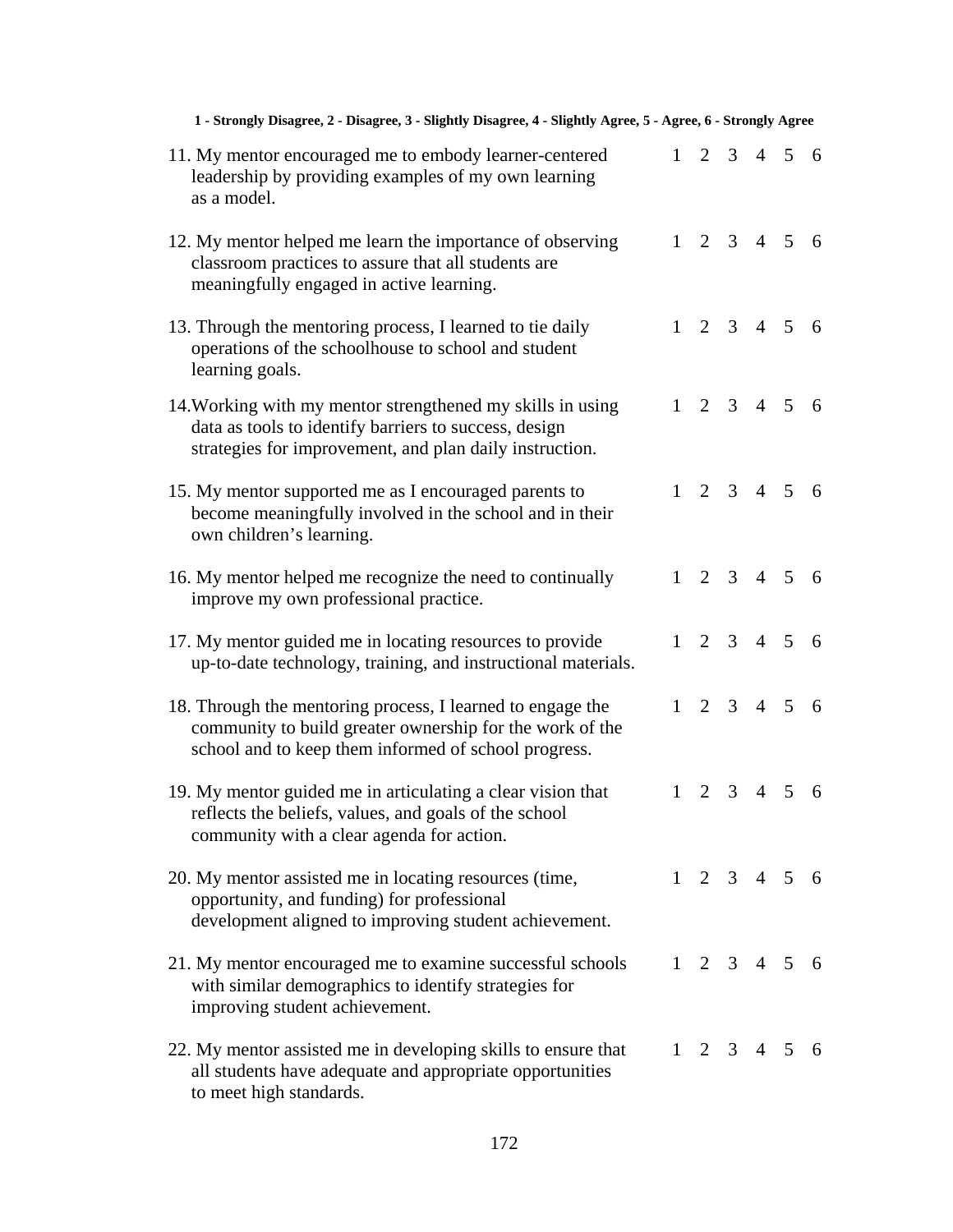| 1 - Strongly Disagree, 2 - Disagree, 3 - Slightly Disagree, 4 - Slightly Agree, 5 - Agree, 6 - Strongly Agree                                                                                                   |              |  |                 |                         |     |
|-----------------------------------------------------------------------------------------------------------------------------------------------------------------------------------------------------------------|--------------|--|-----------------|-------------------------|-----|
| 23. My mentor assisted me in creating a school environment<br>that is comfortable using data.                                                                                                                   | 1            |  |                 | $2 \t3 \t4 \t5 \t6$     |     |
| 24. Through working with my mentor, I learned to seek<br>leadership opportunities from multiple sources.                                                                                                        |              |  |                 | $1 \t2 \t3 \t4 \t5 \t6$ |     |
| 25. Working with my mentor helped me develop skills to<br>monitor alignment of curriculum with standards, school<br>goals, and assessments.                                                                     |              |  |                 | $1 \t2 \t3 \t4 \t5 \t6$ |     |
| 26. My mentor helped me ensure that barriers to student<br>learning were identified, clarified, and addressed.                                                                                                  | 1            |  |                 | 2 3 4 5 6               |     |
| 27. My mentor encouraged me to develop opportunities<br>for teachers to learn from each other through<br>observations, demonstrations, and collaboration.                                                       |              |  |                 | $2 \t3 \t4 \t5 \t6$     |     |
| 28. Through working with my mentor, I learned to establish<br>partnerships with area businesses, institutions of higher<br>education, and community groups to strengthen programs<br>that support school goals. |              |  |                 | $1 \t2 \t3 \t4 \t5 \t6$ |     |
| 29. My mentor helped me to align financial, human, and<br>material resources to the school goals.                                                                                                               | $1 \quad$    |  |                 | 2 3 4 5 6               |     |
| 30. My mentor encouraged me to communicate the vision<br>and mission of the school to staff, parents, students, and<br>community members.                                                                       | $\mathbf{1}$ |  | $2 \t3 \t4 \t5$ |                         | - 6 |

Is there anything you would like to share regarding your experiences participating in the mentoring process? (Continue on the back if you need additional space.)

Would you be willing to participate in an interview to share additional information regarding administrator mentoring programs? \_\_\_\_\_ Yes \_\_\_\_\_ No

If you are willing to participate, please provide the following information: Name: \_\_\_\_\_\_\_\_\_\_\_\_\_\_\_\_\_\_ Phone/Email: \_\_\_\_\_\_\_\_\_\_\_\_\_\_\_\_\_\_\_\_\_\_\_\_\_\_\_\_

> *Thank you for completing this survey. Your participation in this study is appreciated. Remember, your identity will remain confidential in the reporting of the results of this survey.*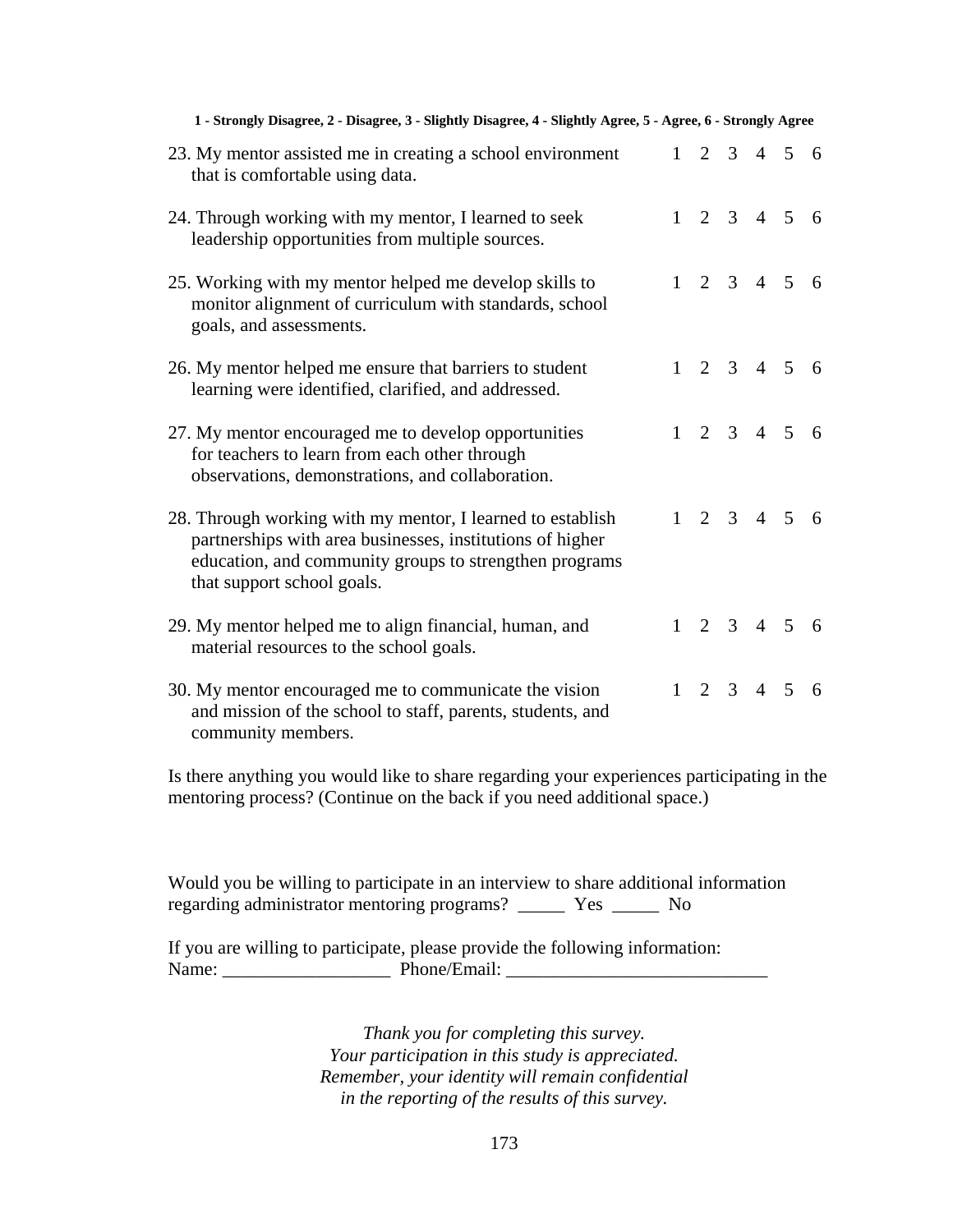#### **SUPPORT OF MENTORS IN DEVELOPING INSTRUCTIONAL LEADERSHIP SKILLS REVISED SURVEY**

Thank you for considering participation in this study on administrator mentoring programs. This survey is conducted as part of research for a doctoral degree in Educational Leadership and Policy Analysis from the University of Missouri-Columbia. The information gathered should be useful in the field of school leadership. Your participation has been approved by your Superintendent. Your identity will remain confidential and will not be reported or used in the dissertation or any future publications of this study. Participation in the study is completely voluntary. You may withdraw from participation at any time you wish without penalty, including in the middle of completing the survey or after completing the survey. You may also decline to answer any questions that you feel uncomfortable answering.

#### **Identification of Mentoring Program**

Please indicate which of the following best describes the mentoring program you participated in within your first five years as a school principal:

- Statewide Administrator Mentoring Program
- Formal Mentoring Program within your district (Formal guidelines were in place regarding responsibilities of mentor, frequency of meetings, and expected outcomes.)
- \_\_\_\_\_ Informal Mentoring Program within your district (No specific guidelines were in place.)
- I did not have a mentor. (Please return the survey without answering the questions.)

#### **Demographic Information**

*Please circle one choice for each item:* 

Gender: Male / Female

Age: 20-30 / 30-40 / 40-50 / 50 and over

Years of Experience as Principal (Do not include years as Assistant Principal): 1 / 2 / 3 / 4 / 5 / more than 5

Highest Level of Education: M.Ed. / Ed.S. / Ed.D. / Ph.D.

Level of School: Elementary / Middle School / Junior High / High School

School Size: Less than 350 students / Between 351-650 students / More than 651 students

School Location: Urban / Suburban / Rural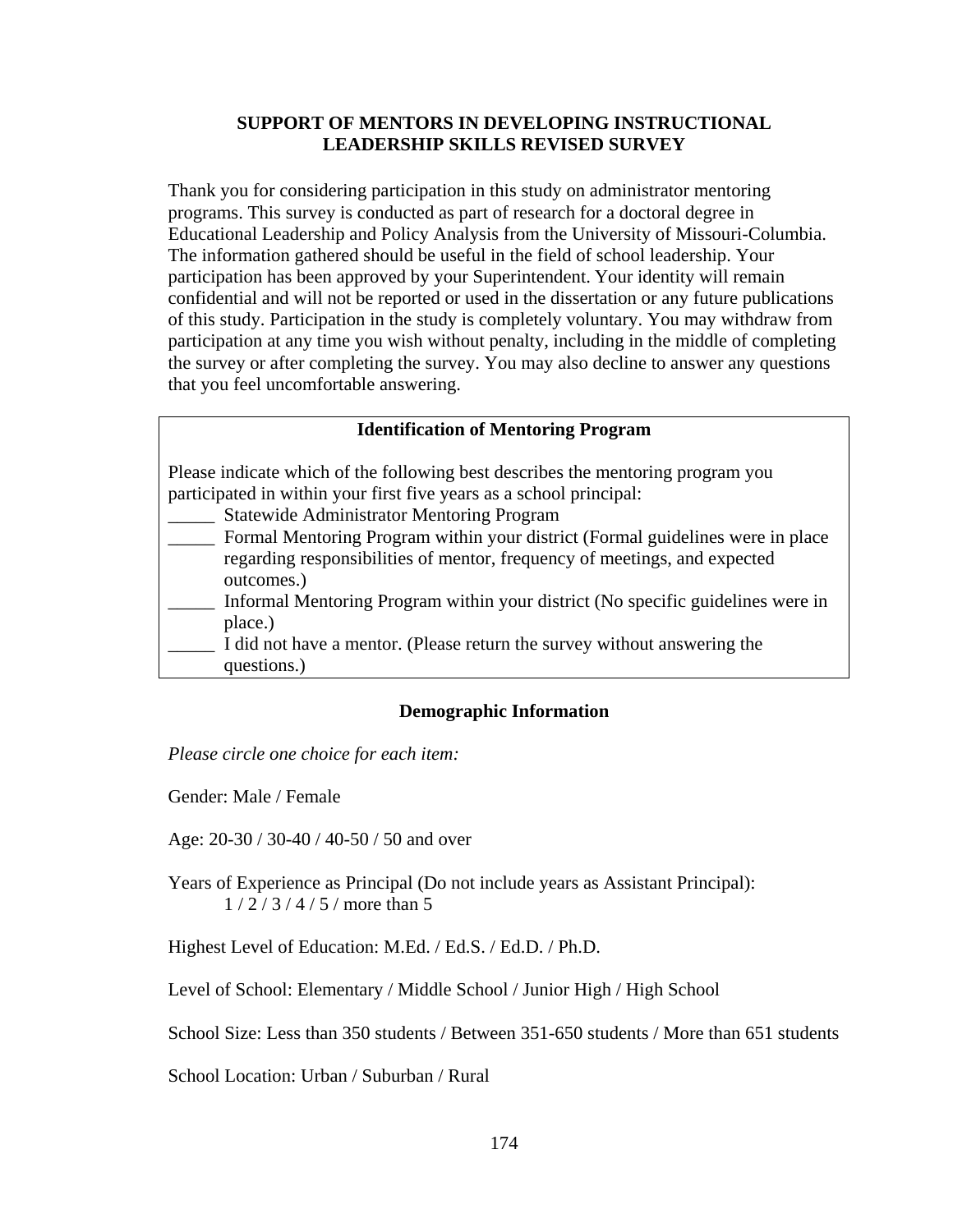*This survey is designed to assess your perceptions regarding the impact of mentoring programs in helping you develop instructional leadership skills. Instructional leadership skills are defined as skills employed by principals to lead members of the school community through professional growth opportunities toward providing quality teaching impacting student achievement.* 

*You are to circle the number that best describes the support your mentor provided to help you develop instructional leadership skills.*

|    | 1 - Strongly Disagree, 2 - Disagree, 3 - Slightly Disagree, 4 - Slightly Agree, 5 - Agree, 6 - Strongly Agree                                                |   |                         |                |                     |                |     |
|----|--------------------------------------------------------------------------------------------------------------------------------------------------------------|---|-------------------------|----------------|---------------------|----------------|-----|
|    | 1. My mentor helped me create and nurture a community of<br>learners where adults as well as students are continually<br>learning.                           | 1 | 2                       | $\mathfrak{Z}$ |                     | $4\quad 5$     | - 6 |
|    | 2. My mentor encouraged me to provide time for reflection<br>as an important part of improving practice.                                                     | 1 |                         |                | $2 \t3 \t4 \t5$     |                | - 6 |
| 3. | My mentor guided me in hiring and retaining high-quality<br>teachers and holding them responsible for student learning.                                      |   | $1 \t2 \t3 \t4 \t5$     |                |                     |                | - 6 |
|    | 4. Through the mentoring process, I gained skills to review<br>and analyze student work to determine whether students<br>are being taught to standards.      | 1 |                         |                | $2 \t3 \t4 \t5$     |                | 6   |
| 5. | My mentor helped me develop skills to analyze data with<br>staff using a variety of strategies.                                                              |   | $1 \t2 \t3 \t4 \t5 \t6$ |                |                     |                |     |
|    | 6. Through the mentoring process, I learned to share<br>leadership and decision-making.                                                                      |   | $1\quad 2$              |                | $3 \quad 4 \quad 5$ |                | 6   |
|    | 7. Through collaboration with my mentor, I learned to<br>connect professional development to school learning<br>goals.                                       | 1 |                         |                | $2 \quad 3 \quad 4$ | $\overline{5}$ | -6  |
|    | 8. My mentor supported me in utilizing a variety of data<br>sources to measure performance.                                                                  | 1 | $\overline{2}$          |                | $3 \t 4 \t 5$       |                | - 6 |
|    | 9. My mentor encouraged me to embody learner-centered<br>leadership by providing examples of my own learning<br>as a model.                                  | 1 |                         |                | $2 \t3 \t4 \t5$     |                | 6   |
|    | 10. My mentor helped me learn the importance of observing<br>classroom practices to assure that all students are<br>meaningfully engaged in active learning. |   | $1\quad 2$              | 3 <sup>7</sup> | $4\quad 5$          |                | 6   |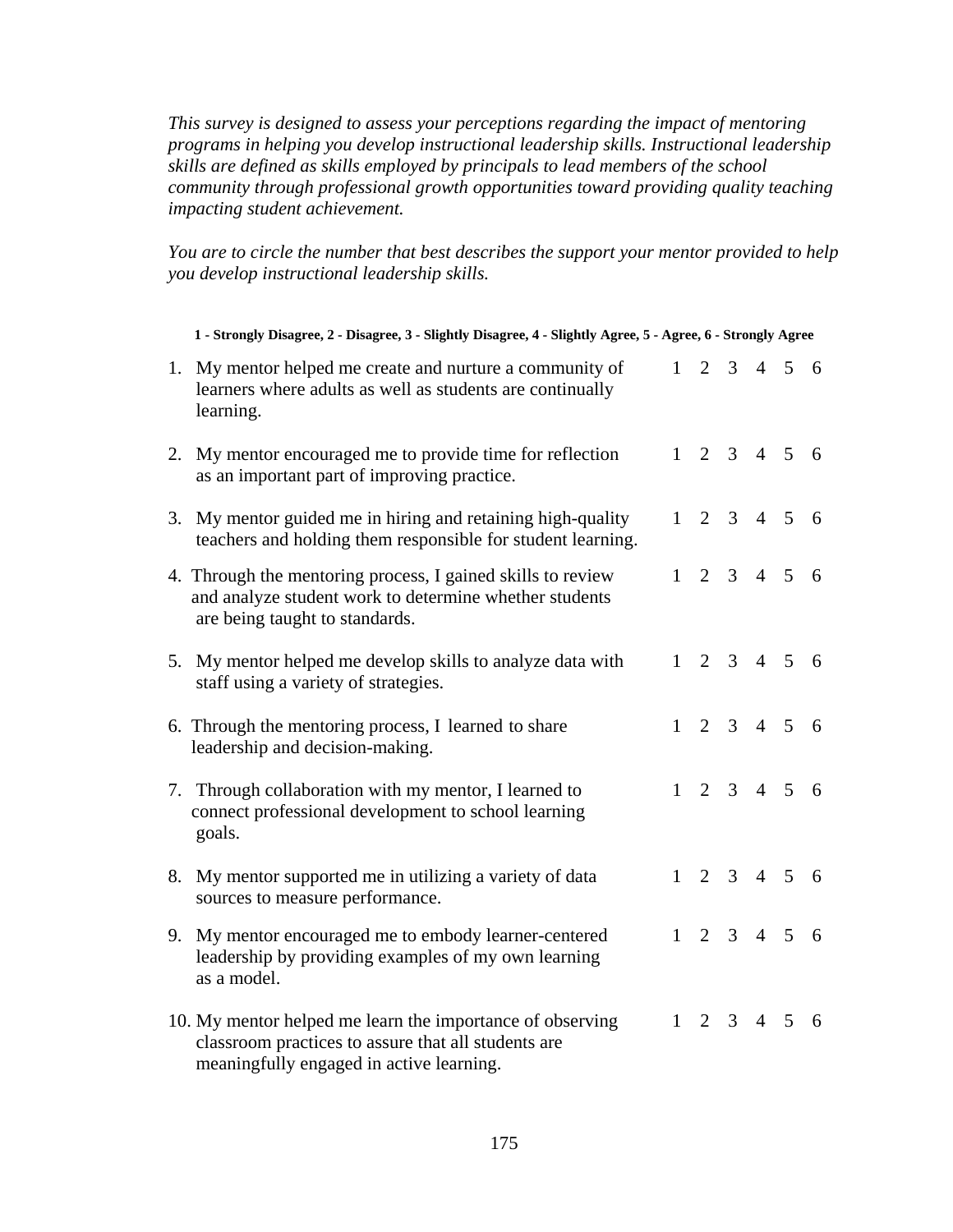| 1 - Strongly Disagree, 2 - Disagree, 3 - Slightly Disagree, 4 - Slightly Agree, 5 - Agree, 6 - Strongly Agree                                                                  |   |  |                         |  |
|--------------------------------------------------------------------------------------------------------------------------------------------------------------------------------|---|--|-------------------------|--|
| 11. Through the mentoring process, I learned to tie daily<br>operations of the schoolhouse to school and student<br>learning goals.                                            |   |  | $1 \t2 \t3 \t4 \t5 \t6$ |  |
| 12. Working with my mentor strengthened my skills in using<br>data as tools to identify barriers to success, design<br>strategies for improvement, and plan daily instruction. |   |  | $1 \t2 \t3 \t4 \t5 \t6$ |  |
| 13. My mentor supported me as I encouraged parents to<br>become meaningfully involved in the school and in their<br>own children's learning.                                   | 1 |  | 2 3 4 5 6               |  |
| 14. My mentor helped me recognize the need to continually<br>improve my own professional practice.                                                                             |   |  | $1 \t2 \t3 \t4 \t5 \t6$ |  |
| 15. My mentor guided me in locating resources to provide<br>up-to-date technology, training, and instructional materials.                                                      |   |  | $1 \t2 \t3 \t4 \t5 \t6$ |  |
| 16. Through the mentoring process, I learned to engage the<br>community to build greater ownership for the work of the<br>school and to keep them informed of school progress. | 1 |  | $2 \t3 \t4 \t5 \t6$     |  |
| 17. My mentor guided me in articulating a clear vision that<br>reflects the beliefs, values, and goals of the school<br>community with a clear agenda for action.              |   |  | $1 \t2 \t3 \t4 \t5 \t6$ |  |
| 18. My mentor assisted me in locating resources (time,<br>opportunity, and funding) for professional<br>development aligned to improving student achievement.                  | 1 |  | 2 3 4 5 6               |  |
| 19. My mentor encouraged me to examine successful schools<br>with similar demographics to identify strategies for<br>improving student achievement.                            |   |  | $1 \t2 \t3 \t4 \t5 \t6$ |  |
| 20. My mentor assisted me in developing skills to ensure that<br>all students have adequate and appropriate opportunities<br>to meet high standards.                           |   |  | $1 \t2 \t3 \t4 \t5 \t6$ |  |
| 21. My mentor assisted me in creating a school environment<br>that is comfortable using data.                                                                                  |   |  | $1 \t2 \t3 \t4 \t5 \t6$ |  |
| 22. Through working with my mentor, I learned to seek<br>leadership opportunities from multiple sources.                                                                       |   |  | $1 \t2 \t3 \t4 \t5 \t6$ |  |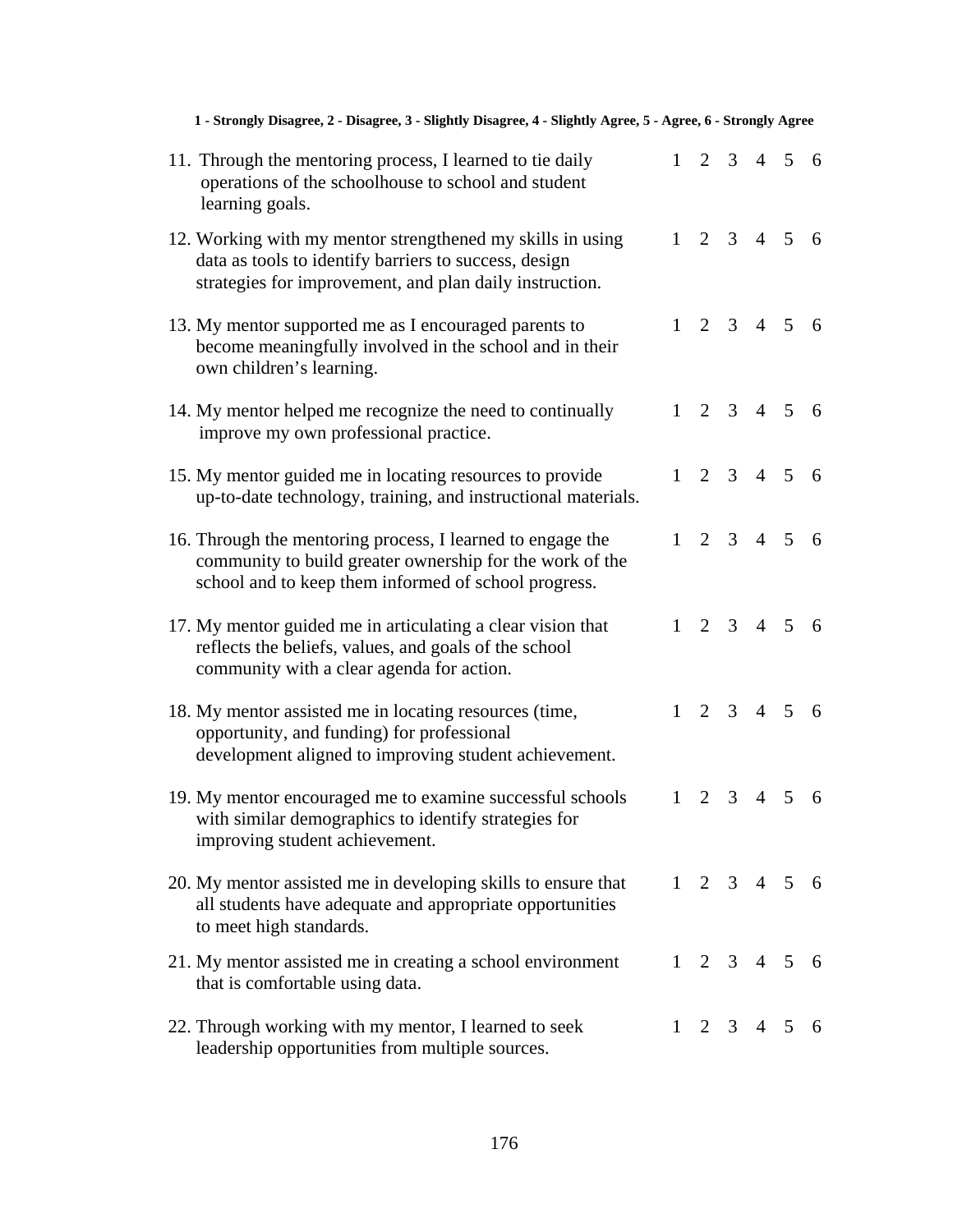| 23. Working with my mentor helped me develop skills to<br>monitor alignment of curriculum with standards, school<br>goals, and assessments.                                                                     |  |  | $1 \t2 \t3 \t4 \t5 \t6$ |  |
|-----------------------------------------------------------------------------------------------------------------------------------------------------------------------------------------------------------------|--|--|-------------------------|--|
| 24. My mentor helped me ensure that barriers to student<br>learning were identified, clarified, and addressed.                                                                                                  |  |  | $1 \t2 \t3 \t4 \t5 \t6$ |  |
| 25. My mentor encouraged me to develop opportunities<br>for teachers to learn from each other through<br>observations, demonstrations, and collaboration.                                                       |  |  | $1 \t2 \t3 \t4 \t5 \t6$ |  |
| 26. Through working with my mentor, I learned to establish<br>partnerships with area businesses, institutions of higher<br>education, and community groups to strengthen programs<br>that support school goals. |  |  | $1 \t2 \t3 \t4 \t5 \t6$ |  |
| 27. My mentor helped me to align financial, human, and<br>material resources to the school goals.                                                                                                               |  |  | $1 \t2 \t3 \t4 \t5 \t6$ |  |
| 28. My mentor encouraged me to communicate the vision<br>and mission of the school to staff, parents, students, and<br>community members.                                                                       |  |  | $1 \t2 \t3 \t4 \t5 \t6$ |  |

**1 - Strongly Disagree, 2 - Disagree, 3 - Slightly Disagree, 4 - Slightly Agree, 5 - Agree, 6 - Strongly Agree** 

Is there anything you would like to share regarding your experiences participating in the mentoring process? (Continue on the back if you need additional space.)

Would you be willing to participate in an interview to share additional information regarding administrator mentoring programs? \_\_\_\_\_ Yes \_\_\_\_\_ No

If you are willing to participate, please provide the following information: Name: \_\_\_\_\_\_\_\_\_\_\_\_\_\_\_\_\_\_ Phone/Email: \_\_\_\_\_\_\_\_\_\_\_\_\_\_\_\_\_\_\_\_\_\_\_\_\_\_\_\_

> *Thank you for completing this survey. Your participation in this study is appreciated. Remember, your identity will remain confidential in the reporting of the results of this survey.*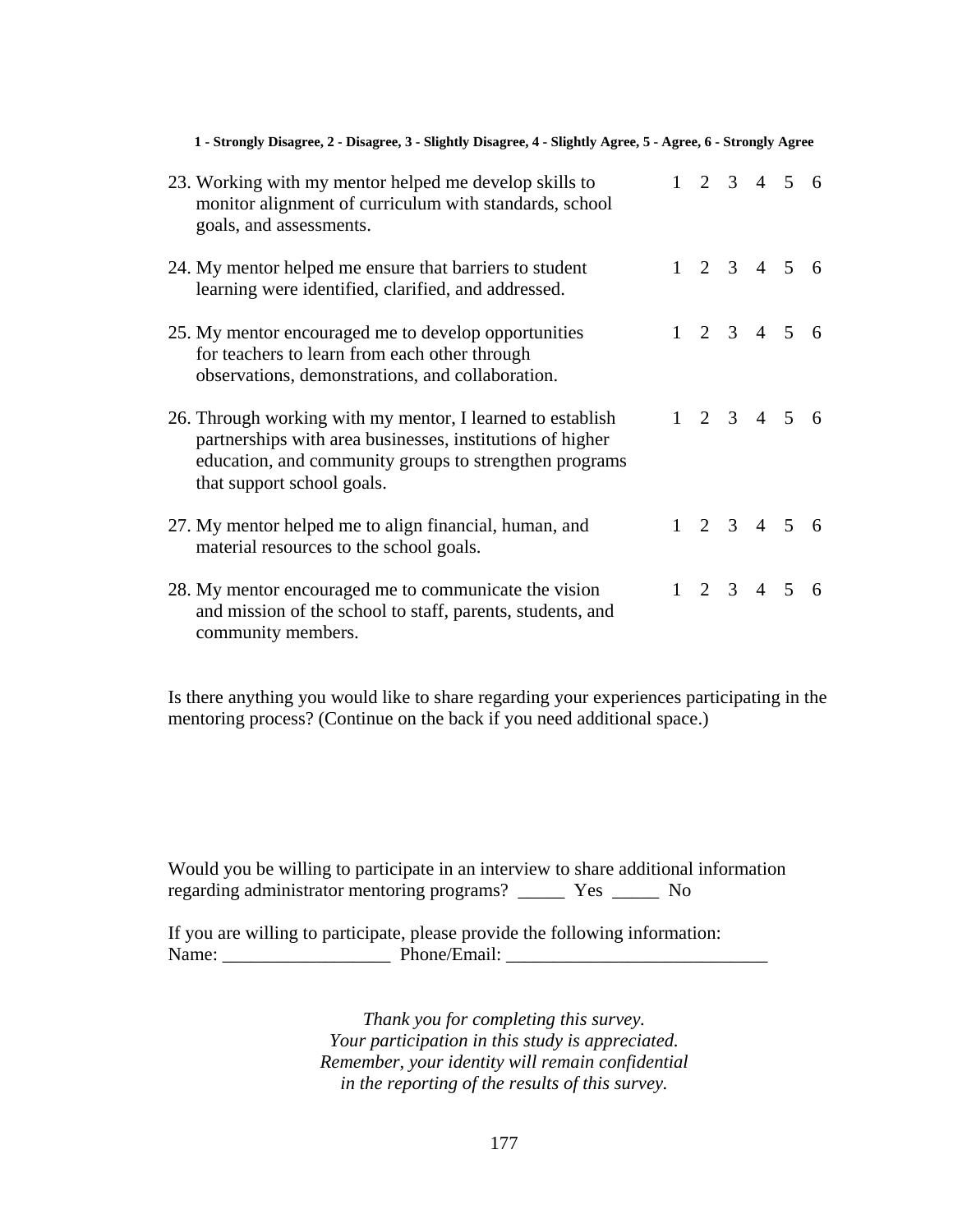## Appendix C

## *Participant Communications*

- 1. Advance Notice Email of Introduction and Explanation Survey
- 2. Follow-up Letter Survey
- 3. Participant Letter of Thanks Survey
- 4. Participant Letter of Confirmation for Interview
- 5. Participant Letter of Thanks Interview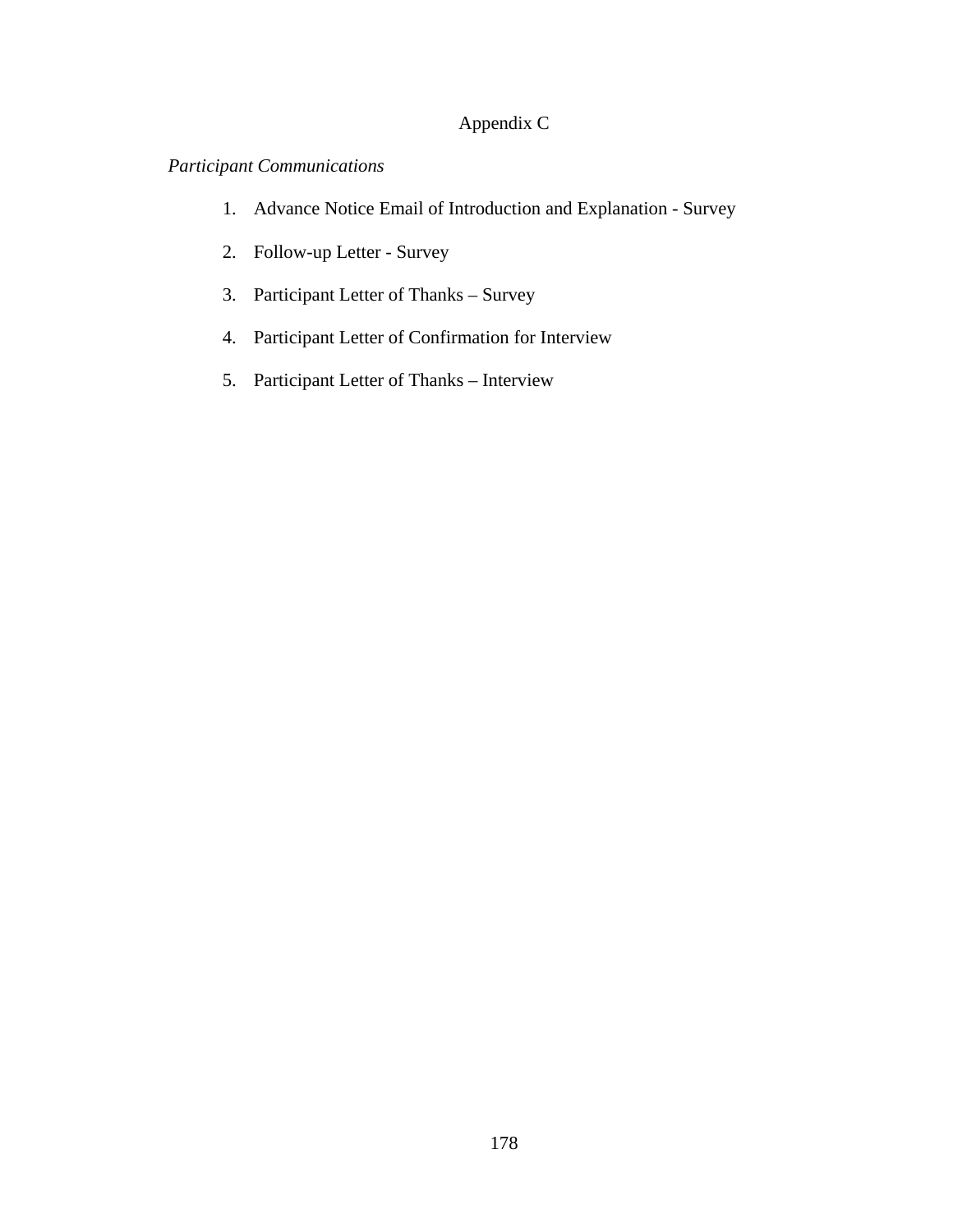Dear Beginning Principal,

As part of my dissertation research for a doctoral degree in Educational Leadership and Policy Analysis from the University of Missouri-Columbia, I would like to extend a personal invitation to you to participate in a research study entitled, *The Role of Mentoring in Developing Beginning Principals' Instructional Leadership Skills*. The focus of this study is on perceived effectiveness of administrator mentoring programs in developing appropriate instructional leadership skills and may be published.

The purpose of the study is to gain insight into the perceptions of beginning administrators regarding support provided through mentoring programs. Development of instructional leadership skills has become essential with accountability measures required through federal and state mandates. I am hoping the results of this study can provide guidance for improving mentoring programs, both at the state level and within individual school districts.

In about a week, you will receive an envelope with more information. If you agree to participate, I will ask you to complete a 28-item closed-ended survey. A stamped, selfaddressed envelope will be provided. You may withdraw participation at any time without risk or penalty whether during or at the conclusion of the survey.

I want to thank you in advance for your participation.

Sincerely,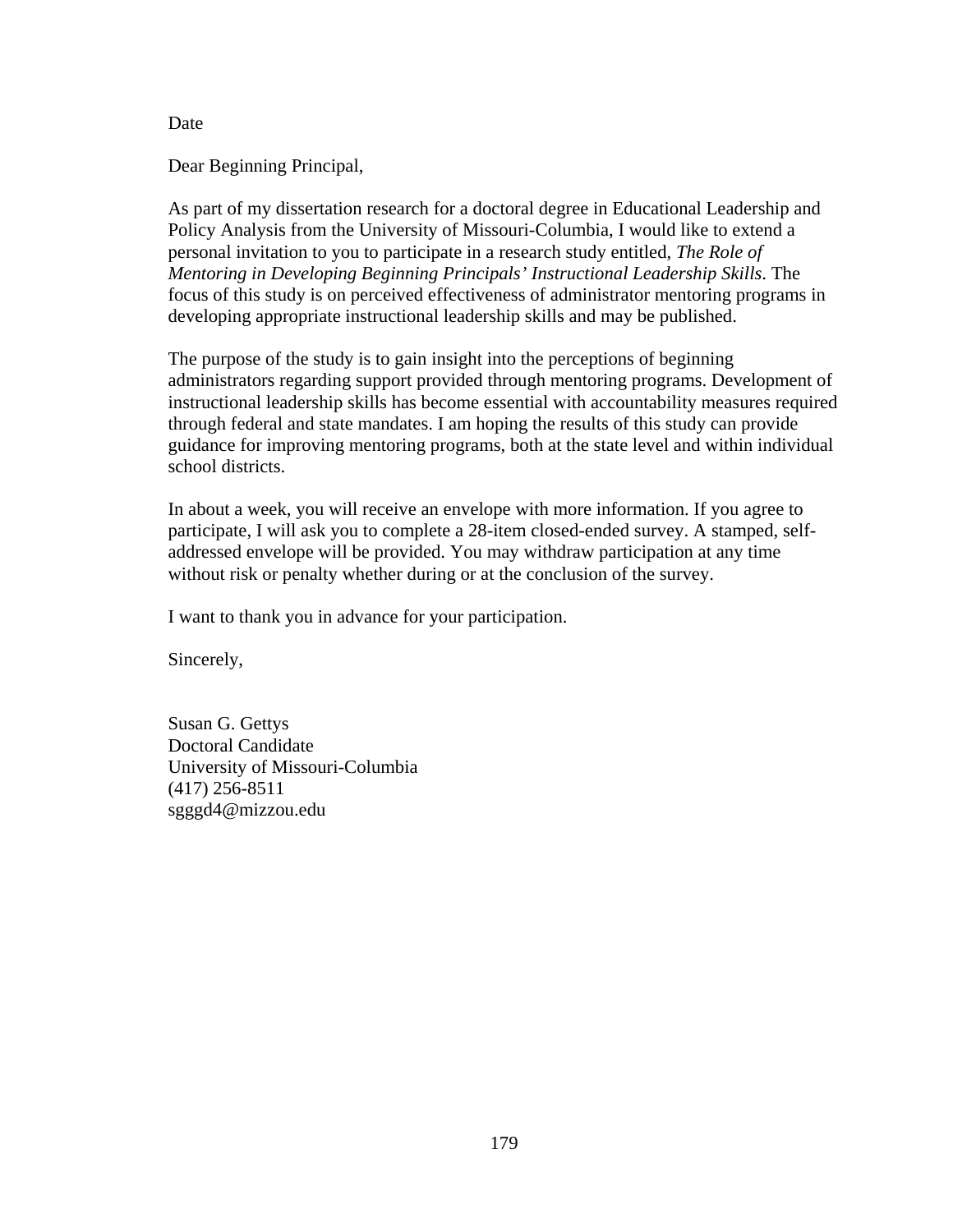<Title><First Name><Last Name> <Position> <School District> <Address>

Dear <Title><Last Name>,

About a week ago you received the survey I distributed in order to complete my research study entitled *The Role of Mentoring in Developing New Principals' Instructional Leadership Skills*. The study investigates the perceived effectiveness of mentoring programs in providing support for beginning principals in the development of skills necessary to become instructional leaders.

I hope you found the packet to be self-explanatory and the survey easy to complete and return.

Please feel free to contact me if there are any problems. I genuinely appreciate your help with this project.

Sincerely,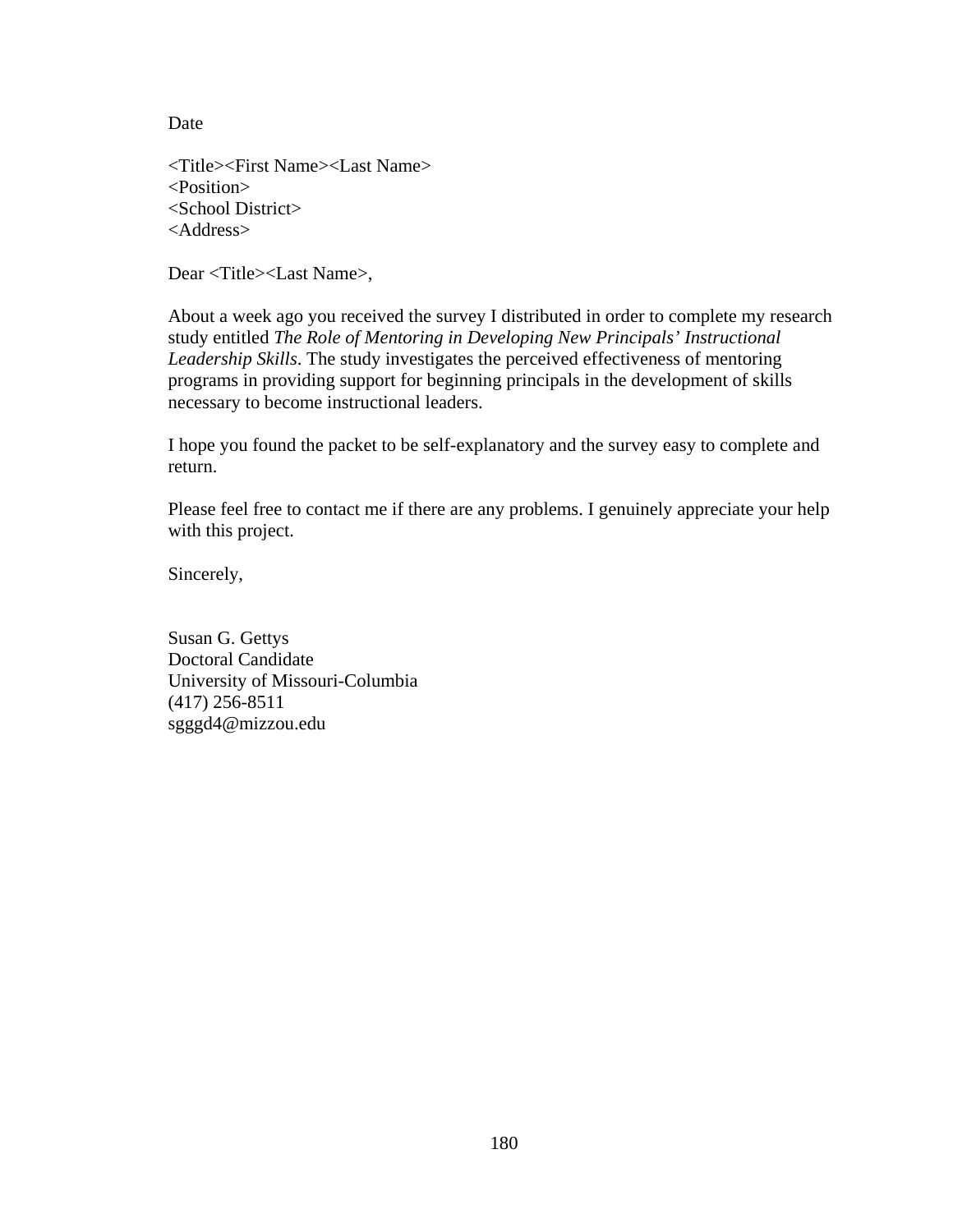<Title><First Name><Last Name> <Position> <School District> <Address>

Dear <Title><Last Name>,

I would like to express sincere gratitude that you took time from your busy schedule to help me with my research study. The information from your completed surveys will be very helpful in generating a better understanding of how to improve administrator mentoring programs to assist beginning administrators as they develop appropriate instructional leadership skills.

I want to reassure you that I will maintain the confidentiality and anonymity of your participation and responses, both in my dissertation project and in all future published research on this topic.

I welcome you to call me should you wish to provide any additional insight or documentation that you feel will further enrich my study.

Sincerely,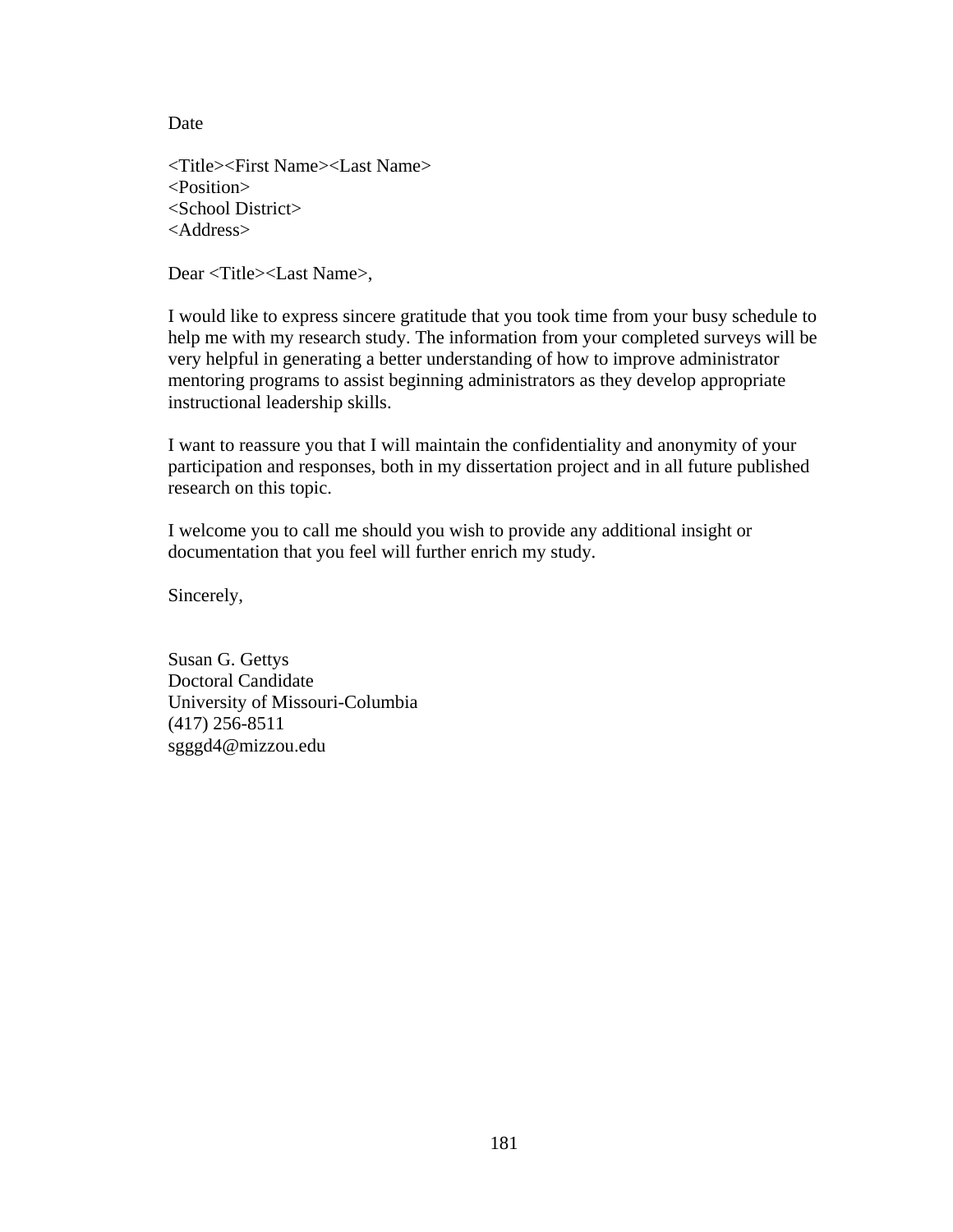<Title><First Name><Last Name> <Position> <School District> <Address>

Dear <Title><Last Name>,

Thank you for agreeing to meet with me on <date>  $\times$ time> at <site>. I thought it would be helpful to send you the interview questions and a copy of the Informed Consent form which I will ask you to sign prior to the start of our interview. Participation in this study is strictly voluntary. You may withdraw from the study at any point without penalty.

Our interview will last approximately one hour and will be audio-taped. Your interview responses will be transcribed verbatim from the tapes. You will be given an opportunity to verify the transcribed interview for accuracy of what was stated and what you intended. All edits, deletions, and clarifications will be made immediately in order to comply with your right to voluntarily release data and your comfort as a participant in my study. Your individual responses and all data from this project are confidential and will be used for research purposes only. I assure you that your individual identity will be protected and never mentioned in my dissertation or any other future publications.

In providing you with the questions in advance, it is my hope that you will have an opportunity to consider your responses and contact me should you have questions or require clarification. Please feel free to call or e-mail me with any concerns prior to our meeting (417-256-8511 or sgggd4@mizzou.edu).

Thank you again for taking time from your busy schedule to meet with me. Any additional information that you feel might enrich my study would be welcomed and greatly appreciated.

Sincerely,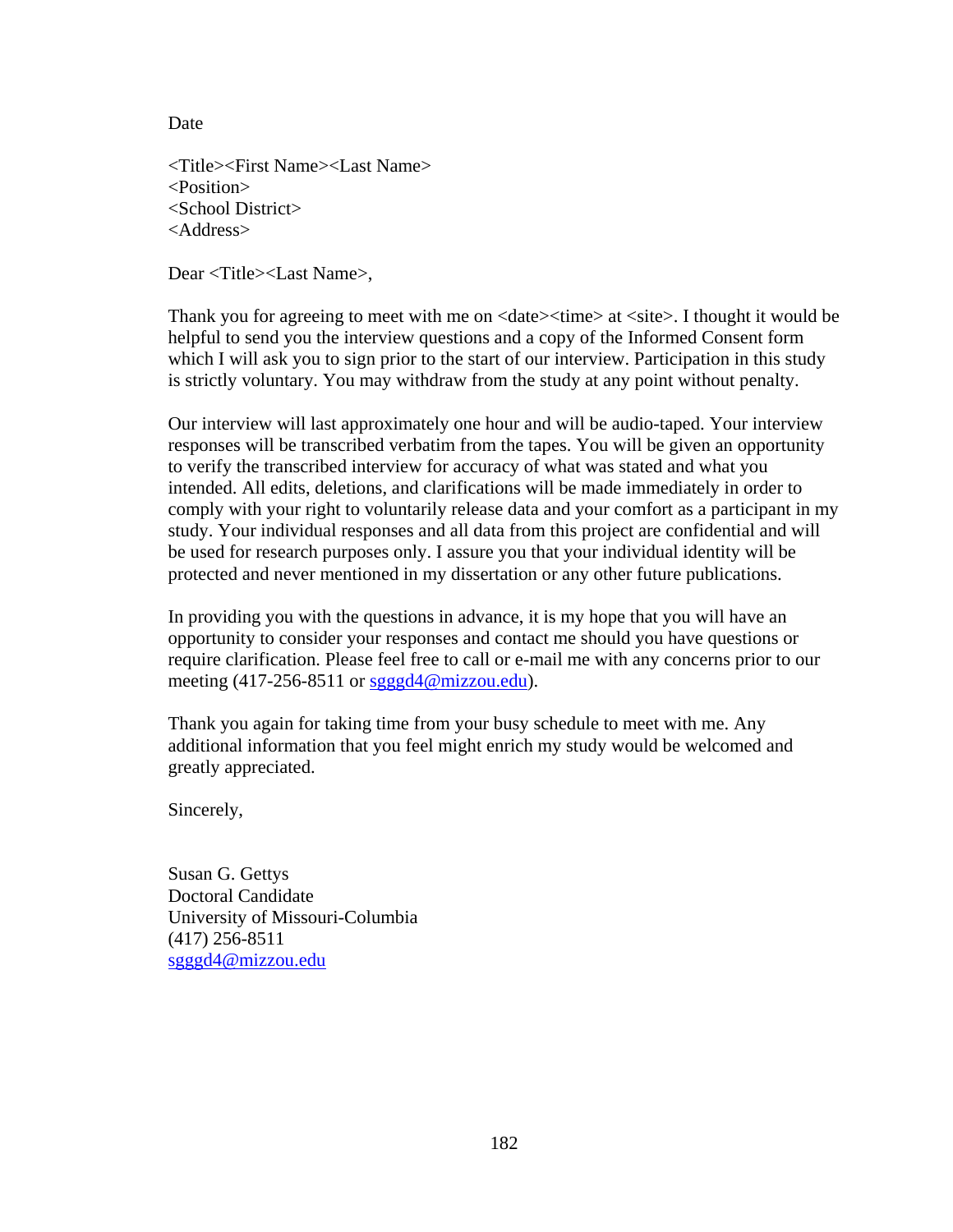<Title><First Name><Last Name> <Position> <School District> <Address>

Dear <Title><Last Name>,

I would like to express sincere gratitude that you took time from your busy schedule to meet with me on <date>. Your insightful responses are genuinely appreciated. I want to reassure you that I will maintain the confidentiality and anonymity of your participation and responses, both in my dissertation project and in all future published research on this topic.

I welcome you to call me should you wish to provide any additional insights or documentation that you feel will further enrich my study.

Sincerely,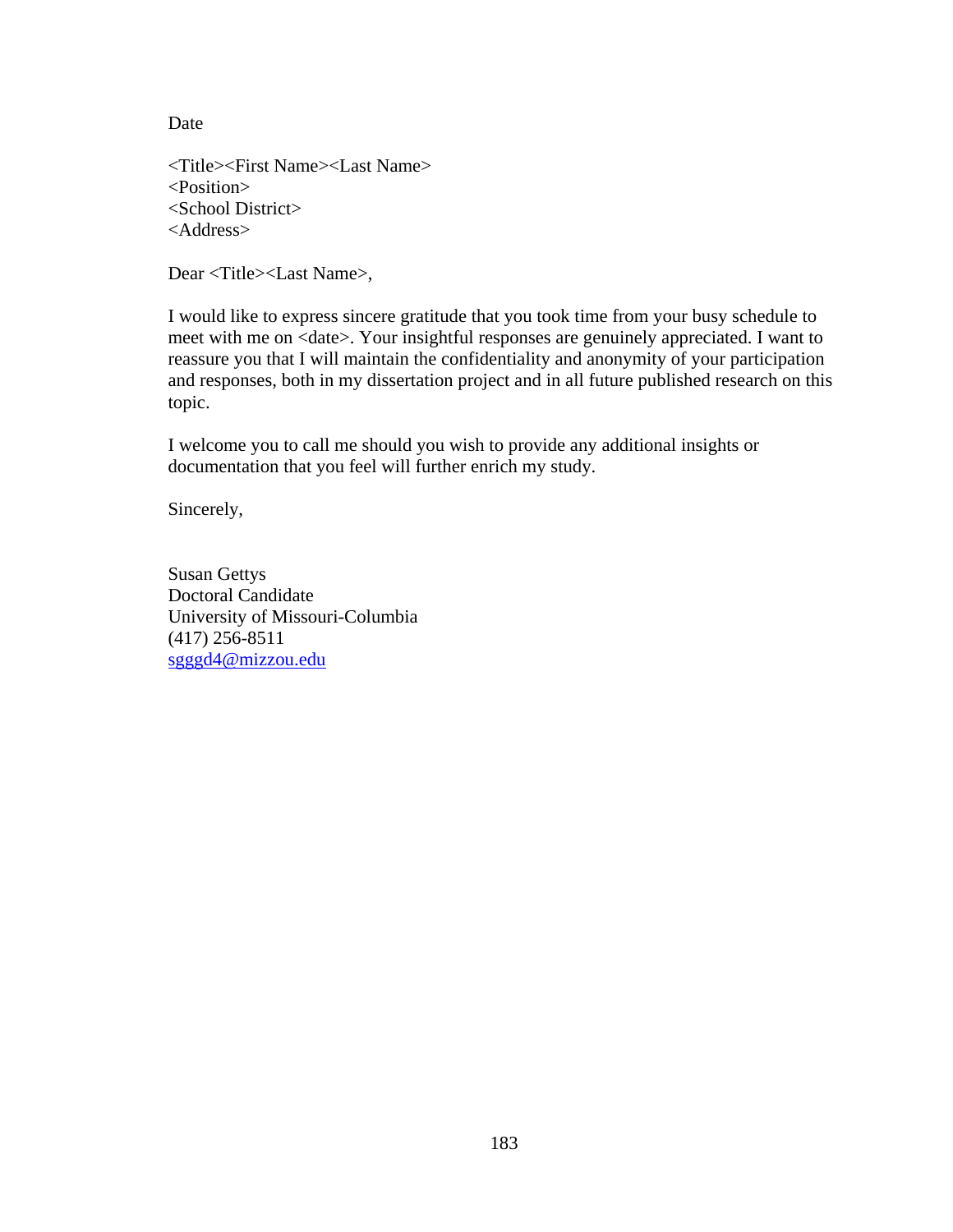# Appendix D

## *Interview Documents*

- 1. Interview Questions Protocol
- 2. Interview Field Notes Form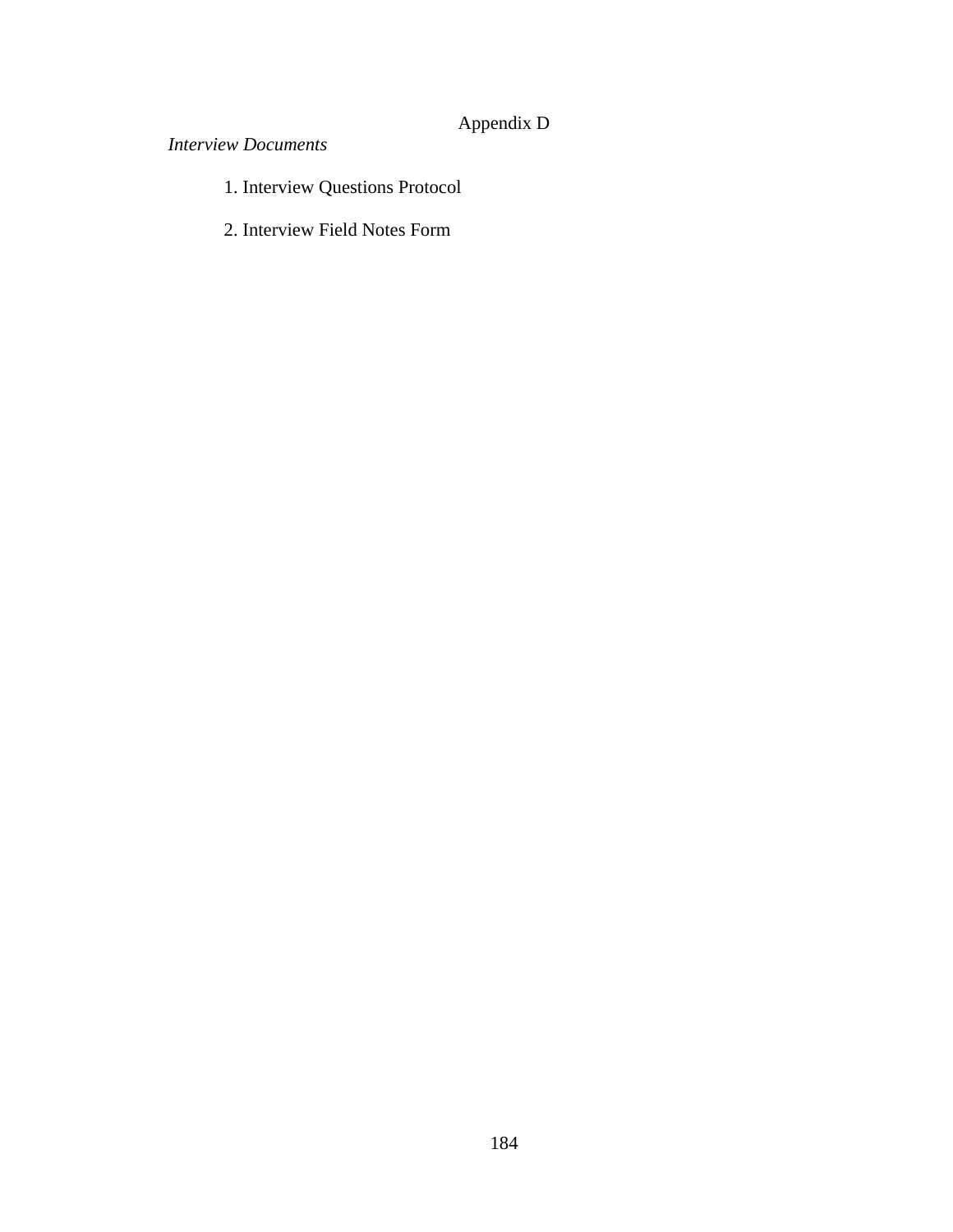#### **SUPPORT OF MENTORS IN DEVELOPING INSTRUCTIONAL LEADERSHIP SKILLS**

#### Interview Questions

#### **Introductory Questions:**

- 1. Introduce yourself and tell me what has been the most rewarding experience that happened this past year.
- 2. What motivated you to enter the principalship?
- 3. Describe the mentoring program you participated in during your first year as principal. Probe: Length of program, mentor from within the district or outside, how often met

#### **Research Question #7: What mentoring strategies did beginning principals perceive to be most effective in developing instructional leadership skills?**

#### **A. Leading schools by placing priority on student and adult learning.**

4. How did your mentor help you create a community of student and adult learners?

#### **B. Setting high expectations and standards.**

5. What support did your mentor provide to assist you in ensuring appropriate opportunities were in place to allow all students to meet high standards?

#### **C. Demanding content and instruction that ensures student achievement.**

6. What strategies did your mentor use to help you develop classroom observation and feedback techniques to ensure students are engaged in active learning? Probe: Monitoring curriculum & assessment, analyzing student work.

#### **D. Creating a culture of adult learning.**

7. How did your mentor guide you in providing appropriate professional development opportunities for staff and for yourself? Probe: Time, funding, aligned to student learning

#### **E. Using multiple sources of data as diagnostic tools.**

8. How did your mentor help you develop skills in analyzing data with staff and using the results to design strategies for improving student learning?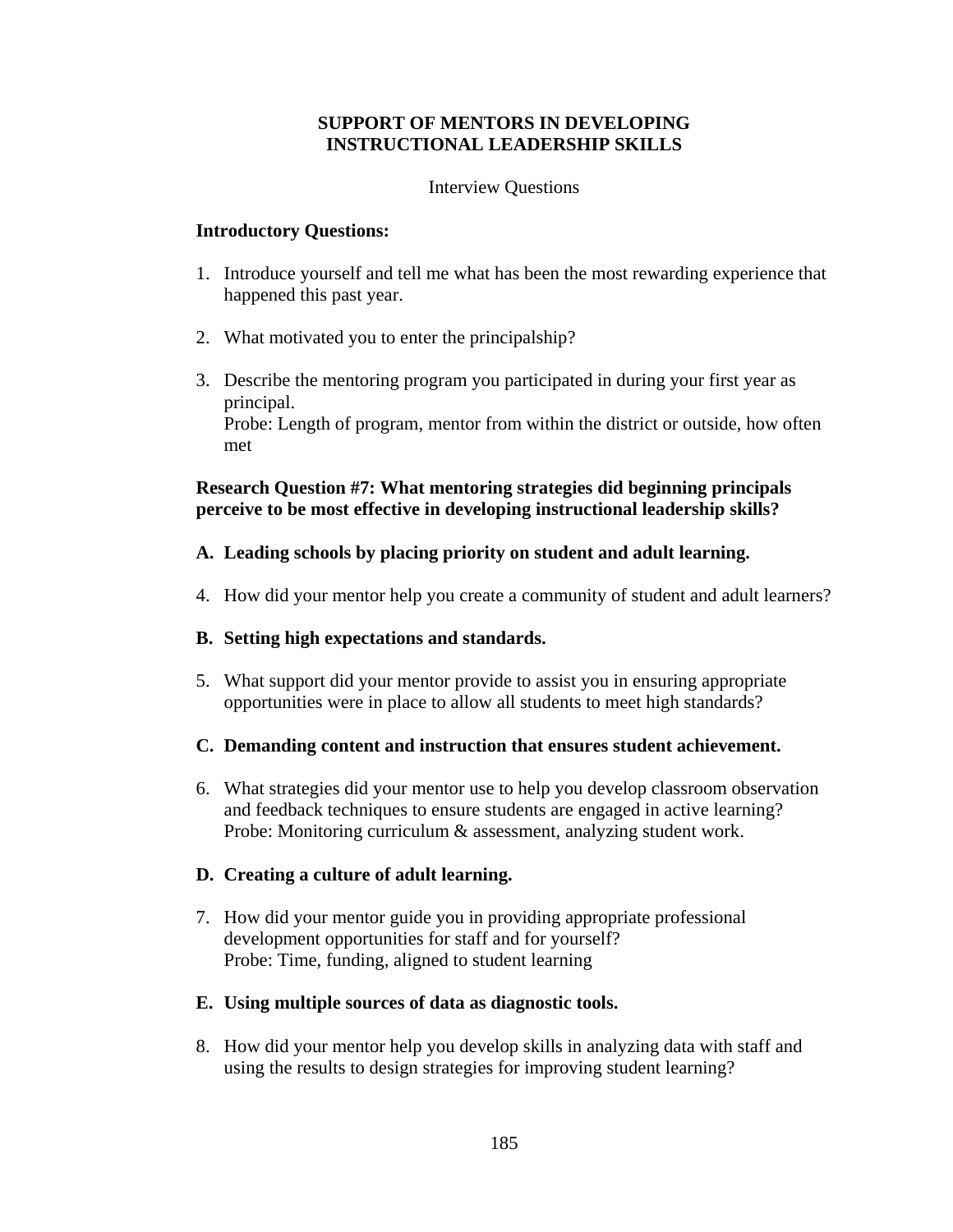#### **F. Actively engaging the community.**

9. What strategies did your mentor utilize to help you involve the community and parents in various aspects of the educational process?

#### All sections:

10. How successful was participation in a mentoring program in helping you develop as an instructional leader? What aspects or components of the program made it successful or unsuccessful?

#### **Research Questions #8: What support did school district personnel provide to enhance the effectiveness of the mentoring program?**

- 11. What support was provided from school district personnel to assist you through the mentoring process? Probe: Release time to meet with mentor, attend professional development, network with other principals
- 12. How did the support from school district personnel aid in the development of your instructional leadership skills?
- 13. What could school district personnel have done to provide more assistance to you through the mentoring process?

#### **Research Question #9: What administrator training most effectively provided opportunities to develop instructional leadership skills?**

- 14. Describe the training you received in your administrator preparatory program coursework that helped you develop instructional leadership skills to be a successful principal.
- 15. Describe the internship opportunities you participated in prior to receiving administrator certification. Probe: Length of time, content, actual participation in school improvement activities.
- 16. Describe the professional development opportunities you have participated in since becoming a principal.
- 17. Which of these opportunities—preparatory coursework, internship, professional development, mentoring—was most effective in strengthening your instructional leadership skills? Why?

Is there anything else you would like to share with me regarding how mentoring helped you gain skills as an instructional leader?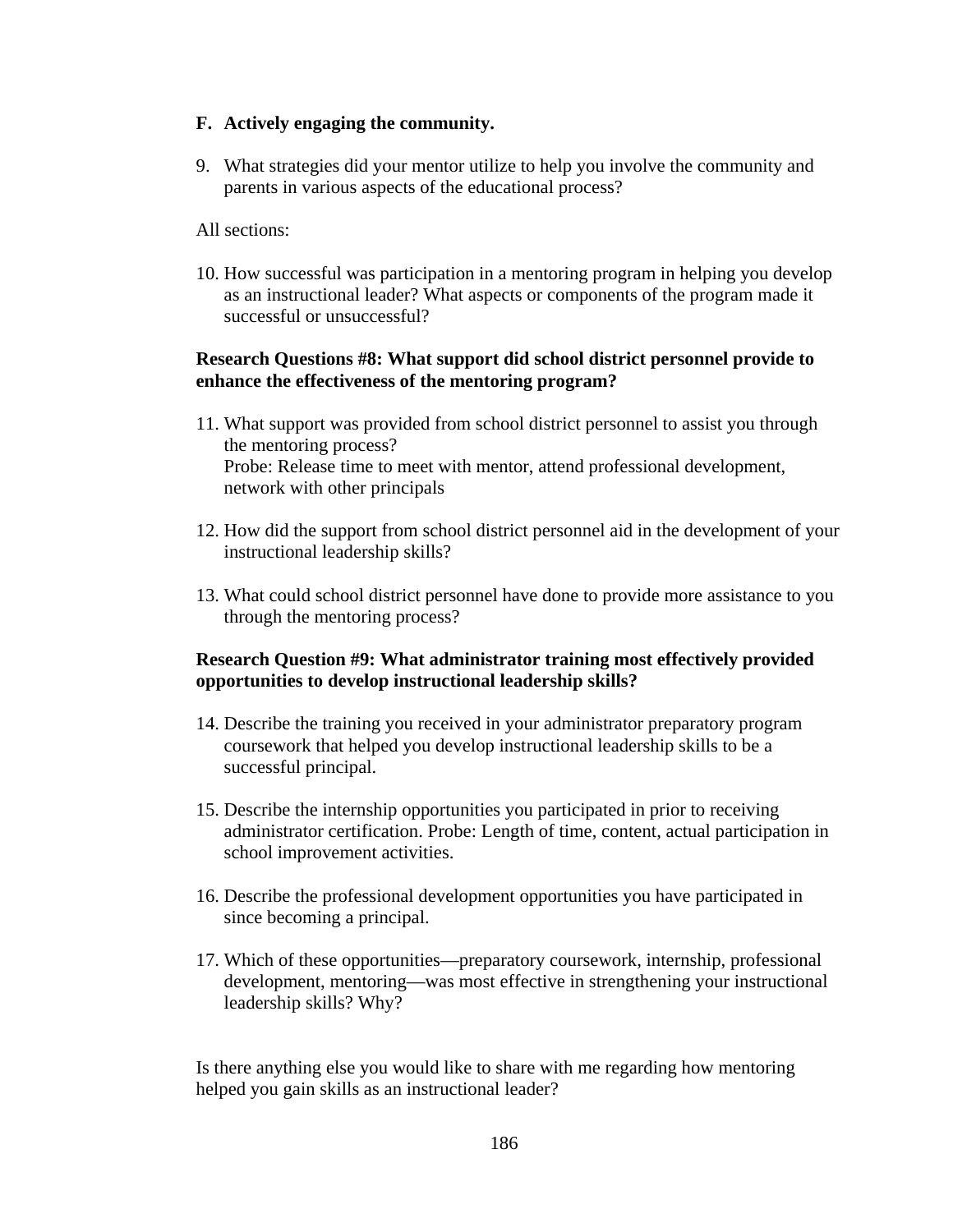## **Interview Field Notes Form**

| Notes: |
|--------|
|        |
|        |
|        |
|        |
|        |
|        |
|        |
|        |
|        |
|        |
|        |
|        |
|        |
|        |
|        |
|        |
|        |
|        |
|        |
|        |
|        |
|        |
|        |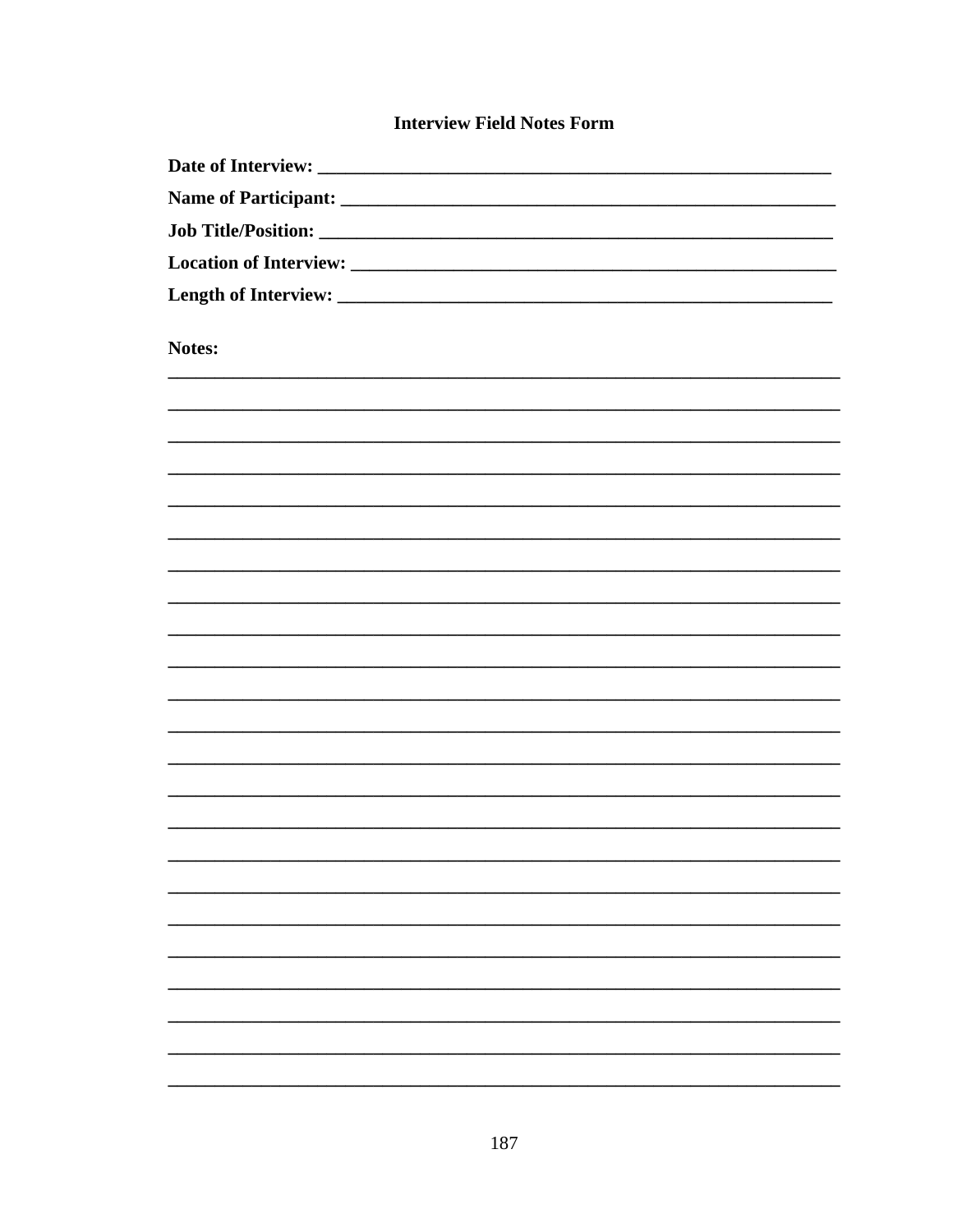## Appendix E

*Data Codes* 

Data Codes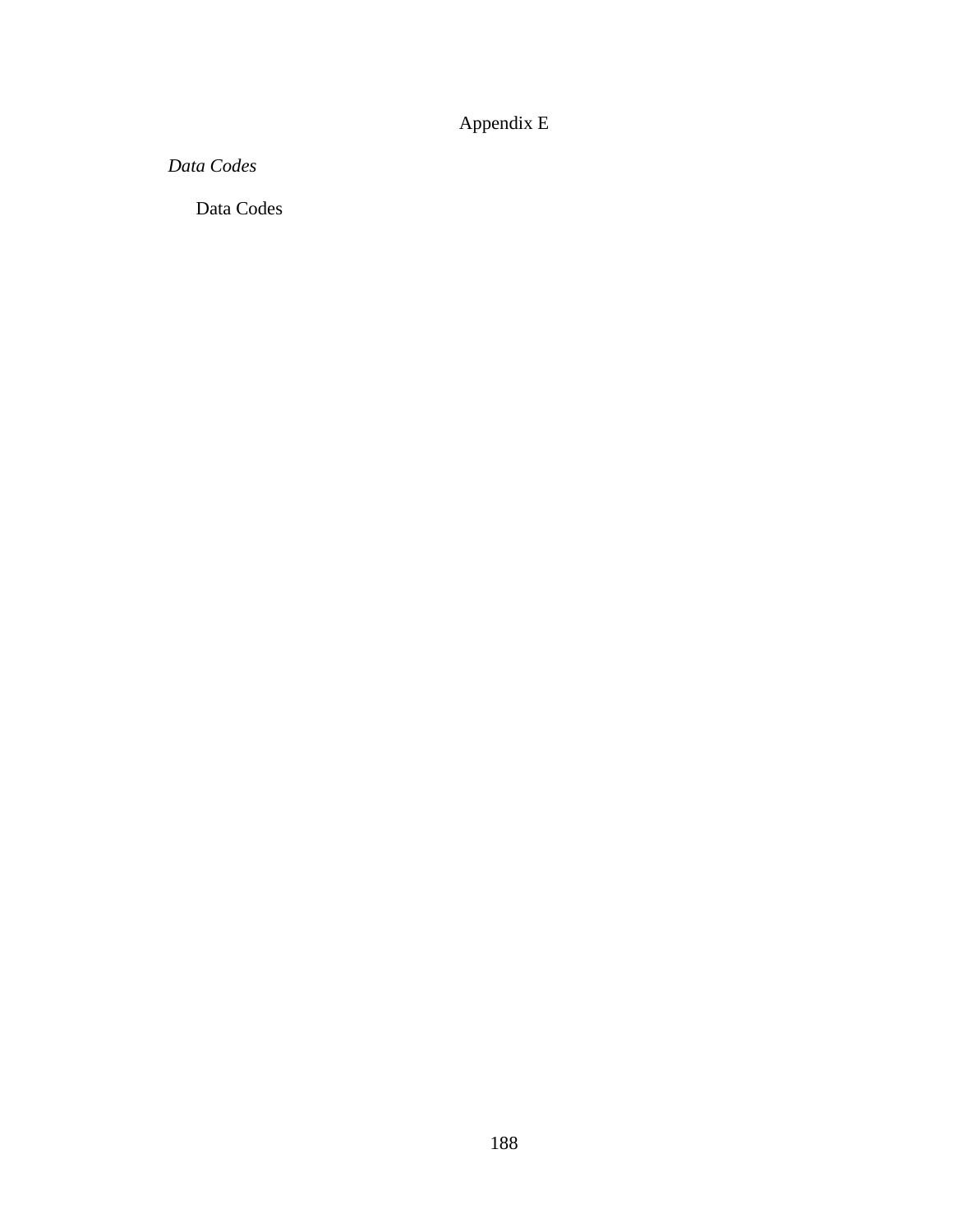## Data Codes

| S              | Survey                                                               |
|----------------|----------------------------------------------------------------------|
| $S-36$         | Underlined section indicates survey number. Surveys were numbered in |
|                | the order in which they were received.                               |
| P <sub>1</sub> | Principal Interview 1                                                |
| P <sub>2</sub> | Principal Interview 2                                                |
| P <sub>3</sub> | Principal Interview 3                                                |
| <b>P4</b>      | Principal Interview 4                                                |
| P <sub>5</sub> | Principal Interview 5                                                |
| P <sub>6</sub> | Principal Interview 6                                                |
| $P2 - 3 - 26$  | Underlined section indicates the page number of the data from the    |
|                | interview transcript.                                                |
| $P2 - 3 - 26$  | Underlined section indicates the line number of the data.            |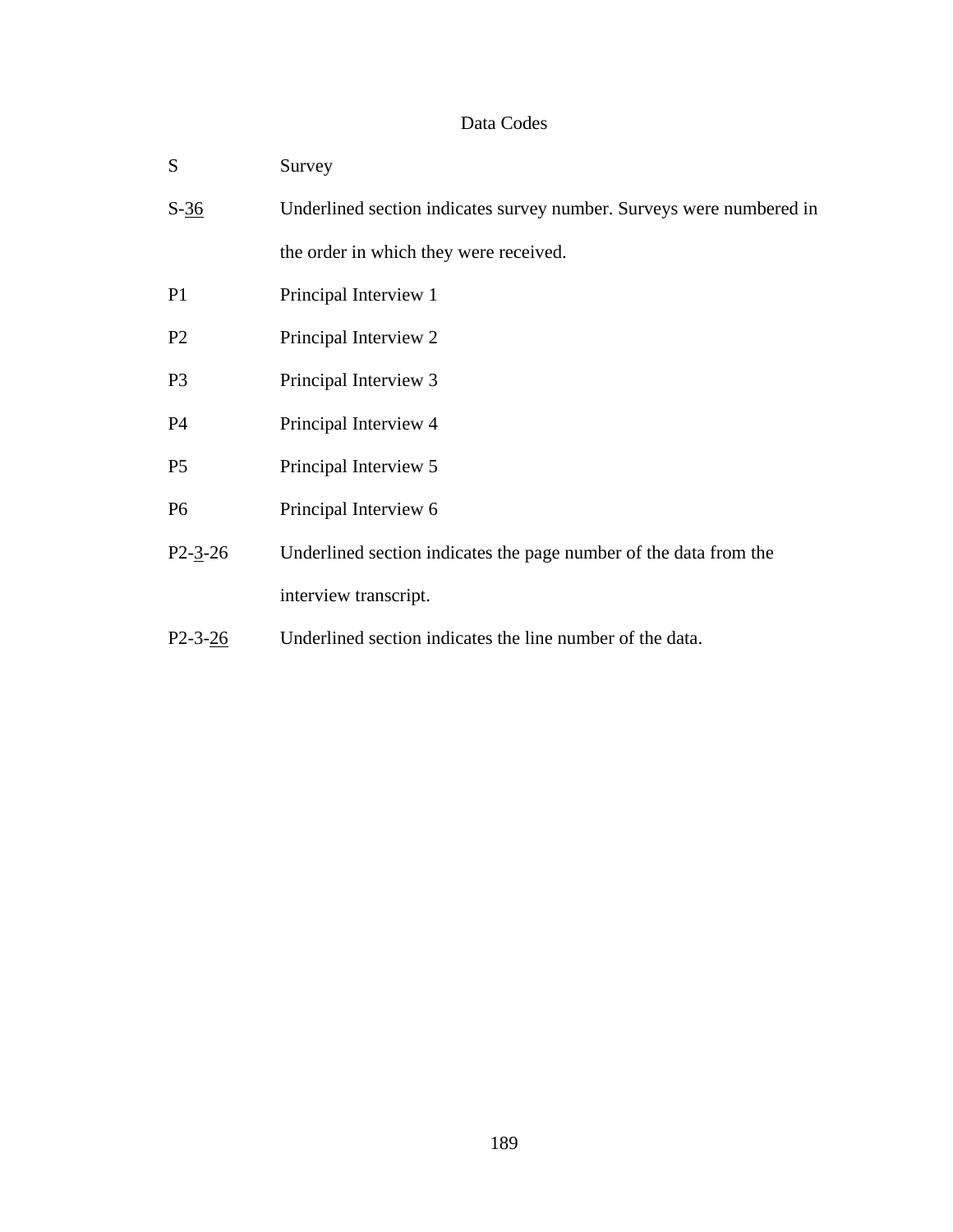Appendix F

# *Approval Form*

Internal Review Board Approval – University of Missouri, Columbia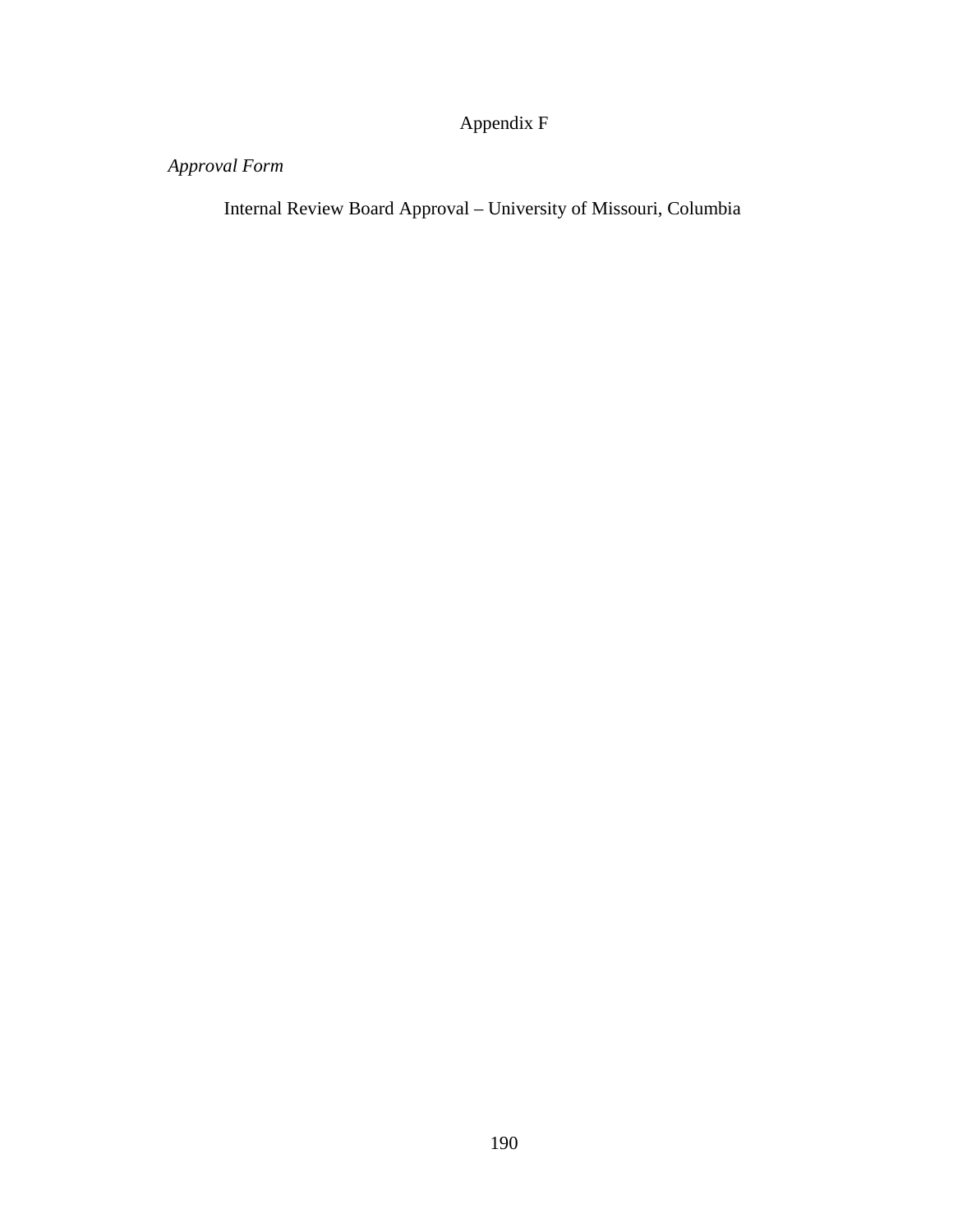

## **Campus Institutional Review Board**

483 McReynolds Hall Columbia, MO 65211-1150

University of Missouri-Columbia

PHONE: (573) 882-9585 FAX: (573) 884-0663

| Project<br>Number:    | 1078837                                                                                            |
|-----------------------|----------------------------------------------------------------------------------------------------|
| Project Title:        | The Role of Mentoring in Developing Beginning Principals<br><b>Instructional Leadership Skills</b> |
| <b>Approval Date:</b> | 01-16-2007                                                                                         |
| Expiration<br>Date:   | $01 - 16 - 2008$                                                                                   |
| $Investigator(s)$ :   | Gettys, Susan Gail<br>Martin, Barbara Nell                                                         |
| Level Granted:        | Expedited                                                                                          |

#### **CAMPUS INSTITUTIONAL REVIEW BOARD APPROVAL FORM UNIVERSITY OF MISSOURI-COLUMBIA**

This is to certify that your research proposal involving human subject participants has been reviewed by the Campus IRB. This approval is based upon the assurance that you will protect the rights and welfare of the research participants, employ approved methods of securing informed consent from these individuals, and not involve undue risk to the human subjects in light of potential benefits that can be derived from participation.

Approval of this research is contingent upon your agreement to:

(1) Adhere to all UMC Policies and Procedures Relating to Human Subjects, as written in accordance with the Code of Federal Regulations (45 CFR 46).

(2) Maintain copies of all pertinent information related to the study, included but not limited to, video and audio tapes, instruments, copies of written informed consent agreements, and any other supportive documents for a period of **three (3) years** from the date of completion of your research.

(3) Report potentially serious events to the Campus IRB (573-882-9585) by the most expeditious means and complete the eIRB "Campus Adverse Event Report". This may be accessed through the following website: http://irb.missouri.edu/eirb/.

(4) IRB approval is contingent upon the investigator implementing the research activities as proposed. Campus IRB policies require an investigator to report any deviations from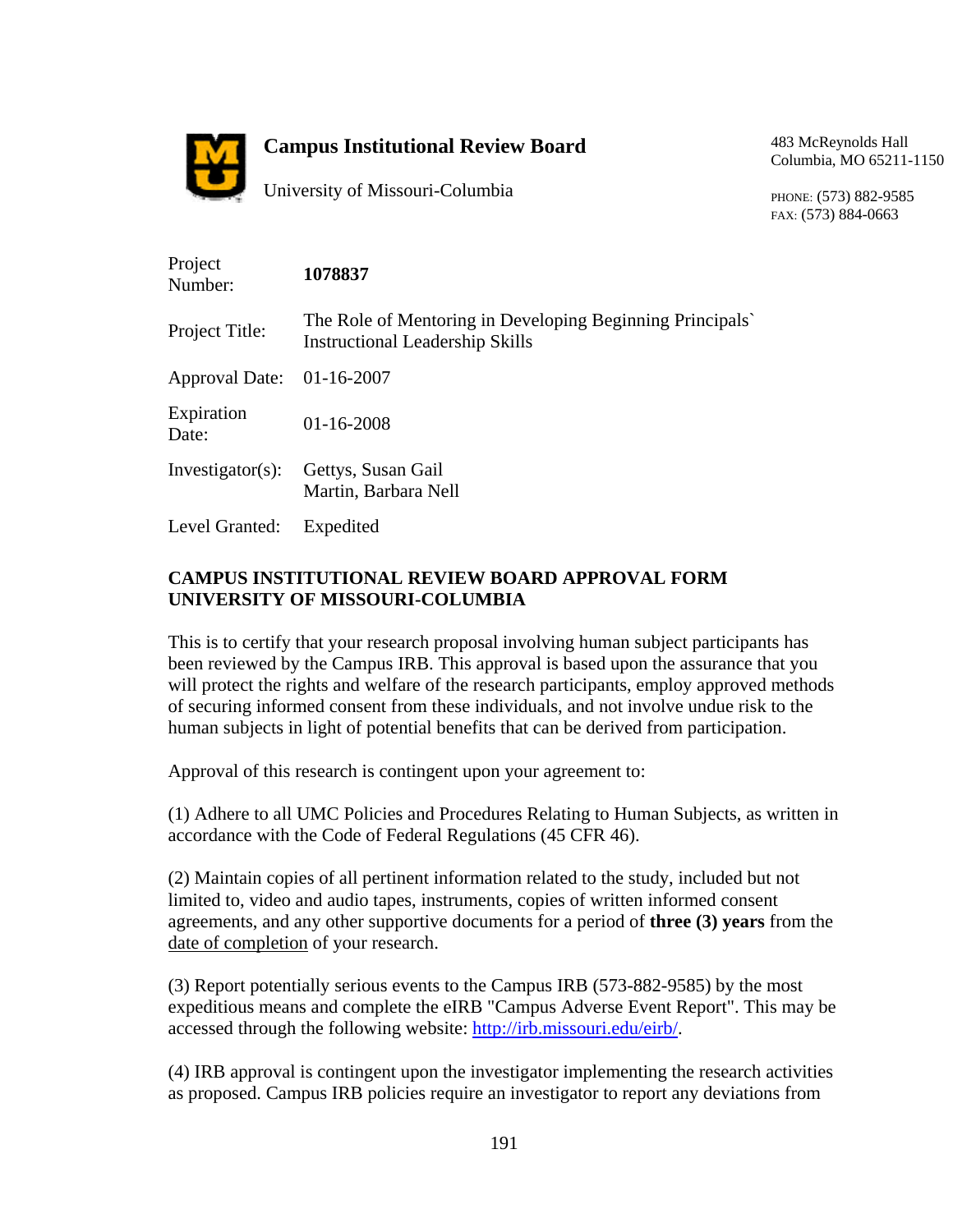an approved project directly to the Campus IRB by the most expeditious means. All human subject research deviations must have prior IRB approval, except to protect the welfare and safety of human subject participants. If an investigator must deviate from the previously approved research activities, the principal investigator or team members must: a. Immediately contact the Campus IRB at 882-9585.

b. Assure that the research project has provisions in place for the adequate protection of the rights and welfare of human subjects, and are in compliance with federal laws, University of Missouri-Columbia's FWA, and Campus IRB policies/procedures. c. Complete the "Campus IRB Deviation Report". This may be accessed through the following website: http://irb.missouri.edu/eirb/.

(5) Submit an Amendment form to the Campus IRB for any proposed changes from the previously approved project. Changes may not be initiated without prior IRB review and approval except where necessary to eliminate apparent and immediate dangers to the subjects. The investigator must complete the Amendment form for any changes at http://irb.missouri.edu/eirb/.

(6) Federal regulations and Campus IRB policies require continuing review of research projects involving human subjects. Campus IRB approval will expire one (1) year from the date of approval unless otherwise indicated. Before the one (1) year expiration date, you must submit Campus IRB Continuing Review Report to the Campus IRB. Any unexpected events are to be reported at that time. The Campus IRB reserves the right to inspect your records to ensure compliance with federal regulations at any point during your project period and three (3) years from the date of completion of your research.